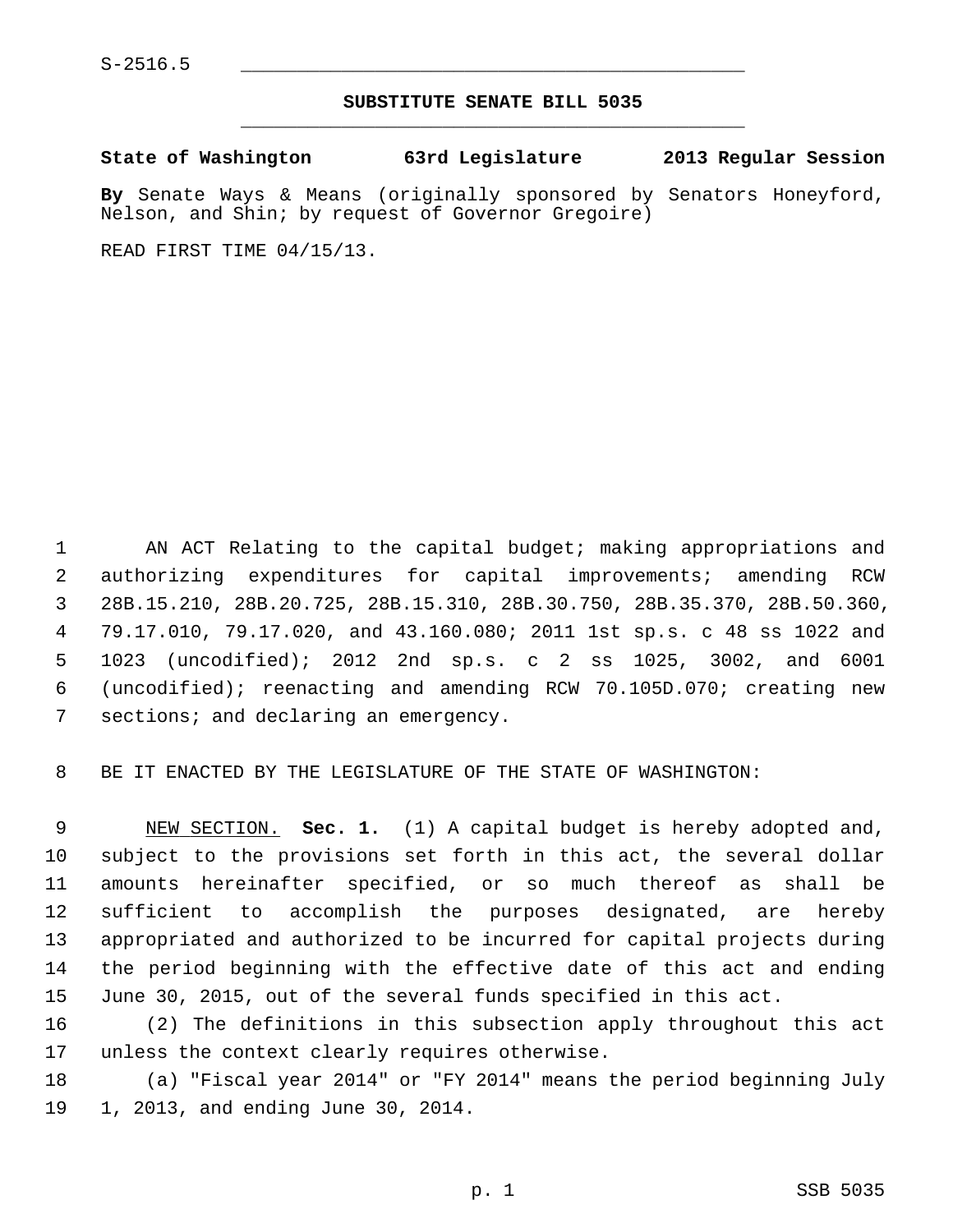1 (b) "Fiscal year 2015" or "FY 2015" means the period beginning July 2 1, 2014, and ending June 30, 2015.

 3 (c) "Lapse" or "revert" means the amount shall return to an 4 unappropriated status.

 5 (d) "Provided solely" means the specified amount may be spent only 6 for the specified purpose.

 7 (3) Unless otherwise specifically authorized in this act, any 8 portion of an amount provided solely for a specified purpose that is 9 not expended subject to the specified conditions and limitations to 10 fulfill the specified purpose shall lapse.

11 (4) The amounts shown under the headings "Prior Biennia," "Future 12 Biennia," and "Total" in this act are for informational purposes only 13 and do not constitute legislative approval of these amounts. "Prior 14 biennia" typically refers to the immediate prior biennium for 15 reappropriations, but may refer to multiple biennia in the case of 16 specific projects. A "future biennia" amount is an estimate of what 17 may be appropriated for the project or program in the 2015-2017 18 biennium and the following three biennia; an amount of zero does not 19 necessarily constitute legislative intent to not provide funding for 20 the project or program in the future.

21 (5) "Reappropriations" in this act are appropriations and, unless 22 the context clearly provides otherwise, are subject to the relevant 23 conditions and limitations applicable to appropriations. 24 Reappropriations shall be limited to the unexpended balances remaining 25 on June 30, 2013, from the 2011-2013 biennial appropriations for each 26 project.

# 27 **PART 1**

## 28 **GENERAL GOVERNMENT**

# 29 NEW SECTION. **Sec. 1001. FOR THE JOINT LEGISLATIVE AUDIT AND** 30 **REVIEW COMMITTEE**

31 Review of Land Acquisitions by State Agencies (92000002)

32 The appropriation in this section is subject to the following 33 conditions and limitations: The appropriation is provided solely for 34 a review of the operating budget impact of land acquisitions by the 35 departments of fish and wildlife, natural resources, and by the state 36 parks commission. The committee must review land acquisitions over the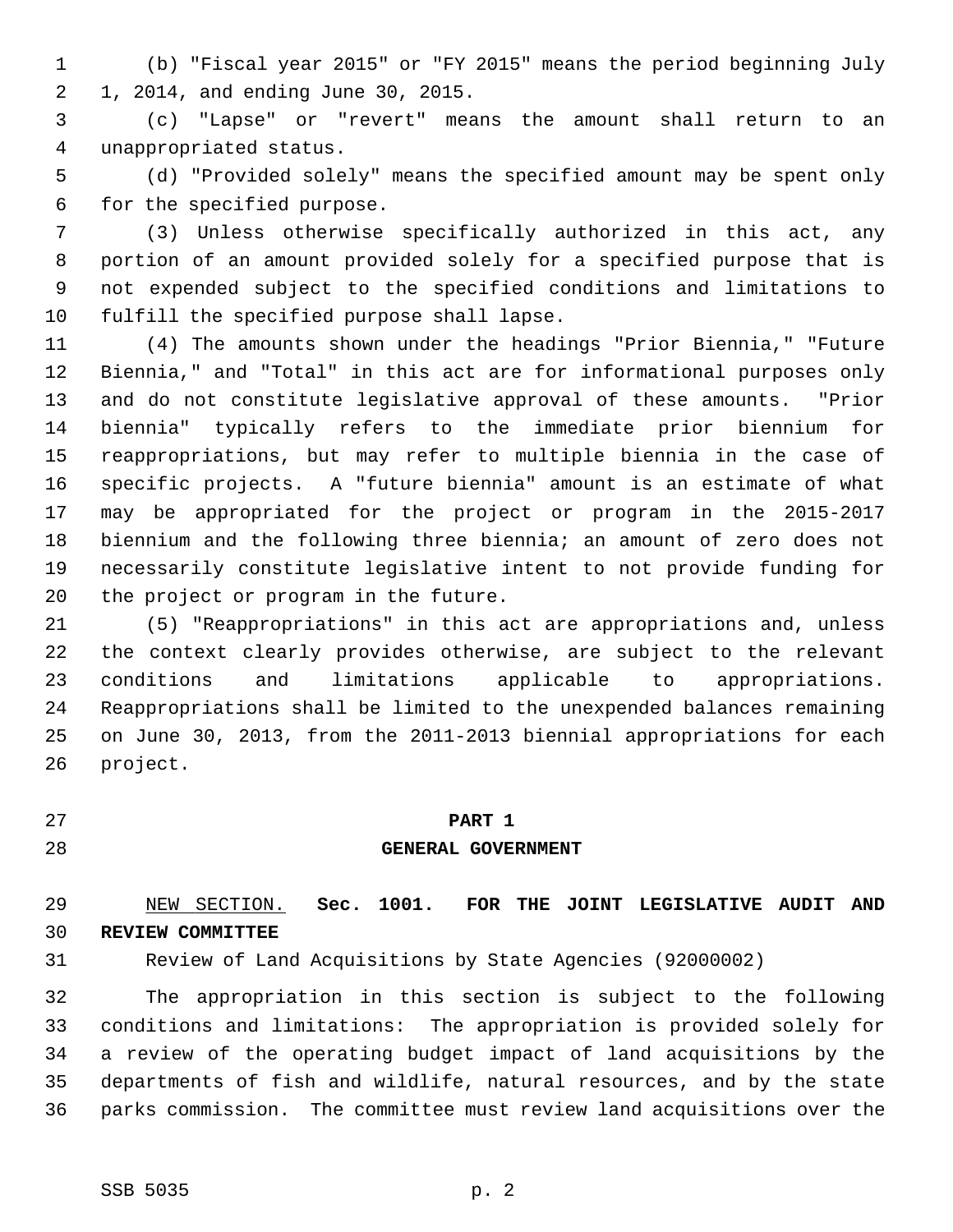1 past ten years. The report must describe the separate acquisitions by 2 each agency, including the location, number of acres, the acquisition 3 price, a general description of the land, the intended use of the land 4 at the time of acquisition, and the source or sources of funding for 5 the acquisition. The report must also identify the current use of the 6 land and whether the current use matches the intended use at the time 7 of acquisition. The report must also estimate the current biennial 8 operating budget costs to manage the land acquired and what the 9 estimated capital and operating budget costs are to put the land to its 10 intended use if that has not yet occurred. The committee must consult 11 with counties with public land in excess of seventy percent in 12 preparation of the report.

13 Appropriation:

| 14 | State Building Construction Account--State \$75,000 |
|----|-----------------------------------------------------|
| 15 |                                                     |
| 16 | Future Biennia (Projected Costs) \$0                |
| 17 |                                                     |

18 NEW SECTION. **Sec. 1002. FOR THE OFFICE OF THE SECRETARY OF STATE**

19 Archives Facilities Mechanical Systems Chiller Replacement 20 (30000003)

21 Appropriation:

| 22 | State Building Construction Account--State \$128,000 |
|----|------------------------------------------------------|
| 23 |                                                      |
| 24 | Future Biennia (Projected Costs) \$0                 |
| 25 |                                                      |

26 NEW SECTION. **Sec. 1003. FOR THE DEPARTMENT OF COMMERCE**

27 Rural Washington Loan Fund (19882002)

| 29 | Rural Washington Loan Account--State \$105,000     |
|----|----------------------------------------------------|
| 30 | Prior Biennia (Expenditures) $\ldots$ \$13,260,000 |
| 31 | Future Biennia (Projected Costs) \$0               |
| 32 |                                                    |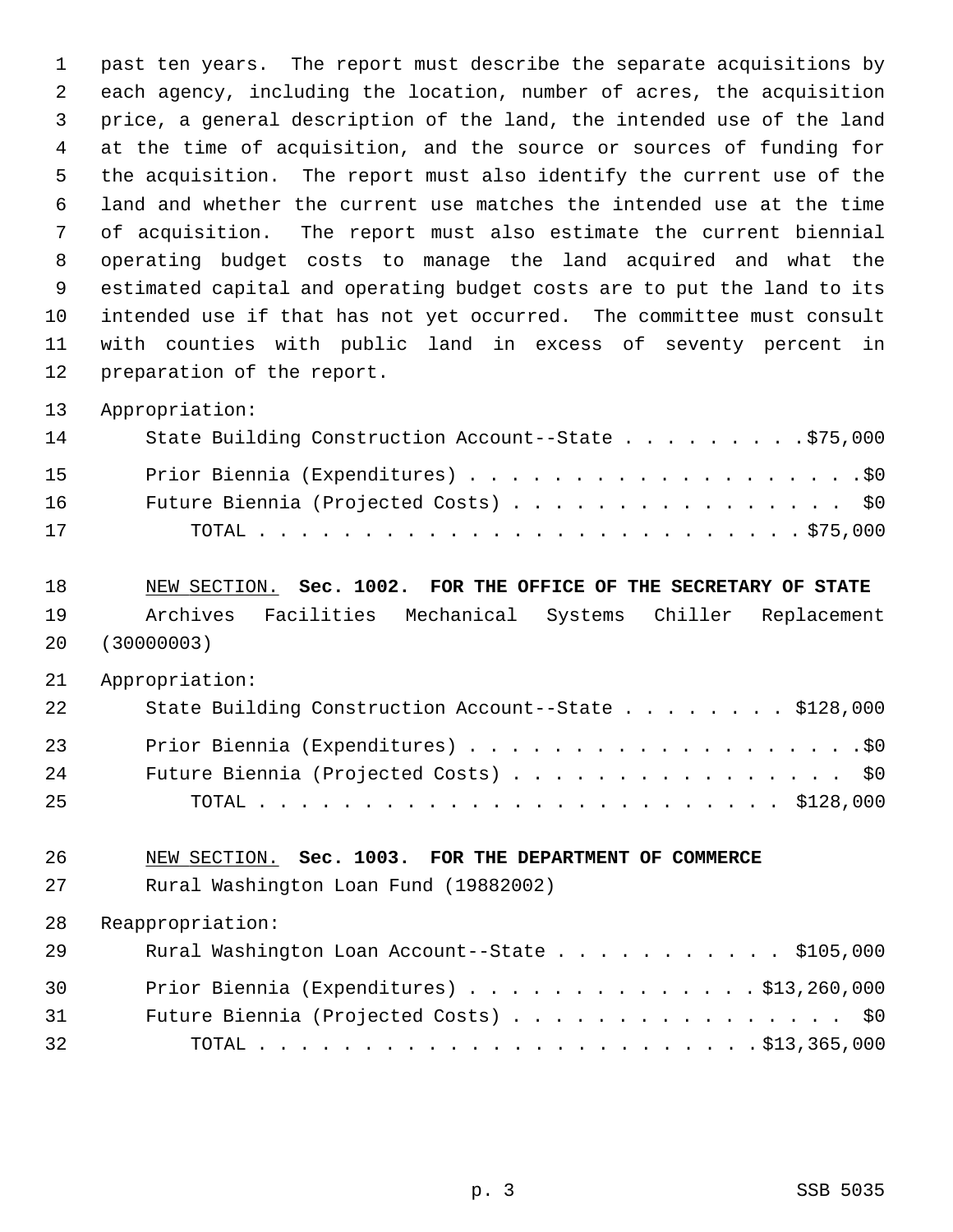| $\mathbf{1}$   | NEW SECTION. Sec. 1004. FOR THE DEPARTMENT OF COMMERCE            |
|----------------|-------------------------------------------------------------------|
| $\overline{2}$ | Local and Community Projects (20064008)                           |
| 3              | The reappropriation is subject to the provisions in section 131,  |
| $\overline{4}$ | chapter 488, Laws of 2005.                                        |
| 5              | Reappropriation:                                                  |
| 6              | State Building Construction Account--State \$692,000              |
| 7              | Prior Biennia (Expenditures) \$45,210,000                         |
| 8              | Future Biennia (Projected Costs) \$0                              |
| 9              |                                                                   |
| 10             | NEW SECTION. Sec. 1005. FOR THE DEPARTMENT OF COMMERCE            |
| 11             | Rural Washington Loan Fund (20064010)                             |
| 12             | Reappropriation:                                                  |
| 13             | Rural Washington Loan Account--State \$2,656,000                  |
| 14             | Prior Biennia (Expenditures) \$1,471,000                          |
| 15             | Future Biennia (Projected Costs) \$0                              |
| 16             |                                                                   |
| 17             | NEW SECTION. Sec. 1006. FOR THE DEPARTMENT OF COMMERCE            |
| 18             | Job and Economic Development Grants (20064950)                    |
| 19             | The reappropriation in this section is subject to the following   |
| 20             | conditions and limitations: The reappropriation is subject to the |
| 21             | provisions of section 107, chapter 371, Laws of 2006.             |
| 22             | Reappropriation:                                                  |
| 23             | State Building Construction Account--State \$1,406,000            |
| 24             | Prior Biennia (Expenditures) \$45,051,000                         |
| 25             | Future Biennia (Projected Costs) \$0                              |
| 26             |                                                                   |
| 27             | NEW SECTION. Sec. 1007. FOR THE DEPARTMENT OF COMMERCE            |
| 28             | Jobs in Communities (20064951)                                    |
| 29             | The reappropriation in this section is subject to the following   |
| 30             | conditions and limitations: The reappropriation is subject to the |
| 31             | provisions of section 140, chapter 488, Laws of 2005.             |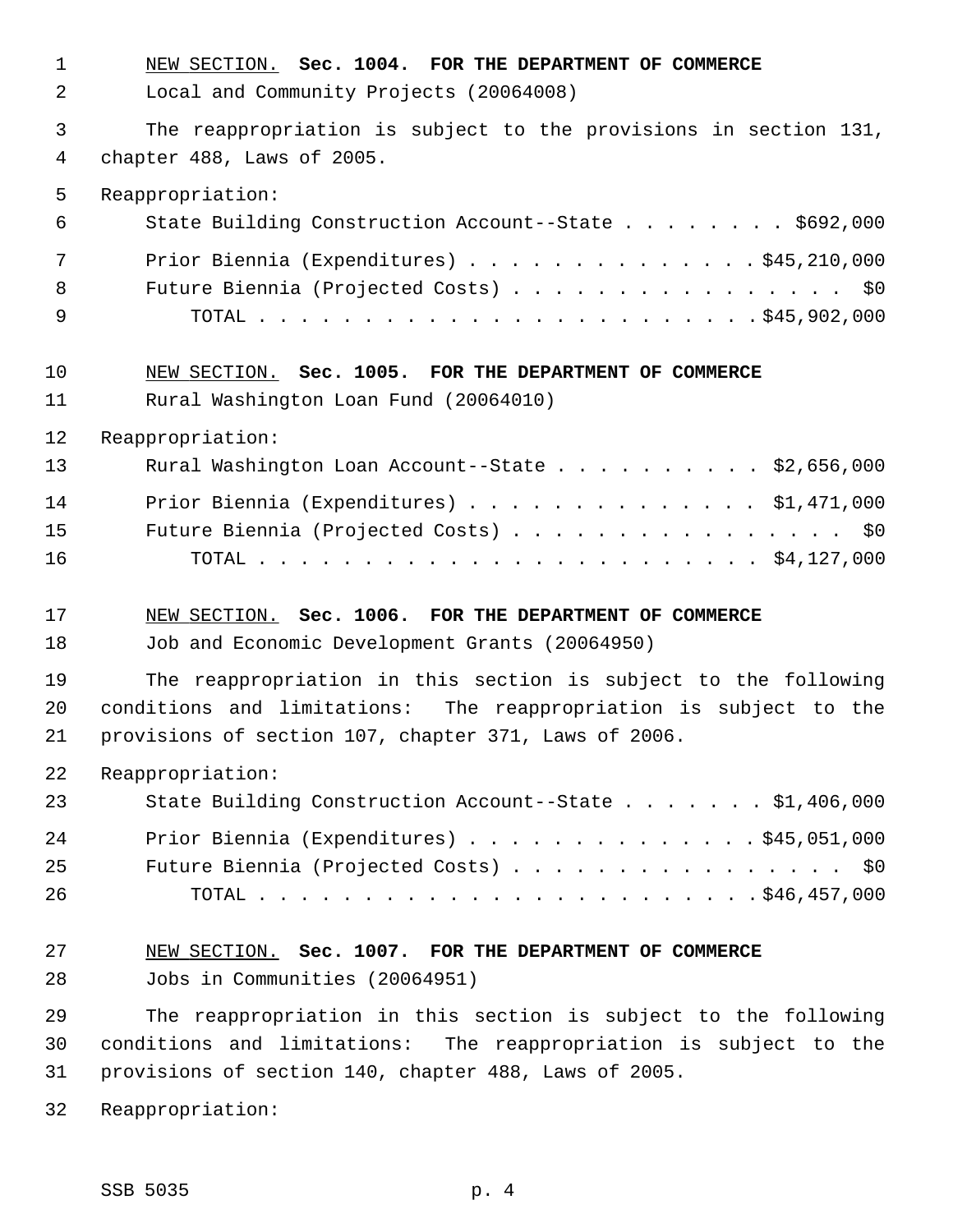| 1              | State Building Construction Account--State \$1,428,000          |
|----------------|-----------------------------------------------------------------|
| 2              | Prior Biennia (Expenditures) \$10,822,000                       |
| $\mathfrak{Z}$ | Future Biennia (Projected Costs) \$0                            |
| 4              |                                                                 |
| 5              | NEW SECTION. Sec. 1008. FOR THE DEPARTMENT OF COMMERCE          |
| 6              | Drinking Water Assistance Program (20074004)                    |
| 7              | Reappropriation:                                                |
| 8              | Drinking Water Assistance Account--State \$1,948,000            |
| 9              | Drinking Water Assistance Repayment Account--State \$11,605,000 |
| 10             | Subtotal Reappropriation \$13,553,000                           |
| 11             | Prior Biennia (Expenditures) \$18,347,000                       |
| 12             | Future Biennia (Projected Costs) \$0                            |
| 13             |                                                                 |
| 14             | NEW SECTION. Sec. 1009. FOR THE DEPARTMENT OF COMMERCE          |
| 15             | Public Works Trust Fund (20074005)                              |
| 16             | Reappropriation:                                                |
| 17             | Public Works Assistance Account--State $\ldots$ 932,000,000     |
| 18             | Prior Biennia (Expenditures) \$295,000,000                      |
| 19             | Future Biennia (Projected Costs) \$0                            |
| 20             |                                                                 |
| 21             | NEW SECTION. Sec. 1010. FOR THE DEPARTMENT OF COMMERCE          |
| 22             | Rural Washington Loan Fund (20074008)                           |
| 23             | Reappropriation:                                                |
| 24             | Rural Washington Loan Account--State \$1,751,000                |
| 25             | Prior Biennia (Expenditures) \$276,000                          |
| 26             | Future Biennia (Projected Costs) \$0                            |
| 27             |                                                                 |
| 28             | NEW SECTION. Sec. 1011. FOR THE DEPARTMENT OF COMMERCE          |
| 29             | Housing Assistance, Weatherization, and Affordable<br>Housing   |
| 30             | (20074009)                                                      |
| 31             | Reappropriation:                                                |
| 32             | State Taxable Building Construction Account--State \$4,434,000  |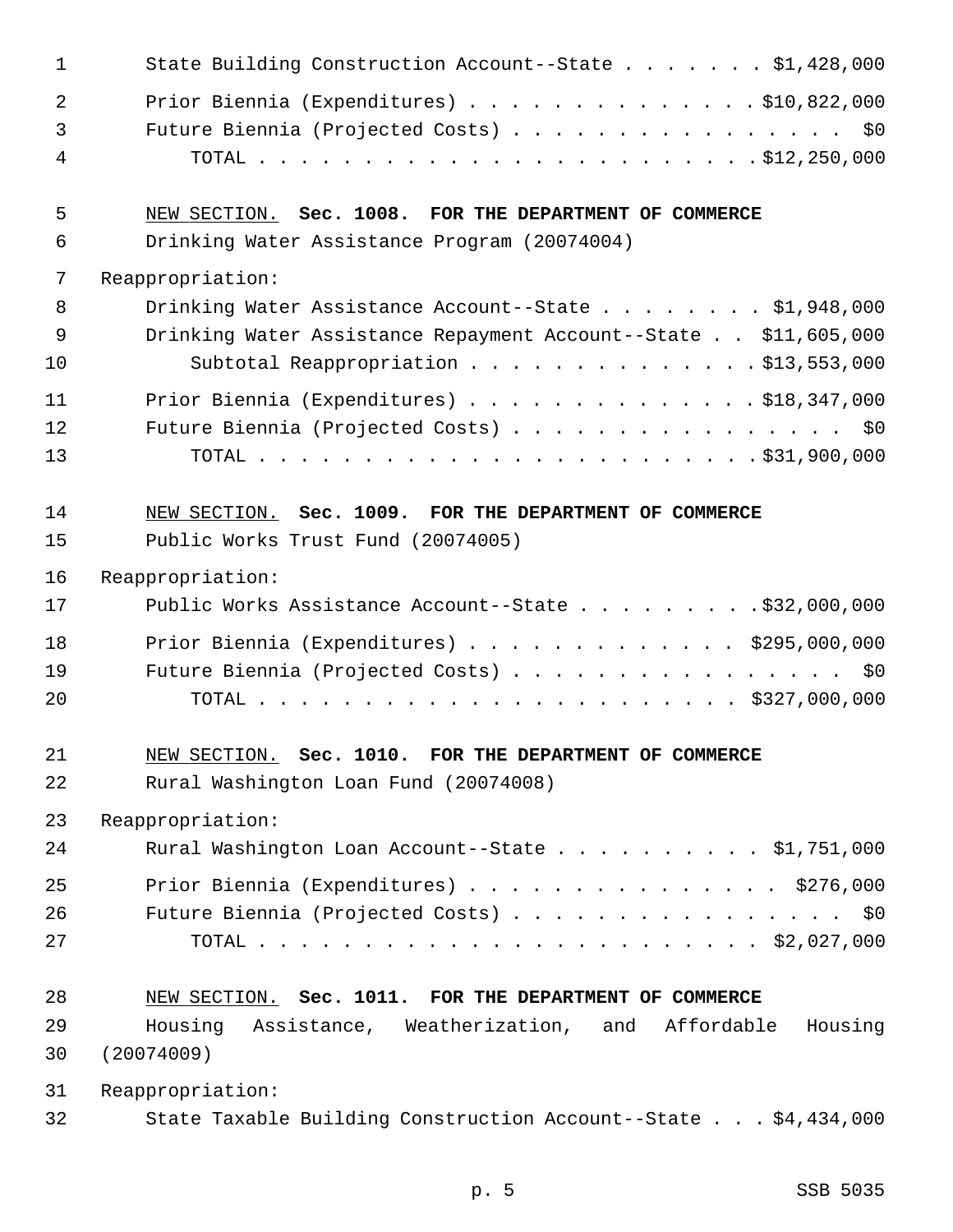| $\mathbf 1$    | Prior Biennia (Expenditures) \$195,566,000                                                                                           |
|----------------|--------------------------------------------------------------------------------------------------------------------------------------|
| $\overline{2}$ | Future Biennia (Projected Costs) \$0                                                                                                 |
| 3              |                                                                                                                                      |
| 4              | NEW SECTION. Sec. 1012. FOR THE DEPARTMENT OF COMMERCE                                                                               |
| 5              | Job Development Fund Grants (20074010)                                                                                               |
| 6<br>7         | The reappropriation in this section is subject to the following<br>conditions and limitations: The reappropriation is subject to the |
| 8              | provisions of section 1032, chapter 520, Laws of 2007 and section 1005,                                                              |
| 9              | chapter 36, Laws of 2010 1st sp. sess.                                                                                               |
| 10             | Reappropriation:                                                                                                                     |
| 11             | State Building Construction Account--State \$4,061,000                                                                               |
| 12             | Prior Biennia (Expenditures) \$44,869,000                                                                                            |
| 13             | Future Biennia (Projected Costs) \$0                                                                                                 |
| 14             |                                                                                                                                      |
|                |                                                                                                                                      |
| 15             | NEW SECTION. Sec. 1013. FOR THE DEPARTMENT OF COMMERCE                                                                               |
| 16             | Longview Regional Water Treatment Plant Dredging (20081001)                                                                          |
| 17             | Reappropriation:                                                                                                                     |
| 18             | State Building Construction Account--State \$24,000                                                                                  |
| 19             | Prior Biennia (Expenditures) \$126,000                                                                                               |
| 20             | Future Biennia (Projected Costs) \$0                                                                                                 |
| 21             |                                                                                                                                      |
| 22             | NEW SECTION. Sec. 1014. FOR THE DEPARTMENT OF COMMERCE                                                                               |
| 23             | Innovation Partnership Zones (20082003)                                                                                              |
| 24             | Reappropriation:                                                                                                                     |
| 25             | State Building Construction Account--State \$42,000                                                                                  |
| 26             | Prior Biennia (Expenditures) \$4,958,000                                                                                             |
| 27             | Future Biennia (Projected Costs) \$0                                                                                                 |
| 28             |                                                                                                                                      |
|                |                                                                                                                                      |
| 29             | NEW SECTION. Sec. 1015. FOR THE DEPARTMENT OF COMMERCE                                                                               |
| 30             | Community Development Fund (20084850)                                                                                                |
| 31             | Reappropriation:                                                                                                                     |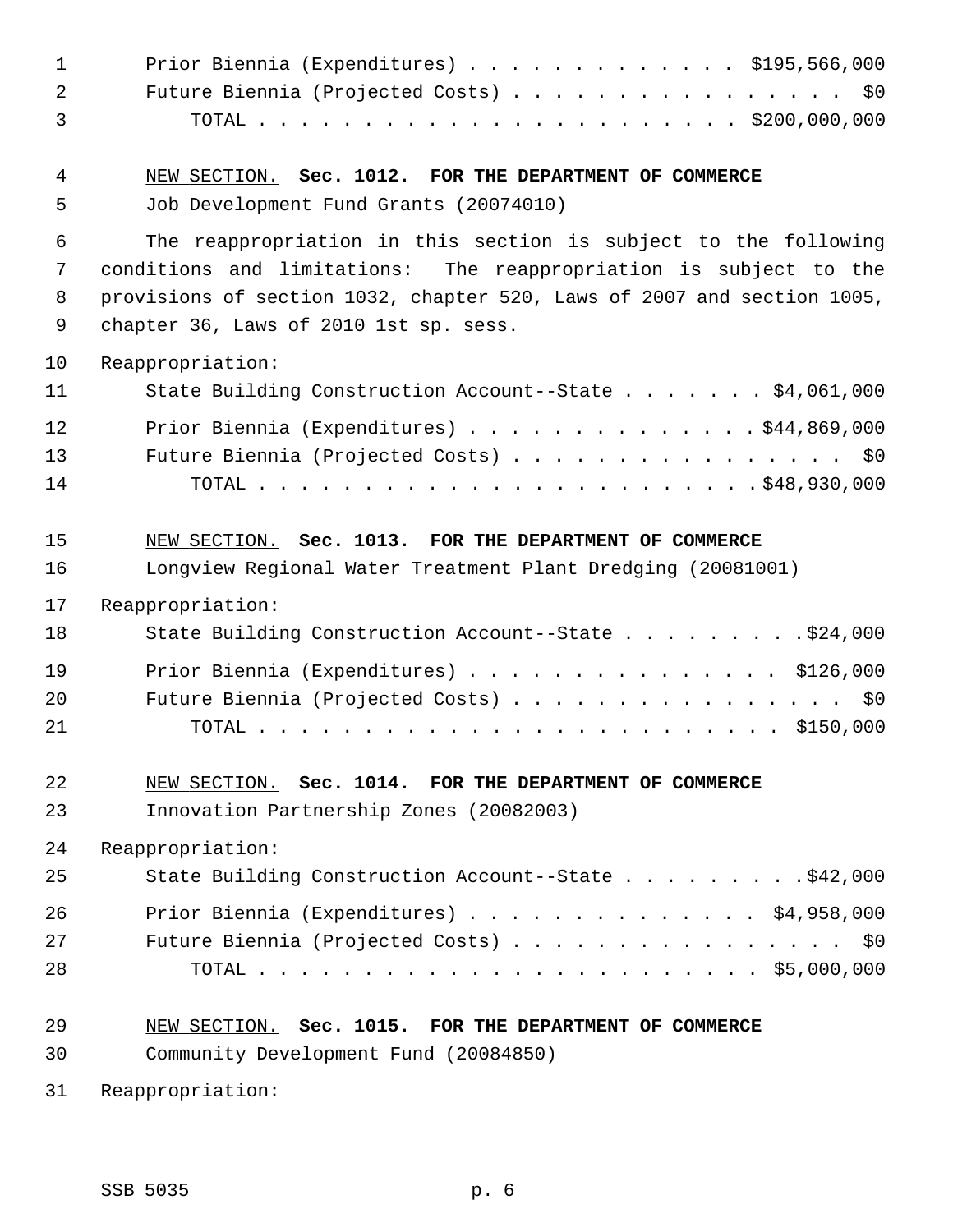| 1            | State Building Construction Account--State \$1,410,000          |
|--------------|-----------------------------------------------------------------|
| 2            | Prior Biennia (Expenditures) \$19,506,000                       |
| $\mathbf{3}$ | Future Biennia (Projected Costs) \$0                            |
| 4            |                                                                 |
| 5            | NEW SECTION. Sec. 1016. FOR THE DEPARTMENT OF COMMERCE          |
| 6            | Belfair Sewer Improvements (20084852)                           |
| 7            | Reappropriation:                                                |
| 8            | State Building Construction Account--State \$506,000            |
| 9            | Prior Biennia (Expenditures) \$9,794,000                        |
| 10           | Future Biennia (Projected Costs) \$0                            |
| 11           |                                                                 |
| 12           | NEW SECTION. Sec. 1017. FOR THE DEPARTMENT OF COMMERCE          |
| 13           | 2008 Local and Community Projects (20084861)                    |
| 14           | Reappropriation:                                                |
| 15           | State Building Construction Account--State \$1,535,000          |
| 16           | Prior Biennia (Expenditures) $\ldots$ \$16,209,000              |
| 17           | Future Biennia (Projected Costs) \$0                            |
| 18           |                                                                 |
| 19           | NEW SECTION. Sec. 1018. FOR THE DEPARTMENT OF COMMERCE          |
| 20           | Drinking Water State Revolving Fund Loan Program (30000005)     |
| 21           | Reappropriation:                                                |
| 22           | Drinking Water Assistance Account--State \$10,930,000           |
| 23           | Drinking Water Assistance Repayment Account--State \$31,201,000 |
| 24           | Subtotal Reappropriation \$42,131,000                           |
| 25           |                                                                 |
| 26           | Future Biennia (Projected Costs) \$0                            |
| 27           |                                                                 |
| 28           | NEW SECTION. Sec. 1019. FOR THE DEPARTMENT OF COMMERCE          |
| 29           | Building for the Arts Grants (30000006)                         |
| 30           | Reappropriation:                                                |
| 31           | State Building Construction Account--State \$1,702,000          |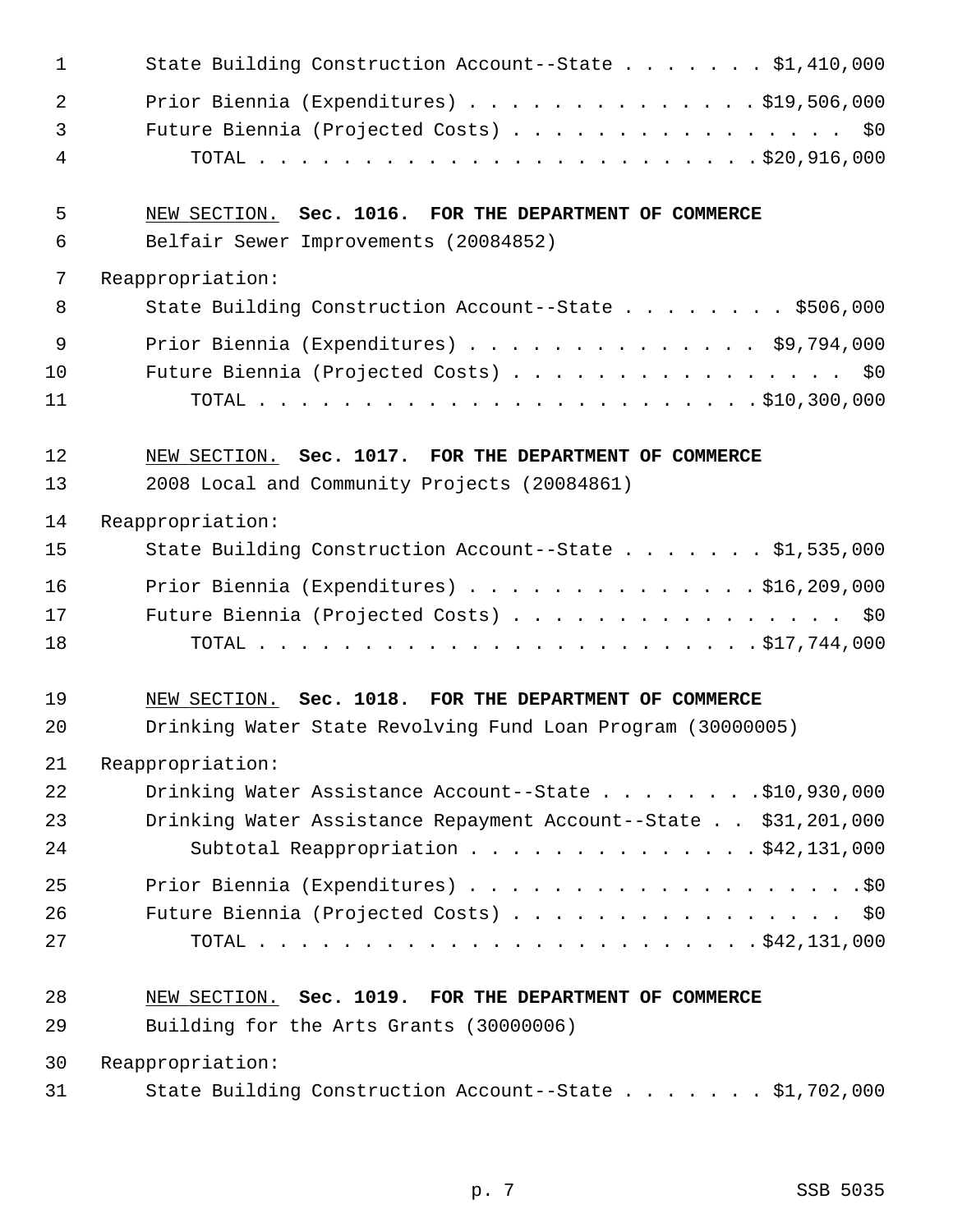| $\mathbf 1$ | Prior Biennia (Expenditures) $\ldots$ \$8,373,000                                                     |
|-------------|-------------------------------------------------------------------------------------------------------|
| 2           | Future Biennia (Projected Costs) \$0                                                                  |
| 3           |                                                                                                       |
| 4           | NEW SECTION. Sec. 1020. FOR THE DEPARTMENT OF COMMERCE                                                |
| 5           | Youth Recreational Facilities Grants (30000007)                                                       |
| 6           | Reappropriation:                                                                                      |
| 7           | State Building Construction Account--State \$334,000                                                  |
| 8           | Prior Biennia (Expenditures) \$5,543,000                                                              |
| 9           | Future Biennia (Projected Costs) \$0                                                                  |
| 10          |                                                                                                       |
| 11<br>12    | NEW SECTION. Sec. 1021. FOR THE DEPARTMENT OF COMMERCE<br>Building Communities Fund Grants (30000008) |
| 13          | Reappropriation:                                                                                      |
| 14          | State Building Construction Account--State \$1,950,000                                                |
| 15          | Prior Biennia (Expenditures) $\ldots$ \$25,170,000                                                    |
| 16          | Future Biennia (Projected Costs) \$0                                                                  |
| 17          |                                                                                                       |
| 18          | NEW SECTION. Sec. 1022. FOR THE DEPARTMENT OF COMMERCE                                                |
| 19          | Community Economic Revitalization Board (30000010)                                                    |
| 20          | Reappropriation:                                                                                      |
| 21          | Public Facility Construction Loan Revolving                                                           |
| 22          | Account--State \$5,076,000                                                                            |
| 23          | Prior Biennia (Expenditures) $\ldots$ \$1,177,000                                                     |
| 24          | Future Biennia (Projected Costs) \$0                                                                  |
| 25          |                                                                                                       |
| 26          | NEW SECTION. Sec. 1023. FOR THE DEPARTMENT OF COMMERCE                                                |
| 27          | Innovation Partnership Zones (30000012)                                                               |
| 28          | Reappropriation:                                                                                      |
| 29          | State Building Construction Account--State \$750,000                                                  |
| 30          | Prior Biennia (Expenditures) \$750,000                                                                |
| 31          | Future Biennia (Projected Costs) \$0                                                                  |
| 32          |                                                                                                       |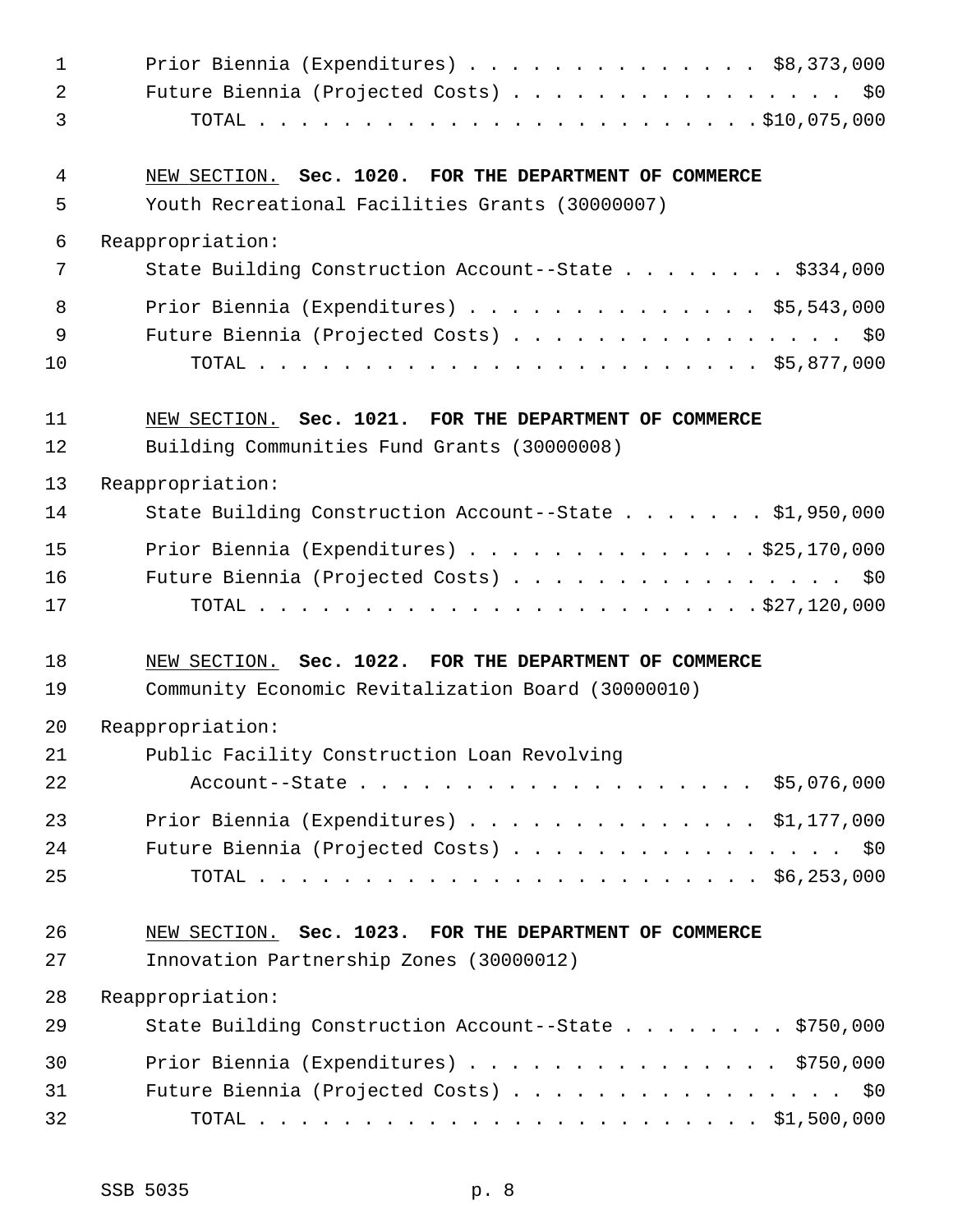1 NEW SECTION. **Sec. 1024. FOR THE DEPARTMENT OF COMMERCE**

 2 Housing Assistance, Weatherization, and Affordable Housing 3 (30000013)

4 Reappropriation:

| 5   | State Building Construction Account--State \$1,964,000 |
|-----|--------------------------------------------------------|
| - 6 | Washington Housing Trust Account--State \$751,000      |
| 7   | Subtotal Reappropriation \$2,715,000                   |
| - 8 | Prior Biennia (Expenditures) $\ldots$ \$127,285,000    |
| - 9 | Future Biennia (Projected Costs) \$0                   |
| 10  |                                                        |

11 NEW SECTION. **Sec. 1025. FOR THE DEPARTMENT OF COMMERCE** 12 Local and Community Projects (30000019)

13 The reappropriation in this section is subject to the following 14 conditions and limitations: The projects must comply with RCW 15 43.63A.125 and other requirements for community projects administered 16 by the department.

17 Reappropriation:

| 18 | State Building Construction Account--State \$556,000 |
|----|------------------------------------------------------|
| 19 | Prior Biennia (Expenditures) \$19,589,000            |
| 20 | Future Biennia (Projected Costs) \$0                 |
| 21 |                                                      |

22 NEW SECTION. **Sec. 1026. FOR THE DEPARTMENT OF COMMERCE**

23 2010 Local and Community Projects (30000082)

24 The reappropriation in this section is subject to the following 25 conditions and limitations: The projects must comply with RCW 26 43.63A.125 and other requirements for community projects administered 27 by the department.

| 29 | State Building Construction Account--State \$3,961,000 |
|----|--------------------------------------------------------|
| 30 | Prior Biennia (Expenditures) $\ldots$ \$10,169,000     |
| 31 | Future Biennia (Projected Costs) \$0                   |
| 32 |                                                        |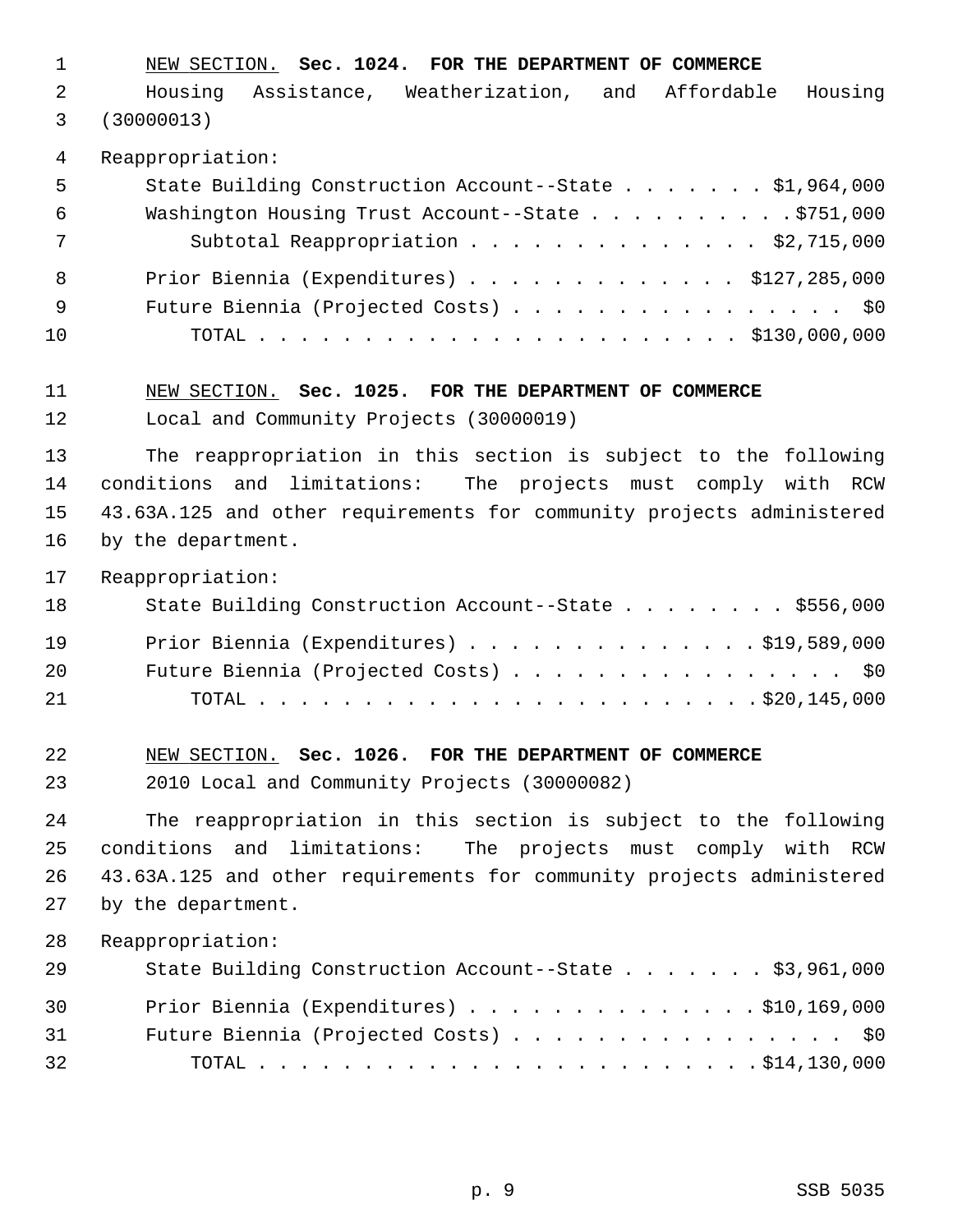- 1 NEW SECTION. **Sec. 1027. FOR THE DEPARTMENT OF COMMERCE**
- 2 Community Schools (91000002)

 3 The reappropriation in this section is subject to the following 4 conditions and limitations: The reappropriation is subject to the 5 provisions of section 1013, chapter 36, Laws of 2010 1st sp. sess.

6 Reappropriation:

|     | State Building Construction Account--State \$150,000 |
|-----|------------------------------------------------------|
| 8   | Prior Biennia (Expenditures) $\ldots$ \$6,350,000    |
| - 9 | Future Biennia (Projected Costs) \$0                 |
| 10  |                                                      |

#### 11 NEW SECTION. **Sec. 1028. FOR THE DEPARTMENT OF COMMERCE**

12 Temporary Public Works Grant Program (92000021)

13 The reappropriation in this section is subject to the following 14 conditions and limitations: The reappropriation in this section is 15 subject to the provisions of section 6001, chapter 49, Laws of 2011 1st 16 sp. sess.

17 Reappropriation:

| 18 | State Building Construction Account--State \$1,049,000      |
|----|-------------------------------------------------------------|
| 19 | State Taxable Building Construction Account--State \$69,000 |
| 20 | Subtotal Reappropriation \$1,118,000                        |
| 21 | Prior Biennia (Expenditures) $\ldots$ 940, 252, 000         |
| 22 | Future Biennia (Projected Costs) \$0                        |
| 23 |                                                             |

24 NEW SECTION. **Sec. 1029. FOR THE DEPARTMENT OF COMMERCE**

25 Jobs Act for K-12 Public Schools and Higher Education Institutions 26 (91000085)

27 The reappropriation in this section is subject to the following 28 conditions and limitations: The reappropriation is subject to the 29 provisions of section 1016, chapter 36, Laws of 2010 1st sp. sess.

| 31 | State Building Construction Account--State \$3,643,000 |
|----|--------------------------------------------------------|
| 32 | Prior Biennia (Expenditures) $\ldots$ \$41,166,000     |
| 33 | Future Biennia (Projected Costs) \$0                   |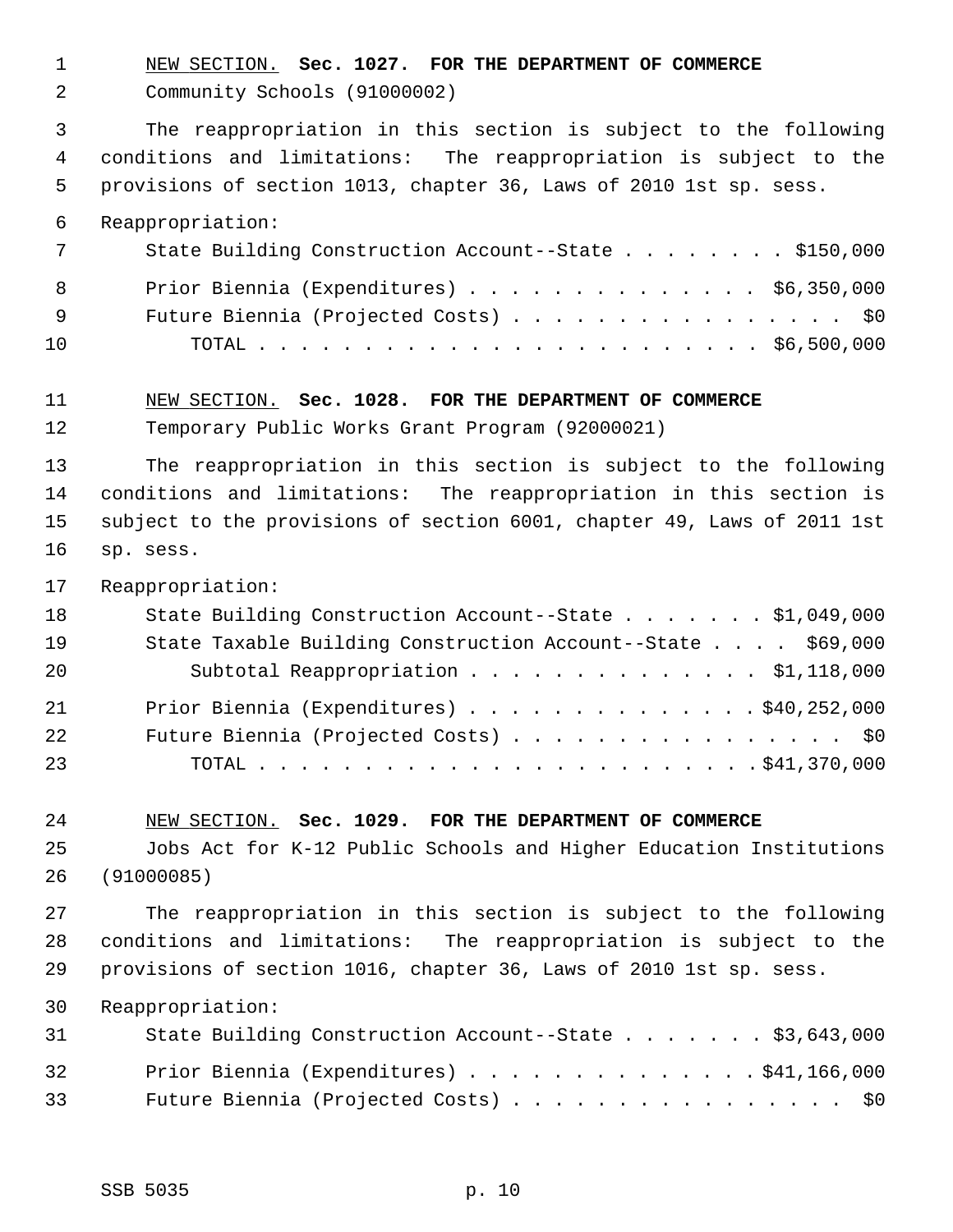1 TOTAL . . . . . . . . . . . . . . . . . . . . . . . . \$44,809,000

| 2   | NEW SECTION. Sec. 1030. FOR THE DEPARTMENT OF COMMERCE             |
|-----|--------------------------------------------------------------------|
| 3   | Community Economic Revitalization Board - Export Assistance Grants |
| 4   | and Loans (92000069)                                               |
| 5   | The reappropriation in this section is subject to the following    |
| 6   | conditions and limitations: The reappropriation is subject to the  |
| 7   | provisions of section 1018, chapter 36, Laws of 2010 1st sp. sess. |
| 8   | Reappropriation:                                                   |
| - 9 | Public Facility Construction Loan Revolving                        |
| 10  |                                                                    |
| 11  | Prior Biennia (Expenditures) $\ldots$ \$2,399,000                  |
| 12  | Future Biennia (Projected Costs) $\cdots$ \$0                      |

13 TOTAL . . . . . . . . . . . . . . . . . . . . . . . . \$3,000,000

14 NEW SECTION. **Sec. 1031. FOR THE DEPARTMENT OF COMMERCE**

15 Drinking Water State Revolving Fund Loan Program (30000095)

16 The reappropriations in this section are subject to the following 17 conditions and limitations: For projects involving repair, 18 replacement, or improvement of a clean water infrastructure facility or 19 other public works facility for which an investment grade audit is 20 obtainable, the public works board must require as a contract condition 21 that the project sponsor undertake an investment grade audit. The 22 project sponsor may finance the costs of the audit as part of its 23 drinking water state revolving fund program loan.

| 25 | Drinking Water Assistance Repayment Account--State \$92,000,000 |
|----|-----------------------------------------------------------------|
| 26 | Drinking Water Assistance Account--State \$16,000,000           |
| 27 | Subtotal Reappropriation \$108,000,000                          |
| 28 |                                                                 |
| 29 | Future Biennia (Projected Costs) \$0                            |
| 30 |                                                                 |

- 31 NEW SECTION. **Sec. 1032. FOR THE DEPARTMENT OF COMMERCE**
- 32 Community Economic Revitalization Board (30000097)
- 33 Reappropriation: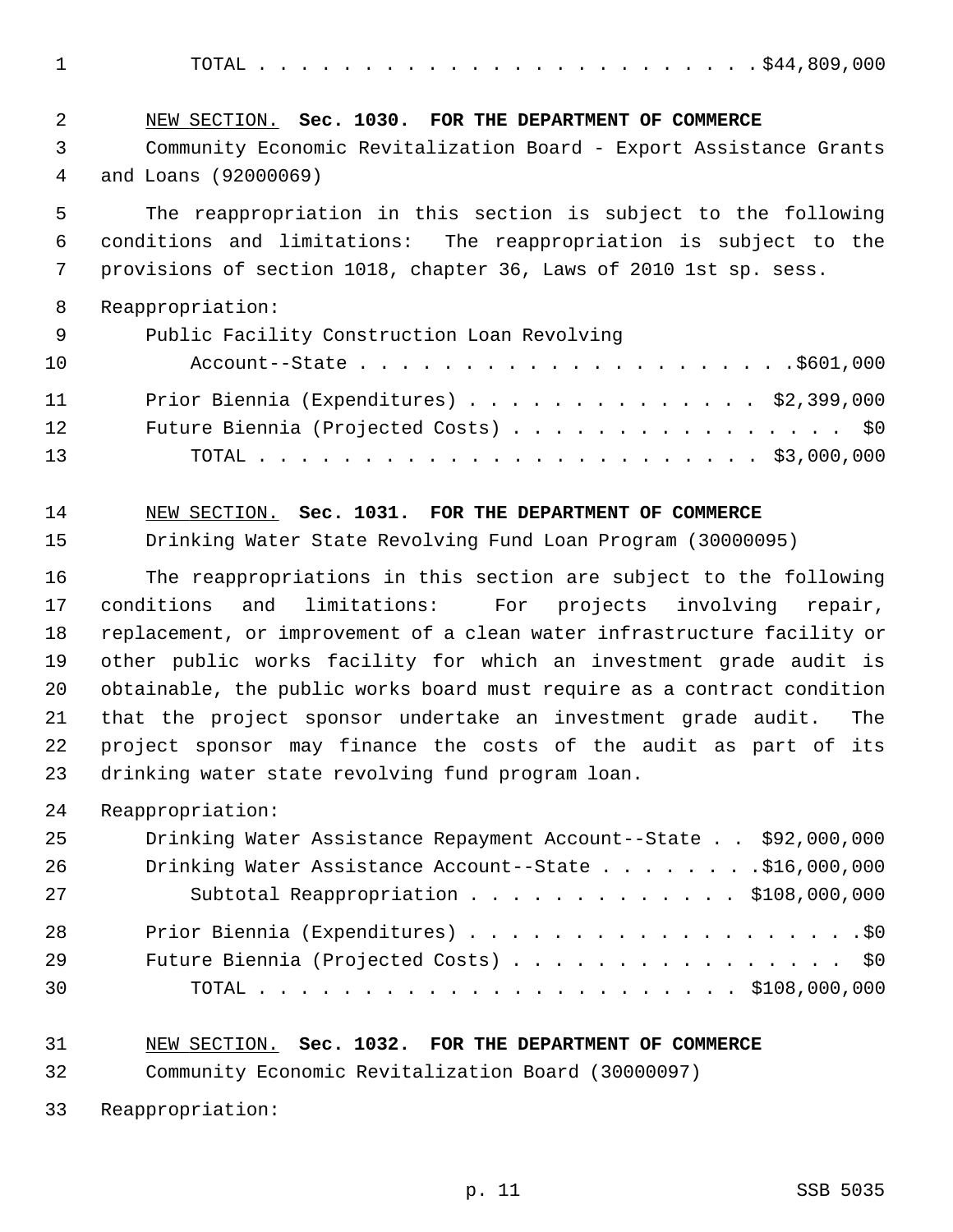| $\mathbf 1$ | Public Facility Construction Loan Revolving                        |
|-------------|--------------------------------------------------------------------|
| 2           |                                                                    |
| 3           |                                                                    |
| 4           | Future Biennia (Projected Costs) \$0                               |
| 5           |                                                                    |
| 6           | NEW SECTION. Sec. 1033. FOR THE DEPARTMENT OF COMMERCE             |
| 7           | Housing Assistance, Weatherization, Affordable Housing Trust Fund  |
| 8           | (30000098)                                                         |
| $\mathsf 9$ | The reappropriation in this section is subject to the following    |
| 10          | conditions and limitations: The reappropriation is subject to the  |
| 11          | provisions of section 1026, chapter 49, Laws of 2011 1st sp. sess. |
| 12          | Reappropriation:                                                   |
| 13          | State Taxable Building Construction Account--State \$28,332,000    |
| 14          | Prior Biennia (Expenditures) \$21,668,000                          |
| 15          | Future Biennia (Projected Costs) \$0                               |
| 16          |                                                                    |
|             |                                                                    |
| 17          | NEW SECTION. Sec. 1034. FOR THE DEPARTMENT OF COMMERCE             |
| 18          | Youth Recreational Facilities Grants (30000100)                    |
| 19          | The reappropriation in this section is subject to the following    |
| 20          | conditions and limitations: The reappropriation is subject to the  |
| 21          | provisions of section 1029, chapter 49, Laws of 2011 1st sp. sess. |
| 22          | Reappropriation:                                                   |
| 23          | State Building Construction Account--State \$1,554,000             |
| 24          | Prior Biennia (Expenditures) $\ldots$ \$2,699,000                  |
| 25          | Future Biennia (Projected Costs) \$0                               |
| 26          |                                                                    |
| 27          | NEW SECTION. Sec. 1035. FOR THE DEPARTMENT OF COMMERCE             |
| 28          | Building for the Arts Grants (30000101)                            |
| 29          | The reappropriation in this section is subject to the following    |
| 30          | conditions and limitations: The reappropriation is subject to the  |
| 31          | provisions of section 1030, chapter 49, Laws of 2011 1st sp. sess. |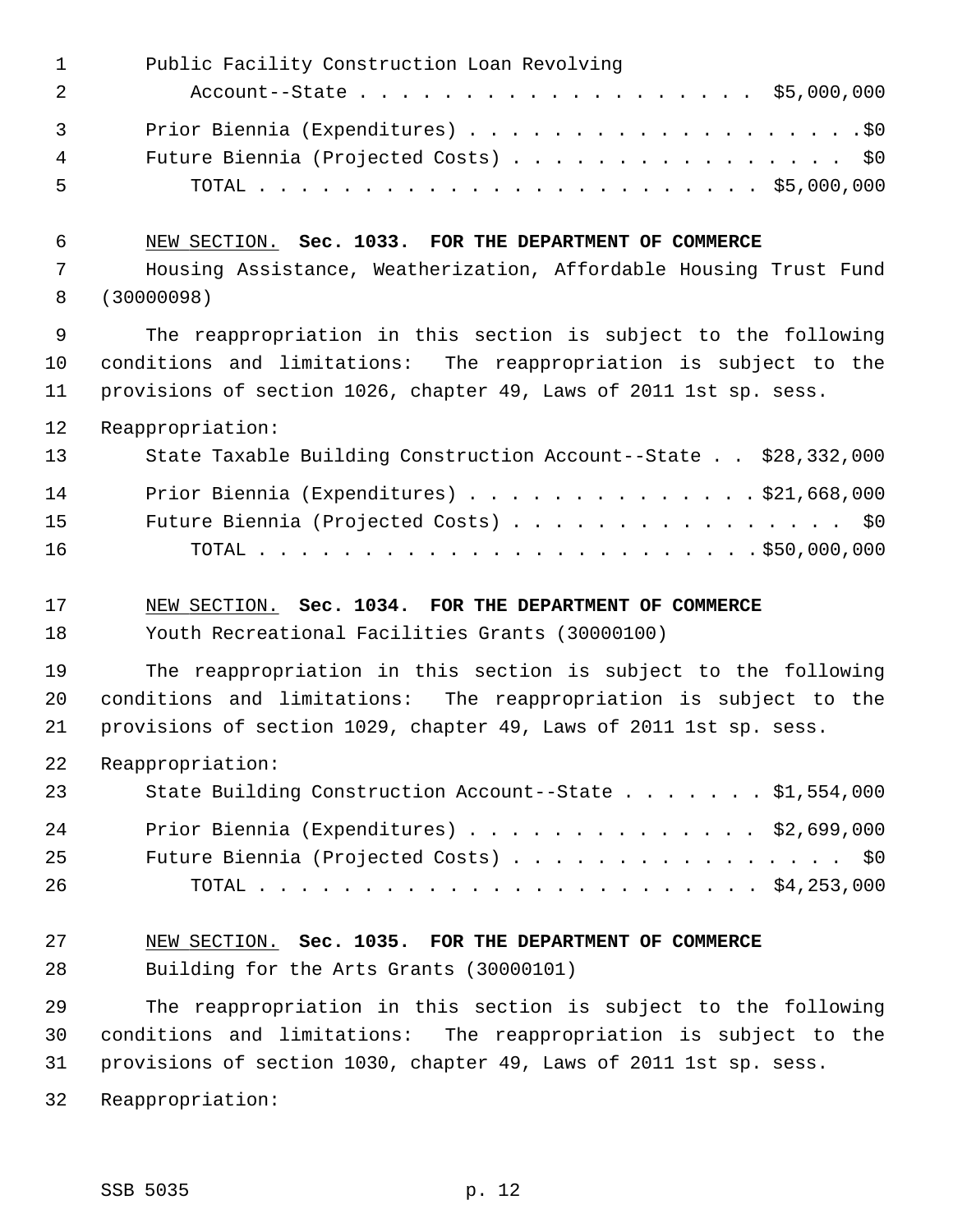| $\mathbf{1}$   | State Building Construction Account--State \$1,137,000             |
|----------------|--------------------------------------------------------------------|
| $\overline{2}$ | Prior Biennia (Expenditures) $\ldots$ \$1,325,000                  |
| 3              | Future Biennia (Projected Costs) \$0                               |
| $\overline{4}$ |                                                                    |
| 5              | NEW SECTION. Sec. 1036. FOR THE DEPARTMENT OF COMMERCE             |
| 6              | Building Communities Fund Grants (30000102)                        |
| 7              | The reappropriation in this section is subject to the following    |
| 8              | conditions and limitations: The reappropriation is subject to the  |
| 9              | provisions of section 1027, chapter 49, Laws of 2011 1st sp. sess. |
| 10             | Reappropriation:                                                   |
| 11             | State Building Construction Account--State \$2,509,000             |
| 12             | Prior Biennia (Expenditures) \$10,894,000                          |
| 13             | Future Biennia (Projected Costs) \$0                               |
| 14             |                                                                    |
| 15             | NEW SECTION. Sec. 1037. FOR THE DEPARTMENT OF COMMERCE             |
| 16             | Public Works Assistance Account Program (30000103)                 |
| 17             | The reappropriation in this section is subject to the following    |
| 18             | conditions and limitations: The reappropriation is subject to the  |
| 19             | provisions of section 1021, chapter 48, Laws of 2011 1st sp. sess. |
| 20             | Reappropriation:                                                   |
| 21             | Public Works Assistance Account--State \$316,256,000               |
| 22             | Prior Biennia (Expenditures) $\ldots$ \$8,329,000                  |
| 23             | Future Biennia (Projected Costs) \$0                               |
| 24             |                                                                    |
| 25             | NEW SECTION. Sec. 1038. FOR THE DEPARTMENT OF COMMERCE             |
| 26             | Local and Community Projects (30000166)                            |
| 27             | The reappropriation in this section is subject to the following    |
| 28             | conditions and limitations: The reappropriation is subject to the  |
| 29             | provisions of section 1002, chapter 2, Laws of 2012 2nd sp. sess.  |
| 30             | Reappropriation:                                                   |
| 31             | State Building Construction Account--State \$8,541,000             |
| 32             | Prior Biennia (Expenditures) \$8,276,000                           |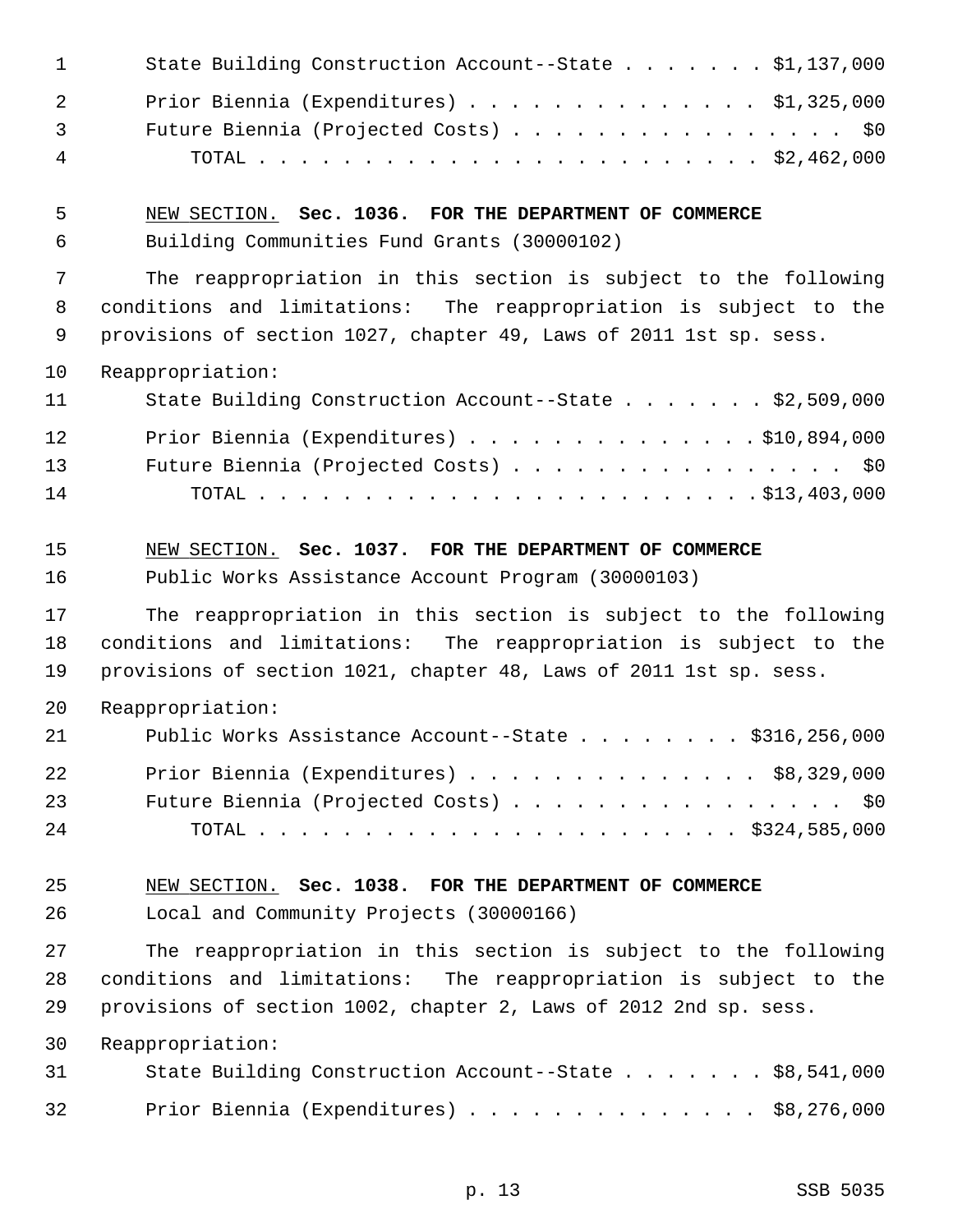| $\mathbf{1}$<br>$\overline{2}$ | Future Biennia (Projected Costs) \$0                                                   |
|--------------------------------|----------------------------------------------------------------------------------------|
|                                |                                                                                        |
| 3                              | NEW SECTION. Sec. 1039. FOR THE DEPARTMENT OF COMMERCE                                 |
| 4                              | Clean Energy Partnership (30000175)                                                    |
| 5                              | The reappropriation in this section is subject to the following                        |
| 6                              | conditions and limitations:                                                            |
| 7                              | (1) The reappropriation is provided solely for implementation of                       |
| 8                              | the recommendations of the clean energy leadership council by providing                |
| 9                              | state matching funds for projects that:                                                |
| 10                             | (a) Integrate energy efficiency and renewable energy in buildings;                     |
| 11                             | (b) Integrate renewable energy into the regional electrical grid;                      |
| 12                             | (c) Advance bioenergy in the state.                                                    |
| 13                             | (2) State funding must not exceed fifty percent of the total                           |
| 14                             | program or project funds.                                                              |
| 15                             | (3) Eligible projects must:                                                            |
| 16                             | (a) Involve a majority of companies that are located in Washington                     |
| 17                             | state;                                                                                 |
| 18                             | (b) Represent a substantially new solution that is not widely                          |
| 19<br>20                       | available today; and<br>(c) Be designed to generate solutions that are applicable both |
| 21                             | inside and outside of the state.                                                       |
|                                |                                                                                        |
| 22                             | Reappropriation:                                                                       |
| 23<br>24                       | Public Facility Construction Loan Revolving                                            |
|                                |                                                                                        |
| 25                             | Prior Biennia (Expenditures) \$1,000                                                   |
| 26                             | Future Biennia (Projected Costs) \$0                                                   |
| 27                             |                                                                                        |
| 28                             | NEW SECTION. Sec. 1040. FOR THE DEPARTMENT OF COMMERCE                                 |
| 29                             | Financing Energy/Water Efficiency (30000180)                                           |
| 30                             | Reappropriation:                                                                       |
| 31                             | Public Works Assistance Account--State \$4,927,000                                     |
| 32                             | Prior Biennia (Expenditures) \$73,000                                                  |
| 33                             | Future Biennia (Projected Costs) \$0                                                   |
| 34                             |                                                                                        |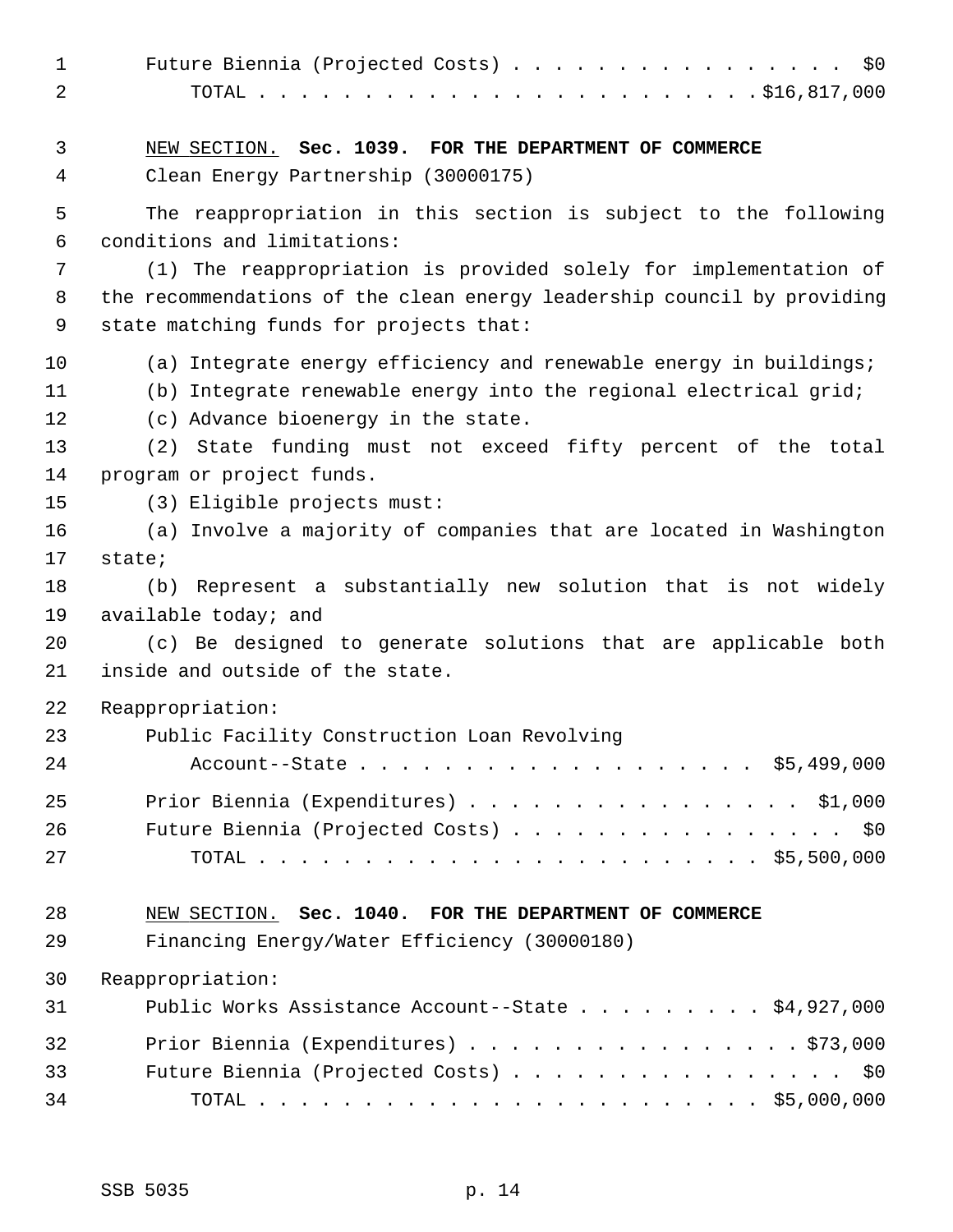1 NEW SECTION. **Sec. 1041. FOR THE DEPARTMENT OF COMMERCE**

2 Public Works Assistance Account Program 2013 Loan List (30000184)

 3 The reappropriation in this section is subject to the following 4 conditions and limitations: The reappropriation is provided solely for 5 the list of projects in LEAP capital document number 2012-1B, developed 6 February 18, 2012.

7 Reappropriation:

| - 8 | Public Works Assistance Account--State \$152,781,000 |
|-----|------------------------------------------------------|
| - 9 |                                                      |
| 10  | Future Biennia (Projected Costs) \$0                 |
| 11  |                                                      |

12 NEW SECTION. **Sec. 1042. FOR THE DEPARTMENT OF COMMERCE**

13 Energy Efficiency Grants for Local Governments (91000241)

14 The reappropriation in this section is subject to the following 15 conditions and limitations: The reappropriation is subject to the 16 provisions of section 301, chapter 1, Laws of 2012 2nd sp. sess.

17 Reappropriation:

| 18  | State Building Construction Account--State \$17,797,000 |
|-----|---------------------------------------------------------|
| 19  | Prior Biennia (Expenditures) \$203,000                  |
| 20  | Future Biennia (Projected Costs) \$0                    |
| 2.1 |                                                         |

22 NEW SECTION. **Sec. 1043. FOR THE DEPARTMENT OF COMMERCE**

23 Energy Efficiency Grants for Higher Education (91000242)

24 The reappropriation in this section is subject to the following 25 conditions and limitations: The reappropriation is subject to the 26 provisions of section 307, chapter 1, Laws of 2012 2nd sp. sess.

| 28 | State Building Construction Account--State \$19,910,000 |
|----|---------------------------------------------------------|
| 29 | Prior Biennia (Expenditures) \$90,000                   |
| 30 | Future Biennia (Projected Costs) \$0                    |
| 31 |                                                         |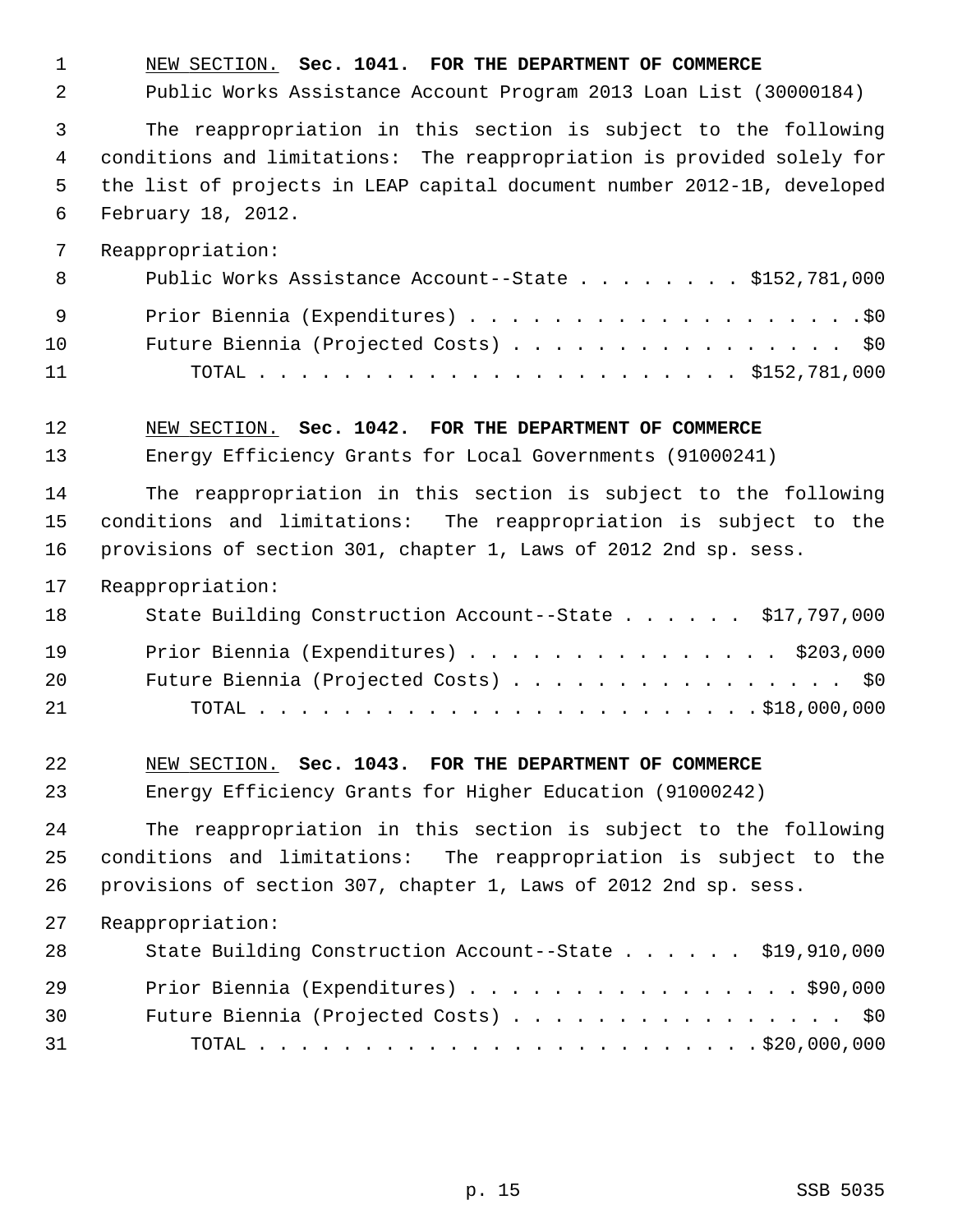1 NEW SECTION. **Sec. 1044. FOR THE DEPARTMENT OF COMMERCE** 2 Weatherization (91000247) 3 The reappropriation in this section is subject to the following 4 conditions and limitations: The reappropriation is subject to the 5 provisions of section 1015, chapter 2, Laws of 2012 2nd sp. sess. 6 Reappropriation: 7 State Taxable Building Construction Account--State . . \$20,534,000 8 Prior Biennia (Expenditures) . . . . . . . . . . . . . \$4,466,000 9 Future Biennia (Projected Costs) . . . . . . . . . . . . . . . . \$0 10 TOTAL . . . . . . . . . . . . . . . . . . . . . . . . \$25,000,000 11 NEW SECTION. **Sec. 1045. FOR THE DEPARTMENT OF COMMERCE** 12 Connell Klindworth Water Line Distribution (91000318) 13 Reappropriation: 14 State Building Construction Account--State . . . . . . . . . \$28,000 15 Prior Biennia (Expenditures) . . . . . . . . . . . . . . \$512,000 16 Future Biennia (Projected Costs) . . . . . . . . . . . . . . . . \$0 17 TOTAL . . . . . . . . . . . . . . . . . . . . . . . . . \$540,000 18 NEW SECTION. **Sec. 1046. FOR THE DEPARTMENT OF COMMERCE** 19 Public Works Preconstruction Loan Program (91000319) 20 Reappropriation: 21 Public Works Assistance Account--State . . . . . . . . . \$3,000,000 22 Prior Biennia (Expenditures) . . . . . . . . . . . . . . . . . . .\$0 23 Future Biennia (Projected Costs) . . . . . . . . . . . . . . . \$0 24 TOTAL . . . . . . . . . . . . . . . . . . . . . . . . \$3,000,000 25 NEW SECTION. **Sec. 1047. FOR THE DEPARTMENT OF COMMERCE** 26 Housing for Families with Children (91000409) 27 The reappropriation in this section is subject to the following 28 conditions and limitations: The reappropriation is subject to the 29 provisions of section 310, chapter 1, Laws of 2012 2nd sp. sess. 30 Reappropriation: 31 State Taxable Building Construction Account--State . . . \$8,250,000 32 Prior Biennia (Expenditures) . . . . . . . . . . . . . . . . . . .\$0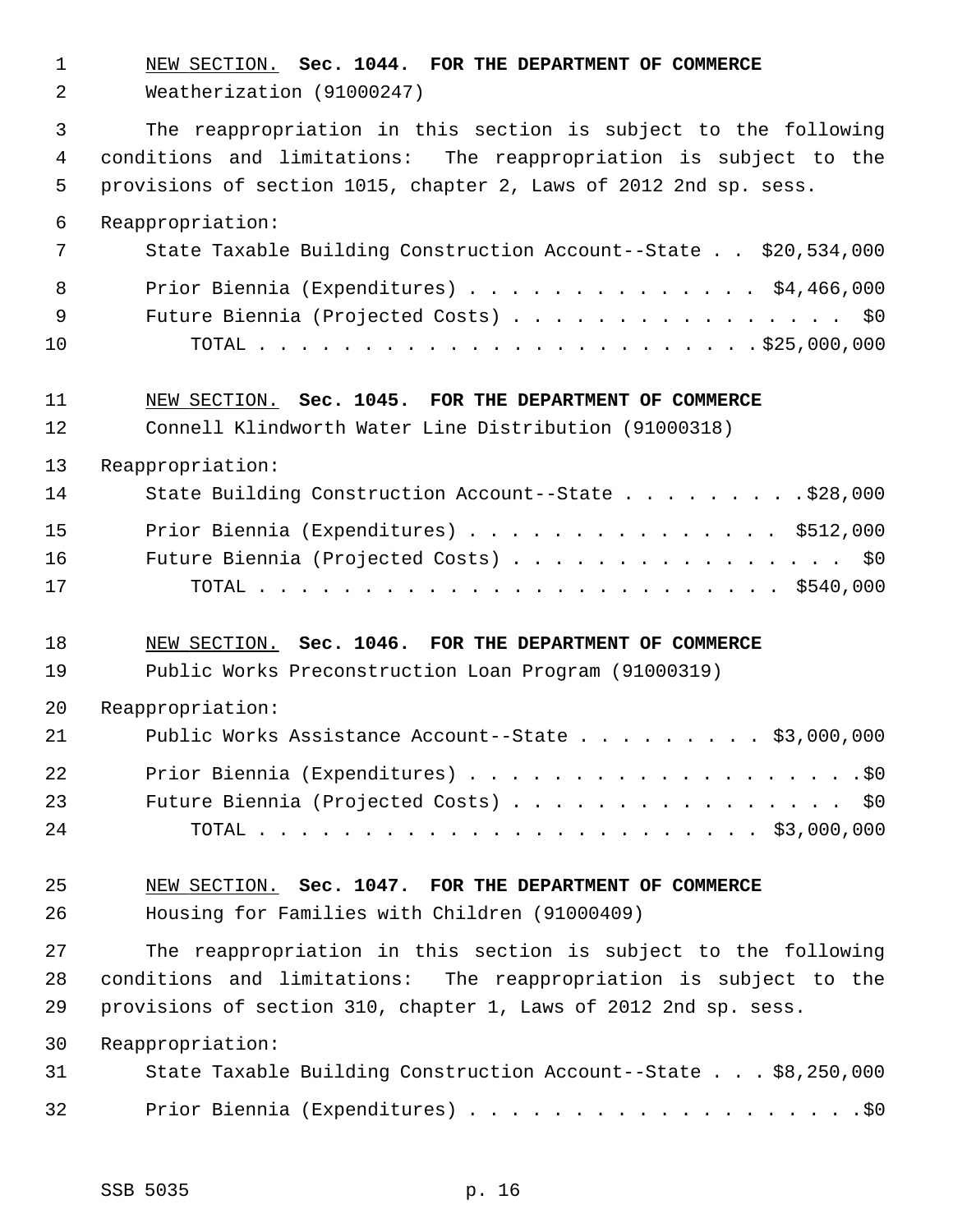| $\mathbf{1}$<br>$\overline{a}$ | Future Biennia (Projected Costs) \$0                                                                                                                                                                      |
|--------------------------------|-----------------------------------------------------------------------------------------------------------------------------------------------------------------------------------------------------------|
| 3<br>$\overline{4}$            | NEW SECTION. Sec. 1048. FOR THE DEPARTMENT OF COMMERCE<br>Housing for People with Developmental Disabilities (91000410)                                                                                   |
|                                |                                                                                                                                                                                                           |
| 5<br>6<br>7                    | The reappropriation in this section is subject to the following<br>conditions and limitations: The reappropriation is subject to the<br>provisions of section 1009, chapter 2, Laws of 2012 2nd sp. sess. |
| 8                              | Reappropriation:                                                                                                                                                                                          |
| 9                              | State Taxable Building Construction Account--State \$2,900,000                                                                                                                                            |
| 10<br>11<br>12                 | Future Biennia (Projected Costs) \$0                                                                                                                                                                      |
| 13                             | NEW SECTION. Sec. 1049. FOR THE DEPARTMENT OF COMMERCE                                                                                                                                                    |
| 14<br>15                       | Seniors and People with Physical Disabilities<br>Housing<br>for<br>(91000411)                                                                                                                             |
| 16<br>17<br>18                 | The reappropriation in this section is subject to the following<br>conditions and limitations: The reappropriation is subject to the<br>provisions of section 311, chapter 1, Laws of 2012 2nd sp. sess.  |
| 19                             | Reappropriation:                                                                                                                                                                                          |
| 20                             | State Taxable Building Construction Account--State \$9,666,000                                                                                                                                            |
| 21<br>22<br>23                 | Future Biennia (Projected Costs) \$0                                                                                                                                                                      |
| 24                             | NEW SECTION. Sec. 1050. FOR THE DEPARTMENT OF COMMERCE                                                                                                                                                    |
| 25                             | Housing for People with Chronic Mental Illness (91000412)                                                                                                                                                 |
| 26<br>27<br>28                 | The reappropriation in this section is subject to the following<br>conditions and limitations: The reappropriation is subject to the<br>provisions of section 1010, chapter 2, Laws of 2012 2nd sp. sess. |
| 29                             | Reappropriation:                                                                                                                                                                                          |
| 30                             | State Taxable Building Construction Account--State \$1,125,000                                                                                                                                            |
| 31<br>32                       | Future Biennia (Projected Costs) \$0                                                                                                                                                                      |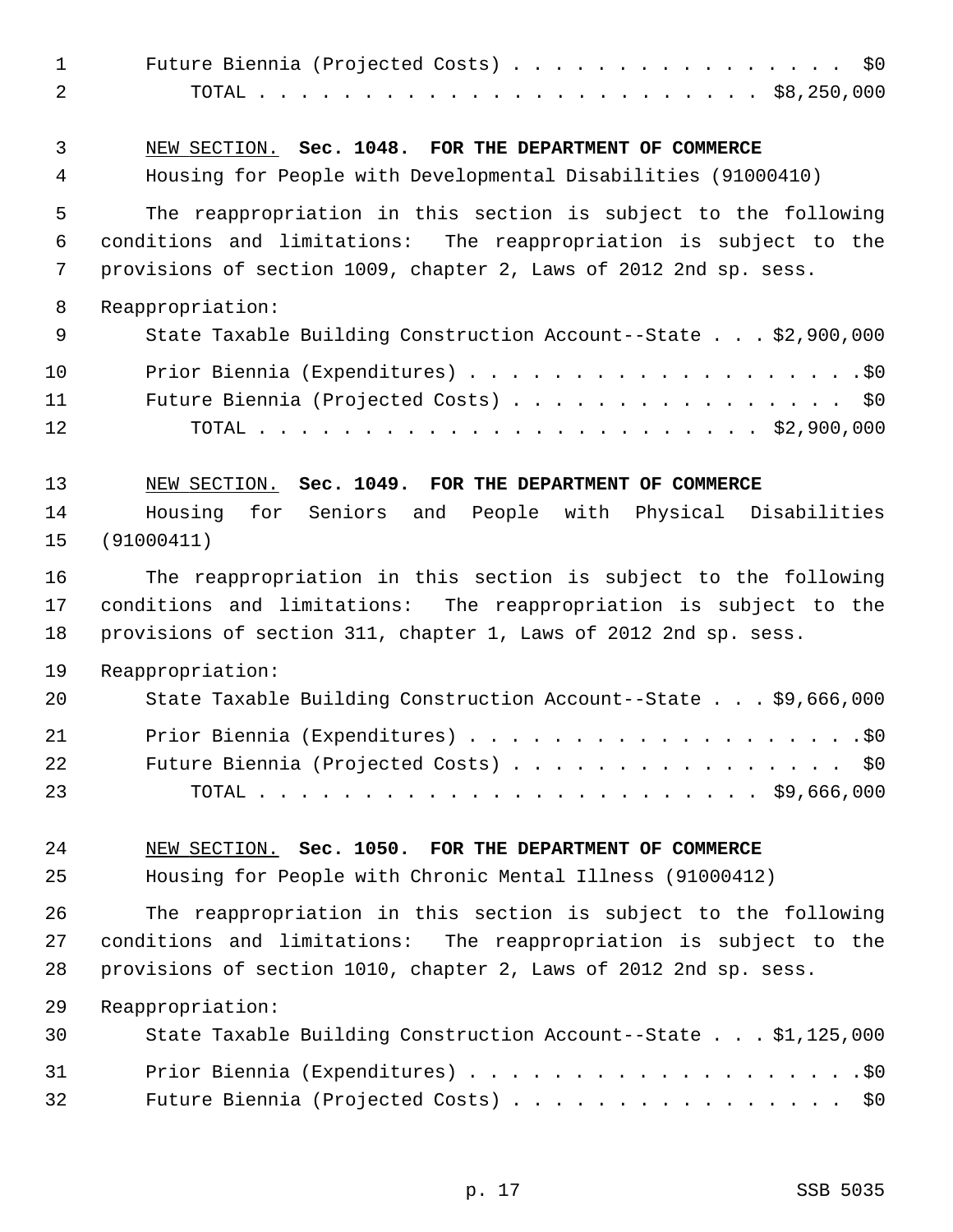1 TOTAL . . . . . . . . . . . . . . . . . . . . . . . . \$1,125,000

 2 NEW SECTION. **Sec. 1051. FOR THE DEPARTMENT OF COMMERCE** 3 Housing for the Homeless (91000413) 4 The reappropriation in this section is subject to the following 5 conditions and limitations: The reappropriation is subject to the 6 provisions of section 1011, chapter 2, Laws of 2012 2nd sp. sess. 7 Reappropriation: 8 State Taxable Building Construction Account--State . . \$28,944,000 9 Prior Biennia (Expenditures) . . . . . . . . . . . . . . . . . . .\$0 10 Future Biennia (Projected Costs) . . . . . . . . . . . . . . . . \$0 11 TOTAL . . . . . . . . . . . . . . . . . . . . . . . . \$28,944,000 12 NEW SECTION. **Sec. 1052. FOR THE DEPARTMENT OF COMMERCE** 13 Housing for Farmworkers (91000414) 14 The reappropriation in this section is subject to the following 15 conditions and limitations: The reappropriation is subject to the 16 provisions of section 1012, chapter 2, Laws of 2012 2nd sp. sess. 17 Reappropriation: 18 State Taxable Building Construction Account--State . . . \$6,215,000 19 Prior Biennia (Expenditures) . . . . . . . . . . . . . . . . . . .\$0 20 Future Biennia (Projected Costs) . . . . . . . . . . . . . . . . \$0 21 TOTAL . . . . . . . . . . . . . . . . . . . . . . . . \$6,215,000 22 NEW SECTION. **Sec. 1053. FOR THE DEPARTMENT OF COMMERCE** 23 Housing for People At Risk of Homelessness (91000415) 24 The reappropriation in this section is subject to the following 25 conditions and limitations: The reappropriation is subject to the 26 provisions of section 312, chapter 1, Laws of 2012 2nd sp. sess. 27 Reappropriation: 28 State Taxable Building Construction Account--State . . . \$2,500,000

| 29 |                                      |
|----|--------------------------------------|
| 30 | Future Biennia (Projected Costs) \$0 |
| 31 |                                      |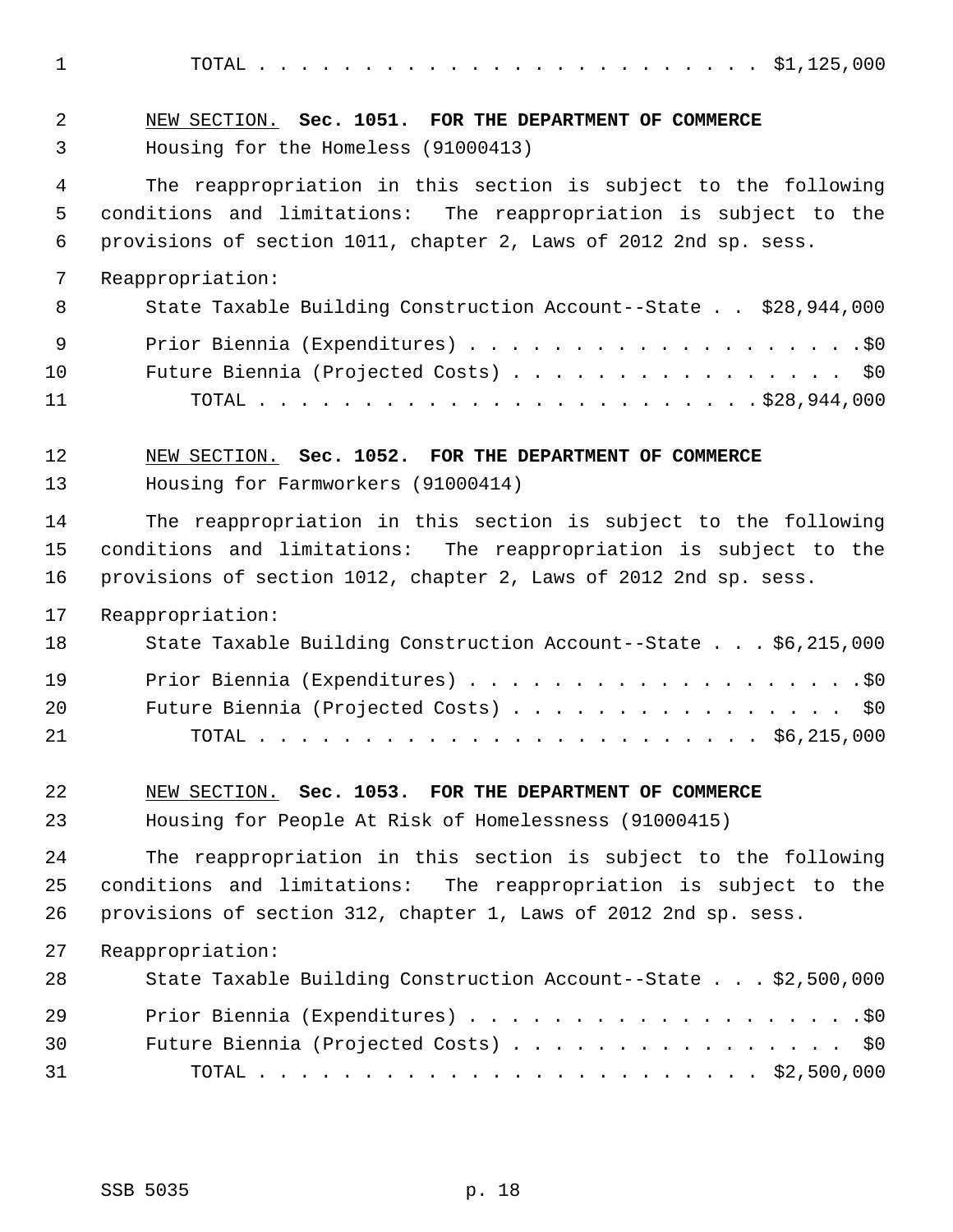1 NEW SECTION. **Sec. 1054. FOR THE DEPARTMENT OF COMMERCE**

2 Housing for Low-Income Households (91000416)

 3 The reappropriation in this section is subject to the following 4 conditions and limitations: The reappropriation is subject to the 5 provisions of section 1013, chapter 2, Laws of 2012 2nd sp. sess.

6 Reappropriation:

|     | State Taxable Building Construction Account--State \$2,982,000 |
|-----|----------------------------------------------------------------|
| 8   |                                                                |
| - 9 | Future Biennia (Projected Costs) \$0                           |
| 10  |                                                                |

#### 11 NEW SECTION. **Sec. 1055. FOR THE DEPARTMENT OF COMMERCE**

12 2012 Local and Community Projects (91000417)

13 The reappropriation in this section is subject to the following 14 conditions and limitations: The reappropriation is subject to the 15 provisions of section 302, chapter 1, Laws of 2012 2nd sp. sess.

16 Reappropriation:

| 17 | State Building Construction Account--State \$9,097,000 |
|----|--------------------------------------------------------|
| 18 | Prior Biennia (Expenditures) \$526,000                 |
| 19 | Future Biennia (Projected Costs) \$0                   |
| 20 |                                                        |

# 21 NEW SECTION. **Sec. 1056. FOR THE DEPARTMENT OF COMMERCE** 22 Housing Competitive Pool (91000432)

23 The reappropriation in this section is subject to the following 24 conditions and limitations: The reappropriation is subject to the 25 provisions of section 1014, chapter 2, Laws of 2012 2nd sp. sess.

26 Reappropriation:

| 27 | State Taxable Building Construction Account--State \$4,530,000 |
|----|----------------------------------------------------------------|
| 28 |                                                                |
| 29 | Future Biennia (Projected Costs) \$0                           |
| 30 |                                                                |

#### 31 NEW SECTION. **Sec. 1057. FOR THE DEPARTMENT OF COMMERCE**

32 Local and Community Projects 2012 (91000437)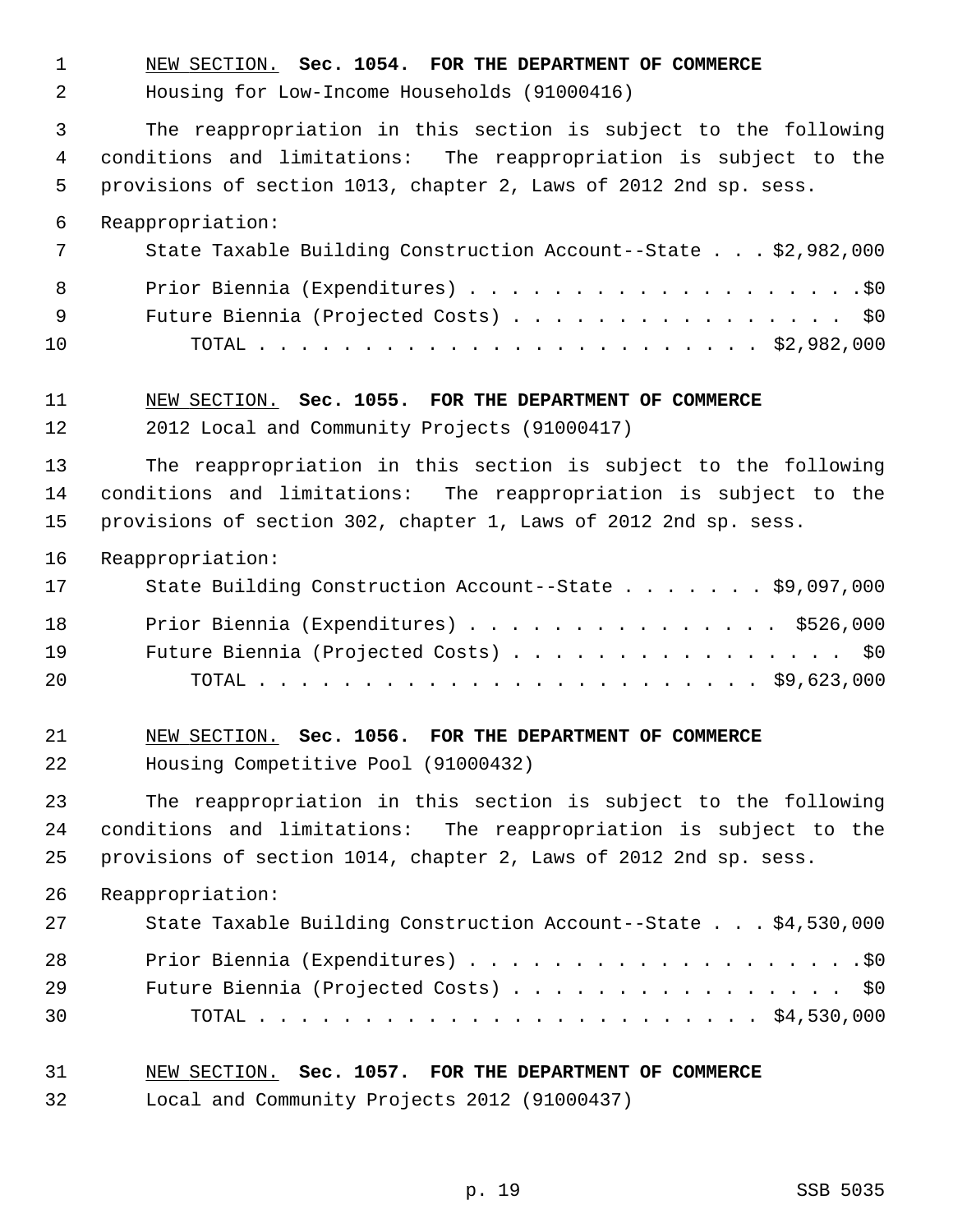1 The reappropriations in this section are subject to the following 2 conditions and limitations: The reappropriations are subject to the 3 provisions of section 1003, chapter 2, Laws of 2012 2nd sp. sess.

4 Reappropriation:

| State Building Construction Account--State \$31,000            |
|----------------------------------------------------------------|
| State Taxable Building Construction Account--State \$1,800,000 |
| Subtotal Reappropriation \$1,831,000                           |
| Prior Biennia (Expenditures) $\ldots$ \$1,004,000              |
| Future Biennia (Projected Costs) \$0                           |
|                                                                |
|                                                                |

11 NEW SECTION. **Sec. 1058. FOR THE DEPARTMENT OF COMMERCE**

12 Innovation Partnership Zones - Facilities and Infrastructure 13 (92000089)

14 The reappropriation in this section is subject to the following 15 conditions and limitations: The reappropriation is subject to the 16 provisions of section 309, chapter 1, Laws of 2012 2nd sp. sess.

17 Reappropriation:

| 18 | State Building Construction Account--State \$13,177,000 |
|----|---------------------------------------------------------|
| 19 | Prior Biennia (Expenditures) \$343,000                  |
| 20 | Future Biennia (Projected Costs) \$0                    |
| 21 |                                                         |

22 NEW SECTION. **Sec. 1059. FOR THE DEPARTMENT OF COMMERCE** 23 Community Economic Revitalization Board Administered Economic 24 Development, Innovation, and Export Grants (92000096)

25 The reappropriations in this section are subject to the following 26 conditions and limitations: The reappropriations are subject to the 27 provisions of section 304, chapter 1, Laws of 2012 2nd sp. sess.

| 29 | State Building Construction Account--State \$14,891,000 |
|----|---------------------------------------------------------|
| 30 | Public Works Assistance Account--State \$15,836,000     |
| 31 | Subtotal Reappropriation \$30,727,000                   |
| 32 | Prior Biennia (Expenditures) \$1,871,000                |
| 33 | Future Biennia (Projected Costs) \$0                    |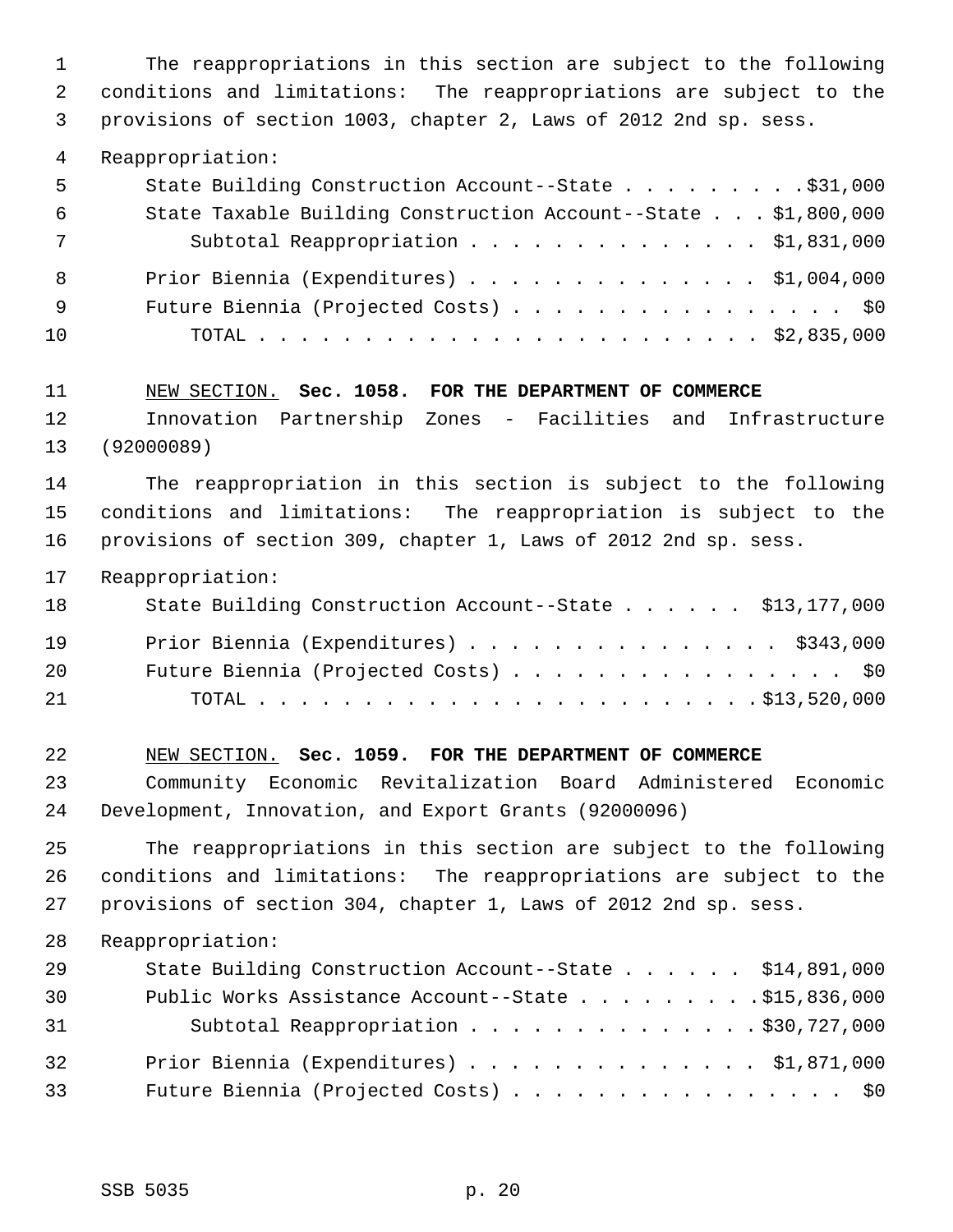1 TOTAL . . . . . . . . . . . . . . . . . . . . . . . . \$32,598,000

| $\overline{2}$ | NEW SECTION. Sec. 1060. FOR THE DEPARTMENT OF COMMERCE                                                                                   |
|----------------|------------------------------------------------------------------------------------------------------------------------------------------|
| 3              | Main Street Improvement Grants (92000098)                                                                                                |
| 4<br>5         | The reappropriations in this section are subject to the following<br>conditions and limitations: The reappropriations are subject to the |
| 6              | provisions of section 305, chapter 1, Laws of 2012 2nd sp. sess.                                                                         |
| 7              | Reappropriation:                                                                                                                         |
| 8              | State Building Construction Account--State \$13,771,000                                                                                  |
| 9              | Public Works Assistance Account--State \$793,000                                                                                         |
| 10             | Subtotal Reappropriation \$14,564,000                                                                                                    |
| 11             | Prior Biennia (Expenditures) \$286,000                                                                                                   |
| 12             | Future Biennia (Projected Costs) \$0                                                                                                     |
| 13             |                                                                                                                                          |
| 14             | NEW SECTION. Sec. 1061. FOR THE DEPARTMENT OF COMMERCE                                                                                   |
| 15             | Brownfield Redevelopment Grants (92000100)                                                                                               |
| 16             | The reappropriation in this section is subject to the following                                                                          |
| 17             | conditions and limitations: The reappropriation in this section is                                                                       |
| 18             | provided solely for redevelopment of the Bellingham waterfront.                                                                          |
| 19             | Reappropriation:                                                                                                                         |
| 20             | Local Toxics Control Account--State $\ldots$ \$1,492,000                                                                                 |
| 21             | Prior Biennia (Expenditures) \$8,000                                                                                                     |
| 22             | Future Biennia (Projected Costs)<br>\$0                                                                                                  |
| 23             | $\cdot$ \$1,500,000<br>TOTAL .                                                                                                           |
| 24             | NEW SECTION. Sec. 1062. FOR THE DEPARTMENT OF COMMERCE                                                                                   |
| 25             | Port and Export Related Infrastructure (92000102)                                                                                        |
| 26             | The reappropriation in this section is subject to the following                                                                          |
| 27             | conditions and limitations: The reappropriation is subject to the                                                                        |
| 28             | provisions of section 306, chapter 1, Laws of 2012 2nd sp. sess.                                                                         |
| 29             | Reappropriation:                                                                                                                         |
| 30             | State Building Construction Account--State \$30,222,000                                                                                  |
| 31             | Prior Biennia (Expenditures) \$2,928,000                                                                                                 |
| 32             | Future Biennia (Projected Costs) \$0                                                                                                     |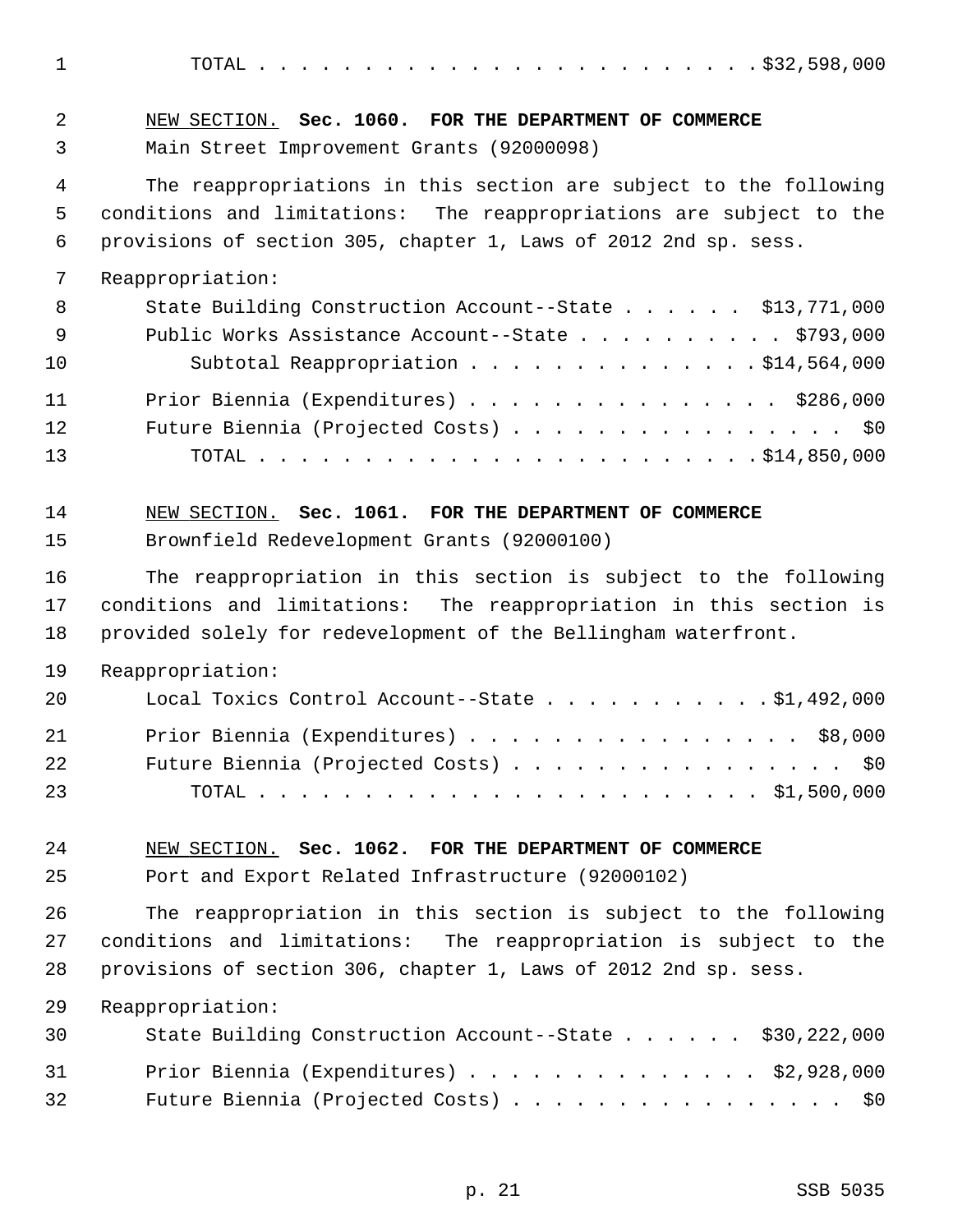1 TOTAL . . . . . . . . . . . . . . . . . . . . . . . . \$33,150,000 2 NEW SECTION. **Sec. 1063. FOR THE DEPARTMENT OF COMMERCE** 3 Youth Recreational Facilities Grants (30000185) 4 The appropriation in this section is subject to the following 5 conditions and limitations: 6 (1) Projects must be selected based on their readiness to proceed. 7 (2) The appropriation is provided solely for the following list of 8 projects: 9 **Youth Recreational Facilities Grants** 10 Camp Korey \$303,000 11 Boys and Girls Clubs of Bellevue **\$388,000** \$388,000 12 Boys and Girls Clubs of King County 6140,000 13 Boys and Girls Clubs of Skagit County 6100,000 14 YMCA of Greater Seattle **\$800,000** 15 TOTAL \$1,731,000 16 Appropriation: 17 State Building Construction Account--State . . . . . . . \$1,731,000 18 Prior Biennia (Expenditures) . . . . . . . . . . . . . . . . . . .\$0 19 Future Biennia (Projected Costs) . . . . . . . . . . . . \$4,000,000 20 TOTAL . . . . . . . . . . . . . . . . . . . . . . . . \$5,731,000 21 NEW SECTION. **Sec. 1064. FOR THE DEPARTMENT OF COMMERCE** 22 Building for the Arts Grants (30000186) 23 The appropriation in this section is subject to the following 24 conditions and limitations: 25 (1) Projects must be selected based on their readiness to proceed. 26 (2) The appropriation is provided solely for the following list of 27 projects: 28 **Building for the Arts Grants** 29 Tacoma Art Museum \$1,000,000 30 Washington Center for the Performing Arts \$816,000 31 Coyote Central \$115,000 32 Broadway Center for the Performing Arts \$1,000,000 33 Icicle Creek Center for the Arts \$1,000,000

34 Capitol Hill Housing Foundation **\$565,000** \$565,000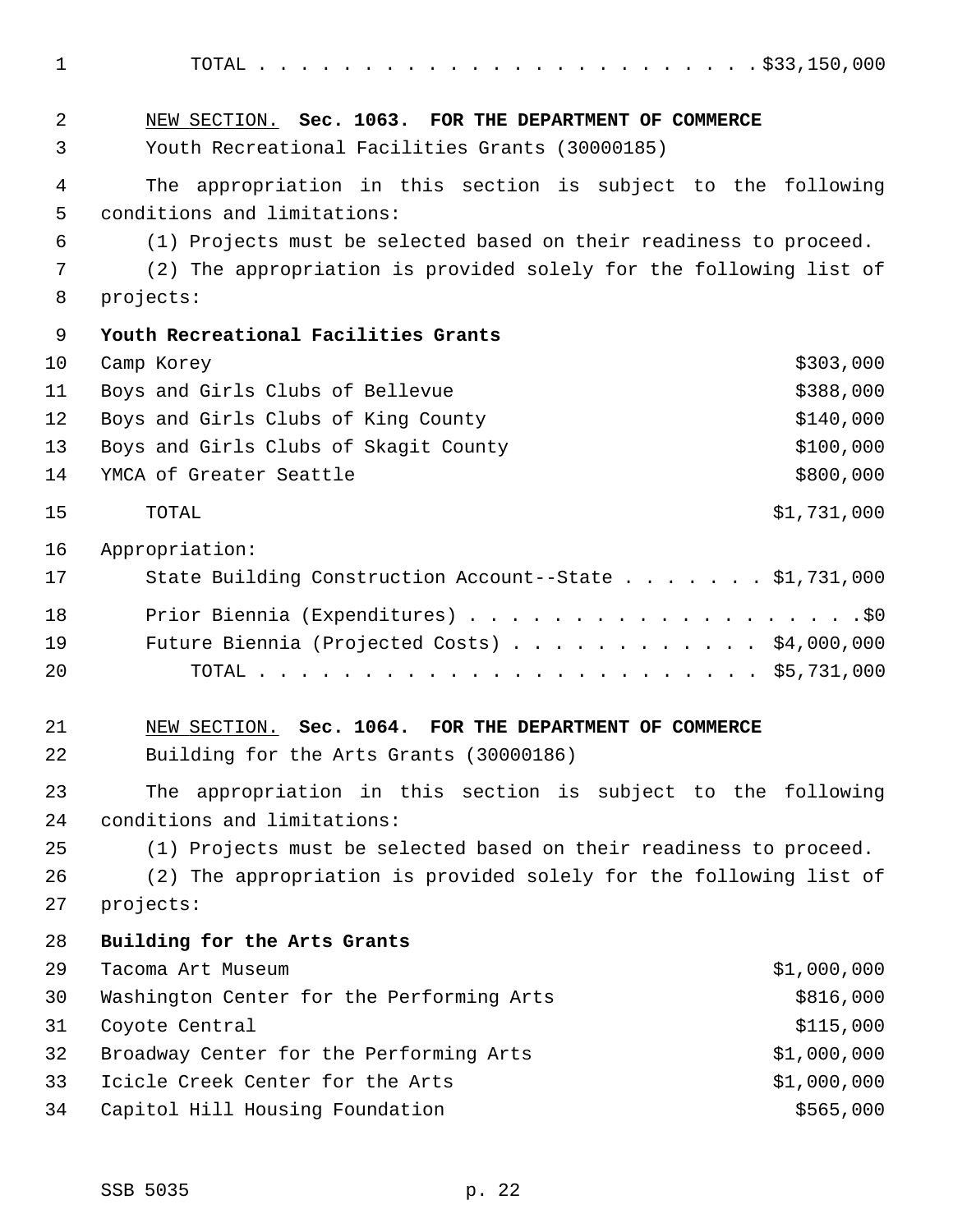|    | Bellevue Youth Theatre Foundation                      | \$199,000   |
|----|--------------------------------------------------------|-------------|
| 2  | Capitol Theatre Committee                              | \$833,000   |
| 3  | Stageworks Northwest                                   | \$334,000   |
| 4  | Bainbridge Island Museum of Art                        | \$1,000,000 |
| 5  | Spokane Public Radio                                   | \$1,000,000 |
| 6  | Tacoma Musical Playhouse                               | \$240,000   |
| 7  | TOTAL                                                  | \$8,102,000 |
| 8  | Appropriation:                                         |             |
| 9  | State Building Construction Account--State \$8,102,000 |             |
| 10 |                                                        |             |
| 11 | Future Biennia (Projected Costs) \$8,000,000           |             |
| 12 | TOTAL                                                  |             |

# 13 NEW SECTION. **Sec. 1065. FOR THE DEPARTMENT OF COMMERCE**

14 Housing Trust Fund (30000187)

15 The appropriation in this section is subject to the following 16 conditions and limitations: \$8,000,000 of the appropriation is 17 provided solely for the development of housing for low-income 18 farmworkers. The department shall work with stakeholders to establish 19 priorities to ensure funds are targeted to the highest identified 20 needs.

21 Appropriation:

| 22 | State Taxable Building Construction                     |
|----|---------------------------------------------------------|
| 23 | Account--State \$35,000,000                             |
| 24 |                                                         |
| 25 | Future Biennia (Projected Costs) $\ldots$ \$200,000,000 |
| 26 |                                                         |

# 27 NEW SECTION. **Sec. 1066. FOR THE DEPARTMENT OF COMMERCE**

28 Building Communities Fund Grants (30000188)

29 The appropriation in this section is subject to the following 30 conditions and limitations:

31 (1) Except as otherwise directed before the effective date of this 32 section, the department shall not expend the appropriation in this 33 section unless and until the nonstate share of project costs have been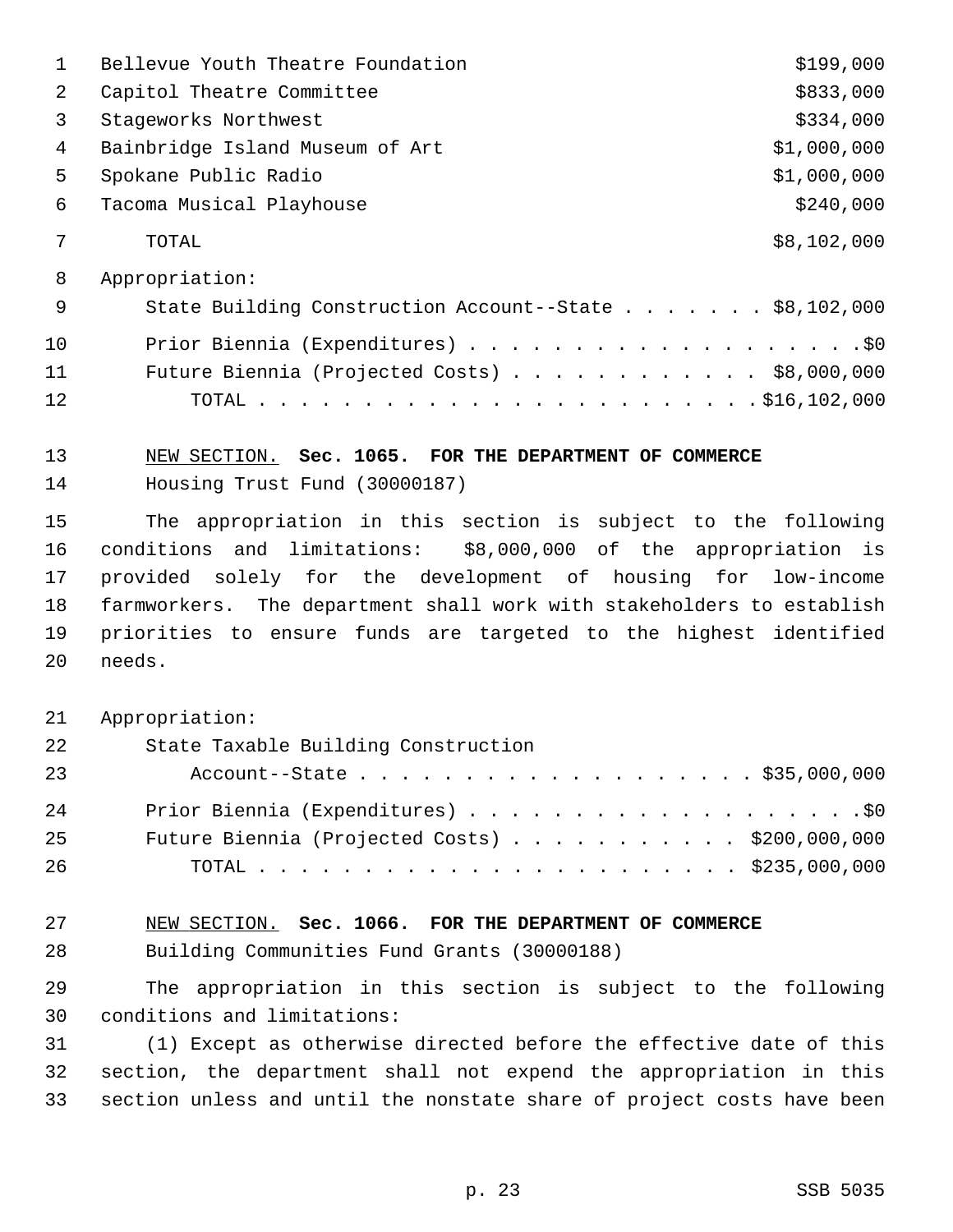1 either expended, or firmly committed, or both, in an amount sufficient 2 to complete the project, or a distinct phase of the project that is 3 useable to the public for the purpose intended by the legislature.

 4 (2) Prior to receiving funds, project recipients must demonstrate 5 that the project site is under control for a minimum of ten years, 6 either through ownership or a long-term lease. This requirement does 7 not apply to appropriations for preconstruction activities or 8 appropriations whose sole purpose is to purchase real property that 9 does not include a construction or renovation component.

10 (3) Projects funded in this section may be required to comply with 11 Washington's high performance building standards as required by chapter 12 39.35D RCW.

13 (4) Project funds are available on a reimbursement basis only, and 14 shall not be advanced under any circumstances.

15 (5) Projects funded in this section must be held by the recipient 16 for a minimum of ten years and used for the same purpose or purposes 17 intended by the legislature as required in RCW 43.63A.125(2)(c).

18 (6) Projects funded in this section, including those that are owned 19 and operated by nonprofit organizations, are generally required to pay 20 state prevailing wages.

21 (7) The appropriation is provided solely for the following list of 22 projects:

| 23 | Interfaith community health center $\ldots$ \$559,000   |
|----|---------------------------------------------------------|
| 24 |                                                         |
| 25 |                                                         |
| 26 |                                                         |
| 27 | University Heights center for the community \$367,000   |
| 28 | Brigit Collins family support center \$ 62,000          |
| 29 |                                                         |
| 30 | Spokane neighborhood action partners \$638,000          |
| 31 | Associated ministries of Tacoma-Pierce county \$105,000 |
| 32 |                                                         |
| 33 | Behavioral health resources \$163,000                   |
| 34 |                                                         |
| 35 | Appropriation:                                          |
| 36 | State Building Construction Account--State \$3,000,000  |
| 37 |                                                         |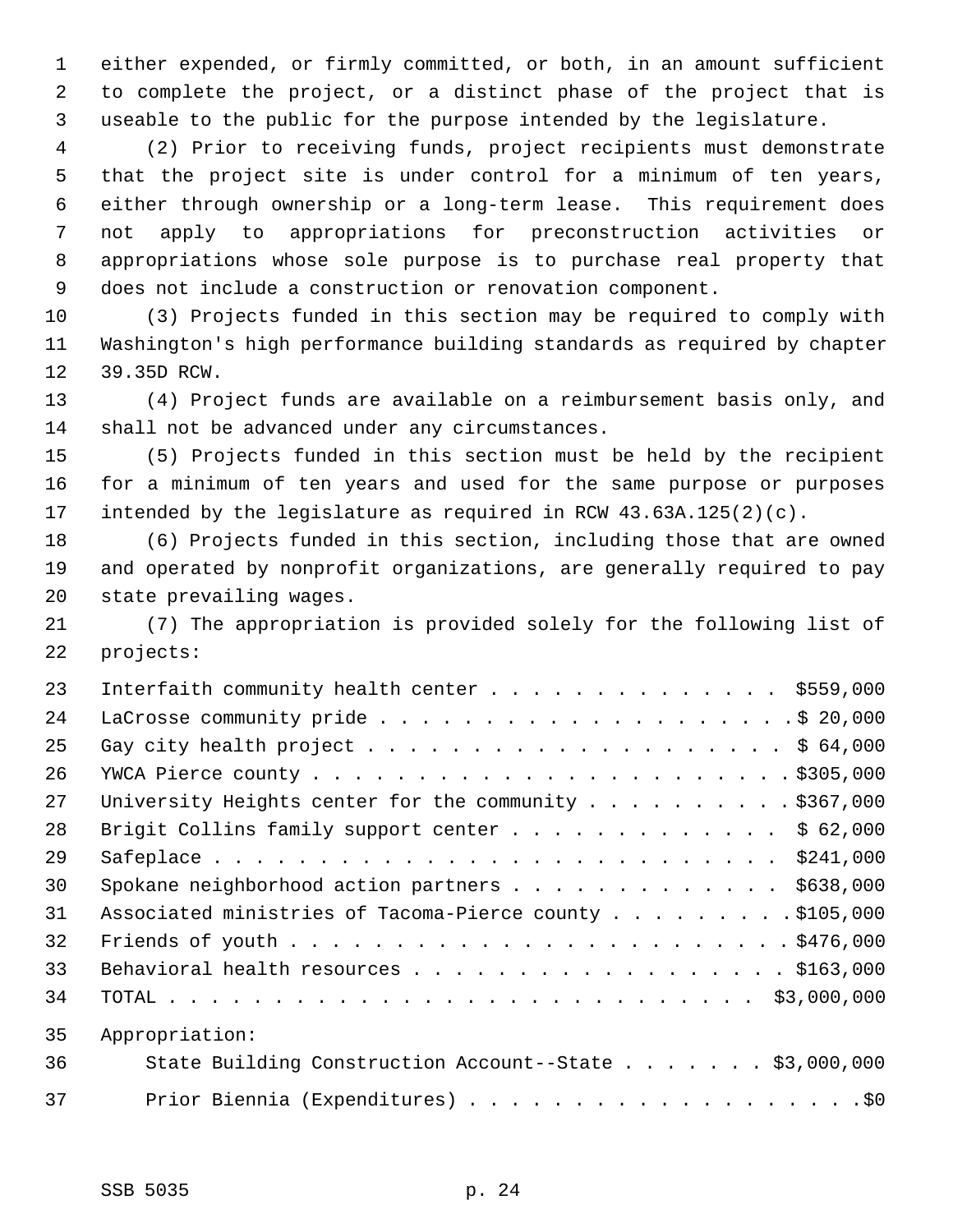| Future Biennia (Projected Costs) $\ldots$ \$12,000,000 |  |
|--------------------------------------------------------|--|
|                                                        |  |

# 3 NEW SECTION. **Sec. 1067. FOR THE DEPARTMENT OF COMMERCE**

4 Drinking Water State Revolving Fund Loan Program (30000189)

#### 5 Appropriation:

| - 6 | Drinking Water Assistance Account--State \$10,000,000            |
|-----|------------------------------------------------------------------|
| 7   | Drinking Water Assistance Repayment Account--State \$200,000,000 |
| - 8 | Subtotal Appropriation $\ldots$ \$210,000,000                    |
| - 9 |                                                                  |
| 10  | Future Biennia (Projected Costs) $\ldots$ \$680,000,000          |
| 11  |                                                                  |

12 NEW SECTION. **Sec. 1068. FOR THE DEPARTMENT OF COMMERCE**

13 Projects for Jobs and Economic Development (92000151)

14 The appropriations in this section are subject to the following 15 conditions and limitations:

16 (1) Except as directed otherwise prior to the effective date of 17 this section, the department shall not expend the appropriations in 18 this section unless and until the nonstate share of project costs have 19 been either expended, or firmly committed, or both, in an amount 20 sufficient to complete the project or a distinct phase of the project 21 that is useable to the public for the purpose intended by the 22 legislature.

23 (2) Prior to receiving funds, project recipients must demonstrate 24 that the project site is under control for a minimum of ten years, 25 either through ownership or a long-term lease. This requirement does 26 not apply to appropriations for preconstruction activities or 27 appropriations whose sole purpose is to purchase real property that 28 does not include a construction or renovation component.

29 (3) Projects funded in this section may be required to comply with 30 Washington's high performance building standards as required by chapter 31 39.35D RCW.

32 (4) Project funds are available on a reimbursement basis only, and 33 shall not be advanced under any circumstances.

34 (5) Projects funded in this section must be held by the recipient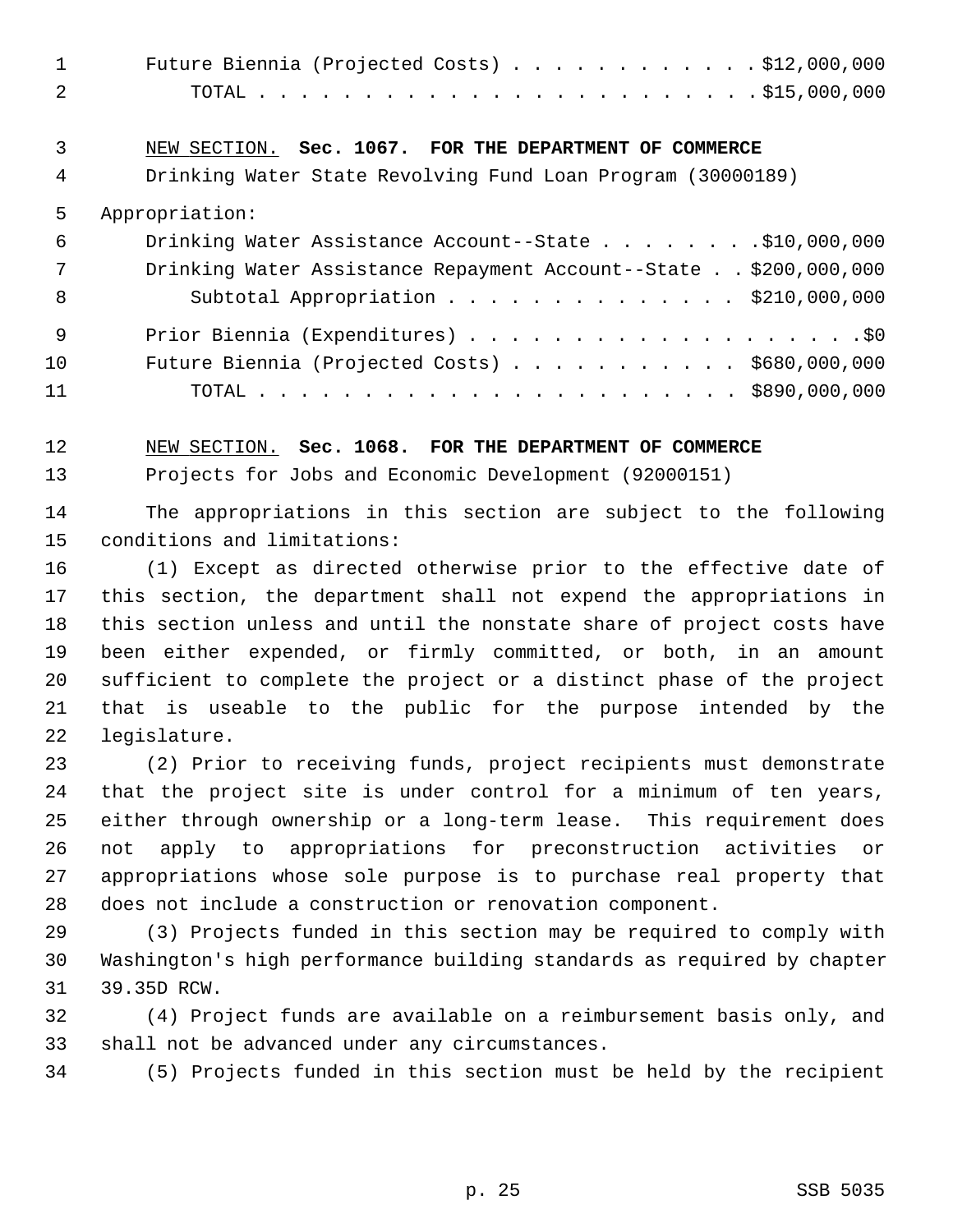1 for a minimum of ten years and used for the same purpose or purposes 2 intended by the legislature as required in RCW 43.63A.125(6).

 3 (6) Projects funded in this section, including those that are owned 4 and operated by nonprofit organizations, are generally required to pay 5 state prevailing wages.

 6 (7) The appropriation is provided solely for the following list of 7 projects:

### 8 **Projects for Jobs and Economic Development**

| 9  | Burbank Community Sewer Grant                            | \$2,000,000  |
|----|----------------------------------------------------------|--------------|
| 10 | City of Buckley Drinking Water Improvements              | \$350,000    |
| 11 | City of Kennewick Industrial Land                        | \$1,000,000  |
| 12 | City of Shelton Wastewater                               | \$1,500,000  |
| 13 | Competitive (CERB) Projects                              | \$9,000,000  |
| 14 | Coronado Reservoir Replacement                           | \$525,000    |
| 15 | Dekalb Pier - Phase 2                                    | \$255,000    |
| 16 | Everett/Tulalip Water Pipeline Construction              | \$1,000,000  |
| 17 | Hopelink Cleveland Street Project                        | \$1,000,000  |
| 18 | Ione - 8th St. Lift Station Replacement                  | \$165,000    |
| 19 | Issaquah - North Roadway Network Improvement             | \$5,000,000  |
| 20 | Kenmore Village                                          | \$300,000    |
| 21 | LaConner Boardwalk                                       | \$1,600,000  |
| 22 | Mountlake Terrace Mainstreet Grant                       | \$2,000,000  |
| 23 | NW Medical School                                        | \$136,000    |
| 24 | Perry Tech Institute Building                            | \$1,000,000  |
| 25 | Port of Moses Lake Firefighting System                   | \$300,000    |
| 26 | Port Orchard Bay St. Pedestrian Path - Phase 2           | \$336,000    |
| 27 | Quincy Industrial Water Reclamation & Reuse              | \$700,000    |
| 28 | Redmond Connector                                        | \$150,000    |
| 29 | Renton Aerospace Training Center Construction            | \$5,000,000  |
| 30 | Renton Riverview Bridge Replacement                      | \$1,100,000  |
| 31 | Seattle Chinatown/ID Development                         | \$500,000    |
| 32 | South Kirkland TOD/Cross Kirkland Corridor               | \$1,300,000  |
| 33 | Stevens PUD Projects                                     | \$532,000    |
| 34 | TRIDEC Development of Small Modular Reactor Proposal     | \$500,000    |
| 35 | Washington Agriculture Discovery Center                  | \$100,000    |
| 36 | WSDA Cattle Identification System to Retain Market Share | \$881,000    |
| 37 | TOTAL                                                    | \$38,230,000 |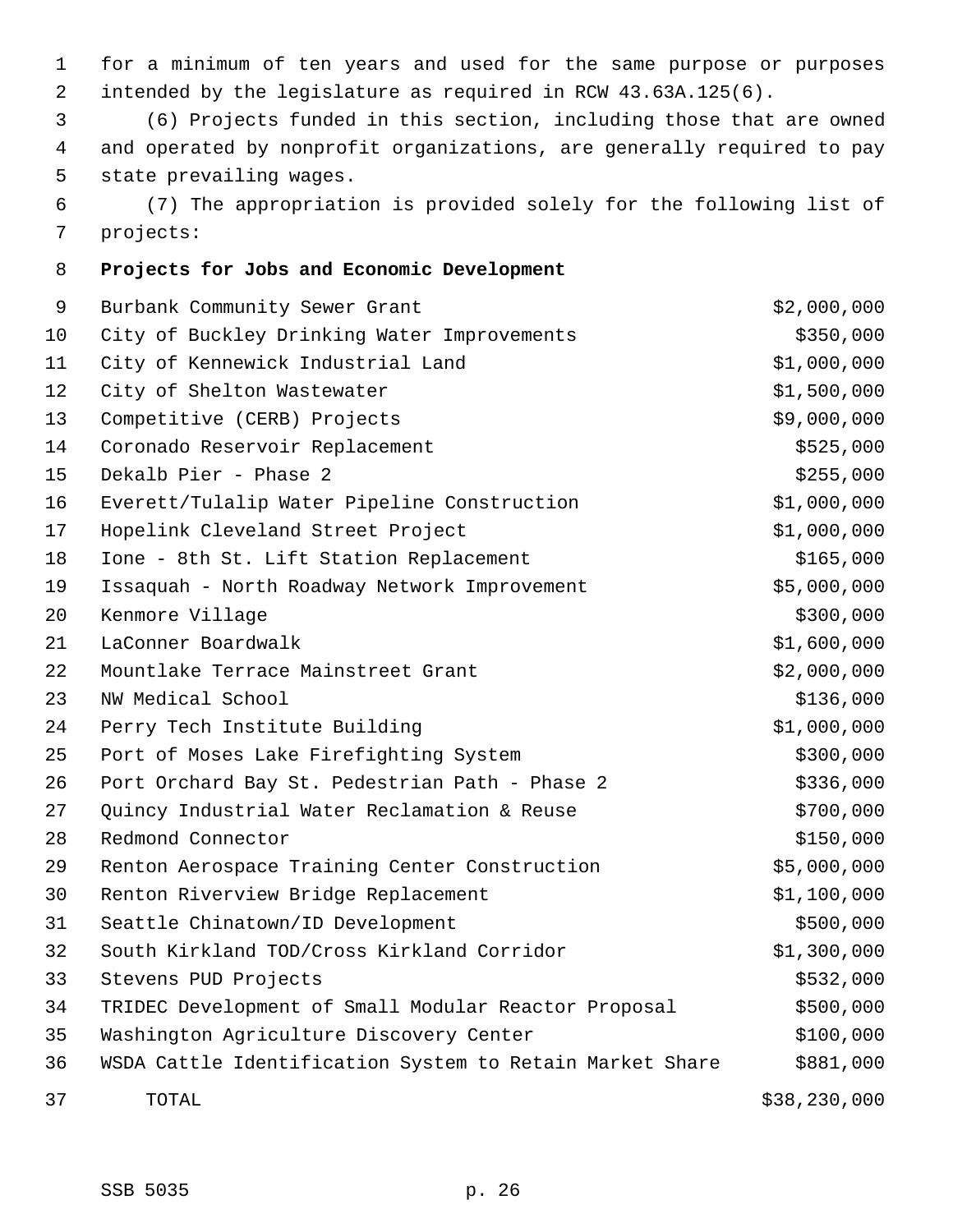| $\mathbf{1}$ | Appropriation:                                                        |
|--------------|-----------------------------------------------------------------------|
| 2            | State Building Construction Account--State \$21,249,000               |
| 3            | Public Facility Construction Loan Revolving                           |
| 4            | Account--State \$16,981,000                                           |
| 5            | Subtotal Appropriation \$38,230,000                                   |
| 6            |                                                                       |
| 7            | Future Biennia (Projected Costs) \$0                                  |
| 8            |                                                                       |
| 9            | NEW SECTION. Sec. 1069. FOR THE DEPARTMENT OF COMMERCE                |
| 10           | Energy Freedom Program Revolving Loans (30000191)                     |
| 11           | Appropriation:                                                        |
| 12           | Energy Recovery Act Account--Federal \$4,000,000                      |
| 13           |                                                                       |
| 14           | Future Biennia (Projected Costs) \$30,000,000                         |
| 15           |                                                                       |
| 16           | NEW SECTION. Sec. 1070. FOR THE DEPARTMENT OF COMMERCE                |
| 17           | Weatherization (30000192)                                             |
| 18           | The appropriation in this section is subject to the following         |
| 19           | conditions and limitations:                                           |
| 20           | (1) \$5,000,000 of the appropriation is provided solely for low-      |
| 21           | income weatherization through the energy matchmakers program.         |
| 22           | (2) \$5,000,000 of the appropriation is provided solely for the       |
| 23           | continuation of programs that were deemed effective and have received |
| 24           | previous funding through the community energy efficiency program      |
| 25           | administered by Washington state university energy extension.         |
| 26           | Appropriation:                                                        |
| 27           | State Taxable Building Construction Account--State \$10,000,000       |
| 28           |                                                                       |
| 29           | Future Biennia (Projected Costs) \$20,000,000                         |
| 30           |                                                                       |
| 31           | NEW SECTION. Sec. 1071. FOR THE DEPARTMENT OF COMMERCE                |
| 32           | Public Works Assistance Account Programs 2013-2015 (30000538)         |
| 33           | The appropriation in this section is subject to the following         |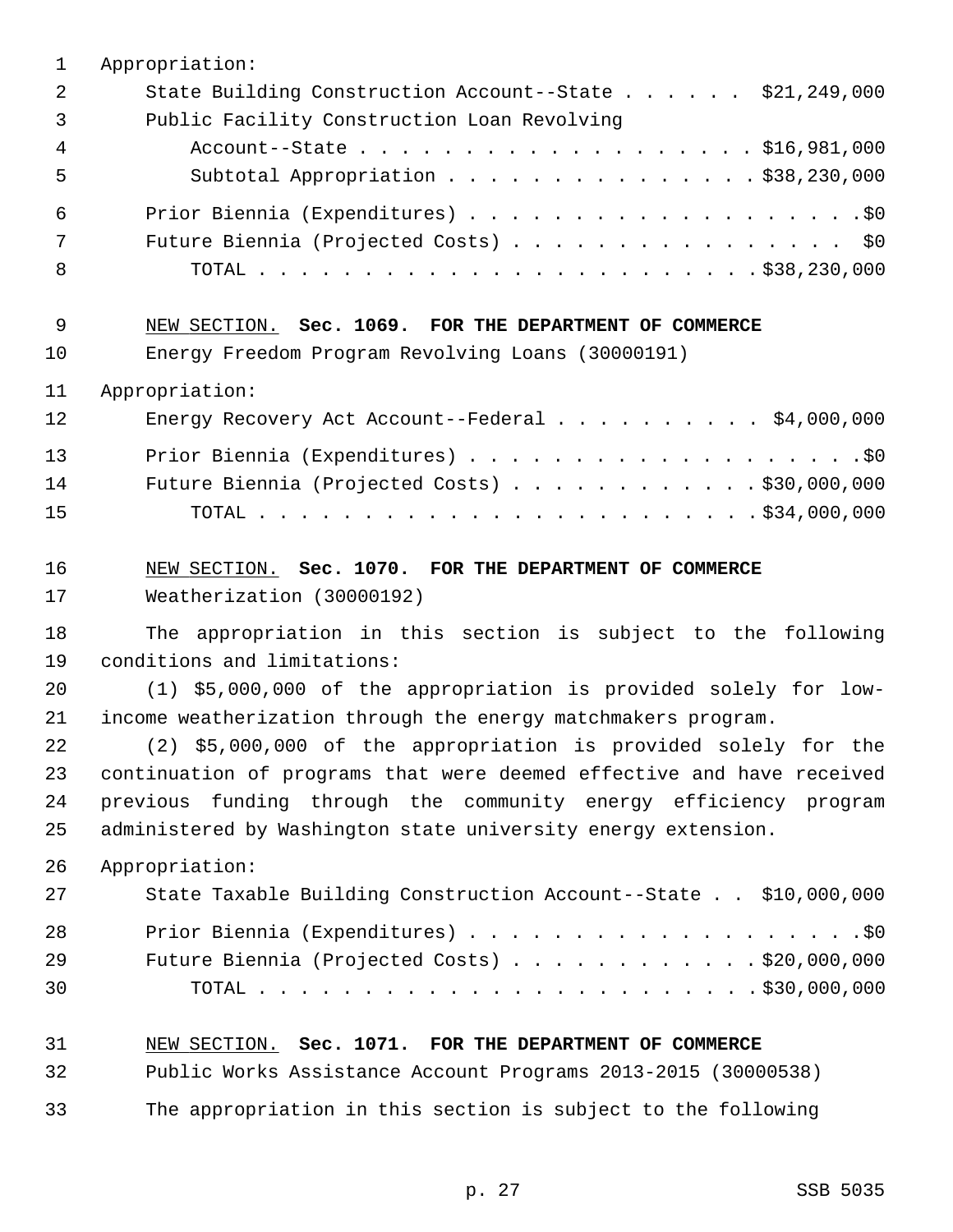1 conditions and limitations:

 2 (1) \$268,142,000 is provided solely for the list of projects in 3 LEAP capital document number 2013-1, developed April 9, 2013.

 4 (2) \$5,880,000 is provided solely for the public works 5 preconstruction loan program and for emergency loans.

6 (3) \$5,000,000 is provided solely for water system acquisitions.

7 Appropriation:

| - 8             | Public Works Assistance Account--State \$279,022,000 |
|-----------------|------------------------------------------------------|
| - 9             |                                                      |
| 10 <sup>°</sup> | Future Biennia (Projected Costs) \$0                 |
| 11              |                                                      |

12 NEW SECTION. **Sec. 1072. FOR THE DEPARTMENT OF COMMERCE**

13 Projects That Strengthen Youth and Families (92000227)

14 The appropriations in this section are subject to the following 15 conditions and limitations:

16 (1) Except as directed otherwise prior to the effective date of 17 this section, the department shall not expend the appropriations in 18 this section unless and until the nonstate share of project costs have 19 been either expended, or firmly committed, or both, in an amount 20 sufficient to complete the project or a distinct phase of the project 21 that is useable to the public for the purpose intended by the 22 legislature.

23 (2) Prior to receiving funds, project recipients must demonstrate 24 that the project site is under control for a minimum of ten years, 25 either through ownership or a long-term lease. This requirement does 26 not apply to appropriations for preconstruction activities or 27 appropriations whose sole purpose is to purchase real property that 28 does not include a construction or renovation component.

29 (3) Projects funded in this section may be required to comply with 30 Washington's high performance building standards as required by chapter 31 39.35D RCW.

32 (4) Project funds are available on a reimbursement basis only, and 33 shall not be advanced under any circumstances.

34 (5) Projects funded in this section must be held by the recipient 35 for a minimum of ten years and used for the same purpose or purposes 36 intended by the legislature as required in RCW 43.63A.125(6).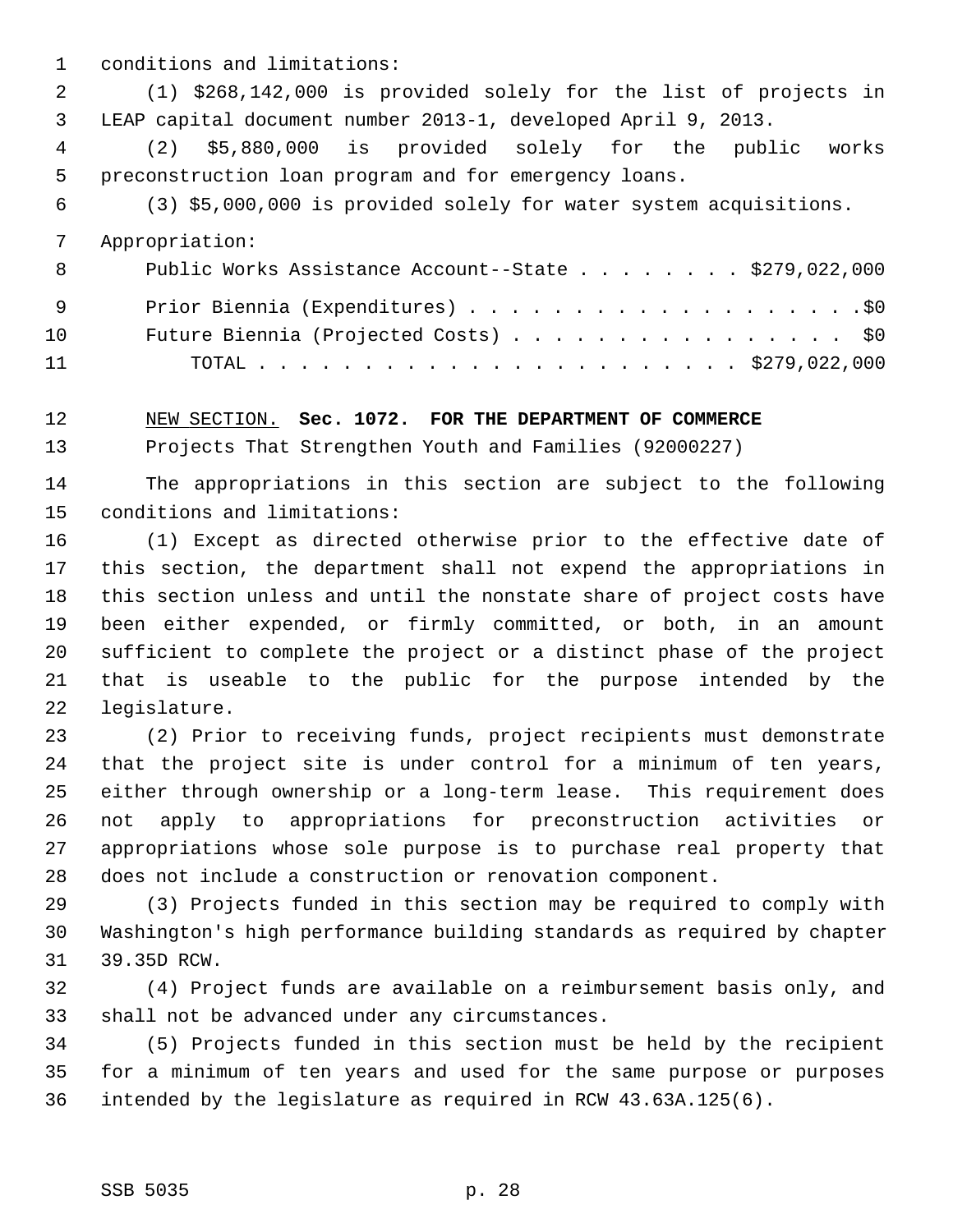| 1                                       | (6) Projects funded in this section, including those that are owned    |              |
|-----------------------------------------|------------------------------------------------------------------------|--------------|
| 2                                       | and operated by nonprofit organizations, are generally required to pay |              |
| 3                                       | state prevailing wages.                                                |              |
| 4                                       | (7) The appropriation is provided solely for the following list of     |              |
| 5                                       | projects:                                                              |              |
| 6                                       | Projects That Strengthen Youth and Families                            |              |
| 7                                       | Algona Community Center                                                | \$125,000    |
| 8                                       | Auburn Community Center at Les Grove Park Campus                       | \$1,000,000  |
| 9                                       | Camp Primetime Repairs and Improvements                                | \$100,000    |
| 10                                      | Community Center at the Village Green                                  | \$500,000    |
| 11                                      | Disabled Veterans' Recreation Improvements                             | \$500,000    |
| 12                                      | Dynamic Aquatic and Autism Center                                      | \$250,000    |
| 13                                      | Emmanuel Family Life Center                                            | \$250,000    |
| 14                                      | Food Lifeline Relocation                                               | \$3,100,000  |
| 15                                      | Jerry Taylor Memorial Plaza for Veterans                               | \$65,000     |
| 16                                      | Lower Falls Community Center                                           | \$300,000    |
| 17                                      | Marvin Williams Youth and New Life Center                              | \$800,000    |
| 18                                      | Milton - Activities Center                                             | \$250,000    |
| 19                                      | Pasco Second Harvest Distribution Center Construction                  |              |
| 20                                      | Phase 2                                                                | \$3,000,000  |
| 21                                      | Rainier Beach Urban Farm Youth Program                                 | \$150,000    |
| 22                                      | Reuse of Frances Haddon Morgan Center                                  | \$500,000    |
| 23                                      | S Everett Community Resource Center                                    | \$53,000     |
| 24                                      | South Whatcom Library Construction                                     | \$90,000     |
| 25                                      | Spokane Valley Foodbank Remodel                                        | \$225,000    |
| 26                                      | The Children's Center - Vancouver                                      | \$1,200,000  |
| 27                                      | Thurston County Food Bank                                              | \$1,000,000  |
| 28                                      | YWCA Facility Improvements                                             | \$231,000    |
| 29                                      | TOTAL                                                                  | \$13,689,000 |
| 30                                      | Appropriation:                                                         |              |
| 31                                      | State Building Construction Account--State \$13,689,000                |              |
| $\begin{array}{c} 32 \\ 33 \end{array}$ |                                                                        |              |
| 34                                      | Future Biennia (Projected Costs) \$0                                   |              |
| 35                                      |                                                                        |              |
| 36                                      | NEW SECTION. Sec. 1073. FOR THE DEPARTMENT OF COMMERCE                 |              |
|                                         |                                                                        |              |

37 Projects That Strengthen Communities and Quality of Life (92000230)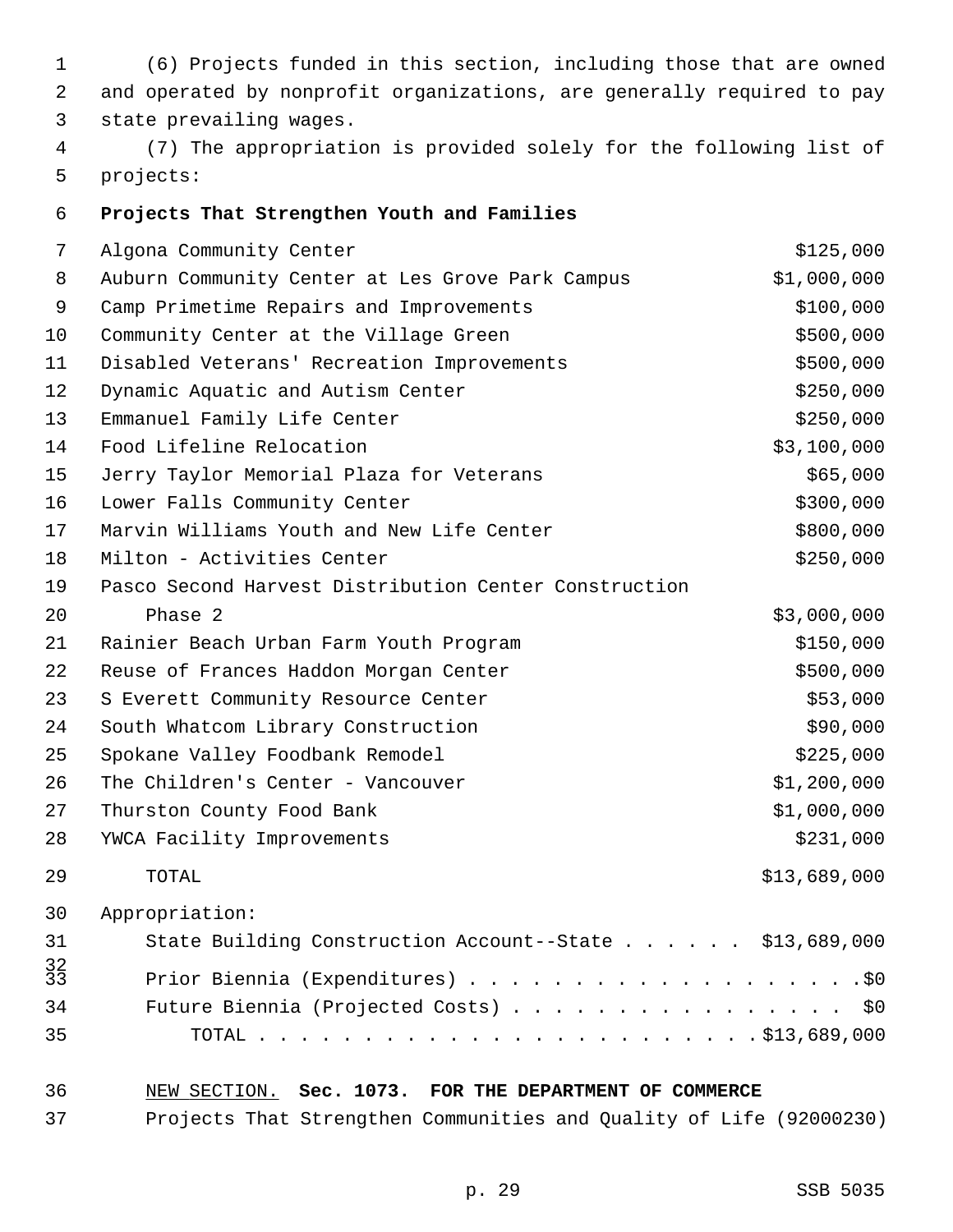1 The appropriations in this section are subject to the following 2 conditions and limitations:

 3 (1) Except as directed otherwise prior to the effective date of 4 this section, the department shall not expend the appropriations in 5 this section unless and until the nonstate share of project costs have 6 been either expended, or firmly committed, or both, in an amount 7 sufficient to complete the project or a distinct phase of the project 8 that is useable to the public for the purpose intended by the 9 legislature.

10 (2) Prior to receiving funds, project recipients must demonstrate 11 that the project site is under control for a minimum of ten years, 12 either through ownership or a long-term lease. This requirement does 13 not apply to appropriations for preconstruction activities or 14 appropriations whose sole purpose is to purchase real property that 15 does not include a construction or renovation component.

16 (3) Projects funded in this section may be required to comply with 17 Washington's high performance building standards as required by chapter 18 39.35D RCW.

19 (4) Project funds are available on a reimbursement basis only, and 20 shall not be advanced under any circumstances.

21 (5) Projects funded in this section must be held by the recipient 22 for a minimum of ten years and used for the same purpose or purposes 23 intended by the legislature as required in RCW 43.63A.125(6).

24 (6) Projects funded in this section, including those that are owned 25 and operated by nonprofit organizations, are generally required to pay 26 state prevailing wages.

27 (7) The appropriation is provided solely for the following list of 28 projects:

## 29 **Projects That Strengthen Communities and Quality of Life**

| 30 | Complete Development of Ashford Park Facilities  | \$1,000,000 |
|----|--------------------------------------------------|-------------|
| 31 | Covington Community Park Phase 2                 | \$1,500,000 |
| 32 | Federal Way Performing Arts                      | \$325,000   |
| 33 | Ft. Steilacoom Building Preservation             | \$250,000   |
| 34 | Ft. Vancouver - Mother Joseph Academy & Infantry |             |
| 35 | Barracks                                         | \$1,000,000 |
| 36 | Guemes Channel Trail Projects                    | \$700,000   |
| 37 | Jackson Park Renovation                          | \$1,000,000 |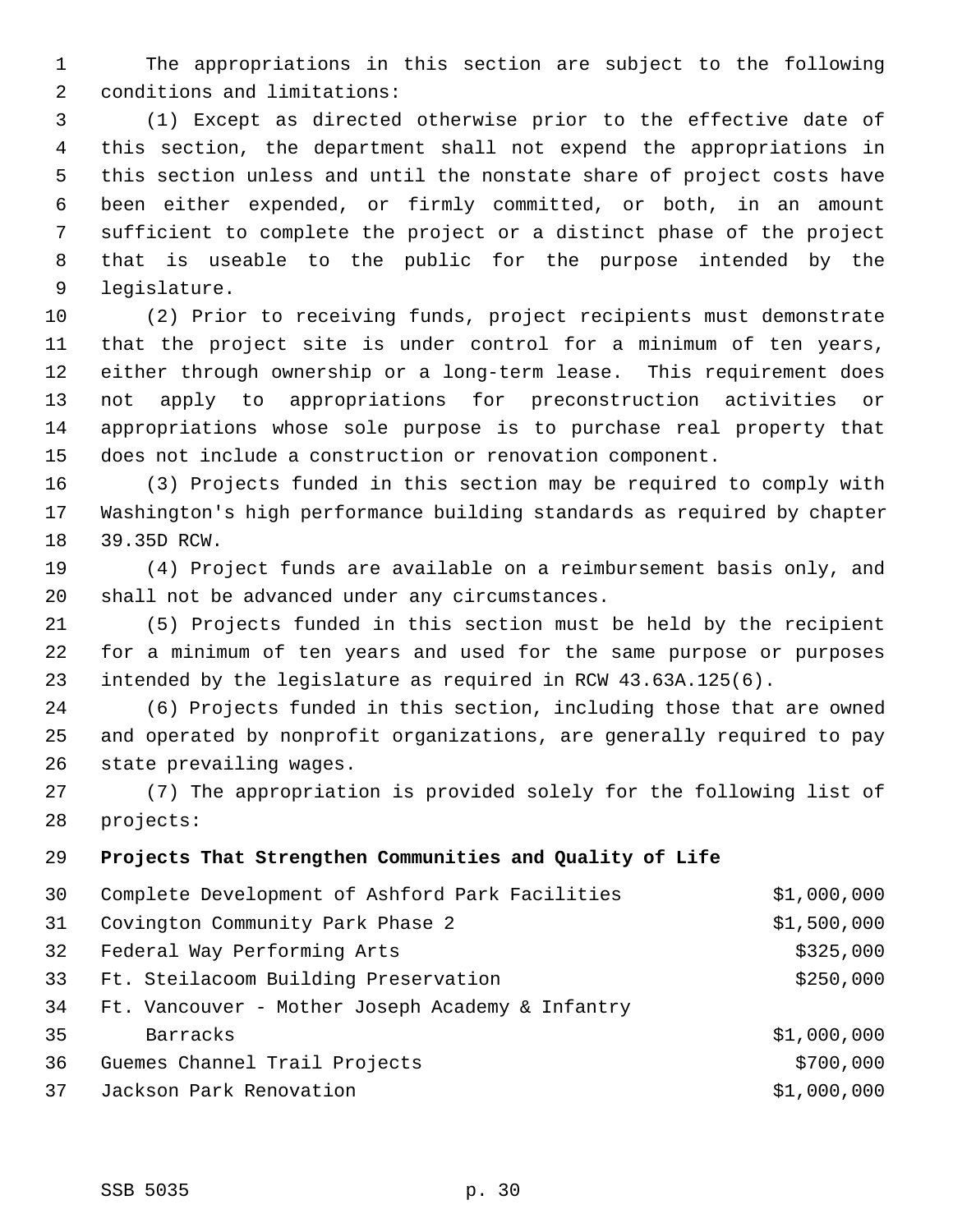| 1  | Japanese Gulch Land Acquisition                                    | \$1,000,000  |
|----|--------------------------------------------------------------------|--------------|
| 2  | Johnson Farm Museum - Anderson Island                              | \$250,000    |
| 3  | Kent Interurban Trail Connector                                    | \$750,000    |
| 4  | Langston Hughes Performing Arts Center - Storage                   | \$150,000    |
| 5  | McAllister Air Museum                                              | \$300,000    |
| 6  | Meydenbauer Park Improvements                                      | \$1,000,000  |
| 7  | Milton - Triangle Park ADA Upgrades                                | \$225,000    |
| 8  | Nikolai Project                                                    | \$40,000     |
| 9  | Ravensdale Park Project Phase 2                                    | \$500,000    |
| 10 | Repairs to Stevenson Grange                                        | \$50,000     |
| 11 | Seabrook Trail                                                     | \$437,000    |
| 12 | Sixty Acres Park Enhancements                                      | \$750,000    |
| 13 | Town of Concrete Public Safety Building                            | \$785,000    |
| 14 | Vashon Island Allied Arts                                          | \$2,000,000  |
| 15 | Wood Pellet Heat in Schools Pilot                                  | \$500,000    |
| 16 | TOTAL                                                              | \$14,512,000 |
| 17 | Appropriation:                                                     |              |
| 18 | State Building Construction Account--State \$14,512,000            |              |
| 19 |                                                                    |              |
| 20 | Future Biennia (Projected Costs) \$0                               |              |
| 21 |                                                                    |              |
| 22 | NEW SECTION. Sec. 1074. FOR THE OFFICE OF FINANCIAL MANAGEMENT     |              |
| 23 | Cowlitz River Dredging (20082856)                                  |              |
| 24 | Reappropriation:                                                   |              |
| 25 | State Building Construction Account--State \$250,000               |              |
| 26 | Prior Biennia (Expenditures) \$1,250,000                           |              |
| 27 | Future Biennia (Projected Costs) \$0                               |              |
| 28 |                                                                    |              |
| 29 | NEW SECTION. Sec. 1075. FOR THE OFFICE OF FINANCIAL MANAGEMENT     |              |
| 30 | Catastrophic Flood Relief (20084850)                               |              |
| 31 | The appropriation in this section is subject to the following      |              |
| 32 | conditions and limitations:                                        |              |
| 33 | (1) Up to \$9,200,000 of the appropriation may be used to identify |              |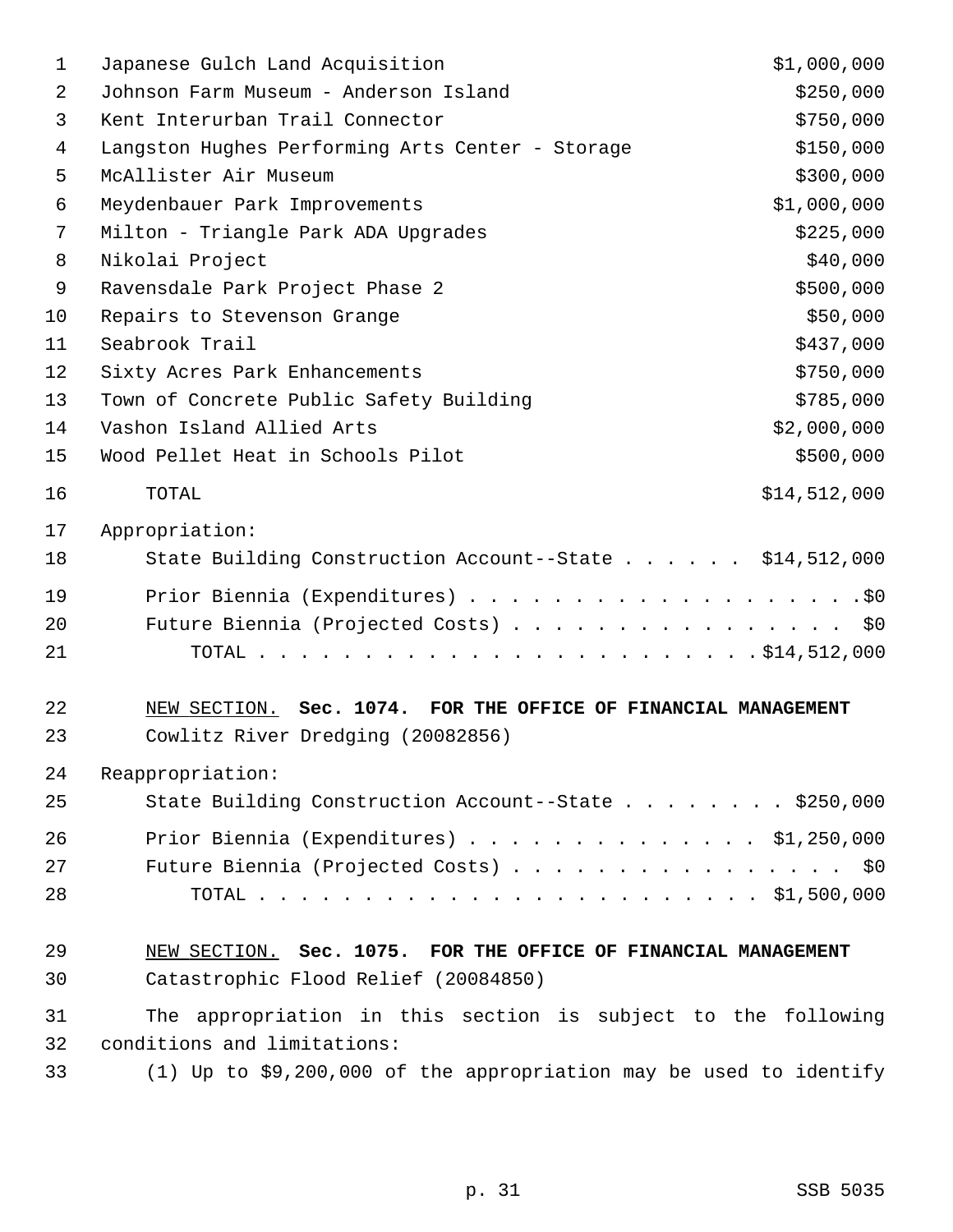1 design alternatives for large capital flood damage reduction projects, 2 including basin-level water retention and interstate 5 protection 3 projects.

 4 (2) Up to \$15,092,000 of the appropriation may be used to construct 5 priority local flood protection projects, including multipurpose 6 projects that reduce flood damage and benefit fish habitat.

 7 (3) Up to \$1,750,000 of the appropriation may be used to reduce 8 damage to residential and other structures in the floodplain, through 9 flood proofing and buyouts.

10 (4) Up to \$2,160,000 of the appropriation may be used for state 11 agency technical assistance, stakeholder project management, project 12 support, and coordination.

13 Reappropriation:

| 14 | State Building Construction Account--State \$752,000    |
|----|---------------------------------------------------------|
| 15 | Appropriation:                                          |
| 16 | State Building Construction Account--State \$28,202,000 |
| 17 | Prior Biennia (Expenditures) \$8,733,000                |
| 18 | Future Biennia (Projected Costs) \$0                    |
| 19 |                                                         |

20 NEW SECTION. **Sec. 1076. FOR THE OFFICE OF FINANCIAL MANAGEMENT** 21 Oversight of State Facilities (30000035)

22 The appropriations in this section are subject to the following 23 conditions and limitations: Within the appropriation, the office of 24 financial management must review current state leasing policies for 25 office and warehouse space. The policy review must include an 26 examination of the use of cancellation clauses, and the practice of 27 negotiation lease renewals. The office must consult with stakeholders 28 representing property owners and developers, state agencies, and 29 members of the fiscal committees of the legislature. The office must 30 recommend improvements to these policies to ensure cancellation clause 31 are use in a financially advantageous way, and renewal practices 32 minimize unnecessary relocation costs.

33 Appropriation:

| 34   | State Building Construction Account--State \$2,080,000 |
|------|--------------------------------------------------------|
| 35   |                                                        |
| 36 — | Future Biennia (Projected Costs) \$0                   |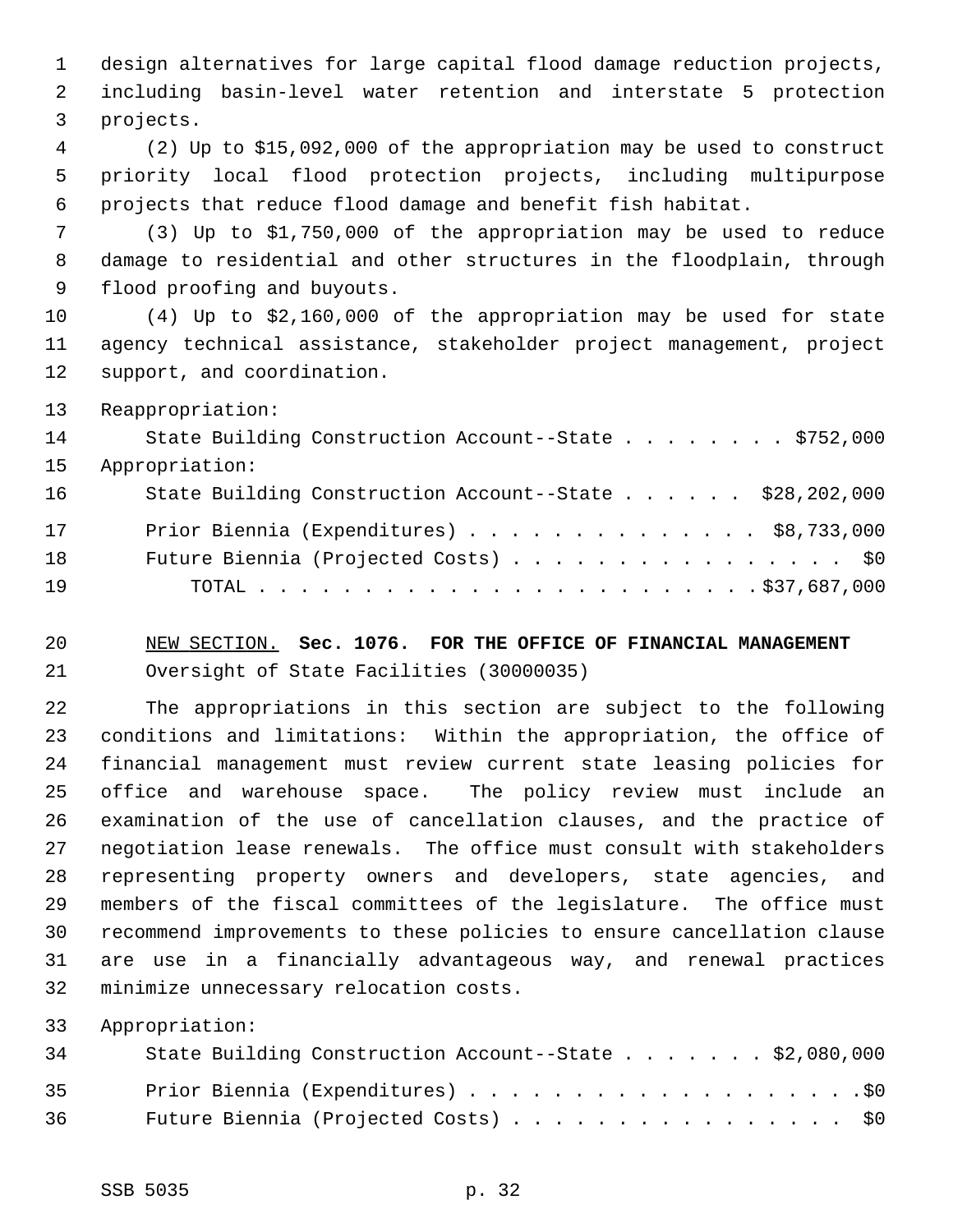1 TOTAL . . . . . . . . . . . . . . . . . . . . . . . . \$2,080,000 2 NEW SECTION. **Sec. 1077. FOR THE OFFICE OF FINANCIAL MANAGEMENT** 3 Aerospace and Manufacturing Training Equipment Pool (91000003) 4 Reappropriation: 5 State Building Construction Account--State . . . . . . . \$2,265,000 6 Prior Biennia (Expenditures) . . . . . . . . . . . . . . . . . . .\$0 7 Future Biennia (Projected Costs) . . . . . . . . . . . . . . . \$0 8 TOTAL . . . . . . . . . . . . . . . . . . . . . . . . \$2,265,000 9 NEW SECTION. **Sec. 1078. FOR THE OFFICE OF FINANCIAL MANAGEMENT** 10 Chehalis River Basin Flood Relief Projects (91000398) 11 Reappropriation: 12 State Building Construction Account--State . . . . . . . \$4,689,000 13 Prior Biennia (Expenditures) . . . . . . . . . . . . . . \$311,000 14 Future Biennia (Projected Costs) . . . . . . . . . . . . . . . . \$0 15 TOTAL . . . . . . . . . . . . . . . . . . . . . . . . \$5,000,000 16 NEW SECTION. **Sec. 1079. FOR THE OFFICE OF FINANCIAL MANAGEMENT** 17 Emergency Repairs (90000008) 18 Appropriation: 19 State Building Construction Account--State . . . . . . . \$5,000,000 20 Prior Biennia (Expenditures) . . . . . . . . . . . . . . . . . . .\$0 21 Future Biennia (Projected Costs) . . . . . . . . . . . . . . . \$0 22 TOTAL . . . . . . . . . . . . . . . . . . . . . . . . \$5,000,000 23 NEW SECTION. **Sec. 1080. FOR THE OFFICE OF FINANCIAL MANAGEMENT** 24 Office of Financial Management Capital Staff (30000034) 25 Appropriation: 26 State Building Construction Account--State . . . . . . . \$800,000 27 Prior Biennia (Expenditures) . . . . . . . . . . . . . . . . . . .\$0 28 Future Biennia (Projected Costs) . . . . . . . . . . . . . . . \$0 29 TOTAL . . . . . . . . . . . . . . . . . . . . . . . . . \$800,000 30 NEW SECTION. **Sec. 1081. FOR THE DEPARTMENT OF ENTERPRISE SERVICES**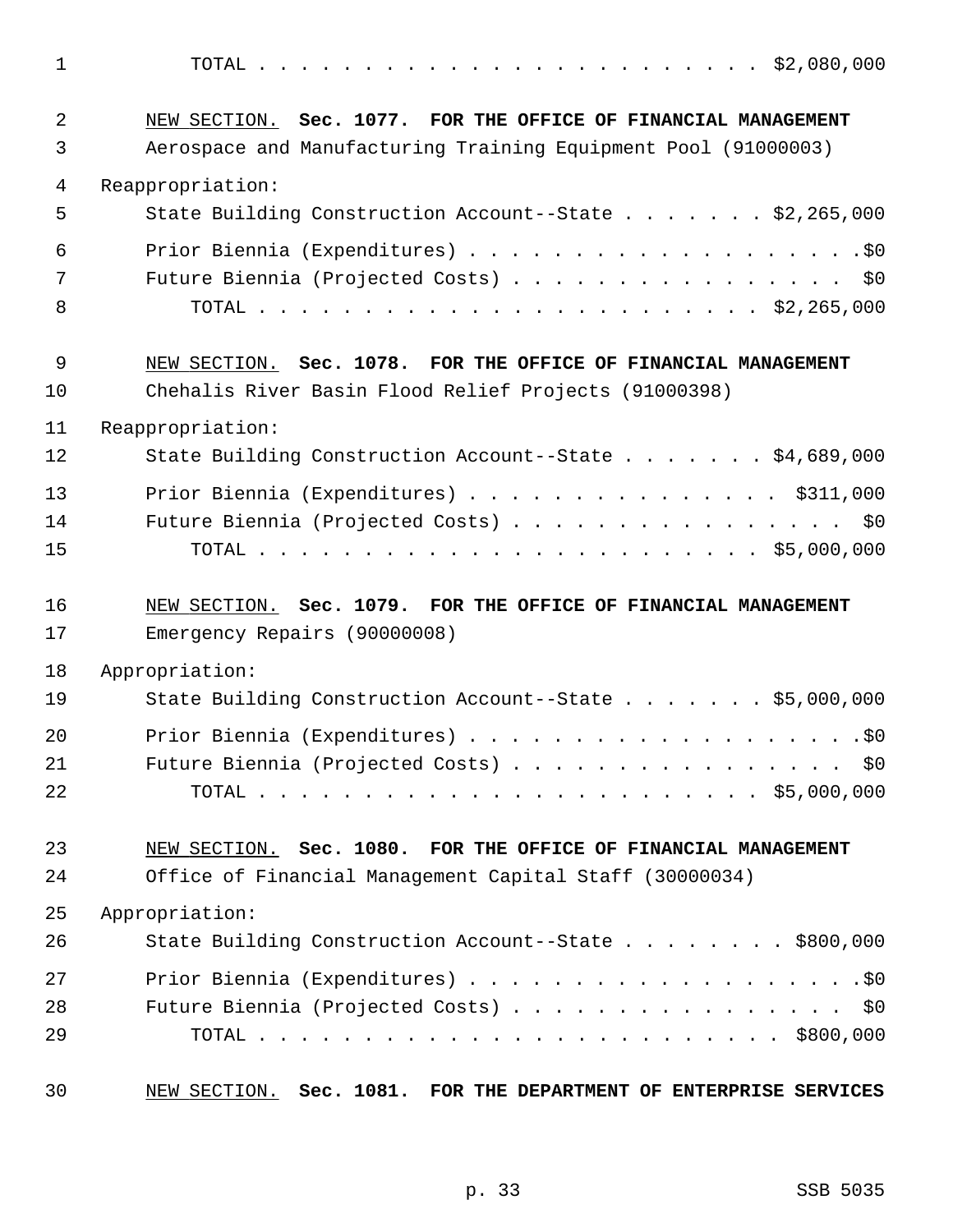| $\mathbf{1}$                     | Natural Resource Building Roof Replacement/Exterior Foam Insulation                                                                                                                                                                                                                                                                                                                                                      |
|----------------------------------|--------------------------------------------------------------------------------------------------------------------------------------------------------------------------------------------------------------------------------------------------------------------------------------------------------------------------------------------------------------------------------------------------------------------------|
| $\overline{2}$                   | Repairs (30000546)                                                                                                                                                                                                                                                                                                                                                                                                       |
| 3                                | Reappropriation:                                                                                                                                                                                                                                                                                                                                                                                                         |
| $\overline{4}$                   | Capitol Building Construction Account--State $\ldots$ \$377,000                                                                                                                                                                                                                                                                                                                                                          |
| 5                                | State Building Construction Account--State \$133,000                                                                                                                                                                                                                                                                                                                                                                     |
| 6                                | Subtotal Reappropriation \$510,000                                                                                                                                                                                                                                                                                                                                                                                       |
| 7                                | Prior Biennia (Expenditures) \$3,972,000                                                                                                                                                                                                                                                                                                                                                                                 |
| 8                                | Future Biennia (Projected Costs) \$0                                                                                                                                                                                                                                                                                                                                                                                     |
| 9                                |                                                                                                                                                                                                                                                                                                                                                                                                                          |
| 10                               | NEW SECTION. Sec. 1082. FOR THE DEPARTMENT OF ENTERPRISE SERVICES                                                                                                                                                                                                                                                                                                                                                        |
| 11                               | Minor Works Preservation (30000550)                                                                                                                                                                                                                                                                                                                                                                                      |
| 12                               | Reappropriation:                                                                                                                                                                                                                                                                                                                                                                                                         |
| 13                               | State Building Construction Account--State \$1,698,000                                                                                                                                                                                                                                                                                                                                                                   |
| 14                               | Prior Biennia (Expenditures) \$636,000                                                                                                                                                                                                                                                                                                                                                                                   |
| 15                               | Future Biennia (Projected Costs) \$0                                                                                                                                                                                                                                                                                                                                                                                     |
| 16                               |                                                                                                                                                                                                                                                                                                                                                                                                                          |
| 17                               | NEW SECTION. Sec. 1083. FOR THE DEPARTMENT OF ENTERPRISE SERVICES                                                                                                                                                                                                                                                                                                                                                        |
| 18                               | Legislative Building Critical Exterior Repairs (30000577)                                                                                                                                                                                                                                                                                                                                                                |
| 19                               | Reappropriation:                                                                                                                                                                                                                                                                                                                                                                                                         |
| 20                               | State Building Construction Account--State \$64,000                                                                                                                                                                                                                                                                                                                                                                      |
| 21                               | Prior Biennia (Expenditures) \$892,000                                                                                                                                                                                                                                                                                                                                                                                   |
| 22                               | Future Biennia (Projected Costs) \$0                                                                                                                                                                                                                                                                                                                                                                                     |
| 23                               |                                                                                                                                                                                                                                                                                                                                                                                                                          |
| 24                               | NEW SECTION. Sec. 1084. FOR THE DEPARTMENT OF ENTERPRISE SERVICES                                                                                                                                                                                                                                                                                                                                                        |
| 25                               | Engineering and Architectural Services: Staffing (30000580)                                                                                                                                                                                                                                                                                                                                                              |
| 26<br>27<br>28<br>29<br>30<br>31 | The appropriation in this section is subject to the following<br>conditions and limitations:<br>Within the appropriation the department<br>must determine the rough feasibility and economic benefits of<br>recovering heat energy from wastewater at one of the state's large<br>facilities. If likely to be feasible and economically beneficial, the<br>department must recommend an institution for a pilot project. |
| 32                               | Appropriation:                                                                                                                                                                                                                                                                                                                                                                                                           |
| 33                               | State Building Construction Account--State \$11,372,000                                                                                                                                                                                                                                                                                                                                                                  |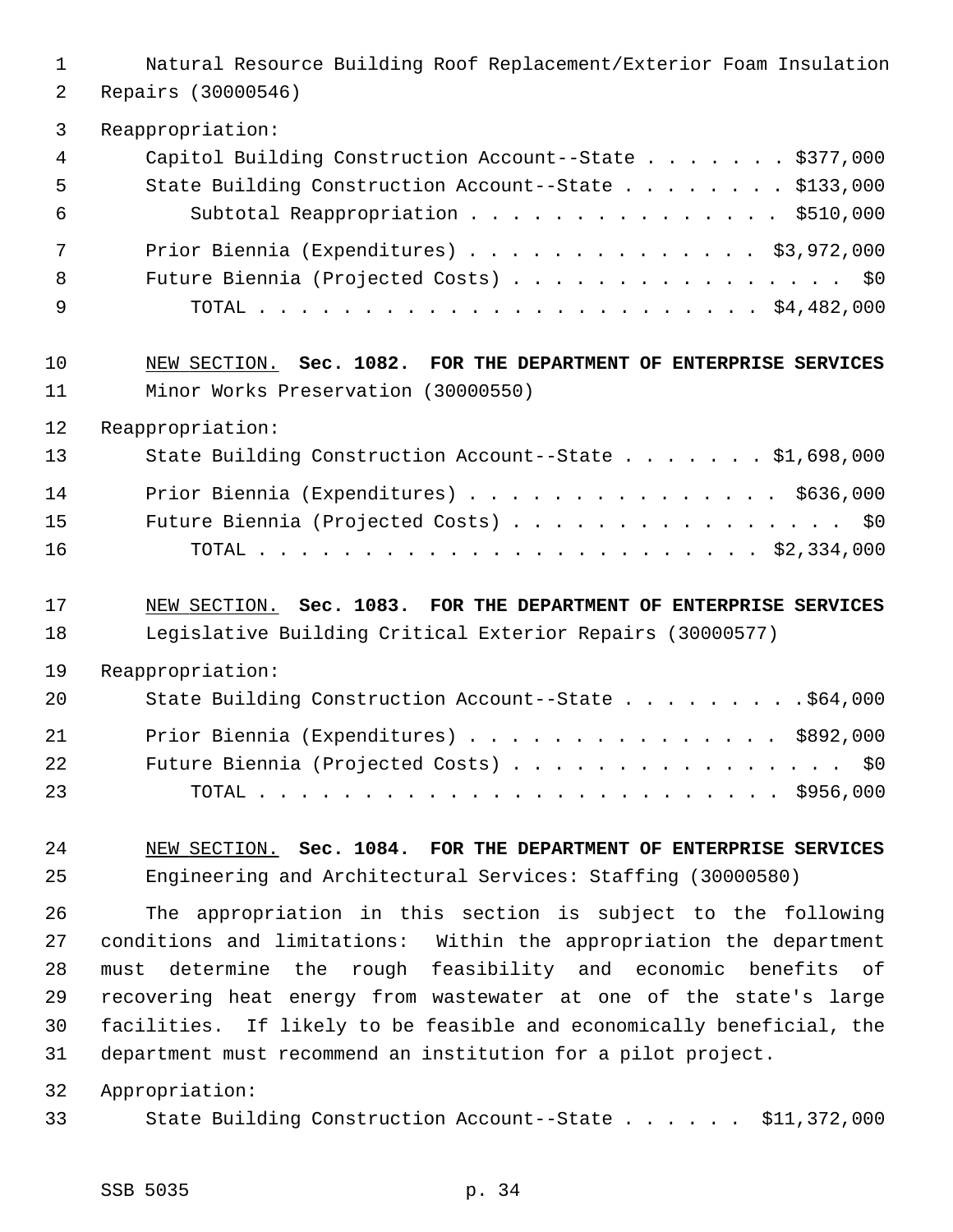| 1              |                                                                   |
|----------------|-------------------------------------------------------------------|
| $\overline{a}$ | Future Biennia (Projected Costs) \$56,600,000                     |
| 3              |                                                                   |
| 4              | NEW SECTION. Sec. 1085. FOR THE DEPARTMENT OF ENTERPRISE SERVICES |
| 5              | Legislative Building Critical Hydronic Loop Repairs (30000584)    |
| 6              | Reappropriation:                                                  |
| 7              | Capitol Building Construction Account--State $\ldots$ \$1,075,000 |
| 8              | Appropriation:                                                    |
| 9              | State Building Construction Account--State \$851,000              |
| 10             | Prior Biennia (Expenditures) \$104,000                            |
| 11             | Future Biennia (Projected Costs) \$0                              |
| 12             |                                                                   |
| 13             | NEW SECTION. Sec. 1086. FOR THE DEPARTMENT OF ENTERPRISE SERVICES |
| 14             | Reuse General Administration Building for Heritage Center, State  |
| 15             | Library, and State Patrol (92000003)                              |
| 16             | Reappropriation:                                                  |
| 17             | Washington State Heritage Center Account--State \$75,000          |
| 18             | Prior Biennia (Expenditures) \$75,000                             |
| 19             | Future Biennia (Projected Costs) \$0                              |
| 20             |                                                                   |
| 21             | NEW SECTION. Sec. 1087. FOR THE DEPARTMENT OF ENTERPRISE SERVICES |
| 22             | Legislative Building Critical Exterior Repairs (92000004)         |
| 23             | Reappropriation:                                                  |
| 24             | State Building Construction Account--State \$557,000              |
| 25             | Prior Biennia (Expenditures) \$843,000                            |
| 26             | Future Biennia (Projected Costs) \$0                              |
| 27             |                                                                   |
| 28             | NEW SECTION. Sec. 1088. FOR THE DEPARTMENT OF ENTERPRISE SERVICES |
| 29             | Critical Campus Steam System Repairs (30000535)                   |
| 30             | Appropriation:                                                    |
| 31             | State Building Construction Account--State \$3,373,000            |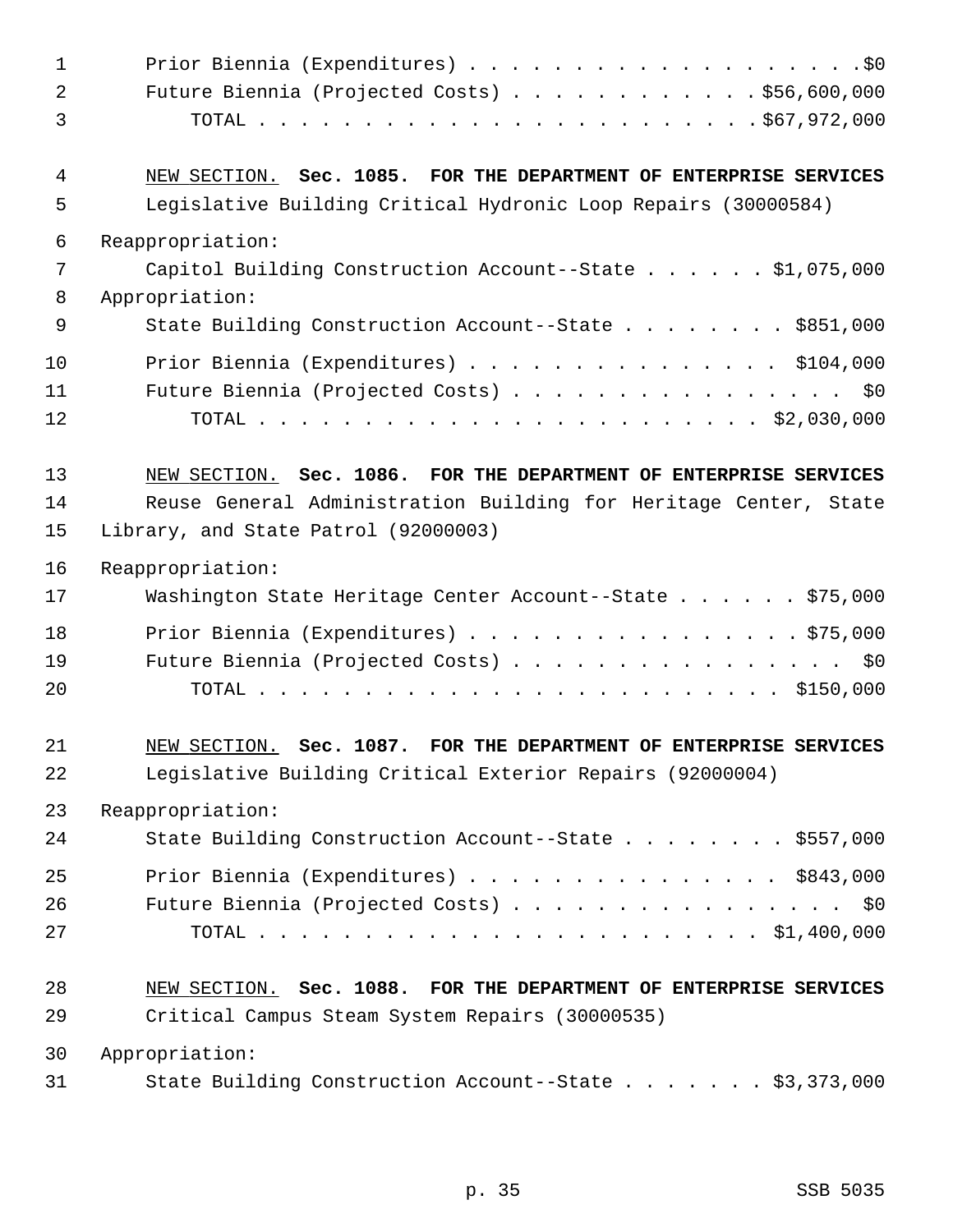| $\mathbf{1}$   |                                                                         |
|----------------|-------------------------------------------------------------------------|
| $\overline{2}$ | Future Biennia (Projected Costs) \$0                                    |
| 3              |                                                                         |
| $\overline{4}$ | NEW SECTION. Sec. 1089. FOR THE DEPARTMENT OF ENTERPRISE SERVICES       |
| 5              | Capitol Lake Dredging (30000571)                                        |
| 6              | The reappropriation in this section is subject to the following         |
| 7              | conditions and limitations: Within the reappropriation the department   |
| 8              | must prepare a long term financing plan for maintenance dredging of the |
| 9              | In consultation with the involved local governments, the<br>lake.       |
| 10             | department must recommend an equitable cost sharing formula for the     |
| 11             | cost of maintenance dredging based on the relative benefits received by |
| 12             | the state and the various local governments.                            |
| 13             | Reappropriation:                                                        |
| 14             | State Toxics Control Account--State \$181,000                           |
| 15             | Prior Biennia (Expenditures) \$19,000                                   |
| 16             | Future Biennia (Projected Costs) \$0                                    |
| 17             |                                                                         |
| 18             | NEW SECTION. Sec. 1090. FOR THE DEPARTMENT OF ENTERPRISE SERVICES       |
| 19             | Natural Resources Building Garage Fire Suppression System Repairs       |
| 20             | (30000578)                                                              |
| 21             | Appropriation:                                                          |
| 22             | \$2,439,000<br>State Vehicle Parking Account--State                     |
| 23             |                                                                         |
| 24             | Future Biennia (Projected Costs) \$0                                    |
| 25             |                                                                         |
| 26             | NEW SECTION. Sec. 1091. FOR THE DEPARTMENT OF ENTERPRISE SERVICES       |
| 27             | Minor Works Preservation (30000635)                                     |
| 28             | Appropriation:                                                          |
| 29             | State Building Construction Account--State \$1,050,000                  |
| 30             | Thurston County Capital Facilities Account--State \$4,313,000           |
| 31             | Subtotal Appropriation \$5,363,000                                      |
| 32             |                                                                         |
| 33             | Future Biennia (Projected Costs) \$12,000,000                           |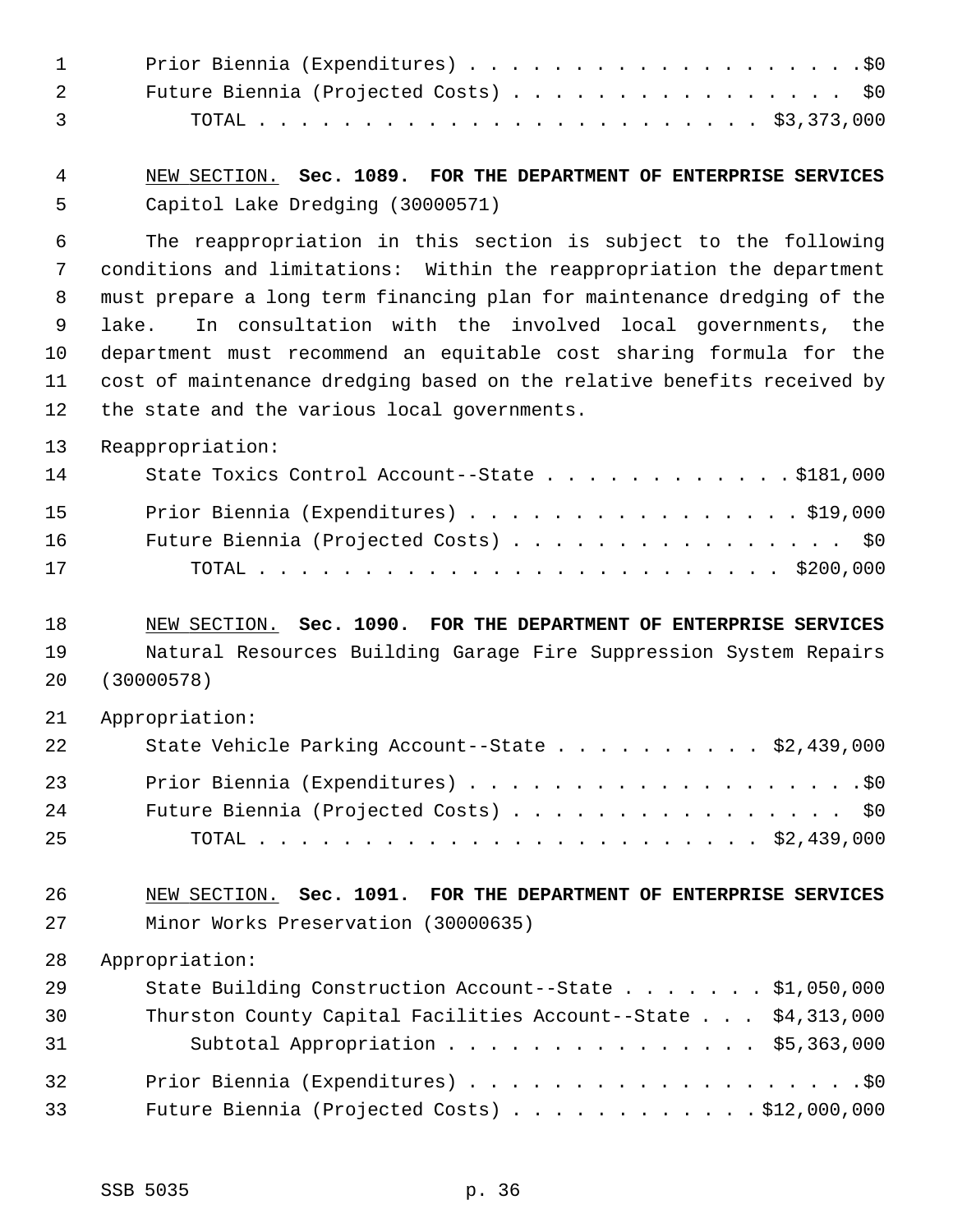1 TOTAL . . . . . . . . . . . . . . . . . . . . . . . . \$17,363,000 2 NEW SECTION. **Sec. 1092. FOR THE DEPARTMENT OF ENTERPRISE SERVICES** 3 Archives Building HVAC Upgrades (30000654) 4 Appropriation: 5 State Building Construction Account--State . . . . . . . \$1,077,000 6 Prior Biennia (Expenditures) . . . . . . . . . . . . . . . . . . .\$0 7 Future Biennia (Projected Costs) . . . . . . . . . . . . . . . \$0 8 TOTAL . . . . . . . . . . . . . . . . . . . . . . . . \$1,077,000 9 NEW SECTION. **Sec. 1093. FOR THE DEPARTMENT OF ENTERPRISE SERVICES** 10 Powerhouse Chiller Replacement (30000679) 11 Appropriation: 12 State Building Construction Account--State . . . . . . . \$1,894,000 13 Prior Biennia (Expenditures) . . . . . . . . . . . . . . . . . . .\$0 14 Future Biennia (Projected Costs) . . . . . . . . . . . . . . . . \$0 15 TOTAL . . . . . . . . . . . . . . . . . . . . . . . . \$1,894,000 16 NEW SECTION. **Sec. 1094. FOR THE DEPARTMENT OF ENTERPRISE SERVICES** 17 Capitol Campus Emergency Generator Replacement (30000682) 18 Appropriation: 19 State Building Construction Account--State . . . . . . . \$1,299,000 20 Prior Biennia (Expenditures) . . . . . . . . . . . . . . . . . . .\$0 21 Future Biennia (Projected Costs) . . . . . . . . . . . . . . . \$0 22 TOTAL . . . . . . . . . . . . . . . . . . . . . . . . \$1,299,000 23 NEW SECTION. **Sec. 1095. FOR THE DEPARTMENT OF ENTERPRISE SERVICES** 24 Capitol Campus Security Camera and Key Card Systems Replacement 25 (30000685) 26 Appropriation: 27 Thurston County Capital Facilities Account--State . . . \$3,220,000 28 Prior Biennia (Expenditures) . . . . . . . . . . . . . . . . . . .\$0 29 Future Biennia (Projected Costs) . . . . . . . . . . . . . . . \$0 30 TOTAL . . . . . . . . . . . . . . . . . . . . . . . . \$3,220,000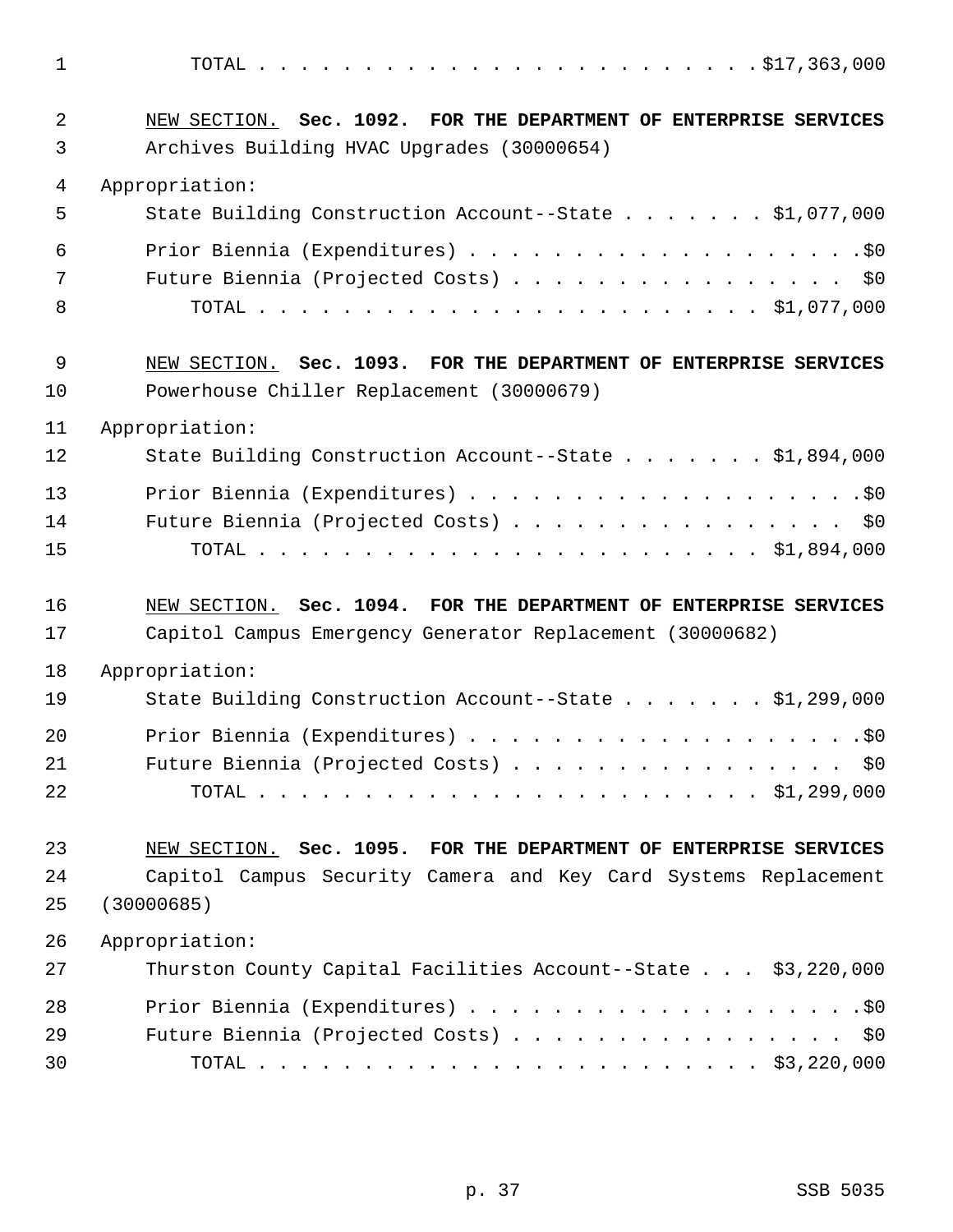| $\mathbf 1$    | NEW SECTION. Sec. 1096. FOR THE DEPARTMENT OF ENTERPRISE SERVICES |
|----------------|-------------------------------------------------------------------|
| 2              | Capitol Campus Underground Utility Repairs (30000687)             |
| 3              | Appropriation:                                                    |
| 4              | State Building Construction Account--State \$1,983,000            |
| 5              |                                                                   |
| 6              | Future Biennia (Projected Costs) \$8,827,000                      |
| 7              |                                                                   |
| 8              | NEW SECTION. Sec. 1097. FOR THE DEPARTMENT OF ENTERPRISE SERVICES |
| 9              | Recognition of Countries with Consulates (92000005)               |
| 10             | Appropriation:                                                    |
| 11             | Thurston County Capital Facilities Account--State \$10,000        |
| 12             |                                                                   |
| 13             | Future Biennia (Projected Costs) \$0                              |
| 14             |                                                                   |
| 15             | NEW SECTION. Sec. 1098. FOR THE DEPARTMENT OF ENTERPRISE SERVICES |
| 16             | Security Improvements Division 3 Court of Appeals (92000006)      |
| 17             | Appropriation:                                                    |
| 18             | State Building Construction Account--State \$104,000              |
| 19             |                                                                   |
| 20             | Future Biennia (Projected Costs) \$0                              |
| 21             |                                                                   |
| 22             | NEW SECTION. Sec. 1099. FOR THE DEPARTMENT OF ENTERPRISE SERVICES |
| 23             | Predesign for Reuse of 1063 Capital Way Building (92000007)       |
| 24             | Appropriation:                                                    |
| 25             | Thurston County Capital Facilities Account--State \$100,000       |
| 26<br>27<br>28 | Future Biennia (Projected Costs)<br>\$0                           |
| 29             | NEW SECTION. Sec. 1100. FOR THE MILITARY DEPARTMENT               |
| 30             | Minor Works Preservation (30000560)                               |
| 31             | Reappropriation:                                                  |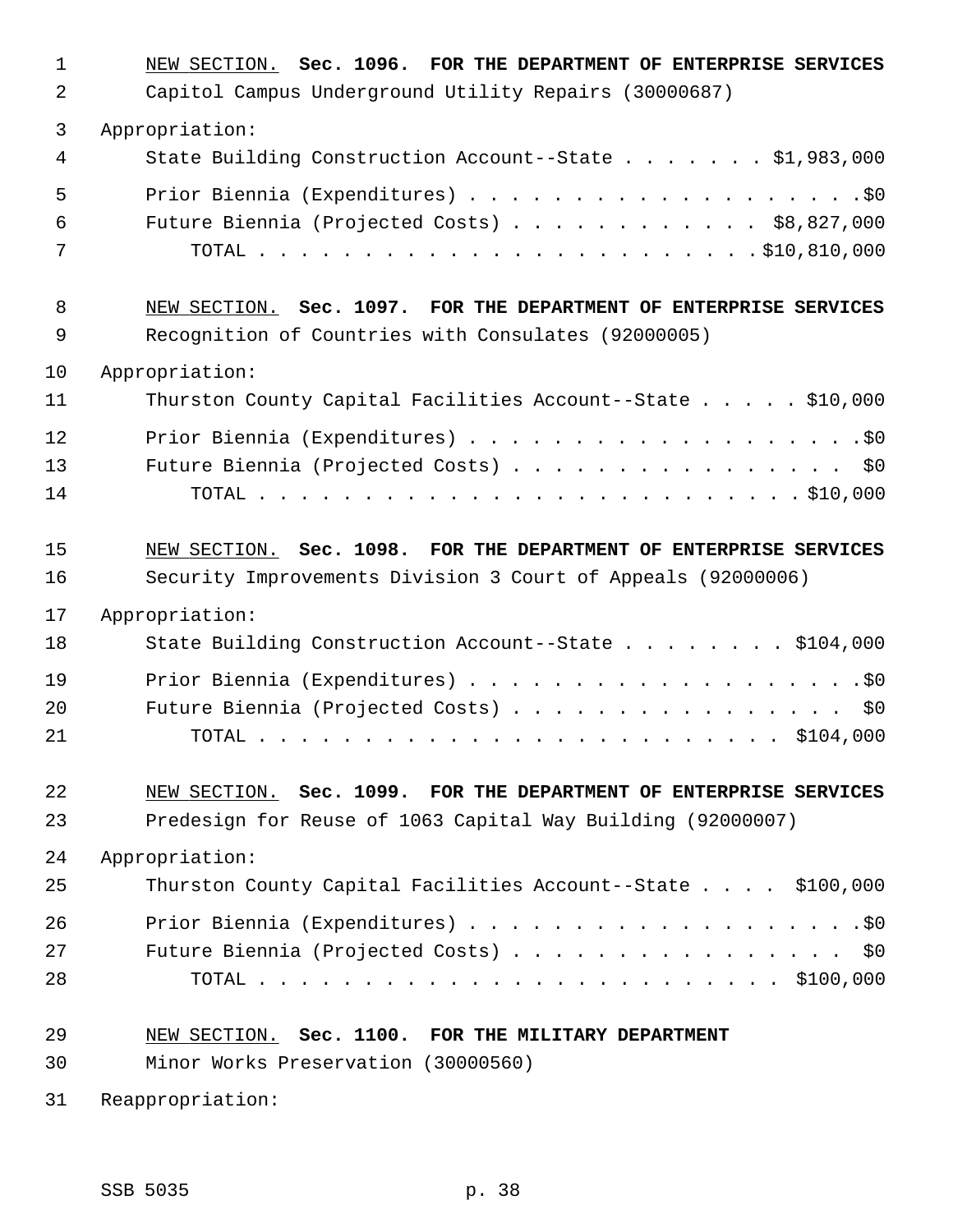| 31             | NEW SECTION. Sec. 1104. FOR THE MILITARY DEPARTMENT                                                   |
|----------------|-------------------------------------------------------------------------------------------------------|
| 30             |                                                                                                       |
| 29             | Future Biennia (Projected Costs) $\ldots$ \$13,121,000                                                |
| 28             |                                                                                                       |
| 27             | Subtotal Appropriation $\ldots$ \$5,226,000                                                           |
| 26             | General Fund--Federal $\ldots$ , $\ldots$ , $\ldots$ , $\ldots$ , $\ldots$ , $\frac{1}{3}$ , 726, 000 |
| 25             | State Building Construction Account--State \$1,500,000                                                |
| 24             | Appropriation:                                                                                        |
| 23             | Minor Works Preservation - 2013-2015 Biennium (30000602)                                              |
| 22             | NEW SECTION. Sec. 1103. FOR THE MILITARY DEPARTMENT                                                   |
|                |                                                                                                       |
| 21             |                                                                                                       |
| 20             | Future Biennia (Projected Costs) \$0                                                                  |
| 19             |                                                                                                       |
| 18             | General Fund--Federal \$35,000,000                                                                    |
| 17             | Appropriation:                                                                                        |
| 16             | (30000589)                                                                                            |
| 15             | Information Operations Readiness Center-Joint Base Lewis McChord                                      |
| 14             | NEW SECTION. Sec. 1102. FOR THE MILITARY DEPARTMENT                                                   |
|                |                                                                                                       |
| 13             |                                                                                                       |
| 12             | Future Biennia (Projected Costs) \$0                                                                  |
| 11             | Prior Biennia (Expenditures) \$5,230,000                                                              |
| 10             | General Fund--Federal \$4,728,000                                                                     |
| 9              | Reappropriation:                                                                                      |
| 8              | Minor Works Program (30000561)                                                                        |
| 7              | NEW SECTION. Sec. 1101. FOR THE MILITARY DEPARTMENT                                                   |
| 6              |                                                                                                       |
| 5              | Future Biennia (Projected Costs) \$0                                                                  |
| 4              | Prior Biennia (Expenditures) \$2,542,000                                                              |
| 3              | Subtotal Reappropriation \$2,257,000                                                                  |
| $\overline{2}$ | State Building Construction Account--State \$417,000                                                  |
| $\mathbf 1$    | General Fund--Federal \$1,840,000                                                                     |
|                |                                                                                                       |

32 Minor Works Program - 2013-2015 Biennium (30000605)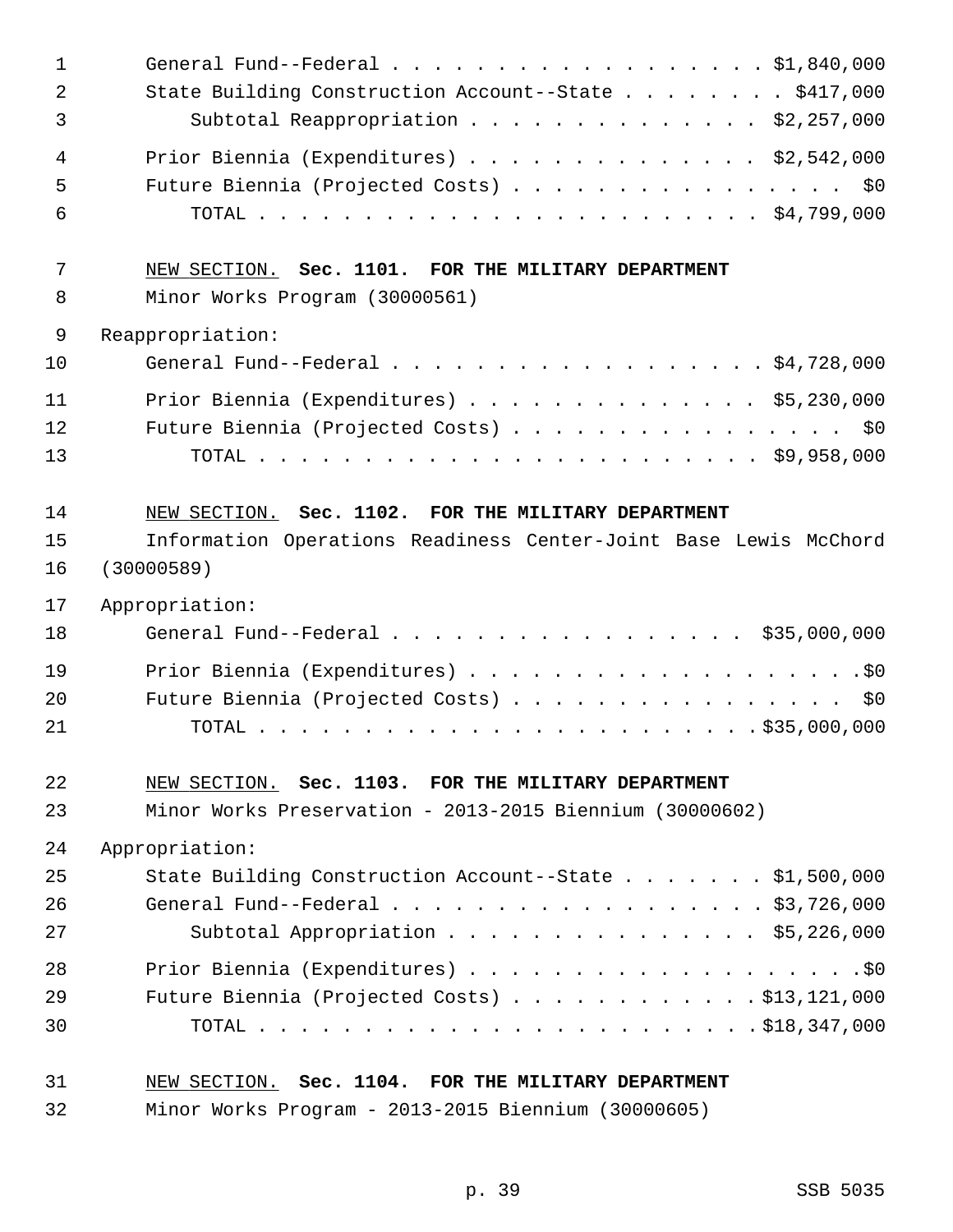| 1            | Appropriation:                                                                               |
|--------------|----------------------------------------------------------------------------------------------|
| 2            | General Fund--Federal \$12,925,000                                                           |
| $\mathbf{3}$ |                                                                                              |
| 4            | Future Biennia (Projected Costs) $\ldots$ \$29,397,000                                       |
| 5            |                                                                                              |
| 6            | NEW SECTION. Sec. 1105. FOR THE MILITARY DEPARTMENT                                          |
| 7            | Yakima Training Center Barracks (30000696)                                                   |
| 8            | Appropriation:                                                                               |
| $\mathsf 9$  | General Fund--Federal \$18,000,000                                                           |
| 10           |                                                                                              |
| 11           | Future Biennia (Projected Costs) \$0                                                         |
| 12           |                                                                                              |
| 13           | NEW SECTION. Sec. 1106. FOR THE MILITARY DEPARTMENT                                          |
| 14           | Thurston County Readiness Center (91000005)                                                  |
| 15           | Reappropriation:                                                                             |
| 16           |                                                                                              |
| 17           |                                                                                              |
| 18           | Future Biennia (Projected Costs) \$0                                                         |
| 19           |                                                                                              |
| 20<br>21     | Sec. 1107.<br>FOR THE DEPARTMENT OF ARCHAEOLOGY AND<br>NEW SECTION.<br>HISTORIC PRESERVATION |
| 22           | Heritage Barn Preservation Program (30000005)                                                |
| 23           | Reappropriation:                                                                             |
| 24           | State Building Construction Account--State \$105,000                                         |
| 25           | Prior Biennia (Expenditures) \$95,000                                                        |
| 26           | Future Biennia (Projected Costs) \$0                                                         |
| 27           |                                                                                              |
| 28           | NEW SECTION. Sec. 1108. FOR THE DEPARTMENT OF ARCHAEOLOGY AND                                |
| 29           | HISTORIC PRESERVATION                                                                        |
| 30           | Courthouse Preservation (30000006)                                                           |
| 31           | Reappropriation:                                                                             |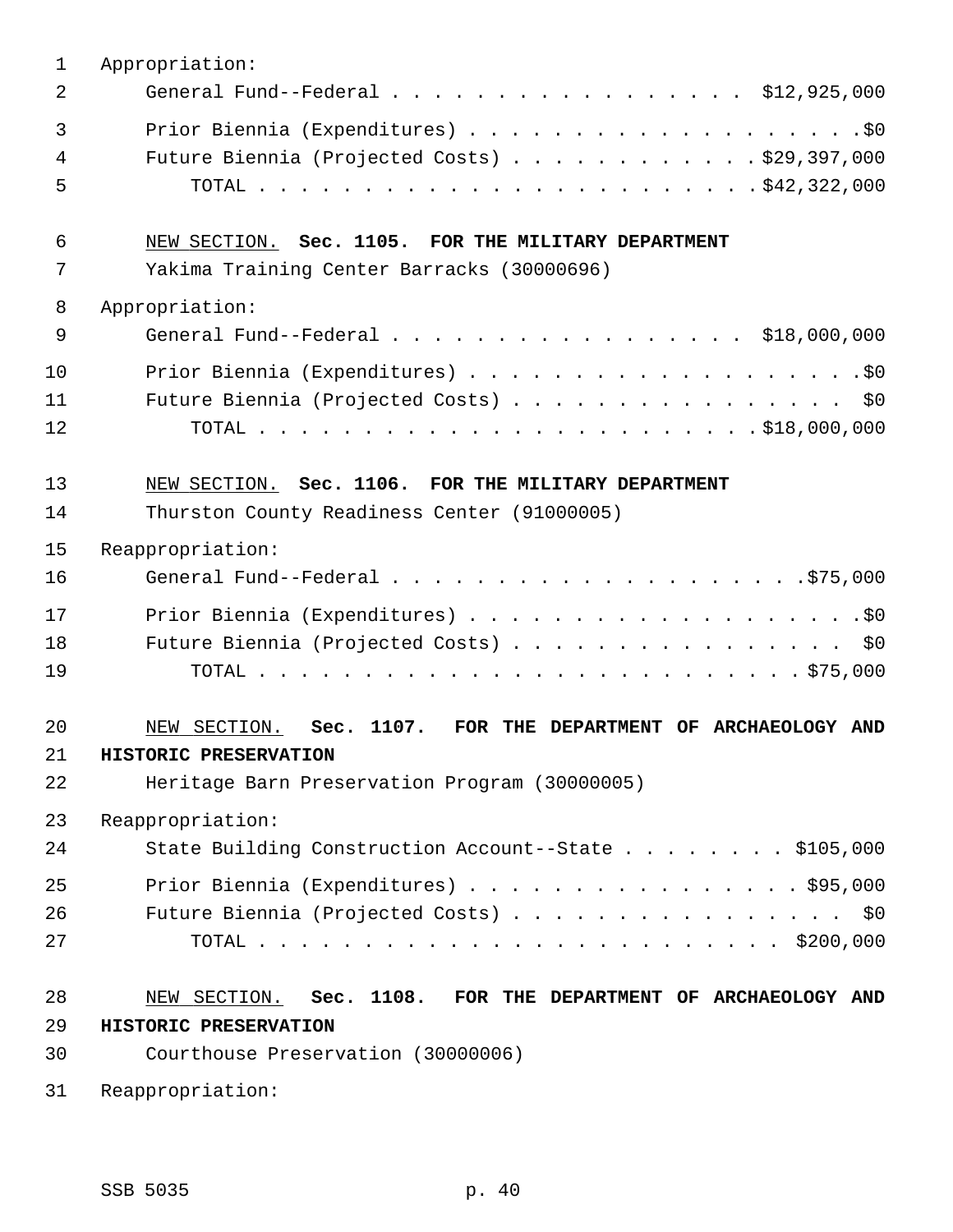| 1            | State Building Construction Account--State \$673,000          |
|--------------|---------------------------------------------------------------|
| 2            | Prior Biennia (Expenditures) \$77,000                         |
| $\mathbf{3}$ | Future Biennia (Projected Costs) \$0                          |
| 4            |                                                               |
| 5            | NEW SECTION. Sec. 1109. FOR THE DEPARTMENT OF ARCHAEOLOGY AND |
| 6            | HISTORIC PRESERVATION                                         |
| 7            | Historic Courthouse Preservation Grants (92000001)            |
| 8            | Appropriation:                                                |
| 9            | State Building Construction Account--State \$2,000,000        |
| 10           |                                                               |
| 11           | Future Biennia (Projected Costs) \$0                          |
| 12           |                                                               |
| 13           | NEW SECTION. Sec. 1110. FOR THE DEPARTMENT OF ARCHAEOLOGY AND |
| 14           | HISTORIC PRESERVATION                                         |
| 15           | Heritage Barn Preservation Program (92000002)                 |
| 16           | Appropriation:                                                |
| 17           | State Building Construction Account--State \$500,000          |
| 18           |                                                               |
| 19           | Future Biennia (Projected Costs)<br>\$0                       |
| 20           | TOTAL                                                         |

(End of part)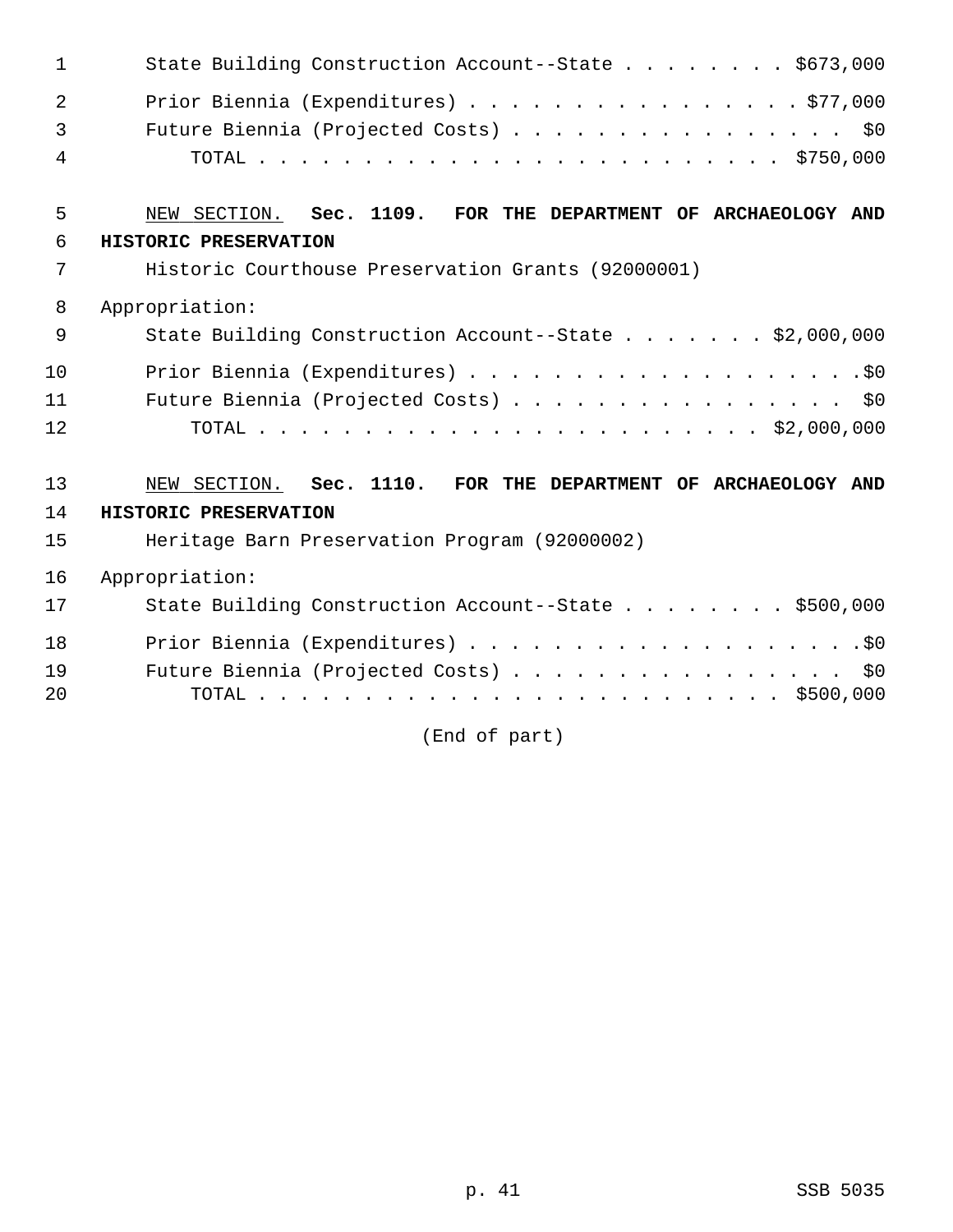| $\mathbf 1$ | PART <sub>2</sub>                                                |
|-------------|------------------------------------------------------------------|
| 2           | <b>HUMAN SERVICES</b>                                            |
|             |                                                                  |
| 3           | NEW SECTION. Sec. 2001. FOR THE DEPARTMENT OF SOCIAL AND HEALTH  |
| 4           | <b>SERVICES</b>                                                  |
| 5           | Minor Works Preservation: Health, Safety, and Code Requirements  |
| 6           | (30001264)                                                       |
| 7           | Reappropriation:                                                 |
| 8           | State Building Construction Account--State \$1,500,000           |
| 9           | Prior Biennia (Expenditures) $\ldots$ \$2,000,000                |
| 10          | Future Biennia (Projected Costs) \$0                             |
| 11          |                                                                  |
| 12          | NEW SECTION. Sec. 2002. FOR THE DEPARTMENT OF SOCIAL AND HEALTH  |
| 13          | <b>SERVICES</b>                                                  |
| 14          | Minor Works Preservation: Infrastructure Preservation (30001290) |
| 15          | Reappropriation:                                                 |
| 16          | State Building Construction Account--State \$1,500,000           |
| 17          | Prior Biennia (Expenditures) \$2,500,000                         |
| 18          | Future Biennia (Projected Costs) \$0                             |
| 19          |                                                                  |
| 20          | NEW SECTION. Sec. 2003. FOR THE DEPARTMENT OF SOCIAL AND HEALTH  |
| 21          | <b>SERVICES</b>                                                  |
| 22          | Minor Works Preservation: Facilities Preservation (30001291)     |
| 23          | Reappropriation:                                                 |
| 24          | State Building Construction Account--State \$2,500,000           |
| 25          | Prior Biennia (Expenditures) \$3,575,000                         |
| 26          | Future Biennia (Projected Costs) \$0                             |
| 27          |                                                                  |
| 28          | NEW SECTION. Sec. 2004. FOR THE DEPARTMENT OF SOCIAL AND HEALTH  |
| 29          | <b>SERVICES</b>                                                  |
| 30          | Hazards Abatement and Demolition (30002221)                      |
| 31          | Reappropriation:                                                 |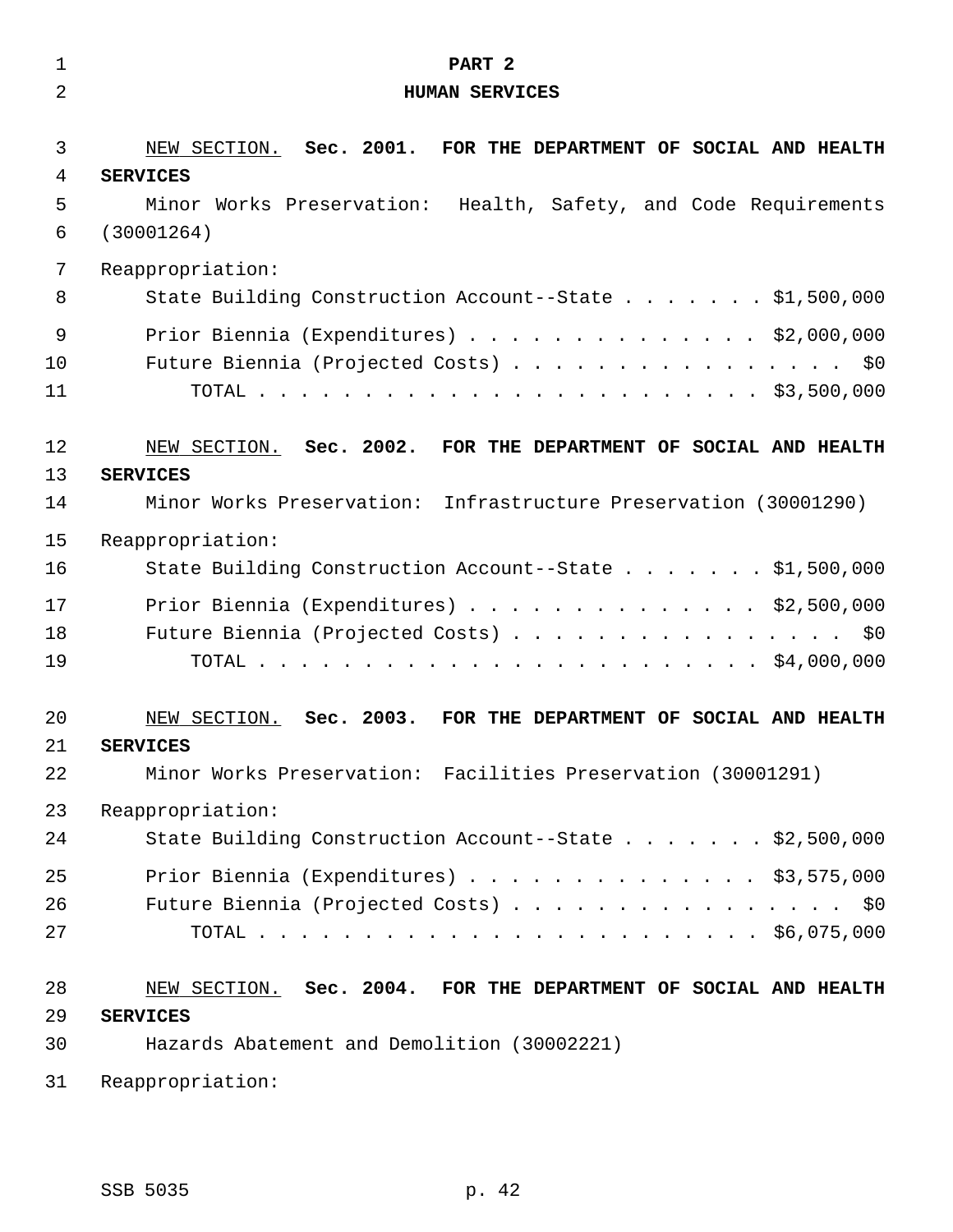| $\mathbf 1$    | State Building Construction Account--State \$650,000              |
|----------------|-------------------------------------------------------------------|
| 2              | Prior Biennia (Expenditures) $\ldots$ \$350,000                   |
| $\mathfrak{Z}$ | Future Biennia (Projected Costs) \$4,244,000                      |
| 4              |                                                                   |
| 5              | NEW SECTION. Sec. 2005. FOR THE DEPARTMENT OF SOCIAL AND HEALTH   |
| 6              | <b>SERVICES</b>                                                   |
| 7              | Capacity to Replace Maple Lane School (92000005)                  |
| 8              | Reappropriation:                                                  |
| 9              | State Building Construction Account--State \$50,000               |
| 10             | Prior Biennia (Expenditures) \$2,047,000                          |
| 11             | Future Biennia (Projected Costs) \$0                              |
| 12             |                                                                   |
| 13             | NEW SECTION. Sec. 2006. FOR THE DEPARTMENT OF SOCIAL AND HEALTH   |
| 14             | <b>SERVICES</b>                                                   |
| 15             | Rainier School: Cottages Remodel and Renovation (91000017)        |
| 16             | Reappropriation:                                                  |
| 17             | State Building Construction Account--State \$2,800,000            |
| 18             | Prior Biennia (Expenditures) \$200,000                            |
| 19             | Future Biennia (Projected Costs) \$0                              |
| 20             |                                                                   |
| 21             | $NEW$ SECTION. Sec. 2007. FOR THE DEPARTMENT OF SOCIAL AND HEALTH |
| 22             | <b>SERVICES</b>                                                   |
| 23             | Eastern State Hospital: Westlake Building Renovation (30000852)   |
| 24             | Reappropriation:                                                  |
| 25             | State Building Construction Account--State \$500,000              |
| 26             | Prior Biennia (Expenditures) $\ldots$ \$1,375,000                 |
| 27             | Future Biennia (Projected Costs) \$0                              |
| 28             |                                                                   |
| 29             | NEW SECTION. Sec. 2008. FOR THE DEPARTMENT OF SOCIAL AND HEALTH   |
| 30             | <b>SERVICES</b>                                                   |
| 31             | Naselle Youth Camp-Three Cottages: Renovation (20081222)          |
| 32             | Appropriation:                                                    |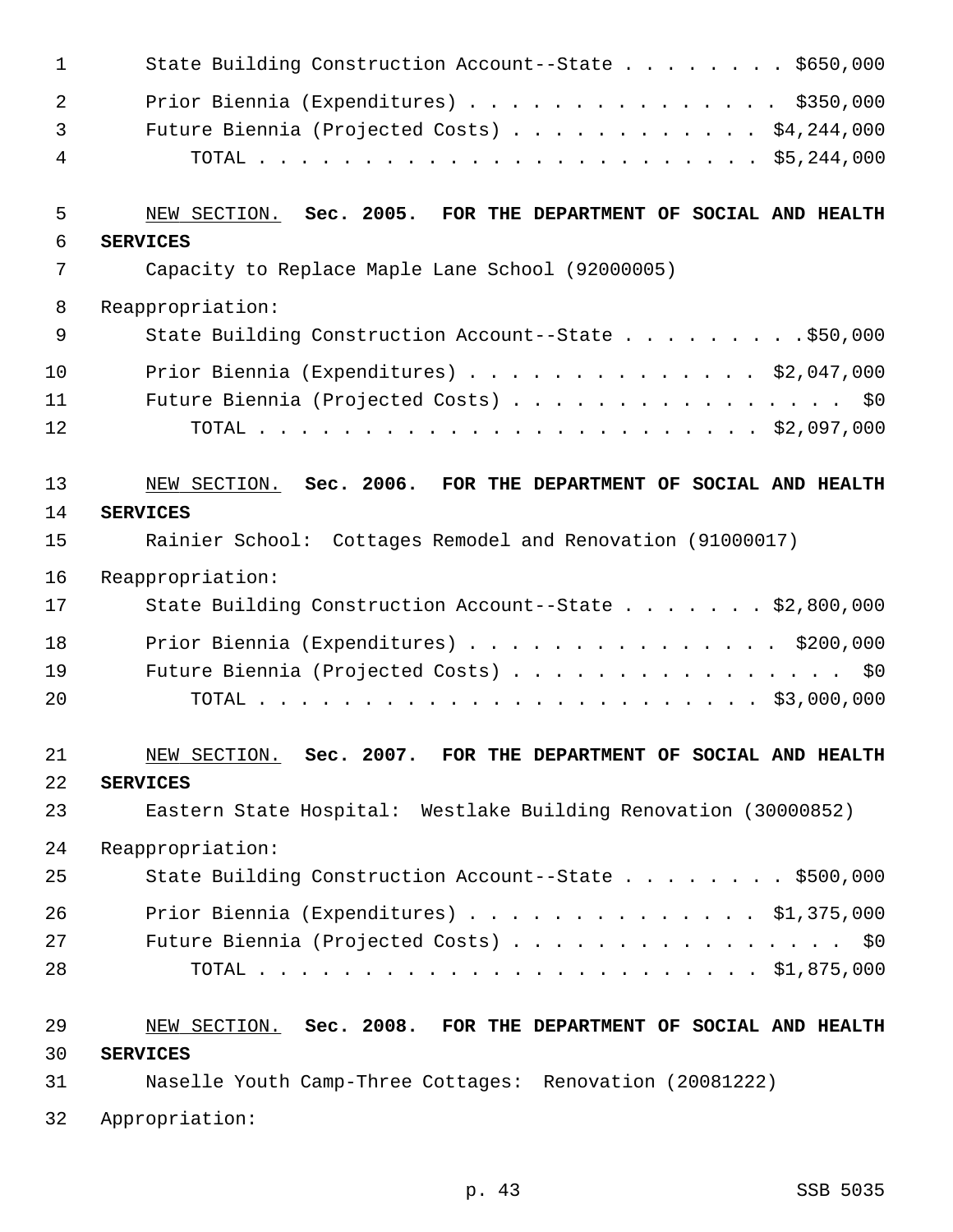| 1  | State Building Construction Account--State \$750,000            |
|----|-----------------------------------------------------------------|
| 2  |                                                                 |
| 3  | Future Biennia (Projected Costs) \$0                            |
| 4  |                                                                 |
| 5  | NEW SECTION. Sec. 2009. FOR THE DEPARTMENT OF SOCIAL AND HEALTH |
| 6  | <b>SERVICES</b>                                                 |
| 7  | State Hospital: Patient Safety Measures (92000008)              |
| 8  | Appropriation:                                                  |
| 9  | Charitable, Educational, Penal, and Reformatory                 |
| 10 | Institutions Account--State \$3,900,000                         |
| 11 |                                                                 |
| 12 | Future Biennia (Projected Costs) \$0                            |
| 13 |                                                                 |
| 14 | NEW SECTION. Sec. 2010. FOR THE DEPARTMENT OF SOCIAL AND HEALTH |
| 15 | <b>SERVICES</b>                                                 |
| 16 | Minor Works Preservation Projects: Statewide (30002235)         |
| 17 | Appropriation:                                                  |
| 18 | Charitable, Educational, Penal, and Reformatory                 |
| 19 | Institutions Account--State $\ldots$ \$3,775,000                |
| 20 | State Building Construction Account--State \$10,510,000         |
| 21 | Subtotal Appropriation \$14,285,000                             |
| 22 |                                                                 |
| 23 | Future Biennia (Projected Costs) \$0                            |
| 24 |                                                                 |
| 25 | NEW SECTION. Sec. 2011. FOR THE DEPARTMENT OF SOCIAL AND HEALTH |
| 26 | <b>SERVICES</b>                                                 |
| 27 | Medical Lake Infrastructure Modernization Study (92000007)      |
| 28 | Appropriation:                                                  |
| 29 | State Building Construction Account--State \$500,000            |
| 30 |                                                                 |
| 31 | Future Biennia (Projected Costs) \$0                            |
| 32 |                                                                 |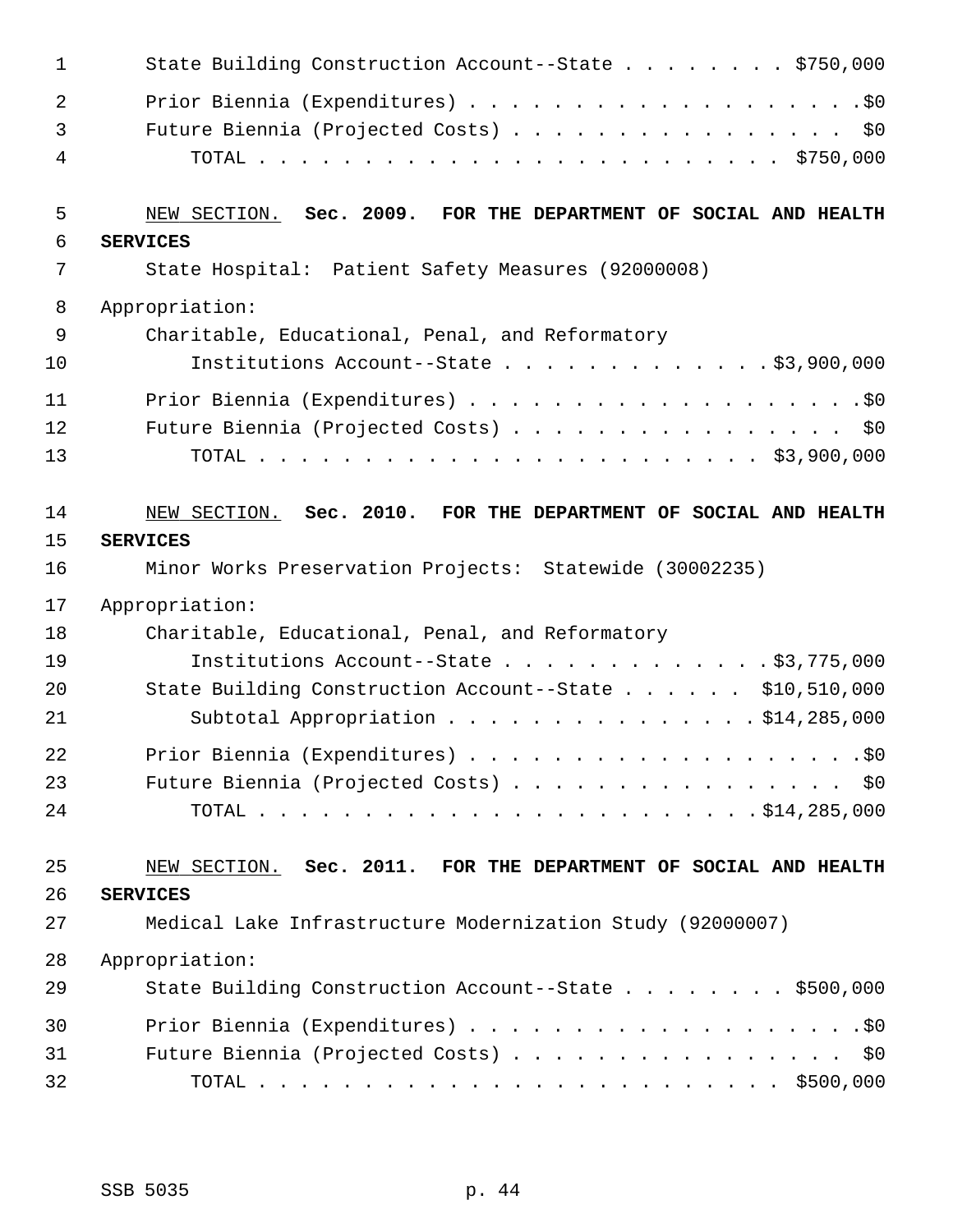| 1<br>2         | NEW SECTION. Sec. 2012. FOR THE DEPARTMENT OF HEALTH<br>Drinking Water Assistance Program (30000013)   |
|----------------|--------------------------------------------------------------------------------------------------------|
| $\mathbf{3}$   | Reappropriation:                                                                                       |
| 4              | Drinking Water Assistance Account--Federal \$75,670,000                                                |
| 5<br>6<br>7    | Prior Biennia (Expenditures) \$51,840,000<br>Future Biennia (Projected Costs) \$0                      |
| 8<br>9         | NEW SECTION. Sec. 2013. FOR THE DEPARTMENT OF HEALTH<br>Safe Reliable Drinking Water Grants (92000002) |
| 10             | Reappropriation:                                                                                       |
| 11             | State Building Construction Account--State \$9,628,000                                                 |
| 12<br>13<br>14 | Prior Biennia (Expenditures) $\ldots$ \$2,010,000<br>Future Biennia (Projected Costs) \$0              |
| 15<br>16       | NEW SECTION. Sec. 2014. FOR THE DEPARTMENT OF HEALTH<br>HVAC Systems Upgrade Continuation (30000298)   |
| 17             | Appropriation:                                                                                         |
| 18             | State Building Construction Account--State \$2,809,000                                                 |
| 19<br>20<br>21 | Future Biennia (Projected Costs) \$0                                                                   |
| 22             | NEW SECTION. Sec. 2015. FOR THE DEPARTMENT OF HEALTH                                                   |
| 23             | Minor Works - Facility Preservation (30000300)                                                         |
| 24             | Appropriation:                                                                                         |
| 25             | State Building Construction Account--State \$958,000                                                   |
| 26<br>27<br>28 | Future Biennia (Projected Costs) \$1,800,000                                                           |
| 29             | NEW SECTION. Sec. 2016. FOR THE DEPARTMENT OF HEALTH                                                   |
| 30             | Drinking Water Assistance Program (30000323)                                                           |
| 31             | Appropriation:                                                                                         |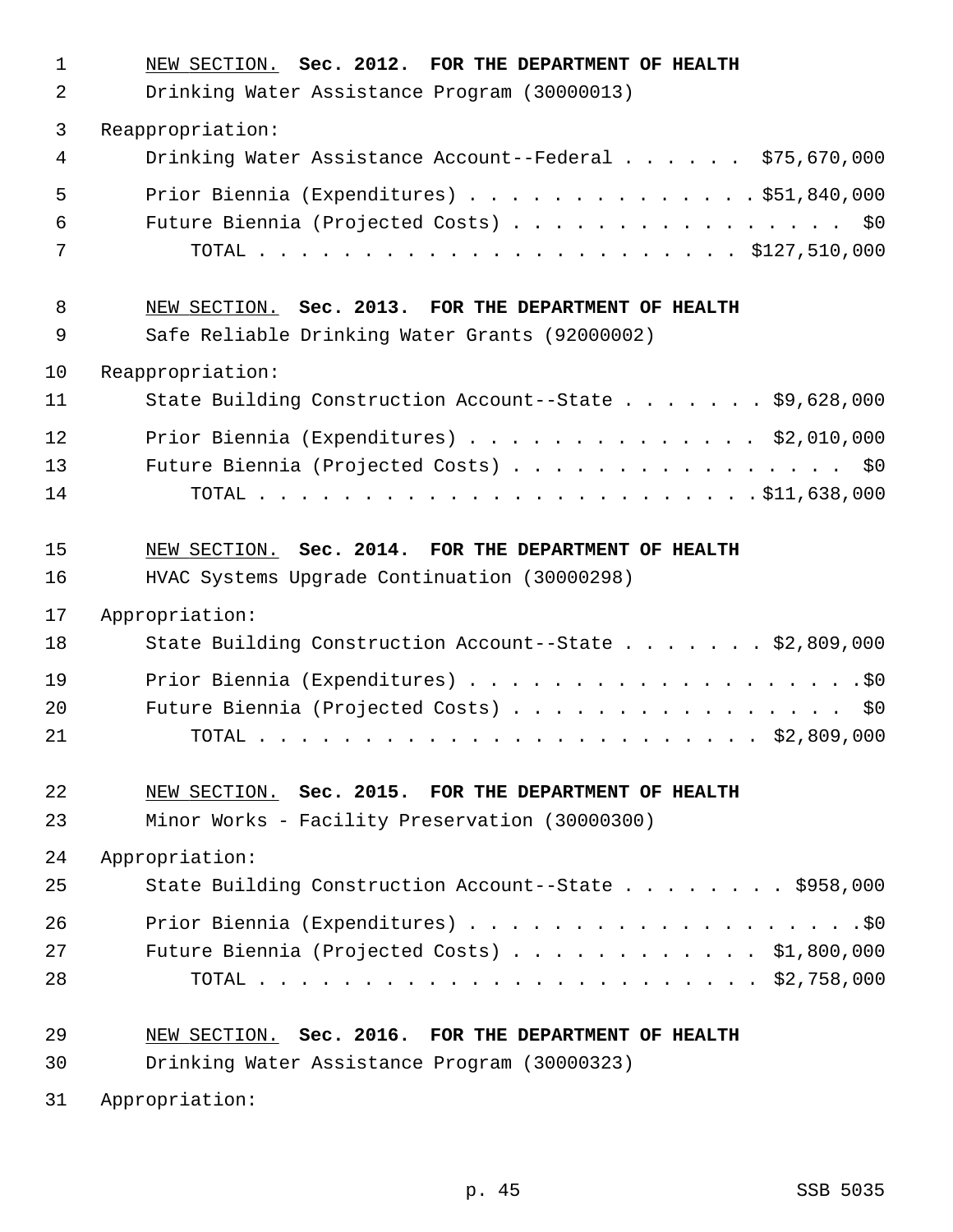| 1  | Drinking Water Assistance Account--Federal \$28,800,000         |
|----|-----------------------------------------------------------------|
| 2  |                                                                 |
| 3  | Future Biennia (Projected Costs) \$132,584,000                  |
| 4  |                                                                 |
| 5  | NEW SECTION. Sec. 2017. FOR THE DEPARTMENT OF VETERANS AFFAIRS  |
| 6  | Minor Works Facilities Preservation (30000094)                  |
| 7  | Appropriation:                                                  |
| 8  | State Building Construction Account--State \$513,000            |
| 9  |                                                                 |
| 10 | Future Biennia (Projected Costs) \$0                            |
| 11 |                                                                 |
| 12 | NEW SECTION. Sec. 2018. FOR THE DEPARTMENT OF VETERANS AFFAIRS  |
| 13 | Walla Walla Nursing Facility (20082008)                         |
| 14 | Reappropriation:                                                |
| 15 | General Fund--Federal \$31,200,000                              |
| 16 | State Building Construction Account--State \$15,978,000         |
| 17 | Subtotal Reappropriation \$47,178,000                           |
| 18 | Prior Biennia (Expenditures) $\ldots$ \$947,000                 |
| 19 | Future Biennia (Projected Costs) \$0                            |
| 20 |                                                                 |
| 21 | NEW SECTION. Sec. 2019. FOR THE DEPARTMENT OF CORRECTIONS       |
| 22 | Washington State Penitentiary: Housing Units, Kitchen, and Site |
| 23 | Work (30000482)                                                 |
| 24 | Reappropriation:                                                |
| 25 | State Building Construction Account--State \$9,130,000          |
| 26 | Prior Biennia (Expenditures) \$38,442,000                       |
| 27 | Future Biennia (Projected Costs) \$0                            |
| 28 |                                                                 |
| 29 | NEW SECTION. Sec. 2020. FOR THE DEPARTMENT OF CORRECTIONS       |
| 30 | SW: Minor Works - Infrastructure Preservation (30000539)        |
| 31 | Reappropriation:                                                |
| 32 | State Building Construction Account--State \$576,000            |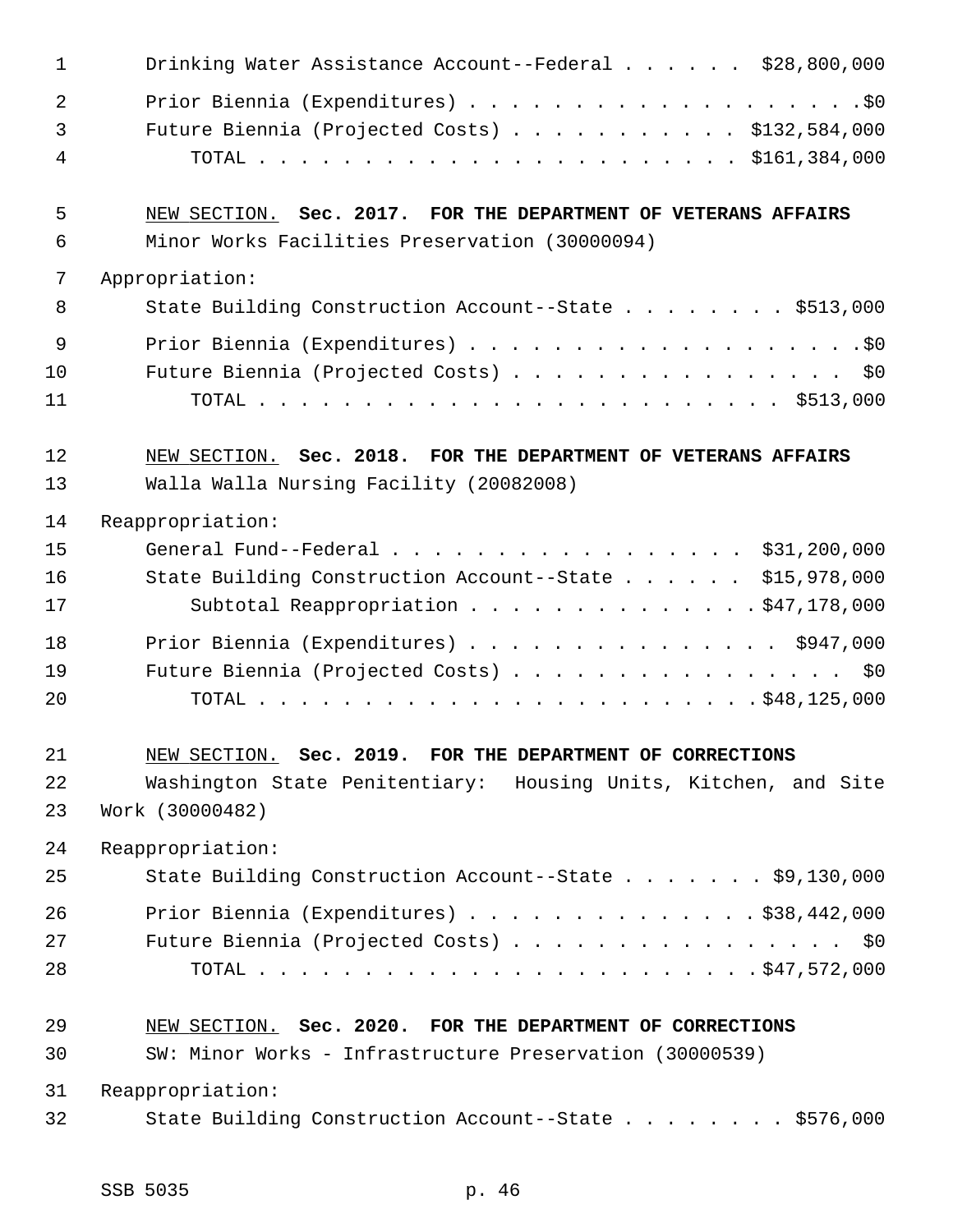| $\mathbf{1}$   | Prior Biennia (Expenditures) $\ldots$ \$1,924,000                   |
|----------------|---------------------------------------------------------------------|
| $\overline{2}$ | Future Biennia (Projected Costs) \$0                                |
| 3              |                                                                     |
| 4              | NEW SECTION. Sec. 2021. FOR THE DEPARTMENT OF CORRECTIONS           |
| 5              | SW: Minor Works - Facility Preservation (30000540)                  |
| 6              | Reappropriation:                                                    |
| 7              | State Building Construction Account--State \$1,506,000              |
| 8              | Prior Biennia (Expenditures) \$994,000                              |
| 9              | Future Biennia (Projected Costs) \$0                                |
| 10             |                                                                     |
| 11             | NEW SECTION. Sec. 2022. FOR THE DEPARTMENT OF CORRECTIONS           |
| 12             | Monroe Corrections Complex: Close Sewer Lagoon (20082022)           |
| 13             | Reappropriation:                                                    |
| 14             | State Building Construction Account--State \$294,000                |
| 15             | Prior Biennia (Expenditures) \$1,097,000                            |
| 16             | Future Biennia (Projected Costs) \$0                                |
| 17             |                                                                     |
| 18             | NEW SECTION. Sec. 2023. FOR THE DEPARTMENT OF CORRECTIONS           |
| 19             | Monroe Corrections Center: TRU Reroof Living Units (30000283)       |
| 20             | Appropriation:                                                      |
| 21             | State Building Construction Account--State \$3,231,000              |
| 22             |                                                                     |
| 23             | Future Biennia (Projected Costs) \$0                                |
| 24             |                                                                     |
| 25             | NEW SECTION. Sec. 2024. FOR THE DEPARTMENT OF CORRECTIONS           |
| 26             | Corrections<br>Monroe<br>Center:<br>TRU<br>Replace Support Building |
| 27             | Deteriorated Piping Pre-design (30000284)                           |
| 28             | Appropriation:                                                      |
| 29             | State Building Construction Account--State \$198,000                |
| 30             |                                                                     |
| 31             | Future Biennia (Projected Costs) \$8,021,000                        |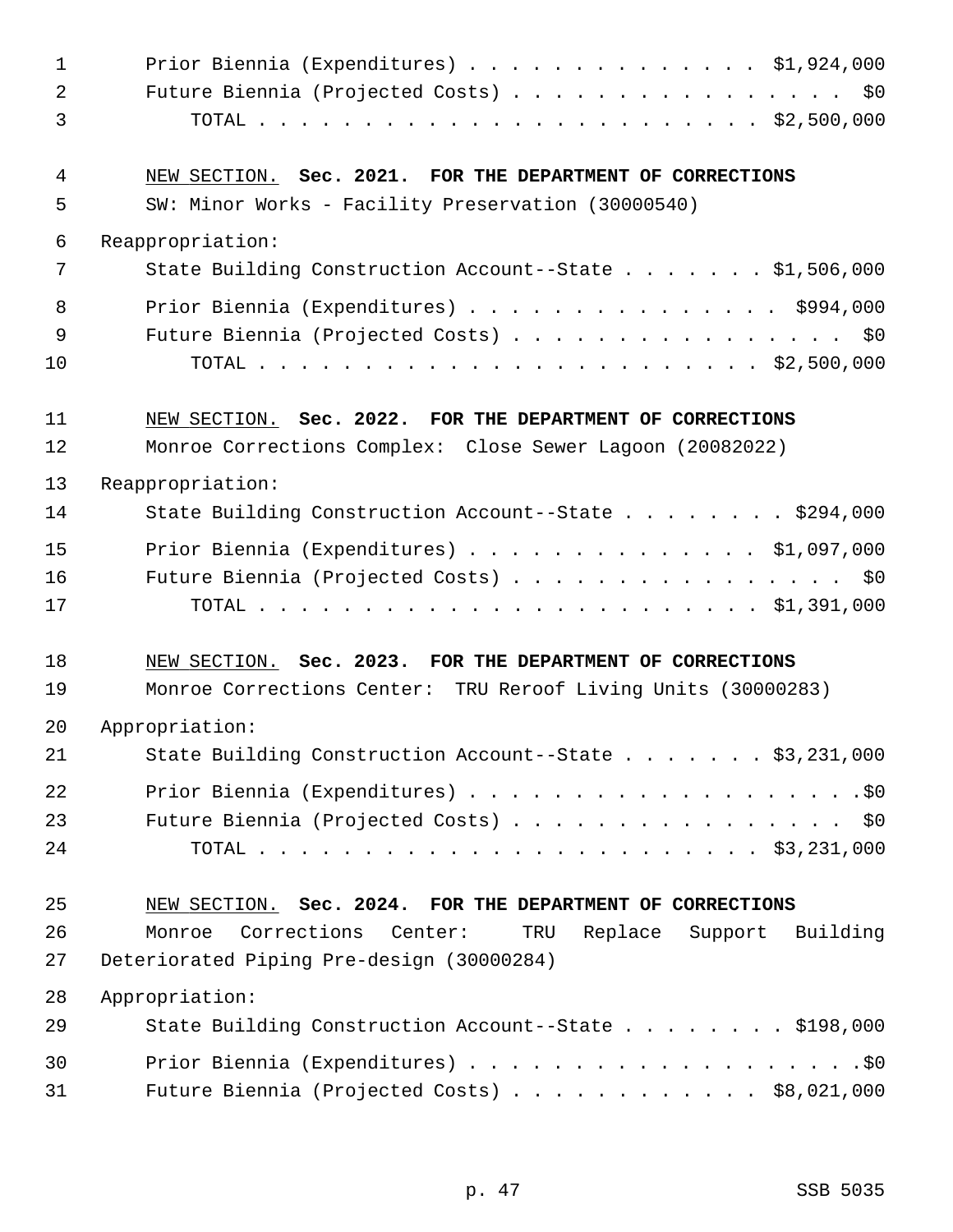1 TOTAL . . . . . . . . . . . . . . . . . . . . . . . . \$8,219,000 2 NEW SECTION. **Sec. 2025. FOR THE DEPARTMENT OF CORRECTIONS** 3 SW: Minor Works - Health, Safety, and Code (30000541) 4 Reappropriation: 5 State Building Construction Account--State . . . . . . . \$1,740,000 6 Prior Biennia (Expenditures) . . . . . . . . . . . . . . . \$860,000 7 Future Biennia (Projected Costs) . . . . . . . . . . . . . . . \$0 8 TOTAL . . . . . . . . . . . . . . . . . . . . . . . . \$2,600,000 9 NEW SECTION. **Sec. 2026. FOR THE DEPARTMENT OF CORRECTIONS** 10 Monroe Corrections Center: WSR Living Units Roofs (30000542) 11 Appropriation: 12 State Building Construction Account--State . . . . . . . \$1,785,000 13 Prior Biennia (Expenditures) . . . . . . . . . . . . . . . . . . .\$0 14 Future Biennia (Projected Costs) . . . . . . . . . . . . . . . . \$0 15 TOTAL . . . . . . . . . . . . . . . . . . . . . . . . \$1,785,000 16 NEW SECTION. **Sec. 2027. FOR THE DEPARTMENT OF CORRECTIONS** 17 Washington Corrections Center: Replace Intensive Management Unit 18 Roof (30000723) 19 Appropriation: 20 State Building Construction Account--State . . . . . . . \$1,071,000 21 Prior Biennia (Expenditures) . . . . . . . . . . . . . . . . . . .\$0 22 Future Biennia (Projected Costs) . . . . . . . . . . . . . . . \$0 23 TOTAL . . . . . . . . . . . . . . . . . . . . . . . . \$1,071,000 24 NEW SECTION. **Sec. 2028. FOR THE DEPARTMENT OF CORRECTIONS** 25 Monroe Corrections Center: WSR Replace Fire Alarm System 26 (30000724) 27 Appropriation: 28 State Building Construction Account--State . . . . . . . \$2,616,000 29 Prior Biennia (Expenditures) . . . . . . . . . . . . . . . . . . .\$0 30 Future Biennia (Projected Costs) . . . . . . . . . . . . . . . . \$0

31 TOTAL . . . . . . . . . . . . . . . . . . . . . . . . \$2,616,000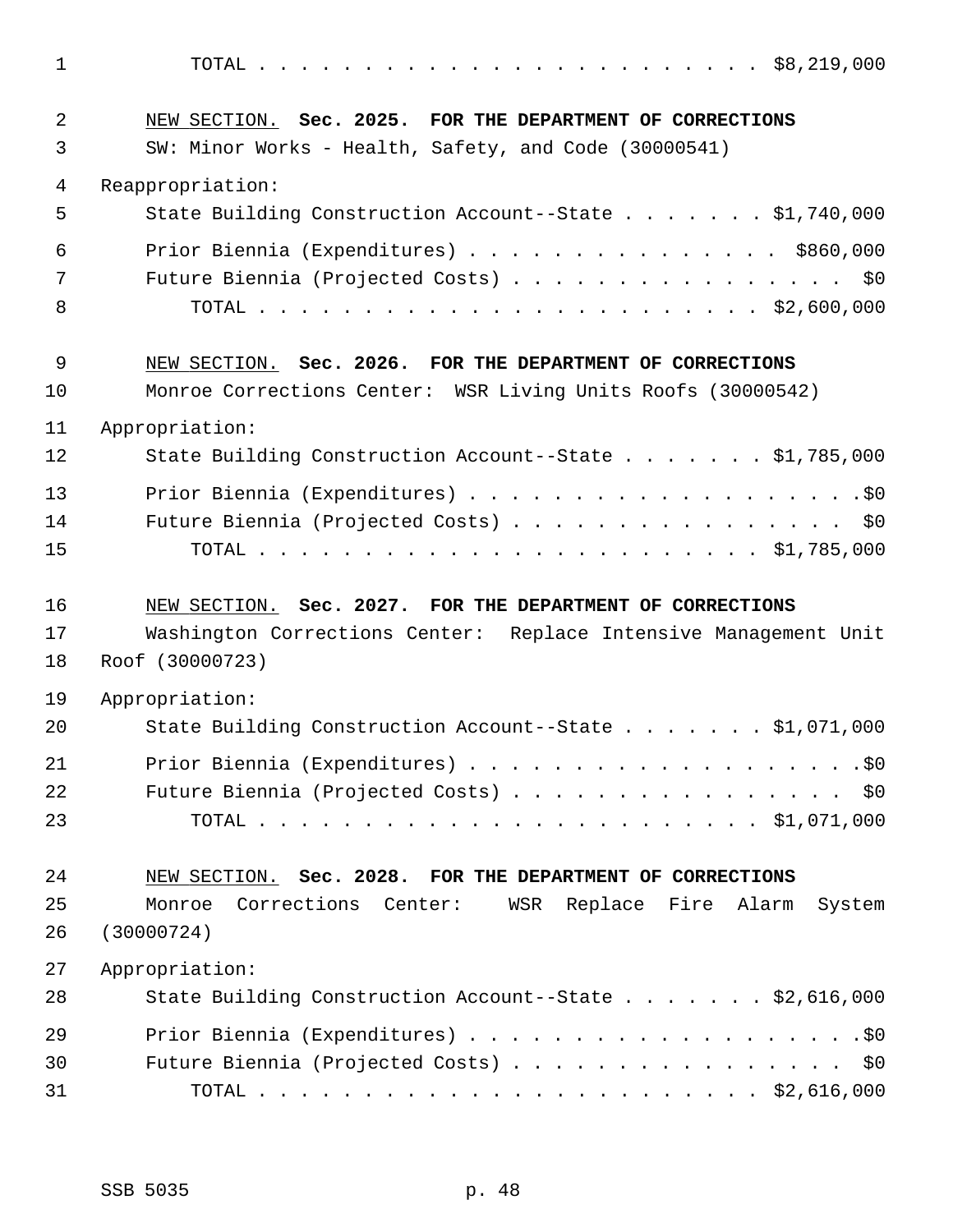| $\mathbf{1}$   | NEW SECTION. Sec. 2029. FOR THE DEPARTMENT OF CORRECTIONS          |
|----------------|--------------------------------------------------------------------|
| 2              | Airway Heights Corrections Center: Replace Fire Alarm System       |
| 3              | (30000725)                                                         |
| $\overline{4}$ | Appropriation:                                                     |
| 5              | State Building Construction Account--State \$3,399,000             |
| 6              |                                                                    |
| 7              | Future Biennia (Projected Costs) \$0                               |
| 8              |                                                                    |
| 9              | NEW SECTION. Sec. 2030. FOR THE DEPARTMENT OF CORRECTIONS          |
| 10             | Airway Heights<br>Corrections Center: Security Electronics         |
| 11             | Renovations (30000726)                                             |
| 12             | Appropriation:                                                     |
| 13             | State Building Construction Account--State \$5,428,000             |
| 14             |                                                                    |
| 15             | Future Biennia (Projected Costs) \$0                               |
| 16             |                                                                    |
|                |                                                                    |
| 17             | NEW SECTION. Sec. 2031. FOR THE DEPARTMENT OF CORRECTIONS          |
| 18             | Washington Corrections Center for Women: Replace Fire Alarm System |
| 19             | (30000727)                                                         |
| 20             | Appropriation:                                                     |
| 21             | State Building Construction Account--State \$2,569,000             |
| 22             |                                                                    |
| 23             | Future Biennia (Projected Costs) \$0                               |
| 24             |                                                                    |
| 25             | NEW SECTION. Sec. 2032. FOR THE DEPARTMENT OF CORRECTIONS          |
| 26             | SW: Minor Works - Preservation Projects (30000734)                 |
| 27             | Appropriation:                                                     |
| 28             | State Building Construction Account--State \$15,377,000            |
| 29             |                                                                    |
| 30             | Future Biennia (Projected Costs) \$51,618,000                      |
| 31             |                                                                    |

32 NEW SECTION. **Sec. 2033. FOR THE DEPARTMENT OF CORRECTIONS**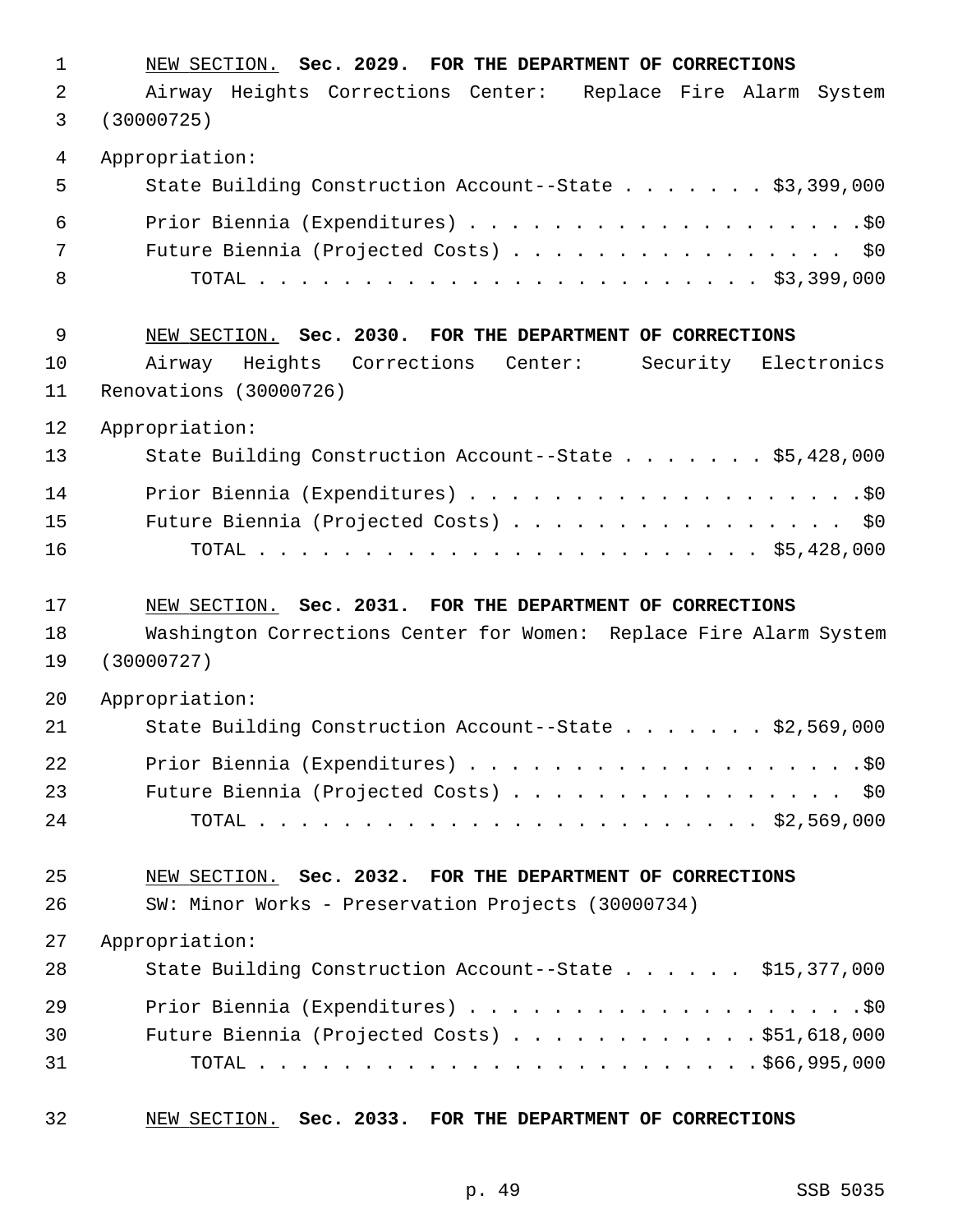| $\mathbf{1}$<br>2 | Monroe Corrections Center: SOU Replace Heating Coils and Valves<br>(30000740) |
|-------------------|-------------------------------------------------------------------------------|
| 3                 | Appropriation:                                                                |
| 4                 | State Building Construction Account--State \$1,330,000                        |
| 5                 |                                                                               |
| 6                 | Future Biennia (Projected Costs) \$0                                          |
| 7                 |                                                                               |
| 8                 | NEW SECTION. Sec. 2034. FOR THE DEPARTMENT OF CORRECTIONS                     |
| 9                 | Washington Corrections Center: Security Video System (30000791)               |
| 10                | Appropriation:                                                                |
| 11                | State Building Construction Account--State \$6,972,000                        |
| 12                |                                                                               |
| 13                | Future Biennia (Projected Costs) \$0                                          |
| 14                |                                                                               |
| 15                | NEW SECTION. Sec. 2035. FOR THE DEPARTMENT OF CORRECTIONS                     |
| 16                | Monroe Corrections Center: WSR Security Video System (30000795)               |
| 17                | Appropriation:                                                                |
| 18                | State Building Construction Account--State \$5,233,000                        |
| 19                |                                                                               |
| 20                | Future Biennia (Projected Costs) \$0                                          |
| 21                |                                                                               |
| 22                | NEW SECTION. Sec. 2036. FOR THE DEPARTMENT OF CORRECTIONS                     |
| 23                | Monroe Corrections Center: TRU Security Video System (30000801)               |
| 24                | Appropriation:                                                                |
| 25                | State Building Construction Account--State \$3,876,000                        |
| 26                |                                                                               |
| 27                | Future Biennia (Projected Costs) \$0                                          |
| 28                |                                                                               |
| 29                | NEW SECTION. Sec. 2037. FOR THE DEPARTMENT OF CORRECTIONS                     |
| 30                | Washington Corrections Center for Women: Security Video System                |
| 31                | (30000802)                                                                    |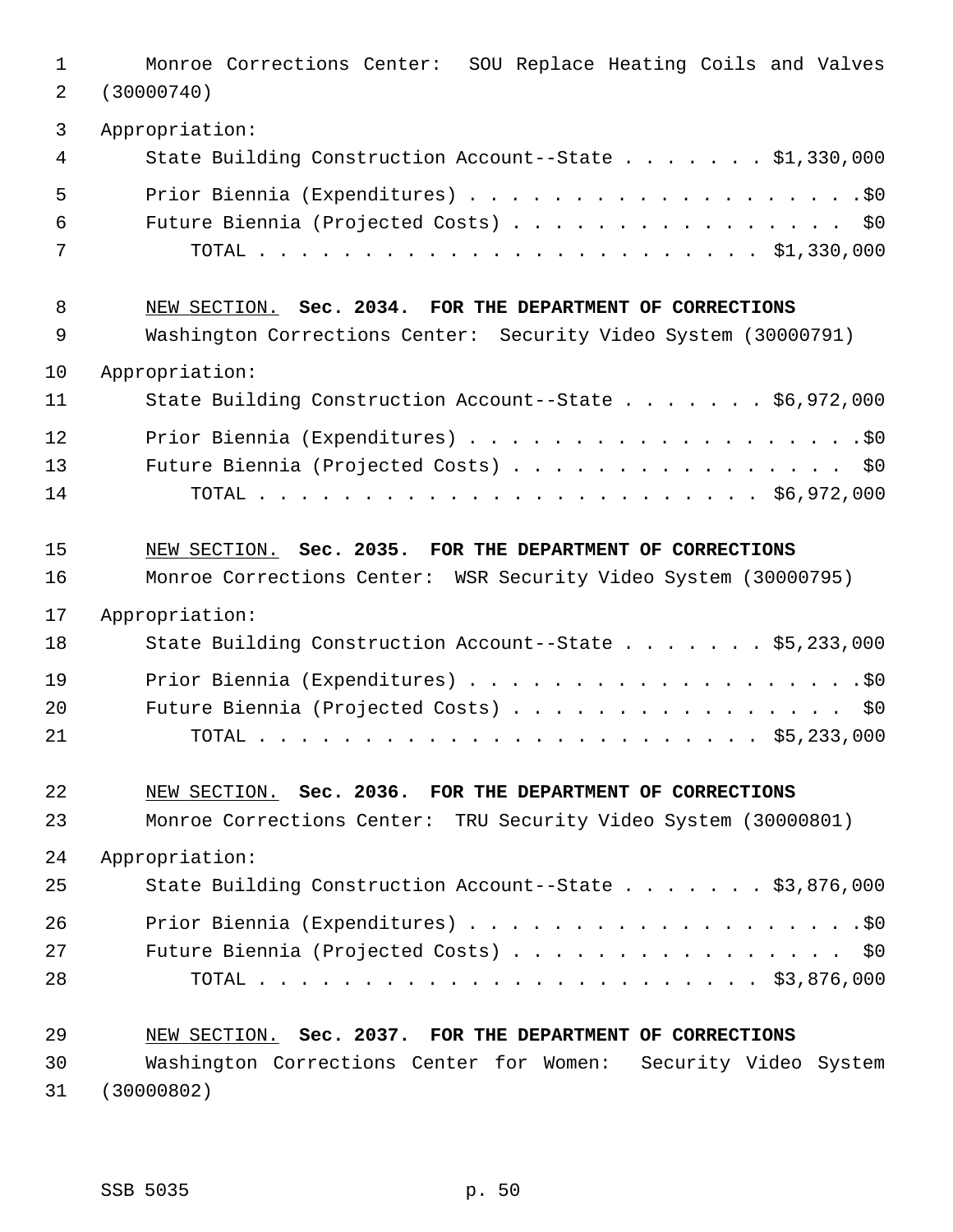| 1  | Appropriation:                                                    |
|----|-------------------------------------------------------------------|
| 2  | State Building Construction Account--State \$3,421,000            |
| 3  |                                                                   |
| 4  | Future Biennia (Projected Costs) \$0                              |
| 5  |                                                                   |
| 6  | NEW SECTION. Sec. 2038. FOR THE DEPARTMENT OF CORRECTIONS         |
| 7  | Monroe Corrections Center: SOU IMU Security Video (30000803)      |
| 8  | Appropriation:                                                    |
| 9  | State Building Construction Account--State \$2,640,000            |
| 10 |                                                                   |
| 11 | Future Biennia (Projected Costs) \$0                              |
| 12 |                                                                   |
| 13 | NEW SECTION. Sec. 2039. FOR THE DEPARTMENT OF CORRECTIONS         |
| 14 | Monroe Correctional Complex: Close Sewer Lagoon (30000982)        |
| 15 | Appropriation:                                                    |
| 16 | State Building Construction Account--State \$6,000,000            |
| 17 |                                                                   |
| 18 | Future Biennia (Projected Costs) \$0                              |
| 19 |                                                                   |
| 20 | NEW SECTION. Sec. 2040. FOR THE DEPARTMENT OF CORRECTIONS         |
| 21 | Department of Corrections Centralized Pharmacy (92000034)         |
| 22 | Appropriation:                                                    |
| 23 | State Building Construction Account--State \$700,000              |
| 24 |                                                                   |
| 25 | Future Biennia (Projected Costs) \$0                              |
| 26 |                                                                   |
| 27 | NEW SECTION. Sec. 2041. FOR THE DEPARTMENT OF CORRECTIONS         |
| 28 | MCC: TRU Support Building Repair Fire Detection System (30000733) |
| 29 | Appropriation:                                                    |
| 30 | State Building Construction Account--State \$1,058,000            |
| 31 |                                                                   |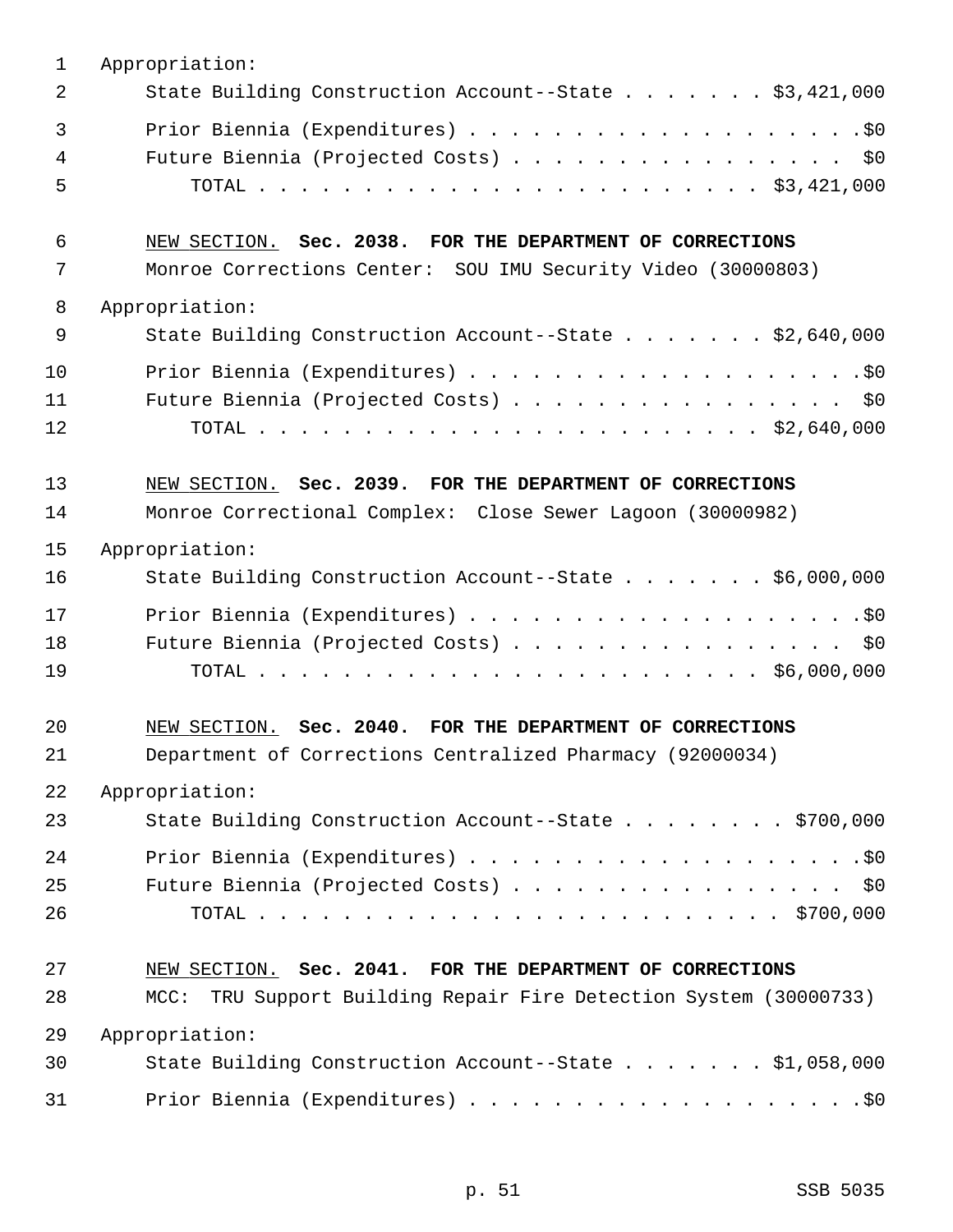|                                                                                                                                                                                                                                                                                                                                    | 1 Future Biennia (Projected Costs) \$0 |
|------------------------------------------------------------------------------------------------------------------------------------------------------------------------------------------------------------------------------------------------------------------------------------------------------------------------------------|----------------------------------------|
| $\overline{2}$ and $\overline{2}$ and $\overline{2}$ and $\overline{2}$ and $\overline{2}$ and $\overline{2}$ and $\overline{2}$ and $\overline{2}$ and $\overline{2}$ and $\overline{2}$ and $\overline{2}$ and $\overline{2}$ and $\overline{2}$ and $\overline{2}$ and $\overline{2}$ and $\overline{2}$ and $\overline{2}$ and |                                        |

(End of part)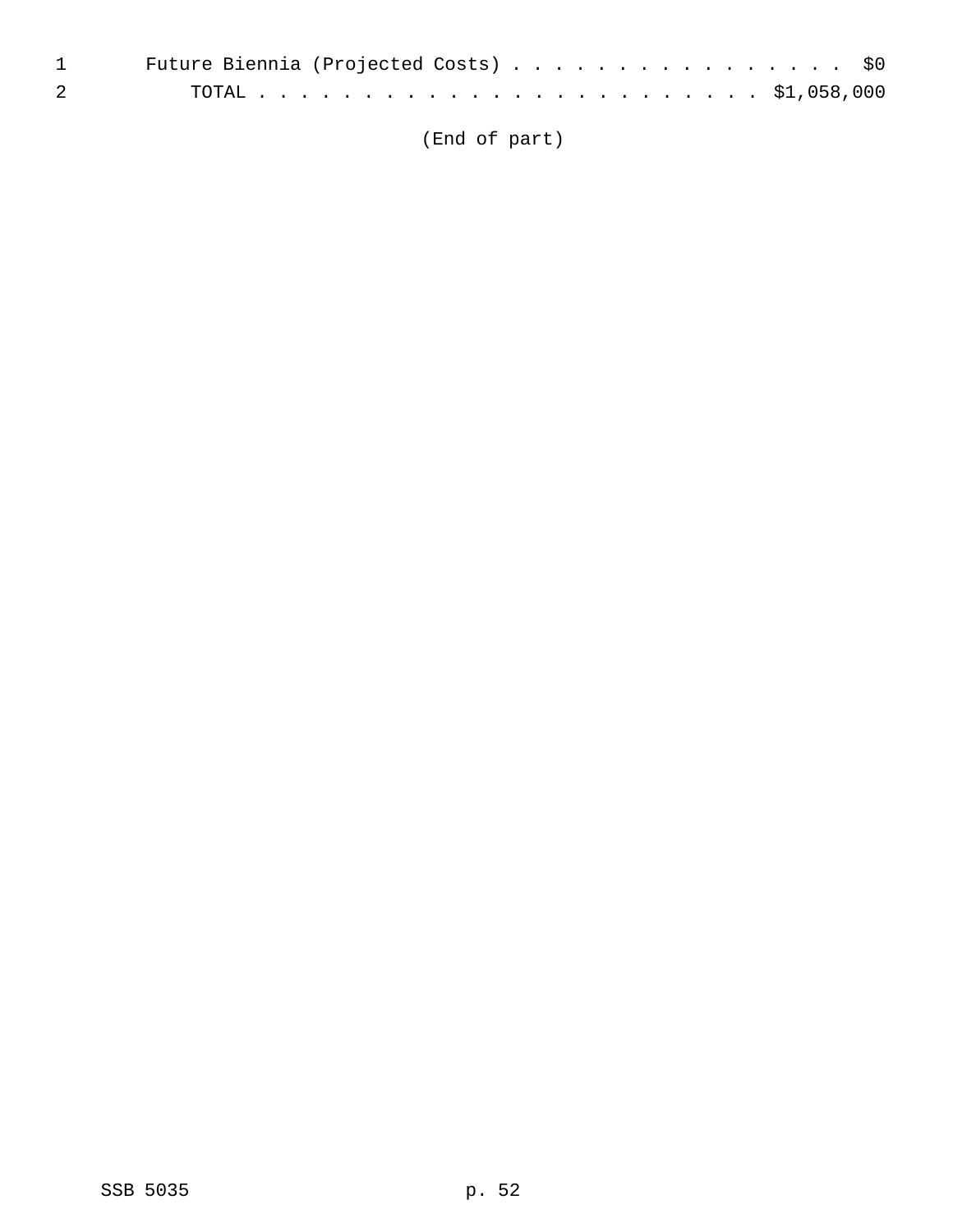| $\mathbf{1}$ | PART 3                                                                                      |
|--------------|---------------------------------------------------------------------------------------------|
| 2            | NATURAL RESOURCES                                                                           |
| 3<br>4       | NEW SECTION. Sec. 3001. FOR THE DEPARTMENT OF ECOLOGY<br>Water Supply Facilities (19742006) |
| 5            | Reappropriation:                                                                            |
| 6            | State and Local Improvements Revolving Account                                              |
| 7            | (Water Supply Facilities)--State \$552,000                                                  |
| 8            | Prior Biennia (Expenditures) \$14,859,000                                                   |
| 9            | Future Biennia (Projected Costs) \$0                                                        |
| 10           |                                                                                             |
| 11           | NEW SECTION. Sec. 3002. FOR THE DEPARTMENT OF ECOLOGY                                       |
| 12           | Low-Level Nuclear Waste Disposal Trench Closure (19972012)                                  |
| 13           | Reappropriation:                                                                            |
| 14           | Site Closure Account--State \$11,885,000                                                    |
| 15           | Prior Biennia (Expenditures) \$3,548,000                                                    |
| 16           | Future Biennia (Projected Costs) \$0                                                        |
| 17           |                                                                                             |
|              |                                                                                             |
| 18           | NEW SECTION. Sec. 3003. FOR THE DEPARTMENT OF ECOLOGY                                       |
| 19           | Twin Lake Aquifer Recharge Project (20042951)                                               |
| 20           | Reappropriation:                                                                            |
| 21           | State Building Construction Account--State \$191,000                                        |
| 22           | Prior Biennia (Expenditures) \$559,000                                                      |
| 23           | Future Biennia (Projected Costs) \$0                                                        |
| 24           |                                                                                             |
| 25           | NEW SECTION. Sec. 3004. FOR THE DEPARTMENT OF ECOLOGY                                       |
| 26           | Water Supply Facilities (20044006)                                                          |
| 27           | Reappropriation:                                                                            |
| 28           | State and Local Improvements Revolving Account                                              |
| 29           | (Water Supply Facilities)--State \$51,000                                                   |
| 30           | Prior Biennia (Expenditures) $\ldots$ 513,467,000                                           |
| 31           | Future Biennia (Projected Costs) \$0                                                        |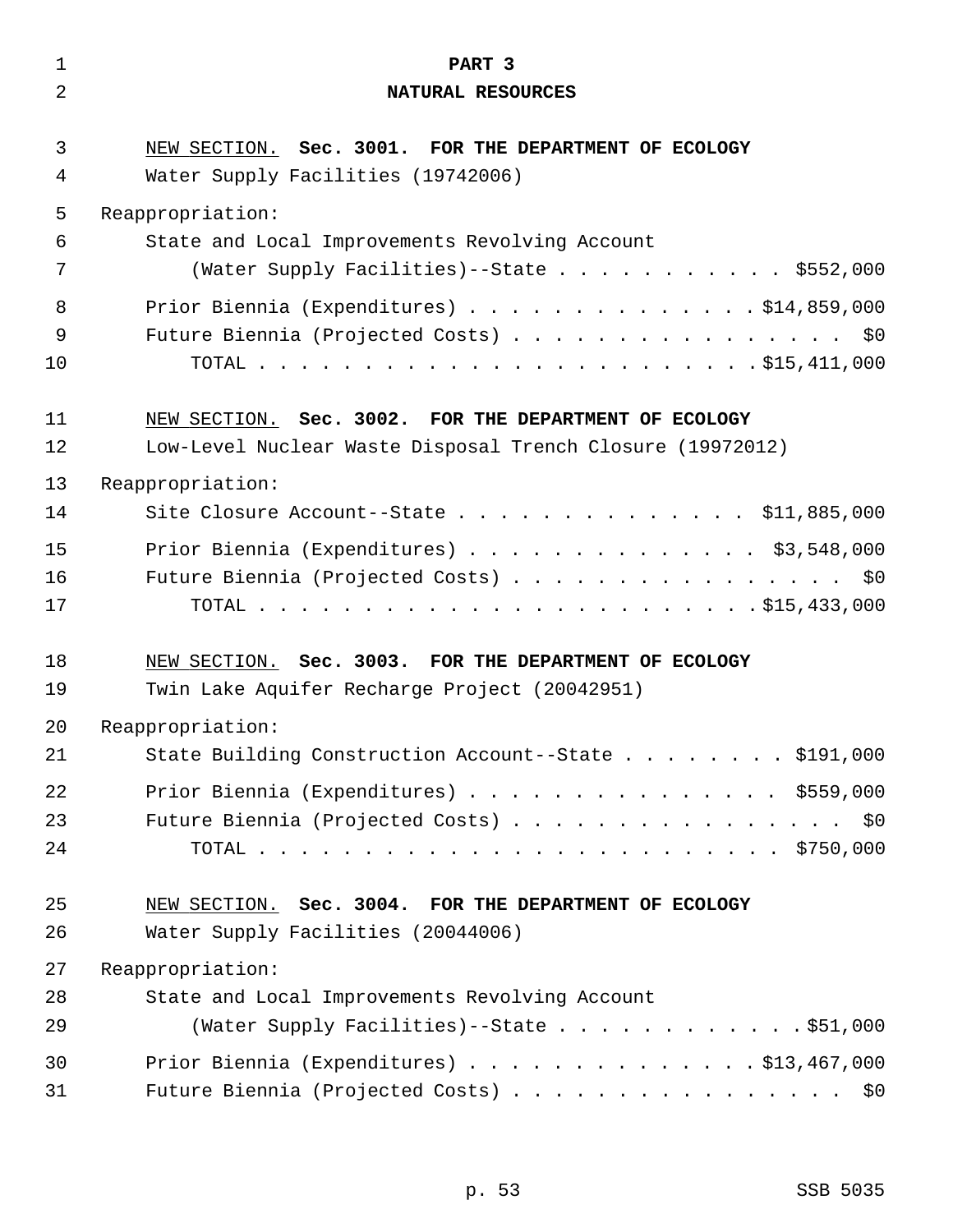1 TOTAL . . . . . . . . . . . . . . . . . . . . . . . . \$13,518,000 2 NEW SECTION. **Sec. 3005. FOR THE DEPARTMENT OF ECOLOGY** 3 Water Conveyance Infrastructure Projects (20052850) 4 The reappropriation in this section is subject to the following 5 conditions and limitations: The reappropriation is subject to the 6 provisions in section 322, chapter 488, Laws of 2005. 7 Reappropriation: 8 State Building Construction Account--State . . . . . . \$1,569,000 9 Prior Biennia (Expenditures) . . . . . . . . . . . . . . \$4,143,000 10 Future Biennia (Projected Costs) . . . . . . . . . . . . . . . . \$0 11 TOTAL . . . . . . . . . . . . . . . . . . . . . . . . \$5,712,000 12 NEW SECTION. **Sec. 3006. FOR THE DEPARTMENT OF ECOLOGY** 13 Quad Cities Water Right Mitigation (20052852) 14 Reappropriation: 15 State Building Construction Account--State . . . . . . . . \$421,000 16 Prior Biennia (Expenditures) . . . . . . . . . . . . . . \$1,179,000 17 Future Biennia (Projected Costs) . . . . . . . . . . . . . . . \$0 18 TOTAL . . . . . . . . . . . . . . . . . . . . . . . . \$1,600,000 19 NEW SECTION. **Sec. 3007. FOR THE DEPARTMENT OF ECOLOGY** 20 Watershed Plan Implementation and Flow Achievement (20062003) 21 The reappropriation in this section is subject to the following 22 conditions and limitations: The reappropriation is subject to the 23 provisions in section 136, chapter 371, Laws of 2006. 24 Reappropriation: 25 State Building Construction Account--State . . . . . . . \$364,000 26 Prior Biennia (Expenditures) . . . . . . . . . . . . . . \$12,436,000 27 Future Biennia (Projected Costs) . . . . . . . . . . . . . . . \$0 28 TOTAL . . . . . . . . . . . . . . . . . . . . . . . . \$12,800,000 29 NEW SECTION. **Sec. 3008. FOR THE DEPARTMENT OF ECOLOGY**

30 Columbia River Basin Water Supply Development Program (20062950)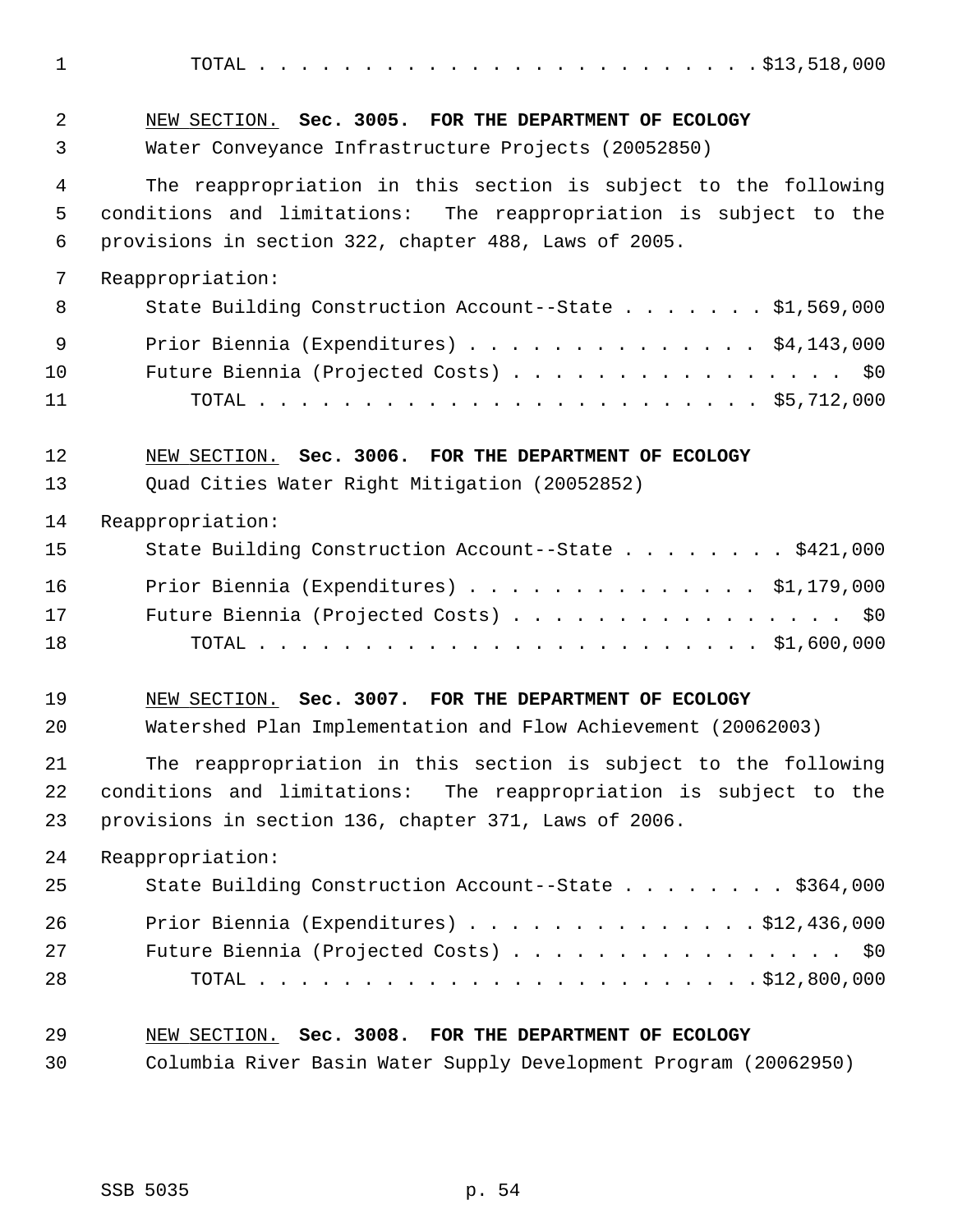1 The reappropriations in this section are subject to the following 2 conditions and limitations: The reappropriations are subject to the 3 provisions of section 3008, chapter 49, Laws of 2011 1st sp. sess.

4 Reappropriation:

| 5   | Columbia River Basin Water Supply Development  |
|-----|------------------------------------------------|
| -6  | Account--State \$29,705,000                    |
| 7   | Columbia River Basin Taxable Bond Water Supply |
| 8   | Development Account--State \$10,404,000        |
| - 9 | Subtotal Reappropriation \$40,109,000          |
| 10  | Prior Biennia (Expenditures) \$51,391,000      |
| 11  | Future Biennia (Projected Costs) \$0           |
| 12  |                                                |

13 NEW SECTION. **Sec. 3009. FOR THE DEPARTMENT OF ECOLOGY**

14 Water Pollution Control Revolving Account (20064002)

#### 15 Reappropriation:

| 16 | Water Pollution Control Revolving Account--State \$5,223,000   |
|----|----------------------------------------------------------------|
| 17 | Water Pollution Control Revolving Account--Federal \$8,453,000 |
| 18 | Subtotal Reappropriation \$13,676,000                          |
| 19 | Prior Biennia (Expenditures) $\ldots$ \$157,695,000            |
| 20 | Future Biennia (Projected Costs) \$0                           |
| 21 |                                                                |

# 22 NEW SECTION. **Sec. 3010. FOR THE DEPARTMENT OF ECOLOGY**

23 Centennial Clean Water Program (20064007)

24 Reappropriation:

| 25 | State Building Construction Account--State \$317,000 |
|----|------------------------------------------------------|
| 26 | Water Quality Capital Account--State \$32,000        |
| 27 | Subtotal Reappropriation \$349,000                   |
| 28 | Prior Biennia (Expenditures) $\ldots$ \$47,151,000   |
| 29 | Future Biennia (Projected Costs) \$0                 |
| 30 |                                                      |

# 31 NEW SECTION. **Sec. 3011. FOR THE DEPARTMENT OF ECOLOGY**

32 Local Toxics Grants for Cleanup and Prevention (20064008)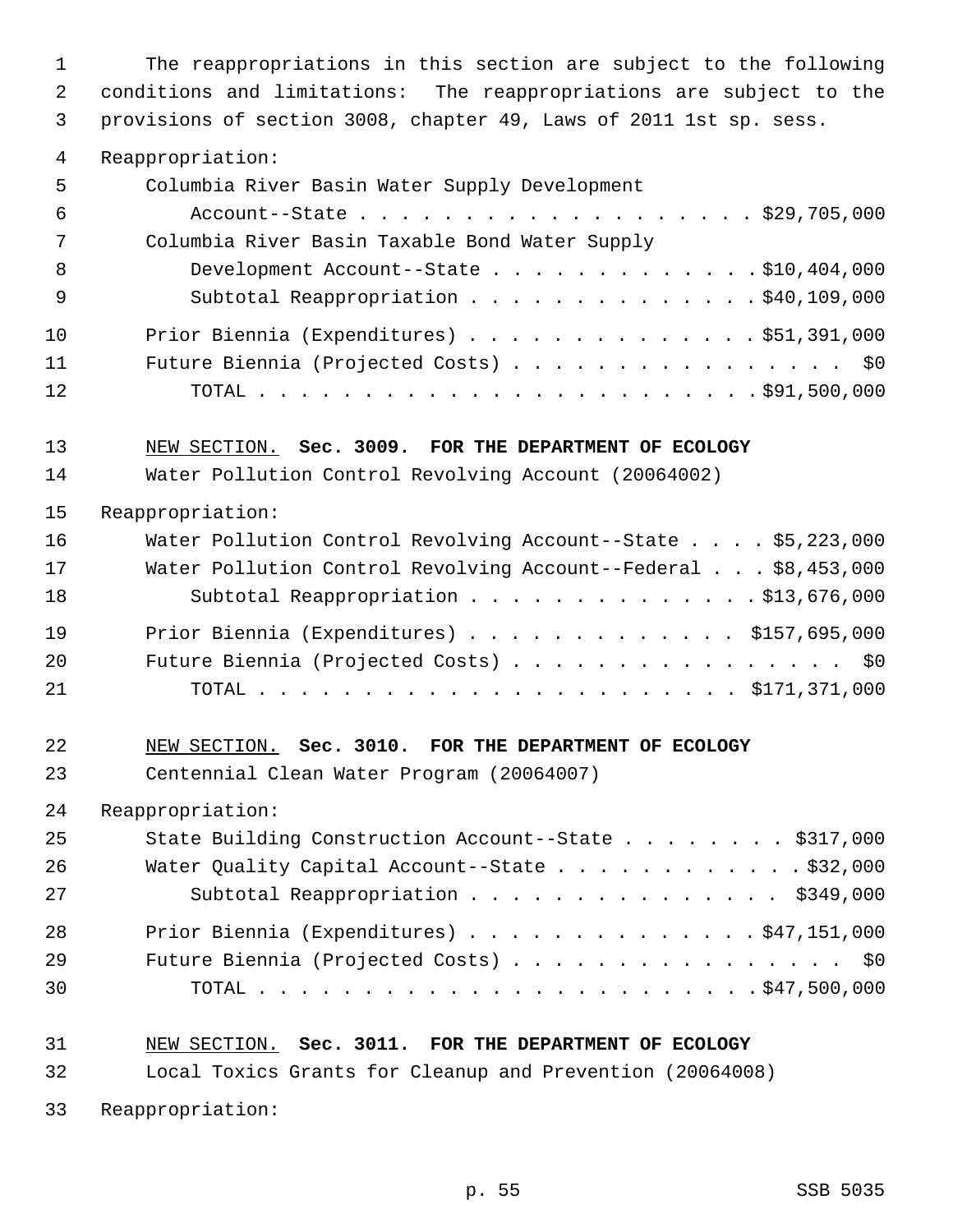| $\mathbf{1}$   | State Building Construction Account--State \$9,066,000        |
|----------------|---------------------------------------------------------------|
| 2              | Prior Biennia (Expenditures) \$89,834,000                     |
| $\mathfrak{Z}$ | Future Biennia (Projected Costs) \$0                          |
| $\overline{4}$ |                                                               |
| 5              | NEW SECTION. Sec. 3012. FOR THE DEPARTMENT OF ECOLOGY         |
| 6              | Transfer of Water Rights for Cabin Owners (20081951)          |
| 7              | Reappropriation:                                              |
| 8              | State Building Construction Account--State \$305,000          |
| 9              | Prior Biennia (Expenditures) \$145,000                        |
| 10             | Future Biennia (Projected Costs) \$0                          |
| 11             |                                                               |
| 12             | NEW SECTION. Sec. 3013. FOR THE DEPARTMENT OF ECOLOGY         |
| 13             | Remedial Action Grants (20084008)                             |
| 14             | Reappropriation:                                              |
| 15             | State Building Construction Account--State \$14,108,000       |
| 16             | Prior Biennia (Expenditures) \$78,767,000                     |
| 17             | Future Biennia (Projected Costs) \$0                          |
| 18             |                                                               |
| 19             | NEW SECTION. Sec. 3014. FOR THE DEPARTMENT OF ECOLOGY         |
| 20             | Centennial Clean Water Program (20084010)                     |
| 21             | Reappropriation:                                              |
| 22             | State Building Construction Account--State \$771,000          |
| 23             | Water Quality Capital Account--State \$401,000                |
| 24             | State Toxics Control Account--State \$997,000                 |
| 25             | Subtotal Reappropriation \$2,169,000                          |
| 26             | Prior Biennia (Expenditures) \$64,314,000                     |
| 27             | Future Biennia (Projected Costs) \$0                          |
| 28             |                                                               |
| 29             | NEW SECTION. Sec. 3015. FOR THE DEPARTMENT OF ECOLOGY         |
| 30             | Water Pollution Control Loan Program (20084011)               |
| 31             | Reappropriation:                                              |
| 32             | Water Pollution Control Revolving Account--State \$14,581,000 |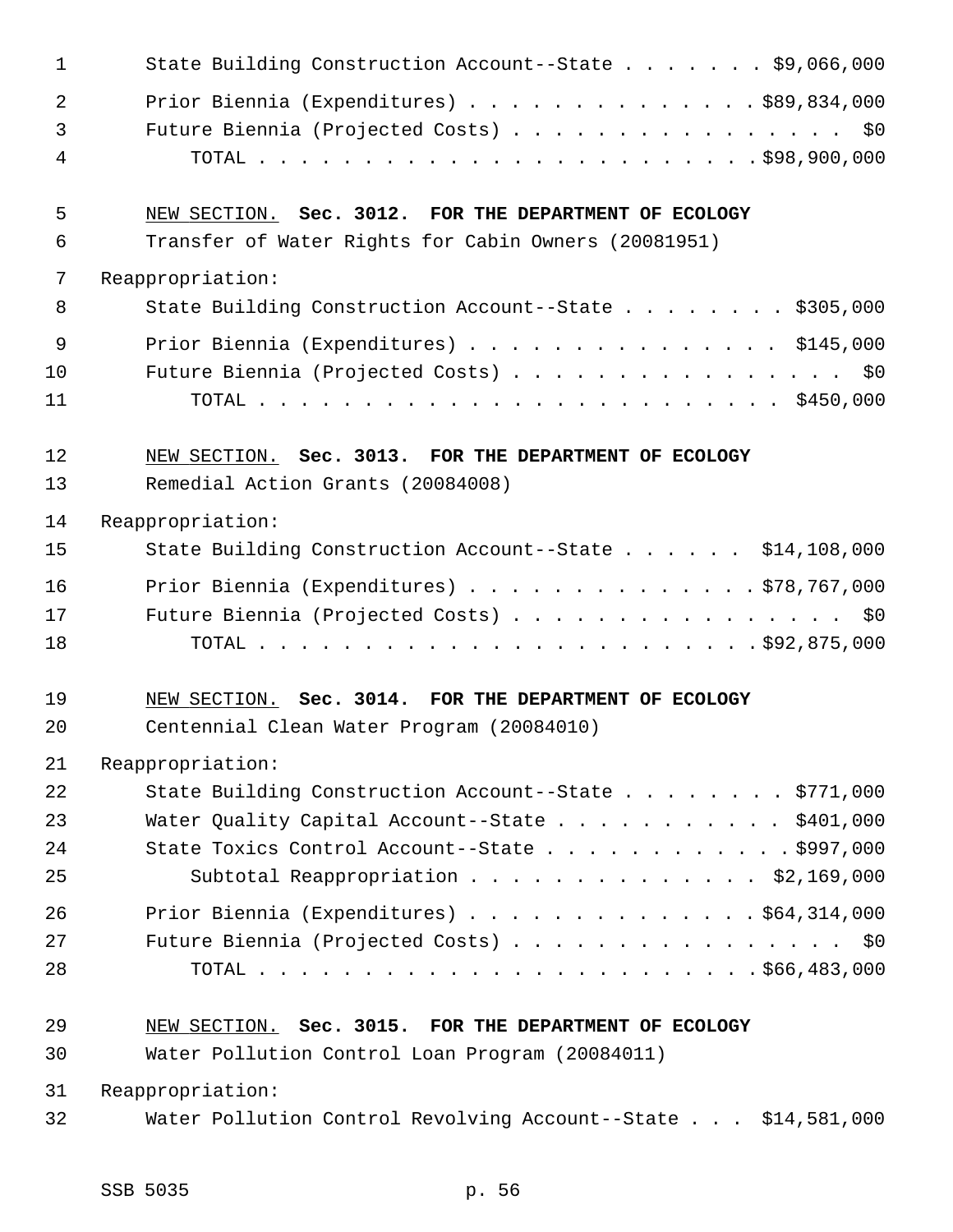| $\mathbf{1}$ | Water Pollution Control Revolving          |
|--------------|--------------------------------------------|
| 2            | Account--Federal \$19,068,000              |
|              | Subtotal Reappropriation \$33,649,000      |
| 4            | Prior Biennia (Expenditures) \$106,351,000 |
| 5            | Future Biennia (Projected Costs) \$0       |
| 6            |                                            |

#### 7 NEW SECTION. **Sec. 3016. FOR THE DEPARTMENT OF ECOLOGY**

8 Yakima River Basin Water Storage Feasibility Study (20084026)

 9 The reappropriation in this section is subject to the following 10 conditions and limitations: The reappropriation is provided solely for 11 completion of the United States bureau of reclamation's Yakima basin 12 storage feasibility study, including the associated joint national 13 environmental policy act, the state environmental policy act, and the 14 environmental impact statement. The reappropriated funds are to be 15 used by the bureau of reclamation and the department of ecology to 16 evaluate potential in basin storage facilities such as the proposed 17 Bumping Lake and Wymer reservoirs and other reasonable alternatives 18 that will enhance water supplies and streamflows in the Yakima Basin.

## 19 Reappropriation:

| 20 | State Building Construction Account--State \$83,000 |
|----|-----------------------------------------------------|
| 21 | Prior Biennia (Expenditures) \$5,167,000            |
| 22 | Future Biennia (Projected Costs) \$0                |
| 23 |                                                     |

## 24 NEW SECTION. **Sec. 3017. FOR THE DEPARTMENT OF ECOLOGY**

25 Watershed Plan Implementation and Flow Achievement (20084029)

26 Reappropriation:

| 27 | State Building Construction Account--State \$2,897,000 |
|----|--------------------------------------------------------|
| 28 | Prior Biennia (Expenditures) $\ldots$ \$11,103,000     |
| 29 | Future Biennia (Projected Costs) \$0                   |
| 30 |                                                        |

## 31 NEW SECTION. **Sec. 3018. FOR THE DEPARTMENT OF ECOLOGY**

32 Water Pollution Control Revolving Fund Program (30000007)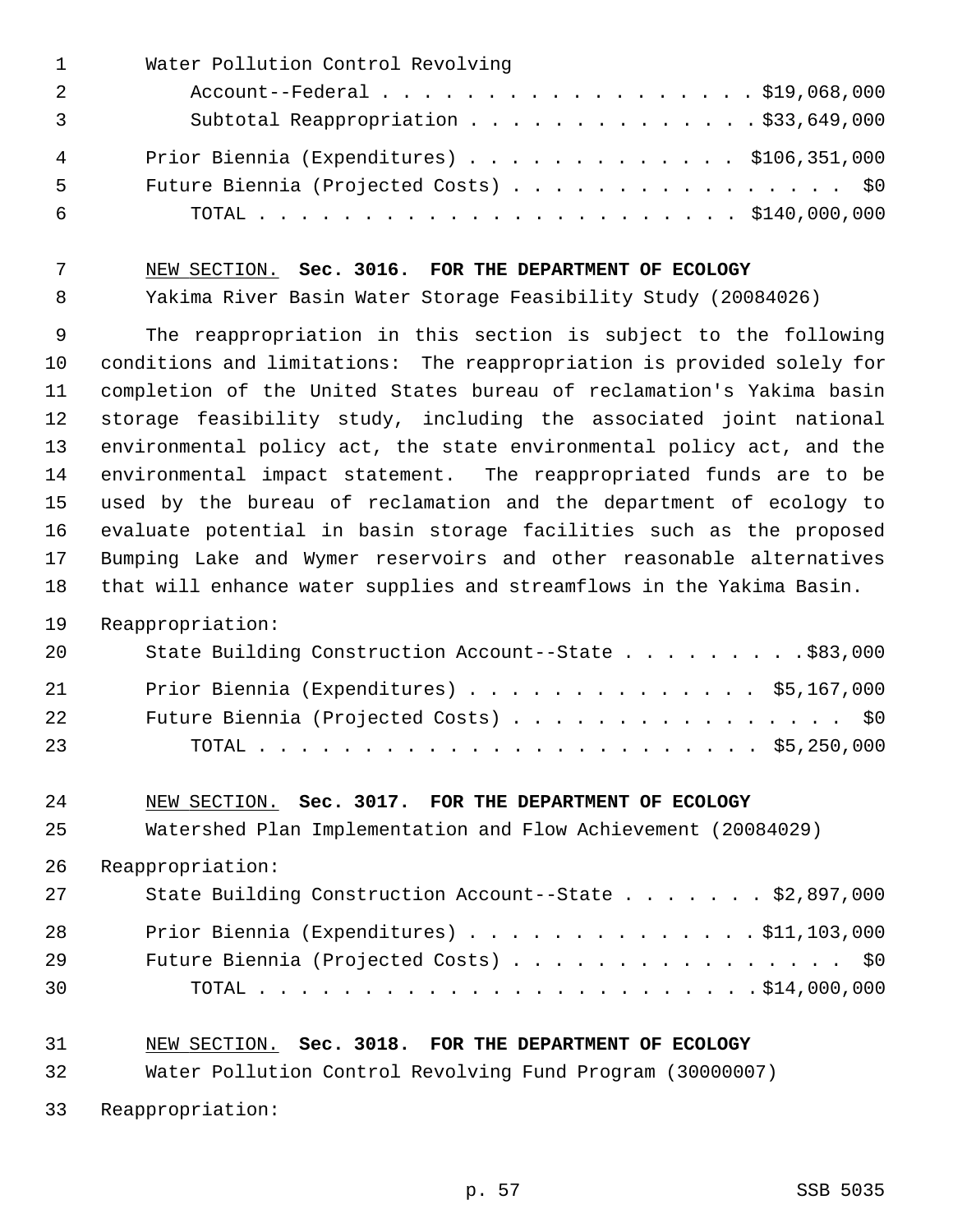| $\mathbf 1$    | Water Pollution Control Revolving Account--State \$16,325,000 |
|----------------|---------------------------------------------------------------|
| $\overline{2}$ | Water Pollution Control Revolving                             |
| 3              | Account--Federal \$16,825,000                                 |
| 4              | Water Pollution Control Revolving Account--Federal            |
| 5              |                                                               |
| 6              | Subtotal Reappropriation \$35,870,000                         |
| 7              | Prior Biennia (Expenditures) \$142,830,000                    |
| 8              | Future Biennia (Projected Costs) \$0                          |
| 9              |                                                               |
| 10             | NEW SECTION. Sec. 3019. FOR THE DEPARTMENT OF ECOLOGY         |
| 11             | Centennial Clean Water Program (30000008)                     |
| 12             | Reappropriation:                                              |
| 13             | State Building Construction Account--State \$8,925,000        |
| 14             | Prior Biennia (Expenditures) $\ldots$ 921,075,000             |
| 15             | Future Biennia (Projected Costs) \$0                          |
| 16             |                                                               |
|                |                                                               |
| 17             | NEW SECTION. Sec. 3020. FOR THE DEPARTMENT OF ECOLOGY         |
| 18             | Upper Columbia River Black Sand Beach Cleanup (30000016)      |
| 19             | Reappropriation:                                              |
| 20             | State Building Construction Account--State \$117,000          |
| 21             | Prior Biennia (Expenditures) \$383,000                        |
| 22             | Future Biennia (Projected Costs)<br>\$0                       |
| 23             |                                                               |
| 24             | NEW SECTION. Sec. 3021. FOR THE DEPARTMENT OF ECOLOGY         |
| 25             | Watershed Plan Implementation and Flow Achievement (30000028) |
| 26             | Reappropriation:                                              |
| 27             | State Building Construction Account--State \$2,612,000        |
| 28             | Prior Biennia (Expenditures) $\ldots$ \$3,388,000             |
| 29             | Future Biennia (Projected Costs) \$0                          |
| 30             |                                                               |

32 Kittitas Groundwater Study (30000029)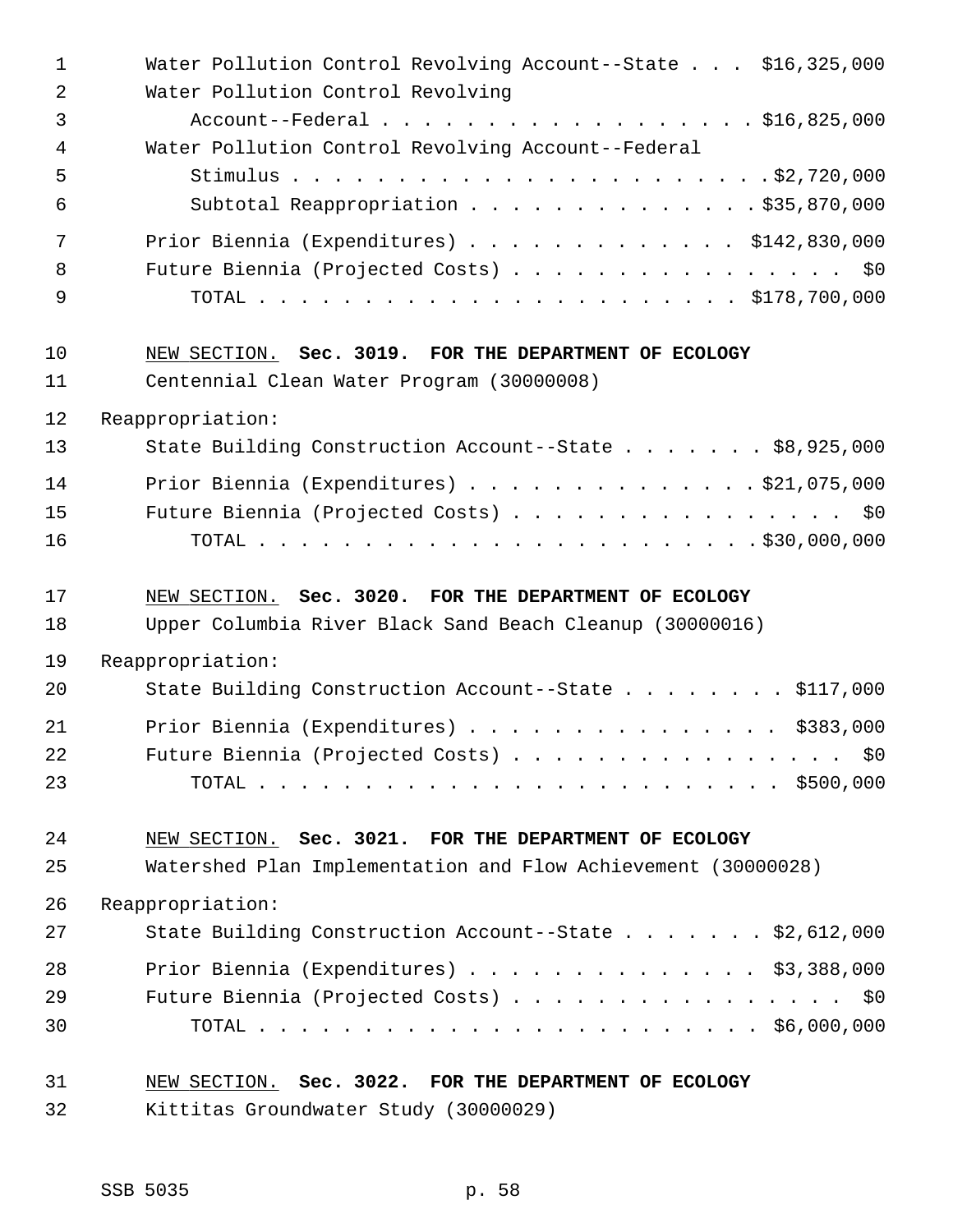1 The reappropriation in this section is subject to the following 2 conditions and limitations:

 3 (1) Funds may be provided to develop and implement water banking 4 and transfer methods and agreements that are fully protective of senior 5 water rights and that protect domestic groundwater users and improve 6 the profitability of farming operations. The legislature finds such 7 activities to be in the public interest because they can help sustain 8 the viability of the agricultural economy and enhance the certainty of 9 water supplies for domestic groundwater users.

10 (2) Funds may be provided to lease or purchase water rights to 11 create a reserve water supply for domestic groundwater users that have 12 a groundwater right with a priority date later than May 10, 1905, as 13 well as for all out-of-priority groundwater users. In securing water 14 for such domestic groundwater users, strong preference shall be given 15 to the use of water banking and transfer methods that provide 16 alternatives to permanent purchase and dry-up of agricultural water 17 rights in the basin, including dry-year options, water banking, 18 long-term water supply lease agreements, long-term agricultural land 19 fallowing agreements, and reduced consumptive use through efficiency or 20 alternative cropping arrangements while maintaining historic return 21 flows.

22 (3) A portion of the reappropriation may be used for administrative 23 costs, not to exceed four percent, and other costs associated with 24 leasing or acquiring and transferring the water rights. All costs 25 shall be fully recovered from participating domestic water users for 26 their prorated portion of the cost, including but not limited to the 27 costs of securing a water right or rights for this purpose, costs 28 associated with the development and implementation of alternative 29 agricultural water transfer methods, associated annual operational 30 costs, and federal water service contract costs owed to the United 31 States bureau of reclamation. Funds recovered in this manner shall be 32 deposited in the state and local improvements revolving account and may 33 be used for any purpose provided in this section.

| 35 | State and Local Improvements Revolving Account |
|----|------------------------------------------------|
| 36 | (Water Supply Facilities)--State \$263,000     |
| 37 | Prior Biennia (Expenditures) \$437,000         |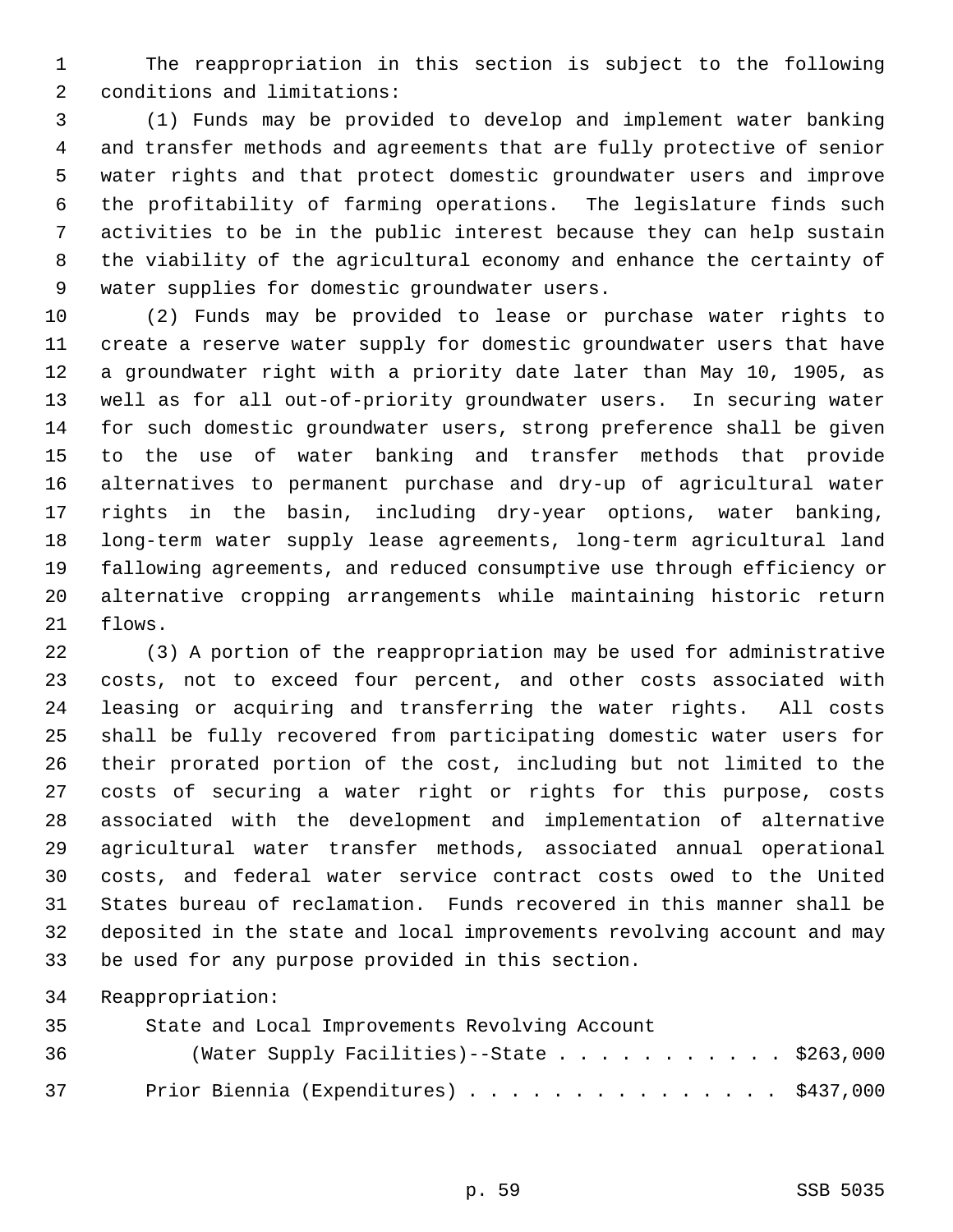| $\mathbf 1$<br>2 | Future Biennia (Projected Costs) \$0                                                              |
|------------------|---------------------------------------------------------------------------------------------------|
| 3<br>4           | NEW SECTION. Sec. 3023. FOR THE DEPARTMENT OF ECOLOGY<br>Remedial Action Grant Program (30000039) |
| 5                | The reappropriations in this section are subject to the following                                 |
| 6                | conditions and limitations: The reappropriations are subject to the                               |
| 7                | provisions of section 3006, chapter 36, Laws of 2010 1st sp. sess.                                |
| 8                | Reappropriation:                                                                                  |
| 9                | Local Toxics Control Account--State $\ldots$ \$17,019,000                                         |
| 10               | State Building Construction Account--State \$3,062,000                                            |
| 11               | Subtotal Reappropriation \$20,081,000                                                             |
| 12               | Prior Biennia (Expenditures) $\ldots$ \$55,830,000                                                |
| 13               | Future Biennia (Projected Costs) \$0                                                              |
| 14               |                                                                                                   |
| 15               | NEW SECTION. Sec. 3024. FOR THE DEPARTMENT OF ECOLOGY                                             |
| 16               | Storm Water Retrofit and Low-Impact Development Grant Program                                     |
| 17               | (30000097)                                                                                        |
| 18               | The reappropriations in this section are subject to the following                                 |
| 19               | conditions and limitations: The reappropriations are subject to the                               |
| 20               | provisions of section 3005, chapter 36, Laws of 2010 1st sp. sess.                                |
| 21               | Reappropriation:                                                                                  |
| 22               | State and Local Improvements Revolving                                                            |
| 23               |                                                                                                   |
| 24               | Local Toxics Control Account--State $\ldots$ 91, 151, 000                                         |
| 25               | State and Local Improvements Revolving                                                            |
| 26               | Account--Waste Facilities 1980--State \$325,000                                                   |
| 27               | State Building Construction Account--State \$20,812,000                                           |
| 28               | State Toxics Control Account--State $\ldots$ \$5,564,000                                          |
| 29               | Subtotal Reappropriation \$28,825,000                                                             |
| 30               | Prior Biennia (Expenditures) $\ldots$ \$25,784,000                                                |
| 31               | Future Biennia (Projected Costs) \$0                                                              |
| 32               |                                                                                                   |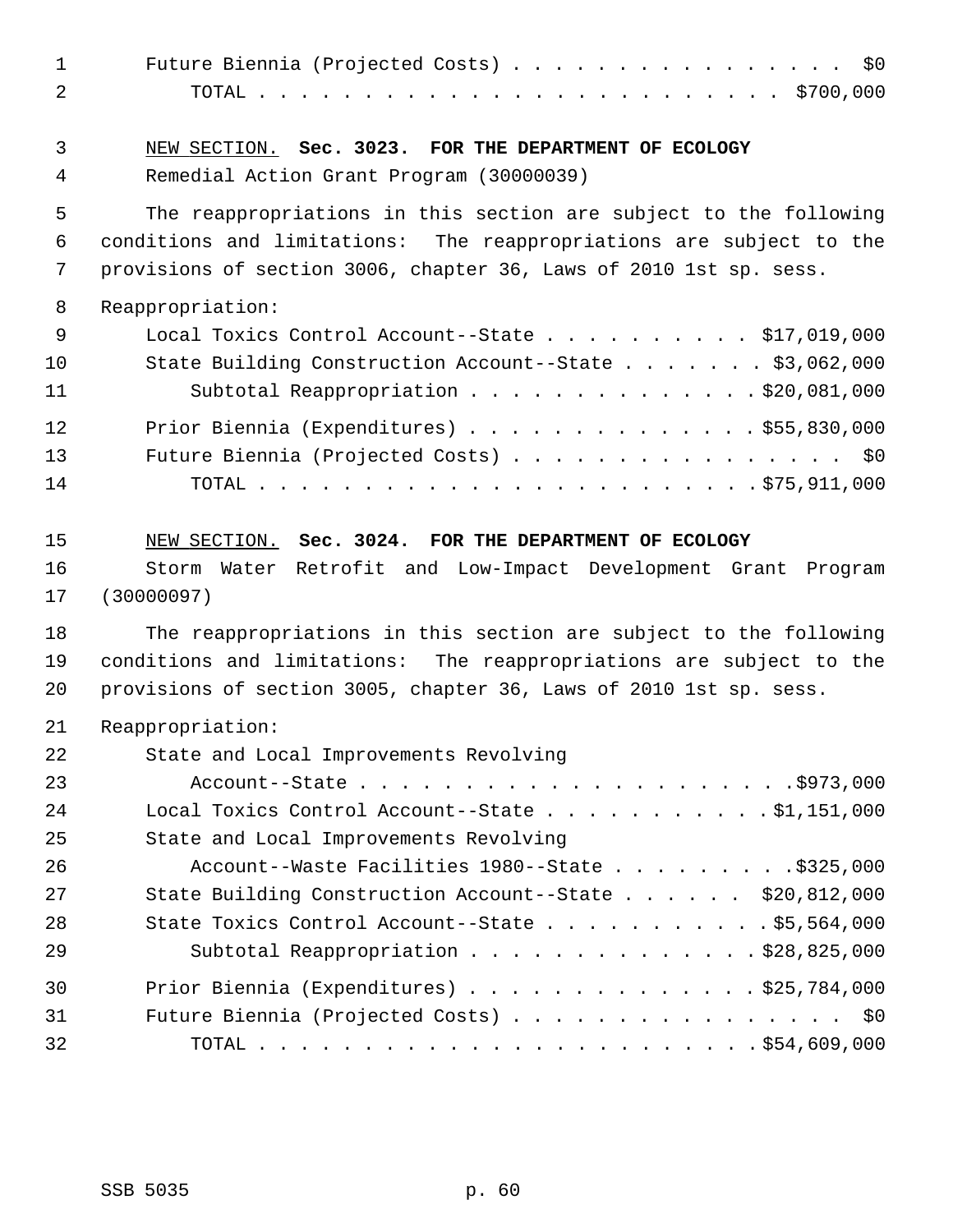| 1        | NEW SECTION. Sec. 3025. FOR THE DEPARTMENT OF ECOLOGY               |
|----------|---------------------------------------------------------------------|
| 2        | Reducing Diesel Particle Emissions in Tacoma (30000139)             |
| 3        | Reappropriation:                                                    |
| 4        | Air Pollution Control Account--State \$350,000                      |
| 5        | Prior Biennia (Expenditures) \$650,000                              |
| 6        | Future Biennia (Projected Costs) \$0                                |
| 7        |                                                                     |
| 8        | NEW SECTION. Sec. 3026. FOR THE DEPARTMENT OF ECOLOGY               |
| 9        | Water Pollution Control Revolving Fund Program (30000142)           |
| 10       | Reappropriation:                                                    |
| 11       | Water Pollution Control Revolving Account--Federal \$8,793,000      |
| 12       | Water Pollution Control Revolving Account--State \$21,742,000       |
| 13       | Subtotal Reappropriation \$30,535,000                               |
| 14       | Prior Biennia (Expenditures) \$6,465,000                            |
| 15       | Future Biennia (Projected Costs) \$0                                |
| 16       |                                                                     |
|          |                                                                     |
| 17       | NEW SECTION. Sec. 3027. FOR THE DEPARTMENT OF ECOLOGY               |
|          | Clean Up Toxic Sites - Puget Sound (30000144)                       |
| 18<br>19 | The reappropriations in this section are subject to the following   |
| 20       | conditions and limitations: The reappropriations are subject to the |
| 21       | provisions of section 3021, chapter 48, Laws of 2011 1st sp. sess.  |
| 22       | Reappropriation:                                                    |
| 23       | Cleanup Settlement Account--State \$7,402,000                       |
| 24       | State Toxics Control Account--State $\ldots$ \$6,670,000            |
| 25       | Subtotal Reappropriation \$14,072,000                               |
| 26       | Prior Biennia (Expenditures) $\ldots$ \$27,126,000                  |
| 27       | Future Biennia (Projected Costs) \$0                                |
| 28       |                                                                     |
| 29       | NEW SECTION. Sec. 3028. FOR THE DEPARTMENT OF ECOLOGY               |
| 30       | Settlement Funding To Clean Up Toxic Sites (30000145)               |
| 31       | Reappropriation:                                                    |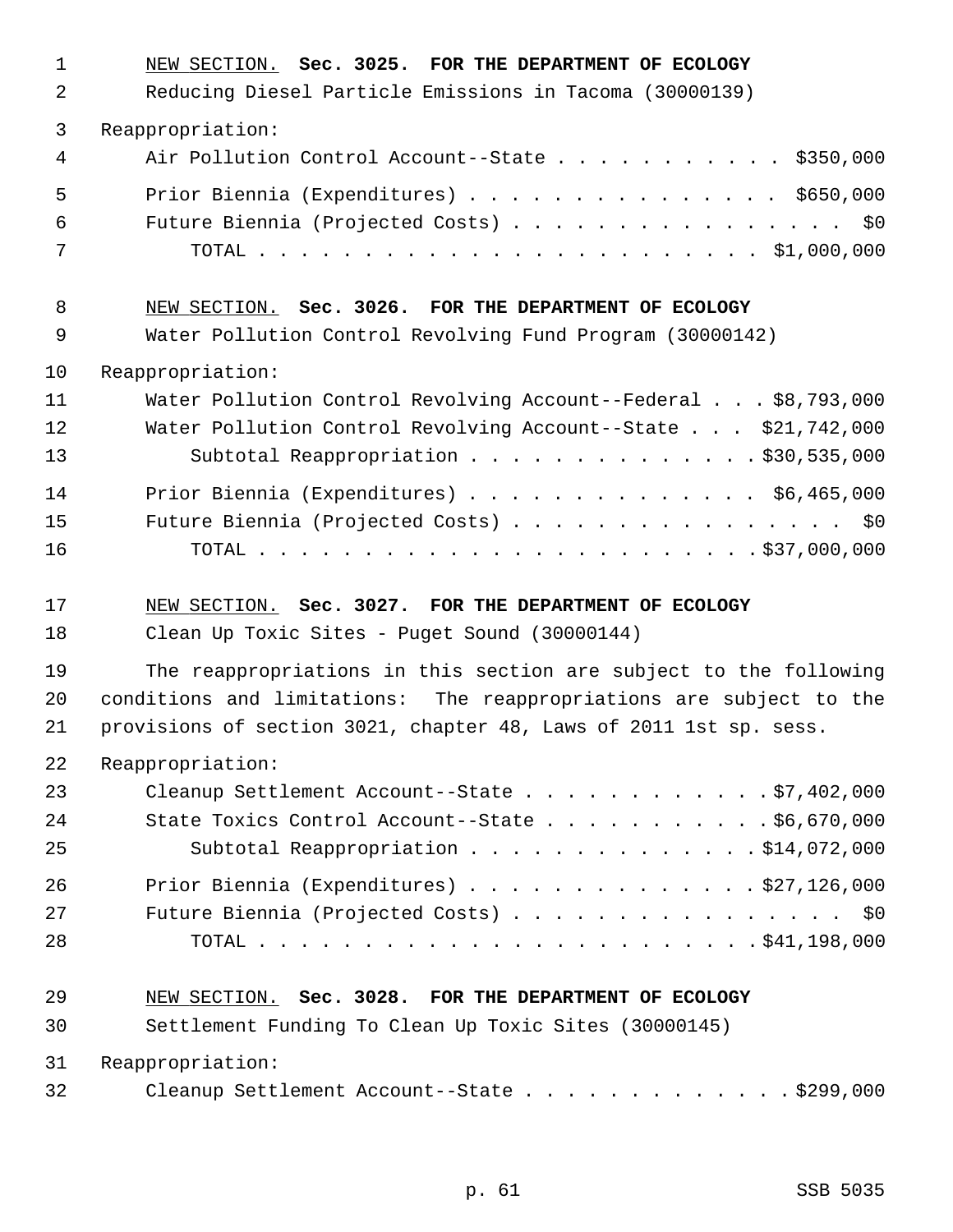| $\mathbf 1$    | Prior Biennia (Expenditures) $\ldots$ \$8,201,000                  |
|----------------|--------------------------------------------------------------------|
| $\overline{2}$ | Future Biennia (Projected Costs) \$0                               |
| 3              |                                                                    |
| 4              | NEW SECTION. Sec. 3029. FOR THE DEPARTMENT OF ECOLOGY              |
| 5              | Habitat Mitigation (91000007)                                      |
| 6              | Reappropriation:                                                   |
| 7              | State Building Construction Account--State \$3,338,000             |
| 8              | Prior Biennia (Expenditures) \$1,062,000                           |
| 9              | Future Biennia (Projected Costs) \$0                               |
| 10             |                                                                    |
| 11             | NEW SECTION. Sec. 3030. FOR THE DEPARTMENT OF ECOLOGY              |
| 12             | Protect Communities from Flood and Drought (92000002)              |
| 13             | Reappropriation:                                                   |
| 14             | State Building Construction Account--State \$3,984,000             |
| 15             | Prior Biennia (Expenditures) \$10,991,000                          |
| 16             | Future Biennia (Projected Costs) \$0                               |
| 17             |                                                                    |
| 18             | NEW SECTION. Sec. 3031. FOR THE DEPARTMENT OF ECOLOGY              |
| 19             | Wastewater Treatment and Water Reclamation (92000041)              |
| 20             | The reappropriation in this section is subject to the following    |
| 21             | conditions and limitations: The reappropriation is subject to the  |
| 22             | provisions of section 3016, chapter 36, Laws of 2010 1st sp. sess. |
| 23             | Reappropriation:                                                   |
| 24             | State Building Construction Account--State \$1,641,000             |
| 25             | Prior Biennia (Expenditures) $\ldots$ \$1,789,000                  |
| 26             | Future Biennia (Projected Costs) \$0                               |
| 27             |                                                                    |
| 28             | NEW SECTION. Sec. 3032. FOR THE DEPARTMENT OF ECOLOGY              |
| 29             | Centennial Clean Water Program (30000208)                          |
| 30             | The reappropriation in this section is subject to the following    |
| 31             | conditions and limitations: The reappropriation is subject to the  |
| 32             | provisions of section 3024, chapter 48, Laws of 2011 1st sp. sess. |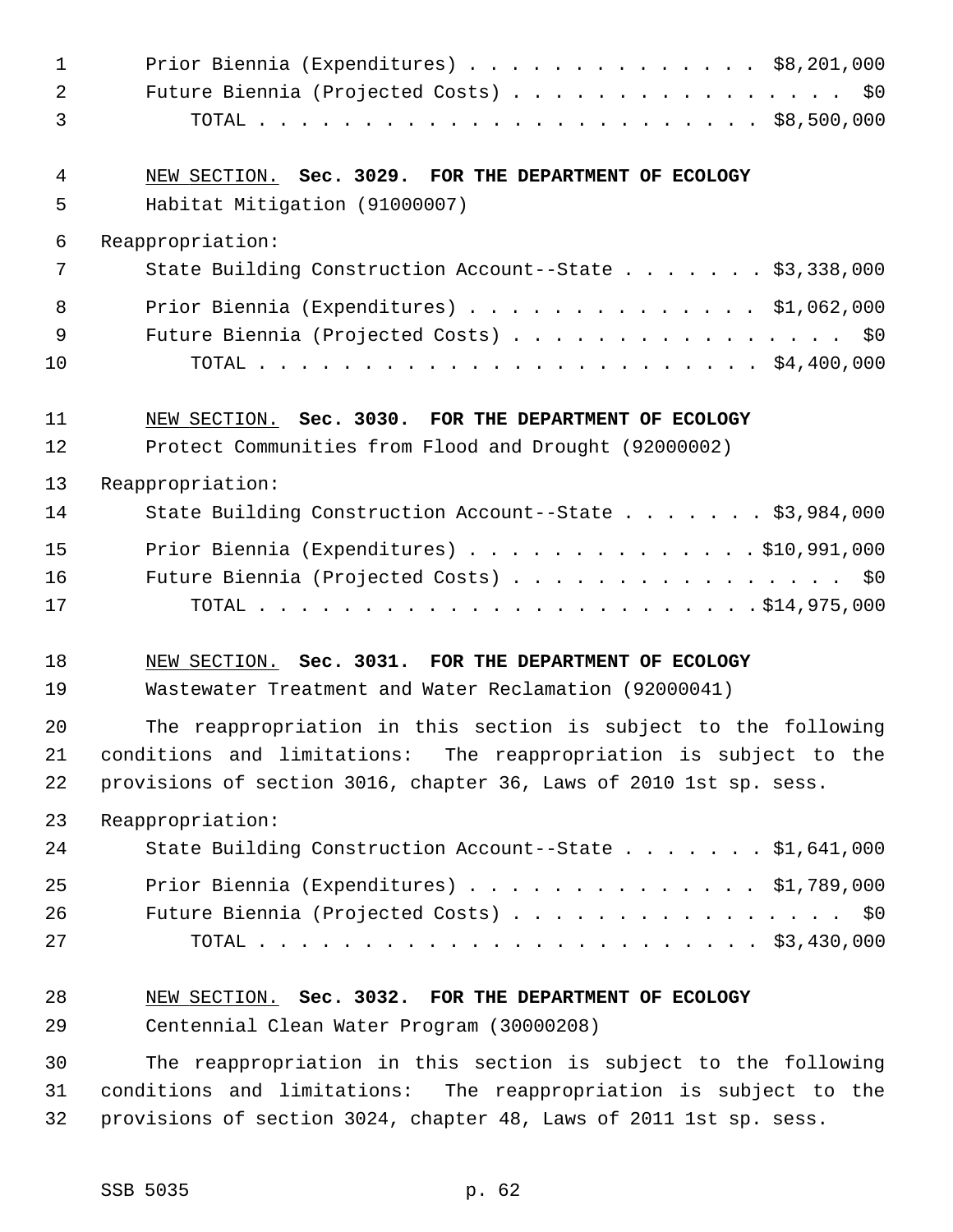|                | Reappropriation:                                          |
|----------------|-----------------------------------------------------------|
| $\overline{2}$ | State Toxics Control Account--State $\ldots$ \$20,904,000 |
| $\overline{3}$ | Prior Biennia (Expenditures) \$13,196,000                 |
| 4              | Future Biennia (Projected Costs) \$0                      |
| 5              |                                                           |

6 NEW SECTION. **Sec. 3033. FOR THE DEPARTMENT OF ECOLOGY**

7 Water Pollution Control Revolving Fund Program (30000209)

 8 The reappropriations in this section are subject to the following 9 conditions and limitations: For projects involving repair, 10 replacement, or improvement of a wastewater treatment plant or other 11 public works facility for which an investment grade audit is 12 obtainable, the department of ecology must require as a contract 13 condition that the project sponsor undertake an investment grade audit. 14 The project sponsor may finance the costs of the audit as part of its 15 water pollution control revolving fund program loan.

16 Reappropriation:

| 17 | Water Pollution Control Revolving                             |
|----|---------------------------------------------------------------|
| 18 | Account--Federal \$58,594,000                                 |
| 19 | Water Pollution Control Revolving Account--State \$97,068,000 |
| 20 | Subtotal Reappropriation \$155,662,000                        |
| 21 | Prior Biennia (Expenditures) \$36,482,000                     |
| 22 | Future Biennia (Projected Costs) \$0                          |
| 23 |                                                               |

24 NEW SECTION. **Sec. 3034. FOR THE DEPARTMENT OF ECOLOGY**

25 Waste Tire Pile Prevention and Cleanup (30000210)

26 Reappropriation:

| 27 | Waste Tire Removal Account--State \$263,000 |
|----|---------------------------------------------|
| 28 | Prior Biennia (Expenditures) \$737,000      |
| 29 | Future Biennia (Projected Costs) \$0        |
| 30 |                                             |

#### 31 NEW SECTION. **Sec. 3035. FOR THE DEPARTMENT OF ECOLOGY**

32 Wood Stove Pollution Reduction (30000211)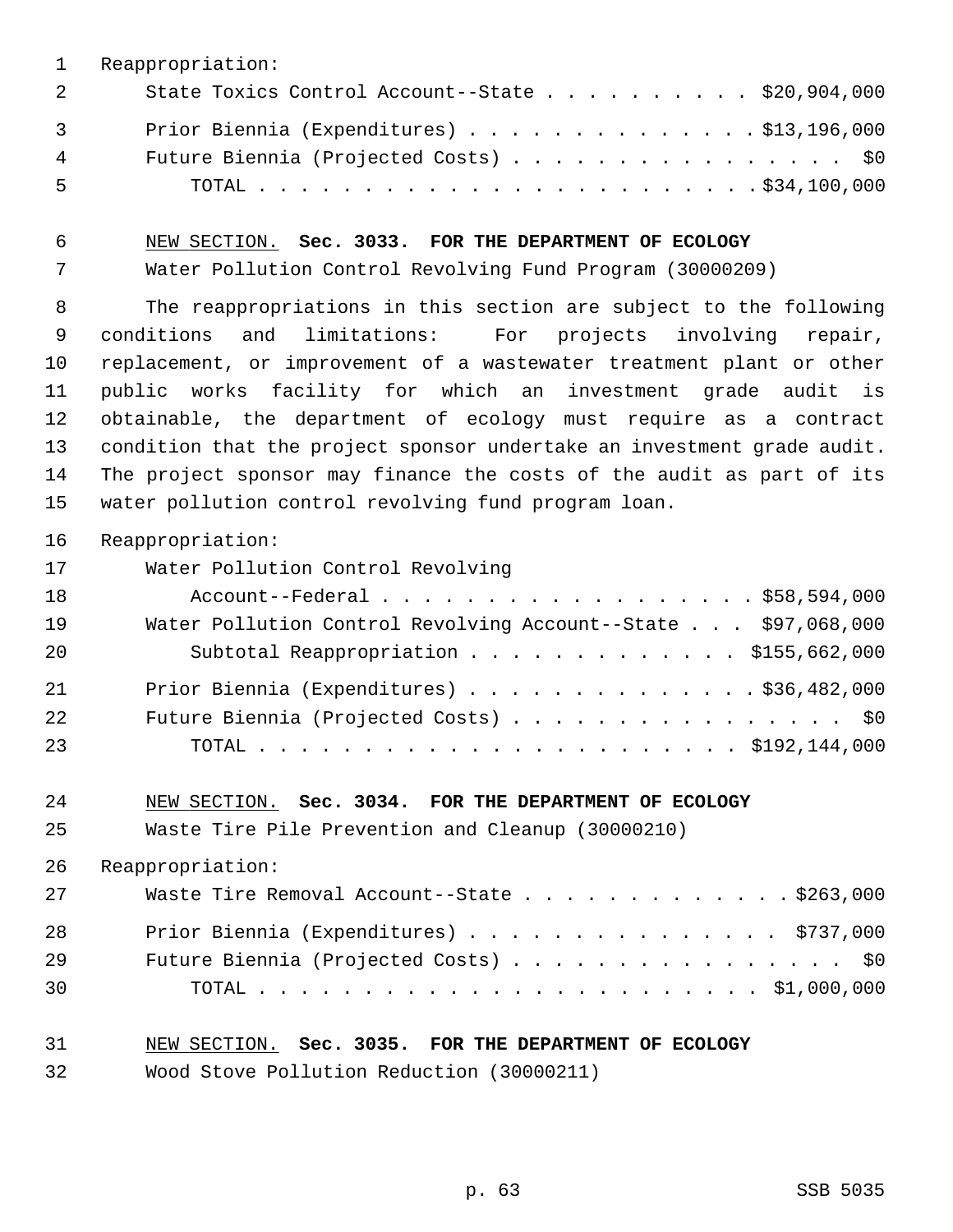1 The reappropriation in this section is subject to the following 2 conditions and limitations: The reappropriation must allow for the 3 option for replacement of uncertified wood stove with any stove that 4 meets the requirements of RCW 70.94.457.

5 Reappropriation:

| 6   | Local Toxics Control Account--State $\ldots$ \$2,111,000 |
|-----|----------------------------------------------------------|
| 7   | Prior Biennia (Expenditures) \$889,000                   |
| 8   | Future Biennia (Projected Costs) \$0                     |
| - 9 |                                                          |

#### 10 NEW SECTION. **Sec. 3036. FOR THE DEPARTMENT OF ECOLOGY**

11 Diesel Emissions Reduction (30000212)

12 Reappropriation:

| 13 | Local Toxics Control Account--State \$3,419,000   |
|----|---------------------------------------------------|
| 14 | Prior Biennia (Expenditures) $\ldots$ \$3,581,000 |
| 15 | Future Biennia (Projected Costs) \$0              |
| 16 |                                                   |

#### 17 NEW SECTION. **Sec. 3037. FOR THE DEPARTMENT OF ECOLOGY**

18 Watershed Plan Implementation and Flow Achievement (30000213)

19 The reappropriation in this section is subject to the following 20 conditions and limitations: The reappropriation is subject to the 21 provisions of section 3030, chapter 49, Laws of 2011 1st sp. sess.

22 Reappropriation:

| 23 | State Building Construction Account--State \$6,219,000 |  |
|----|--------------------------------------------------------|--|
| 24 | Prior Biennia (Expenditures) $\ldots$ \$1,781,000      |  |
| 25 | Future Biennia (Projected Costs) \$0                   |  |
| 26 |                                                        |  |

#### 27 NEW SECTION. **Sec. 3038. FOR THE DEPARTMENT OF ECOLOGY**

28 Hood Canal Regional Septic Repair Loan Program (30000215)

| 30 | State Building Construction Account--State \$395,000 |
|----|------------------------------------------------------|
| 31 | Prior Biennia (Expenditures) $\ldots$ \$2,855,000    |
| 32 | Future Biennia (Projected Costs) \$0                 |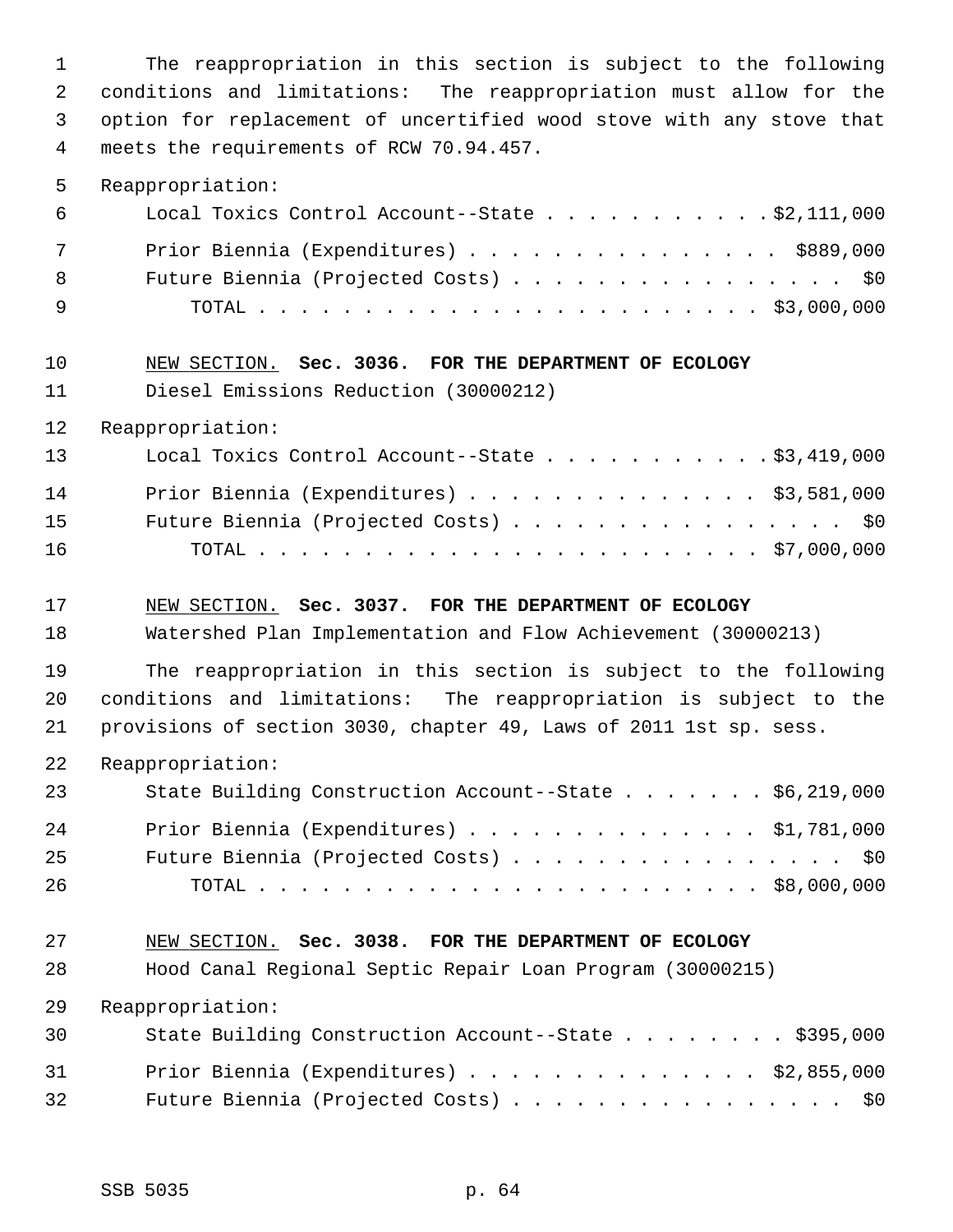1 TOTAL . . . . . . . . . . . . . . . . . . . . . . . . \$3,250,000 2 NEW SECTION. **Sec. 3039. FOR THE DEPARTMENT OF ECOLOGY** 3 Remedial Action Grant Program (30000216) 4 Reappropriation: 5 Local Toxics Control Account--State . . . . . . . . . . \$51,463,000 6 Prior Biennia (Expenditures) . . . . . . . . . . . . . . \$12,371,000 7 Future Biennia (Projected Costs) . . . . . . . . . . . . . . . \$0 8 TOTAL . . . . . . . . . . . . . . . . . . . . . . . . \$63,834,000 9 NEW SECTION. **Sec. 3040. FOR THE DEPARTMENT OF ECOLOGY** 10 Eastern Washington Clean Sites Initiative (30000217) 11 Reappropriation: 12 State Toxics Control Account--State . . . . . . . . . . \$4,146,000 13 Prior Biennia (Expenditures) . . . . . . . . . . . . . . \$1,854,000 14 Future Biennia (Projected Costs) . . . . . . . . . . . . . . . . \$0 15 TOTAL . . . . . . . . . . . . . . . . . . . . . . . . \$6,000,000 16 NEW SECTION. **Sec. 3041. FOR THE DEPARTMENT OF ECOLOGY** 17 Burlington Northern Santa Fe Skykomish Restoration (30000218) 18 Reappropriation: 19 Cleanup Settlement Account--State . . . . . . . . . . . . \$284,000 20 Prior Biennia (Expenditures) . . . . . . . . . . . . . . . . . . .\$0 21 Future Biennia (Projected Costs) . . . . . . . . . . . . . . . \$0 22 TOTAL . . . . . . . . . . . . . . . . . . . . . . . . . \$284,000 23 NEW SECTION. **Sec. 3042. FOR THE DEPARTMENT OF ECOLOGY** 24 Safe Soils Remediation Program - Central Washington (30000263) 25 Reappropriation: 26 State Toxics Control Account--State . . . . . . . . . . . \$2,693,000 27 Prior Biennia (Expenditures) . . . . . . . . . . . . . . \$1,018,000 28 Future Biennia (Projected Costs) . . . . . . . . . . . . . . . \$0 29 TOTAL . . . . . . . . . . . . . . . . . . . . . . . . \$3,711,000 30 NEW SECTION. **Sec. 3043. FOR THE DEPARTMENT OF ECOLOGY**

31 Clean Up Toxics Sites - Puget Sound (30000265)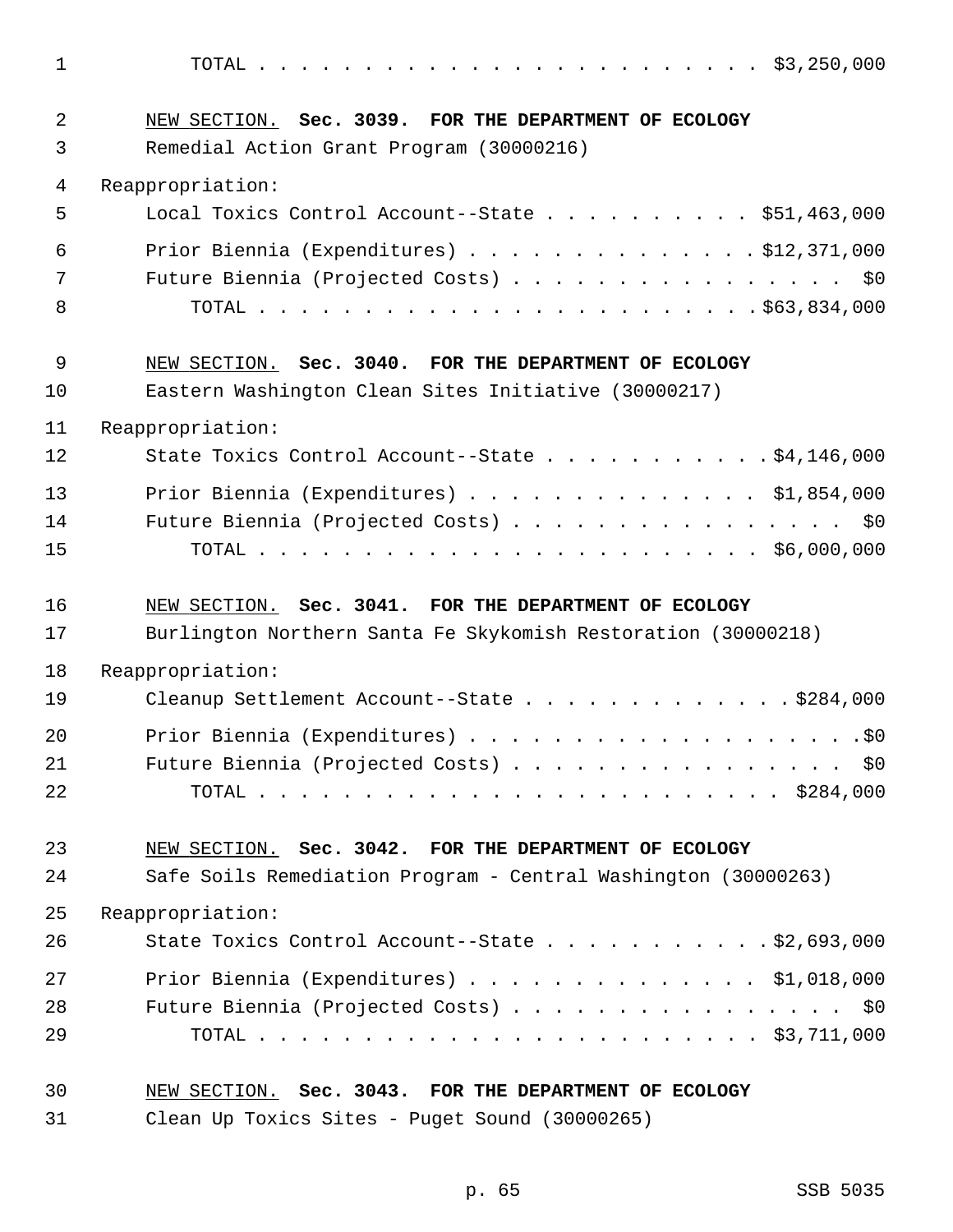| $\mathbf{1}$ | Reappropriation:                                                |
|--------------|-----------------------------------------------------------------|
| 2            | State Toxics Control Account--State \$15,410,000                |
| 3            | Prior Biennia (Expenditures) \$990,000                          |
| 4            | Future Biennia (Projected Costs) \$0                            |
| 5            |                                                                 |
| 6            | NEW SECTION. Sec. 3044. FOR THE DEPARTMENT OF ECOLOGY           |
| 7            | Yakima<br>Basin Integrated Water Management Plan Implementation |
| 8            | (30000278)                                                      |
| 9            | Reappropriation:                                                |
| 10           | State Building Construction Account--State \$220,000            |
| 11           | Prior Biennia (Expenditures) \$1,780,000                        |
| 12           | Future Biennia (Projected Costs) \$0                            |
| 13           |                                                                 |
| 14           | NEW SECTION. Sec. 3045. FOR THE DEPARTMENT OF ECOLOGY           |
| 15           | ASARCO - Tacoma Smelter Plume and Mines (30000280)              |
| 16           | Reappropriation:                                                |
| 17           | Cleanup Settlement Account--State \$17,963,000                  |
| 18           | Prior Biennia (Expenditures) \$2,684,000                        |
| 19           | Future Biennia (Projected Costs) \$0                            |
| 20           |                                                                 |
| 21           | NEW SECTION. Sec. 3046. FOR THE DEPARTMENT OF ECOLOGY           |
| 22           | Padilla Bay Boat Launch (30000281)                              |
| 23           | Reappropriation:                                                |
| 24           |                                                                 |
| 25           | Prior Biennia (Expenditures) $\ldots$ \$220,000                 |
| 26           | Future Biennia (Projected Costs) \$0                            |
| 27           |                                                                 |
| 28           | NEW SECTION. Sec. 3047. FOR THE DEPARTMENT OF ECOLOGY           |
| 29           | Padilla Bay Federal Capital Projects (30000282)                 |
| 30           | Reappropriation:                                                |
| 31           |                                                                 |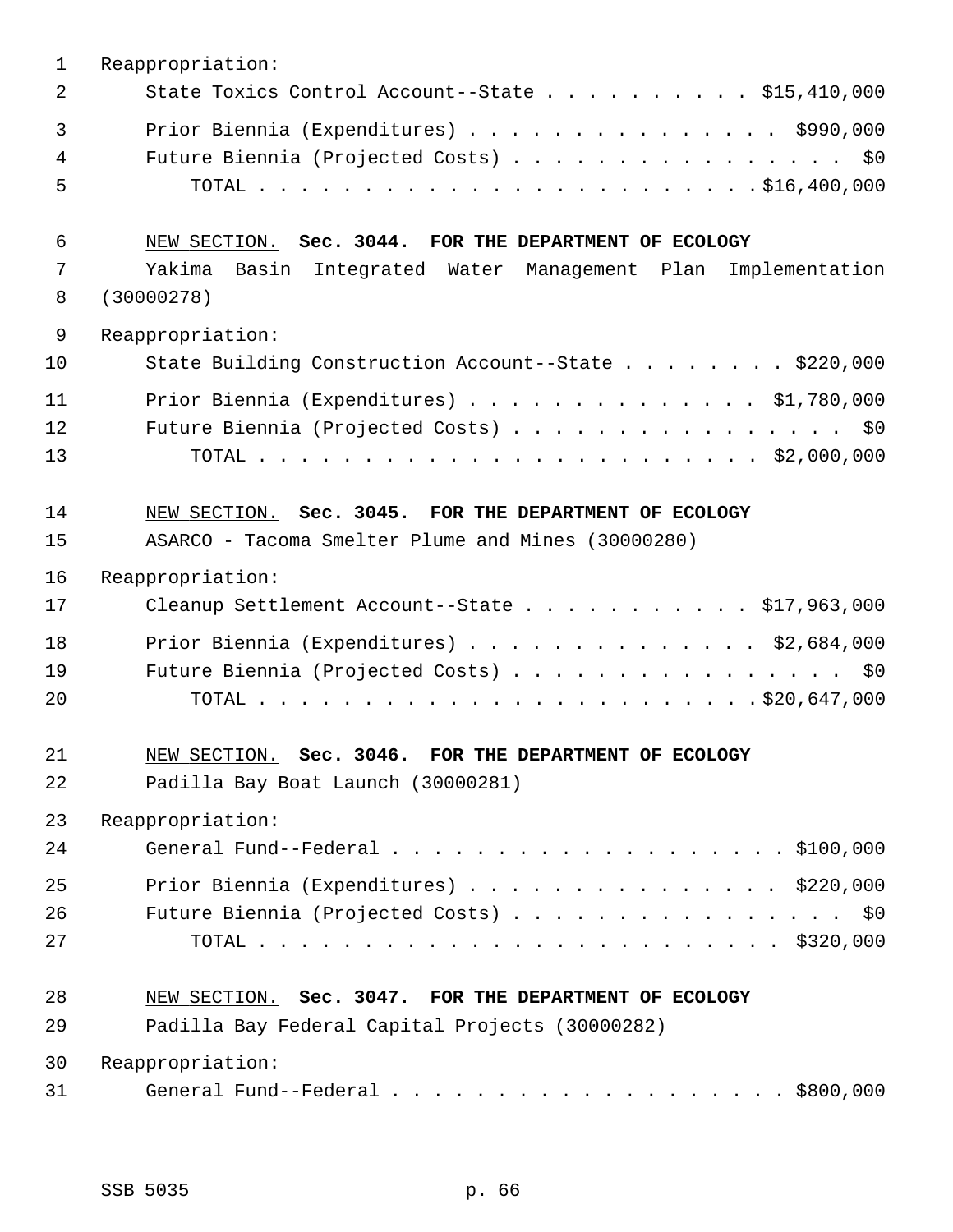| $\mathbf{1}$ |                                                                         |
|--------------|-------------------------------------------------------------------------|
| 2            | Future Biennia (Projected Costs) \$0                                    |
| 3            |                                                                         |
| 4            | NEW SECTION. Sec. 3048. FOR THE DEPARTMENT OF ECOLOGY                   |
| 5            | Coastal Wetlands Federal Funds Administration (30000283)                |
| 6            | Reappropriation:                                                        |
| 7            | General Fund--Federal \$17,413,000                                      |
| 8            | Prior Biennia (Expenditures) \$5,787,000                                |
| 9            | Future Biennia (Projected Costs) \$0                                    |
| 10           |                                                                         |
| 11           | NEW SECTION. Sec. 3049. FOR THE DEPARTMENT OF ECOLOGY                   |
| 12           | Water Irrigation Efficiencies (30000285)                                |
| 13           | Reappropriation:                                                        |
| 14           | State Building Construction Account--State \$549,000                    |
| 15           | Prior Biennia (Expenditures) \$451,000                                  |
| 16           | Future Biennia (Projected Costs) \$0                                    |
| 17           |                                                                         |
| 18           | NEW SECTION. Sec. 3050. FOR THE DEPARTMENT OF ECOLOGY                   |
| 19           | Statewide Storm Water Projects (30000294)                               |
| 20           | The reappropriation in this section is subject to the following         |
| 21           | conditions and limitations: The reappropriation is provided solely for  |
| 22           | construction projects or design/construction projects statewide that    |
| 23           | result in the greatest improvements necessary to meet national          |
| 24           | pollution discharge elimination system requirements for communities     |
| 25           | least able to pay for those projects or for jurisdictions that are      |
| 26           | early adopters of new regulations and effective new technology.<br>The  |
| 27           | department must develop specific evaluative criteria to award grants on |
| 28           | a competitive basis to projects that meet the policy objectives in this |
| 29           | section, demonstrate readiness to proceed, and have a minimum cash      |
| 30           | match of twenty-five percent.                                           |
| 31           | Reappropriation:                                                        |

| 32 | Local Toxics Control Account--State $\ldots$ ,   \$29,334,000 |  |  |  |  |  |  |  |
|----|---------------------------------------------------------------|--|--|--|--|--|--|--|
| 33 | Prior Biennia (Expenditures) \$666,000                        |  |  |  |  |  |  |  |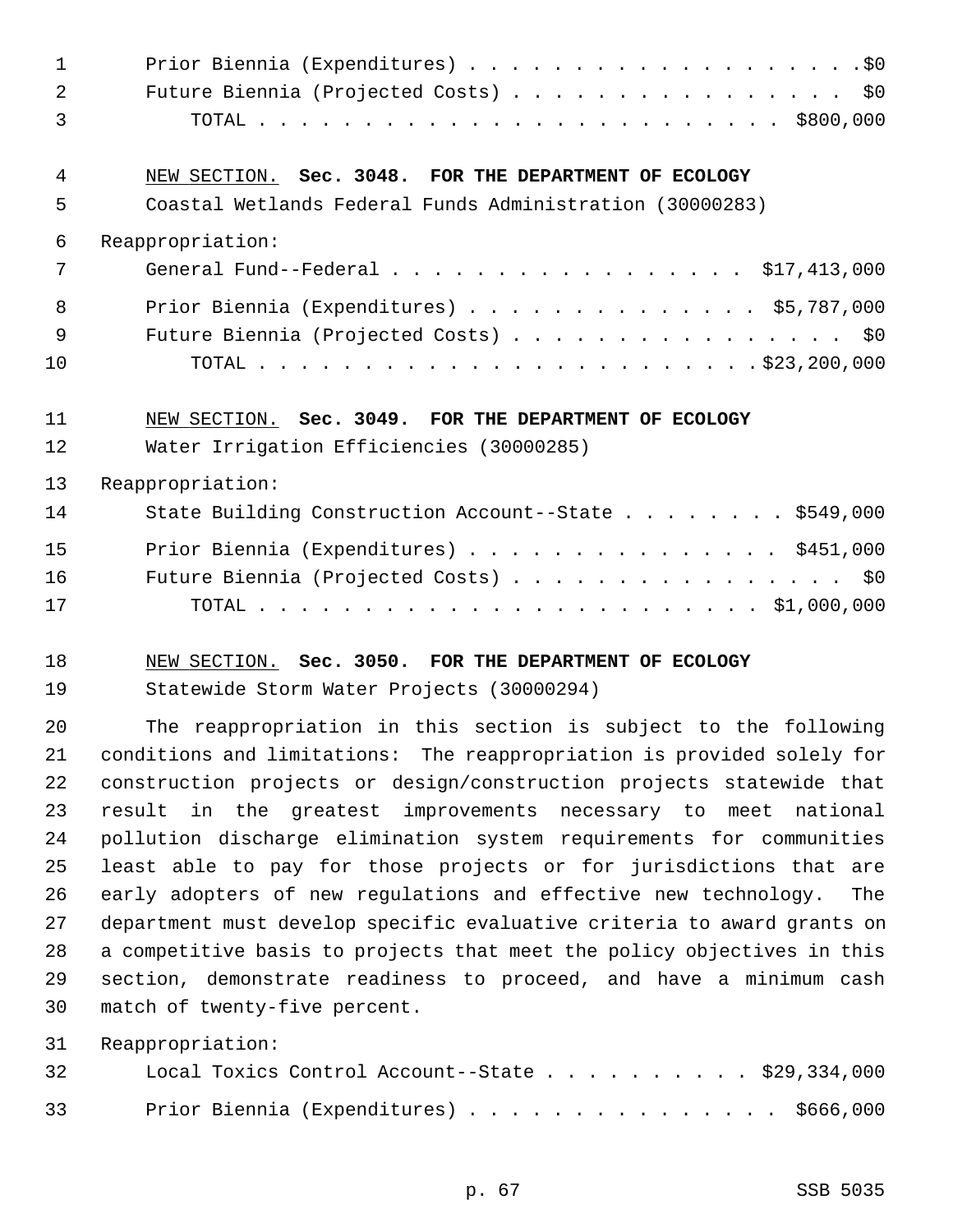| $\mathbf{1}$<br>$\overline{a}$ | Future Biennia (Projected Costs) \$0                                                                     |
|--------------------------------|----------------------------------------------------------------------------------------------------------|
| 3<br>4                         | NEW SECTION. Sec. 3051. FOR THE DEPARTMENT OF ECOLOGY<br>Green River Flood Levee Improvements (30000295) |
| 5                              | Reappropriation:                                                                                         |
| 6                              | State Building Construction Account--State \$4,000,000                                                   |
| 7                              |                                                                                                          |
| 8                              | Future Biennia (Projected Costs) \$0                                                                     |
| 9                              |                                                                                                          |
| 10                             | NEW SECTION. Sec. 3052. FOR THE DEPARTMENT OF ECOLOGY                                                    |
| 11                             | Mount Vernon Flood Protection (30000297)                                                                 |
| 12                             | Reappropriation:                                                                                         |
| 13                             | State Building Construction Account--State \$700,000                                                     |
| 14                             |                                                                                                          |
| 15                             | Future Biennia (Projected Costs) \$0                                                                     |
| 16                             |                                                                                                          |
| 17                             | NEW SECTION. Sec. 3053. FOR THE DEPARTMENT OF ECOLOGY                                                    |
| 18                             | Clean Up Toxics Sites - Puget Sound (91000032)                                                           |
| 19                             | The reappropriation in this section is subject to the following                                          |
| 20                             | conditions and limitations: The reappropriation is subject to the                                        |
| 21                             | provisions of section 3002, chapter 2, Laws of 2012 2nd sp. sess.                                        |
| 22                             | Reappropriation:                                                                                         |
| 23                             | State Toxics Control Account--State $\ldots$ \$9,180,000                                                 |
| 24                             | Prior Biennia (Expenditures) \$90,000                                                                    |
| 25                             | Future Biennia (Projected Costs) \$0                                                                     |
| 26                             |                                                                                                          |
| 27                             | NEW SECTION. Sec. 3054. FOR THE DEPARTMENT OF ECOLOGY                                                    |
| 28                             | Eastern Washington Clean Sites Initiative (91000033)                                                     |
| 29                             | The reappropriation in this section is subject to the following                                          |
| 30                             | conditions and limitations: The reappropriation is subject to the                                        |
| 31                             | provisions of section 3003, chapter 2, Laws of 2012 2nd sp. sess.                                        |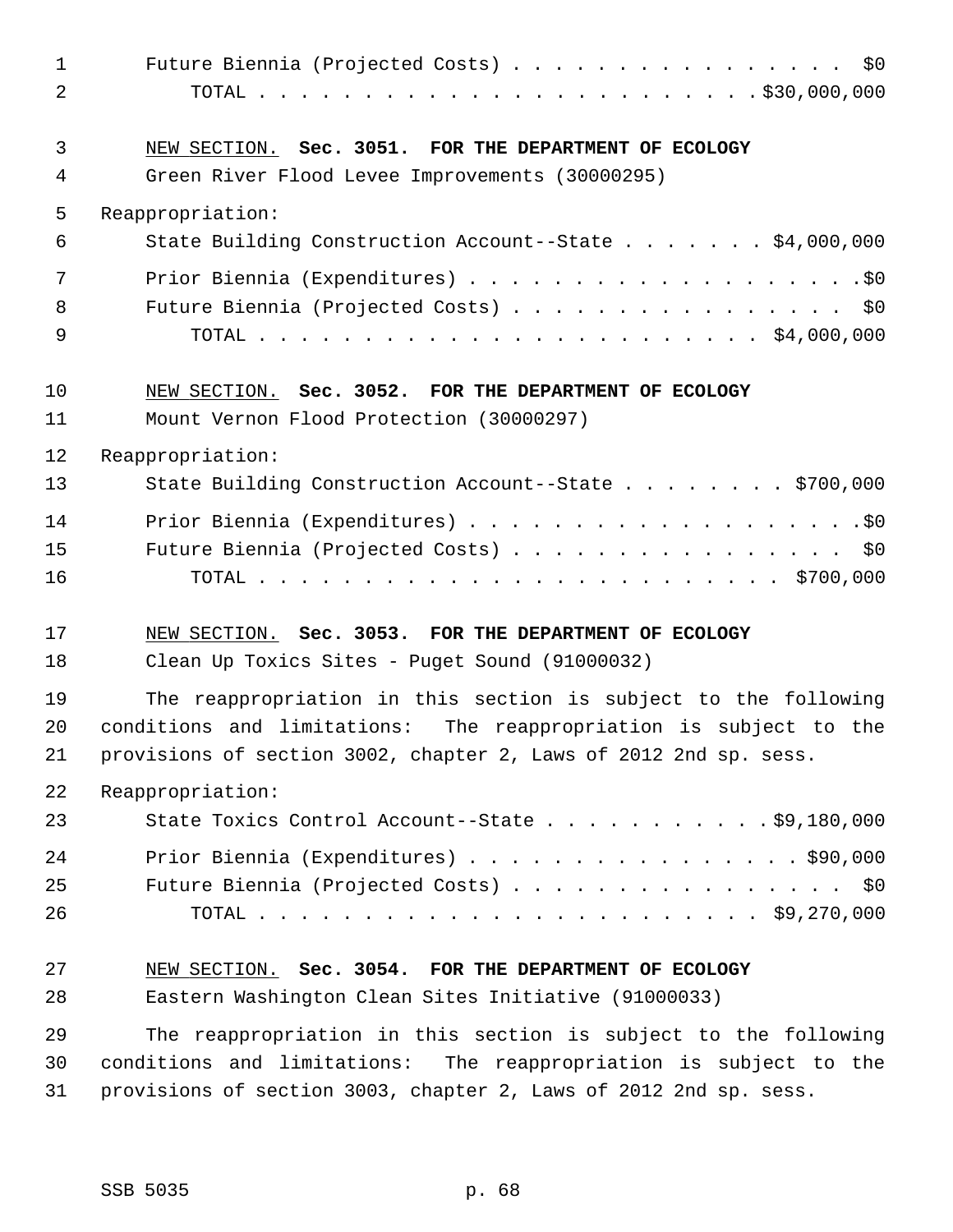| $\mathbf{1}$             | Reappropriation:                                                                                                                                                                                          |
|--------------------------|-----------------------------------------------------------------------------------------------------------------------------------------------------------------------------------------------------------|
| 2                        | State Toxics Control Account--State 51,543,000                                                                                                                                                            |
| $\overline{3}$<br>4<br>5 | Prior Biennia (Expenditures) \$2,000<br>Future Biennia (Projected Costs) \$0                                                                                                                              |
| 6<br>7                   | NEW SECTION. Sec. 3055. FOR THE DEPARTMENT OF ECOLOGY<br>Fiscal Year 2012 Statewide Storm Water Grant Program (91000053)                                                                                  |
| 8<br>9<br>10             | The reappropriation in this section is subject to the following<br>conditions and limitations: The reappropriation is subject to the<br>provisions of section 3004, chapter 2, Laws of 2012 2nd sp. sess. |
| 11                       | Reappropriation:                                                                                                                                                                                          |
| 12                       | Local Toxics Control Account--State \$23,161,000                                                                                                                                                          |
| 13<br>14<br>15           | Prior Biennia (Expenditures) \$912,000<br>Future Biennia (Projected Costs) \$0                                                                                                                            |
| 16<br>17<br>18           | NEW SECTION. Sec. 3056. FOR THE DEPARTMENT OF ECOLOGY<br>Storm Water Retrofit and Local Improvement District Competitive<br>Grants (91000054)                                                             |
| 19<br>20<br>21           | The reappropriation in this section is subject to the following<br>conditions and limitations: The reappropriation is subject to the<br>provisions of section 3005, chapter 2, Laws of 2012 2nd sp. sess. |
| 22                       | Reappropriation:                                                                                                                                                                                          |
| 23                       | Local Toxics Control Account--State \$14,459,000                                                                                                                                                          |
| 24<br>25<br>26           | Prior Biennia (Expenditures) \$4,000<br>Future Biennia (Projected Costs) \$0                                                                                                                              |
| 27                       | NEW SECTION. Sec. 3057. FOR THE DEPARTMENT OF ECOLOGY                                                                                                                                                     |
| 28                       | Columbia River Water Management Projects (91000179)                                                                                                                                                       |
| 29<br>30<br>31           | The reappropriation in this section is subject to the following<br>conditions and limitations: The reappropriation is subject to the<br>provisions of section 502, chapter 1, Laws of 2012 2nd sp. sess.  |
| 32                       | Reappropriation:                                                                                                                                                                                          |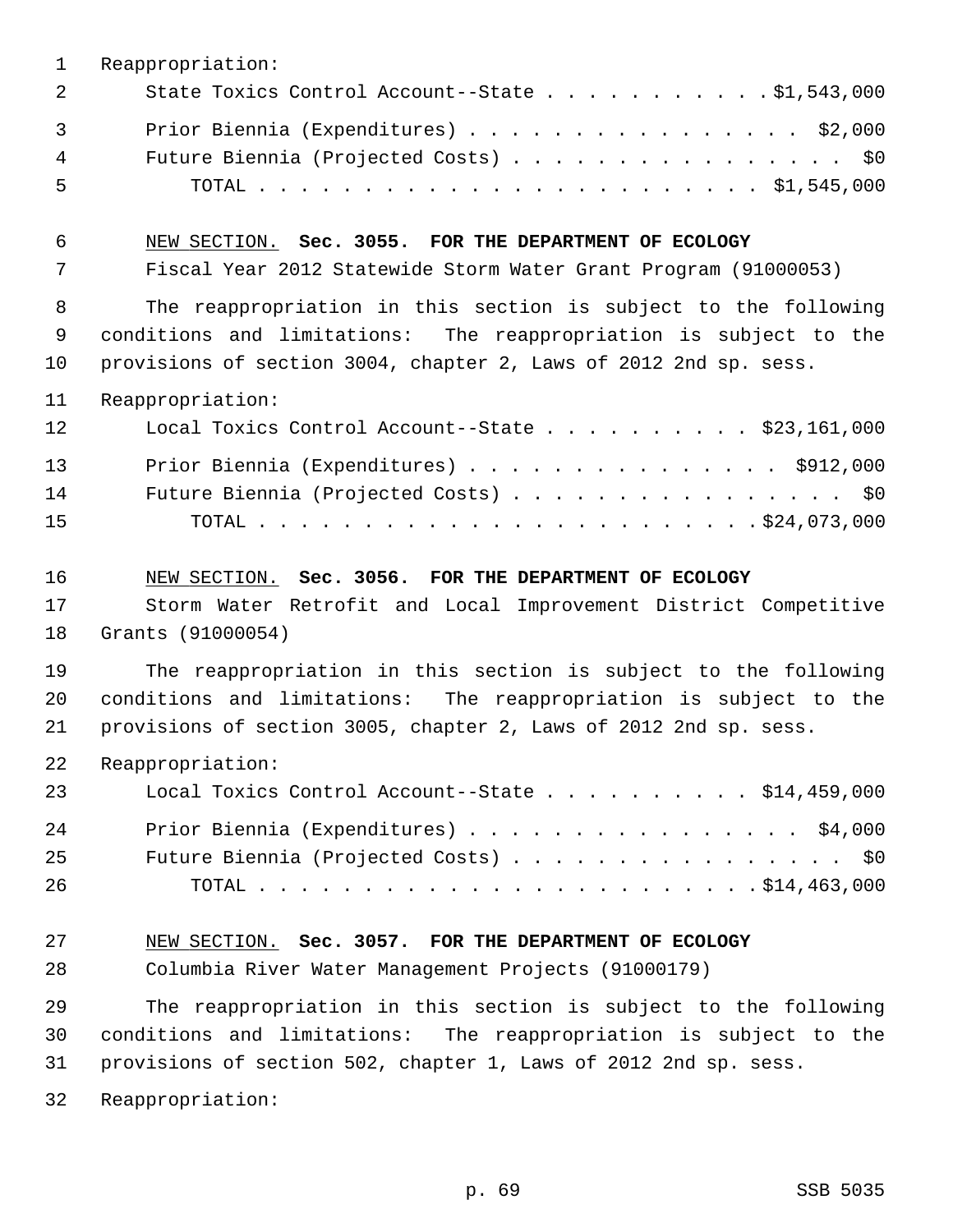|                | Columbia River Basin Water Supply Development |
|----------------|-----------------------------------------------|
|                | Account--State \$2,000,000                    |
| $\overline{3}$ | Prior Biennia (Expenditures) \$2,500,000      |
| 4              | Future Biennia (Projected Costs) \$0          |
| 5              |                                               |

# 6 NEW SECTION. **Sec. 3058. FOR THE DEPARTMENT OF ECOLOGY** 7 Skagit Mitigation (91000181)

 8 The reappropriation in this section is subject to the following 9 conditions and limitations: The reappropriation in this section is 10 provided solely for the department to develop mitigation options and 11 alternative water sources or tools to make water available for stream 12 flows and for rural domestic permit-exempt uses within the 13 Carpenter/Fisher, East Nookachamps, and Upper Nookachamps subbasins. 14 Up to \$100,000 of the amount specified shall be used to develop a rural 15 domestic demonstration project to determine if onsite best management 16 practices, including, but not limited to, rainwater infiltration, water 17 conservation, and low-impact development standards can meet the 18 mitigation requirements of chapter 173-503 WAC and be reasonably and 19 feasibly integrated into rural domestic developments.

20 Reappropriation:

| 21  | State Building Construction Account--State $\ldots$ \$2,156,000 |
|-----|-----------------------------------------------------------------|
| 22  | Prior Biennia (Expenditures) \$69,000                           |
| 23  | Future Biennia (Projected Costs) \$0                            |
| 2.4 |                                                                 |

### 25 NEW SECTION. **Sec. 3059. FOR THE DEPARTMENT OF ECOLOGY**

26 Flood Levee Improvements (92000057)

27 The reappropriations in this section are subject to the following 28 conditions and limitations: The reappropriations in this section are 29 provided solely for the Mt. Vernon flood protection project.

| 31 | State Building Construction Account--State \$1,500,000   |
|----|----------------------------------------------------------|
| 32 | Local Toxics Control Account--State $\ldots$ \$7,000,000 |
| 33 | Subtotal Reappropriation \$8,500,000                     |
| 34 |                                                          |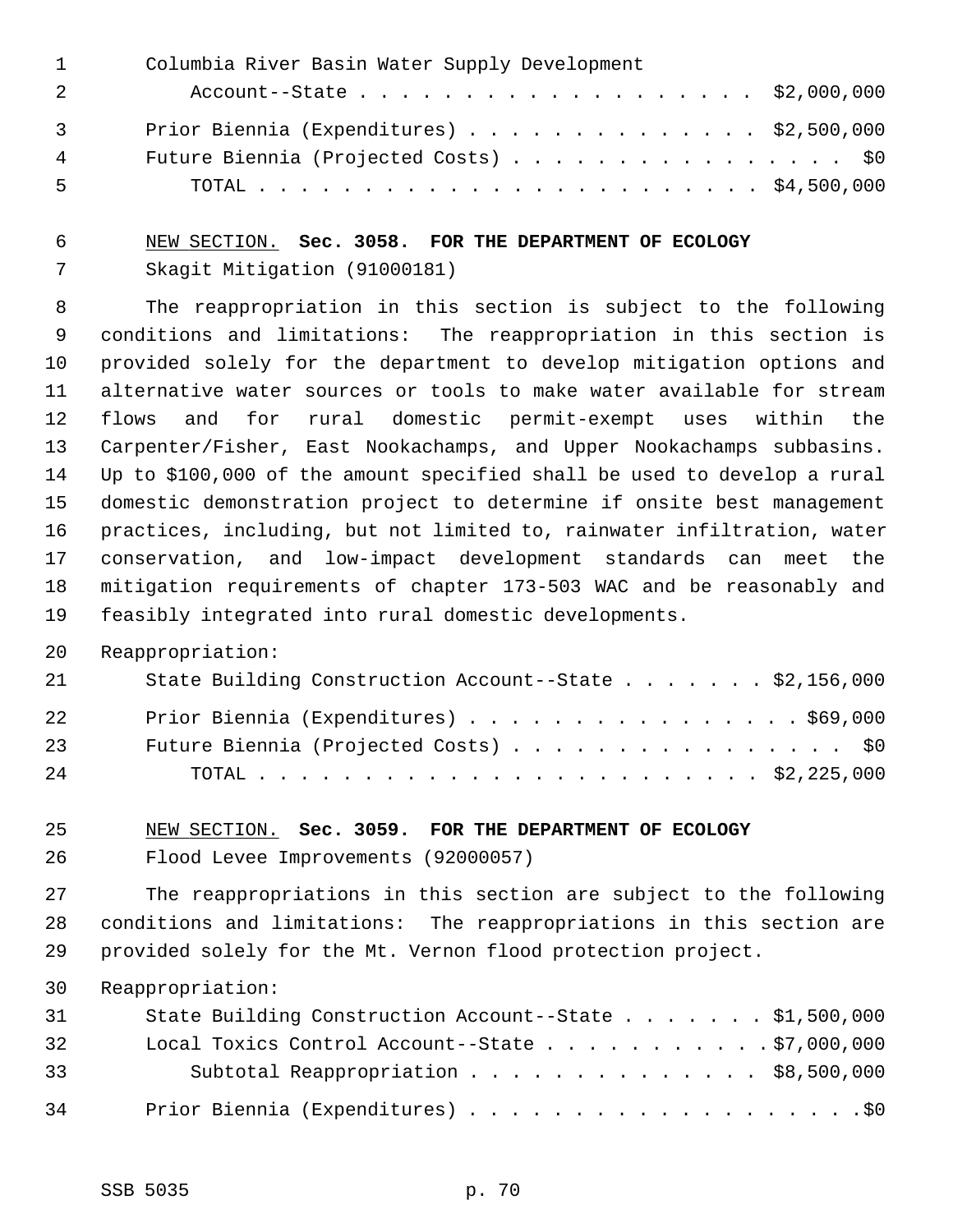| $\mathbf{1}$<br>2 | Future Biennia (Projected Costs) \$0                                    |
|-------------------|-------------------------------------------------------------------------|
|                   |                                                                         |
| 3                 | NEW SECTION. Sec. 3060. FOR THE DEPARTMENT OF ECOLOGY                   |
| 4                 | Ground Water Management Yakima Basin (92000061)                         |
| 5                 | Reappropriation:                                                        |
| 6                 | Columbia River Basin Water Supply Development                           |
| 7                 |                                                                         |
| 8                 |                                                                         |
| 9                 | Future Biennia (Projected Costs) \$0                                    |
| 10                |                                                                         |
| 11                | NEW SECTION. Sec. 3061. FOR THE DEPARTMENT OF ECOLOGY                   |
| 12                | Coordinated Prevention Grants (30000321)                                |
| 13                | The appropriation in this section is subject to the following           |
| 14                | conditions and limitations: Coordinated prevention grants must be       |
| 15                | block-granted to counties. Appropriations from the environmental        |
| 16                | legacy stewardship account in this section shall be made from the state |
| 17                | toxic control account if legislation creating and funding the           |
| 18                | environmental legacy stewardship account is not enacted by June 30,     |
| 19                | 2013.                                                                   |
| 20                | Appropriation:                                                          |
| 21                | Environmental Legacy Stewardship Account--State \$22,000,000            |
| 22                |                                                                         |
| 23                | Future Biennia (Projected Costs) \$131,520,000                          |
| 24                |                                                                         |
| 25                | NEW SECTION. Sec. 3062. FOR THE DEPARTMENT OF ECOLOGY                   |
| 26                | Waste Tire Pile Cleanup and Prevention (30000322)                       |
| 27                | Appropriation:                                                          |
| 28                | Waste Tire Removal Account--State \$1,000,000                           |
| 29                |                                                                         |
| 30                | Future Biennia (Projected Costs) $\ldots$ \$4,000,000                   |
| 31                |                                                                         |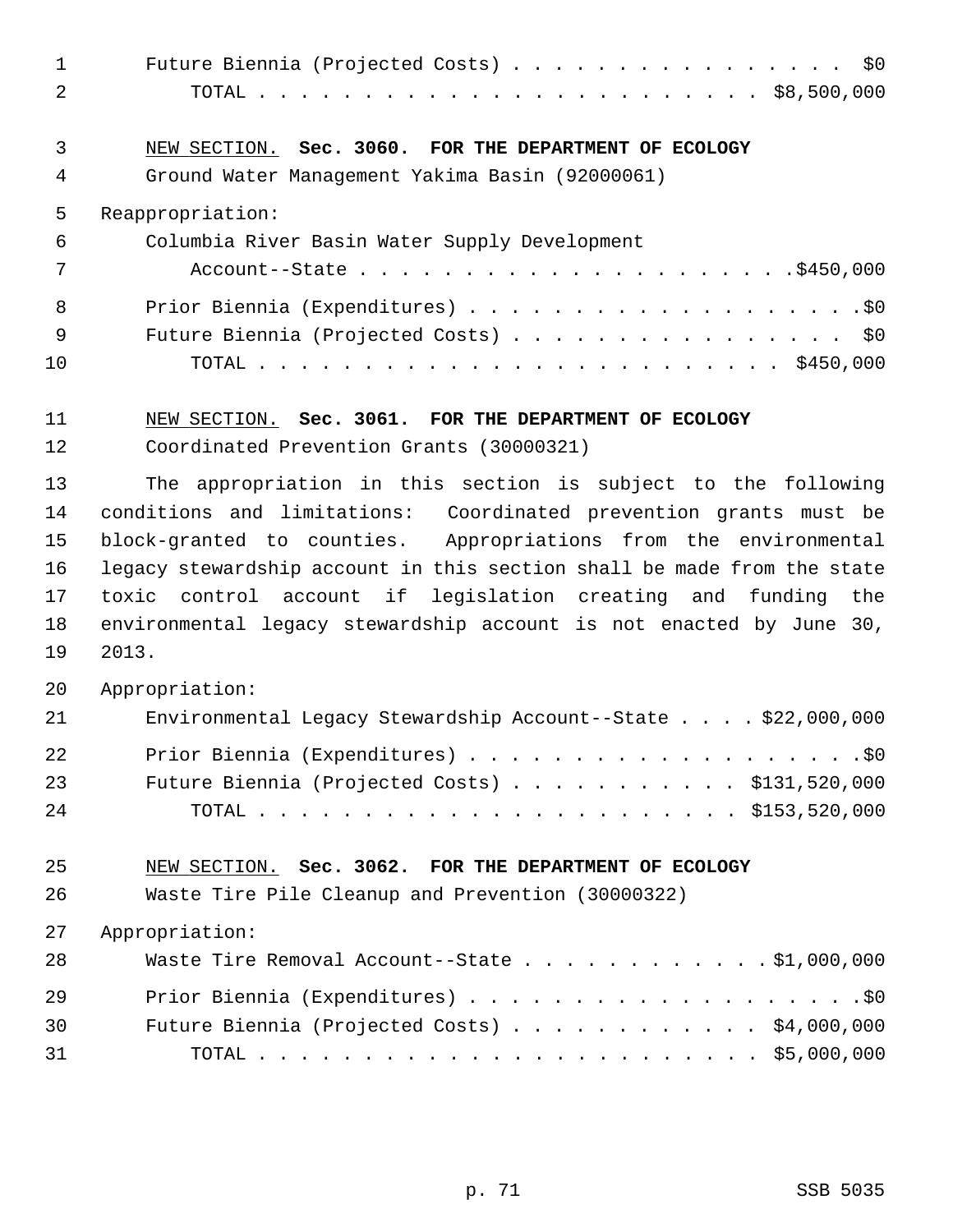1 NEW SECTION. **Sec. 3063. FOR THE DEPARTMENT OF ECOLOGY**

2 Mercury Switch Removal (30000323)

 3 The appropriation in this section is subject to the following 4 conditions and limitations: Appropriations from the environmental 5 legacy stewardship account in this section shall be made from the state 6 toxic control account if legislation creating and funding the 7 environmental legacy stewardship account is not enacted by June 30, 8 2013.

9 Appropriation:

| 10 | Environmental Legacy Stewardship Account--State \$500,000 |
|----|-----------------------------------------------------------|
| 11 |                                                           |
| 12 | Future Biennia (Projected Costs) \$0                      |
| 13 |                                                           |

14 NEW SECTION. **Sec. 3064. FOR THE DEPARTMENT OF ECOLOGY**

15 Reducing Toxic Diesel Emissions (30000324)

16 The appropriation in this section is subject to the following 17 conditions and limitations: Appropriations from the environmental 18 legacy stewardship account in this section shall be made from the state 19 toxic control account if legislation creating and funding the 20 environmental legacy stewardship account is not enacted by June 30, 21 2013.

22 Appropriation:

| 23  | Environmental Legacy Stewardship Account--State \$4,500,000 |
|-----|-------------------------------------------------------------|
| 2.4 |                                                             |
| 25  | Future Biennia (Projected Costs) \$20,000,000               |
| 26  |                                                             |

27 NEW SECTION. **Sec. 3065. FOR THE DEPARTMENT OF ECOLOGY** 28 Reducing Toxic Wood Stove Emissions (30000325)

29 The appropriation in this section is subject to the following 30 conditions and limitations: The appropriation must allow for the 31 option for replacement of uncertified wood stove with any stove that 32 meets the requirements of RCW 70.94.457. Appropriations from the 33 environmental legacy stewardship account in this section shall be made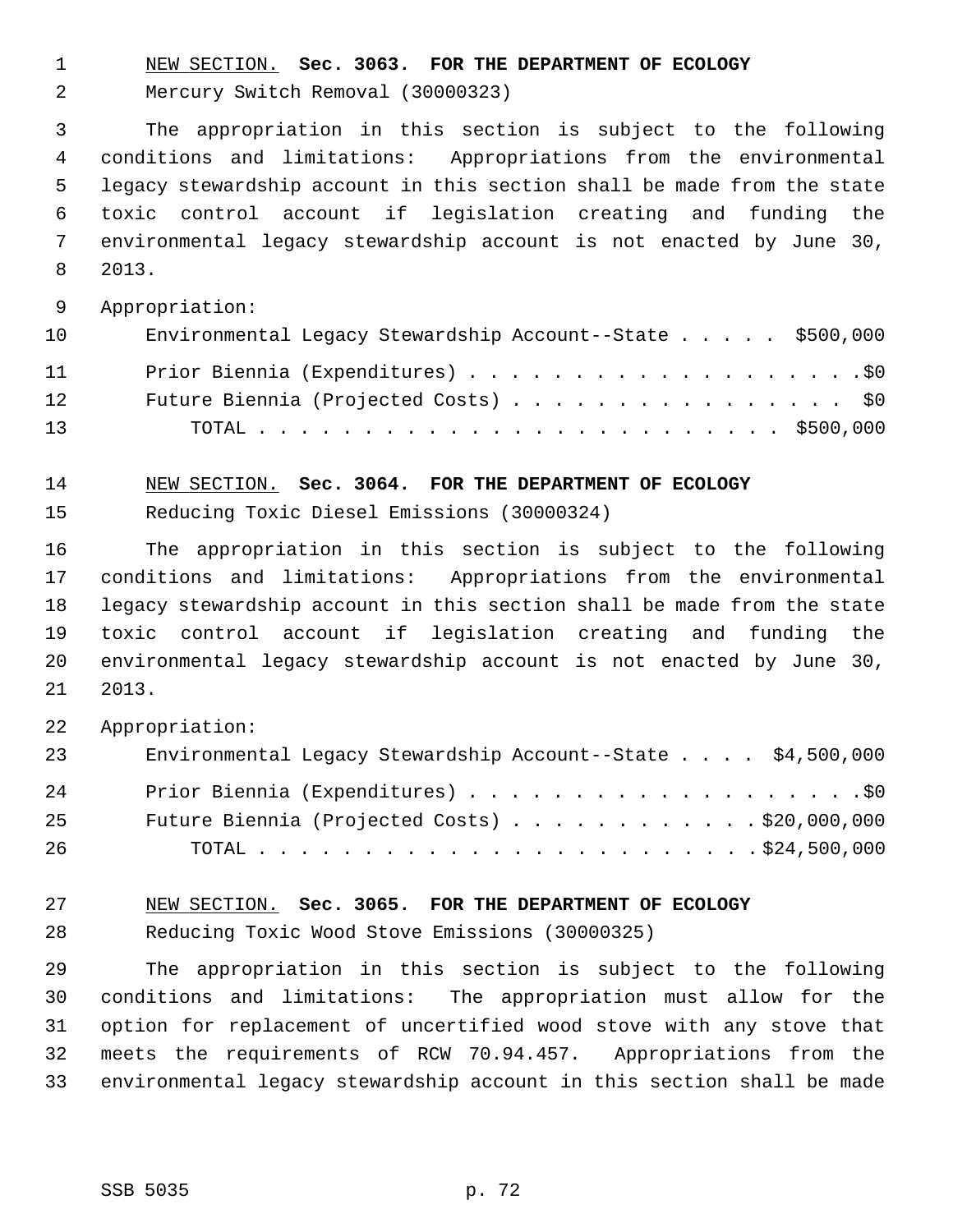1 from the state toxic control account if legislation creating and 2 funding the environmental legacy stewardship account is not enacted by 3 June 30, 2013. 4 Appropriation: 5 Environmental Legacy Stewardship Account--State . . . . \$4,000,000 6 Prior Biennia (Expenditures) . . . . . . . . . . . . . . . . . . .\$0 7 Future Biennia (Projected Costs) . . . . . . . . . . . . \$16,000,000 8 TOTAL . . . . . . . . . . . . . . . . . . . . . . . . \$20,000,000 9 NEW SECTION. **Sec. 3066. FOR THE DEPARTMENT OF ECOLOGY** 10 Centennial Clean Water Program (30000326) 11 The appropriation in this section is subject to the following 12 conditions and limitations: Appropriations from the environmental 13 legacy stewardship account in this section shall be made from the state 14 toxic control account if legislation creating and funding the 15 environmental legacy stewardship account is not enacted by June 30, 16 2013. 17 Appropriation: 18 Environmental Legacy Stewardship Account--State . . . . \$50,000,000 19 Prior Biennia (Expenditures) . . . . . . . . . . . . . . . . . . .\$0 20 Future Biennia (Projected Costs) . . . . . . . . . . . \$240,000,000 21 TOTAL . . . . . . . . . . . . . . . . . . . . . . . \$290,000,000 22 NEW SECTION. **Sec. 3067. FOR THE DEPARTMENT OF ECOLOGY** 23 Water Pollution Control Revolving Program (30000327) 24 Appropriation: 25 Water Pollution Control Revolving Account--State . . . \$200,000,000 26 Water Pollution Control Revolving 27 Account--Federal . . . . . . . . . . . . . . . . . . \$50,000,000 28 Subtotal Appropriation . . . . . . . . . . . . . . \$250,000,000 29 Prior Biennia (Expenditures) . . . . . . . . . . . . . . . . . . .\$0 30 Future Biennia (Projected Costs) . . . . . . . . . . . \$510,000,000 31 TOTAL . . . . . . . . . . . . . . . . . . . . . . . \$760,000,000 32 NEW SECTION. **Sec. 3068. FOR THE DEPARTMENT OF ECOLOGY**

33 Coastal Wetlands Federal Funds (30000328)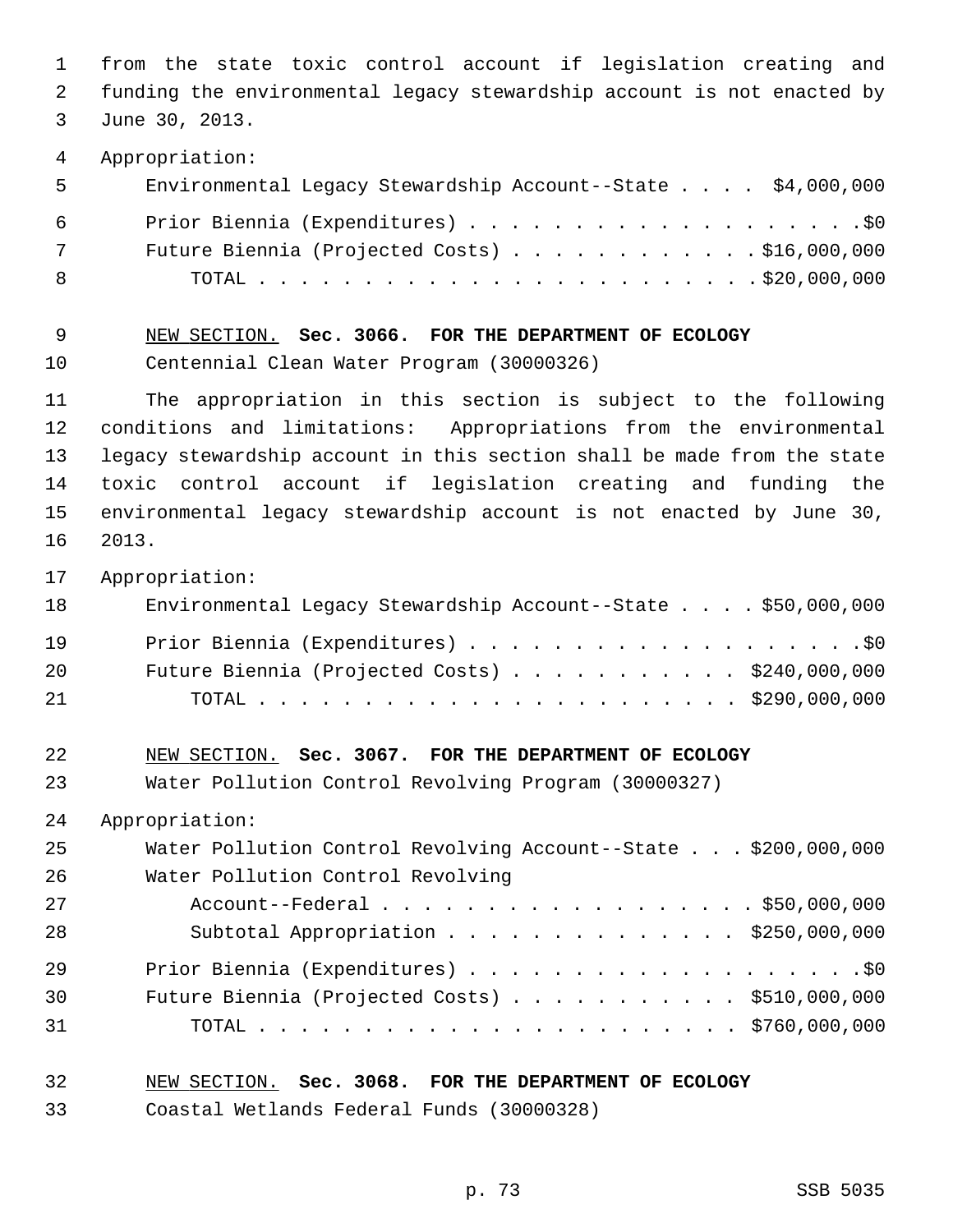1 Appropriation:

| 2        | General Fund--Federal $\ldots$ , $\ldots$ , $\ldots$ , $\ldots$ , $\ldots$ , $\ddot{\text{S}}9,800,000$ |
|----------|---------------------------------------------------------------------------------------------------------|
| $3 \sim$ |                                                                                                         |
| 4        | Future Biennia (Projected Costs) $\ldots$ \$40,000,000                                                  |
| - 5      |                                                                                                         |

6 NEW SECTION. **Sec. 3069. FOR THE DEPARTMENT OF ECOLOGY**

7 Floodplain Management Local Grant Program (92000078)

 8 The appropriation in this section is subject to the following 9 conditions and limitations: Appropriations from the environmental 10 legacy stewardship account in this section shall be made from the state 11 toxic control account if legislation creating and funding the 12 environmental legacy stewardship account is not enacted by June 30, 13 2013.

14 Appropriation:

| 15 | Environmental Legacy Stewardship Account--State \$20,000,000 |
|----|--------------------------------------------------------------|
| 16 |                                                              |
| 17 | Future Biennia (Projected Costs) \$0                         |
| 18 |                                                              |

### 19 NEW SECTION. **Sec. 3070. FOR THE DEPARTMENT OF ECOLOGY**

20 Watershed Plan Implementation and Flow Achievement (30000331)

| 2.1 | Appropriation: |  |  |
|-----|----------------|--|--|
|-----|----------------|--|--|

| 22  | State Building Construction Account--State \$10,000,000 |  |
|-----|---------------------------------------------------------|--|
| 23  |                                                         |  |
| 24  | Future Biennia (Projected Costs) $\ldots$ \$4,000,000   |  |
| -25 |                                                         |  |

## 26 NEW SECTION. **Sec. 3071. FOR THE DEPARTMENT OF ECOLOGY**

27 Sunnyside Valley Irrigation District Water Conservation (30000332) 28 Appropriation:

| 29 | State Building Construction Account--State \$3,055,000 |
|----|--------------------------------------------------------|
| 30 |                                                        |
| 31 | Future Biennia (Projected Costs) $\ldots$ \$5,900,000  |
| 32 |                                                        |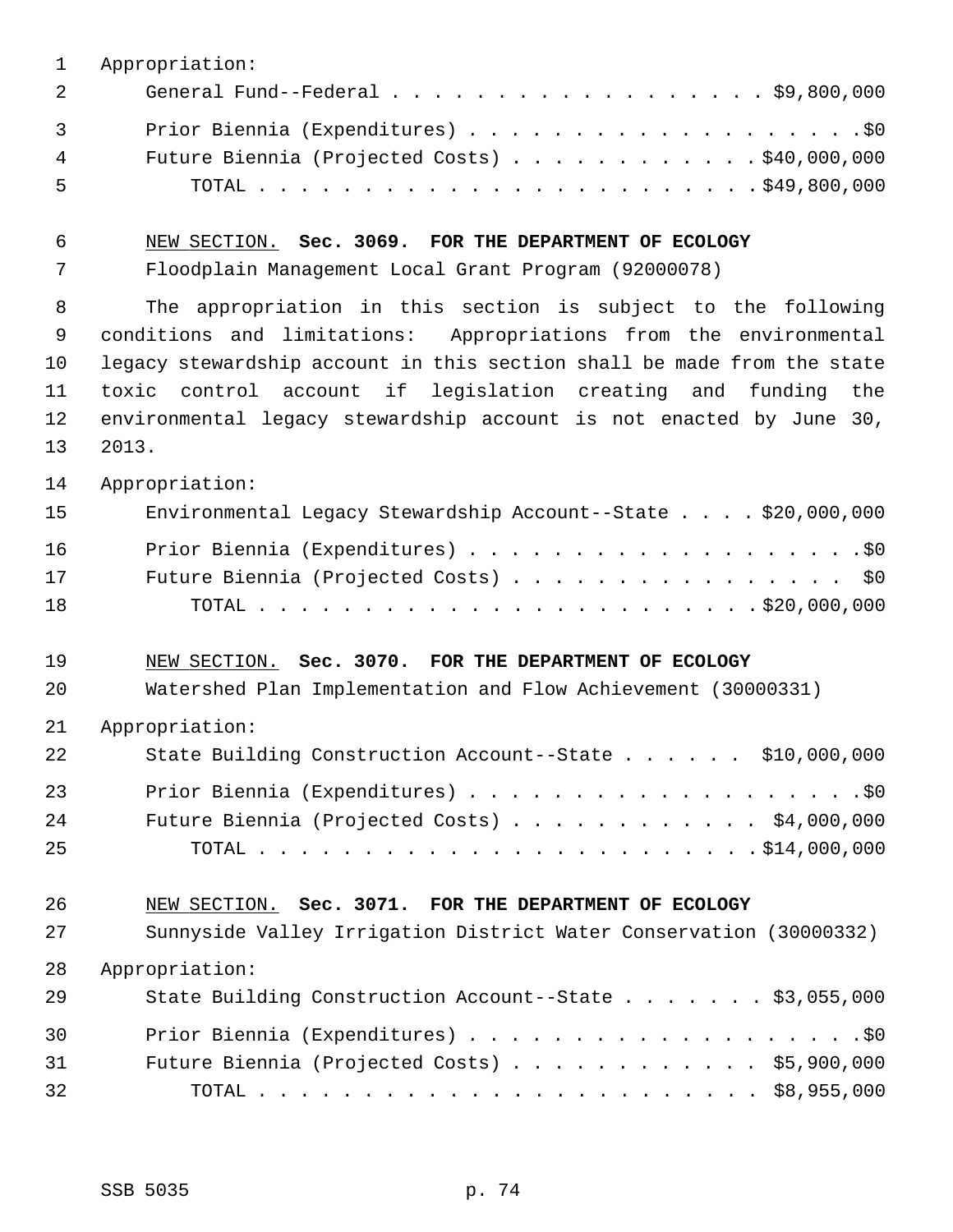1 NEW SECTION. **Sec. 3072. FOR THE DEPARTMENT OF ECOLOGY**

2 Dungeness Water Supply and Mitigation (30000333)

 3 The appropriation in this section is subject to the following 4 conditions and limitations: The appropriation in this section is 5 provided solely for the department to (1) acquire water rights 6 sufficient to mitigate for groundwater withdrawals for indoor and 7 outdoor use for no less than the next twenty years of estimated 8 development, and (2) for projects to provide for such mitigation as 9 that term is defined in WAC 173-518-030 within the Dungeness River 10 basin and sub-basins as shown in WAC 173-518-140.

#### 11 Appropriation:

| 12 | State Building Construction Account--State \$2,050,000 |
|----|--------------------------------------------------------|
| 13 |                                                        |
| 14 | Future Biennia (Projected Costs) \$0                   |
| 15 |                                                        |

## 16 NEW SECTION. **Sec. 3073. FOR THE DEPARTMENT OF ECOLOGY** 17 ASARCO Cleanup (30000334)

18 Appropriation:

| 19 | Cleanup Settlement Account--State \$34,660,000    |
|----|---------------------------------------------------|
| 20 |                                                   |
| 21 | Future Biennia (Projected Costs) $\ldots$ 944,000 |
| 22 |                                                   |

#### 23 NEW SECTION. **Sec. 3074. FOR THE DEPARTMENT OF ECOLOGY**

24 Padilla Bay Federal Capital Projects - Programmatic (30000335)

25 Appropriation:

| 26 |                                                       |
|----|-------------------------------------------------------|
| 27 |                                                       |
| 28 | Future Biennia (Projected Costs) $\ldots$ \$2,000,000 |
| 29 |                                                       |

#### 30 NEW SECTION. **Sec. 3075. FOR THE DEPARTMENT OF ECOLOGY**

| 31     | Padilla Bay Federal Capital Projects - Preservation (30000336) |
|--------|----------------------------------------------------------------|
|        | 32 Appropriation:                                              |
| 33 — 1 | General Fund--Federal $\ldots$ , \$100,000                     |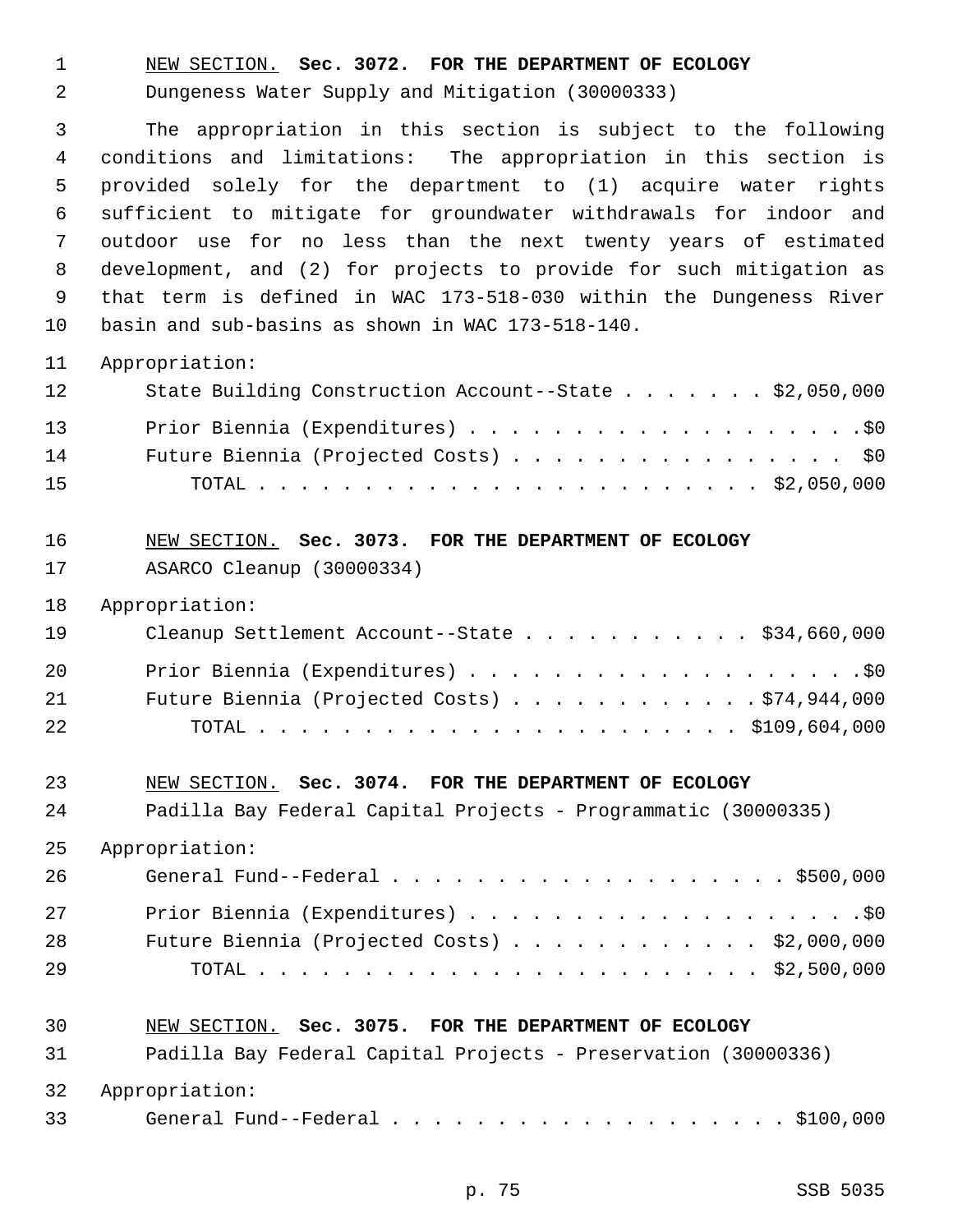| $\mathbf{1}$ |                                                                         |
|--------------|-------------------------------------------------------------------------|
| 2            | Future Biennia (Projected Costs) \$2,000,000                            |
| 3            |                                                                         |
| 4            | NEW SECTION. Sec. 3076. FOR THE DEPARTMENT OF ECOLOGY                   |
| 5            | Cleanup Toxics Sites - Puget Sound (30000337)                           |
| 6            | The appropriation in this section is subject to the following           |
| 7            | conditions and limitations: Appropriations from the environmental       |
| 8            | legacy stewardship account in this section shall be made from the state |
| 9            | toxic control account if legislation creating and funding the           |
| 10           | environmental legacy stewardship account is not enacted by June 30,     |
| 11           | 2013.                                                                   |
| 12           | Appropriation:                                                          |
| 13           | Environmental Legacy Stewardship Account--State \$29,000,000            |
| 14           |                                                                         |
| 15           | Future Biennia (Projected Costs) \$35,517,000                           |
| 16           |                                                                         |
| 17           | NEW SECTION. Sec. 3077. FOR THE DEPARTMENT OF ECOLOGY                   |
| 18           | Eastern Washington Clean Sites Initiative (30000351)                    |
|              |                                                                         |
| 19           | The appropriation in this section is subject to the following           |
| 20           | conditions and limitations: Appropriations from the environmental       |
| 21           | legacy stewardship account in this section shall be made from the state |
| 22           | toxic control account if legislation creating and funding the           |
| 23           | environmental legacy stewardship account is not enacted by June 30,     |
| 24           | 2013.                                                                   |
| 25           | Appropriation:                                                          |
| 26           | Environmental Legacy Stewardship Account--State \$10,300,000            |
| 27           |                                                                         |
| 28           | Future Biennia (Projected Costs) \$9,047,000                            |
| 29           |                                                                         |
| 30           | NEW SECTION. Sec. 3078. FOR THE DEPARTMENT OF ECOLOGY                   |
| 31           | Yakima River Basin Water Supply (30000373)                              |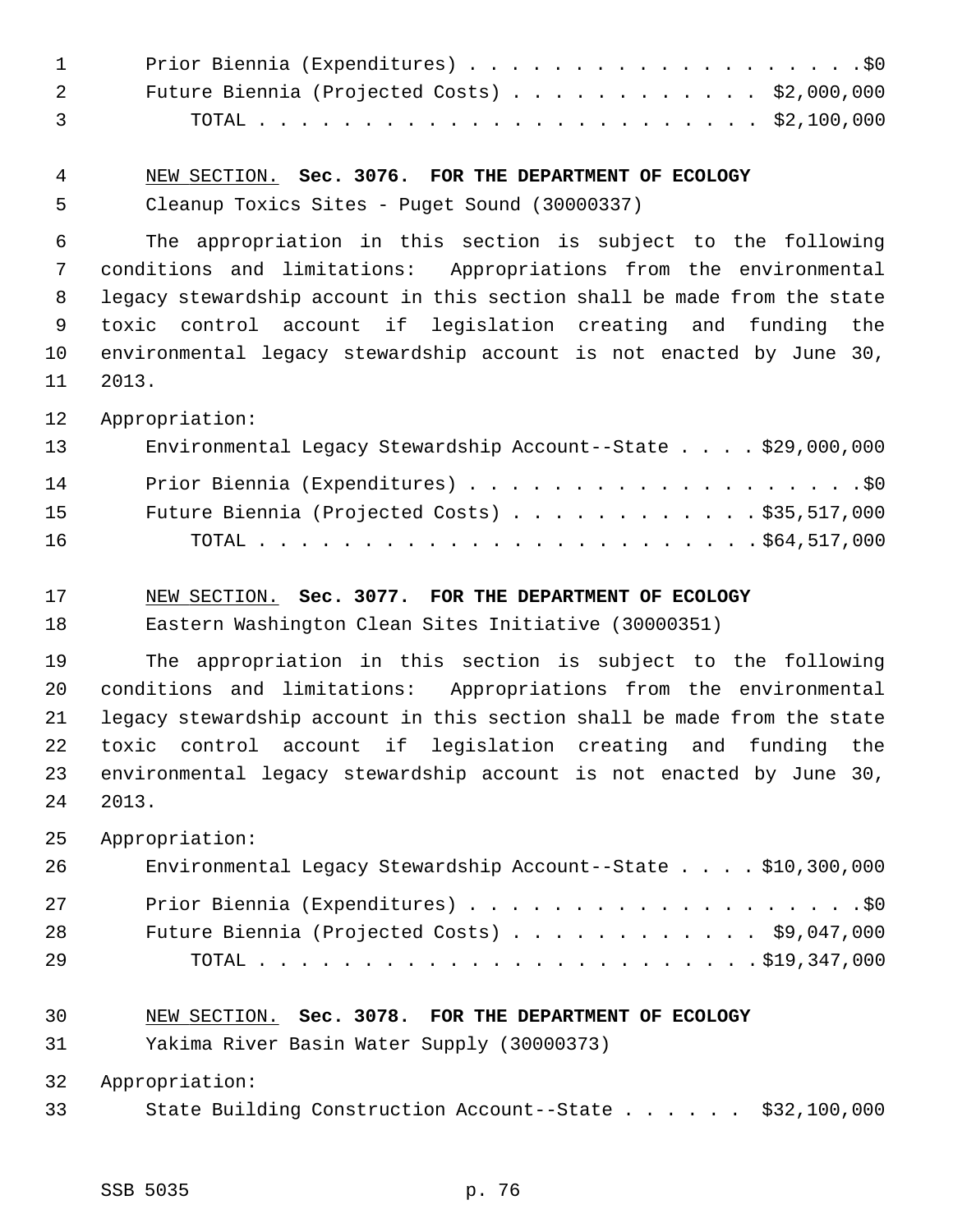| $\mathbf{1}$   |                                                                        |
|----------------|------------------------------------------------------------------------|
| $\overline{2}$ | Future Biennia (Projected Costs) $\ldots$ \$85,000,000                 |
| 3              |                                                                        |
| 4              | NEW SECTION. Sec. 3079. FOR THE DEPARTMENT OF ECOLOGY                  |
| 5              | Columbia River Water Supply Development Program (30000372)             |
| 6              | Appropriation:                                                         |
| 7              | Columbia River Basin Water Supply Development                          |
| 8              | Account--State \$43,955,000                                            |
| 9              | Columbia River Basin Taxable Bond Water Supply                         |
| 10             | Development Account--State \$30,545,000                                |
| 11             | Subtotal Appropriation \$74,500,000                                    |
| 12             |                                                                        |
| 13             | Future Biennia (Projected Costs) $\ldots$ 941, 273, 000                |
| 14             |                                                                        |
| 15             | NEW SECTION. Sec. 3080. FOR THE DEPARTMENT OF ECOLOGY                  |
| 16             | Remedial Action Grants (30000374)                                      |
| 17             | Appropriation:                                                         |
| 18             | Local Toxics Control Account--State $\ldots$ \$71,500,000              |
| 19             |                                                                        |
| 20             | Future Biennia (Projected Costs) $\ldots$ \$260,000,000                |
| 21             |                                                                        |
| 22             | NEW SECTION. Sec. 3081. FOR THE DEPARTMENT OF ECOLOGY                  |
| 23             | Water Irrigation Efficiencies Program (30000389)                       |
| 24             | The appropriation in this section is subject to the following          |
| 25             | conditions and limitations:                                            |
| 26             | (1) The appropriation is provided solely to provide technical          |
| 27             | assistance and grants to conservation districts for the purpose of     |
| 28             | implementing water conservation measures and irrigation efficiencies.  |
| 29             | The department and the state conservation commission shall give        |
| 30             | preference in order of priority to projects located in the 16 fish     |
| 31             | critical basins, other water short basins, and basins with significant |
| 32             | water resource and instream flow issues. Projects that are not within  |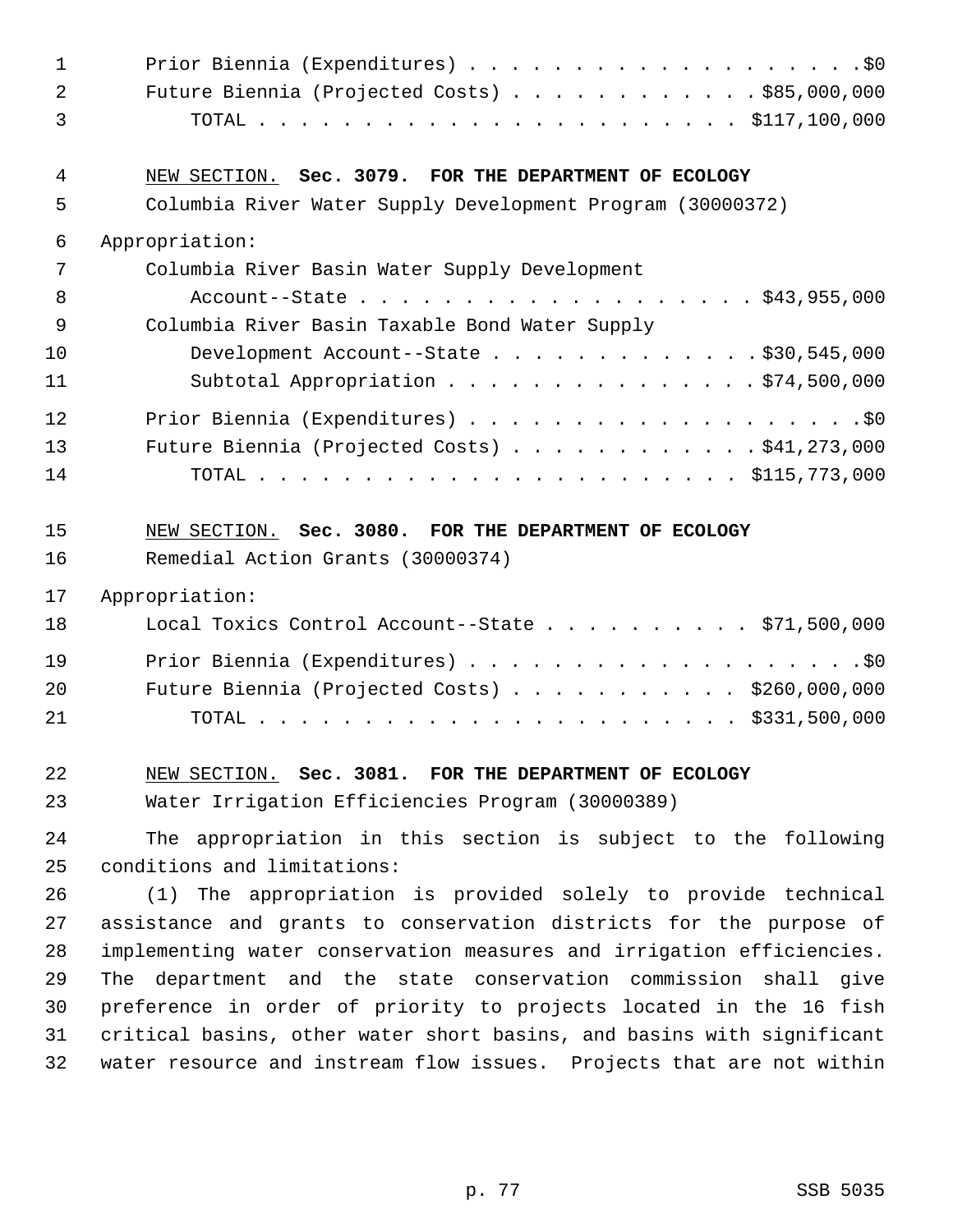1 basins as described in this subsection are also eligible to receive 2 funding.

 3 (2) Conservation districts statewide are eligible for grants listed 4 in subsection (1) of this section. A conservation district receiving 5 funds shall manage each grant to ensure that a portion of the water 6 saved by the water conservation measure or irrigation efficiency will 7 be placed as a purchase or a lease in the trust water rights program to 8 enhance instream flows. The proportion of saved water placed in the 9 trust water rights program must be equal to the percentage of the 10 public investment in the conservation measure or irrigation efficiency. 11 The percentage of the public investment may not exceed 85 percent of 12 the total cost of the conservation measure or irrigation efficiency.

13 Appropriation:

| 14 | State Building Construction Account--State \$4,000,000 |
|----|--------------------------------------------------------|
| 15 |                                                        |
| 16 | Future Biennia (Projected Costs) $\ldots$ \$13,000,000 |
| 17 |                                                        |

# 18 NEW SECTION. **Sec. 3082. FOR THE DEPARTMENT OF ECOLOGY** 19 Storm Water Improvements (92000076)

20 The appropriation in this section is subject to the following 21 conditions and limitations: The appropriation is provided solely for 22 the following list of storm water projects. Appropriations from the 23 environmental legacy stewardship account in this section shall be made 24 from the state toxic control account if legislation creating and 25 funding the environmental legacy stewardship account is not enacted by 26 June 30, 2013.

| 27 | Bellingham Shipping Terminal Storm Water Project   | \$1,500,000  |
|----|----------------------------------------------------|--------------|
| 28 | Camas Storm Water Projects                         | \$2,000,000  |
| 29 | Centralia Station Storm Water Project              | \$750,000    |
| 30 | Civic Field Athletic Complex Storm Water Component | \$2,000,000  |
| 31 | Clark County Storm Water Projects                  | \$1,531,000  |
| 32 | Competitive Storm Water Grants                     | \$45,281,000 |
| 33 | Evergreen State Fair Storm Water Project           | \$200,000    |
| 34 | Kennewick Storm Water Projects                     | \$1,780,000  |
| 35 | Northwest Washington Fair Storm Water Project      | \$100,000    |
| 36 | Pierce County Storm Water Program                  | \$4,000,000  |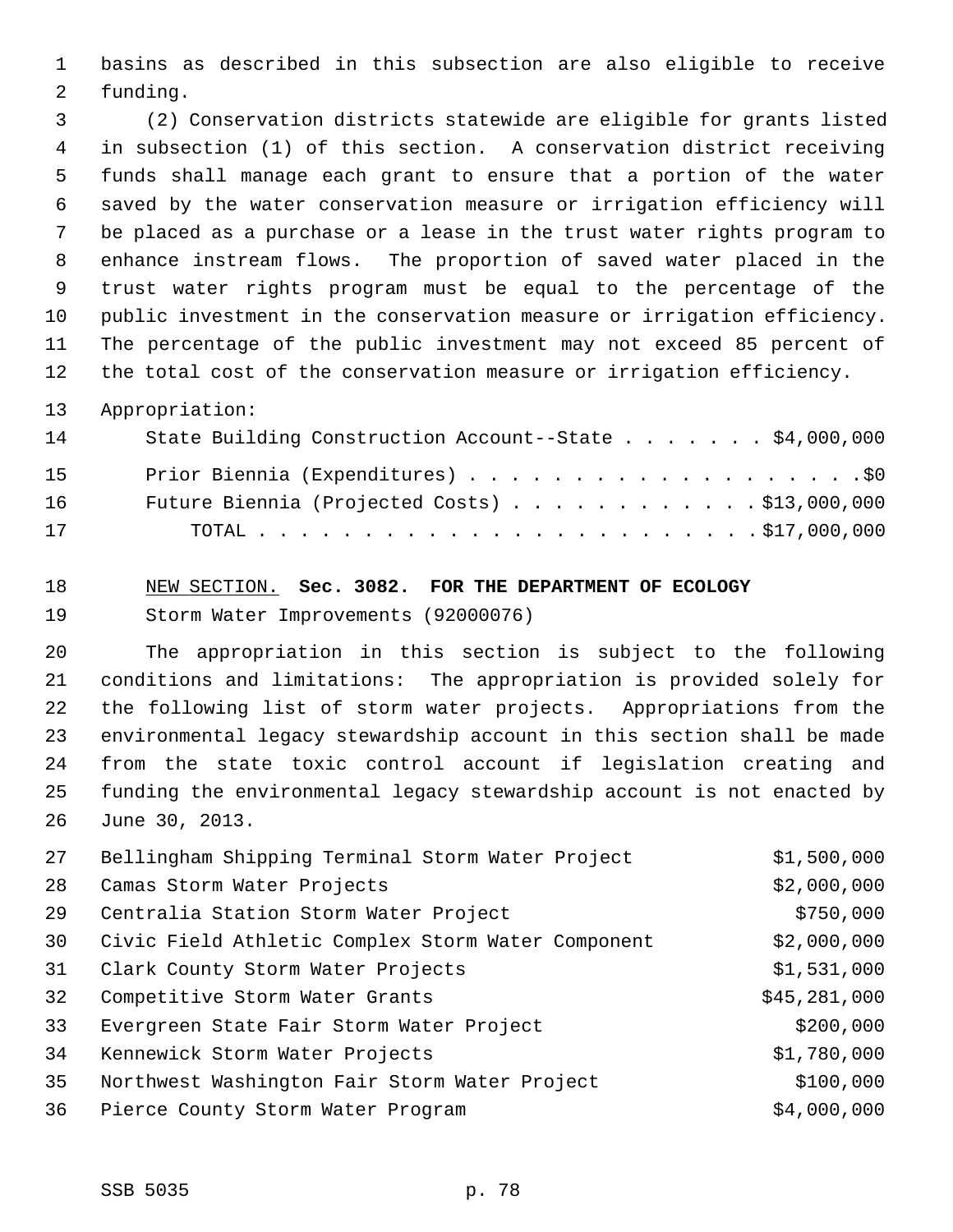| 1  | Port of Bellingham Marine Trades Storm Water Project         | \$1,000,000  |
|----|--------------------------------------------------------------|--------------|
| 2  | Port of Olympia Storm Water Project                          | \$2,000,000  |
| 3  | Prairie Creek Drainage Improvements                          | \$750,000    |
| 4  | Puyallup Storm Water Improvements                            | \$2,184,000  |
| 5  | Richland Storm Water Projects                                | \$900,000    |
| 6  | Spokane Storm Water Projects                                 | \$2,000,000  |
| 7  | Sunnyside Storm Water Project                                | \$455,000    |
| 8  | Union Gap Storm Water Project                                | \$495,000    |
| 9  | UWT Design of Urban/Science Education Facility               | \$1,900,000  |
| 10 | Walla Walla County Fair Storm Water Project                  | \$400,000    |
| 11 | West Richland Yakima River Outfall Elimination               | \$124,000    |
| 12 | Youth Athletic Field Storm Water Assistance Grants           | \$3,000,000  |
| 13 | Zillah Storm Water Project                                   | \$650,000    |
| 14 |                                                              |              |
| 15 | Total                                                        | \$75,000,000 |
| 16 | Appropriation:                                               |              |
| 17 | Environmental Legacy Stewardship Account--State \$75,000,000 |              |
| 18 |                                                              |              |
| 19 | Future Biennia (Projected Costs)                             | \$0\$        |
| 20 | TOTAL                                                        |              |
|    |                                                              |              |

#### 21 NEW SECTION. **Sec. 3083. FOR THE DEPARTMENT OF ECOLOGY**

22 Storm Water Program Development (92000076)

23 (1) The department must develop a comprehensive, statewide storm 24 water financial assistance program to be implemented no later than the 25 2015-2017 biennium. The program will provide grants to national 26 pollutant discharge elimination system municipal storm water permit 27 holders for the protection and improvement of statewide water quality 28 and to improve watershed functionality by reducing the transport of 29 toxics and other pollutants through storm water runoff, and by reducing 30 uncontrolled runoff flows.

31 (2) The department must collaborate with storm water stakeholders 32 to develop the funding criteria for the storm water financial 33 assistance program, and include the new statewide storm water financial 34 assistance program into the department's integrated water quality 35 funding cycle process. The storm water financial assistance program 36 may include, but not be limited to, funding for retrofit capital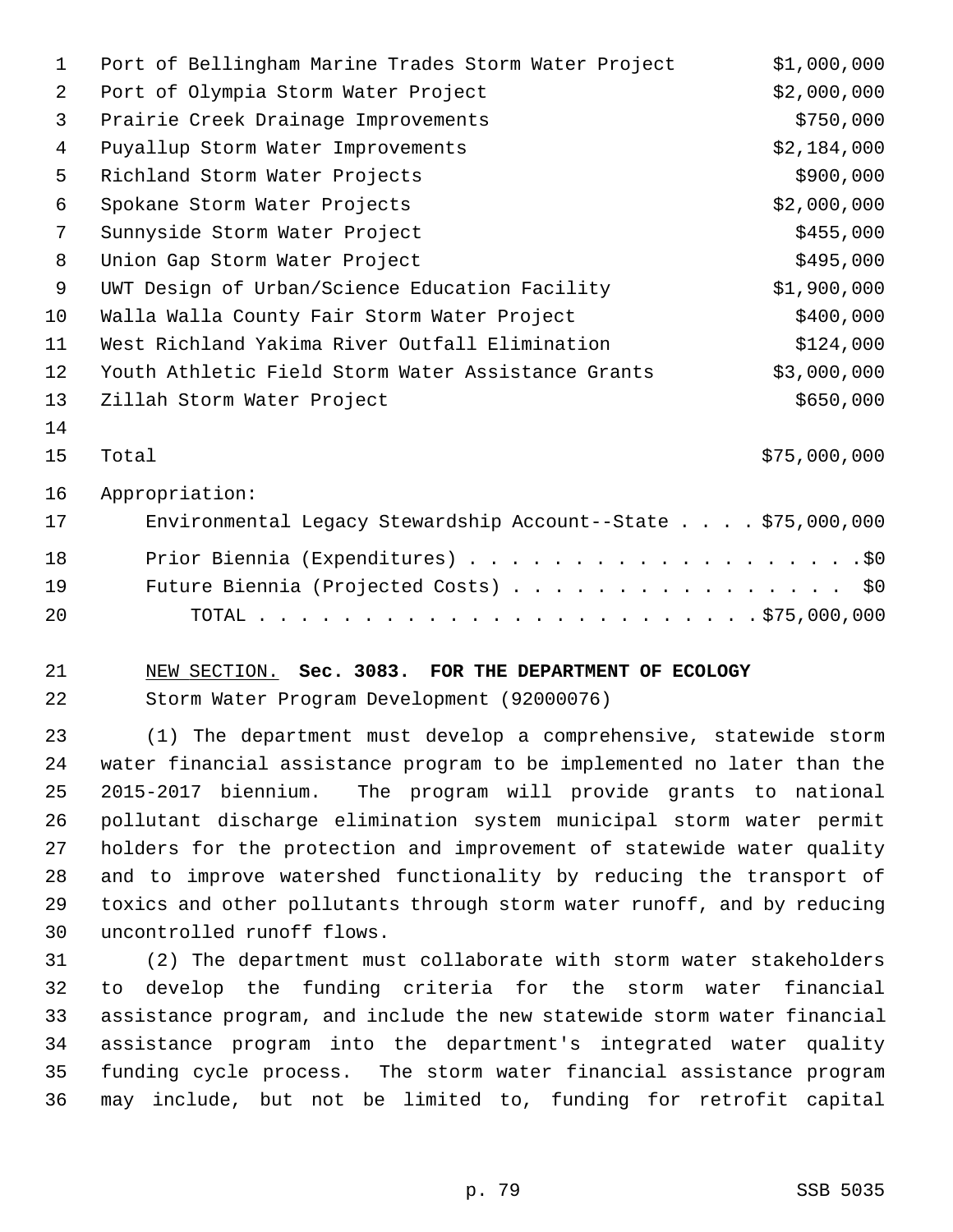1 improvement projects, green storm water infrastructure or low-impact 2 development, research and development components and investments in 3 learning, pass-through funding for local government storm water permit 4 implementation, education and outreach, prioritized watershed basin 5 retrofit strategies, and preconstruction awards solely for the planning 6 and design of either new storm water facilities or a retrofit of 7 existing storm water facilities.

#### 8 NEW SECTION. **Sec. 3084. FOR THE DEPARTMENT OF ECOLOGY**

9 Lower Yakima GWMA Program Development (92000085)

10 Appropriation:

| 11 | State Building Construction Account--State \$1,614,000 |
|----|--------------------------------------------------------|
| 12 |                                                        |
| 13 | Future Biennia (Projected Costs) \$0                   |
| 14 |                                                        |

15 NEW SECTION. **Sec. 3085. FOR THE DEPARTMENT OF ECOLOGY**

16 Yakima River Basin Three-County Rural Water Solutions (92000111)

17 The appropriation in this section is subject to the following 18 conditions and limitations:

19 (1) No less than one-half of the appropriation is provided for 20 acquisition of water rights in the Yakima river basin (WRIAs 37, 38, 21 and 39) that have a priority date senior to May 10, 1905, as an interim 22 solution to help Yakima basin counties use established water bank 23 mechanisms to make mitigation water available for proposed projects and 24 other out-of-priority water uses.

25 (2) Up to one-half of the appropriation is provided for up-front 26 assessments to expedite the application process in areas where more 27 information is needed to support a decision on the suitability of 28 proposed mitigation.

29 (3) Funding provided under this section shall not be used to make 30 mitigation water available to applicants who the department determines 31 are able to receive water supply in a timely and reasonable manner from 32 an existing public water system or from an approved water banking 33 program under chapter 90.42 RCW.

34 (4) A portion of the appropriation in this section may be used for 35 administrative and other costs associated with securing and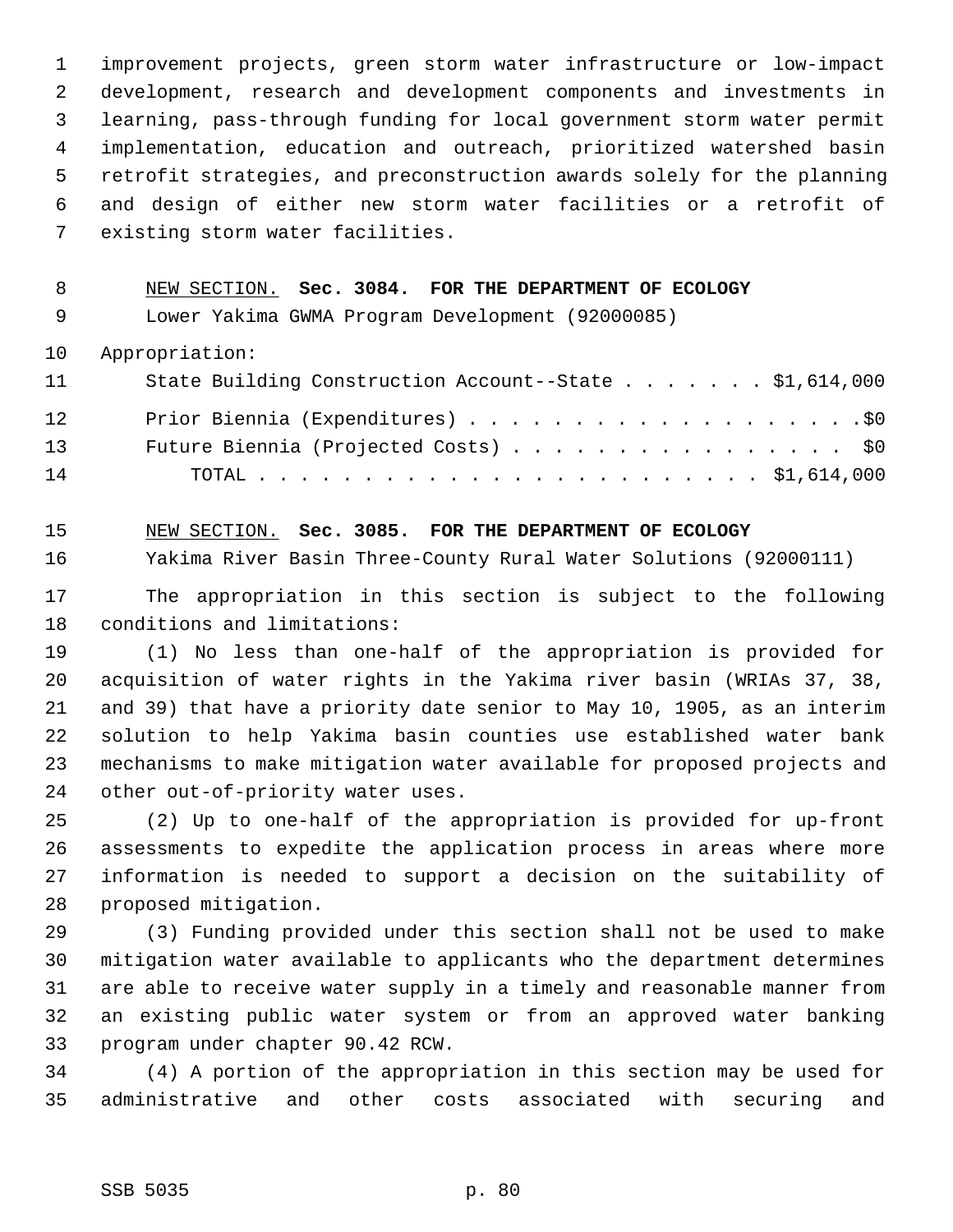1 transferring water rights, including associated annual operational 2 costs owed to the United States bureau of reclamation. A prorated 3 portion of such costs shall be recovered from participating applicants 4 receiving water use authorizations made possible with funding from this 5 appropriation. Funds recovered in this manner shall be placed in the 6 drought preparedness account and shall be used solely for the purposes 7 provided in this section. 8 Appropriation: 9 State Building Construction Account--State . . . . . . . \$2,000,000 10 Prior Biennia (Expenditures) . . . . . . . . . . . . . . . . . . .\$0 11 Future Biennia (Projected Costs) . . . . . . . . . . . . . . . \$0 12 TOTAL . . . . . . . . . . . . . . . . . . . . . . . . \$2,000,000 13 NEW SECTION. **Sec. 3086. FOR THE STATE PARKS AND RECREATION** 14 **COMMISSION** 15 Bay View Park: Wide Wastewater Treatment System (20082041) 16 Reappropriation: 17 State Building Construction Account--State . . . . . . . \$400,000 18 Prior Biennia (Expenditures) . . . . . . . . . . . . . . \$1,787,000 19 Future Biennia (Projected Costs) . . . . . . . . . . . . . . . \$0 20 TOTAL . . . . . . . . . . . . . . . . . . . . . . . . \$2,187,000 21 NEW SECTION. **Sec. 3087. FOR THE STATE PARKS AND RECREATION** 22 **COMMISSION** 23 Ike Kinswa State Park: Improvement (20082950) 24 Reappropriation: 25 Parks Renewal and Stewardship Account--Private/Local . . . \$498,000 26 Prior Biennia (Expenditures) . . . . . . . . . . . . . . . . \$2,000 27 Future Biennia (Projected Costs) . . . . . . . . . . . . . . . . \$0 28 TOTAL . . . . . . . . . . . . . . . . . . . . . . . . . \$500,000 29 NEW SECTION. **Sec. 3088. FOR THE STATE PARKS AND RECREATION** 30 **COMMISSION** 31 Fort Worden State Park: Building 202 Rehabilitation (30000027) 32 Reappropriation: 33 State Building Construction Account--State . . . . . . . . .\$12,000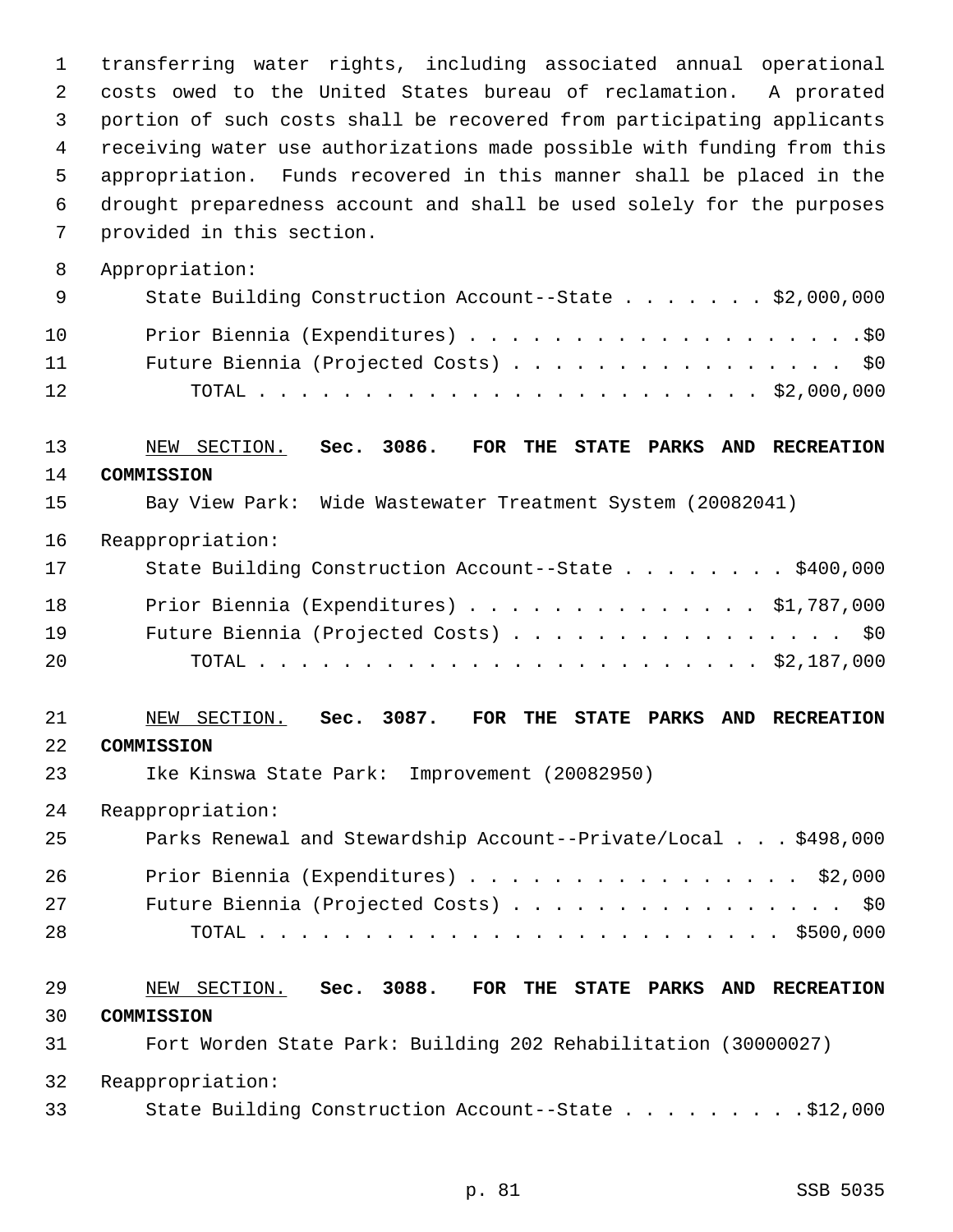| $\mathbf 1$    | Prior Biennia (Expenditures) \$2,242,000                                        |                |
|----------------|---------------------------------------------------------------------------------|----------------|
| $\overline{a}$ | Future Biennia (Projected Costs) \$0                                            |                |
| 3              |                                                                                 |                |
| 4              | Sec. 3089.<br>NEW SECTION.<br>FOR THE STATE PARKS AND RECREATION                |                |
| 5              | COMMISSION                                                                      |                |
| 6              | Fish Barrier Removal (30000540)                                                 |                |
| 7              | Reappropriation:                                                                |                |
| 8              | State Building Construction Account--State \$775,000                            |                |
| 9              | Prior Biennia (Expenditures) \$463,000                                          |                |
| 10             | Future Biennia (Projected Costs) \$0                                            |                |
| 11             |                                                                                 |                |
| 12             | Sec. 3090.<br>FOR THE STATE PARKS AND RECREATION<br>NEW SECTION.                |                |
| 13             | COMMISSION                                                                      |                |
| 14             | Iron Horse Tunnel Hazard Repair (30000552)                                      |                |
| 15             | Reappropriation:                                                                |                |
| 16             | State Building Construction Account--State \$685,000                            |                |
| 17             | Prior Biennia (Expenditures) $\ldots$ \$1,211,000                               |                |
| 18             | Future Biennia (Projected Costs) \$0                                            |                |
| 19             |                                                                                 |                |
| 20             | Sec. 3091.<br>NEW SECTION.<br><b>FOR</b><br>THE<br><b>STATE</b><br><b>PARKS</b> | AND RECREATION |
| 21             | COMMISSION                                                                      |                |
| 22             | Minor Works - Health and Safety (30000667)                                      |                |
| 23             | Reappropriation:                                                                |                |
| 24             | State Building Construction Account--State \$3,266,000                          |                |
| 25             | Prior Biennia (Expenditures) $\ldots$ \$1,734,000                               |                |
| 26             | Future Biennia (Projected Costs) \$0                                            |                |
| 27             |                                                                                 |                |
| 28             | NEW SECTION. Sec. 3092.<br>FOR THE STATE PARKS AND RECREATION                   |                |
| 29             | COMMISSION                                                                      |                |
| 30             | Minor Works - Facilities and Infrastructure Preservation (30000766)             |                |
| 31             | Reappropriation:                                                                |                |
| 32             | State Building Construction Account--State \$1,719,000                          |                |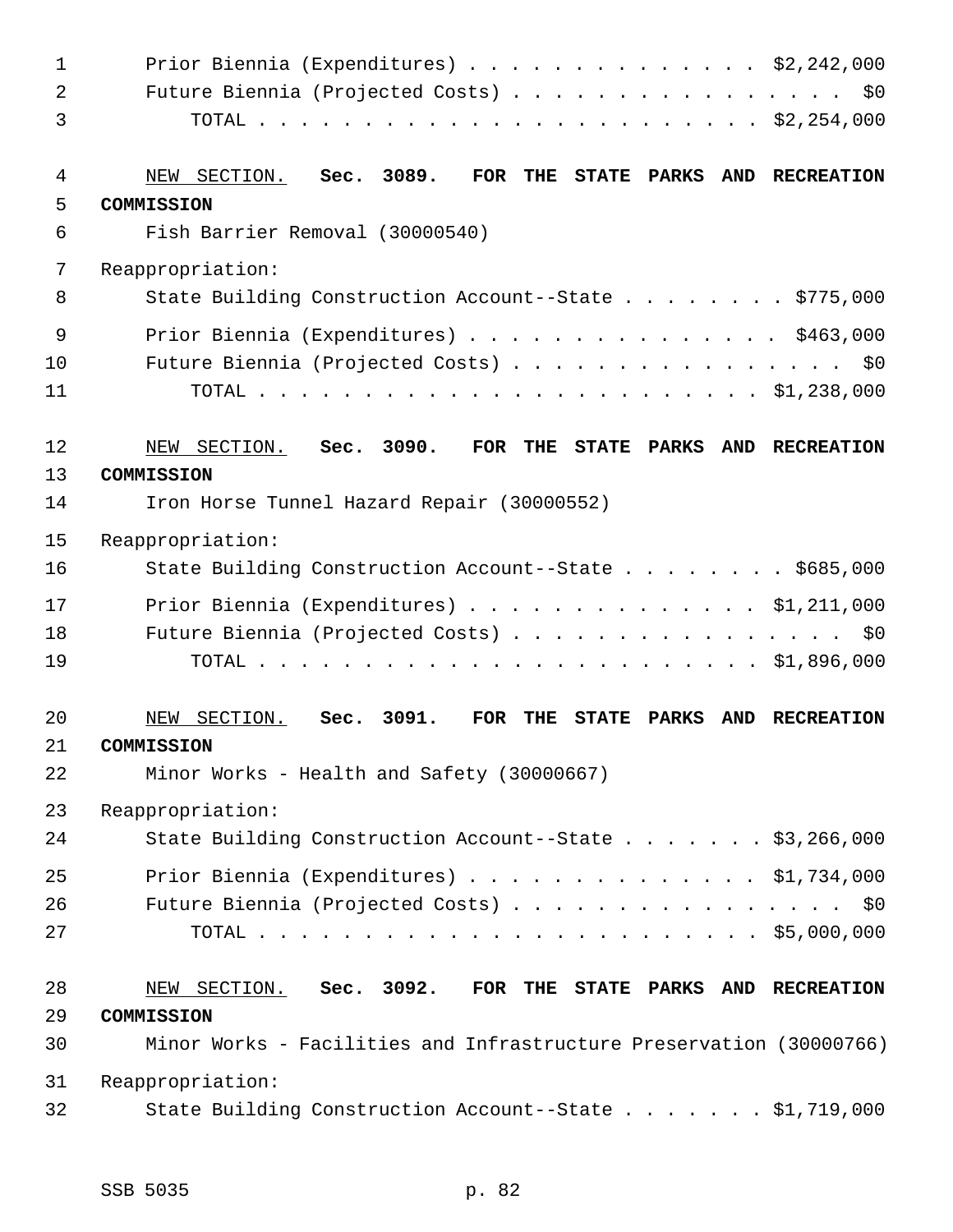| $\mathbf 1$    | Prior Biennia (Expenditures) $\ldots$ \$1,281,000                                                 |
|----------------|---------------------------------------------------------------------------------------------------|
| $\overline{a}$ | Future Biennia (Projected Costs)<br>\$0                                                           |
| 3              |                                                                                                   |
| 4              | Sec. 3093.<br>FOR<br>THE<br><b>STATE PARKS</b><br>AND RECREATION<br>NEW SECTION.                  |
| 5              | COMMISSION                                                                                        |
| 6              | Facility and Infrastructure Backlog Reduction (30000770)                                          |
| 7              | Reappropriation:                                                                                  |
| 8              | State Building Construction Account--State \$400,000                                              |
| 9              | Prior Biennia (Expenditures) \$900,000                                                            |
| 10             | Future Biennia (Projected Costs) \$0                                                              |
| 11             |                                                                                                   |
| 12             | Sec. 3094.<br><b>FOR</b><br>NEW SECTION.<br>THE<br><b>STATE PARKS</b><br>AND RECREATION           |
| 13             | COMMISSION                                                                                        |
| 14             | Picnic Shelters (91000018)                                                                        |
| 15             | Reappropriation:                                                                                  |
| 16             | State Building Construction Account--State \$350,000                                              |
| 17             | Prior Biennia (Expenditures) \$150,000                                                            |
| 18             | Future Biennia (Projected Costs) \$0                                                              |
| 19             |                                                                                                   |
| 20             | Sec. 3095.<br>NEW SECTION.<br><b>FOR</b><br>THE<br><b>STATE</b><br><b>PARKS</b><br>AND RECREATION |
| 21             | COMMISSION                                                                                        |
| 22             | Rocky Reach Trail (91000035)                                                                      |
| 23             | Reappropriation:                                                                                  |
| 24             | State Building Construction Account--State \$351,000                                              |
| 25             | Prior Biennia (Expenditures) \$49,000                                                             |
| 26             | Future Biennia (Projected Costs) \$0                                                              |
| 27             |                                                                                                   |
| 28             | NEW SECTION. Sec. 3096.<br>FOR THE STATE PARKS AND RECREATION                                     |
| 29             | COMMISSION                                                                                        |
| 30             | Comfort Stations (91000036)                                                                       |
| 31             | Reappropriation:                                                                                  |
| 32             | State Building Construction Account--State \$1,300,000                                            |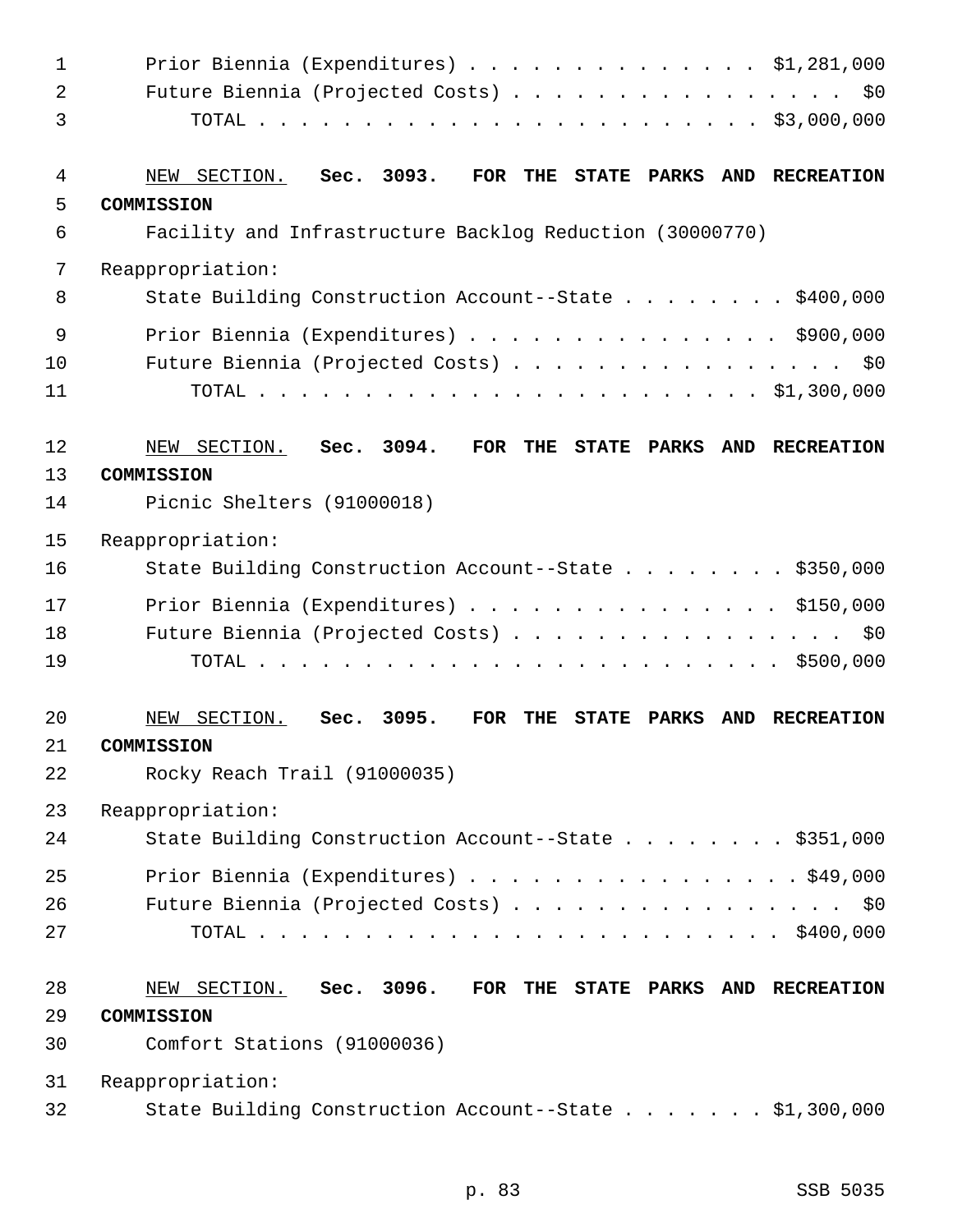| $\mathbf{1}$   | Prior Biennia (Expenditures) \$454,000                                                        |
|----------------|-----------------------------------------------------------------------------------------------|
| $\overline{a}$ | Future Biennia (Projected Costs) \$0                                                          |
| 3              |                                                                                               |
| 4              | NEW SECTION. Sec. 3097.<br>FOR THE STATE PARKS<br>AND RECREATION                              |
| 5              | COMMISSION                                                                                    |
| 6              | Deferred Maintenance (91000030)                                                               |
| 7              | Reappropriation:                                                                              |
| 8              | State Building Construction Account--State \$400,000                                          |
| 9              | Prior Biennia (Expenditures) \$670,000                                                        |
| 10             | Future Biennia (Projected Costs) \$0                                                          |
| 11             |                                                                                               |
| 12             | Sec. 3098.<br>NEW SECTION.<br>FOR THE STATE PARKS<br>AND RECREATION                           |
| 13             | COMMISSION                                                                                    |
| 14             | Energy Conservation (91000040)                                                                |
| 15             | Reappropriation:                                                                              |
| 16             | State Building Construction Account--State \$169,000                                          |
| 17             | Prior Biennia (Expenditures) \$46,000                                                         |
| 18             | Future Biennia (Projected Costs) \$0                                                          |
| 19             |                                                                                               |
| 20             | Sec. 3099.<br>SECTION.<br><b>FOR</b><br>THE<br><b>STATE</b><br>PARKS<br>AND RECREATION<br>NEW |
| 21             | COMMISSION                                                                                    |
| 22             | Culverts (91000046)                                                                           |
| 23             | Reappropriation:                                                                              |
| 24             | State Building Construction Account--State \$1,000,000                                        |
| 25             |                                                                                               |
| 26             | Future Biennia (Projected Costs) \$0                                                          |
| 27             |                                                                                               |
| 28             | NEW SECTION. Sec. 3100.<br>FOR THE STATE PARKS AND RECREATION                                 |
| 29             | COMMISSION                                                                                    |
| 30             | Wallace Falls: Footbridge (91000047)                                                          |
| 31             | Reappropriation:                                                                              |
| 32             | State Building Construction Account--State \$420,000                                          |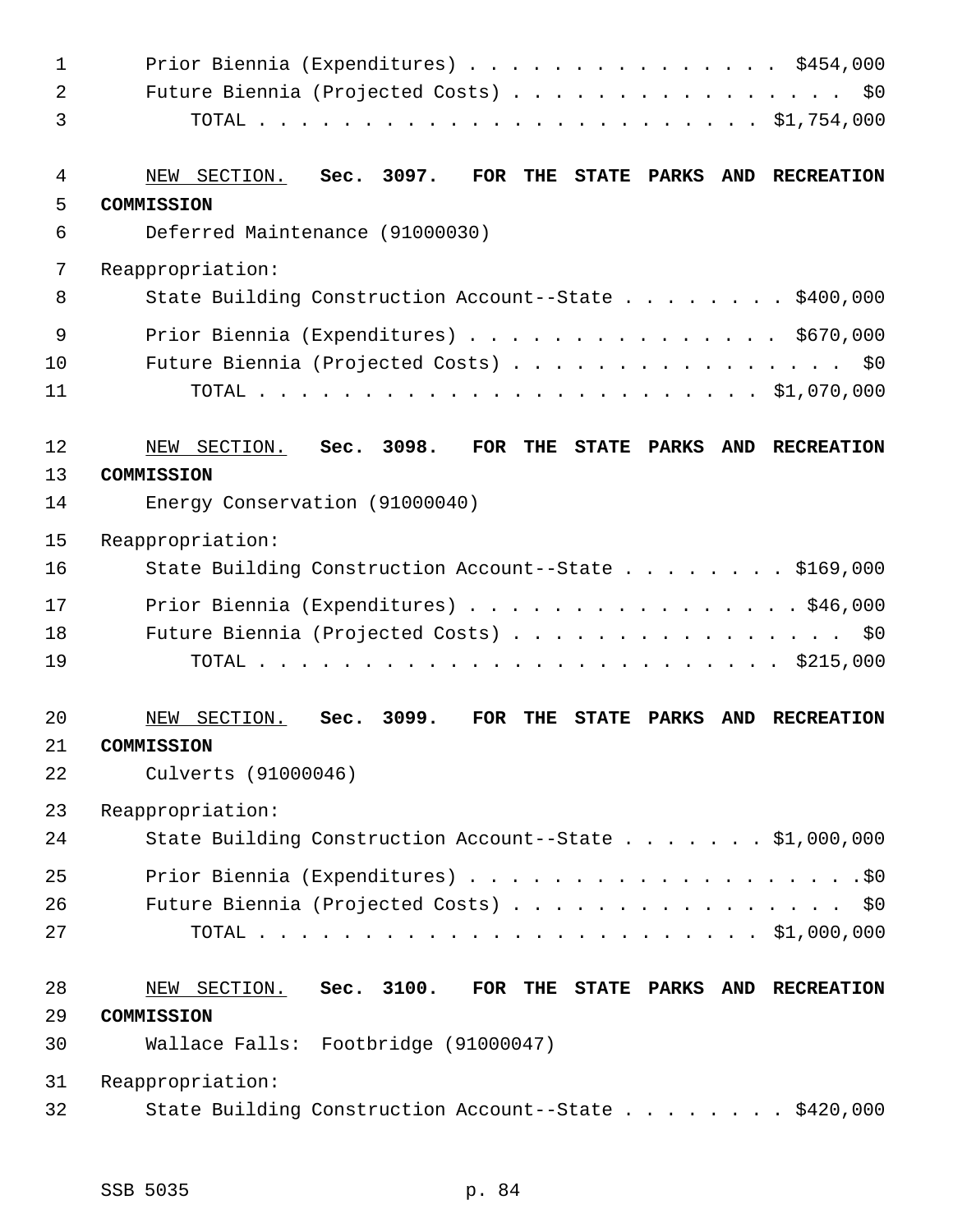| 1  | Prior Biennia (Expenditures) $\ldots$ \$66,000                                                       |
|----|------------------------------------------------------------------------------------------------------|
| 2  | Future Biennia (Projected Costs)<br>\$0                                                              |
| 3  |                                                                                                      |
| 4  | Sec. 3101.<br>NEW SECTION.<br>FOR THE STATE PARKS<br>AND RECREATION                                  |
| 5  | COMMISSION                                                                                           |
| 6  | Spencer Spit: Water System Replacement (30000140)                                                    |
| 7  | Appropriation:                                                                                       |
| 8  | State Building Construction Account--State \$983,000                                                 |
| 9  |                                                                                                      |
| 10 | Future Biennia (Projected Costs) \$0                                                                 |
| 11 |                                                                                                      |
| 12 | Sec. 3102.<br>NEW SECTION.<br><b>FOR</b><br>THE<br>STATE PARKS AND RECREATION                        |
| 13 | COMMISSION                                                                                           |
| 14 | Peace Arch: Waterline Replacement and Upgrade (30000375)                                             |
| 15 | Appropriation:                                                                                       |
| 16 | State Building Construction Account--State \$972,000                                                 |
| 17 |                                                                                                      |
| 18 | Future Biennia (Projected Costs) \$0                                                                 |
| 19 |                                                                                                      |
| 20 | Sec. 3103.<br>SECTION.<br><b>FOR</b><br>THE<br><b>STATE</b><br><b>PARKS</b><br>AND RECREATION<br>NEW |
| 21 | COMMISSION                                                                                           |
| 22 | Dosewallips: Wastewater Treatment System (30000523)                                                  |
| 23 | Appropriation:                                                                                       |
| 24 | State Building Construction Account--State \$4,079,000                                               |
| 25 |                                                                                                      |
| 26 | Future Biennia (Projected Costs) \$0                                                                 |
| 27 |                                                                                                      |
| 28 | NEW SECTION. Sec. 3104.<br>FOR THE STATE PARKS AND RECREATION                                        |
| 29 | COMMISSION                                                                                           |
| 30 | Lewis and Clark: Replace Wastewater System (30000544)                                                |
| 31 | Appropriation:                                                                                       |
| 32 | State Building Construction Account--State \$1,077,000                                               |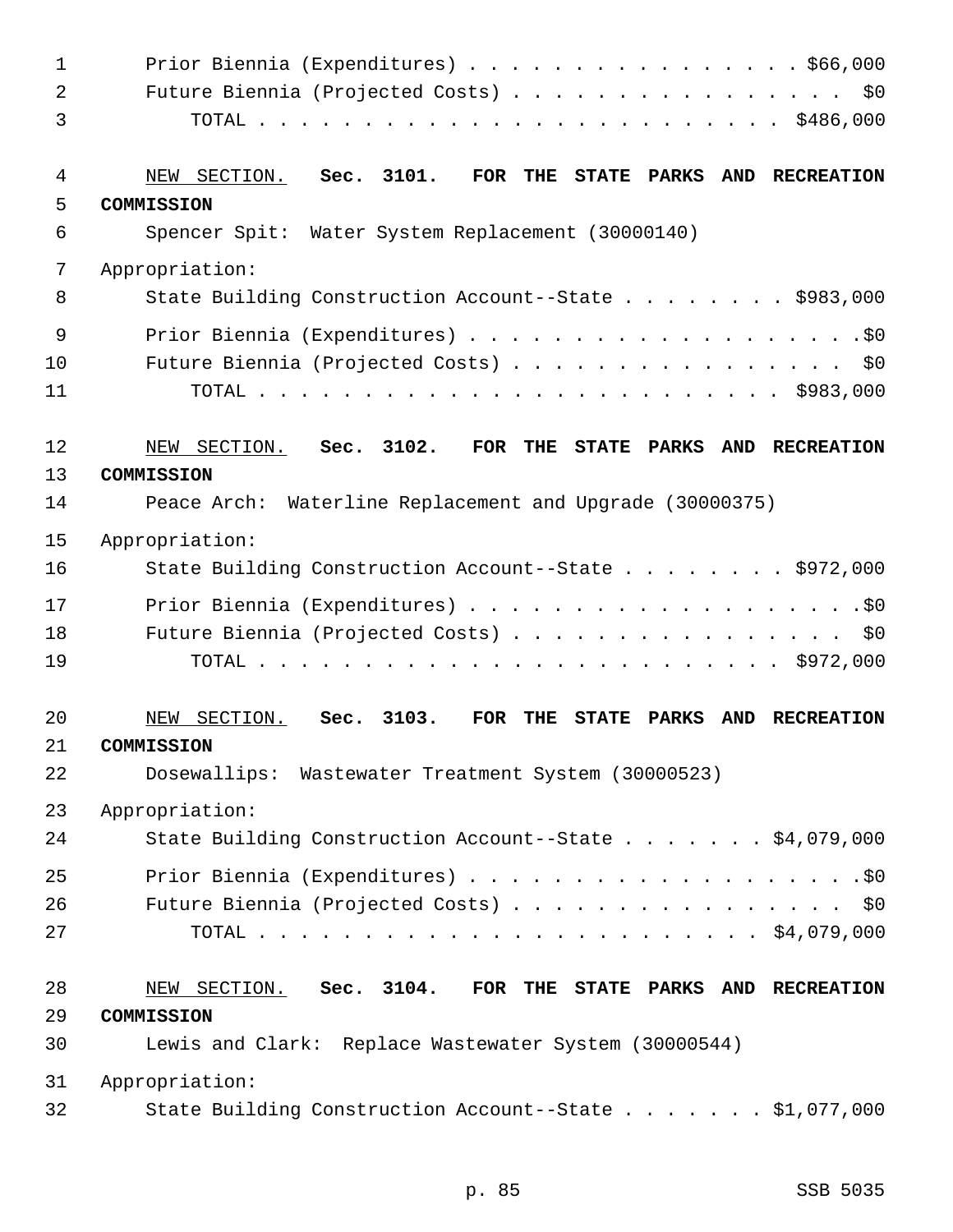| 1              |                                                                                  |
|----------------|----------------------------------------------------------------------------------|
| $\overline{a}$ | Future Biennia (Projected Costs) \$0                                             |
| 3              |                                                                                  |
| 4              | Sec. 3105.<br>NEW SECTION.<br>FOR<br>THE<br><b>STATE PARKS</b><br>AND RECREATION |
| 5              | COMMISSION                                                                       |
| 6              | Potholes: Replace Failed Recreational Vehicle Campsites Electrical               |
| 7              | Hookups (30000549)                                                               |
| 8              | Appropriation:                                                                   |
| 9              | State Building Construction Account--State \$997,000                             |
| 10             |                                                                                  |
| 11             | Future Biennia (Projected Costs) \$0                                             |
| 12             |                                                                                  |
| 13             | Sec. 3106.<br>NEW SECTION.<br>FOR THE STATE PARKS<br>AND RECREATION              |
| 14             | COMMISSION                                                                       |
| 15             | Lake Sammamish State Park: Sunset Beach Bathhouse Replacement                    |
| 16             | (30000653)                                                                       |
| 17             | Appropriation:                                                                   |
| 18             | State Building Construction Account--State \$2,984,000                           |
| 19             |                                                                                  |
| 20             | Future Biennia (Projected Costs) \$0                                             |
| 21             |                                                                                  |
| 22             | NEW SECTION. Sec. 3107. FOR THE STATE PARKS AND RECREATION                       |
| 23             | COMMISSION                                                                       |
| 24             | Flaming Geyser State Park: Infrastructure (30000810)                             |
| 25             | Appropriation:                                                                   |
| 26             | State Building Construction Account--State \$1,325,000                           |
| 27             |                                                                                  |
| 28             | Future Biennia (Projected Costs) \$0                                             |
| 29             |                                                                                  |
| 30             | NEW SECTION. Sec. 3108.<br>FOR THE STATE PARKS AND RECREATION                    |
| 31             | COMMISSION                                                                       |
| 32             | Flaming Geyser State Park: Day Use Renovation (30000832)                         |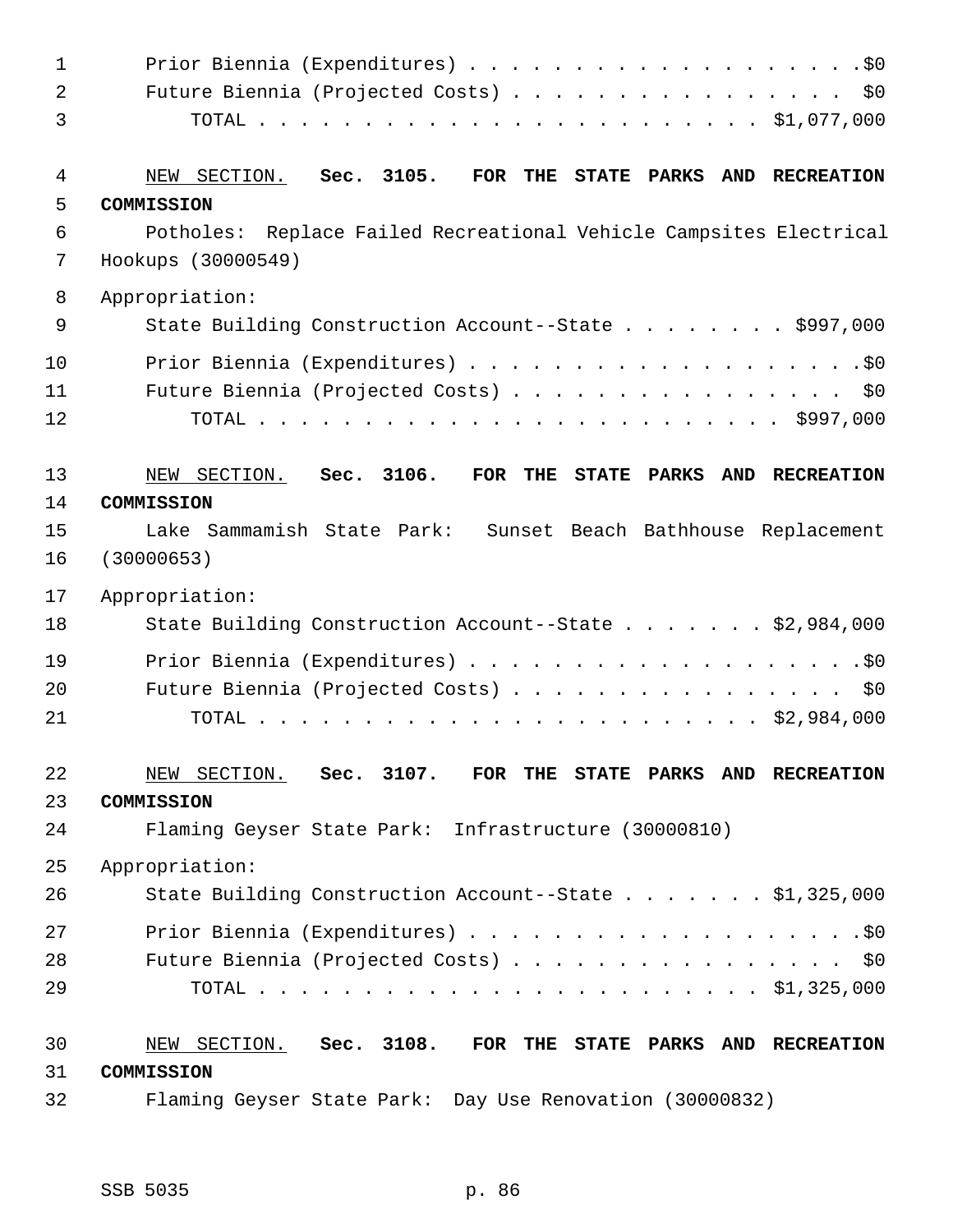| State Building Construction Account--State \$1,002,000 |
|--------------------------------------------------------|
|                                                        |
| Future Biennia (Projected Costs) \$0                   |
|                                                        |
|                                                        |

# 6 NEW SECTION. **Sec. 3109. FOR THE STATE PARKS AND RECREATION** 7 **COMMISSION**

8 Parkland Acquisition Account (30000838)

 9 The appropriation in this section is subject to the following 10 conditions and limitations: The appropriation in this section is 11 provided solely for the acquisition of property adjacent to existing 12 state park property and shall not be used to purchase property to 13 establish new parks.

14 Appropriation:

| 15 | Parkland Acquisition Account--State $\ldots$ \$2,000,000 |
|----|----------------------------------------------------------|
| 16 |                                                          |
| 17 | Future Biennia (Projected Costs) \$8,000,000             |
| 18 |                                                          |

## 19 NEW SECTION. **Sec. 3110. FOR THE STATE PARKS AND RECREATION**

#### 20 **COMMISSION**

21 Minor Works - Facility and Infrastructure Preservation (30000845)

22 Appropriation:

| 23  | State Building Construction Account--State \$8,777,000 |
|-----|--------------------------------------------------------|
| 2.4 |                                                        |
| 25  | Future Biennia (Projected Costs) \$0                   |
| -26 |                                                        |

# 27 NEW SECTION. **Sec. 3111. FOR THE STATE PARKS AND RECREATION** 28 **COMMISSION**

29 Minor Works - Revenue Generation (30000847)

30 Appropriation:

| 31 | State Building Construction Account--State \$724,000 |  |
|----|------------------------------------------------------|--|
| 32 |                                                      |  |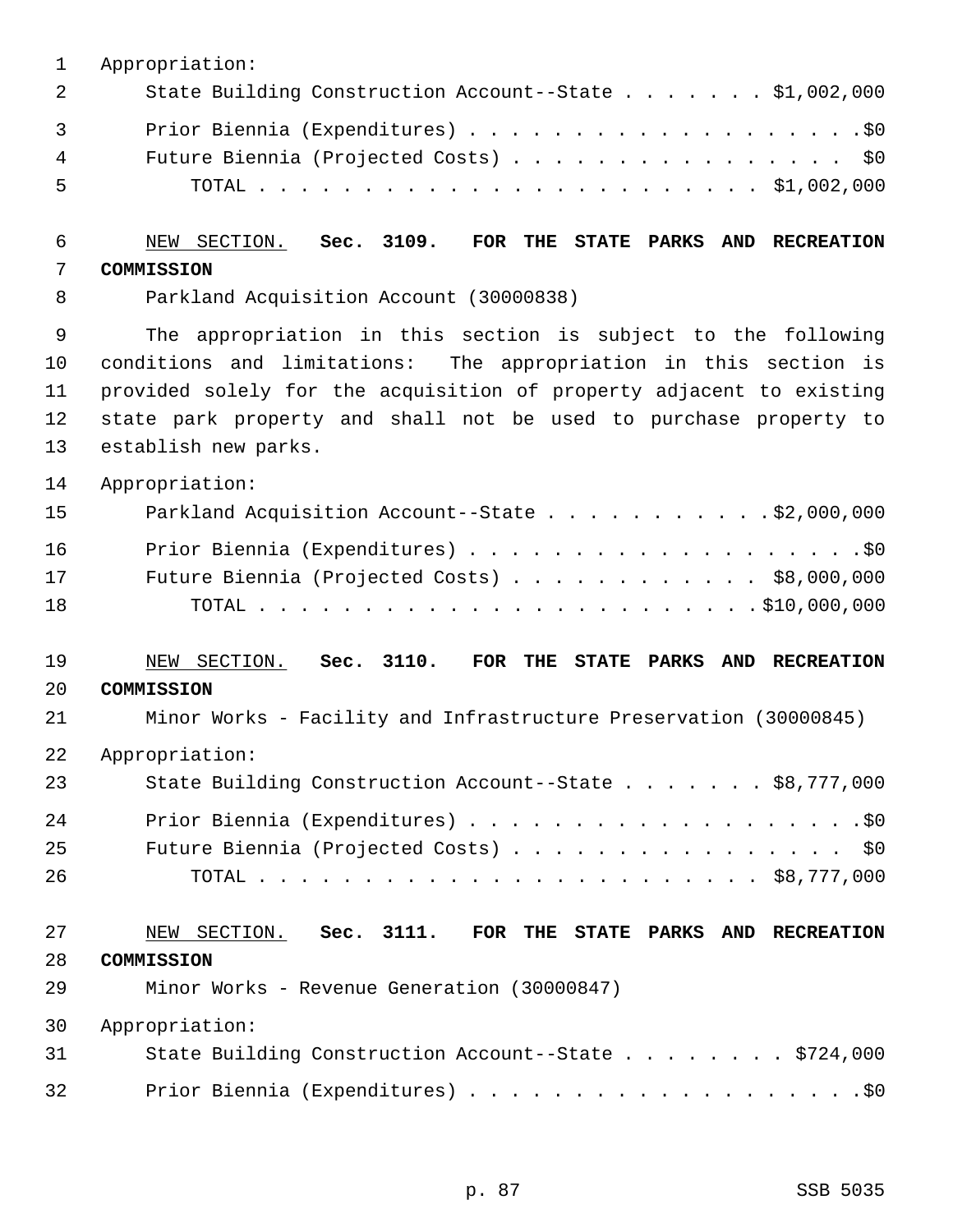| $\mathbf 1$    | Future Biennia (Projected Costs) $\ldots$ \$6,566,000                                                                 |
|----------------|-----------------------------------------------------------------------------------------------------------------------|
| $\overline{2}$ |                                                                                                                       |
|                |                                                                                                                       |
| $\mathfrak{Z}$ | Sec. 3112.<br><b>FOR</b><br>THE<br>STATE PARKS<br><b>RECREATION</b><br>NEW SECTION.<br><b>AND</b>                     |
| $\overline{4}$ | COMMISSION                                                                                                            |
| 5              | Fish Barrier Removal (30000854)                                                                                       |
| 6              | Appropriation:                                                                                                        |
| 7              | State Building Construction Account--State \$1,048,000                                                                |
| 8              |                                                                                                                       |
| 9              | Future Biennia (Projected Costs) \$4,368,000                                                                          |
| 10             |                                                                                                                       |
|                |                                                                                                                       |
| 11             | Sec. 3113.<br>NEW SECTION.<br><b>FOR</b><br>THE<br>STATE PARKS<br>AND<br><b>RECREATION</b>                            |
| 12             | COMMISSION                                                                                                            |
| 13             | Rocky Reach - Chelan County Public Utility District<br>Grant                                                          |
| 14             | (30000855)                                                                                                            |
| 15             | Appropriation:                                                                                                        |
| 16             | Parks Renewal and Stewardship Account--Private/Local \$600,000                                                        |
| 17             |                                                                                                                       |
| 18             | Future Biennia (Projected Costs) \$0                                                                                  |
| 19             |                                                                                                                       |
|                |                                                                                                                       |
| 20             | NEW SECTION.<br>3114.<br><b>FOR</b><br>Sec.<br>THE<br><b>STATE</b><br><b>PARKS</b><br><b>AND</b><br><b>RECREATION</b> |
| 21             | COMMISSION                                                                                                            |
| 22             | Clean Vessel Boating Pump-out Grants (30000856)                                                                       |
| 23             | Appropriation:                                                                                                        |
| 24             | General Fund--Federal \$2,600,000                                                                                     |
| 25             |                                                                                                                       |
| 26             | Future Biennia (Projected Costs) \$0                                                                                  |
| 27             |                                                                                                                       |
|                |                                                                                                                       |
| 28             | NEW SECTION. Sec. 3115.<br>FOR THE STATE PARKS AND RECREATION                                                         |
| 29             | COMMISSION                                                                                                            |
| 30             | Local Grant Authority (30000857)                                                                                      |
| 31             | Appropriation:                                                                                                        |
| 32             | Parks Renewal and Stewardship Account--Private/Local \$1,200,000                                                      |
|                |                                                                                                                       |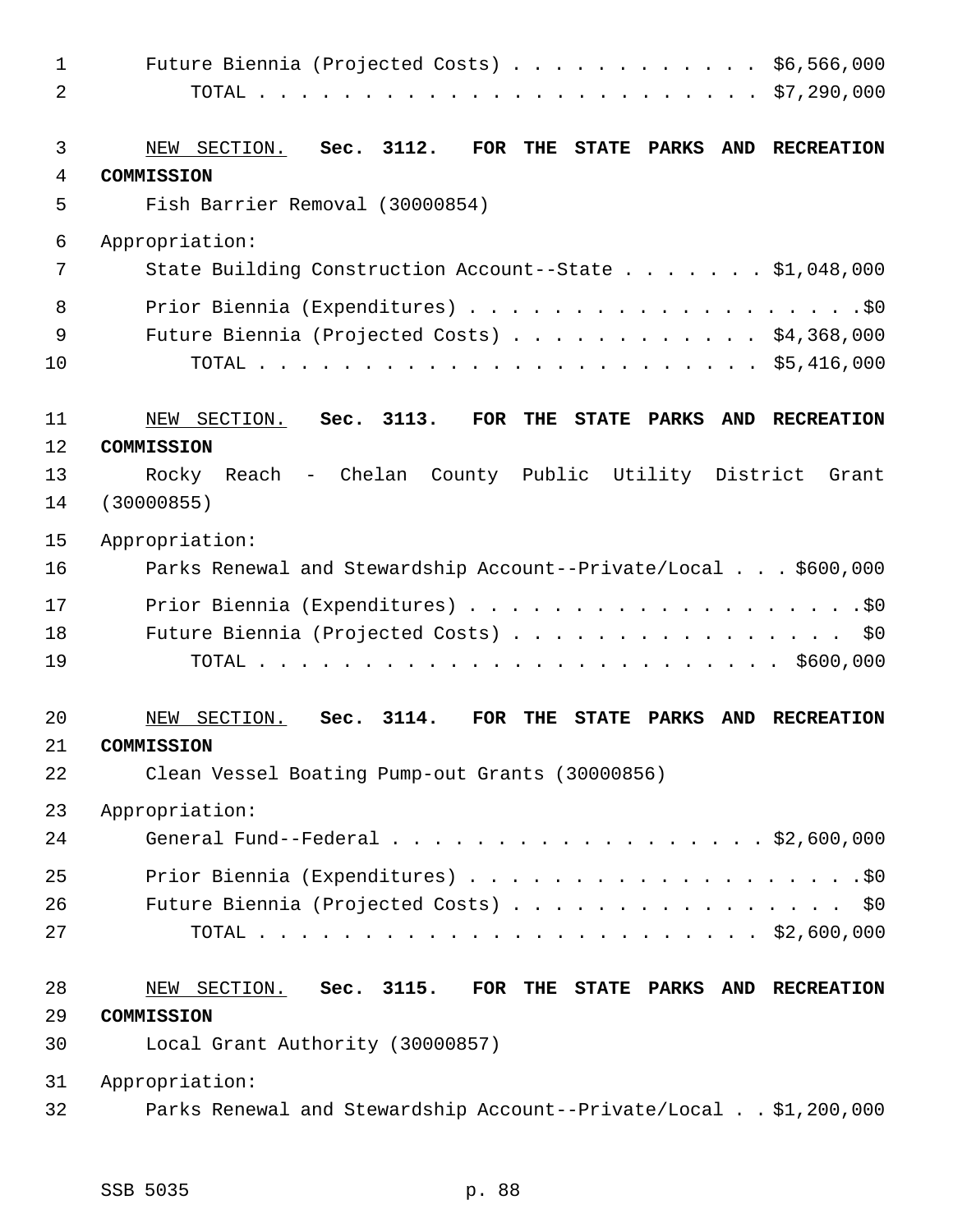| $1 \quad \cdots$ |                                                       |
|------------------|-------------------------------------------------------|
| 2 —              | Future Biennia (Projected Costs) $\ldots$ \$4,000,000 |
| $\overline{3}$   |                                                       |

## 4 NEW SECTION. **Sec. 3116. FOR THE STATE PARKS AND RECREATION** 5 **COMMISSION**

6 Backlog Repairs and Enhanced Amenities (92000007)

 7 The appropriations in this section are subject to the following 8 conditions and limitations: The appropriation is provided solely to 9 reduce the backlog of deferred maintenance projects and for purchase, 10 installation and construction a park amenities that will produce 11 additional park revenue. The appropriation is partially funded through 12 ten percent reductions in other capital request for the state parks. 13 The state parks commission must limit charges against these capital 14 appropriations for state parks throughout this act for project 15 management, indirect and overhead costs to no more than fifteen percent 16 of total project costs. The state parks commission may allocate 17 savings greater than the assumed ten percent to this project funding 18 for backlog and amenities projects. The state parks commission must 19 provide an annual progress report each December 1st on achieving these 20 savings and the progress in reducing the backlog of deferred 21 maintenance.

22 Appropriation:

| 23 | State Building Construction Account--State \$7,000,000 |
|----|--------------------------------------------------------|
| 24 |                                                        |
| 25 | Future Biennia (Projected Costs) \$0                   |
| 26 |                                                        |

## 27 NEW SECTION. **Sec. 3117. FOR THE STATE PARKS AND RECREATION** 28 **COMMISSION**

29 Lyons Ferry and Chief Timothy State Parks (92000008)

30 The appropriations in this section are subject to the following 31 conditions and limitations: The appropriation is provided solely for 32 capital expenses associated with re-establishing Lyons Ferry State Park 33 and Chief Timothy State Park. The operating costs for re-establishing 34 the parks will be offset by reduced services on Columbia Plateau Trail 35 State Park. Other than taking actions, both in operating expenditures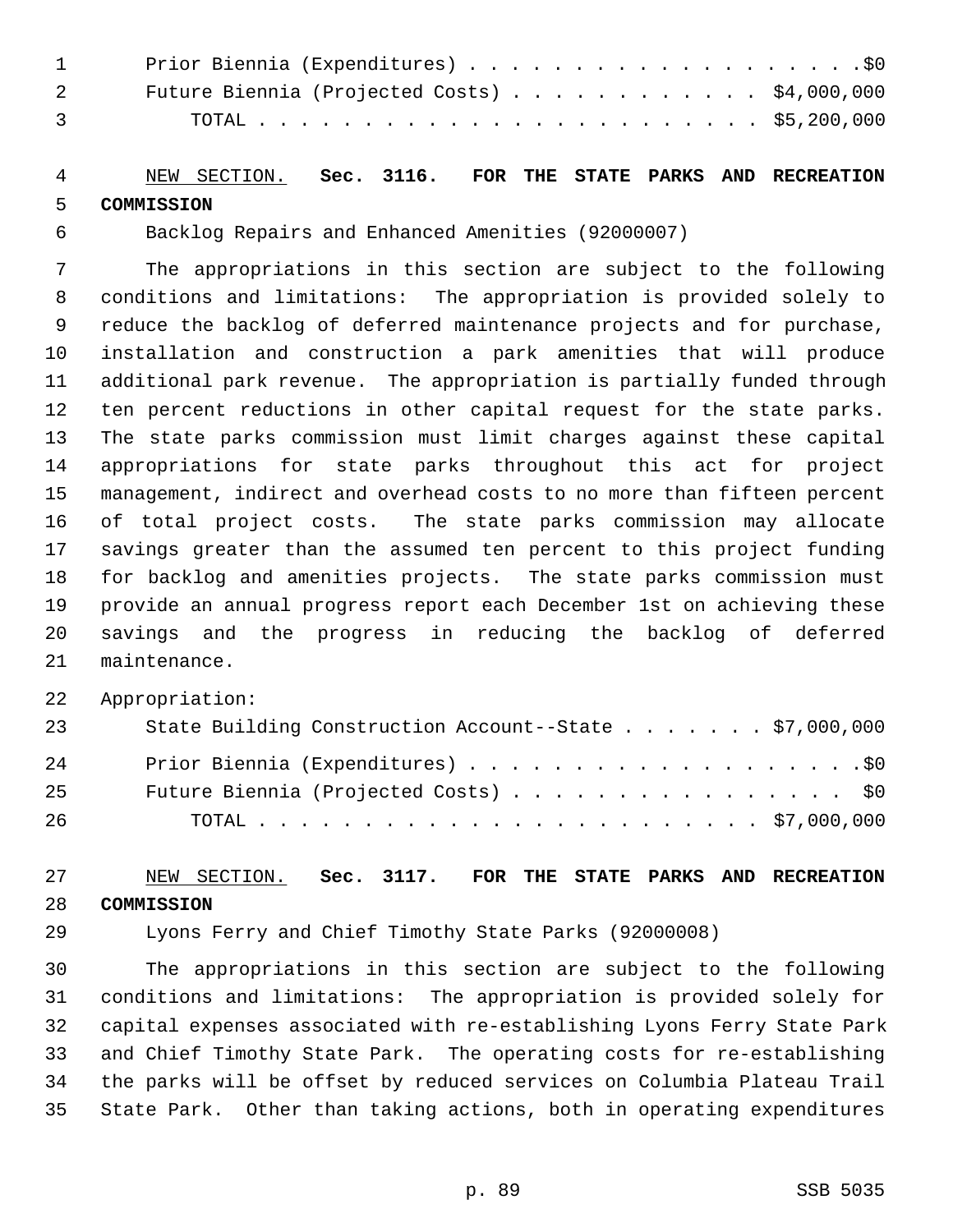1 and use of limited staff time, to minimize state liabilities, such as 2 maintaining culverts, noxious weed controls, oversight to access and 3 easements, and other legal obligations as landowner, the agency shall 4 not spend any additional operating funds on improvements to the 5 following 85.5 mile undeveloped portion of Columbia Plateau Trail 6 State Park: From Mile Post 256.5 to Mile Post 342, the Martin Road 7 Trailhead. 8 Appropriation: 9 State Building Construction Account--State . . . . . . . \$600,000 10 Prior Biennia (Expenditures) . . . . . . . . . . . . . . . . . . .\$0 11 Future Biennia (Projected Costs) . . . . . . . . . . . . . . . . \$0 12 TOTAL . . . . . . . . . . . . . . . . . . . . . . . . . \$600,000 13 NEW SECTION. **Sec. 3118. FOR THE STATE PARKS AND RECREATION** 14 **COMMISSION** 15 Federal Grant Authority (30000858) 16 Appropriation: 17 General Fund--Federal . . . . . . . . . . . . . . . . . . . \$750,000 18 Prior Biennia (Expenditures) . . . . . . . . . . . . . . . . . . .\$0 19 Future Biennia (Projected Costs) . . . . . . . . . . . . \$3,000,000 20 TOTAL . . . . . . . . . . . . . . . . . . . . . . . . \$3,750,000 21 NEW SECTION. **Sec. 3119. FOR THE STATE PARKS AND RECREATION** 22 **COMMISSION** 23 Deception Pass - Kukutali Access and Interpretation (30000774) 24 Appropriation: 25 State Building Construction Account--State . . . . . . . . \$225,000 26 Prior Biennia (Expenditures) . . . . . . . . . . . . . . . . . . .\$0 27 Future Biennia (Projected Costs) . . . . . . . . . . . . . \$525,000 28 TOTAL . . . . . . . . . . . . . . . . . . . . . . . . . \$750,000 29 NEW SECTION. **Sec. 3120. FOR THE RECREATION AND CONSERVATION** 30 **FUNDING BOARD** 31 Salmon Recovery Funding Board Programs (20044001) 32 Reappropriation: 33 General Fund--Federal . . . . . . . . . . . . . . . . . . \$3,500,000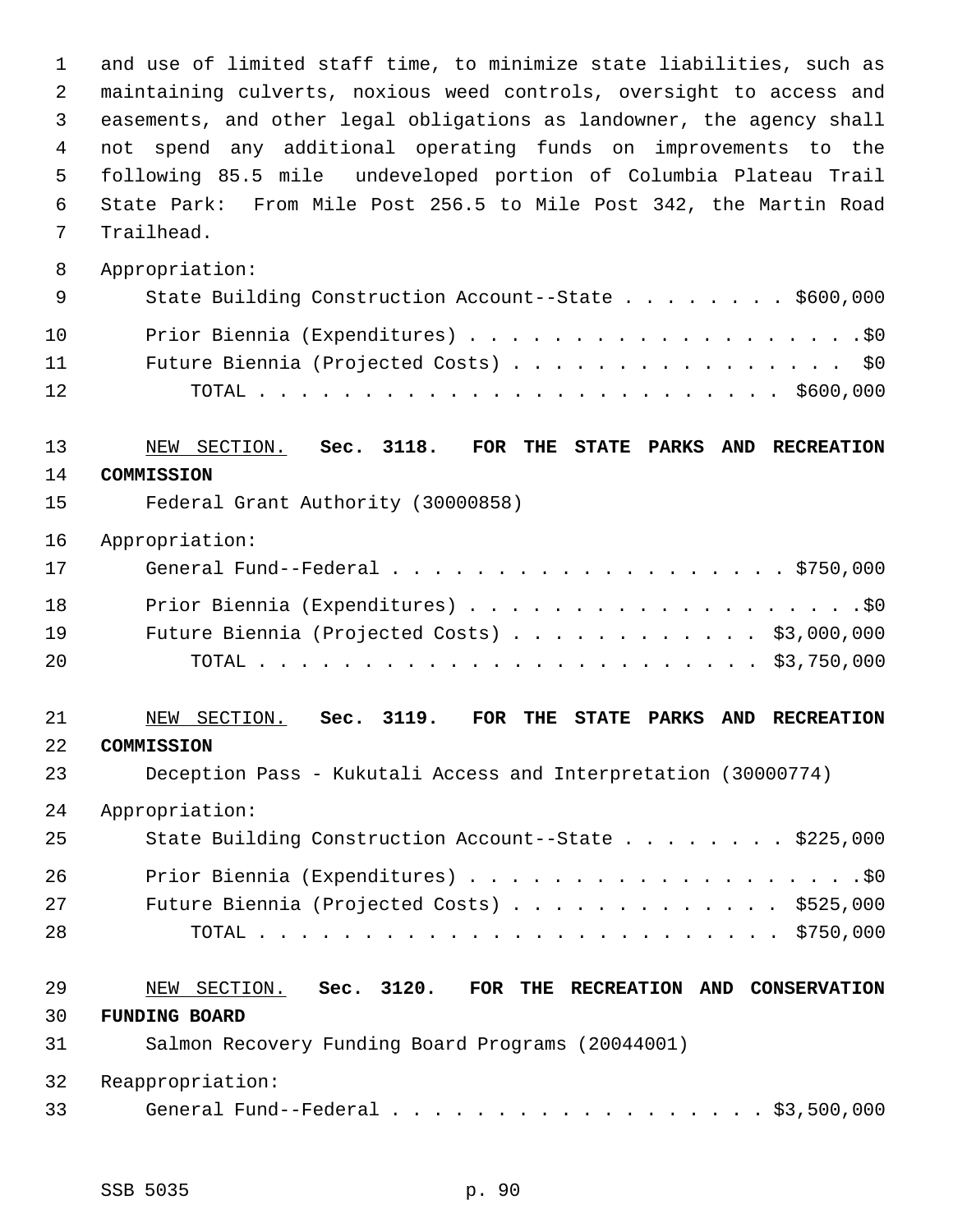|                | State Building Construction Account--State \$161,000 |
|----------------|------------------------------------------------------|
| -2             | Subtotal Reappropriation \$3,661,000                 |
| $\overline{3}$ | Prior Biennia (Expenditures) \$42,714,000            |
| 4              | Future Biennia (Projected Costs) \$0                 |
| 5              |                                                      |

# 6 NEW SECTION. **Sec. 3121. FOR THE RECREATION AND CONSERVATION** 7 **FUNDING BOARD**

8 Washington Wildlife and Recreation Program (20044002)

 9 The reappropriations in this section are subject to the following 10 conditions and limitations: Any amount of the reappropriations that 11 are not obligated to a specific project may be used to fund alternate 12 projects approved by the legislature from the same account in biennia 13 succeeding that in which the moneys were originally appropriated.

14 Reappropriation:

| 15 | Outdoor Recreation Account--State \$415,000        |
|----|----------------------------------------------------|
| 16 | Habitat Conservation Account--State \$200,000      |
| 17 | Subtotal Reappropriation \$615,000                 |
| 18 | Prior Biennia (Expenditures) $\ldots$ \$43,915,000 |
| 19 | Future Biennia (Projected Costs) \$0               |
| 20 |                                                    |

# 21 NEW SECTION. **Sec. 3122. FOR THE RECREATION AND CONSERVATION** 22 **FUNDING BOARD**

23 Youth Athletic Fields (20062952)

24 The reappropriation in this section is subject to the following 25 conditions and limitations: The reappropriation is subject to the 26 provisions of section 172, chapter 371, Laws of 2006.

27 Reappropriation:

| 28 | State Building Construction Account--State \$63,000 |
|----|-----------------------------------------------------|
| 29 | Prior Biennia (Expenditures) \$2,437,000            |
| 30 | Future Biennia (Projected Costs) \$0                |
| 31 |                                                     |

32 NEW SECTION. **Sec. 3123. FOR THE RECREATION AND CONSERVATION**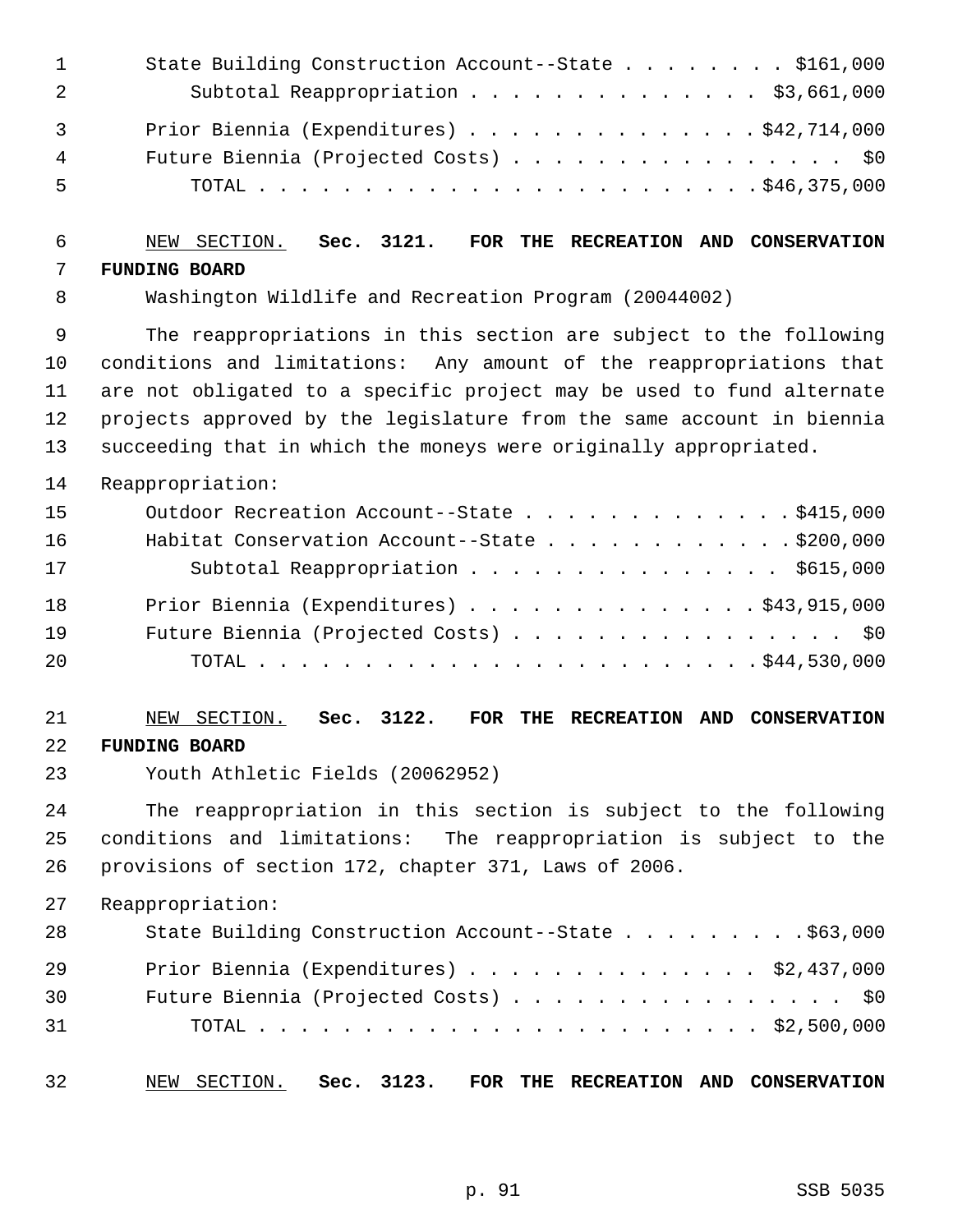#### 1 **FUNDING BOARD**

2 Salmon Recovery Funding Board Programs (20064001)

 3 The reappropriations in this section are subject to the following 4 conditions and limitations: The reappropriations are subject to the 5 provisions of section 403, chapter 488, Laws of 2005.

6 Reappropriation:

| 7   | General Fund--Federal $\ldots$ , \$5,533,000         |
|-----|------------------------------------------------------|
| 8   | State Building Construction Account--State \$950,000 |
| - 9 | Subtotal Reappropriation \$6,483,000                 |
| 10  | Prior Biennia (Expenditures) $\ldots$ \$55,517,000   |
| 11  | Future Biennia (Projected Costs) \$0                 |
| 12  |                                                      |

# 13 NEW SECTION. **Sec. 3124. FOR THE RECREATION AND CONSERVATION**

## 14 **FUNDING BOARD**

15 Washington Wildlife and Recreation Program (20064002)

16 The reappropriations in this section are subject to the following 17 conditions and limitations: The reappropriations are subject to the 18 provisions of section 404, chapter 488, Laws of 2005.

19 Reappropriation:

| 20 | Outdoor Recreation Account--State \$928,000        |
|----|----------------------------------------------------|
| 21 | Habitat Conservation Account--State \$2,300,000    |
| 22 | Subtotal Reappropriation \$3,228,000               |
| 23 | Prior Biennia (Expenditures) $\ldots$ \$46,772,000 |
| 24 | Future Biennia (Projected Costs) \$0               |
| 25 |                                                    |

## 26 NEW SECTION. **Sec. 3125. FOR THE RECREATION AND CONSERVATION** 27 **FUNDING BOARD**

28 Nonhighway and Off-Road Vehicle Activities Program (20064004)

29 The reappropriation in this section is subject to the following 30 conditions and limitations: The reappropriation is subject to the 31 provisions of section 170, chapter 371, Laws of 2006.

32 Reappropriation:

33 NOVA Program Account--State . . . . . . . . . . . . . . . . \$437,000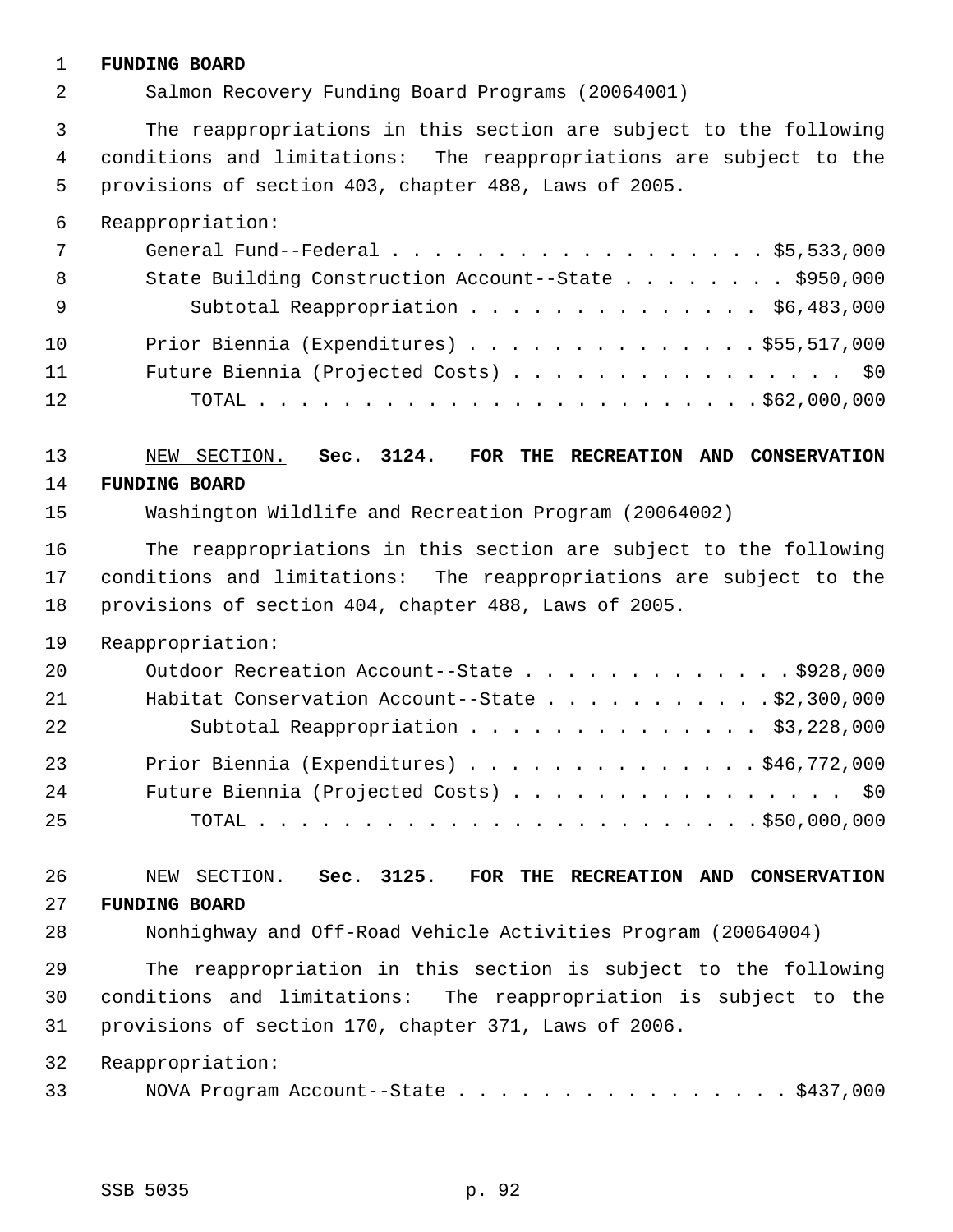| $\mathbf{1}$   | Prior Biennia (Expenditures) \$7,142,000                          |
|----------------|-------------------------------------------------------------------|
| $\overline{a}$ | Future Biennia (Projected Costs) \$0                              |
| 3              |                                                                   |
| 4              | NEW SECTION. Sec. 3126. FOR THE RECREATION AND CONSERVATION       |
| 5              | <b>FUNDING BOARD</b>                                              |
| 6              | Family Forest and Fish Passage Program (20082001)                 |
| 7              | The reappropriation in this section is subject to the following   |
| 8              | conditions and limitations: The reappropriation is subject to the |
| 9              | provisions of section 3138, chapter 520, Laws of 2007.            |
| 10             | Reappropriation:                                                  |
| 11             | State Building Construction Account--State \$239,000              |
| 12             | Prior Biennia (Expenditures) \$5,761,000                          |
| 13             | Future Biennia (Projected Costs) \$0                              |
| 14             |                                                                   |
| 15             | NEW SECTION. Sec. 3127.<br>FOR THE RECREATION AND CONSERVATION    |
| 16             | <b>FUNDING BOARD</b>                                              |
| 17             | Boating Facilities Program (20084001)                             |
| 18             | Reappropriation:                                                  |
| 19             | Recreation Resources Account--State $\ldots$ \$469,000            |
| 20             | Prior Biennia (Expenditures) \$7,552,000                          |
| 21             | Future Biennia (Projected Costs)<br>\$0\$                         |
| 22             | $\ldots$ \$8,021,000<br>TOTAL                                     |
| 23             | NEW SECTION. Sec. 3128. FOR THE RECREATION AND CONSERVATION       |
| 24             | <b>FUNDING BOARD</b>                                              |
| 25             | Firearms and Archery Range Recreation (20084003)                  |
| 26             | Reappropriation:                                                  |
| 27             | Firearms Range Account--State<br>\$48,000                         |
| 28             | Prior Biennia (Expenditures) \$424,000                            |
| 29             | Future Biennia (Projected Costs) \$0                              |
| 30             |                                                                   |
| 31             | Sec. 3129.<br>NEW SECTION.<br>FOR THE RECREATION AND CONSERVATION |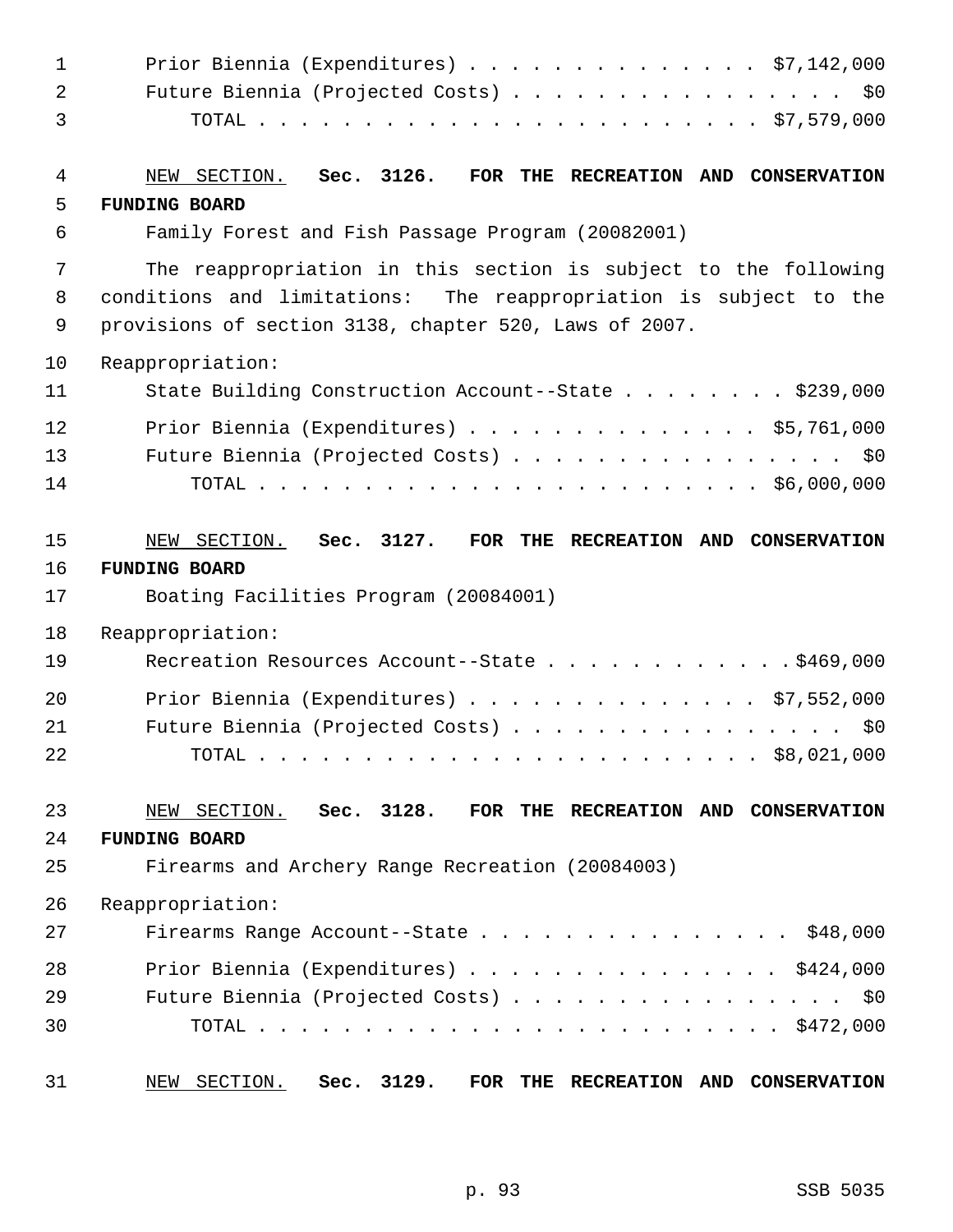| $\mathbf{1}$ | <b>FUNDING BOARD</b>                                                |
|--------------|---------------------------------------------------------------------|
| 2            | Puget Sound Restoration and Acquisition (20084004)                  |
| 3            | Reappropriation:                                                    |
| 4            | State Building Construction Account--State \$783,000                |
| 5            | Prior Biennia (Expenditures) $\ldots$ 939,967,000                   |
| 6            | Future Biennia (Projected Costs) \$0                                |
| 7            |                                                                     |
| 8            | NEW SECTION. Sec. 3130. FOR THE RECREATION AND CONSERVATION         |
| 9            | <b>FUNDING BOARD</b>                                                |
| 10           | Aquatic Lands Enhancement Account (20084005)                        |
| 11           | Reappropriation:                                                    |
| 12           | State Building Construction Account--State \$264,000                |
| 13           | Prior Biennia (Expenditures) \$4,761,000                            |
| 14           | Future Biennia (Projected Costs) \$0                                |
| 15           |                                                                     |
| 16           | NEW SECTION. Sec. 3131. FOR THE RECREATION AND CONSERVATION         |
| 17           | <b>FUNDING BOARD</b>                                                |
| 18           | Nonhighway and Off-Road Vehicle Activities Program (20084008)       |
| 19           | Reappropriation:                                                    |
| 20           | NOVA Program Account--State \$425,000                               |
| 21           | Prior Biennia (Expenditures) \$8,611,000                            |
| 22           | Future Biennia (Projected Costs) \$0                                |
| 23           |                                                                     |
| 24           | NEW SECTION. Sec. 3132. FOR THE RECREATION AND CONSERVATION         |
| 25           | <b>FUNDING BOARD</b>                                                |
| 26           | Washington Wildlife Recreation Grants (20084011)                    |
| 27           | The reappropriations in this section are subject to the following   |
| 28           | conditions and limitations: The reappropriations are subject to the |
| 29           | provisions of section 3146, chapter 520, Laws of 2007.              |
| 30           | Reappropriation:                                                    |
| 31           | Outdoor Recreation Account--State \$1,174,000                       |
| 32           | Habitat Conservation Account--State $\ldots$ 97,217,000             |
| 33           | Subtotal Reappropriation \$8,391,000                                |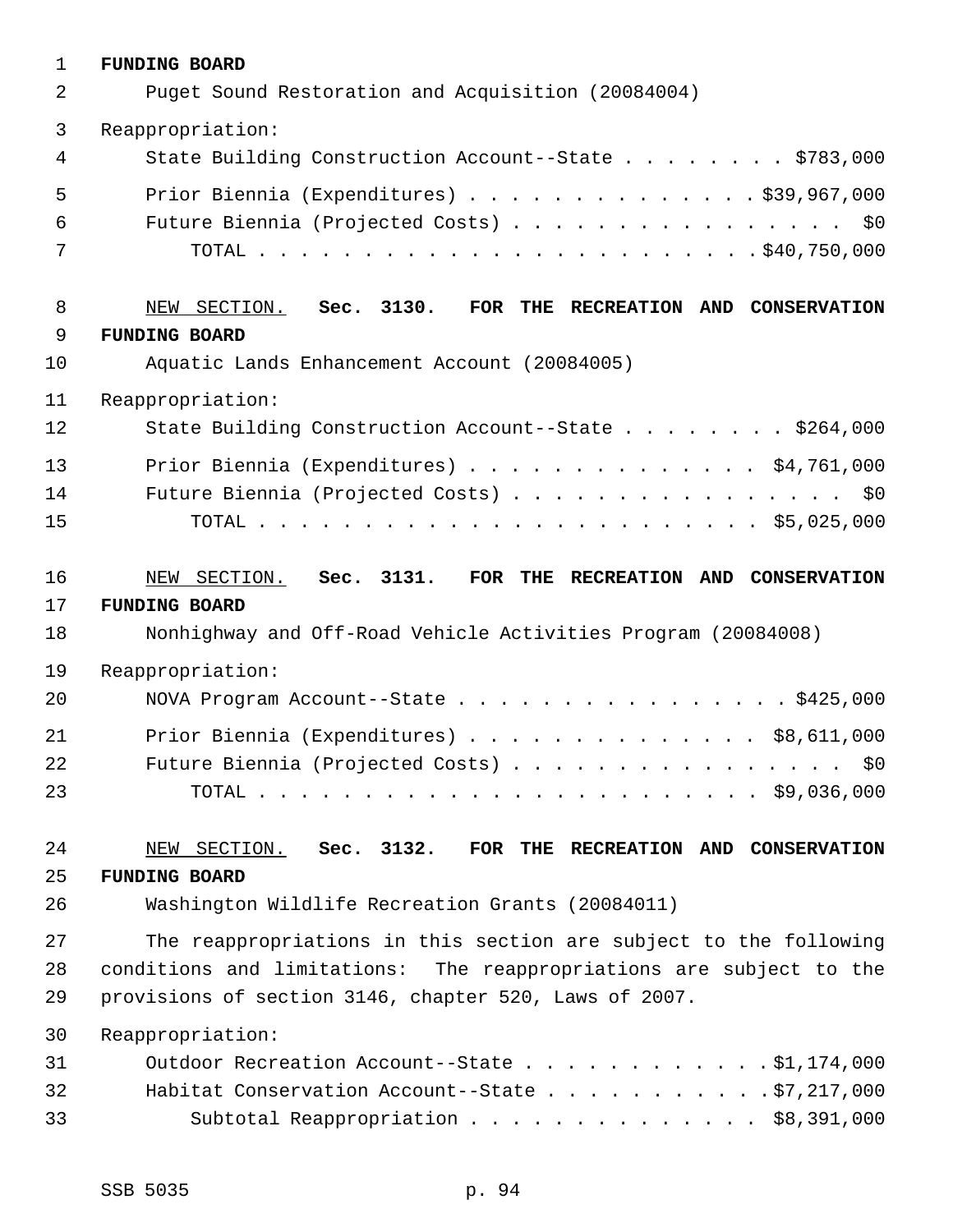| $\mathbf{1}$   | Prior Biennia (Expenditures) \$90,101,000                         |
|----------------|-------------------------------------------------------------------|
| $\overline{a}$ | Future Biennia (Projected Costs) \$0                              |
| 3              |                                                                   |
| 4              | NEW SECTION. Sec. 3133.<br>FOR THE RECREATION AND CONSERVATION    |
| 5              | <b>FUNDING BOARD</b>                                              |
| 6              | Salmon Recovery Funding Board Programs (20084851)                 |
| 7              | Reappropriation:                                                  |
| 8              | State Building Construction Account--State \$1,929,000            |
| 9              | Prior Biennia (Expenditures) \$58,071,000                         |
| 10             | Future Biennia (Projected Costs) \$0                              |
| 11             |                                                                   |
| 12             | Sec. 3134.<br>FOR THE RECREATION AND CONSERVATION<br>NEW SECTION. |
| 13             | <b>FUNDING BOARD</b>                                              |
| 14             | Washington Wildlife Recreation Grants (30000002)                  |
| 15             | Reappropriation:                                                  |
| 16             | Outdoor Recreation Account--State \$619,000                       |
| 17             | Habitat Conservation Account--State \$6,721,000                   |
| 18             | Riparian Protection Account--State \$3,600,000                    |
| 19             | Farmlands Preservation Account--State \$1,040,000                 |
| 20             | Subtotal Reappropriation \$11,980,000                             |
| 21             | Prior Biennia (Expenditures) \$57,465,000                         |
| 22             | Future Biennia (Projected Costs) \$0                              |
| 23             |                                                                   |
| 24             | NEW SECTION. Sec. 3135. FOR THE RECREATION AND CONSERVATION       |
| 25             | <b>FUNDING BOARD</b>                                              |
| 26             | Salmon Recovery Funding Board Programs (30000003)                 |
| 27             | Reappropriation:                                                  |
| 28             | General Fund--Federal \$10,300,000                                |
| 29             | State Building Construction Account--State \$213,000              |
| 30             | Subtotal Reappropriation \$10,513,000                             |
| 31             | Prior Biennia (Expenditures) \$59,487,000                         |
| 32             | Future Biennia (Projected Costs) \$0                              |
| 33             |                                                                   |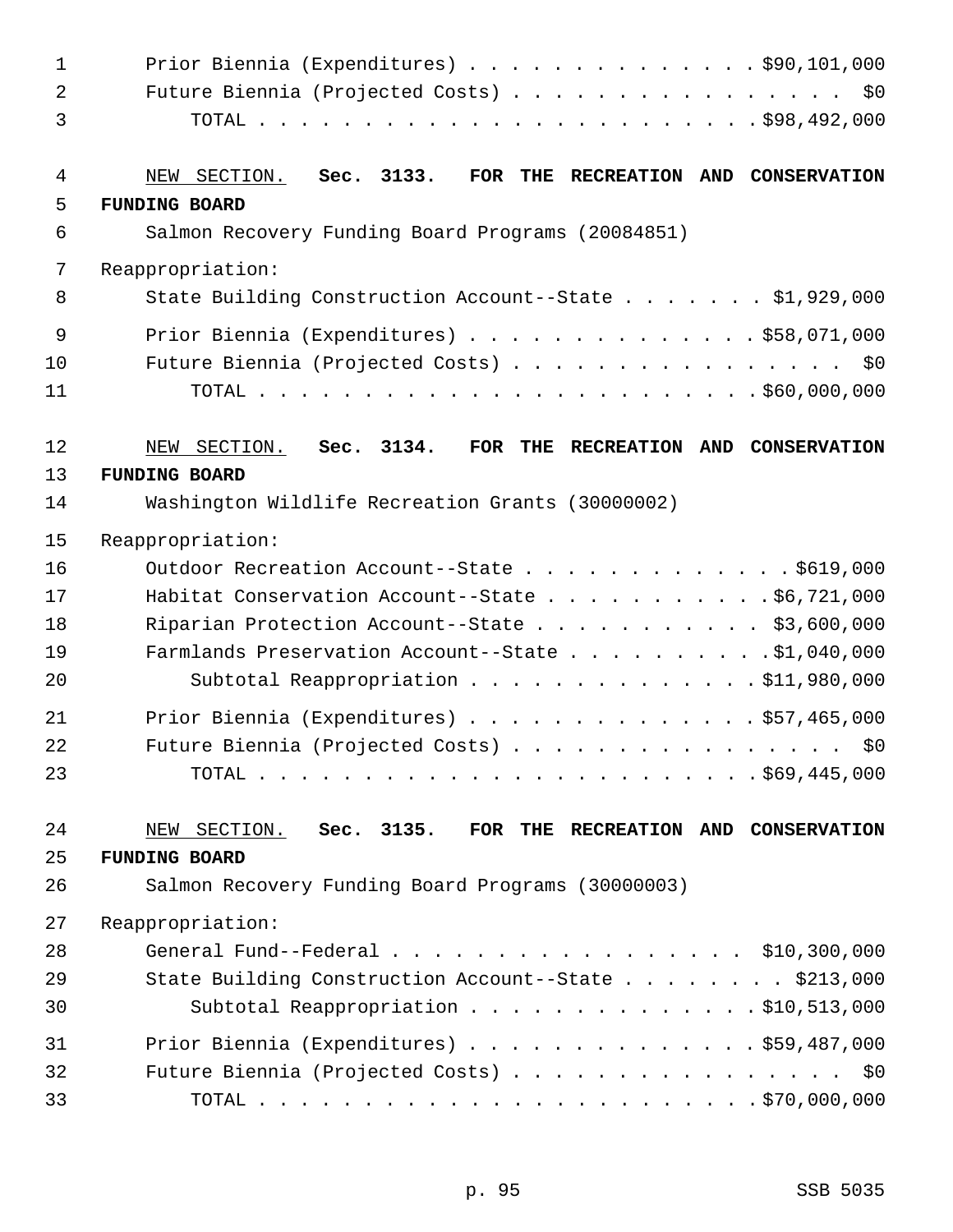| 1  | NEW SECTION.<br>Sec. 3136.<br>FOR THE RECREATION AND CONSERVATION    |
|----|----------------------------------------------------------------------|
| 2  | <b>FUNDING BOARD</b>                                                 |
| 3  | Land and Water Conservation Fund (30000005)                          |
| 4  | Reappropriation:                                                     |
| 5  | General Fund--Federal \$1,160,000                                    |
| 6  | Prior Biennia (Expenditures) $\ldots$ \$2,840,000                    |
| 7  | Future Biennia (Projected Costs)<br>\$0                              |
| 8  |                                                                      |
| 9  | Sec. 3137.<br>FOR THE RECREATION AND CONSERVATION<br>NEW SECTION.    |
| 10 | <b>FUNDING BOARD</b>                                                 |
| 11 | Aquatic Lands Enhancement Account (30000007)                         |
| 12 | The reappropriations in this section are subject to the following    |
| 13 | conditions and limitations: The reappropriations are provided solely |
| 14 | for the list of projects in LEAP capital document number 2009-3,     |
| 15 | developed March 9, 2009.                                             |
| 16 | Reappropriation:                                                     |
| 17 | Aquatic Lands Enhancement Account--State \$390,000                   |
| 18 | State Building Construction Account--State \$324,000                 |
| 19 | Subtotal Reappropriation \$714,000                                   |
| 20 | Prior Biennia (Expenditures) \$4,311,000                             |
| 21 | Future Biennia (Projected Costs)<br>\$0                              |
| 22 |                                                                      |
| 23 | NEW SECTION. Sec. 3138. FOR THE RECREATION AND CONSERVATION          |
| 24 | <b>FUNDING BOARD</b>                                                 |
| 25 | Firearms and Archery Range Recreation (30000009)                     |
| 26 | Reappropriation:                                                     |
| 27 | Firearms Range Account--State \$210,000                              |
| 28 | Prior Biennia (Expenditures) \$285,000                               |
| 29 | Future Biennia (Projected Costs)<br>\$0                              |
| 30 |                                                                      |
| 31 | NEW SECTION. Sec. 3139. FOR THE RECREATION AND CONSERVATION          |
| 32 | <b>FUNDING BOARD</b>                                                 |
| 33 | Puget Sound Acquisition and Restoration (30000080)                   |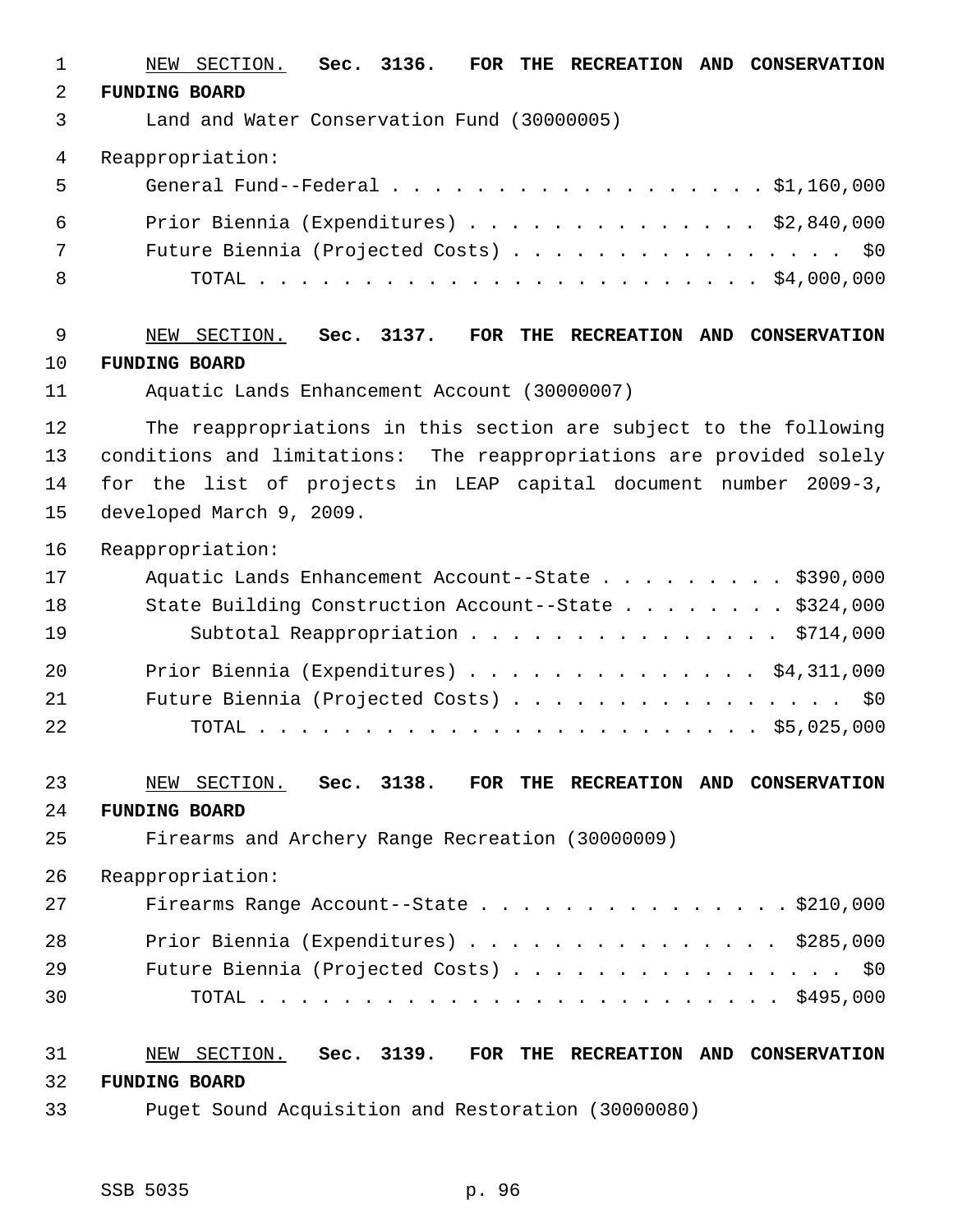| 1              | Reappropriation:                                                     |
|----------------|----------------------------------------------------------------------|
| $\overline{2}$ | State Building Construction Account--State \$4,369,000               |
| 3              | Prior Biennia (Expenditures) \$28,631,000                            |
| 4              | Future Biennia (Projected Costs) \$0                                 |
| 5              |                                                                      |
| 6              | NEW SECTION. Sec. 3140.<br>FOR THE RECREATION AND CONSERVATION       |
| 7              | <b>FUNDING BOARD</b>                                                 |
| 8              | Puget Sound Estuary and Salmon Restoration Program (30000081)        |
| 9              | Reappropriation:                                                     |
| 10             | State Building Construction Account--State \$2,101,000               |
| 11             | Prior Biennia (Expenditures) \$4,899,000                             |
| 12             | Future Biennia (Projected Costs) \$0                                 |
| 13             |                                                                      |
| 14             | NEW SECTION. Sec. 3141. FOR THE RECREATION AND CONSERVATION          |
| 15             | <b>FUNDING BOARD</b>                                                 |
| 16             | Boating Facilities Program (30000138)                                |
| 17             | Reappropriation:                                                     |
| 18             | Recreation Resources Account--State \$4,300,000                      |
| 19             | Prior Biennia (Expenditures) $\ldots$ \$3,700,000                    |
| 20             | Future Biennia (Projected Costs) \$0                                 |
| 21             |                                                                      |
| 22             | NEW SECTION. Sec. 3142. FOR THE RECREATION AND CONSERVATION          |
| 23             | <b>FUNDING BOARD</b>                                                 |
| 24             | Washington Wildlife Recreation Grants (30000139)                     |
| 25             | The reappropriations in this section are subject to the following    |
| 26             | conditions and limitations: The reappropriations are provided solely |
| 27             | for the list of projects in LEAP capital document number 2011-3A,    |
| 28             | developed May 24, 2011.                                              |
| 29             | Reappropriation:                                                     |
| 30             | Riparian Protection Account--State $\ldots$ \$650,000                |
| 31             | Farmlands Preservation Account--State \$314,000                      |
| 32             | Outdoor Recreation Account--State \$8,330,000                        |
| 33             | Habitat Conservation Account--State \$7,567,000                      |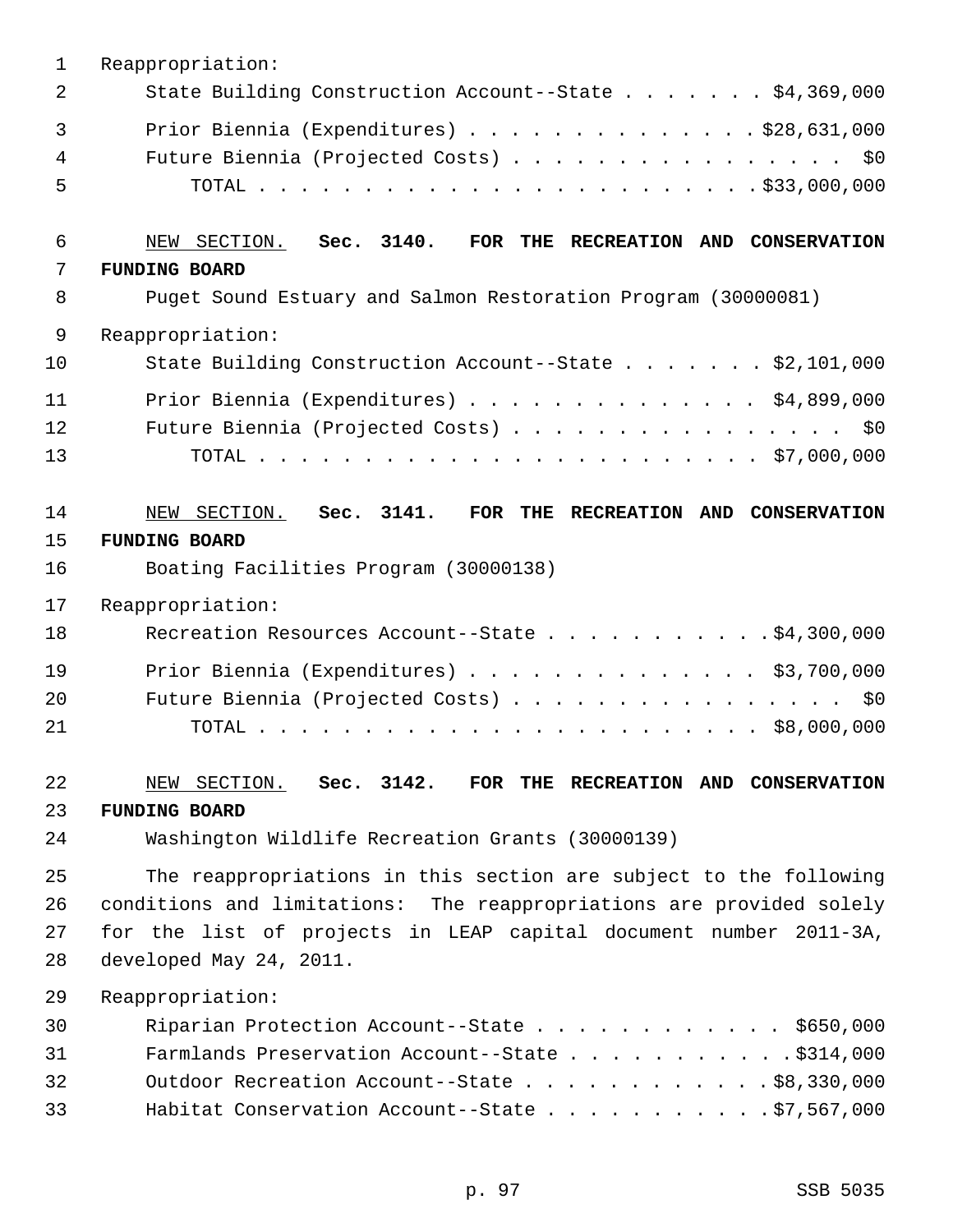| $\mathbf{1}$   | Subtotal Reappropriation \$16,861,000                              |
|----------------|--------------------------------------------------------------------|
| $\overline{2}$ | Prior Biennia (Expenditures) $\ldots$ 925, 139, 000                |
| 3              | Future Biennia (Projected Costs) \$0                               |
| 4              |                                                                    |
| 5              | NEW SECTION. Sec. 3143.<br>FOR THE RECREATION AND CONSERVATION     |
| 6              | <b>FUNDING BOARD</b>                                               |
| 7              | Salmon Recovery Funding Board Programs (30000140)                  |
| 8              | Reappropriation:                                                   |
| 9              | General Fund--Federal \$50,000,000                                 |
| 10             | State Building Construction Account--State \$7,350,000             |
| 11             | Subtotal Reappropriation \$57,350,000                              |
| 12             | Prior Biennia (Expenditures) \$12,712,000                          |
| 13             | Future Biennia (Projected Costs) \$0                               |
| 14             |                                                                    |
| 15             | NEW SECTION. Sec. 3144.<br>FOR THE RECREATION AND CONSERVATION     |
| 16             | <b>FUNDING BOARD</b>                                               |
| 17             | Nonhighway and Off-Road Vehicle Activities Program (30000141)      |
| 18             | The reappropriation in this section is subject to the following    |
| 19             | conditions and limitations: The reappropriation is subject to the  |
| 20             | provisions of section 3067, chapter 48, Laws of 2011 1st sp. sess. |
| 21             | Reappropriation:                                                   |
| 22             | NOVA Program Account--State \$3,347,000                            |
| 23             | Prior Biennia (Expenditures) $\ldots$ \$2,153,000                  |
| 24             | Future Biennia (Projected Costs) \$0                               |
| 25             |                                                                    |
| 26             | NEW SECTION. Sec. 3145. FOR THE RECREATION AND CONSERVATION        |
| 27             | <b>FUNDING BOARD</b>                                               |
| 28             | Land and Water Conservation Fund (30000142)                        |
| 29             | Reappropriation:                                                   |
| 30             | General Fund--Federal $\ldots$ , \$3,750,000                       |
| 31             | Prior Biennia (Expenditures) \$250,000                             |
| 32             | Future Biennia (Projected Costs) \$0                               |
| 33             |                                                                    |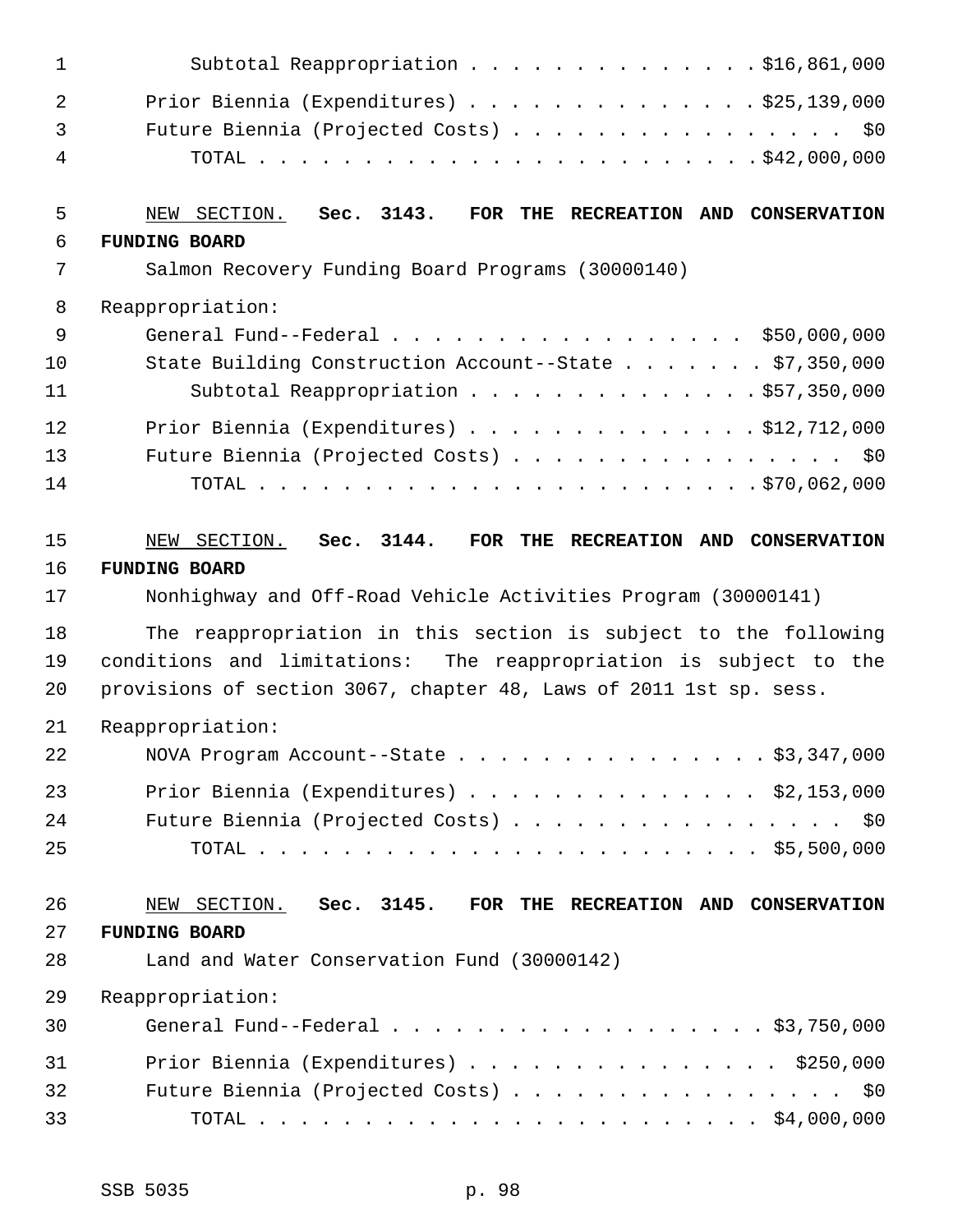| $\mathbf 1$ | NEW SECTION. Sec. 3146.<br>FOR THE RECREATION AND CONSERVATION                    |
|-------------|-----------------------------------------------------------------------------------|
| 2           | <b>FUNDING BOARD</b>                                                              |
| 3           | Aquatic Lands Enhancement Account (30000143)                                      |
| 4           | The reappropriation in this section is subject to the following                   |
| 5           | conditions and limitations: The reappropriation is provided solely for            |
| 6           | the list of projects in LEAP capital document number 2011-3B, developed           |
| 7           | April 6, 2011.                                                                    |
| 8           | Reappropriation:                                                                  |
| 9           | Aquatic Lands Enhancement Account--State $\ldots$ \$2,946,000                     |
| 10          | Prior Biennia (Expenditures) \$3,860,000                                          |
| 11          | Future Biennia (Projected Costs) \$0                                              |
| 12          |                                                                                   |
| 13          | NEW SECTION. Sec. 3147.<br>FOR THE RECREATION AND CONSERVATION                    |
| 14          | <b>FUNDING BOARD</b>                                                              |
| 15          | Firearms and Archery Range Recreation (30000144)                                  |
| 16          | Reappropriation:                                                                  |
| 17          | Firearms Range Account--State \$45,000                                            |
| 18          | Prior Biennia (Expenditures) \$320,000                                            |
| 19          | Future Biennia (Projected Costs) \$0                                              |
| 20          |                                                                                   |
| 21          | SECTION.<br>Sec. 3148.<br>RECREATION AND CONSERVATION<br><b>FOR</b><br>THE<br>NEW |
| 22          | <b>FUNDING BOARD</b>                                                              |
| 23          | Boating Improvement Grants (30000145)                                             |
| 24          | Reappropriation:                                                                  |
| 25          |                                                                                   |
| 26          | Prior Biennia (Expenditures) $\ldots$ \$1,741,000                                 |
| 27          | Future Biennia (Projected Costs) \$0                                              |
| 28          |                                                                                   |
| 29          | NEW SECTION. Sec. 3149. FOR THE RECREATION AND CONSERVATION                       |
| 30          | <b>FUNDING BOARD</b>                                                              |
| 31          | Recreational Trails Program (30000146)                                            |
| 32          | Reappropriation:                                                                  |
| 33          | General Fund--Federal $\ldots$ \$3,960,000                                        |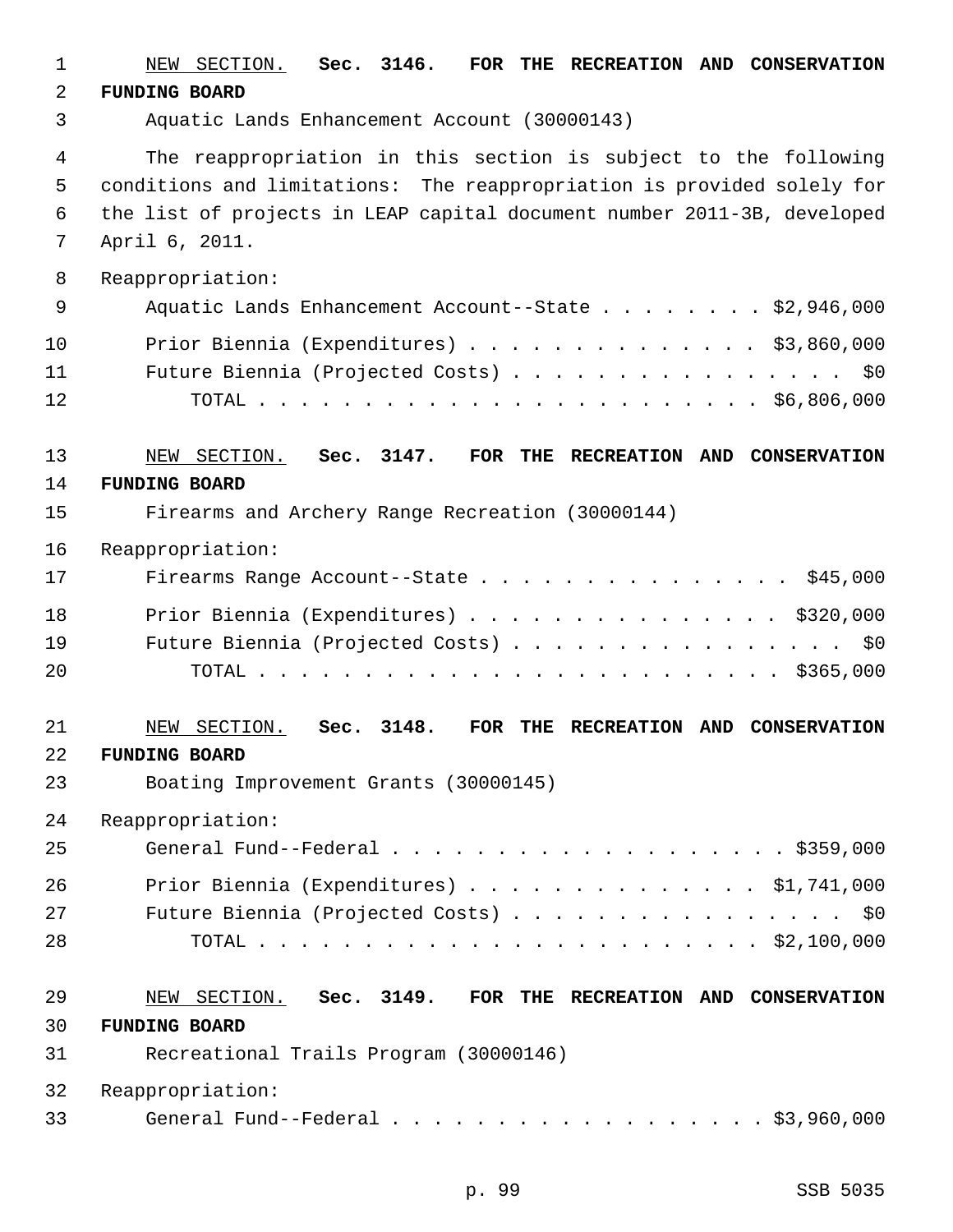| $\mathbf{1}$ | Prior Biennia (Expenditures) $\ldots$ \$1,040,000                                                                       |
|--------------|-------------------------------------------------------------------------------------------------------------------------|
| 2            | Future Biennia (Projected Costs) \$0                                                                                    |
| 3            |                                                                                                                         |
| 4            | NEW SECTION. Sec. 3150.<br>FOR THE RECREATION AND CONSERVATION                                                          |
| 5            | <b>FUNDING BOARD</b>                                                                                                    |
| 6            | Puget Sound Estuary and Salmon Restoration Program (30000148)                                                           |
| 7            | The reappropriation in this section is subject to the following                                                         |
| 8<br>9       | conditions and limitations: The reappropriation shall not be expended<br>on the acquisition of lands by state agencies. |
| 10           | Reappropriation:                                                                                                        |
| 11           | State Building Construction Account--State \$3,455,000                                                                  |
| 12           | Prior Biennia (Expenditures) \$1,545,000                                                                                |
| 13           | Future Biennia (Projected Costs) \$0                                                                                    |
| 14           |                                                                                                                         |
| 15           | NEW SECTION. Sec. 3151.<br>FOR THE RECREATION AND CONSERVATION                                                          |
| 16           | <b>FUNDING BOARD</b>                                                                                                    |
| 17           | Family Forest Fish Passage Program (91000001)                                                                           |
| 18           | Reappropriation:                                                                                                        |
| 19           | State Building Construction Account--State \$188,000                                                                    |
| 20           | Prior Biennia (Expenditures) \$4,812,000                                                                                |
| 21           | Future Biennia (Projected Costs) \$0                                                                                    |
| 22           |                                                                                                                         |
| 23           | NEW SECTION. Sec. 3152.<br>FOR THE RECREATION AND CONSERVATION                                                          |
| 24           | <b>FUNDING BOARD</b>                                                                                                    |
| 25           | Puget Sound Restoration (30000147)                                                                                      |
| 26           | The reappropriation in this section is subject to the following                                                         |
| 27           | conditions and limitations: The reappropriation shall not be expended                                                   |
| 28           | on the acquisition of lands by state agencies.                                                                          |
| 29           | Reappropriation:                                                                                                        |
| 30           | State Building Construction Account--State \$10,684,000                                                                 |
| 31           | Prior Biennia (Expenditures) \$4,316,000                                                                                |
| 32           | Future Biennia (Projected Costs) \$0                                                                                    |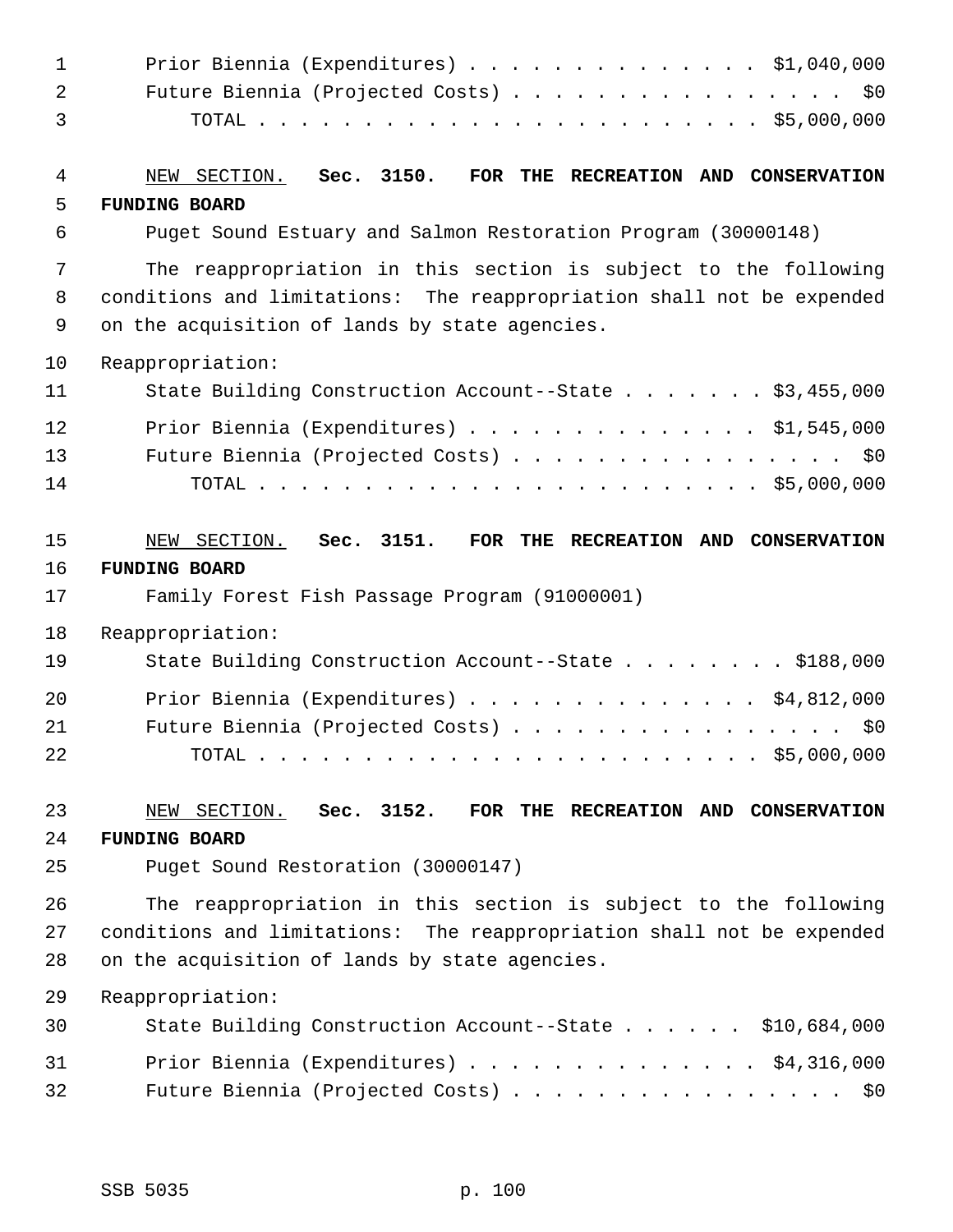1 TOTAL . . . . . . . . . . . . . . . . . . . . . . . . \$15,000,000

| 2        | NEW SECTION. Sec. 3153.<br>FOR THE RECREATION AND CONSERVATION                                 |
|----------|------------------------------------------------------------------------------------------------|
| 3        | <b>FUNDING BOARD</b>                                                                           |
| 4        | Family Forest Fish Passage Program (30000203)                                                  |
| 5        | Reappropriation:                                                                               |
| 6        | State Building Construction Account--State \$367,000                                           |
| 7        | Prior Biennia (Expenditures) $\ldots$ \$16,633,000                                             |
| 8        | Future Biennia (Projected Costs) \$0                                                           |
| 9        |                                                                                                |
| 10       | NEW SECTION. Sec. 3154. FOR THE RECREATION AND CONSERVATION                                    |
| 11       | <b>FUNDING BOARD</b>                                                                           |
| 12       | Family Forest Fish Passage Program (91000097)                                                  |
| 13       | Reappropriation:                                                                               |
| 14       | State Toxics Control Account--State $\ldots$ \$8,981,000                                       |
| 15       | Prior Biennia (Expenditures) $\ldots$ \$1,019,000                                              |
| 16       | Future Biennia (Projected Costs) \$0                                                           |
| 17       |                                                                                                |
| 18       | FOR THE RECREATION AND CONSERVATION<br>NEW SECTION. Sec. 3155.                                 |
| 19       | <b>FUNDING BOARD</b>                                                                           |
| 20       | Washington Wildlife Recreation Grants (30000205)                                               |
| 21       | The appropriations in this section are subject to the following                                |
| 22       | conditions and limitations: The appropriations are provided solely for                         |
| 23       | the list of projects in LEAP capital document number 2013-2, developed                         |
| 24       | April 9, 2013. Amounts allocated to the Lake Tahuya access development                         |
| 25       | project must be allocated to the next partially funded project on the                          |
| 26       | development and renovation category ranked<br>lands<br>list.<br>state                          |
| 27       | Allocation of funds to alternate projects on the list must result in an                        |
| 28<br>29 | executed by June 30, 2015. Funds not obligated in a contract by June<br>30, 2015, shall lapse. |
| 30       | Appropriation:                                                                                 |
| 31       | Outdoor Recreation Account--State \$21,338,000                                                 |
| 32       | Habitat Conservation Account--State $\ldots$ \$4,111,000                                       |
| 33       | Riparian Protection Account--State \$8,627,000                                                 |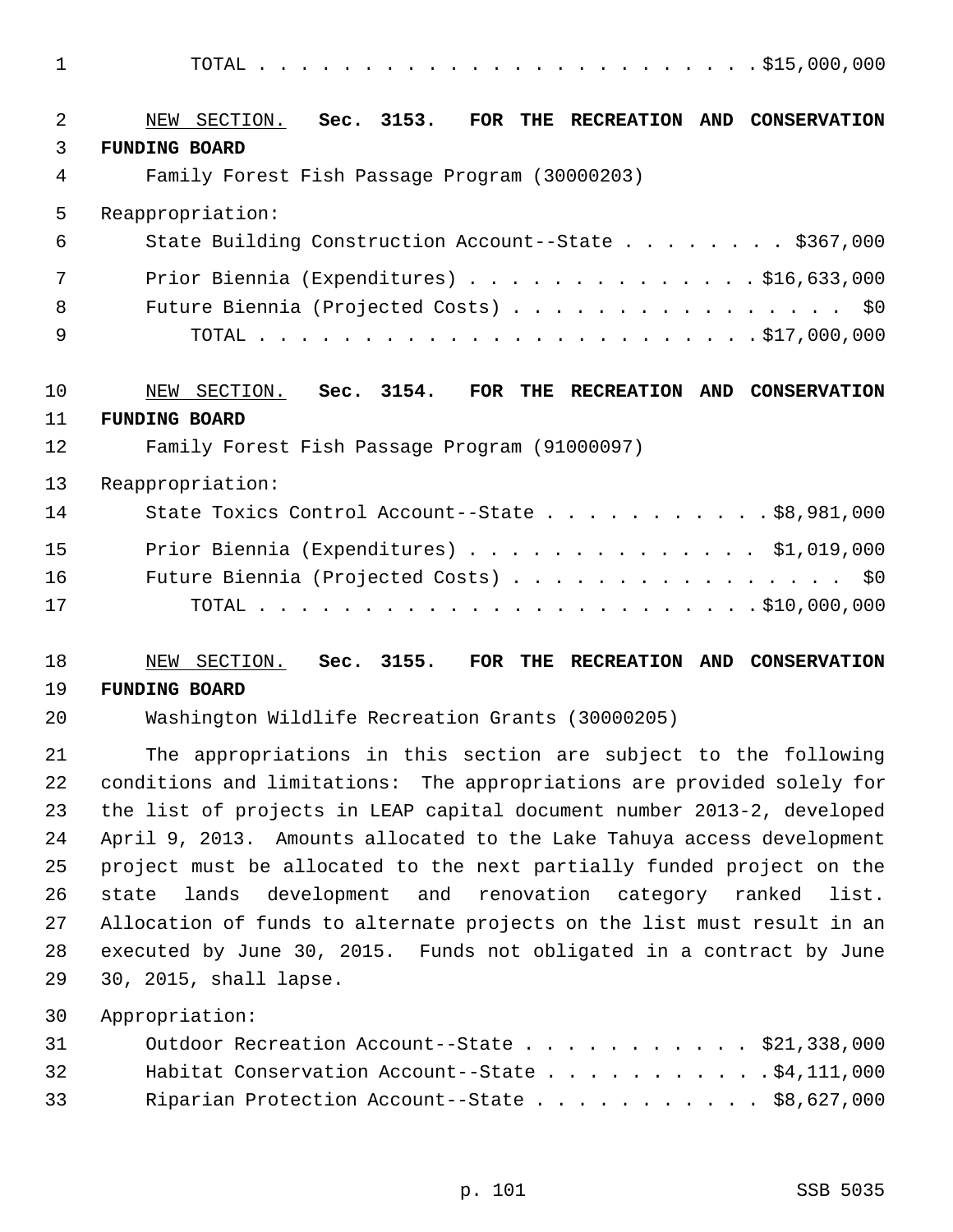| $\mathbf{1}$<br>2   | Farmlands Preservation Account--State \$5,540,000<br>Subtotal Appropriation \$39,616,000                                                                  |
|---------------------|-----------------------------------------------------------------------------------------------------------------------------------------------------------|
| 3<br>4<br>5         | Future Biennia (Projected Costs) \$200,000,000                                                                                                            |
| 6<br>7<br>8         | NEW SECTION.<br>Sec. 3156.<br>FOR THE RECREATION AND CONSERVATION<br><b>FUNDING BOARD</b>                                                                 |
|                     | Salmon Recovery Funding Board Programs (30000206)                                                                                                         |
| 9<br>10<br>11<br>12 | Appropriation:<br>General Fund--Federal<br>\$60,000,000<br>State Building Construction Account--State \$15,000,000<br>Subtotal Appropriation \$75,000,000 |
| 13<br>14<br>15      | Future Biennia (Projected Costs) \$400,000,000                                                                                                            |
| 16<br>17<br>18      | NEW SECTION. Sec. 3157.<br>FOR THE RECREATION AND CONSERVATION<br><b>FUNDING BOARD</b><br>Boating Facilities Program (30000207)                           |
| 19                  | Appropriation:                                                                                                                                            |
| 20                  | Recreation Resources Account--State \$6,363,000                                                                                                           |
| 21<br>22<br>23      | Future Biennia (Projected Costs) \$38,000,000                                                                                                             |
| 24<br>25            | NEW SECTION. Sec. 3158.<br>FOR THE RECREATION AND CONSERVATION<br><b>FUNDING BOARD</b>                                                                    |
| 26                  | Nonhighway Off-Road Vehicle Activities (30000208)                                                                                                         |
|                     |                                                                                                                                                           |
| 27                  | Appropriation:                                                                                                                                            |
| 28                  | NOVA Program Account--State $\ldots$ \$8,500,000                                                                                                          |
| 29                  |                                                                                                                                                           |
| 30                  | Future Biennia (Projected Costs) \$34,000,000                                                                                                             |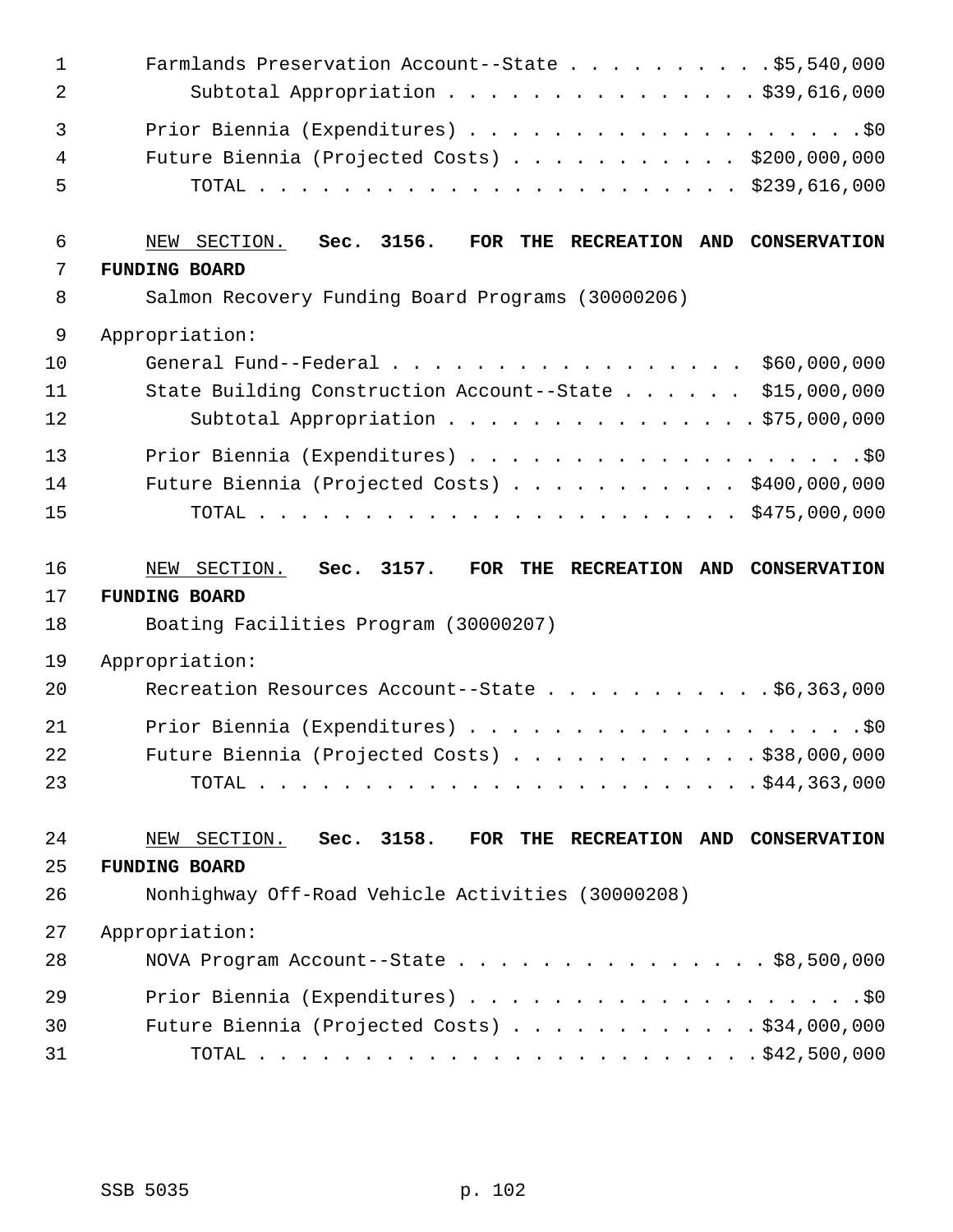1 NEW SECTION. **Sec. 3159. FOR THE RECREATION AND CONSERVATION** 2 **FUNDING BOARD** 3 Aquatic Lands Enhancement Account (30000210)

 4 The appropriations in this section are subject to the following 5 conditions and limitations: The appropriations are provided solely for 6 the list of projects in LEAP capital document number 2013-3, developed 7 April 9, 2013.

 8 Appropriation: 9 Aquatic Lands Enhancement Account--State . . . . . . . \$6,000,000 10 Prior Biennia (Expenditures) . . . . . . . . . . . . . . . . . . .\$0 11 Future Biennia (Projected Costs) . . . . . . . . . . . . \$26,400,000 12 TOTAL . . . . . . . . . . . . . . . . . . . . . . . . \$32,400,000

13 NEW SECTION. **Sec. 3160. FOR THE RECREATION AND CONSERVATION** 14 **FUNDING BOARD**

15 Puget Sound Acquisition and Restoration (30000211)

16 The appropriations in this section are subject to the following 17 conditions and limitations: Appropriations from the environmental 18 legacy stewardship account in this section shall be made from the state 19 toxic control account if legislation creating and funding the 20 environmental legacy stewardship account is not enacted by June 30, 21 2013.

22 Appropriation:

| 23 | State Building Construction Account--State \$10,000,000      |  |
|----|--------------------------------------------------------------|--|
| 24 | Cleanup Settlement Account--State \$20,000,000               |  |
| 25 | Environmental Legacy Stewardship Account--State \$30,000,000 |  |
| 26 | Subtotal Appropriation \$60,000,000                          |  |
| 27 |                                                              |  |
| 28 | Future Biennia (Projected Costs) $\ldots$ \$140,000,000      |  |
| 29 |                                                              |  |

30 NEW SECTION. **Sec. 3161. FOR THE RECREATION AND CONSERVATION** 31 **FUNDING BOARD** 32 Puget Sound Estuary and Salmon Restoration Program (30000212) 33 Appropriation:

34 State Building Construction Account--State . . . . . . \$10,000,000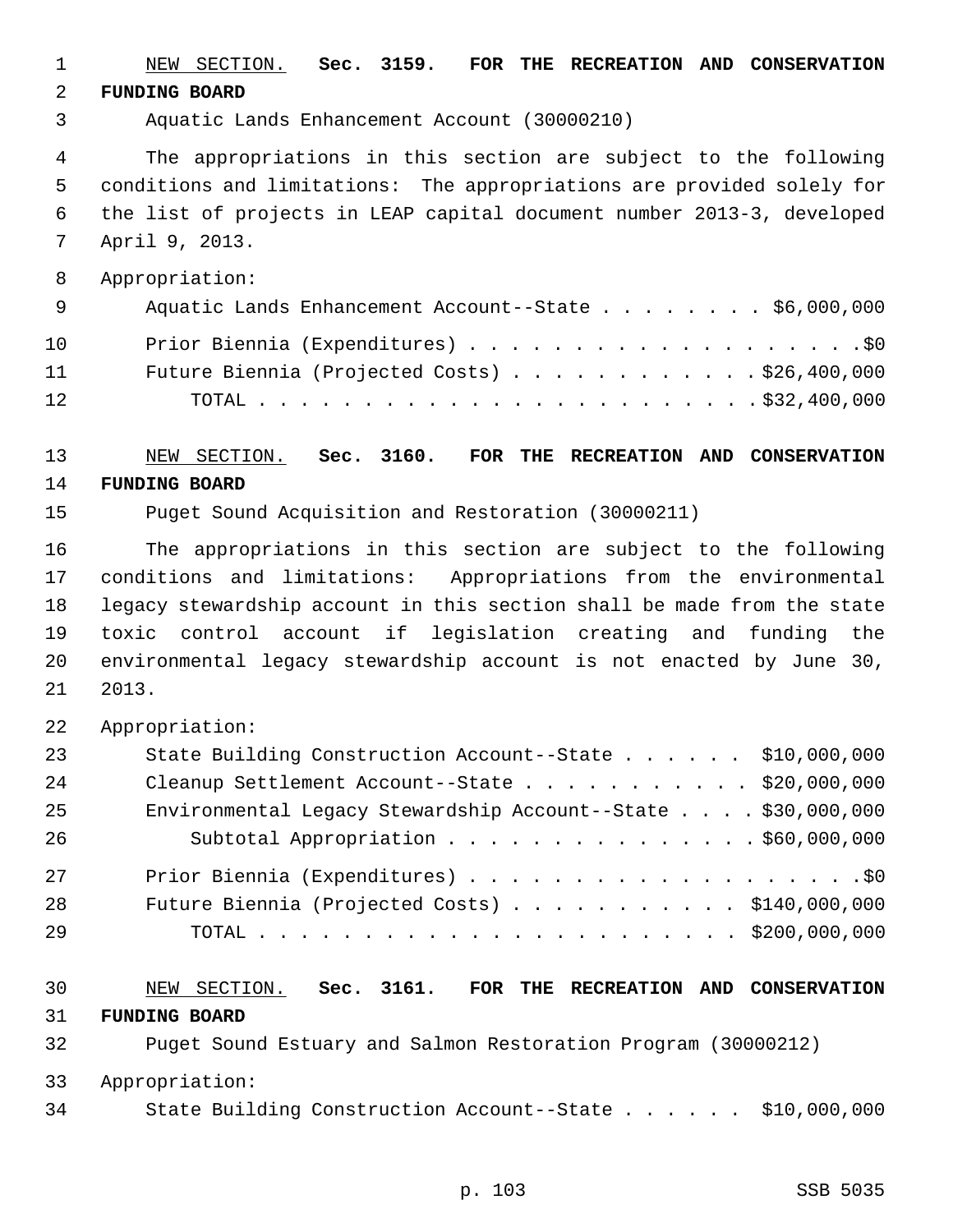| $\mathbf 1$    |                                                                         |
|----------------|-------------------------------------------------------------------------|
| $\overline{2}$ | Future Biennia (Projected Costs) \$25,000,000                           |
| 3              |                                                                         |
| 4              | NEW SECTION. Sec. 3162.<br>FOR THE RECREATION AND CONSERVATION          |
| 5              | <b>FUNDING BOARD</b>                                                    |
| 6              | Firearms and Archery Range Recreation (30000213)                        |
| 7              | Appropriation:                                                          |
| 8              | Firearms Range Account--State \$800,000                                 |
| 9              |                                                                         |
| 10             | Future Biennia (Projected Costs) \$1,750,000                            |
| 11             |                                                                         |
| 12             | NEW SECTION. Sec. 3163.<br>FOR THE RECREATION AND CONSERVATION          |
| 13             | <b>FUNDING BOARD</b>                                                    |
| 14             | Recreational Trails Program (30000214)                                  |
| 15             | Appropriation:                                                          |
| 16             | General Fund--Federal \$5,000,000                                       |
| 17             |                                                                         |
| 18             | Future Biennia (Projected Costs) \$20,000,000                           |
| 19             |                                                                         |
| 20             | Sec. 3164.<br>NEW SECTION.<br>FOR<br>THE<br>RECREATION AND CONSERVATION |
| 21             | <b>FUNDING BOARD</b>                                                    |
| 22             | Boating Infrastructure Grants (30000215)                                |
| 23             | Appropriation:                                                          |
| 24             | General Fund--Federal \$2,200,000                                       |
| 25             |                                                                         |
| 26             | Future Biennia (Projected Costs) \$8,800,000                            |
| 27             |                                                                         |
| 28             | NEW SECTION. Sec. 3165. FOR THE RECREATION AND CONSERVATION             |
| 29             | <b>FUNDING BOARD</b>                                                    |
| 30             | Land and Water Conservation (30000216)                                  |
| 31             | Appropriation:                                                          |
| 32             | General Fund--Federal \$4,000,000                                       |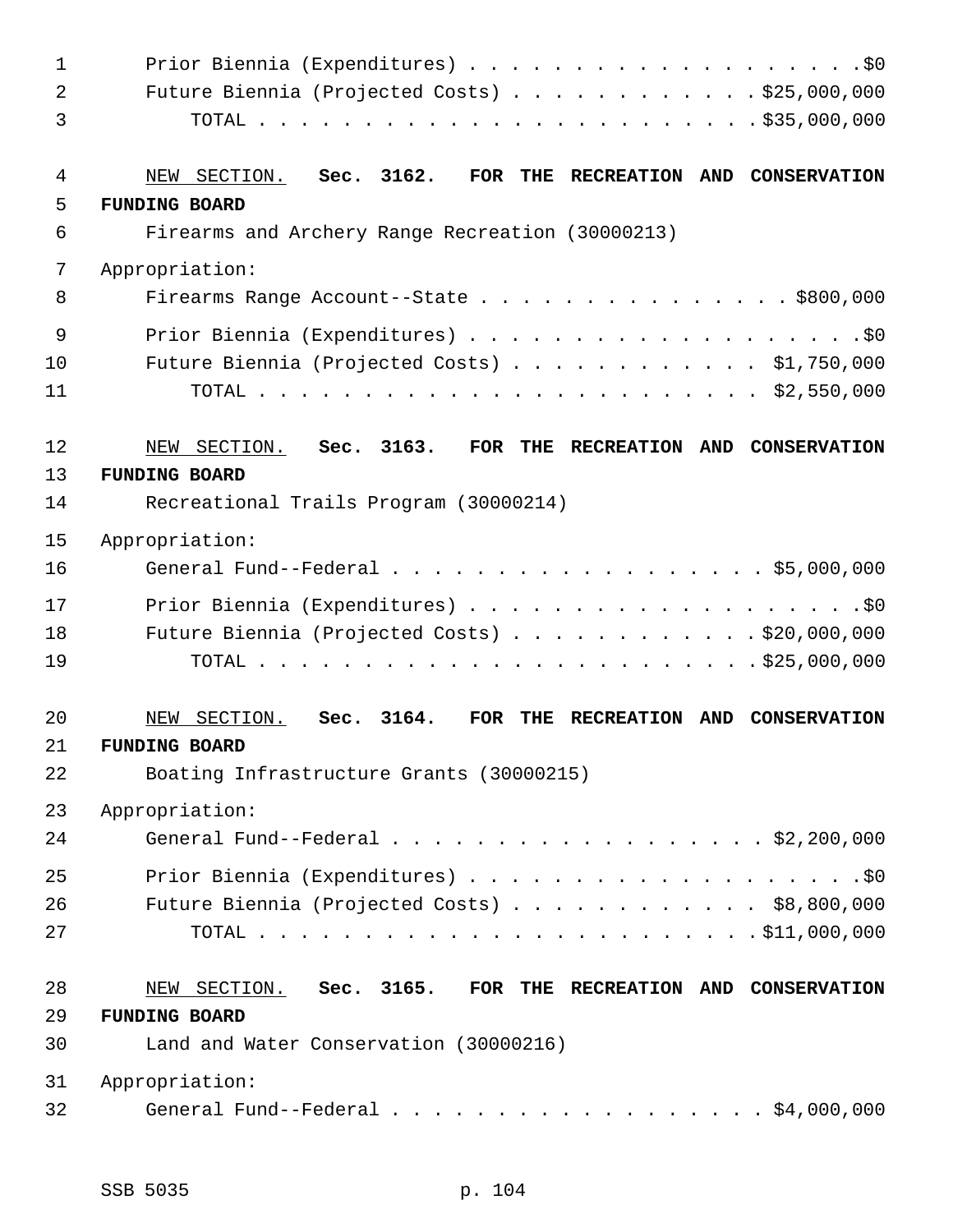| $\mathbf{1}$            |                                                                                                                                                                                      |
|-------------------------|--------------------------------------------------------------------------------------------------------------------------------------------------------------------------------------|
| 2<br>3                  | Future Biennia (Projected Costs) \$16,000,000                                                                                                                                        |
| 4<br>5                  | Sec. 3166.<br>NEW SECTION.<br>FOR THE RECREATION AND CONSERVATION                                                                                                                    |
| 6                       | <b>FUNDING BOARD</b><br>Family Forest Fish Passage Program (30000218)                                                                                                                |
| 7                       | Appropriation:                                                                                                                                                                       |
| 8                       | State Building Construction Account--State \$2,000,000                                                                                                                               |
| $\mathsf 9$<br>10<br>11 | Future Biennia (Projected Costs) \$14,540,000                                                                                                                                        |
| 12                      | Sec. 3167.<br>NEW SECTION.<br>FOR THE RECREATION AND CONSERVATION                                                                                                                    |
| 13                      | <b>FUNDING BOARD</b>                                                                                                                                                                 |
| 14                      | Youth Recreation Grants (92000055)                                                                                                                                                   |
| 15<br>16<br>17          | The appropriations in this section are subject to the following<br>conditions and limitations: The appropriation is provided solely for<br>grants to the following list of projects: |
| 18                      | \$750,000<br>Bellingham Sports Fields                                                                                                                                                |
| 19                      | Northshore Athletic Fields<br>\$750,000                                                                                                                                              |
| 20                      | \$680,000<br>Playfields at Woodway High School                                                                                                                                       |
| 21                      | \$700,000<br>Redmond Ridge Athletic Fields                                                                                                                                           |
| 22                      | \$2,880,000<br>TOTAL                                                                                                                                                                 |
| 23<br>24                | Appropriation:<br>State Building Construction Account--State \$2,880,000                                                                                                             |
| 25<br>26<br>27          | Future Biennia (Projected Costs) \$0                                                                                                                                                 |
| 28<br>29                | NEW SECTION. Sec. 3168. FOR THE STATE CONSERVATION COMMISSION<br>Conservation Reserve Enhancement Program (91000007)                                                                 |
| 30                      | Reappropriation:                                                                                                                                                                     |
| 31                      | State Building Construction Account--State \$850,000                                                                                                                                 |
| 32                      | Prior Biennia (Expenditures) \$427,000                                                                                                                                               |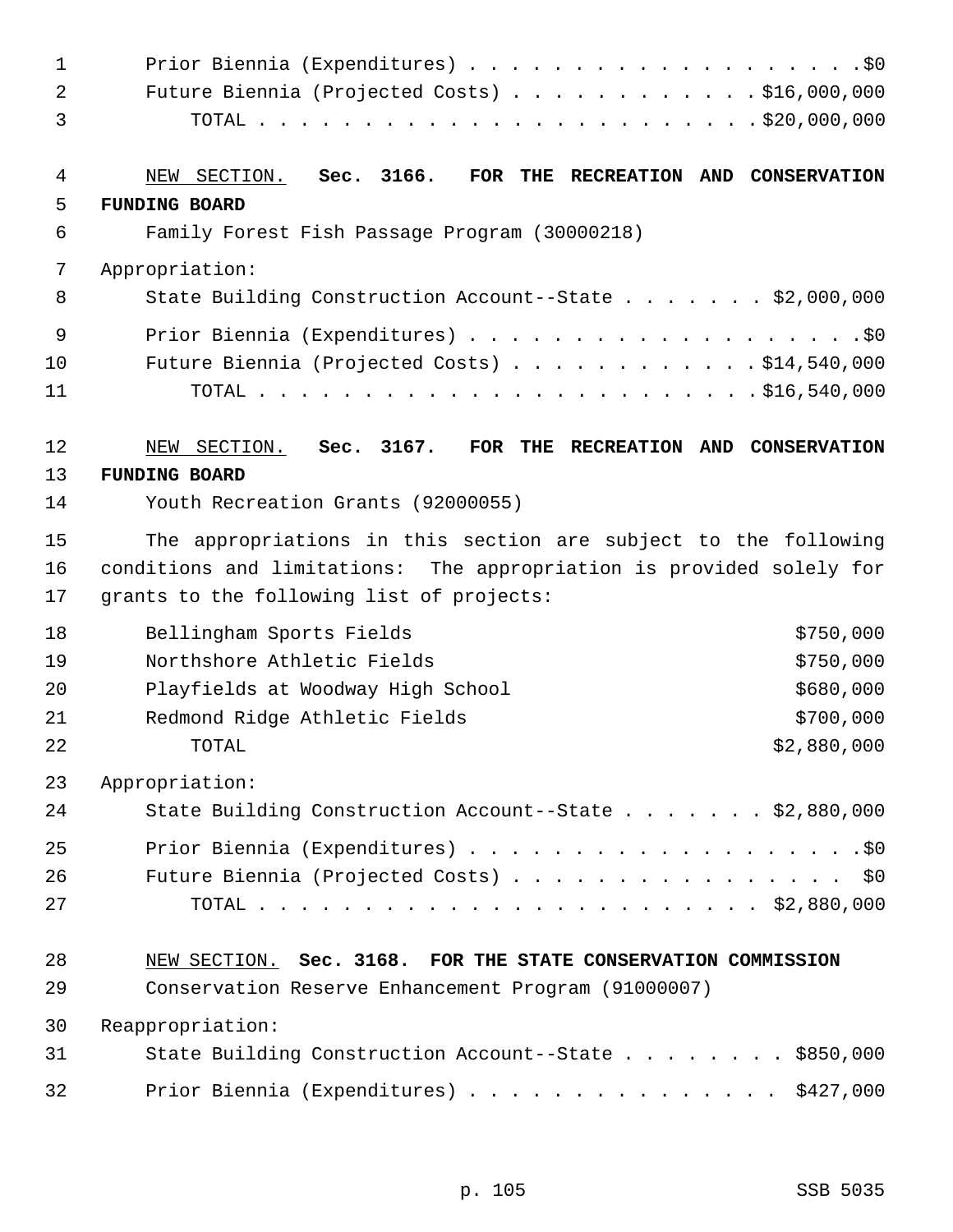| $\mathbf{1}$<br>2 | Future Biennia (Projected Costs)<br>\$0                                                             |
|-------------------|-----------------------------------------------------------------------------------------------------|
| 3<br>4            | NEW SECTION. Sec. 3169. FOR THE STATE CONSERVATION COMMISSION<br>Farms and Water Quality (91000004) |
| 5                 | Reappropriation:                                                                                    |
| 6                 | State Building Construction Account--State \$500,000                                                |
| 7                 | Prior Biennia (Expenditures) \$4,500,000                                                            |
| 8                 | Future Biennia (Projected Costs) \$0                                                                |
| 9                 |                                                                                                     |
| 10                | NEW SECTION. Sec. 3170. FOR THE STATE CONSERVATION COMMISSION                                       |
| 11                | CREP Riparian Cost Share - State Match (30000009)                                                   |
| 12                | Appropriation:                                                                                      |
| 13                | State Building Construction Account--State \$2,590,000                                              |
| 14                |                                                                                                     |
| 15                | Future Biennia (Projected Costs) \$11,000,000                                                       |
| 16                |                                                                                                     |
| 17                | NEW SECTION. Sec. 3171. FOR THE STATE CONSERVATION COMMISSION                                       |
| 18                | CREP PIP Loan Program (30000011)                                                                    |
| 19                | Appropriation:                                                                                      |
| 20                | Conservation Assistance Revolving Account--State \$180,000                                          |
| 21                |                                                                                                     |
| 22                | Future Biennia (Projected Costs) \$720,000                                                          |
| 23                |                                                                                                     |
| 24                | NEW SECTION. Sec. 3172. FOR THE STATE CONSERVATION COMMISSION                                       |
| 25                | Conservation Reserve Enhancement Program Riparian Contract Funding                                  |
| 26                | (30000012)                                                                                          |
| 27                | Appropriation:                                                                                      |
| 28                | State Building Construction Account--State \$2,231,000                                              |
| 29                |                                                                                                     |
| 30                | Future Biennia (Projected Costs) \$8,924,000                                                        |
| 31                |                                                                                                     |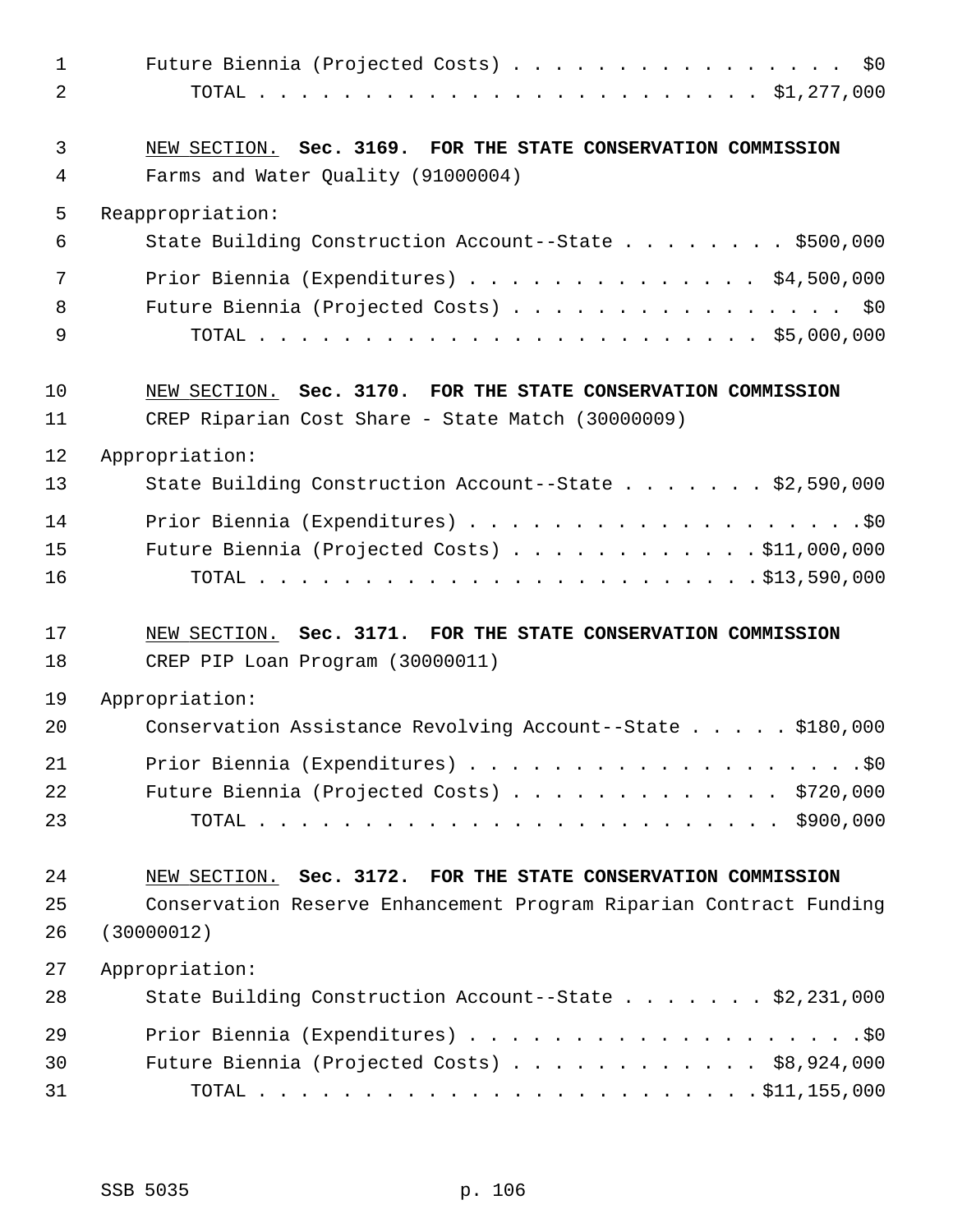1 NEW SECTION. **Sec. 3173. FOR THE STATE CONSERVATION COMMISSION**

2 Nutrient Loading Demonstration Project - Skagit, Whatcom (92000002)

 3 The appropriation in this section is subject to the following 4 conditions and limitations: Appropriations from the environmental 5 legacy stewardship account in this section shall be made from the state 6 toxic control account if legislation creating and funding the 7 environmental legacy stewardship account is not enacted by June 30, 8 2013.

9 Appropriation:

| 10 | Environmental Legacy Stewardship Account--State \$400,000 |
|----|-----------------------------------------------------------|
| 11 |                                                           |
| 12 | Future Biennia (Projected Costs) \$0                      |
| 13 |                                                           |

14 NEW SECTION. **Sec. 3174. FOR THE STATE CONSERVATION COMMISSION** 15 Natural Resources Investment for the Economy and Environment

16 (30000010)

17 The appropriation in this section is subject to the following 18 conditions and limitations: The appropriation is provided solely for 19 grants to complete natural resource enhancement projects necessary to 20 improve water quality in shellfish growing areas.

21 Appropriation:

| 22 | State Building Construction Account--State \$5,000,000 |
|----|--------------------------------------------------------|
| 23 |                                                        |
| 24 | Future Biennia (Projected Costs) \$54,253,000          |
| 25 |                                                        |

26 NEW SECTION. **Sec. 3175. FOR THE DEPARTMENT OF FISH AND WILDLIFE** 27 Voights Creek Hatchery (20081003)

28 Reappropriation:

| 29 | State Building Construction Account--State \$13,300,000 |
|----|---------------------------------------------------------|
| 30 | Prior Biennia (Expenditures) $\ldots$ \$1,997,000       |
| 31 | Future Biennia (Projected Costs) \$0                    |
| 32 |                                                         |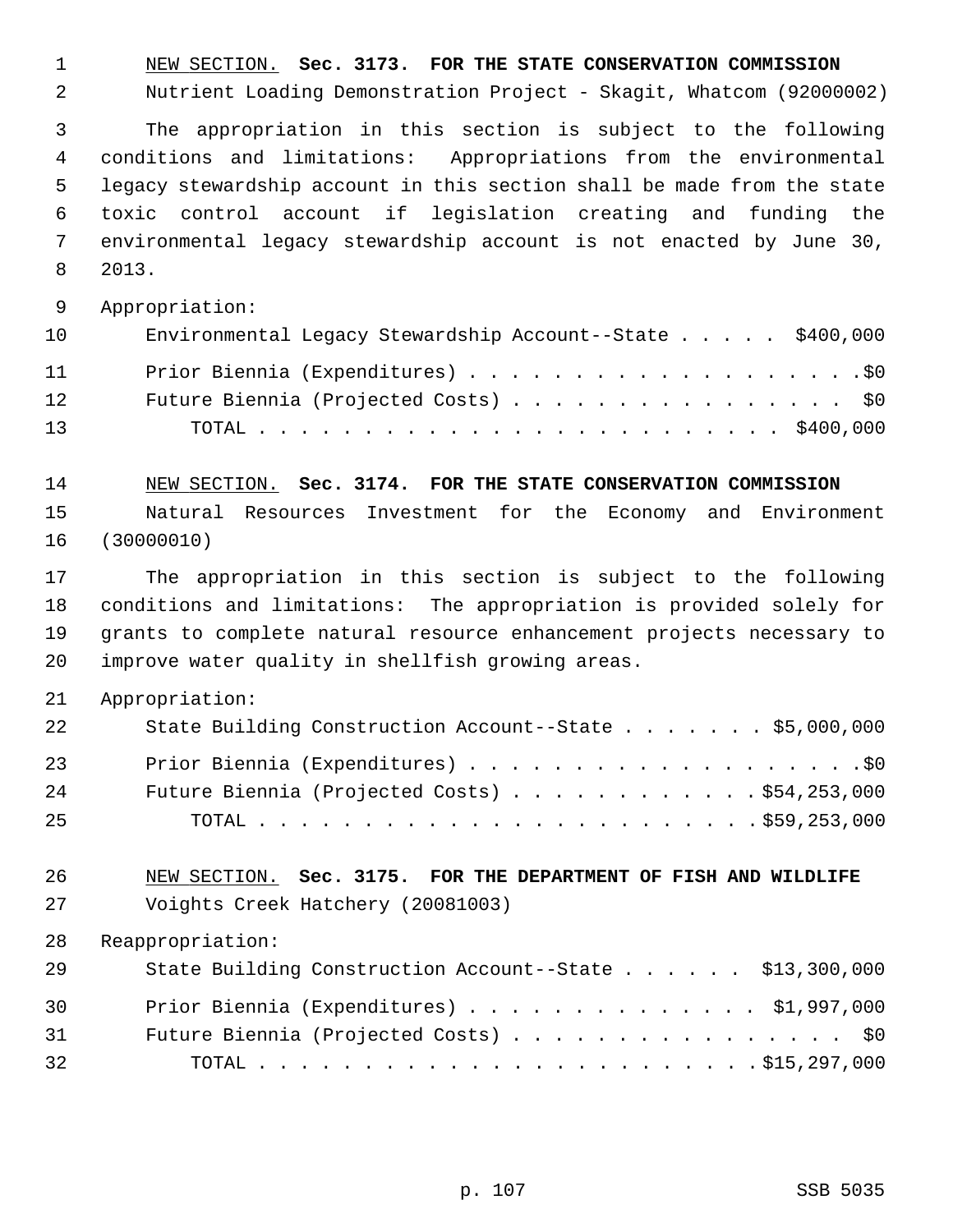| $\mathbf{1}$ | NEW SECTION. Sec. 3176. FOR THE DEPARTMENT OF FISH AND WILDLIFE |
|--------------|-----------------------------------------------------------------|
| 2            | Stemilt Basin Acquisition (20082029)                            |
| 3            | Reappropriation:                                                |
| 4            | State Building Construction Account--State \$153,000            |
| 5            | Prior Biennia (Expenditures) $\ldots$ \$47,000                  |
| 6            | Future Biennia (Projected Costs) \$0                            |
| 7            |                                                                 |
| 8            | NEW SECTION. Sec. 3177. FOR THE DEPARTMENT OF FISH AND WILDLIFE |
| 9            | Minor Works - Facility Preservation (30000300)                  |
| 10           | Reappropriation:                                                |
| 11           | State Building Construction Account--State \$1,350,000          |
| 12           | Prior Biennia (Expenditures) $\ldots$ \$1,207,000               |
| 13           | Future Biennia (Projected Costs) \$0                            |
| 14           |                                                                 |
| 15           | NEW SECTION. Sec. 3178. FOR THE DEPARTMENT OF FISH AND WILDLIFE |
| 16           | Minor Works - Road Maintenance and Abandonment Plan (30000295)  |
| 17           | Reappropriation:                                                |
| 18           | State Building Construction Account--State \$1,505,000          |
| 19           | Prior Biennia (Expenditures) \$321,000                          |
| 20           | Future Biennia (Projected Costs) \$0                            |
| 21           |                                                                 |
| 22           | NEW SECTION. Sec. 3179. FOR THE DEPARTMENT OF FISH AND WILDLIFE |
| 23           | Minor Works - Access Areas Preservation (30000296)              |
| 24           | Reappropriation:                                                |
| 25           | State Building Construction Account--State \$336,000            |
| 26           | Prior Biennia (Expenditures) \$691,000                          |
| 27           | Future Biennia (Projected Costs) \$0                            |
| 28           |                                                                 |
| 29           | NEW SECTION. Sec. 3180. FOR THE DEPARTMENT OF FISH AND WILDLIFE |
| 30           | Minor Works - Dam and Dike (30000297)                           |

31 Reappropriation: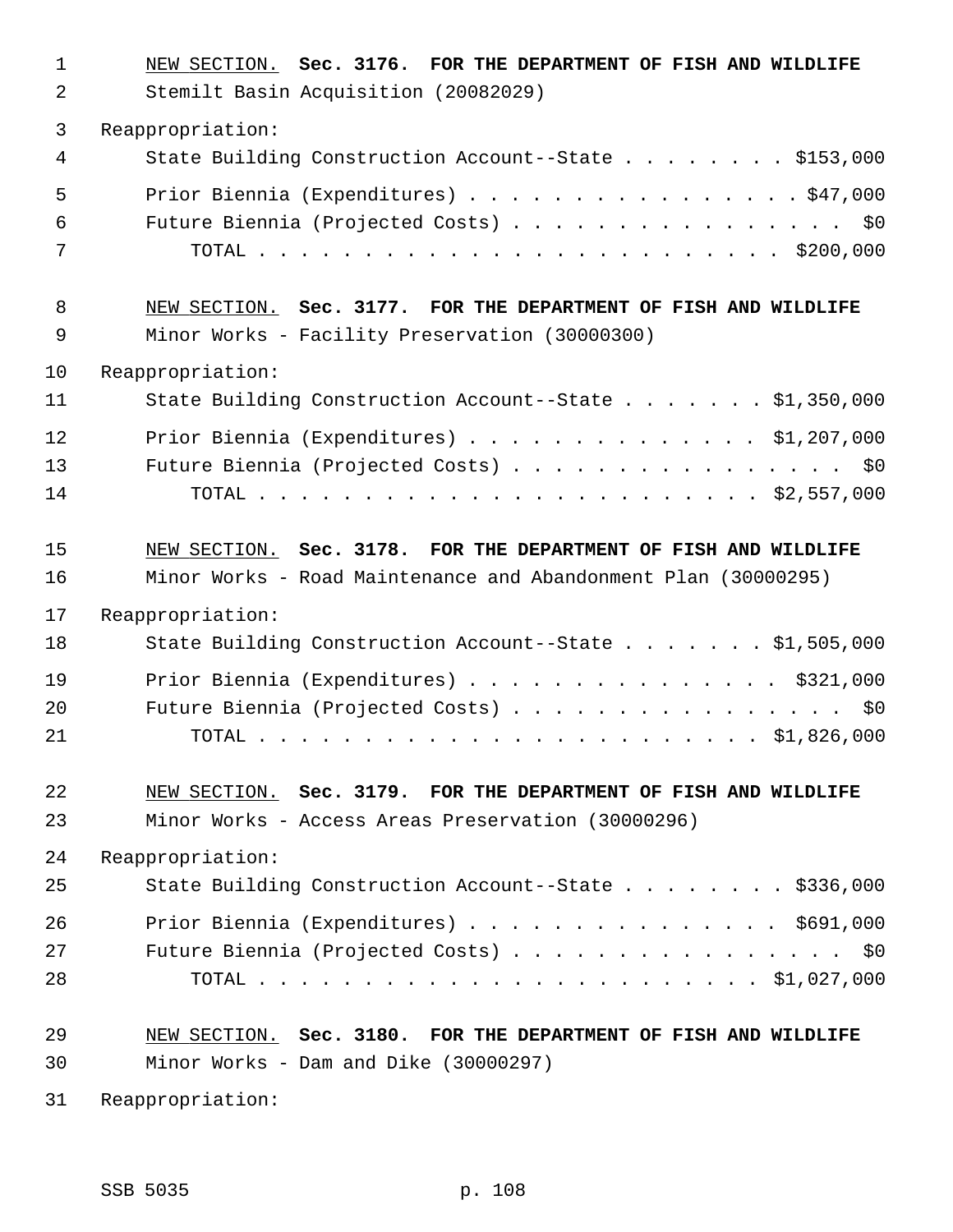|     | State Building Construction Account--State \$750,000            |
|-----|-----------------------------------------------------------------|
| -2. | Prior Biennia (Expenditures) \$293,000                          |
| 3   | Future Biennia (Projected Costs) \$0                            |
| 4   |                                                                 |
|     |                                                                 |
| 5   | NEW SECTION. Sec. 3181. FOR THE DEPARTMENT OF FISH AND WILDLIFE |

- 6 Migratory Waterfowl Habitat (30000653)
- 7 Appropriation:

| - 8 | State Wildlife Account--State $\ldots$ \$600,000      |
|-----|-------------------------------------------------------|
| - 9 |                                                       |
| 10  | Future Biennia (Projected Costs) $\ldots$ \$1,800,000 |
| 11  |                                                       |

12 NEW SECTION. **Sec. 3182. FOR THE DEPARTMENT OF FISH AND WILDLIFE** 13 Lab Equipment (30000656)

14 The appropriation in this section is subject to the following 15 conditions and limitations: The appropriation is provided solely for 16 the department to purchase lab equipment for the Manchester and 17 Mukilteo research stations as specified by the national oceanic and 18 atmospheric administration to support the Washington state shellfish 19 initiative.

20 Appropriation:

| 21  | State Building Construction Account--State \$100,000 |
|-----|------------------------------------------------------|
| 22  |                                                      |
| 23  | Future Biennia (Projected Costs) \$0                 |
| 2.4 |                                                      |

25 NEW SECTION. **Sec. 3183. FOR THE DEPARTMENT OF FISH AND WILDLIFE** 26 Leque Island Highway 532 Road Protection (92000019)

27 Reappropriation:

| 28 | State Building Construction Account--State \$394,000 |  |
|----|------------------------------------------------------|--|
| 29 | Prior Biennia (Expenditures) \$286,000               |  |
| 30 | Future Biennia (Projected Costs) \$0                 |  |
| 31 |                                                      |  |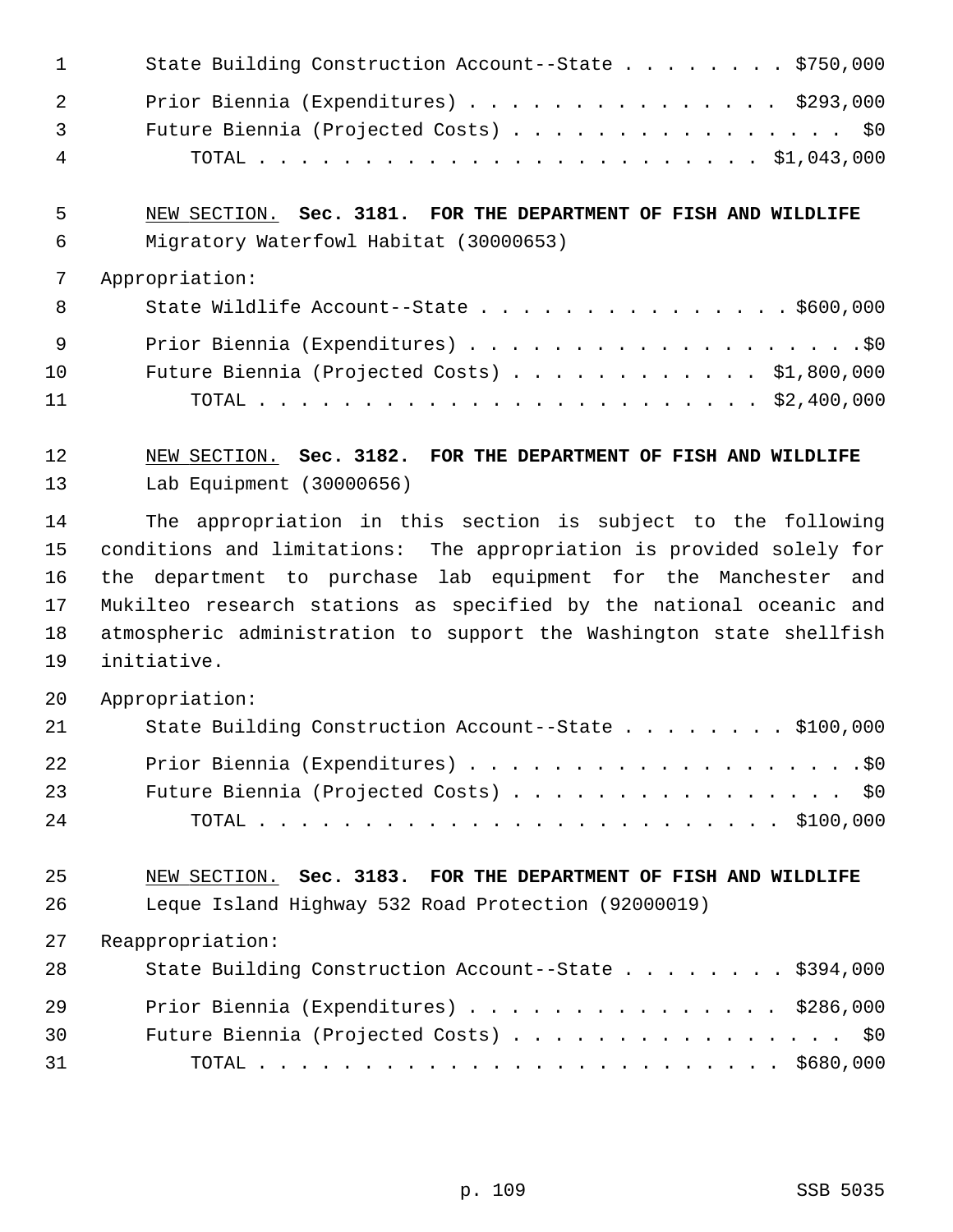| $\mathbf{1}$<br>2 | NEW SECTION. Sec. 3184. FOR THE DEPARTMENT OF FISH AND WILDLIFE<br>Mitchell Act Federal Grant (91000021) |
|-------------------|----------------------------------------------------------------------------------------------------------|
| $\mathfrak{Z}$    | Reappropriation:                                                                                         |
| 4                 | General Fund--Federal \$2,328,000                                                                        |
| 5                 | Prior Biennia (Expenditures) \$672,000                                                                   |
| 6                 | Future Biennia (Projected Costs) \$0                                                                     |
| 7                 |                                                                                                          |
| 8                 | NEW SECTION. Sec. 3185. FOR THE DEPARTMENT OF FISH AND WILDLIFE                                          |
| $\mathsf 9$       | Mitigation Projects and Dedicated Funding (20082048)                                                     |
| 10                | Reappropriation:                                                                                         |
| 11                | General Fund--Federal $\ldots$ , , , ,  \$12,778,000                                                     |
| 12                | Special Wildlife Account--Federal \$300,000                                                              |
| 13                | Special Wildlife Account--Private/Local \$203,000                                                        |
| 14                | Subtotal Reappropriation \$13,281,000                                                                    |
| 15                | Appropriation:                                                                                           |
| 16                | Special Wildlife Account--Federal \$800,000                                                              |
| 17                | Special Wildlife Account--Private/Local \$1,600,000                                                      |
| 18                | State Wildlife Account--State \$1,500,000                                                                |
| 19                | General Fund--Private/Local \$2,500,000                                                                  |
| 20                | General Fund--Federal \$29,600,000                                                                       |
| 21                | Subtotal Appropriation \$36,000,000                                                                      |
| 22                | Prior Biennia (Expenditures) \$81,514,000                                                                |
| 23                | Future Biennia (Projected Costs) \$90,750,000                                                            |
| 24                |                                                                                                          |
| 25                | NEW SECTION. Sec. 3186. FOR THE DEPARTMENT OF FISH AND WILDLIFE                                          |
| 26                | Minor Works - Health Safety and Code Requirements (30000284)                                             |
| 27                | Reappropriation:                                                                                         |
| 28                | State Building Construction Account--State \$693,000                                                     |
| 29                | Prior Biennia (Expenditures) \$548,000                                                                   |
| 30                | Future Biennia (Projected Costs) \$0                                                                     |
| 31                |                                                                                                          |
| 32                | NEW SECTION. Sec. 3187. FOR THE DEPARTMENT OF FISH AND WILDLIFE                                          |
| 33                | Minor Works - Infrastructure Preservation (30000298)                                                     |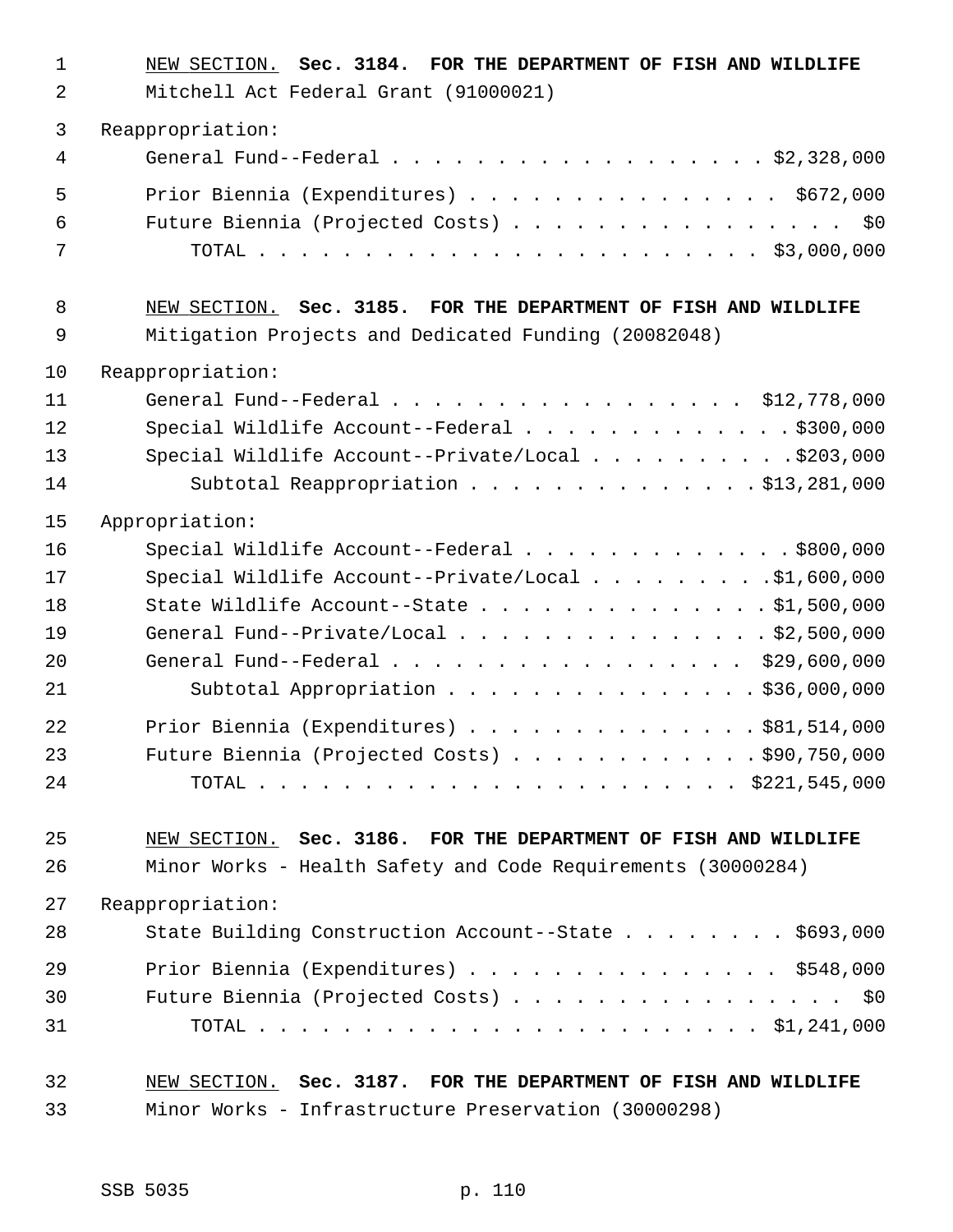| $\mathbf{1}$           | Reappropriation:                                                                                                             |
|------------------------|------------------------------------------------------------------------------------------------------------------------------|
| $\overline{2}$         | State Building Construction Account--State \$600,000                                                                         |
| $\mathbf{3}$<br>4<br>5 | Prior Biennia (Expenditures) \$1,930,000<br>Future Biennia (Projected Costs) \$0                                             |
| 6<br>7                 | NEW SECTION. Sec. 3188. FOR THE DEPARTMENT OF FISH AND WILDLIFE<br>Minor Works - Fish Passage Barrier Corrections (30000372) |
| 8                      | Reappropriation:                                                                                                             |
| 9                      | State Building Construction Account--State \$841,000                                                                         |
| 10                     | Prior Biennia (Expenditures) \$439,000                                                                                       |
| 11<br>12               | Future Biennia (Projected Costs) \$0                                                                                         |
| 13                     | NEW SECTION. Sec. 3189. FOR THE DEPARTMENT OF FISH AND WILDLIFE                                                              |
| 14                     | Beebe Springs Development (92000026)                                                                                         |
| 15                     | Reappropriation:                                                                                                             |
| 16                     | State Building Construction Account--State \$960,000                                                                         |
| 17                     | Prior Biennia (Expenditures) \$931,000                                                                                       |
| 18<br>19               | Future Biennia (Projected Costs) \$0                                                                                         |
| 20<br>21               | NEW SECTION. Sec. 3190. FOR THE DEPARTMENT OF FISH AND WILDLIFE<br>Fishway Improvements/Diversions (91000033)                |
| 22                     | Reappropriation:                                                                                                             |
| 23                     | State Building Construction Account--State \$7,300,000                                                                       |
| 24                     | Prior Biennia (Expenditures) \$700,000                                                                                       |
| 25                     | Future Biennia (Projected Costs) \$0                                                                                         |
| 26                     |                                                                                                                              |
| 27                     | NEW SECTION. Sec. 3191. FOR THE DEPARTMENT OF FISH AND WILDLIFE                                                              |
| 28                     | Hatchery Improvements (91000036)                                                                                             |
| 29                     | Reappropriation:                                                                                                             |
| 30                     | State Building Construction Account--State \$32,250,000                                                                      |
| 31                     | Prior Biennia (Expenditures) $\ldots$ \$2,525,000                                                                            |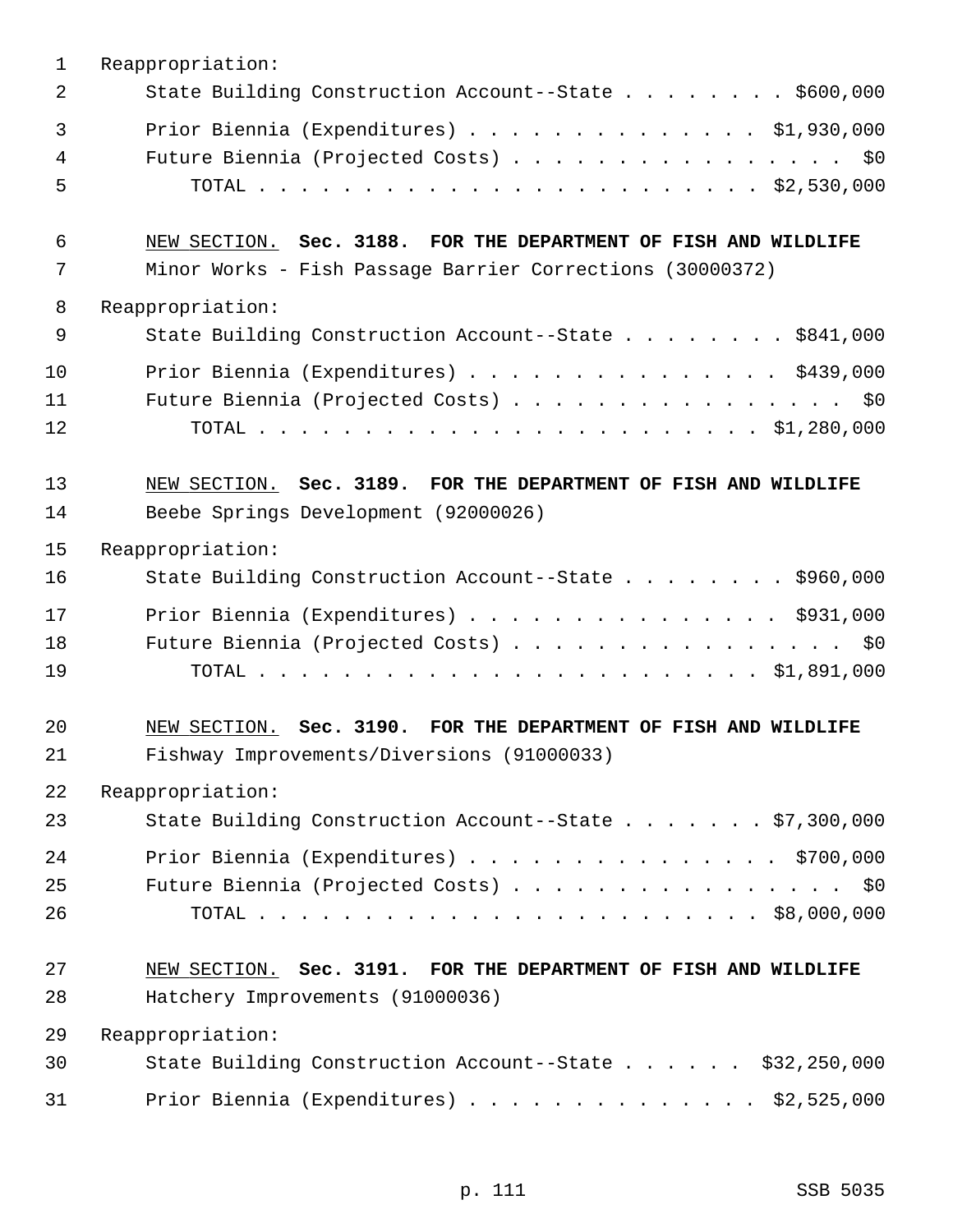| $\mathbf{1}$ | Future Biennia (Projected Costs) \$0                            |
|--------------|-----------------------------------------------------------------|
| 2            |                                                                 |
| 3            | NEW SECTION. Sec. 3192. FOR THE DEPARTMENT OF FISH AND WILDLIFE |
| 4            | Dry Forest Restoration (91000039)                               |
| 5            | Reappropriation:                                                |
| 6            | State Building Construction Account--State \$496,000            |
| 7            | Prior Biennia (Expenditures) $\ldots$ \$300,000                 |
| 8            | Future Biennia (Projected Costs) \$0                            |
| 9            |                                                                 |
| 10           | NEW SECTION. Sec. 3193. FOR THE DEPARTMENT OF FISH AND WILDLIFE |
| 11           | Minor Works - Dam and Dike (91000042)                           |
| 12           | Reappropriation:                                                |
| 13           | State Building Construction Account--State \$197,000            |
| 14           | Prior Biennia (Expenditures) \$3,000                            |
| 15           | Future Biennia (Projected Costs) \$0                            |
| 16           |                                                                 |
| 17           | NEW SECTION. Sec. 3194. FOR THE DEPARTMENT OF FISH AND WILDLIFE |
| 18           | Minor Works - Access Sites (91000044)                           |
| 19           | Reappropriation:                                                |
| 20           | State Building Construction Account--State \$6,125,000          |
| 21           | Prior Biennia (Expenditures) \$1,281,000                        |
| 22           | Future Biennia (Projected Costs) \$0                            |
| 23           |                                                                 |
| 24           | NEW SECTION. Sec. 3195. FOR THE DEPARTMENT OF FISH AND WILDLIFE |
| 25           | Minor Works - Fish Passage Barriers (Culverts) (91000045)       |
| 26           | Reappropriation:                                                |
| 27           | State Building Construction Account--State \$1,300,000          |
| 28           | Prior Biennia (Expenditures) \$195,000                          |
| 29           | Future Biennia (Projected Costs) \$0                            |
| 30           |                                                                 |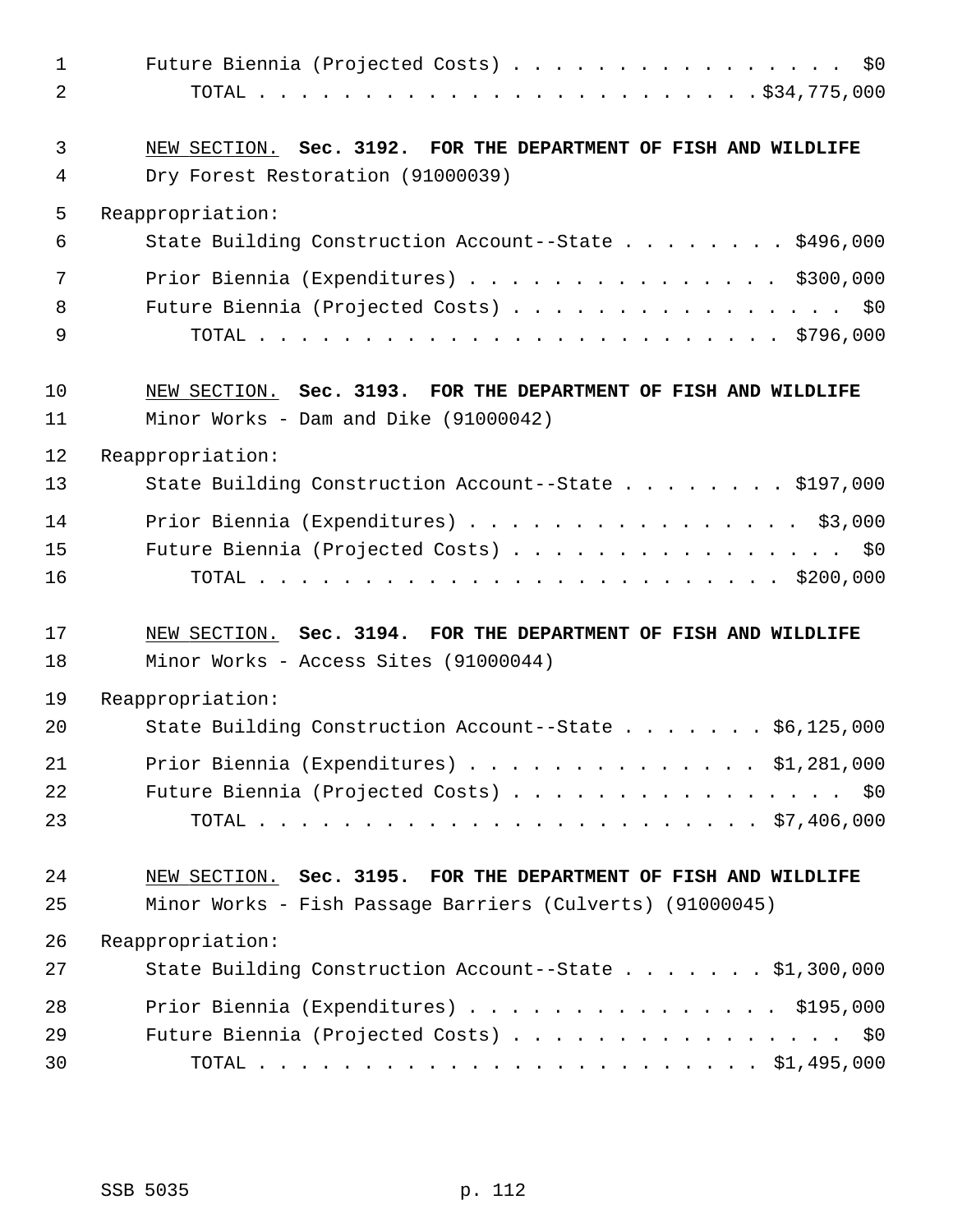| $\mathbf 1$<br>2 | NEW SECTION. Sec. 3196. FOR THE DEPARTMENT OF FISH AND WILDLIFE<br>Minor Works - Road Maintenance and Abandonment Plan (91000046) |
|------------------|-----------------------------------------------------------------------------------------------------------------------------------|
| 3                | Reappropriation:                                                                                                                  |
| 4                | State Building Construction Account--State \$495,000                                                                              |
| 5<br>6           | Prior Biennia (Expenditures) \$21,000<br>Future Biennia (Projected Costs) \$0                                                     |
| 7                |                                                                                                                                   |
| 8                | NEW SECTION. Sec. 3197. FOR THE DEPARTMENT OF FISH AND WILDLIFE                                                                   |
| 9                | Acquire Dryden Gravel Pit from Washington DOT (92000028)                                                                          |
| 10               | Reappropriation:                                                                                                                  |
| 11               | State Building Construction Account--State \$251,000                                                                              |
| 12               |                                                                                                                                   |
| 13               | Future Biennia (Projected Costs) \$0                                                                                              |
| 14               |                                                                                                                                   |
| 15               | NEW SECTION. Sec. 3198. FOR THE DEPARTMENT OF FISH AND WILDLIFE                                                                   |
| 16               | Deschutes Watershed Center (20062008)                                                                                             |
| 17               | Reappropriation:                                                                                                                  |
| 18               | State Building Construction Account--State \$219,000                                                                              |
| 19               | Prior Biennia (Expenditures) \$2,976,000                                                                                          |
| 20               | Future Biennia (Projected Costs)<br>\$0                                                                                           |
| 21               |                                                                                                                                   |
| 22               | NEW SECTION. Sec. 3199. FOR THE DEPARTMENT OF FISH AND WILDLIFE                                                                   |
| 23               | Minor Works Preservation (30000479)                                                                                               |
| 24               | Appropriation:                                                                                                                    |
| 25               | State Building Construction Account--State \$2,850,000                                                                            |
| 26               | Wildlife Account--State \$2,150,000                                                                                               |
| 27               | Subtotal Appropriation $\ldots$ \$5,000,000                                                                                       |
| 28               |                                                                                                                                   |
| 29               | Future Biennia (Projected Costs) $\ldots$ \$135,900,000                                                                           |
| 30               |                                                                                                                                   |
| 31               | NEW SECTION. Sec. 3200. FOR THE DEPARTMENT OF FISH AND WILDLIFE                                                                   |
| 32               | Wooten Wildlife Area Improve Flood Plain (30000481)                                                                               |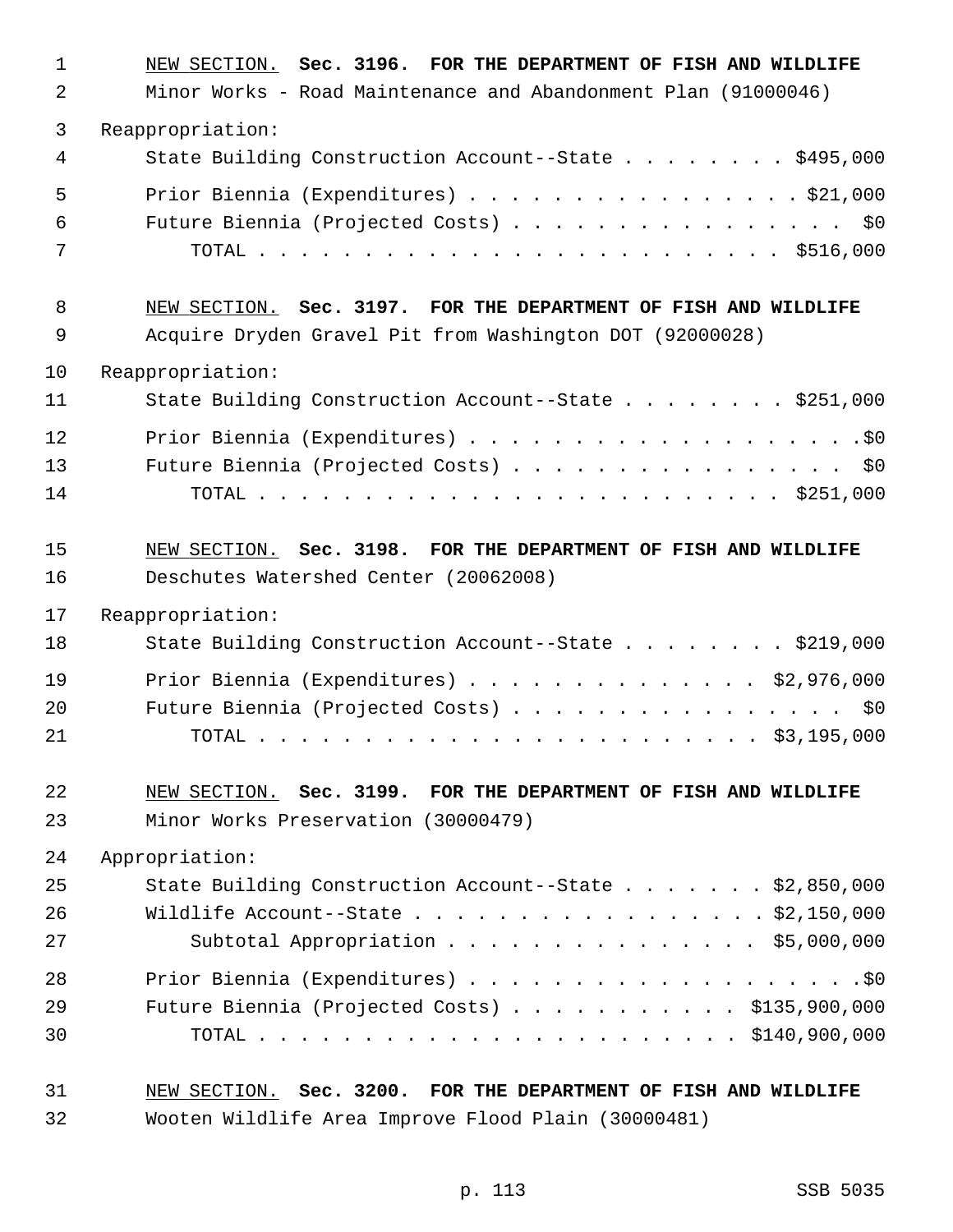| 1  | Appropriation:                                                          |
|----|-------------------------------------------------------------------------|
| 2  | General Fund--Federal \$2,600,000                                       |
| 3  | State Building Construction Account--State \$1,800,000                  |
| 4  | Subtotal Appropriation \$4,400,000                                      |
| 5  |                                                                         |
| 6  | Future Biennia (Projected Costs) $\ldots$ \$18,197,000                  |
| 7  |                                                                         |
| 8  | NEW SECTION. Sec. 3201. FOR THE DEPARTMENT OF FISH AND WILDLIFE         |
| 9  | Replace Fire Damaged Fencing (30000655)                                 |
| 10 | The appropriation in this section is subject to the following           |
| 11 | conditions and limitations: The appropriation is provided solely for    |
| 12 | repair and replacement of deer and elk fencing damaged in recent fires. |
| 13 | Up to \$422,000 of this amount is provided for repair or replacement of |
| 14 | fencing along highway 97A destroyed in the 2012 Byrd complex fire.      |
| 15 | Appropriation:                                                          |
| 16 | Wildlife Account--State \$2,619,000                                     |
| 17 |                                                                         |
| 18 | Future Biennia (Projected Costs) \$0                                    |
| 19 |                                                                         |
| 20 | NEW SECTION. Sec. 3202. FOR THE DEPARTMENT OF FISH AND WILDLIFE         |
| 21 | Shellfish Study (92000033)                                              |
| 22 | Appropriation:                                                          |
| 23 | Wildlife Account--State \$125,000                                       |
| 24 |                                                                         |
| 25 | Future Biennia (Projected Costs) \$0                                    |
| 26 |                                                                         |
| 27 | NEW SECTION. Sec. 3203. FOR THE DEPARTMENT OF FISH AND WILDLIFE         |
| 28 | Beebe Springs (92000034)                                                |
| 29 | Appropriation:                                                          |
| 30 | State Building Construction Account--State \$500,000                    |
| 31 |                                                                         |
| 32 | Future Biennia (Projected Costs)<br>\$0                                 |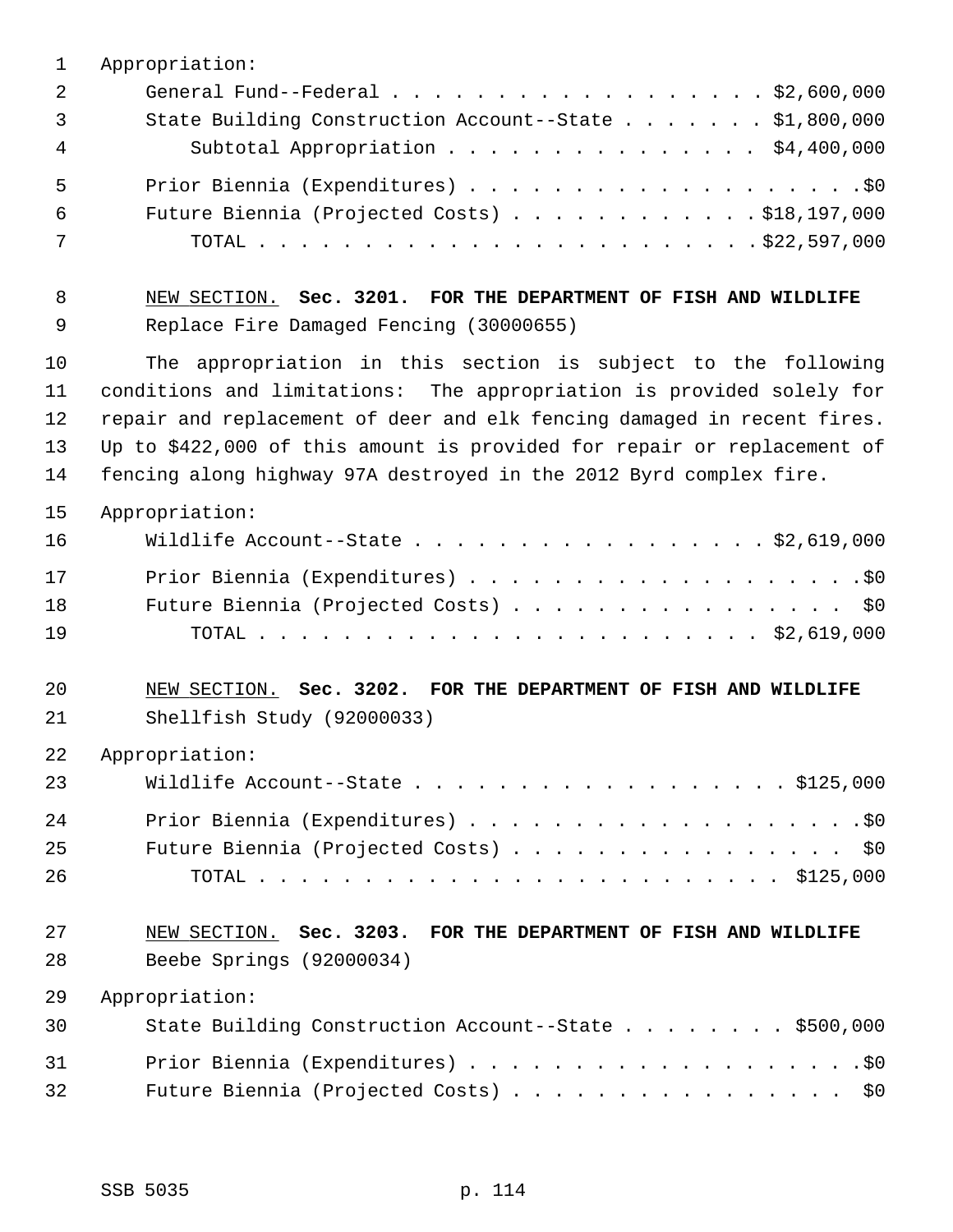1 TOTAL . . . . . . . . . . . . . . . . . . . . . . . . . \$500,000 2 NEW SECTION. **Sec. 3204. FOR THE DEPARTMENT OF FISH AND WILDLIFE** 3 Wildlife Fence - Stemilt (92000035) 4 Appropriation: 5 State Building Construction Account--State . . . . . . . . \$210,000 6 Prior Biennia (Expenditures) . . . . . . . . . . . . . . . . . . .\$0 7 Future Biennia (Projected Costs) . . . . . . . . . . . . . . . \$0 8 TOTAL . . . . . . . . . . . . . . . . . . . . . . . . . \$210,000 9 NEW SECTION. **Sec. 3205. FOR THE PUGET SOUND PARTNERSHIP** 10 Community Partnership Restoration Grants (30000007) 11 Reappropriation: 12 General Fund--Federal . . . . . . . . . . . . . . . . . . \$1,155,000 13 Prior Biennia (Expenditures) . . . . . . . . . . . . . . . \$445,000 14 Future Biennia (Projected Costs) . . . . . . . . . . . . . . . . \$0 15 TOTAL . . . . . . . . . . . . . . . . . . . . . . . . \$1,600,000 16 NEW SECTION. **Sec. 3206. FOR THE DEPARTMENT OF NATURAL RESOURCES** 17 Land Acquisition Grants (20052021) 18 Reappropriation: 19 General Fund--Federal . . . . . . . . . . . . . . . . . . \$2,500,000 20 Appropriation: 21 General Fund--Federal . . . . . . . . . . . . . . . . . \$4,000,000 22 Prior Biennia (Expenditures) . . . . . . . . . . . . . . \$40,454,000 23 Future Biennia (Projected Costs) . . . . . . . . . . . . \$16,000,000 24 TOTAL . . . . . . . . . . . . . . . . . . . . . . . . \$62,954,000 25 NEW SECTION. **Sec. 3207. FOR THE DEPARTMENT OF NATURAL RESOURCES** 26 Marine Station (20081015) 27 Reappropriation: 28 Resources Management Cost Account--State . . . . . . . . . \$318,000 29 State Building Construction Account--State . . . . . . . \$316,000 30 Subtotal Reappropriation . . . . . . . . . . . . . . . \$634,000 31 Prior Biennia (Expenditures) . . . . . . . . . . . . . . \$866,000 32 Future Biennia (Projected Costs) . . . . . . . . . . . . . . . . \$0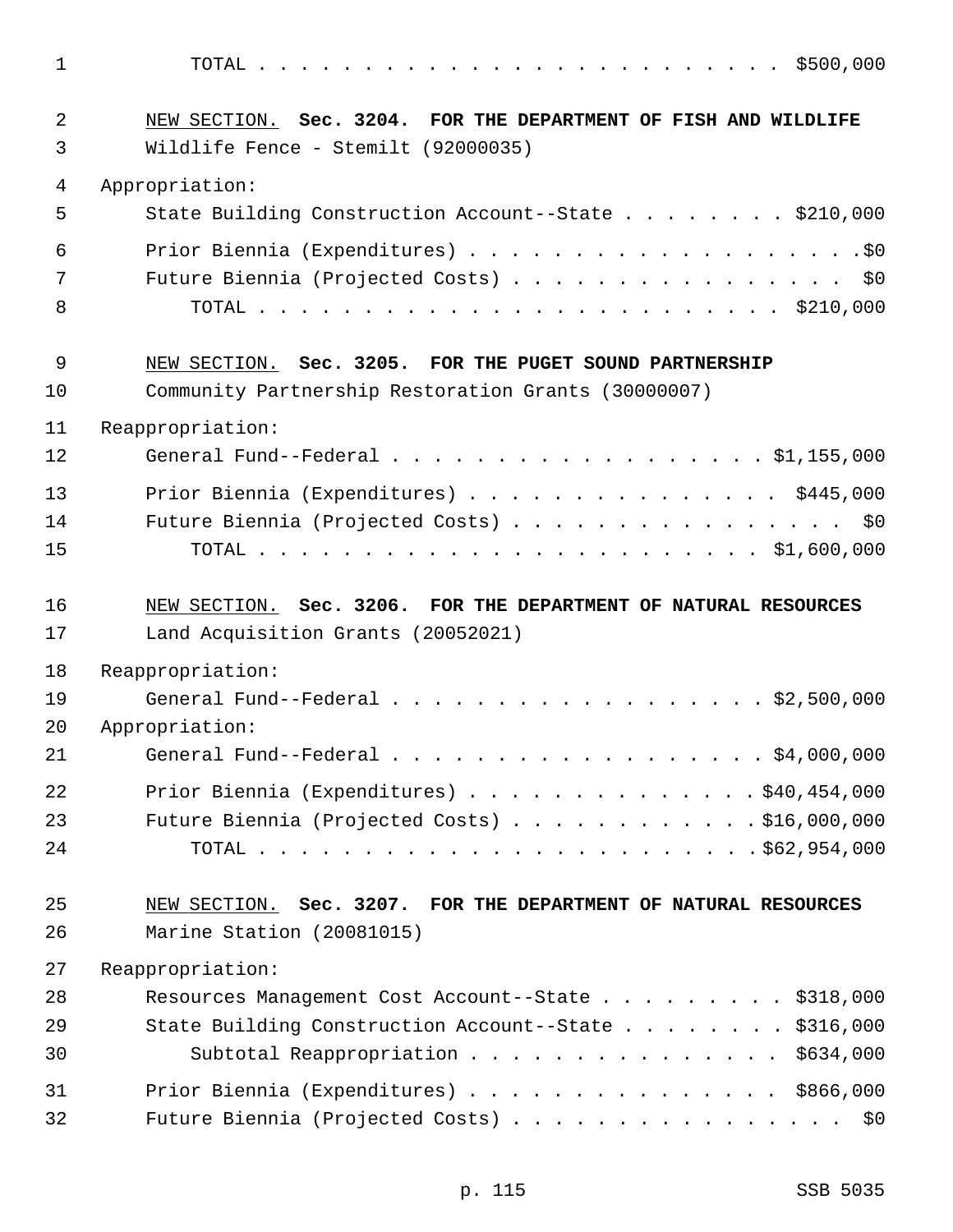1 TOTAL . . . . . . . . . . . . . . . . . . . . . . . . \$1,500,000 2 NEW SECTION. **Sec. 3208. FOR THE DEPARTMENT OF NATURAL RESOURCES** 3 Forest Legacy (30000060) 4 Reappropriation: 5 General Fund--Federal . . . . . . . . . . . . . . . . . . \$3,500,000 6 Appropriation: 7 General Fund--Federal . . . . . . . . . . . . . . . . . . \$7,000,000 8 Prior Biennia (Expenditures) . . . . . . . . . . . . . . \$10,500,000 9 Future Biennia (Projected Costs) . . . . . . . . . . . . \$28,000,000 10 TOTAL . . . . . . . . . . . . . . . . . . . . . . . . \$49,000,000 11 NEW SECTION. **Sec. 3209. FOR THE DEPARTMENT OF NATURAL RESOURCES** 12 Hazardous Fuels Reduction, Forest Health, and Ecosystem 13 Improvements (91000001) 14 Reappropriation: 15 General Fund--Federal Stimulus . . . . . . . . . . . . . . \$100,000 16 Prior Biennia (Expenditures) . . . . . . . . . . . . . . \$19,900,000 17 Future Biennia (Projected Costs) . . . . . . . . . . . . . . . . \$0 18 TOTAL . . . . . . . . . . . . . . . . . . . . . . . . \$20,000,000 19 NEW SECTION. **Sec. 3210. FOR THE DEPARTMENT OF NATURAL RESOURCES** 20 National Coastal Wetland Conservation Program Lands Acquisition 21 (91000007) 22 Reappropriation: 23 General Fund--Federal . . . . . . . . . . . . . . . . . . . \$550,000 24 Prior Biennia (Expenditures) . . . . . . . . . . . . . . . \$450,000 25 Future Biennia (Projected Costs) . . . . . . . . . . . . . . . \$0 26 TOTAL . . . . . . . . . . . . . . . . . . . . . . . . \$1,000,000 27 NEW SECTION. **Sec. 3211. FOR THE DEPARTMENT OF NATURAL RESOURCES** 28 Replacing State Forest Lands with Productive Forests (91000029) 29 The reappropriation in this section is subject to the following 30 conditions and limitations: 31 (1) The total reappropriation is provided solely to the department 32 to transfer from state forest land status to natural resources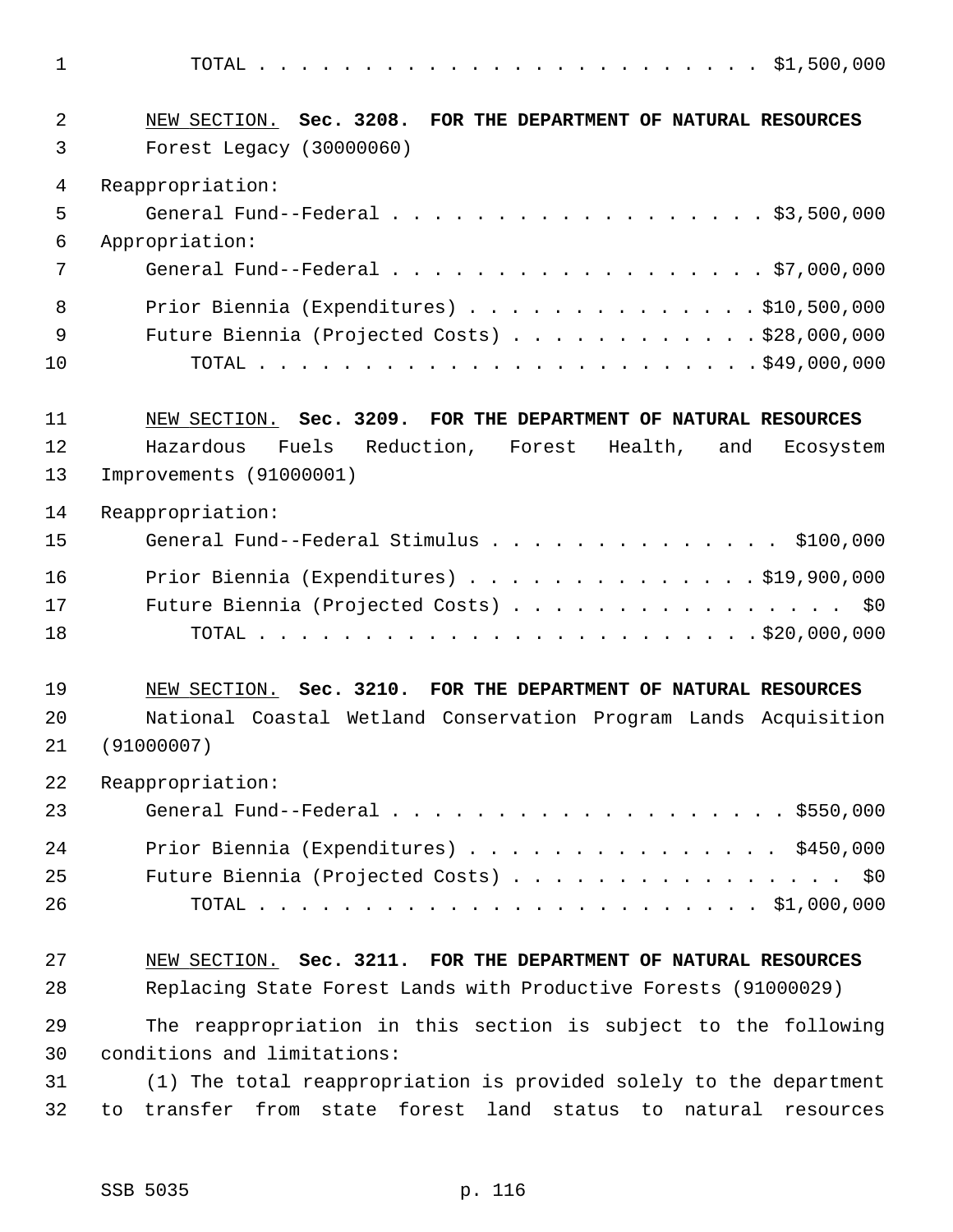1 conservation area status certain state forest lands in counties with a 2 population of 25,000 or less that are subject to timber harvest 3 deferrals greater than thirty years due to the presence of wildlife 4 species listed as endangered or threatened under the federal endangered 5 species act. The approved list of properties for transfer is 6 identified in the LEAP capital document number 2011-5A, developed March 7 24, 2011.

 8 (2) Property transferred under this section must be appraised and 9 transferred at fair market value, without consideration of management 10 or regulatory encumbrances associated with wildlife species listed 11 under the federal endangered species act. The value of the timber and 12 other valuable materials transferred must be distributed as provided in 13 RCW 79.64.110, in the same manner as valuable material revenues from 14 other state forest lands in the applicable counties. The value of the 15 land transferred must be deposited in the park land trust revolving 16 account and be solely used to buy replacement state forest land within 17 the same county as the property transferred, consistent with RCW 18 79.22.060.

19 (3) Prior to or concurrent with conveyance of these properties, the 20 department shall execute and record a real property instrument that 21 dedicates the transferred properties to the purposes identified in 22 subsection (1) of this section. Transfer agreements for properties 23 identified in subsection (1) of this section must include terms that 24 restrict the use of the property to the intended purpose.

25 (4) The department and applicable counties shall work in good faith 26 to carry out the intent of this section. However, the department or 27 applicable counties may remove a property from the transfer list based 28 on new, substantive information, if it is determined that transfer of 29 the property is not in the statewide interest of either the state 30 forest trust or the natural resources conservation area program.

31 Reappropriation:

| 32 | State Building Construction Account--State \$666,000 |
|----|------------------------------------------------------|
| 33 | Prior Biennia (Expenditures) $\ldots$ \$1,334,000    |
| 34 | Future Biennia (Projected Costs) \$0                 |
| 35 |                                                      |

36 NEW SECTION. **Sec. 3212. FOR THE DEPARTMENT OF NATURAL RESOURCES** 37 Puget SoundCorps (91000046)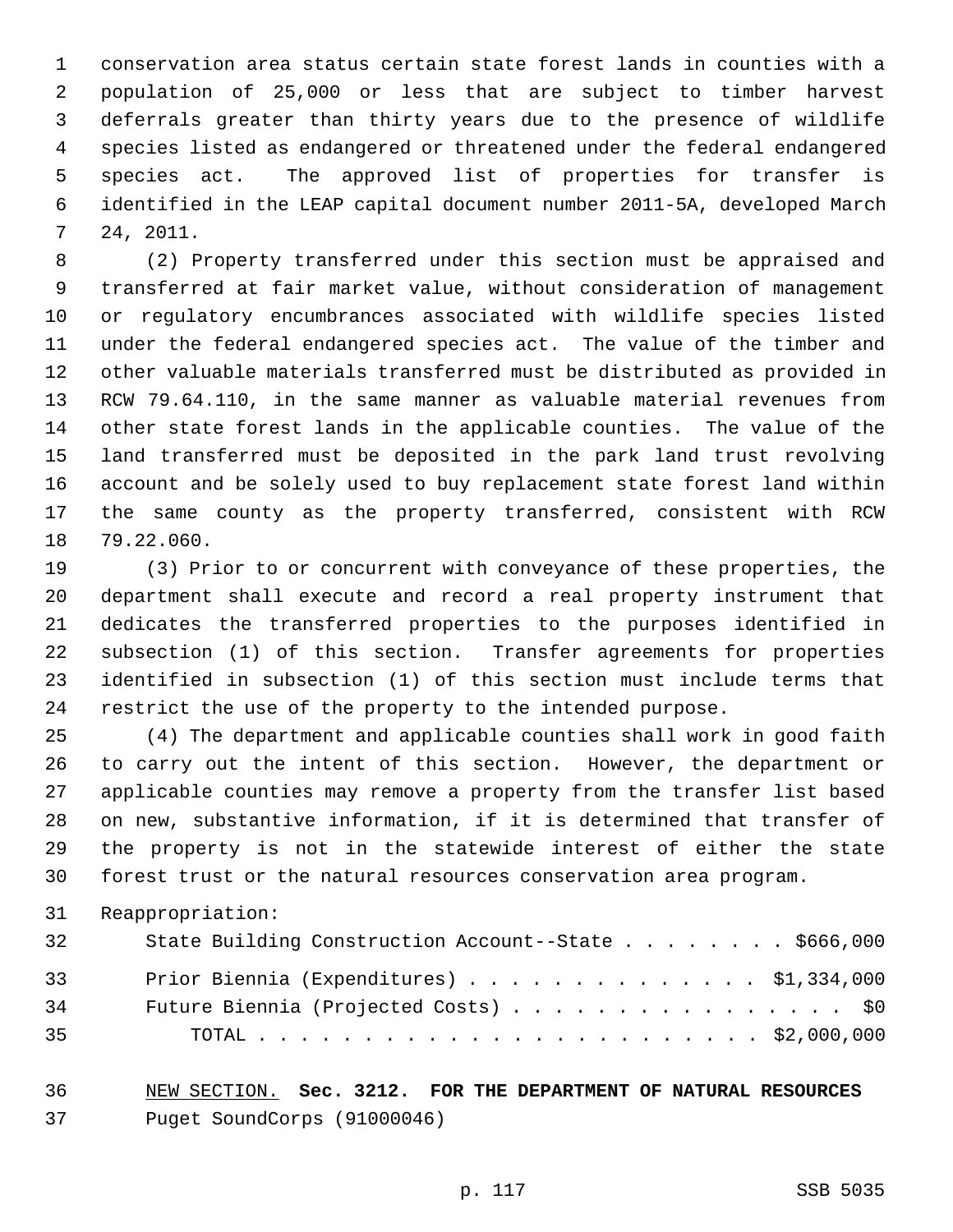| $\mathbf 1$    | Reappropriation:                                                        |
|----------------|-------------------------------------------------------------------------|
| $\overline{2}$ | Aquatic Lands Enhancement Account--State \$3,000,000                    |
| 3              | State Building Construction Account--State \$6,190,000                  |
| 4              | Subtotal Reappropriation \$9,190,000                                    |
| 5              | Prior Biennia (Expenditures) \$3,810,000                                |
| 6              | Future Biennia (Projected Costs) \$0                                    |
| 7              |                                                                         |
| 8              | NEW SECTION. Sec. 3213. FOR THE DEPARTMENT OF NATURAL RESOURCES         |
| 9              | Derelict Vessel Removal and Disposal (91000049)                         |
| 10             | The appropriations in this section are subject to the following         |
| 11             | conditions and limitations: Appropriations from the environmental       |
| 12             | legacy stewardship account in this section shall be made from the state |
| 13             | toxic<br>control account if legislation creating and funding the        |
| 14             | environmental legacy stewardship account is not enacted by June 30,     |
| 15             | 2013.                                                                   |
| 16             | Appropriation:                                                          |
| 17             | Environmental Legacy Stewardship--State $\ldots$ \$10,000,000           |
| 18             | Reappropriation:                                                        |
| 19             | State Building Construction Account--State \$550,000                    |
| 20             | Prior Biennia (Expenditures) $\ldots$ \$2,450,000                       |
| 21             | Future Biennia (Projected Costs) \$0                                    |
| 22             |                                                                         |
| 23             | NEW SECTION. Sec. 3214. FOR THE DEPARTMENT OF NATURAL RESOURCES         |
| 24             | Urban Forest Restoration (Puget Sound Basin) (91000051)                 |
| 25             | Reappropriation:                                                        |
| 26             | State Building Construction Account--State \$225,000                    |
| 27             | Prior Biennia (Expenditures) $\ldots$ \$175,000                         |
| 28             | Future Biennia (Projected Costs) \$0                                    |
| 29             |                                                                         |
| 30             | NEW SECTION. Sec. 3215. FOR THE DEPARTMENT OF NATURAL RESOURCES         |
| 31             | Large Debris Removal (91000052)                                         |
| 32             | Reappropriation:                                                        |
| 33             | State Building Construction Account--State \$188,000                    |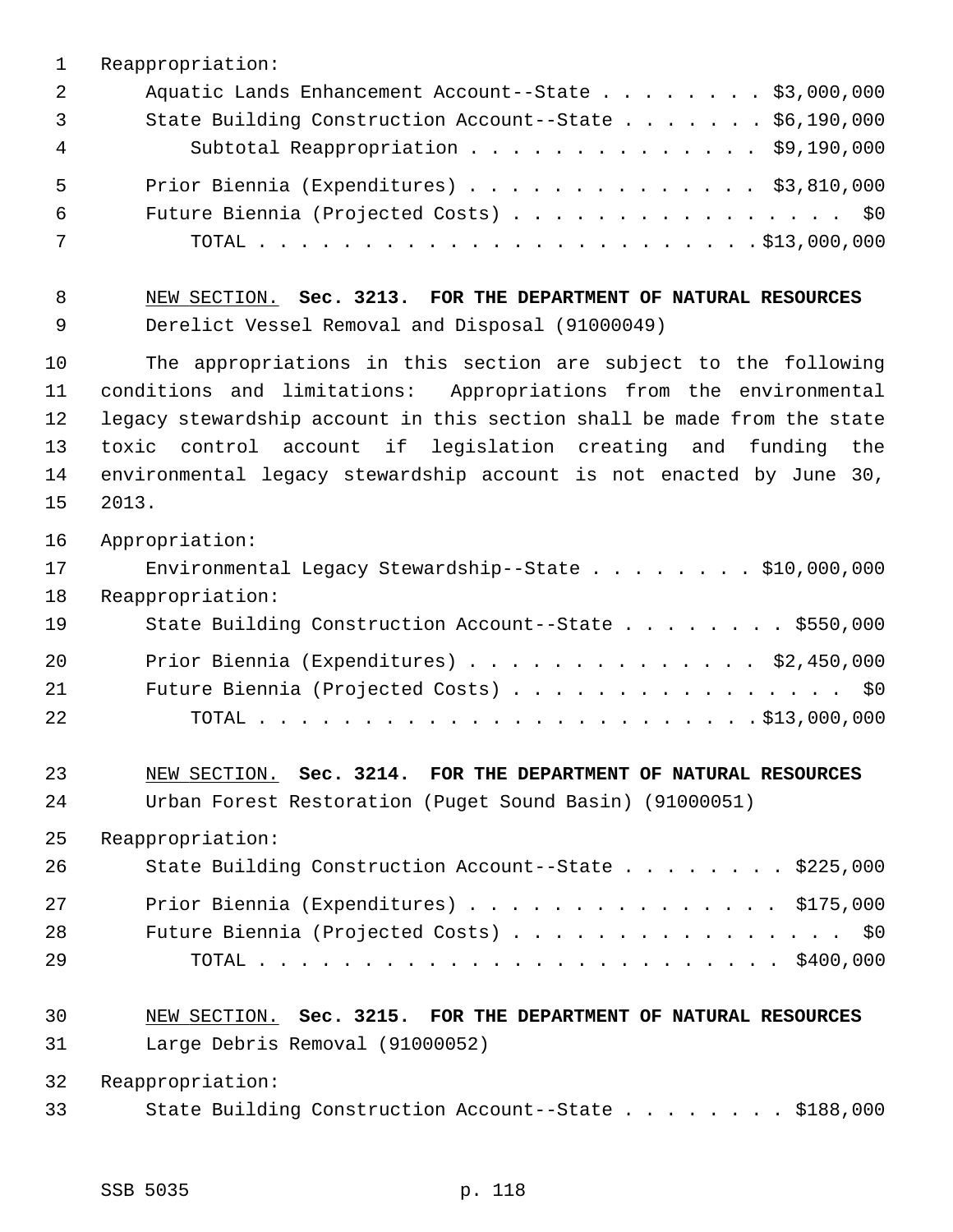| $\mathbf 1$ | Prior Biennia (Expenditures) $\ldots$ \$12,000                    |
|-------------|-------------------------------------------------------------------|
| 2           | Future Biennia (Projected Costs) \$0                              |
| 3           |                                                                   |
| 4           | NEW SECTION. Sec. 3216. FOR THE DEPARTMENT OF NATURAL RESOURCES   |
| 5           | Secret Harbor Estuary Restoration - Cypress Island (91000053)     |
| 6           | Reappropriation:                                                  |
| 7           | State Building Construction Account--State \$403,000              |
| 8           | Prior Biennia (Expenditures) \$132,000                            |
| 9           | Future Biennia (Projected Costs) \$0                              |
| 10          |                                                                   |
| 11          | NEW SECTION. Sec. 3217. FOR THE DEPARTMENT OF NATURAL RESOURCES   |
| 12          | Restoration Projects to Improve Natural Resources (91000054)      |
| 13          | Reappropriation:                                                  |
| 14          | State Building Construction Account--State \$1,200,000            |
| 15          | Prior Biennia (Expenditures) \$1,360,000                          |
| 16          | Future Biennia (Projected Costs) \$0                              |
| 17          |                                                                   |
| 18          | NEW SECTION. Sec. 3218. FOR THE DEPARTMENT OF NATURAL RESOURCES   |
| 19          | Point Ruston Sediment Capping/Shoreline Restoration Stabilization |
| 20          | (91000065)                                                        |
| 21          | Reappropriation:                                                  |
| 22          | Cleanup Settlement Account--State \$6,584,000                     |
| 23          | Prior Biennia (Expenditures) \$616,000                            |
| 24          | Future Biennia (Projected Costs) \$0                              |
| 25          |                                                                   |
| 26          | NEW SECTION. Sec. 3219. FOR THE DEPARTMENT OF NATURAL RESOURCES   |
| 27          | Forest Hazard Reduction and Safety (91000066)                     |
| 28          | Reappropriation:                                                  |
| 29          | State Building Construction Account--State \$2,891,000            |
| 30          | Prior Biennia (Expenditures) $\ldots$ \$5,579,000                 |
| 31          | Future Biennia (Projected Costs) \$0                              |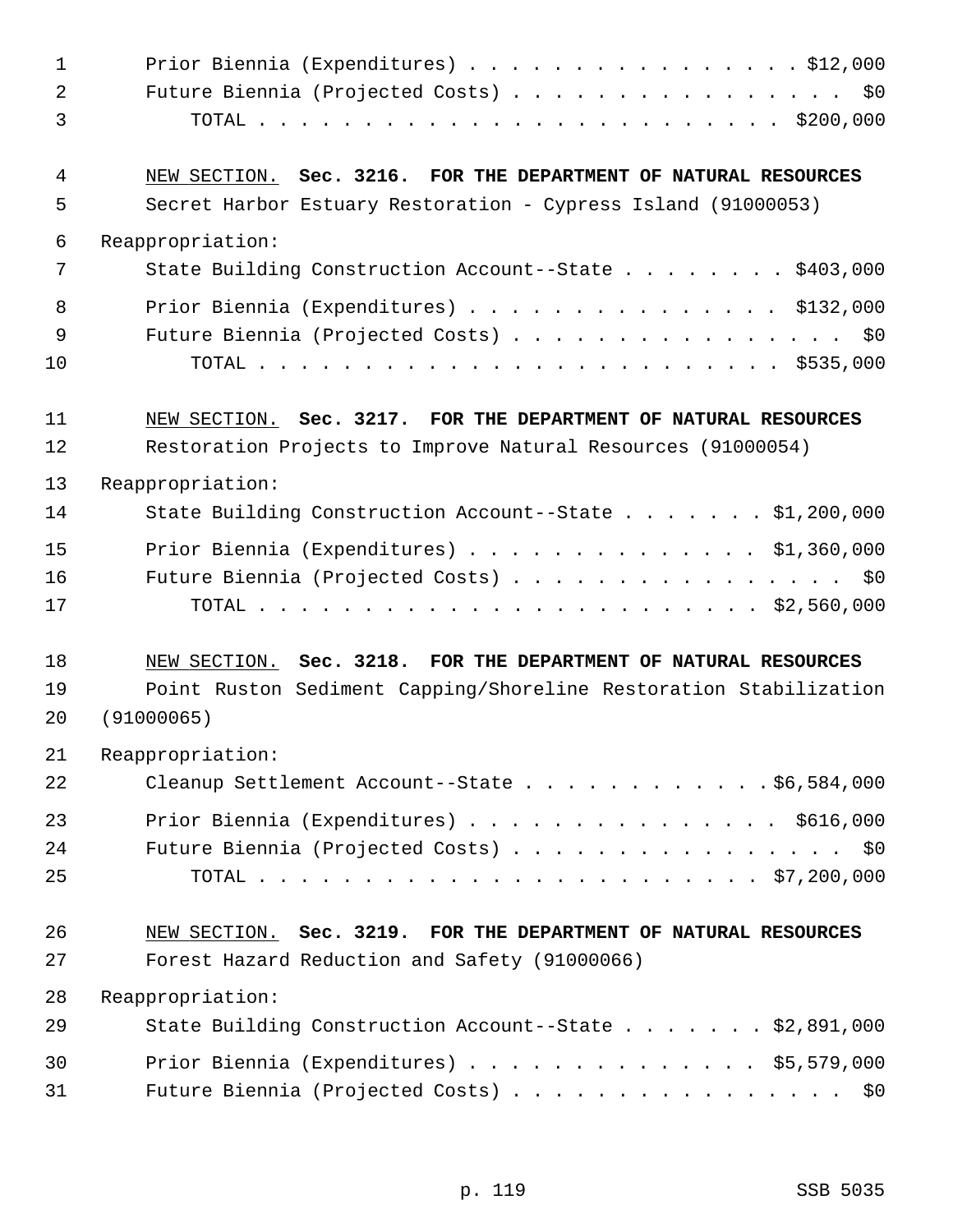1 TOTAL . . . . . . . . . . . . . . . . . . . . . . . . \$8,470,000 2 NEW SECTION. **Sec. 3220. FOR THE DEPARTMENT OF NATURAL RESOURCES** 3 Shoreline Restoration Projects (92000011) 4 Reappropriation: 5 State Building Construction Account--State . . . . . . . \$1,335,000 6 Prior Biennia (Expenditures) . . . . . . . . . . . . . . \$2,631,000 7 Future Biennia (Projected Costs) . . . . . . . . . . . . . . . \$0 8 TOTAL . . . . . . . . . . . . . . . . . . . . . . . . \$3,966,000 9 NEW SECTION. **Sec. 3221. FOR THE DEPARTMENT OF NATURAL RESOURCES** 10 Creosote Piling Removal (92000014) 11 Reappropriation: 12 State Building Construction Account--State . . . . . . . . \$880,000 13 Prior Biennia (Expenditures) . . . . . . . . . . . . . . . \$770,000 14 Future Biennia (Projected Costs) . . . . . . . . . . . . . . . \$0 15 TOTAL . . . . . . . . . . . . . . . . . . . . . . . . \$1,650,000 16 NEW SECTION. **Sec. 3222. FOR THE DEPARTMENT OF NATURAL RESOURCES** 17 Forest Riparian Easement Program (30000198) 18 Appropriation: 19 State Building Construction Account--State . . . . . . . \$3,000,000 20 Prior Biennia (Expenditures) . . . . . . . . . . . . . . \$1,000,000 21 Future Biennia (Projected Costs) . . . . . . . . . . . . \$41,336,000 22 TOTAL . . . . . . . . . . . . . . . . . . . . . . . . \$45,336,000 23 NEW SECTION. **Sec. 3223. FOR THE DEPARTMENT OF NATURAL RESOURCES** 24 Trust Land Transfer (30000200) 25 The appropriation in this section is subject to the following 26 conditions and limitations: 27 (1) The total appropriation is provided solely to the department to 28 transfer from trust status, or enter into fifty year leases for, 29 certain trust lands of statewide significance deemed appropriate for 30 state park, fish and wildlife habitat, natural area preserve, natural 31 resources conservation area, open space, or recreation purposes. The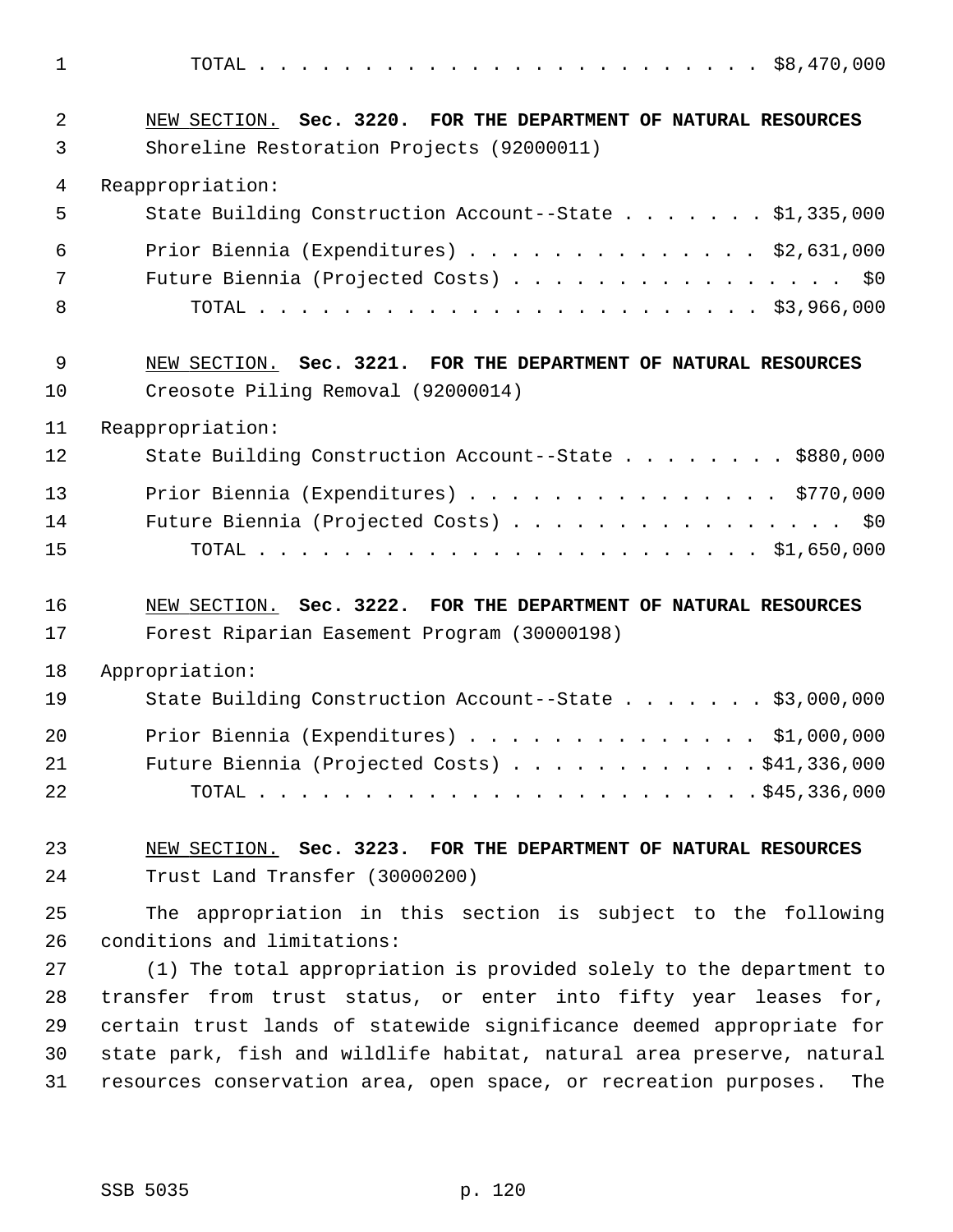1 approved list of properties for lease or transfer adopted by the board 2 of natural resources November 2012 and shown on LEAP capital document 3 number 2013-4, developed April 9, 2013.

 4 (2) Property transferred under this section must be appraised and 5 transferred at fair market value. By September 30, 2013, the 6 department must deposit in the common school construction account the 7 portion of the appropriation in this section that represents the 8 estimated value of the timber on the transferred properties. This 9 transfer must be made in the same manner as timber revenues from other 10 common school trust lands. No deduction may be made for the resource 11 management cost account under RCW 79.64.040. The portion of the 12 appropriation in this section that represents the value of the land 13 transferred must be deposited in the natural resources real property 14 replacement account.

15 (3) Property subject to lease agreements under this section must be 16 appraised at fair market value. Lease terms must be fifty years with 17 options to renew for an additional fifty years. Lease payments must be 18 lump sum payments for the entire term of the lease at the beginning of 19 the lease. The department shall calculate such lump sum payments using 20 professional appraisal standards. These lease payments may not exceed 21 the fee simple purchase price based on current fair market value and 22 must be deposited by the department to the common school construction 23 account in the same manner as lease revenues from other common school 24 trust lands. No deduction may be made for the resource management cost 25 account under RCW 79.64.040. No later than September 30, 2013, the 26 department must transfer to the common school construction account the 27 portion of the appropriation in this section that is attributable to 28 receipts from lease payments.

29 (4) All reasonable costs incurred by the department to implement 30 this section are authorized to be paid out of the appropriations. 31 Authorized costs include the actual cost of appraisals, staff time, 32 environmental reviews, surveys, and other similar costs and shall not 33 exceed one and nine-tenths percent of the appropriation.

34 (5) Intergrant exchanges between common school and other trust 35 lands of equal value may occur if the exchange is in the interest of 36 each trust, as determined by the board of natural resources.

37 (6) Prior to or concurrent with conveyance of these properties, the 38 department, with full cooperation of the receiving agencies, shall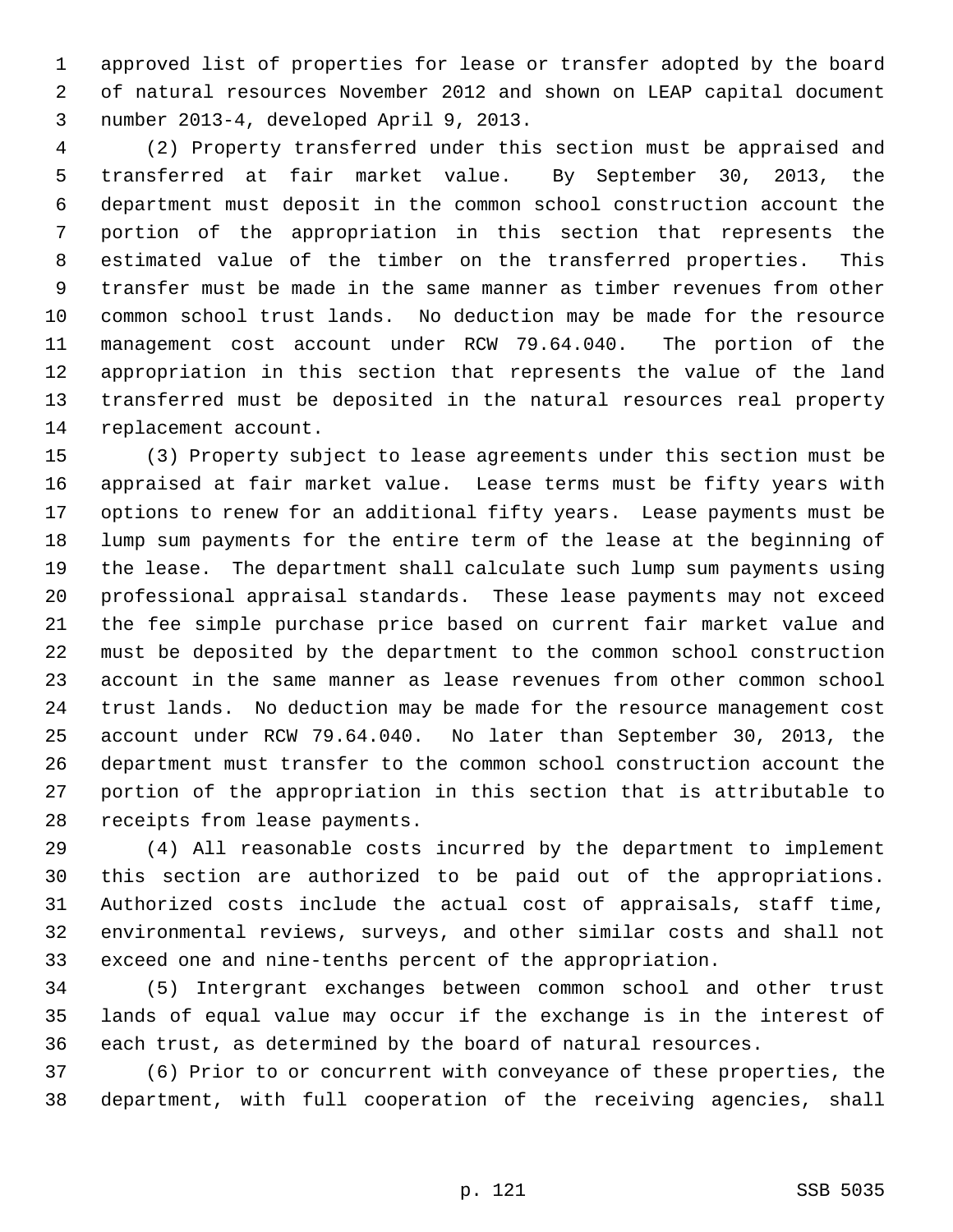1 execute and record a real property instrument that dedicates the 2 transferred properties to the purposes identified in subsection (1) of 3 this section. Transfer and lease agreements for properties identified 4 in subsection (1) of this section must include terms that restrict the 5 use of the property to the intended purpose. Transfer and lease 6 agreements may include provisions for receiving agencies to request 7 alternative uses of the property, provided the alternative uses are 8 compatible with the originally intended public purpose and the 9 department and legislature approves such uses.

10 (7) The department and receiving agencies shall work in good faith 11 to carry out the intent of this section. However, the department or 12 receiving agencies may remove a property from the transfer list based 13 on new, substantive information, if it is determined that transfer of 14 the property is not in the statewide interest of either the common 15 school trust or the receiving agency.

16 (8) \$39,232,000 of the appropriation must be deposited in the 17 common school construction account by September 30, 2013. The 18 department shall execute trust land transfers so that after the 19 deduction of reasonable costs as provided in subsection (4) of this 20 section on an aggregate basis eighty percent of the total value of 21 transferred property is timber value or lease payments and is deposited 22 in the common school construction account. To achieve the eighty 23 percent requirement, the department may choose to lease properties 24 originally intended as transfers or transfer properties originally 25 intended as leases.

26 (9) By June 30, 2015, the state treasurer shall transfer to the 27 common school construction account any unexpended balance of the 28 appropriation in this section.

29 Appropriation:

| 30 | State Building Construction Account--State \$56,045,000 |
|----|---------------------------------------------------------|
| 31 | Prior Biennia (Expenditures) $\ldots$ \$60,490,000      |
| 32 | Future Biennia (Projected Costs) $\ldots$ \$240,000,000 |
| 33 |                                                         |

34 NEW SECTION. **Sec. 3224. FOR THE DEPARTMENT OF NATURAL RESOURCES** 35 Sustainable Recreation (30000207)

36 Appropriation: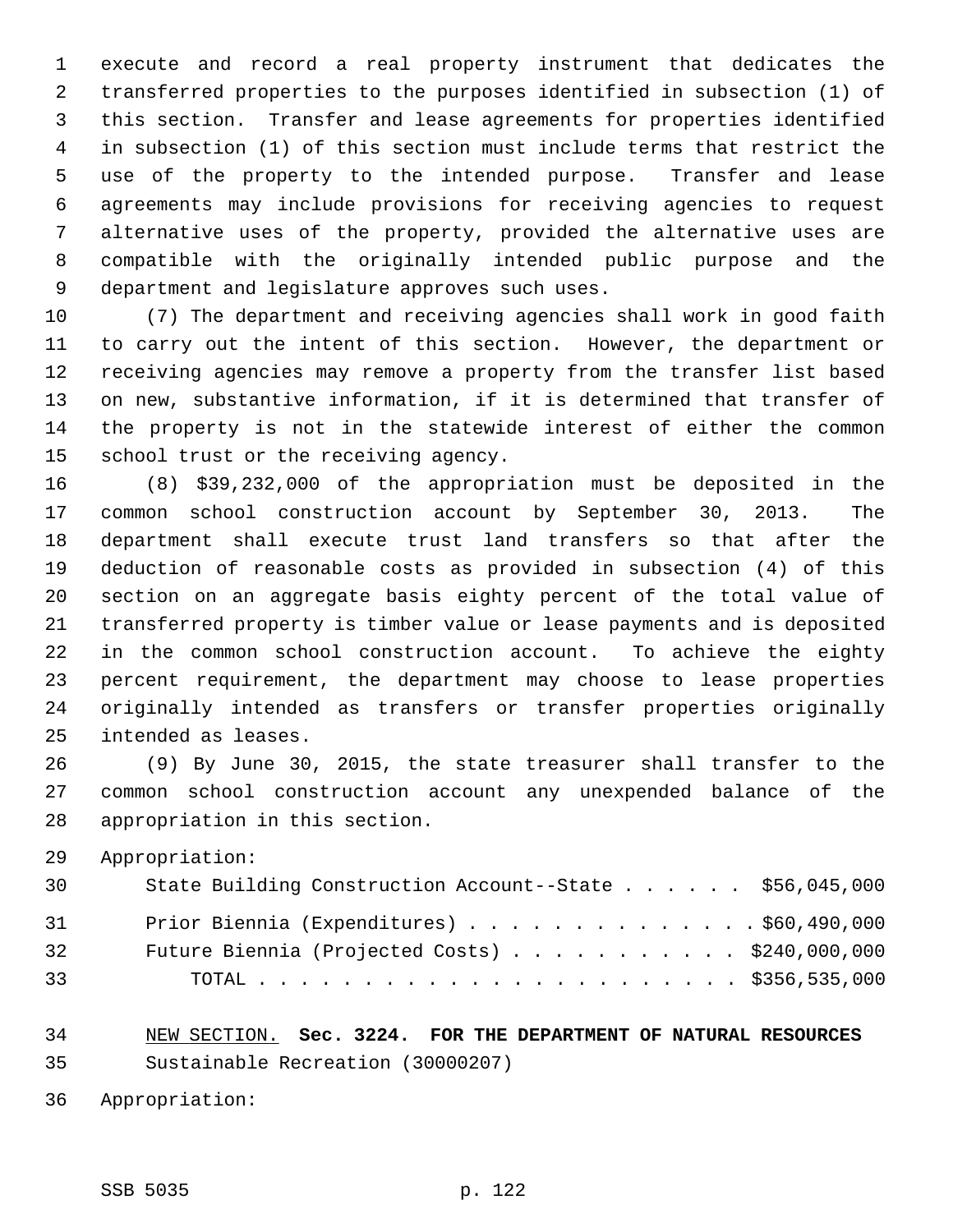| $\overline{2}$<br>Prior Biennia (Expenditures) \$1,500,000<br>Future Biennia (Projected Costs) \$4,000,000<br>$\mathfrak{Z}$<br>$\overline{4}$<br>5<br>NEW SECTION. Sec. 3225. FOR THE DEPARTMENT OF NATURAL RESOURCES<br>$\epsilon$<br>Road Maintenance and Abandonment Plans (RMAP) (30000211)<br>7<br>Appropriation:<br>8<br>State Building Construction Account--State \$1,000,000<br>9<br>Future Biennia (Projected Costs) \$0<br>10<br>11<br>12<br>NEW SECTION. Sec. 3226. FOR THE DEPARTMENT OF NATURAL RESOURCES<br>13<br>2013-2015 Minor Works Preservation (30000213)<br>14<br>Appropriation:<br>15<br>State Building Construction Account--State \$1,000,000<br>16<br>Resources Management Cost Account--State \$743,000<br>17<br>Forest Development Account--State \$517,000<br>18<br>Subtotal Appropriation \$2,260,000<br>19<br>20<br>Future Biennia (Projected Costs) \$8,000,000<br>21<br>22<br>NEW SECTION. Sec. 3227. FOR THE DEPARTMENT OF NATURAL RESOURCES<br>23<br>Mobile Modular Kitchens for Firefighting (30000214)<br>24<br>Appropriation:<br>25<br>State Building Construction Account--State \$250,000<br>26<br>27<br>Future Biennia (Projected Costs) \$0<br>28<br>29<br>NEW SECTION. Sec. 3228. FOR THE DEPARTMENT OF NATURAL RESOURCES<br>30<br>2013-2015 Minor Works Programmatic (30000216)<br>31<br>Appropriation:<br>32<br>State Building Construction Account--State \$255,000 | $\mathbf 1$ | State Building Construction Account--State \$1,000,000 |
|--------------------------------------------------------------------------------------------------------------------------------------------------------------------------------------------------------------------------------------------------------------------------------------------------------------------------------------------------------------------------------------------------------------------------------------------------------------------------------------------------------------------------------------------------------------------------------------------------------------------------------------------------------------------------------------------------------------------------------------------------------------------------------------------------------------------------------------------------------------------------------------------------------------------------------------------------------------------------------------------------------------------------------------------------------------------------------------------------------------------------------------------------------------------------------------------------------------------------------------------------------------------------------------------------------------------------------------------------------------------------------------------------------------------|-------------|--------------------------------------------------------|
|                                                                                                                                                                                                                                                                                                                                                                                                                                                                                                                                                                                                                                                                                                                                                                                                                                                                                                                                                                                                                                                                                                                                                                                                                                                                                                                                                                                                                    |             |                                                        |
|                                                                                                                                                                                                                                                                                                                                                                                                                                                                                                                                                                                                                                                                                                                                                                                                                                                                                                                                                                                                                                                                                                                                                                                                                                                                                                                                                                                                                    |             |                                                        |
|                                                                                                                                                                                                                                                                                                                                                                                                                                                                                                                                                                                                                                                                                                                                                                                                                                                                                                                                                                                                                                                                                                                                                                                                                                                                                                                                                                                                                    |             |                                                        |
|                                                                                                                                                                                                                                                                                                                                                                                                                                                                                                                                                                                                                                                                                                                                                                                                                                                                                                                                                                                                                                                                                                                                                                                                                                                                                                                                                                                                                    |             |                                                        |
|                                                                                                                                                                                                                                                                                                                                                                                                                                                                                                                                                                                                                                                                                                                                                                                                                                                                                                                                                                                                                                                                                                                                                                                                                                                                                                                                                                                                                    |             |                                                        |
|                                                                                                                                                                                                                                                                                                                                                                                                                                                                                                                                                                                                                                                                                                                                                                                                                                                                                                                                                                                                                                                                                                                                                                                                                                                                                                                                                                                                                    |             |                                                        |
|                                                                                                                                                                                                                                                                                                                                                                                                                                                                                                                                                                                                                                                                                                                                                                                                                                                                                                                                                                                                                                                                                                                                                                                                                                                                                                                                                                                                                    |             |                                                        |
|                                                                                                                                                                                                                                                                                                                                                                                                                                                                                                                                                                                                                                                                                                                                                                                                                                                                                                                                                                                                                                                                                                                                                                                                                                                                                                                                                                                                                    |             |                                                        |
|                                                                                                                                                                                                                                                                                                                                                                                                                                                                                                                                                                                                                                                                                                                                                                                                                                                                                                                                                                                                                                                                                                                                                                                                                                                                                                                                                                                                                    |             |                                                        |
|                                                                                                                                                                                                                                                                                                                                                                                                                                                                                                                                                                                                                                                                                                                                                                                                                                                                                                                                                                                                                                                                                                                                                                                                                                                                                                                                                                                                                    |             |                                                        |
|                                                                                                                                                                                                                                                                                                                                                                                                                                                                                                                                                                                                                                                                                                                                                                                                                                                                                                                                                                                                                                                                                                                                                                                                                                                                                                                                                                                                                    |             |                                                        |
|                                                                                                                                                                                                                                                                                                                                                                                                                                                                                                                                                                                                                                                                                                                                                                                                                                                                                                                                                                                                                                                                                                                                                                                                                                                                                                                                                                                                                    |             |                                                        |
|                                                                                                                                                                                                                                                                                                                                                                                                                                                                                                                                                                                                                                                                                                                                                                                                                                                                                                                                                                                                                                                                                                                                                                                                                                                                                                                                                                                                                    |             |                                                        |
|                                                                                                                                                                                                                                                                                                                                                                                                                                                                                                                                                                                                                                                                                                                                                                                                                                                                                                                                                                                                                                                                                                                                                                                                                                                                                                                                                                                                                    |             |                                                        |
|                                                                                                                                                                                                                                                                                                                                                                                                                                                                                                                                                                                                                                                                                                                                                                                                                                                                                                                                                                                                                                                                                                                                                                                                                                                                                                                                                                                                                    |             |                                                        |
|                                                                                                                                                                                                                                                                                                                                                                                                                                                                                                                                                                                                                                                                                                                                                                                                                                                                                                                                                                                                                                                                                                                                                                                                                                                                                                                                                                                                                    |             |                                                        |
|                                                                                                                                                                                                                                                                                                                                                                                                                                                                                                                                                                                                                                                                                                                                                                                                                                                                                                                                                                                                                                                                                                                                                                                                                                                                                                                                                                                                                    |             |                                                        |
|                                                                                                                                                                                                                                                                                                                                                                                                                                                                                                                                                                                                                                                                                                                                                                                                                                                                                                                                                                                                                                                                                                                                                                                                                                                                                                                                                                                                                    |             |                                                        |
|                                                                                                                                                                                                                                                                                                                                                                                                                                                                                                                                                                                                                                                                                                                                                                                                                                                                                                                                                                                                                                                                                                                                                                                                                                                                                                                                                                                                                    |             |                                                        |
|                                                                                                                                                                                                                                                                                                                                                                                                                                                                                                                                                                                                                                                                                                                                                                                                                                                                                                                                                                                                                                                                                                                                                                                                                                                                                                                                                                                                                    |             |                                                        |
|                                                                                                                                                                                                                                                                                                                                                                                                                                                                                                                                                                                                                                                                                                                                                                                                                                                                                                                                                                                                                                                                                                                                                                                                                                                                                                                                                                                                                    |             |                                                        |
|                                                                                                                                                                                                                                                                                                                                                                                                                                                                                                                                                                                                                                                                                                                                                                                                                                                                                                                                                                                                                                                                                                                                                                                                                                                                                                                                                                                                                    |             |                                                        |
|                                                                                                                                                                                                                                                                                                                                                                                                                                                                                                                                                                                                                                                                                                                                                                                                                                                                                                                                                                                                                                                                                                                                                                                                                                                                                                                                                                                                                    |             |                                                        |
|                                                                                                                                                                                                                                                                                                                                                                                                                                                                                                                                                                                                                                                                                                                                                                                                                                                                                                                                                                                                                                                                                                                                                                                                                                                                                                                                                                                                                    |             |                                                        |
|                                                                                                                                                                                                                                                                                                                                                                                                                                                                                                                                                                                                                                                                                                                                                                                                                                                                                                                                                                                                                                                                                                                                                                                                                                                                                                                                                                                                                    |             |                                                        |
|                                                                                                                                                                                                                                                                                                                                                                                                                                                                                                                                                                                                                                                                                                                                                                                                                                                                                                                                                                                                                                                                                                                                                                                                                                                                                                                                                                                                                    |             |                                                        |
|                                                                                                                                                                                                                                                                                                                                                                                                                                                                                                                                                                                                                                                                                                                                                                                                                                                                                                                                                                                                                                                                                                                                                                                                                                                                                                                                                                                                                    |             |                                                        |
|                                                                                                                                                                                                                                                                                                                                                                                                                                                                                                                                                                                                                                                                                                                                                                                                                                                                                                                                                                                                                                                                                                                                                                                                                                                                                                                                                                                                                    |             |                                                        |
|                                                                                                                                                                                                                                                                                                                                                                                                                                                                                                                                                                                                                                                                                                                                                                                                                                                                                                                                                                                                                                                                                                                                                                                                                                                                                                                                                                                                                    |             |                                                        |
|                                                                                                                                                                                                                                                                                                                                                                                                                                                                                                                                                                                                                                                                                                                                                                                                                                                                                                                                                                                                                                                                                                                                                                                                                                                                                                                                                                                                                    |             |                                                        |
|                                                                                                                                                                                                                                                                                                                                                                                                                                                                                                                                                                                                                                                                                                                                                                                                                                                                                                                                                                                                                                                                                                                                                                                                                                                                                                                                                                                                                    |             |                                                        |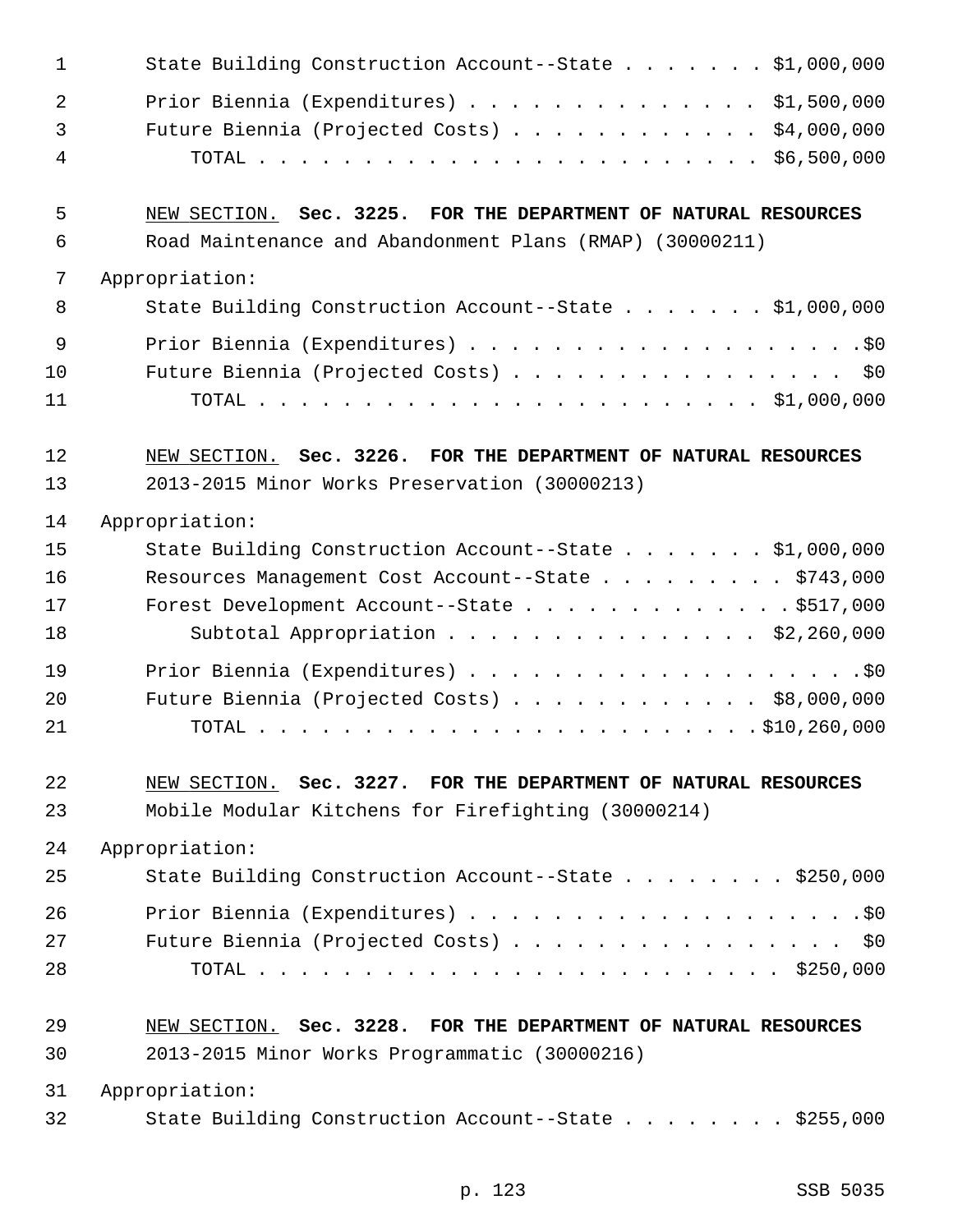| 1  | Forest Development Account--State \$442,000                     |
|----|-----------------------------------------------------------------|
| 2  | Resources Management Cost Account--State \$961,000              |
| 3  | Subtotal Appropriation \$1,658,000                              |
| 4  |                                                                 |
| 5  | Future Biennia (Projected Costs) \$31,700,000                   |
| 6  |                                                                 |
| 7  | NEW SECTION. Sec. 3229. FOR THE DEPARTMENT OF NATURAL RESOURCES |
| 8  | Natural Areas Preservation, Access, and Road Maintenance and    |
| 9  | Abandonment Plans (RMAP) (30000218)                             |
| 10 | Appropriation:                                                  |
| 11 | State Building Construction Account--State \$1,000,000          |
| 12 |                                                                 |
| 13 | Future Biennia (Projected Costs) \$4,000,000                    |
| 14 |                                                                 |
|    |                                                                 |
| 15 | NEW SECTION. Sec. 3230. FOR THE DEPARTMENT OF NATURAL RESOURCES |
| 16 | Rivers and Habitat Open Space Program (30000221)                |
| 17 | Appropriation:                                                  |
| 18 | State Building Construction Account--State \$500,000            |
| 19 |                                                                 |
| 20 | Future Biennia (Projected Costs) $\ldots$ \$2,000,000           |
| 21 |                                                                 |
| 22 | NEW SECTION. Sec. 3231. FOR THE DEPARTMENT OF NATURAL RESOURCES |
| 23 | Trust Land Replacement (30000222)                               |

30 delay conversion of formerly agricultural property to urban use, 31 thereby negatively affecting the community in which the property is 32 located and depriving the school trust fund of timely realization of 33 associated financial benefit. The legislature further finds that one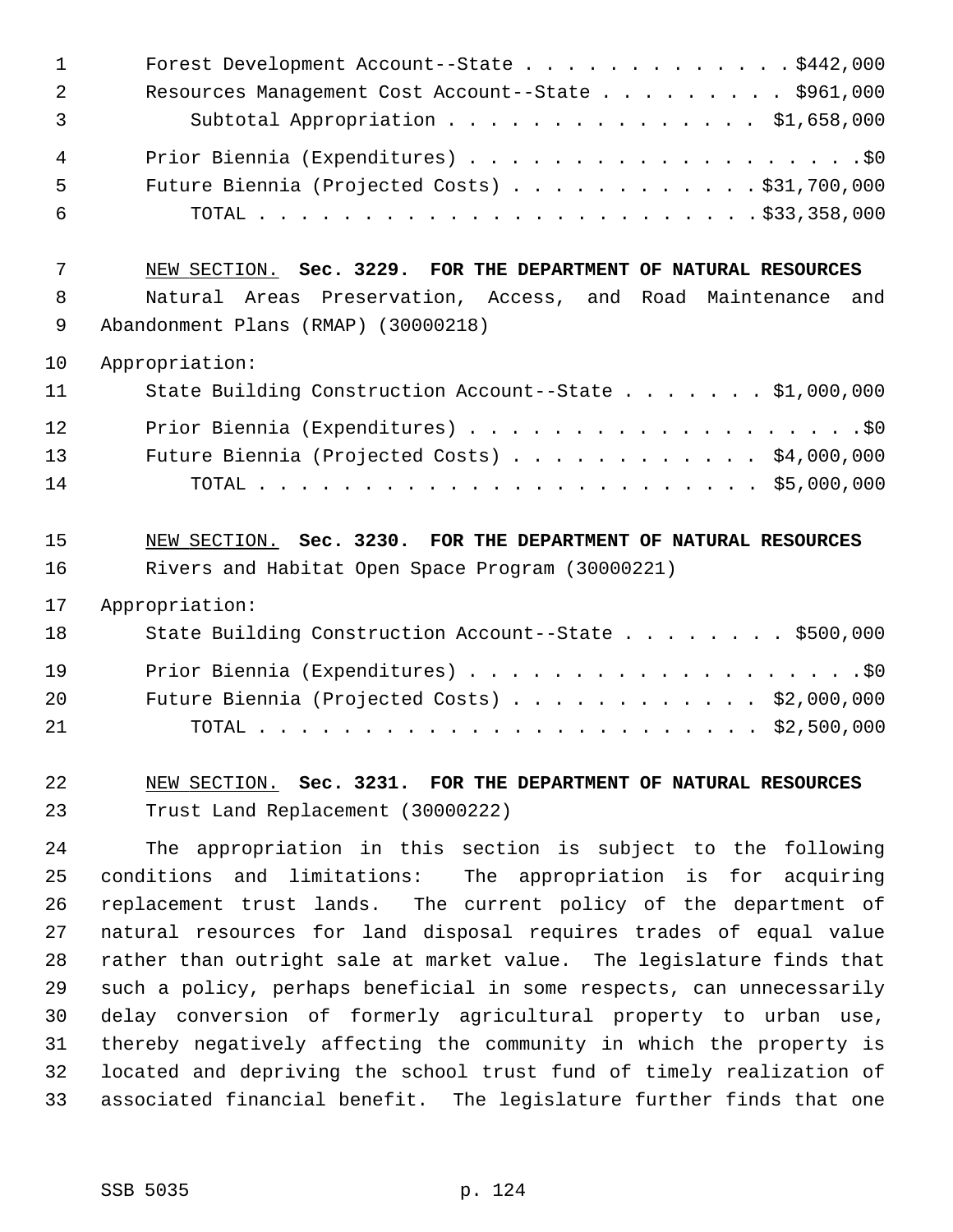1 such situation exists in the city of Pasco and hereby directs the 2 department of natural resources to sell "Pasco 16" for a price not less 3 than its appraised value by June 30, 2014.

4 Appropriation:

| 5   | Resources Management Cost Account--State \$25,000,000   |
|-----|---------------------------------------------------------|
| 6   | Natural Resources Real Property                         |
| 7   | Replacement Account--State $\ldots$ \$25,000,000        |
| -8  | Community and Technical College Forest Reserve          |
| - 9 |                                                         |
| 10  | Subtotal Appropriation $\ldots$ \$50,500,000            |
| 11  |                                                         |
| 12  | Future Biennia (Projected Costs) $\ldots$ \$202,000,000 |
| 13  |                                                         |

### 14 NEW SECTION. **Sec. 3232. FOR THE DEPARTMENT OF NATURAL RESOURCES** 15 Forest Hazard Reduction (30000224)

16 The appropriation in this section is subject to the following 17 conditions and limitations: The appropriation is provided solely for 18 forest health hazard reduction treatments on state and private lands. 19 The appropriation shall not be used for forest health hazard reduction 20 treatments on federal lands. The department shall provide a report to 21 the governor and the legislature by October 1, 2014, on its work to 22 reduce forest health hazards from fiscal year 2010 through fiscal year 23 2014. This report must include an estimate of work needed through 24 fiscal year 2020 on state, federal, and private lands and recommended 25 mechanisms to fund this work.

26 Appropriation:

| 27 | State Building Construction Account--State \$4,000,000 |
|----|--------------------------------------------------------|
| 28 |                                                        |
| 29 | Future Biennia (Projected Costs) \$28,000,000          |
| 30 |                                                        |

# 31 NEW SECTION. **Sec. 3233. FOR THE DEPARTMENT OF NATURAL RESOURCES**

32 Road Maintenance and Abandonment Plan (RMAP) (91000040)

33 Reappropriation:

34 State Building Construction Account--State . . . . . . . \$2,860,000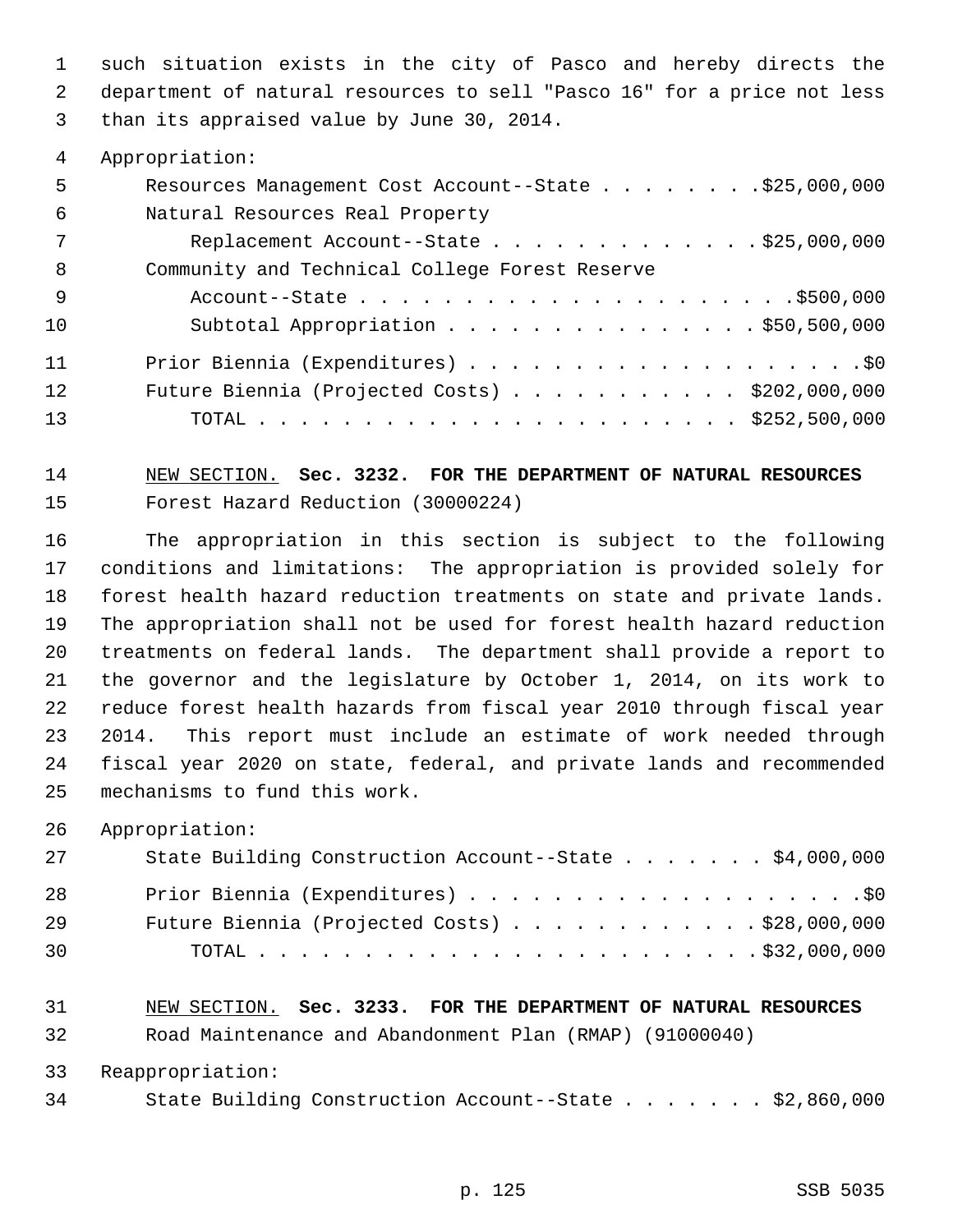|                                   | 1 Prior Biennia (Expenditures) \$3,974,000 |
|-----------------------------------|--------------------------------------------|
|                                   | Future Biennia (Projected Costs) \$0       |
| $\overline{3}$ and $\overline{3}$ |                                            |

 4 NEW SECTION. **Sec. 3234. FOR THE DEPARTMENT OF NATURAL RESOURCES** 5 Yakima Basin Integrated Plan Land Purchase (92000018)

 6 The appropriations in this section are subject to the following 7 conditions and limitations:

 8 (1) The appropriations are provided solely for purchase of land to 9 be held in the community forest trusts under RCW 79.155.040 to serve 10 the purposes of the community forest trust including the protection of 11 Yakima river basin functioning as authorized in Second Substitute 12 Senate Bill No. 5367. If Second Substitute Senate Bill No. 5367 is not 13 enacted by June 30, 2013, this section is null and void.

14 (2) The legislature recognizes and declares that the appropriation 15 in this section from the natural resource real property replacement 16 account constitutes a loan from the irreducible principal of the common 17 school trust. The legislature finds that the provisions in Second 18 Substitute Senate Bill No. 5367 regarding purchase review and approval, 19 transitional management plans, and eventual loan repayment or land 20 disposition requirements ensure that the interest of the common school 21 trust beneficiaries are protected.

22 Appropriation:

| 23 | Natural Resources Real Property Replacement             |
|----|---------------------------------------------------------|
| 24 | Account--State \$10,000,000                             |
| 25 | State Building Construction Account--State \$89,344,000 |
| 26 | Subtotal Appropriation $\ldots$ \$99,344,000            |
| 27 |                                                         |
| 28 | Future Biennia (Projected Costs) \$0                    |
| 29 |                                                         |

## 30 NEW SECTION. **Sec. 3235. FOR THE DEPARTMENT OF NATURAL RESOURCES** 31 Quinault Coastal Forest and Watershed Restoration Grant (92000019)

32 Appropriation:

| 33 | State Building Construction Account--State \$2,800,000 |
|----|--------------------------------------------------------|
| 34 |                                                        |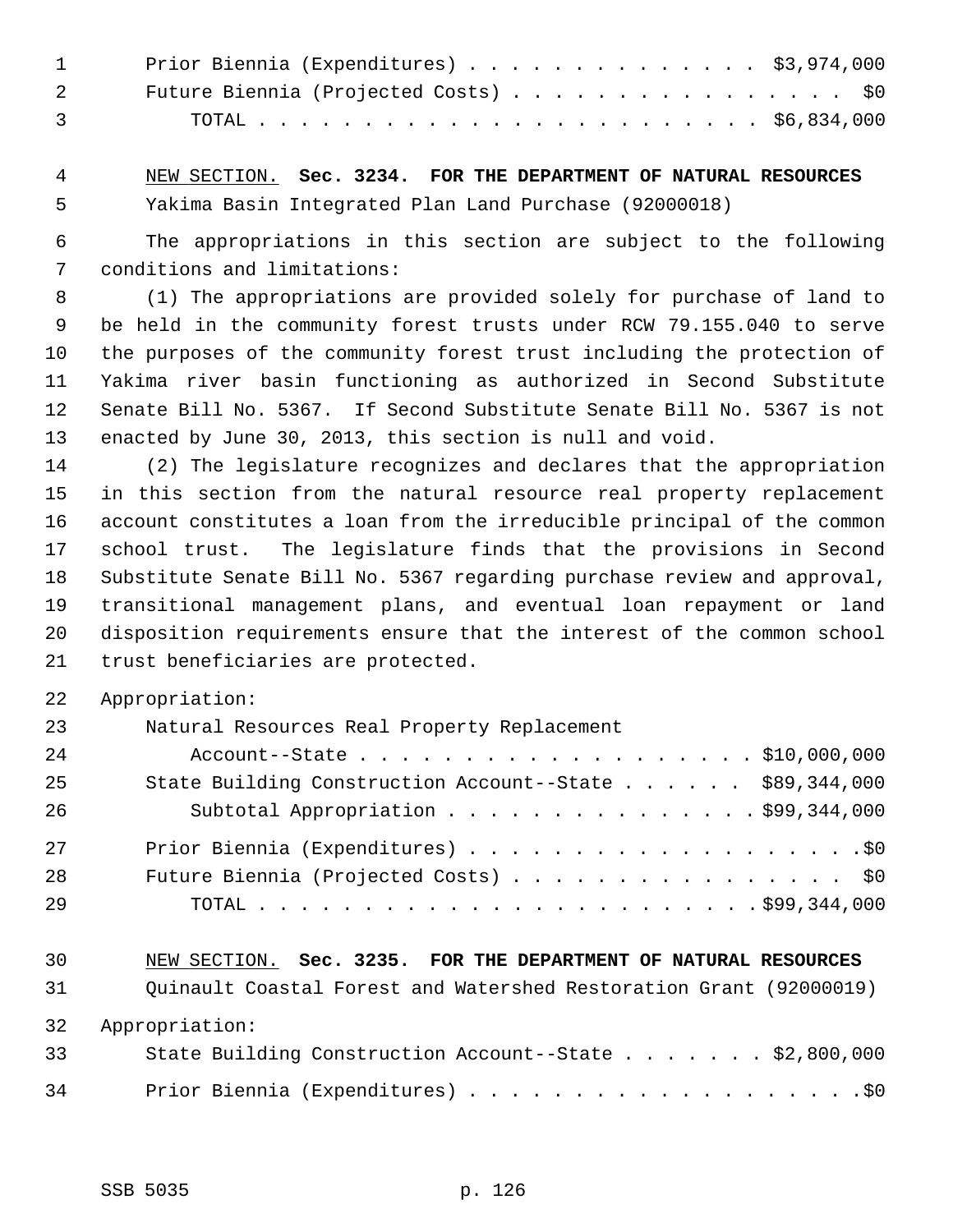|   | Future Biennia (Projected Costs) \$0                            |
|---|-----------------------------------------------------------------|
|   |                                                                 |
|   |                                                                 |
| 3 | NEW SECTION. Sec. 3236. FOR THE DEPARTMENT OF NATURAL RESOURCES |
| 4 | Patterson Pipeline (92000020)                                   |
| 5 | Appropriation:                                                  |
| 6 | Resource Management Cost Account--State \$2,500,000             |
|   |                                                                 |
| 8 | Future Biennia (Projected Costs) \$0                            |
| 9 |                                                                 |
|   |                                                                 |

(End of part)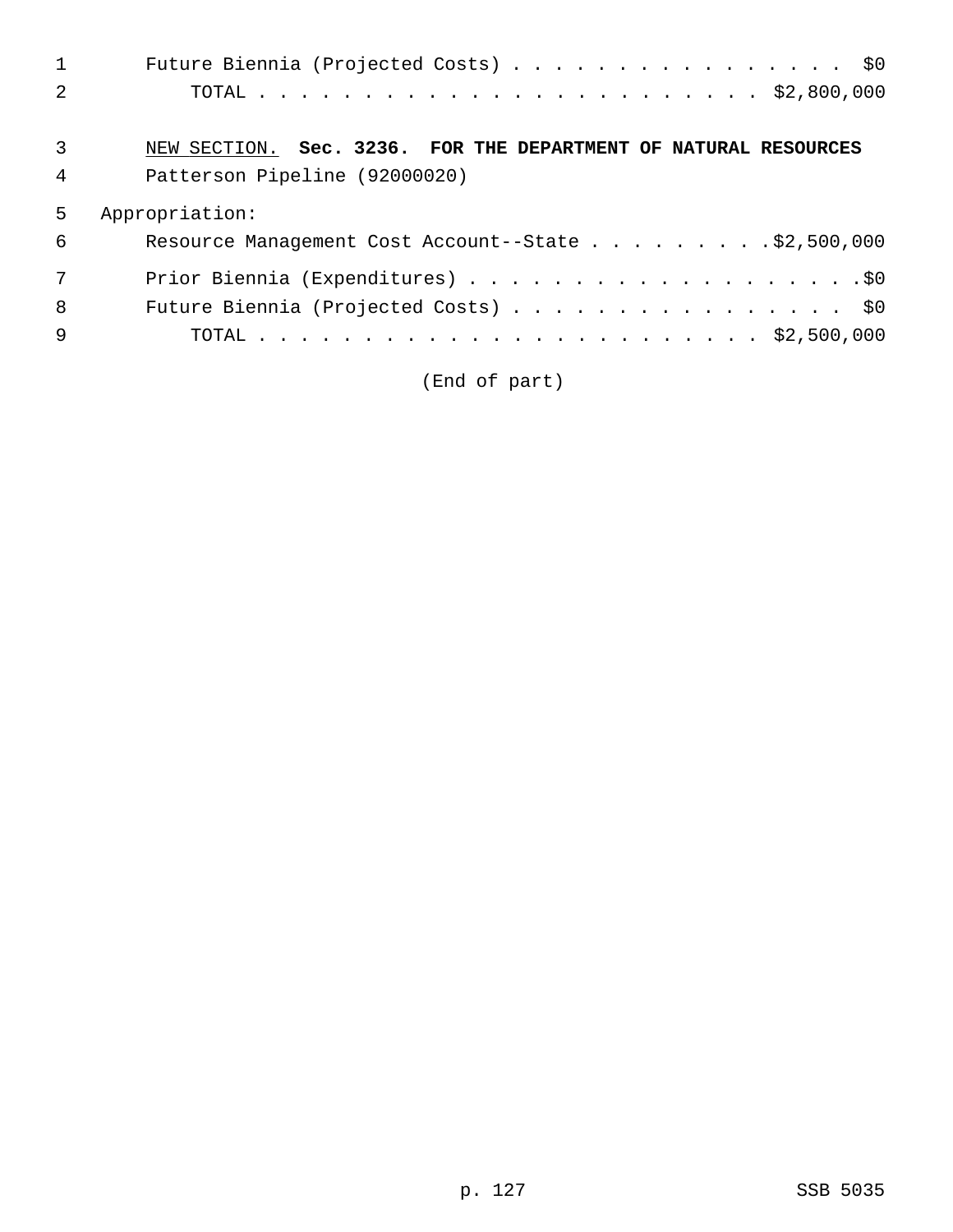| $\mathbf{1}$   | PART 4                                                     |
|----------------|------------------------------------------------------------|
| $\overline{2}$ | <b>TRANSPORTATION</b>                                      |
|                |                                                            |
| 3              | NEW SECTION. Sec. 4001. FOR THE WASHINGTON STATE PATROL    |
| 4              | Emergency Repairs (30000031)                               |
| 5              | Appropriation:                                             |
| 6              | Fire Service Training Account--State \$200,000             |
| 7              |                                                            |
| 8              | Future Biennia (Projected Costs) \$800,000                 |
| 9              |                                                            |
|                |                                                            |
| 10             | NEW SECTION. Sec. 4002. FOR THE WASHINGTON STATE PATROL    |
| 11             | Burn Building Repair (30000032)                            |
| 12             | Appropriation:                                             |
| 13             | Fire Service Training Account--State \$300,000             |
| 14             |                                                            |
| 15             | Future Biennia (Projected Costs) \$300,000                 |
| 16             |                                                            |
|                |                                                            |
| 17             | NEW SECTION. Sec. 4003. FOR THE WASHINGTON STATE PATROL    |
| 18             | Fire Training Academy Burn Building Replacement (30000071) |
| 19             | Appropriation:                                             |
| 20             | Fire Service Training Account--State \$1,500,000           |
| 21             |                                                            |
| 22             | Future Biennia (Projected Costs) \$13,000,000              |
| 23             |                                                            |
|                |                                                            |

(End of part)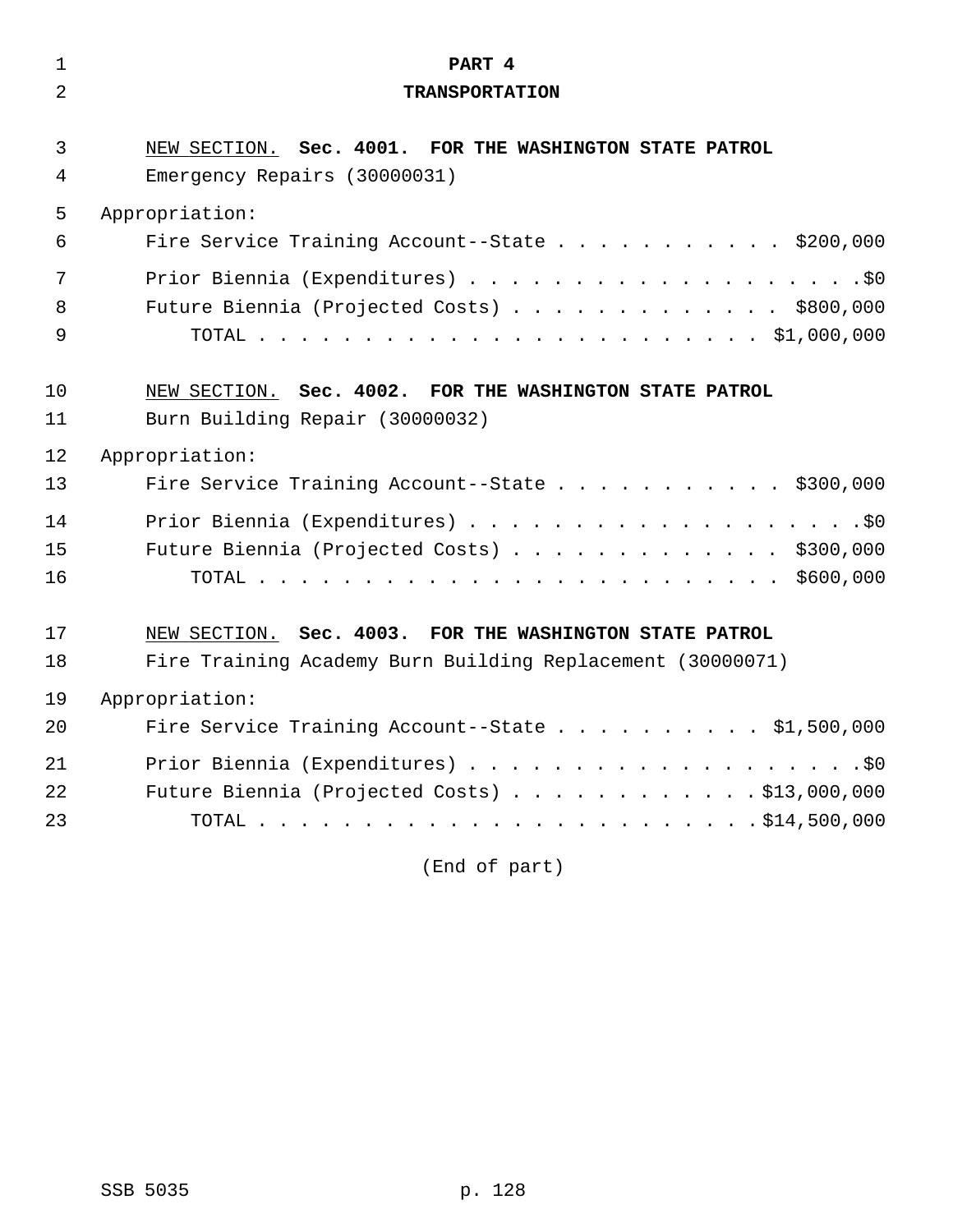| $\mathbf{1}$                       | PART 5                                                                                                                                                                                                                                                                                                                                                                               |
|------------------------------------|--------------------------------------------------------------------------------------------------------------------------------------------------------------------------------------------------------------------------------------------------------------------------------------------------------------------------------------------------------------------------------------|
| $\overline{2}$                     | <b>EDUCATION</b>                                                                                                                                                                                                                                                                                                                                                                     |
| 3<br>4<br>5                        | Sec. 5001.<br>SECTION.<br><b>FOR</b><br>THE<br>OF<br>NEW<br><b>SUPERINTENDENT</b><br>PUBLIC<br><b>INSTRUCTION</b><br>2007-2009 School Construction Assistance Grant Program (20084200)                                                                                                                                                                                               |
| 6<br>7<br>8<br>9<br>10<br>11<br>12 | The reappropriation in this section is subject to the following<br>conditions and limitations: For school construction projects funded<br>through the school construction assistance grant program, the<br>superintendent of public instruction shall require mapping the design<br>of new facilities and remapping the design of facilities to be<br>remodeled.<br>Reappropriation: |
| 13                                 | Common School Construction Account--State \$650,000                                                                                                                                                                                                                                                                                                                                  |
| 14<br>15<br>16                     | Prior Biennia (Expenditures) \$791,109,000<br>Future Biennia (Projected Costs) \$0                                                                                                                                                                                                                                                                                                   |
| 17                                 | Sec. 5002.<br>NEW SECTION.<br>FOR<br>THE<br><b>SUPERINTENDENT</b><br>OF<br>PUBLIC                                                                                                                                                                                                                                                                                                    |
| 18                                 | <b>INSTRUCTION</b>                                                                                                                                                                                                                                                                                                                                                                   |
| 19                                 | Northeast King County Skills Center (20084855)                                                                                                                                                                                                                                                                                                                                       |
| 20<br>21<br>22                     | Reappropriation:<br>School Construction and Skill Centers Building                                                                                                                                                                                                                                                                                                                   |
| 23                                 |                                                                                                                                                                                                                                                                                                                                                                                      |
| 24                                 | Prior Biennia (Expenditures) $\ldots$ \$8,561,000<br>Future Biennia (Projected Costs) \$0                                                                                                                                                                                                                                                                                            |
| 25                                 |                                                                                                                                                                                                                                                                                                                                                                                      |
| 26<br>27<br>28                     | Sec. 5003.<br><b>PUBLIC</b><br>NEW SECTION.<br>FOR THE SUPERINTENDENT OF<br><b>INSTRUCTION</b><br>Pierce County Skills Center (20084856)                                                                                                                                                                                                                                             |
| 29                                 | Reappropriation:                                                                                                                                                                                                                                                                                                                                                                     |
| 30                                 | State Building Construction Account--State \$6,198,000                                                                                                                                                                                                                                                                                                                               |
| 31                                 | School Construction and Skills Center Account--State \$50,000                                                                                                                                                                                                                                                                                                                        |
| 32                                 | Subtotal Reappropriation \$6,248,000                                                                                                                                                                                                                                                                                                                                                 |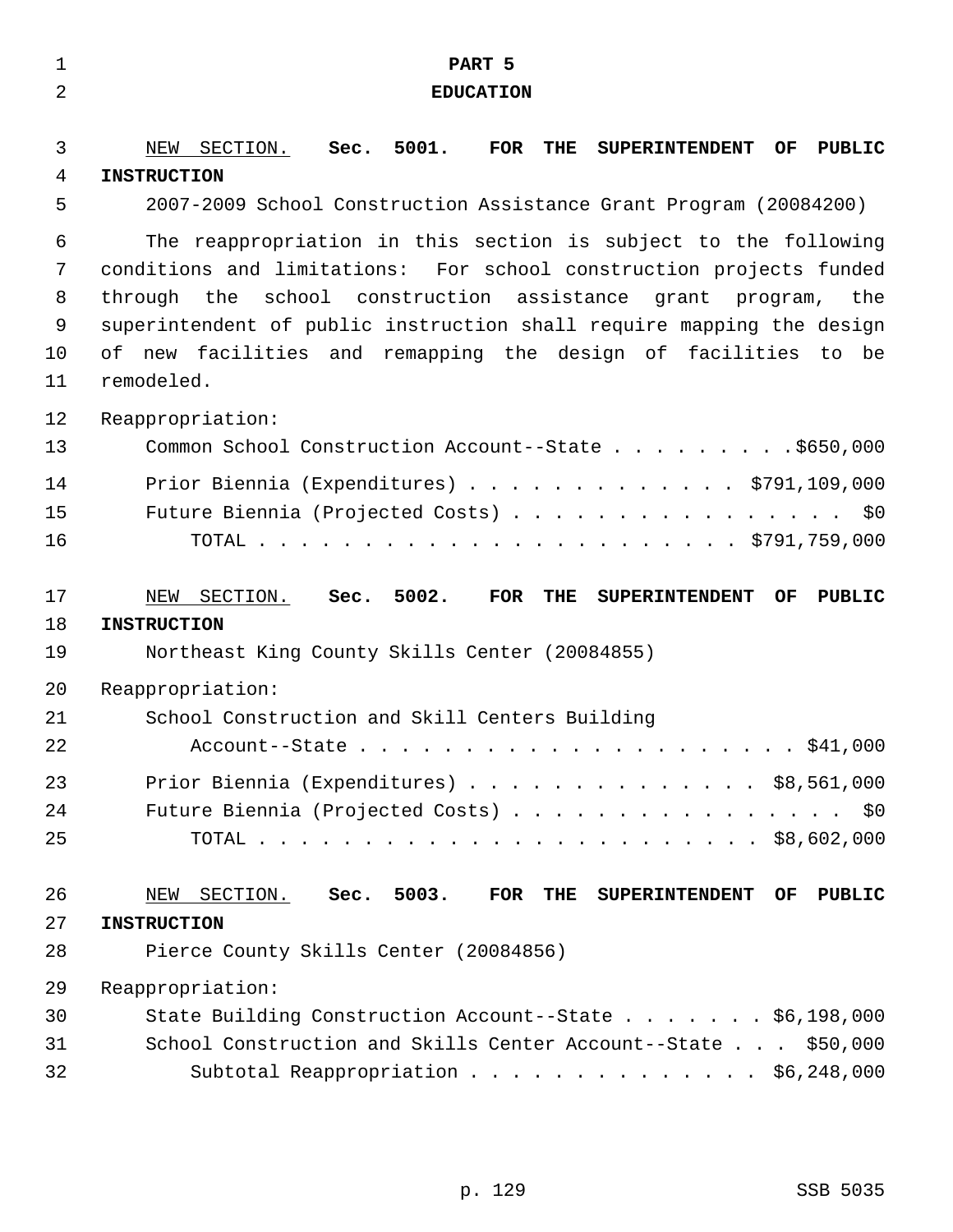| $\mathbf{1}$ | Prior Biennia (Expenditures) $\ldots$ \$18,722,000                                          |
|--------------|---------------------------------------------------------------------------------------------|
| 2            | Future Biennia (Projected Costs) \$0                                                        |
| 3            |                                                                                             |
| 4            | Sec. 5004.<br>FOR<br>THE<br>OF<br>PUBLIC<br>NEW SECTION.<br><b>SUPERINTENDENT</b>           |
| 5            | <b>INSTRUCTION</b>                                                                          |
| 6            | 2009-2011 School Construction Assistance Grant Program (30000031)                           |
| 7            | Reappropriation:                                                                            |
| 8            | State Building Construction Account--State \$14,000,000                                     |
| 9            | Common School Construction Account--State \$12,000,000                                      |
| 10           | Subtotal Reappropriation \$26,000,000                                                       |
| 11           | Prior Biennia (Expenditures) \$490,595,000                                                  |
| 12           | Future Biennia (Projected Costs) \$0                                                        |
| 13           |                                                                                             |
| 14           | Sec. 5005.<br>FOR<br>SECTION.<br>THE<br>OF<br><b>PUBLIC</b><br><b>SUPERINTENDENT</b><br>NEW |
| 15           | <b>INSTRUCTION</b>                                                                          |
| 16           | Energy Efficiency and Small Repair Grants (91000007)                                        |
| 17           | The reappropriation in this section is subject to the following                             |
| 18           | conditions and limitations: The reappropriation is subject to the                           |
| 19           | provisions of section 5007, chapter 36, Laws of 2010 1st sp. sess.                          |
|              |                                                                                             |
| 20           | Reappropriation:                                                                            |
| 21           | State Building Construction Account--State \$2,424,000                                      |
| 22           | Prior Biennia (Expenditures) \$67,465,000                                                   |
| 23           | Future Biennia (Projected Costs) \$0                                                        |
| 24           |                                                                                             |
| 25           | Sec. 5006.<br><b>PUBLIC</b><br>SECTION.<br>FOR THE<br>OF<br><b>SUPERINTENDENT</b><br>NEW    |
| 26           | <b>INSTRUCTION</b>                                                                          |
| 27           | 2011-2013 School Construction Assistance Program (30000071)                                 |
| 28           | Reappropriation:                                                                            |
| 29           | State Building Construction Account--State \$52,566,000                                     |
| 30           | Common School Construction Account--State \$150,065,000                                     |
| 31           | Subtotal Reappropriation \$202,631,000                                                      |
| 32           | Appropriation:                                                                              |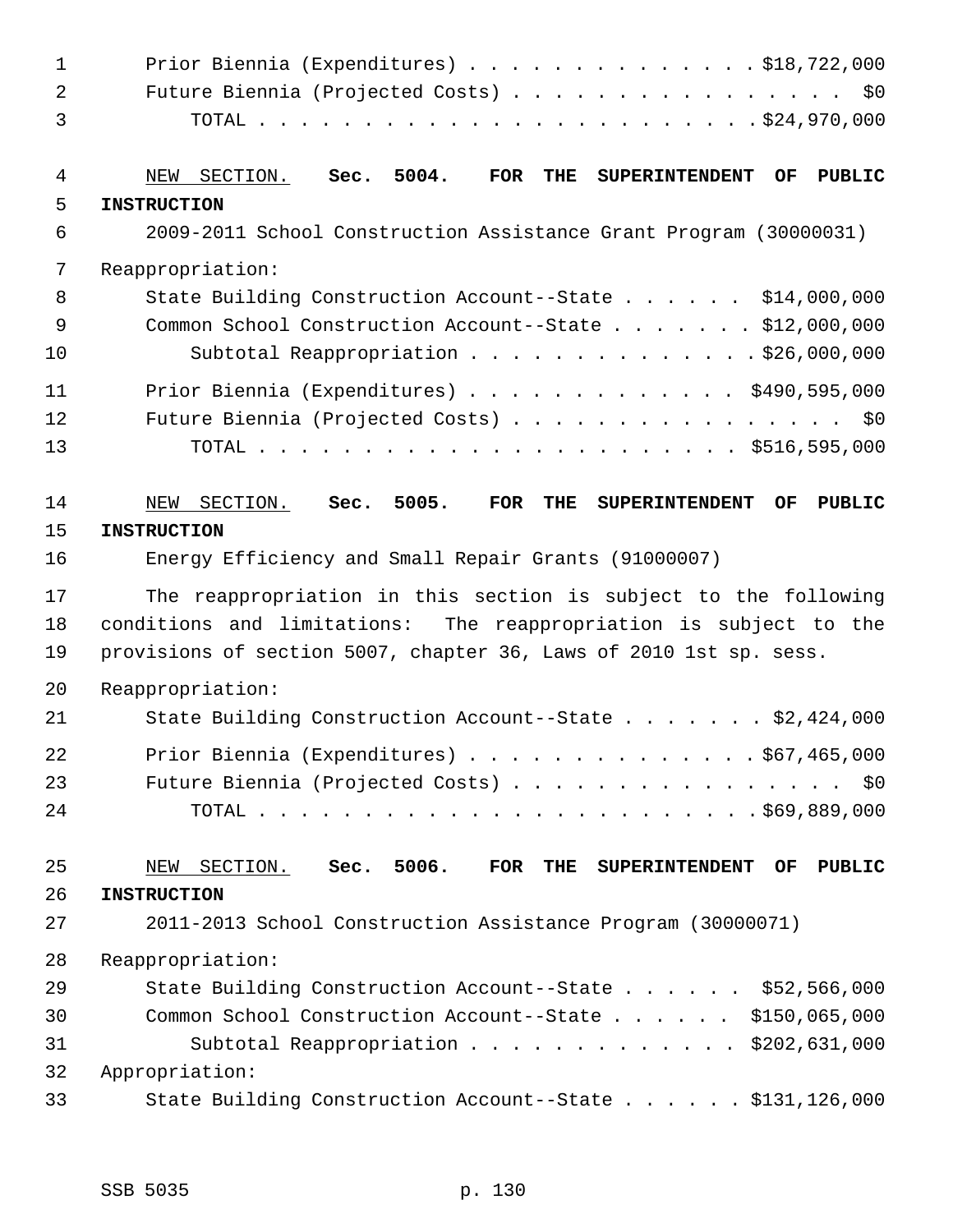| $\mathbf 1$    | Prior Biennia (Expenditures) $\ldots$ \$222,805,000                                                   |
|----------------|-------------------------------------------------------------------------------------------------------|
| $\overline{2}$ | Future Biennia (Projected Costs) \$0                                                                  |
| 3              |                                                                                                       |
| 4              | Sec. 5007.<br>NEW SECTION.<br>FOR<br>THE<br><b>SUPERINTENDENT</b><br>OF<br>PUBLIC                     |
| 5              | <b>INSTRUCTION</b>                                                                                    |
| 6              | Yakima Valley Technical Skills Center (30000076)                                                      |
| 7              | Reappropriation:                                                                                      |
| 8              | State Building Construction Account--State \$12,962,000                                               |
| 9              | Prior Biennia (Expenditures) $\ldots$ 912,481,000                                                     |
| 10             | Future Biennia (Projected Costs) \$0                                                                  |
| 11             |                                                                                                       |
| 12             | 5008.<br><b>FOR</b><br><b>PUBLIC</b><br>SECTION.<br>Sec.<br>THE<br><b>SUPERINTENDENT</b><br>OF<br>NEW |
| 13             | <b>INSTRUCTION</b>                                                                                    |
| 14             | SEA-Tech Branch Campus of Tri-Tech Skills Center (30000078)                                           |
| 15             | Reappropriation:                                                                                      |
| 16             | State Building Construction Account--State \$9,735,000                                                |
| 17             | Prior Biennia (Expenditures) \$1,784,000                                                              |
| 18             | Future Biennia (Projected Costs) \$0                                                                  |
| 19             |                                                                                                       |
| 20             | 5009.<br>SECTION.<br><b>FOR</b><br>THE<br>OF<br><b>PUBLIC</b><br>NEW<br>Sec.<br><b>SUPERINTENDENT</b> |
| 21             | <b>INSTRUCTION</b>                                                                                    |
| 22             | Grant County Branch Campus of Wenatchee Valley Skills Center                                          |
| 23             | (30000091)                                                                                            |
| 24             | Reappropriation:                                                                                      |
| 25             | State Building Construction Account--State \$18,861,000                                               |
| 26             | Prior Biennia (Expenditures) \$547,000                                                                |
| 27             | Future Biennia (Projected Costs) \$0                                                                  |
| 28             |                                                                                                       |
| 29             | Sec. 5010.<br>NEW SECTION.<br>FOR THE SUPERINTENDENT OF<br><b>PUBLIC</b>                              |
| 30             | <b>INSTRUCTION</b>                                                                                    |
| 31             | Clark County Skills Center (30000093)                                                                 |
| 32             | Reappropriation:                                                                                      |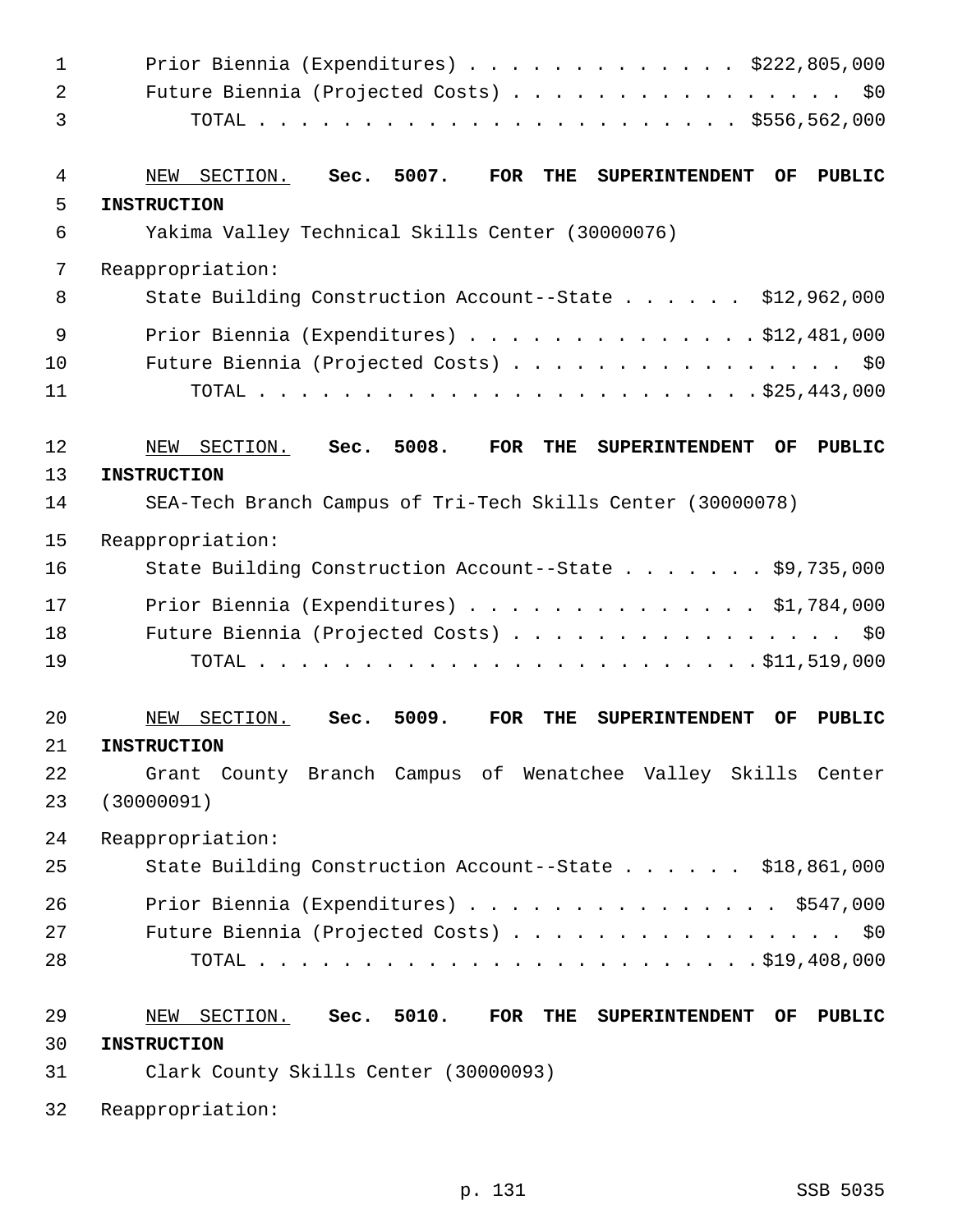| $\mathbf{1}$   | State Building Construction Account--State \$650,000 |
|----------------|------------------------------------------------------|
| $\overline{2}$ | Prior Biennia (Expenditures) \$900,000               |
| $\overline{3}$ | Future Biennia (Projected Costs) \$0                 |
| 4              |                                                      |

#### 5 NEW SECTION. **Sec. 5011. FOR THE SUPERINTENDENT OF PUBLIC** 6 **INSTRUCTION**

7 Energy Operational Savings Project Grants (30000097)

 8 The reappropriation in this section is subject to the following 9 conditions and limitations:

10 (1) The reappropriation is provided solely for energy operational 11 cost savings improvements to school facilities.

12 (2) Grants shall be awarded for projects using the energy savings 13 performance contracting method under chapter 39.35C RCW or an 14 equivalent method of evaluating and delivering energy operational costs 15 savings improvements. Projects that do not use energy savings 16 performance contracting must: (a) Verify energy and operational cost 17 savings for ten years or until the energy and operational costs savings 18 pay for the project, whichever is shorter; (b) follow the department of 19 general administration's energy savings performance contracting method 20 guidelines; and (c) employ a licensed engineer for the energy audit, 21 design, and construction. The office of the superintendent of public 22 instruction may require third-party verification of savings if a 23 project is not implemented by an energy savings performance contracting 24 method as outlined in chapter 39.35C RCW. If required, third-party 25 verification must be conducted either by an energy savings performance 26 contractor qualified by the department of enterprise services, or a 27 licensed engineer that is a certified energy manager.

28 (3) Projects must be weighted and prioritized based on the 29 following criteria and in the following order:

30 (a) Prior grant award: Priority consideration shall be given to 31 applicants that did not receive grant awards from appropriations 32 provided in sections 1016 and 5007, chapter 36, Laws of 2010 1st sp. 33 sess.;

34 (b) Leverage ratio: The higher the leverage ratio of guaranteed 35 energy savings and utility or other incentives to state grant, the 36 higher the project ranking;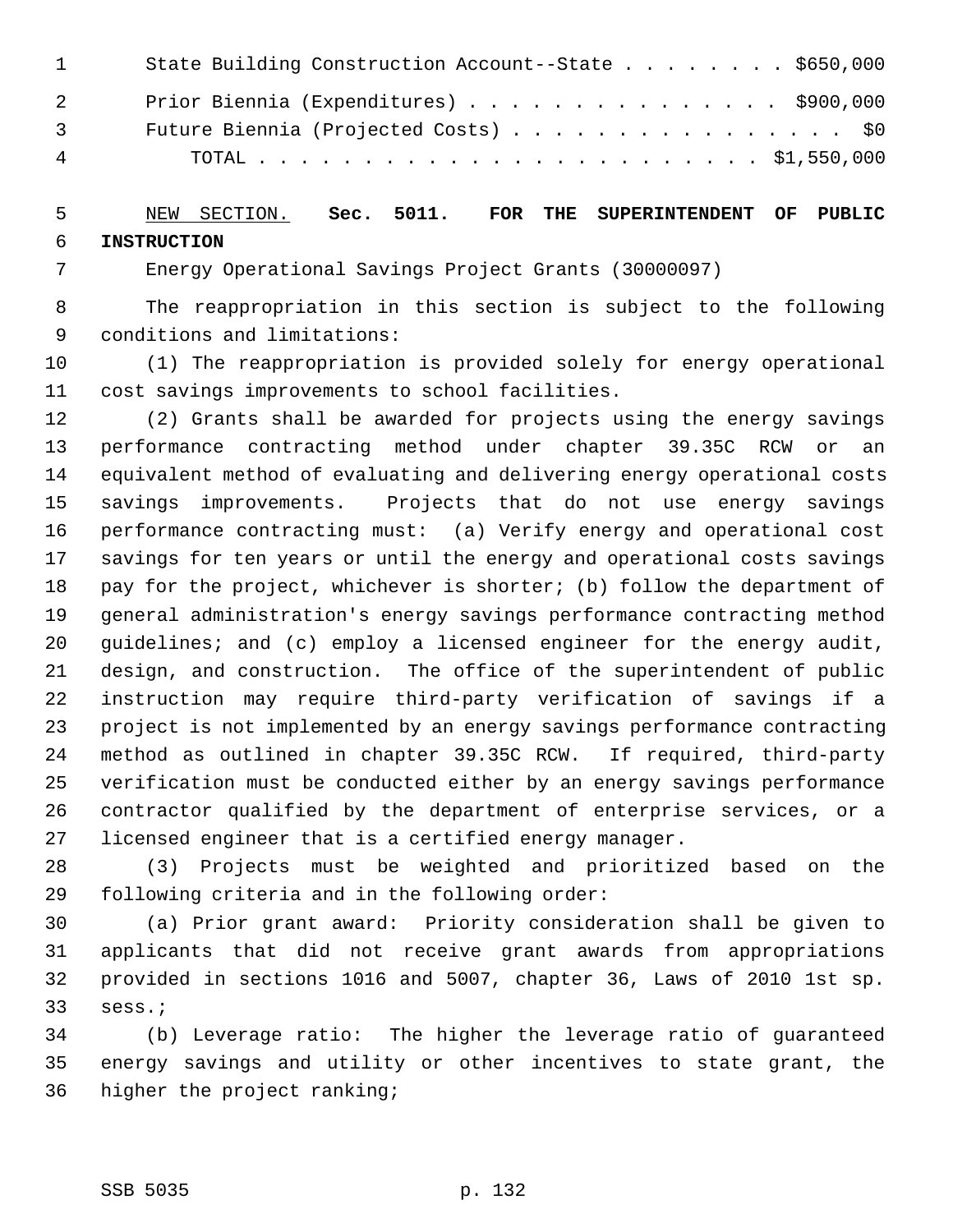1 (c) Energy savings: The higher the simple payback for energy 2 savings, not to exceed the useful life of the energy conservation 3 measure, the higher the project ranking; and

 4 (d) Persistence: The more extensively a project ensures the 5 persistence of energy operational cost savings through ongoing 6 measurement, verification, and reporting over the life of a project, 7 the higher the project ranking.

 8 (4) In order to be eligible for energy cost savings grants under 9 this section, school districts must complete an investment grade audit 10 prior to application, or have completed an audit in the 2009-2011 or in 11 the 2011-2013 biennium.

12 (5)(a) The superintendent of public instruction must use bond 13 proceeds to pay one-half of the preliminary audit, up to five cents per 14 square foot, if the project does not meet the school district's 15 predetermined cost-effectiveness criteria. Public school districts 16 must pay the other one-half of the cost of the preliminary audit if the 17 project does not meet their predetermined cost-effectiveness criteria.

18 (b) The energy savings performance contractor shall not charge for 19 an investment grade audit if the project does not meet the school 20 district's predetermined cost-effectiveness criteria. Public school 21 districts must pay the full price of an investment grade audit if they 22 do not proceed with a project that meets the school district's 23 predetermined cost-effectiveness criteria.

24 (6) Applicants must submit documentation that demonstrates energy 25 and operational cost savings resulting from the installation of the 26 energy equipment and improvements. The energy savings analysis shall 27 be performed by a licensed engineer and the documentation must include, 28 but is not limited to, the following:

29 (a) A description of the energy equipment and improvements; and

30 (b) A description of the energy and operational cost savings.

31 (7) Each school district is limited to one grant award and no more 32 than \$1,000,000.

33 (8) The office of the superintendent of public instruction may 34 charge projects administrative fees.

35 (9) The superintendent of public instruction must report to the 36 appropriate committees of the legislature and the office of financial 37 management on the timing and use of the funds by the end of each fiscal 38 year, until the funds are fully expended.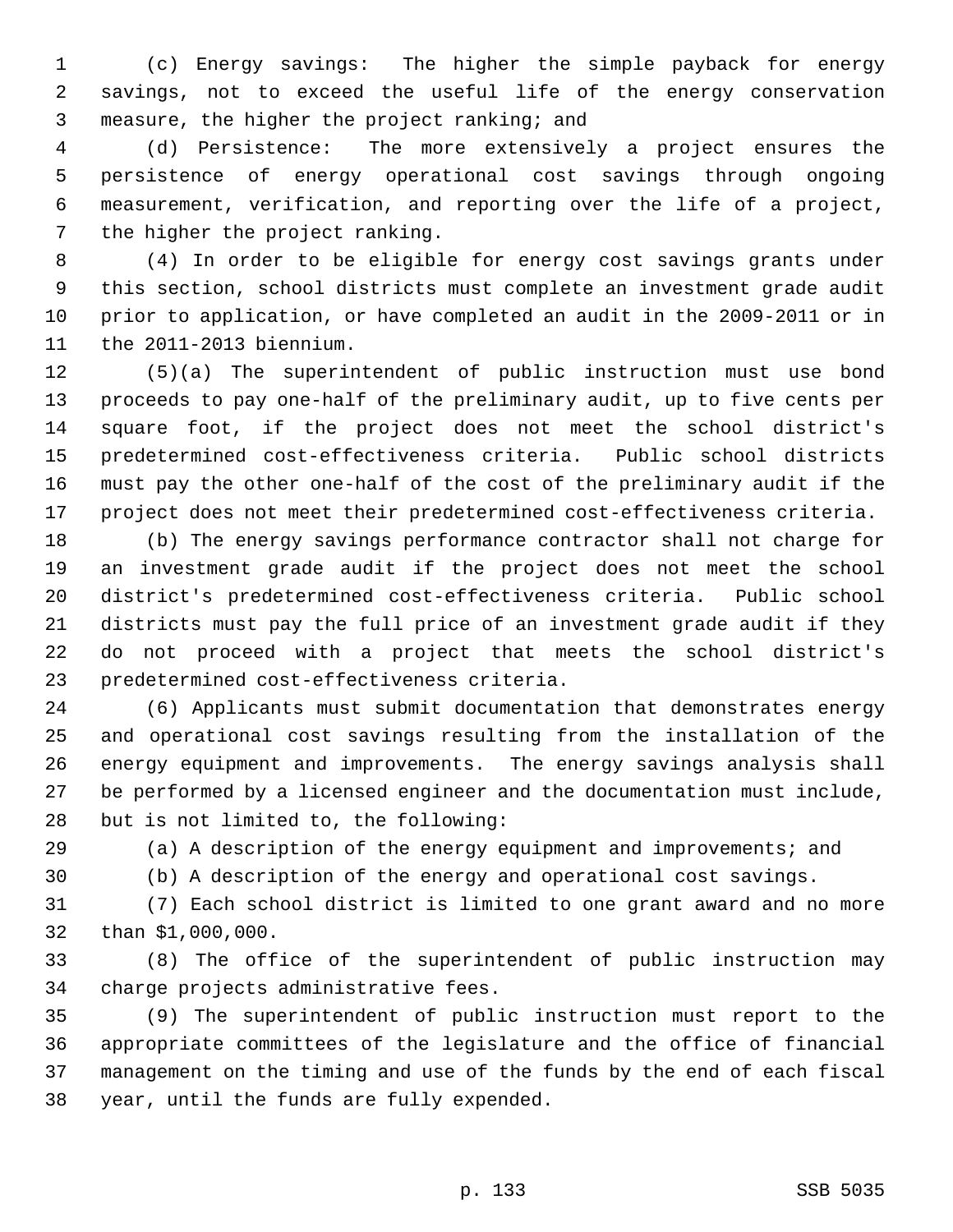| $\mathbf 1$ | Reappropriation:                                                                                      |
|-------------|-------------------------------------------------------------------------------------------------------|
| 2           | State Building Construction Account--State \$6,410,000                                                |
| 3           | Prior Biennia (Expenditures) $\ldots$ \$13,590,000                                                    |
| 4           | Future Biennia (Projected Costs)<br>\$0                                                               |
| 5           |                                                                                                       |
| 6           | Sec. 5012.<br>FOR<br>THE<br><b>PUBLIC</b><br>SECTION.<br><b>SUPERINTENDENT</b><br>OF<br>NEW           |
| 7           | <b>INSTRUCTION</b>                                                                                    |
| 8           | Energy Efficiency Grants for K-12 Schools (91000017)                                                  |
| 9           | Reappropriation:                                                                                      |
| 10          | State Building Construction Account--State \$37,238,000                                               |
| 11          | Prior Biennia (Expenditures) \$2,762,000                                                              |
| 12          | Future Biennia (Projected Costs) \$0                                                                  |
| 13          |                                                                                                       |
| 14          | Sec. 5013.<br><b>FOR</b><br>THE<br>SECTION.<br><b>SUPERINTENDENT</b><br>OF<br>PUBLIC<br>NEW           |
| 15          | <b>INSTRUCTION</b>                                                                                    |
| 16          | Wenatchee Valley Skills Center (92000004)                                                             |
| 17          | Reappropriation:                                                                                      |
| 18          | State Building Construction Account--State \$9,386,000                                                |
| 19          | Prior Biennia (Expenditures) \$114,000                                                                |
| 20          | Future Biennia (Projected Costs)<br>\$0                                                               |
| 21          |                                                                                                       |
| 22          | SECTION. Sec. 5014. FOR<br>THE<br>NEW<br><b>SUPERINTENDENT</b><br>OF.<br>PUBLIC                       |
| 23          | <b>INSTRUCTION</b>                                                                                    |
| 24          | Spokane Area Professional - Technical Skills Center (92000005)                                        |
| 25          | Reappropriation:                                                                                      |
| 26          | State Building Construction Account--State \$1,800,000                                                |
| 27          |                                                                                                       |
| 28          | Future Biennia (Projected Costs)<br>\$0                                                               |
| 29          |                                                                                                       |
| 30          | SECTION. Sec. 5015.<br>$\overline{\text{FOR}}$<br>THE<br>NEW<br><b>SUPERINTENDENT</b><br>OF<br>PUBLIC |
| 31          | <b>INSTRUCTION</b>                                                                                    |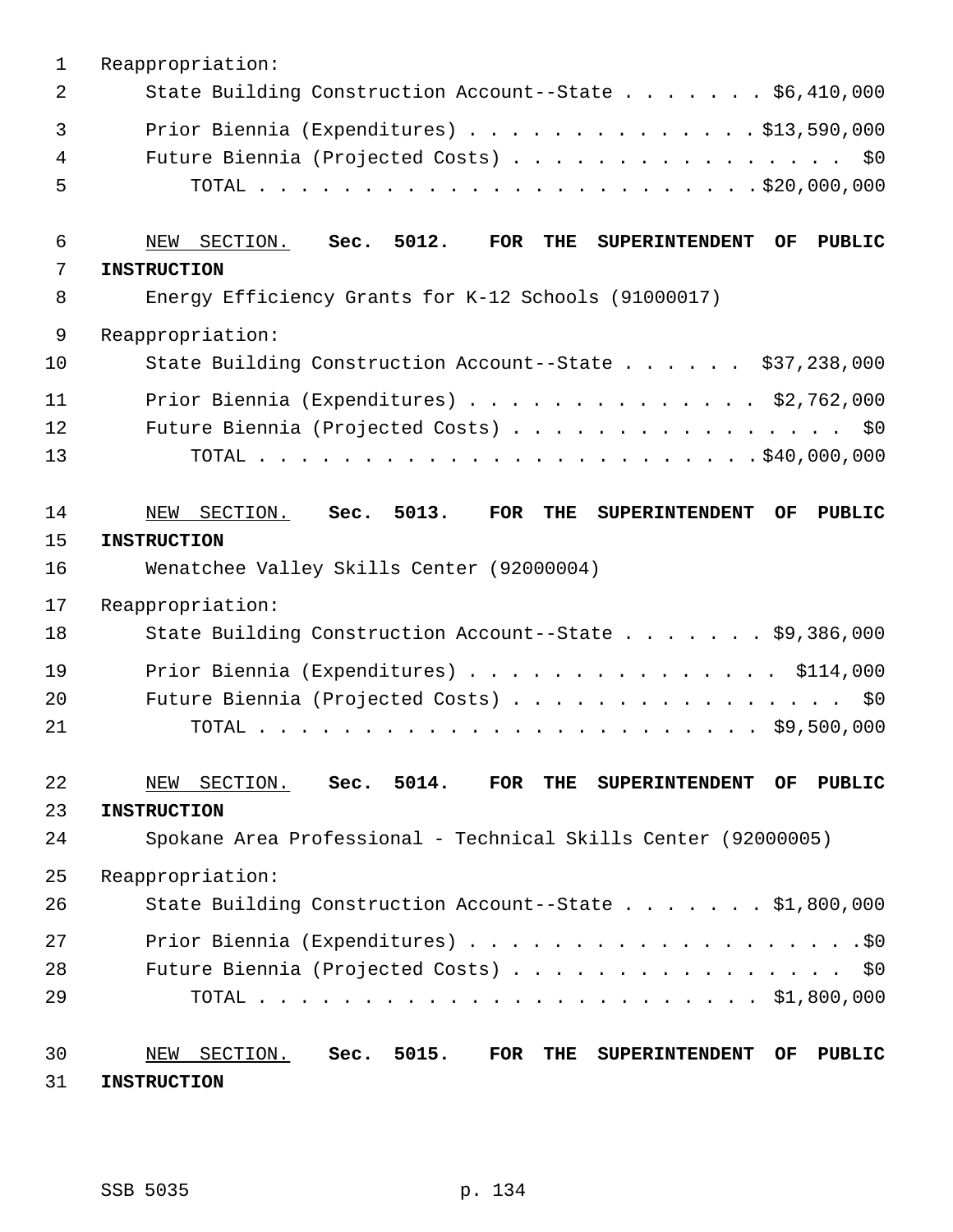| $\mathbf 1$<br>2 | WA-NIC (Washington Network for Innovative Careers) Skills Center -<br>Snoqualmie Valley School District/Bellevue Community College (92000006) |
|------------------|-----------------------------------------------------------------------------------------------------------------------------------------------|
| 3                |                                                                                                                                               |
| 4                | Reappropriation:<br>State Building Construction Account--State \$1,715,000                                                                    |
| 5                |                                                                                                                                               |
| 6                | Future Biennia (Projected Costs) \$0                                                                                                          |
| 7                |                                                                                                                                               |
| 8                | NEW SECTION. Sec. 5016.<br>FOR<br>THE<br>SUPERINTENDENT OF<br><b>PUBLIC</b>                                                                   |
| 9                | <b>INSTRUCTION</b>                                                                                                                            |
| 10               | Puget Sound Skills Center (92000007)                                                                                                          |
| 11               | Reappropriation:                                                                                                                              |
| 12               | State Building Construction Account--State \$1,500,000                                                                                        |
| 13               |                                                                                                                                               |
| 14               | Future Biennia (Projected Costs) \$0                                                                                                          |
| 15               |                                                                                                                                               |
| 16               | Sec. 5017.<br>FOR<br>THE<br>NEW SECTION.<br><b>SUPERINTENDENT</b><br>OF<br><b>PUBLIC</b>                                                      |
| 17               | <b>INSTRUCTION</b>                                                                                                                            |
| 18               | Distressed Schools (92000009)                                                                                                                 |
| 19               | Reappropriation:                                                                                                                              |
| 20               | State Building Construction Account--State \$22,415,000                                                                                       |
| 21               | Prior Biennia (Expenditures) $\ldots$ \$4,985,000                                                                                             |
| 22               | Future Biennia (Projected Costs)<br>\$0                                                                                                       |
| 23               |                                                                                                                                               |
| 24               | Sec. 5018.<br>THE<br>NEW SECTION.<br>FOR<br><b>SUPERINTENDENT</b><br>OF<br><b>PUBLIC</b>                                                      |
| 25               | <b>INSTRUCTION</b>                                                                                                                            |
| 26               | Yakima<br>Valley Technical Skills<br>Sunnyside<br>Satellite<br>Center                                                                         |
| 27               | (92000013)                                                                                                                                    |
| 28               | Reappropriation:                                                                                                                              |
| 29               | State Building Construction Account--State \$5,938,000                                                                                        |
| 30               | Prior Biennia (Expenditures) \$287,000                                                                                                        |
| 31               | Future Biennia (Projected Costs) \$0                                                                                                          |
| 32               |                                                                                                                                               |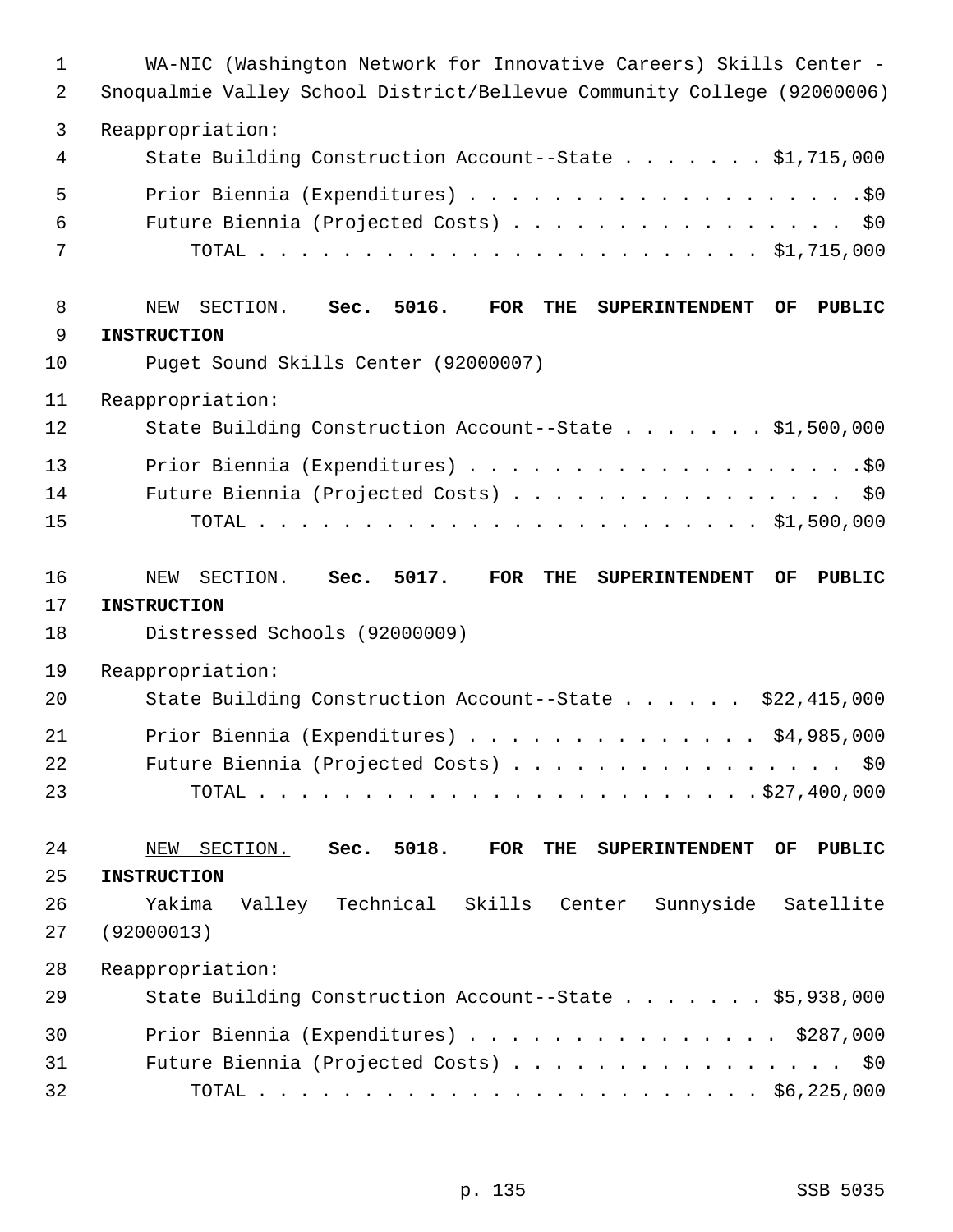1 NEW SECTION. **Sec. 5019. FOR THE SUPERINTENDENT OF PUBLIC** 2 **INSTRUCTION** 3 Capital Program Administration (30000128) 4 Appropriation: 5 Common School Construction Account--State . . . . . . . .\$3,888,000 6 Prior Biennia (Expenditures) . . . . . . . . . . . . . . . . . . .\$0 7 Future Biennia (Projected Costs) . . . . . . . . . . . . \$16,246,000 8 TOTAL . . . . . . . . . . . . . . . . . . . . . . . . \$20,134,000 9 NEW SECTION. **Sec. 5020. FOR THE SUPERINTENDENT OF PUBLIC** 10 **INSTRUCTION** 11 School Security Improvement Grants (92000015) 12 The appropriation in this section is subject to the following 13 conditions and limitations: 14 (1) The appropriation is provided solely for nonrecurring costs 15 associated with school facility safety projects as described in 16 subsections (2) and (3) of this section. 17 (2) One-time grants to school districts to implement panic alarm 18 systems developed: 19 (a) In conjunction with the district's local law enforcement 20 agency; or 21 (b) By the superintendent of public instruction as a model policy. 22 (3) One-time grants to school districts to assist with installation 23 of security control mechanisms or systems. The superintendent shall 24 prioritize grant requests by establishing criteria including, but not 25 limited to, considering districts that receive state funds through the 26 school construction assistance program in FY 2014 or FY 2015. 27 Appropriation: 28 Common School Construction Account--State . . . . . . . \$10,000,000 29 Prior Biennia (Expenditures) . . . . . . . . . . . . . . . . . . .\$0 30 Future Biennia (Projected Costs) . . . . . . . . . . . . . . . . \$0 31 TOTAL . . . . . . . . . . . . . . . . . . . . . . . . \$10,000,000 32 NEW SECTION. **Sec. 5021. FOR THE SUPERINTENDENT OF PUBLIC** 33 **INSTRUCTION**

34 2013-2015 School Construction Assistance Program - Maintenance 35 (30000145)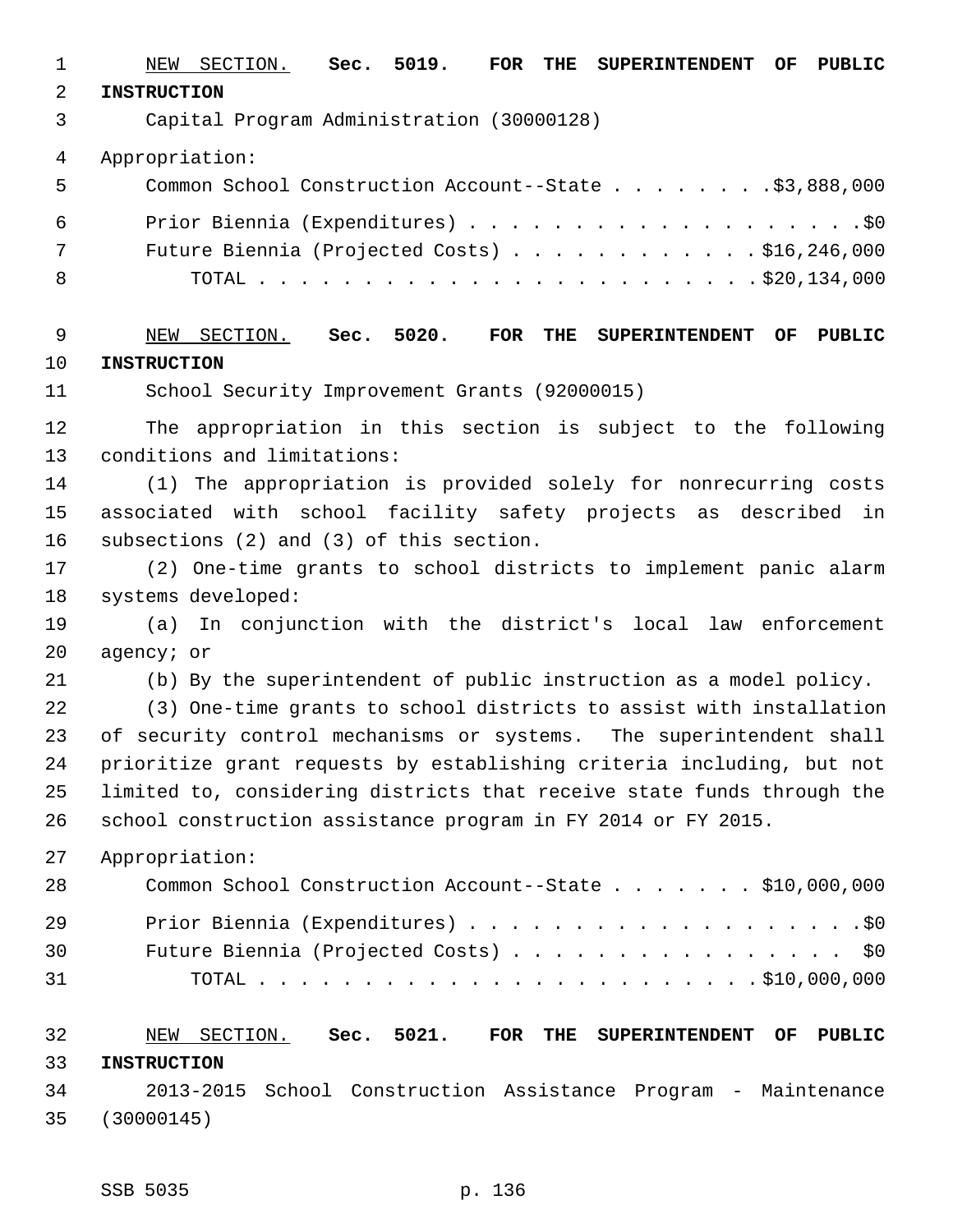1 The appropriations in this section are subject to the following 2 conditions and limitations:

 3 (1) \$1,340,000 of the common school construction account--state 4 appropriation is provided solely for study and survey grants and for 5 completing inventory and building condition assessments for all public 6 school districts once every six years.

 7 (2) \$933,000 of the common school construction account--state 8 appropriation is provided solely for mapping the design of new 9 facilities and remapping the design of facilities to be remodeled, for 10 school construction projects funded through the school construction 11 assistance program.

12 (3) \$250,000 of the common school construction account--state is 13 provided solely for the superintendent of public instruction to 14 contract for a study by the Washington state institute for public 15 policy on the relationship between school design and student 16 performance. The institute must review available research on the 17 relationship between school design and quality of school facilities and 18 student performance. The institute must develop recommendations on how 19 the school construction assistance program can better support state 20 policy objectives to reform and improve public education. The 21 institute must prepare a report describing the recommendations and 22 their projected costs and benefits. The report must be submitted to 23 the appropriate committees of the legislature by September 1, 2014. 24 The institute must convene an advisory group to assist in the 25 development of these recommendations. The advisory group must include 26 representation from general classroom teachers at various grade levels, 27 teachers of subjects that require specialized facilities such as 28 science laboratories and vocational facilities, school facility 29 managers, school facility designers, and other experts on the 30 relationship between the quality and design of educational facilities, 31 the efficacy of teaching and instruction, and student academic 32 performance. The advisory group must review and consider findings and 33 recommendations in the 2009 joint legislative task force on school 34 construction funding. The recommendations must consider ways to 35 provide financial assistance to develop and improve educational 36 facilities to support at least the following policy objectives:

37 (a) Greater access and more effective instruction in science, 38 technology, engineering, and math;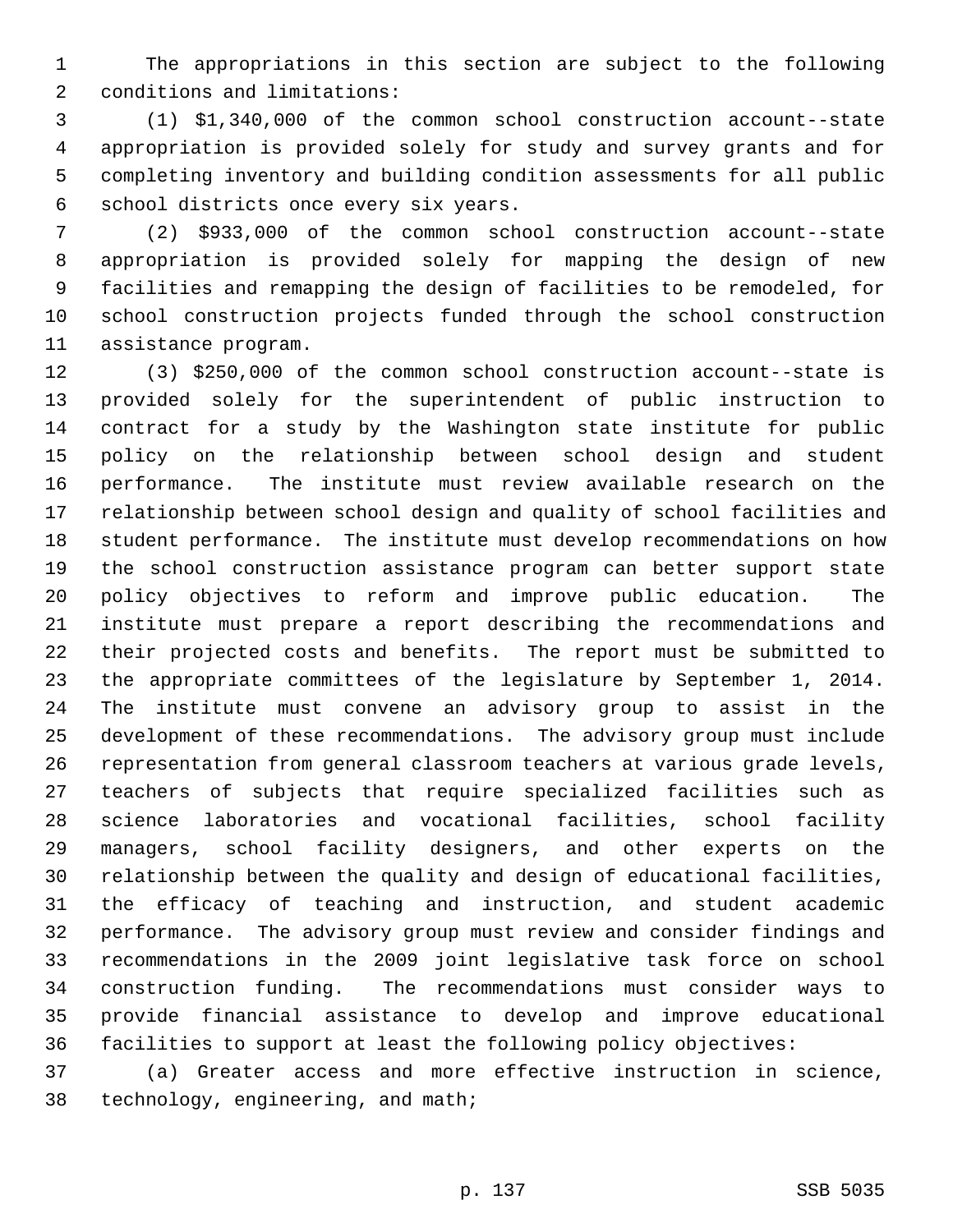- 
- 1 (b) Improved instruction;

2 (c) Class size reduction in grades K-3;

 3 (d) Expanded college and career readiness programs that require 4 specialized facilities like skills centers;

 5 (e) Increased efficiency in the use of high-cost specialized school 6 facilities, such as the shared use of specialized facilities at skill 7 centers and community colleges, and ways to share funding 8 responsibilities between multiple school districts and the state.

 9 (4) The office of the superintendent of public instruction must 10 also improve web-based access by taxpayers to school capacity and 11 actual enrollment in order to understand possible opportunities to 12 increase efficiency through consolidation. The office of the 13 superintendent of public instruction must post this capacity and 14 enrollment information on its web site.

15 (5) Funds from this appropriation may be used to match federal 16 dollars provided by the office of economic adjustment for school 17 replacement facilities located on military bases.

18 (6) The office of the superintendent of public instruction must 19 expedite the eligibility review, project approval process, and 20 contracting for any eligible grant under the school construction 21 assistance program to address the school construction emergency 22 resulting from the fire that destroyed the Crestline school in the 23 Evergreen School District.

24 Appropriation:

| 25 | State Building Construction Account--State \$487,564,000  |
|----|-----------------------------------------------------------|
| 26 | Common School Construction Account--State \$32,537,000    |
| 27 | Common School Construction Account--Federal \$1,500,000   |
| 28 | Subtotal Appropriation \$521,601,000                      |
| 29 |                                                           |
| 30 | Future Biennia (Projected Costs) $\ldots$ \$3,099,270,000 |
| 31 |                                                           |

## 32 NEW SECTION. **Sec. 5022. FOR THE SUPERINTENDENT OF PUBLIC** 33 **INSTRUCTION**

- 34 Emergency Repair Pool (30000151)
- 35 The appropriation in this section is subject to the following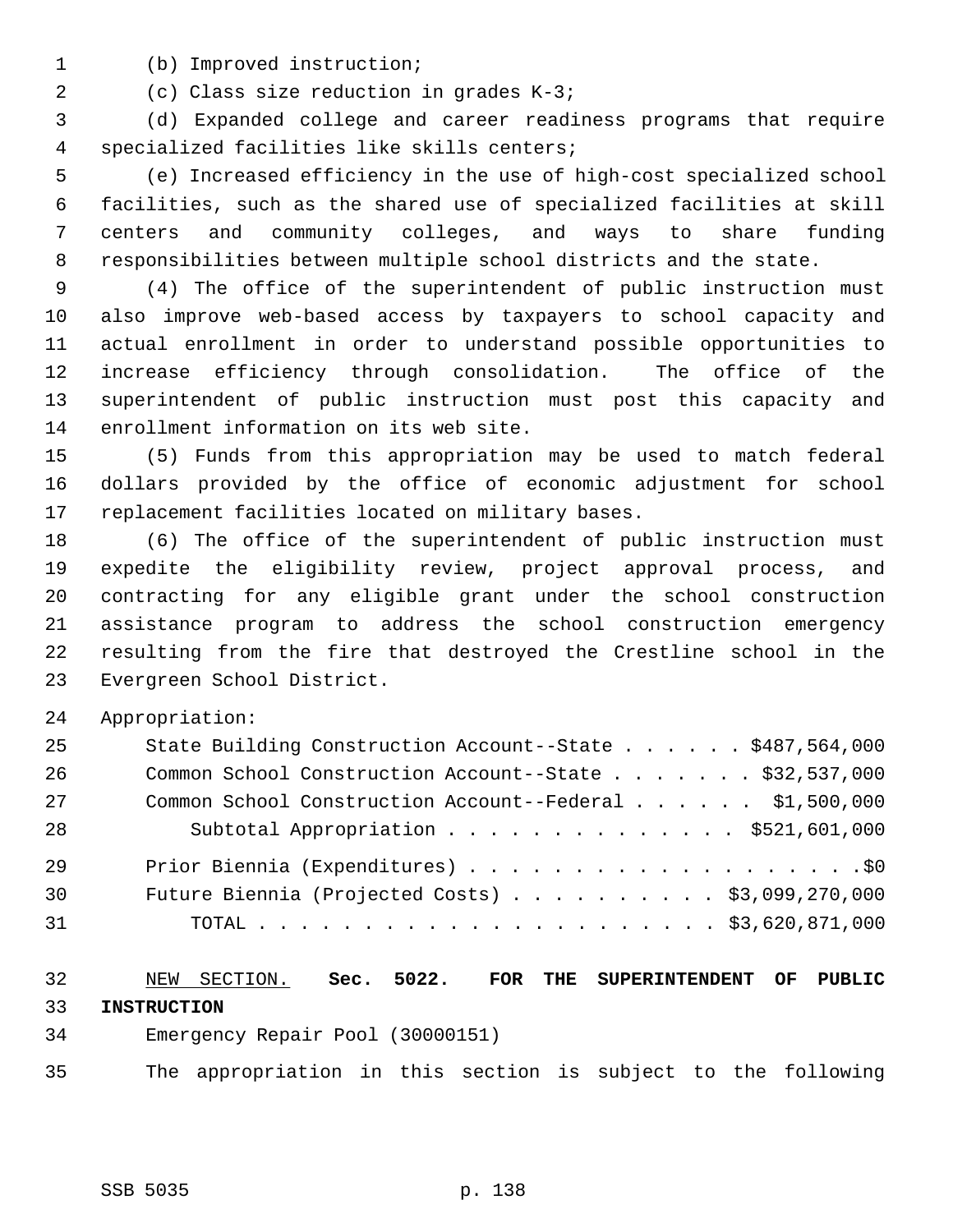| $\mathbf 1$<br>2<br>3 | conditions and limitations: The office of the superintendent of public<br>instruction shall administer emergency repair pool funds in accordance<br>with WAC 392-343-600 through 392-343-615. |
|-----------------------|-----------------------------------------------------------------------------------------------------------------------------------------------------------------------------------------------|
| 4                     | Appropriation:                                                                                                                                                                                |
| 5                     | State Building Construction Account--State \$500,000                                                                                                                                          |
| 6                     |                                                                                                                                                                                               |
| 7                     | Future Biennia (Projected Costs) \$0                                                                                                                                                          |
| 8                     |                                                                                                                                                                                               |
| 9                     | NEW SECTION. Sec. 5023. FOR THE STATE SCHOOL FOR THE BLIND                                                                                                                                    |
| 10                    | General Campus Preservation (30000033)                                                                                                                                                        |
| 11                    | Appropriation:                                                                                                                                                                                |
| 12                    | State Building Construction Account--State \$500,000                                                                                                                                          |
| 13                    |                                                                                                                                                                                               |
| 14                    | Future Biennia (Projected Costs) $\ldots$ \$2,215,000                                                                                                                                         |
| 15                    |                                                                                                                                                                                               |
| 16                    | NEW SECTION. Sec. 5024.<br>FOR<br>THE WASHINGTON STATE CENTER FOR                                                                                                                             |
| 17                    | CHILDHOOD DEAFNESS AND HEARING LOSS                                                                                                                                                           |
| 18                    | Minor Public Works (30000023)                                                                                                                                                                 |
| 19                    | Appropriation:                                                                                                                                                                                |
| 20                    | State Building Construction Account--State \$1,000,000                                                                                                                                        |
| 21                    |                                                                                                                                                                                               |
| 22                    | Future Biennia (Projected Costs) \$0                                                                                                                                                          |
| 23                    |                                                                                                                                                                                               |
| 24                    | NEW SECTION. Sec. 5025. FOR THE UNIVERSITY OF WASHINGTON                                                                                                                                      |
| 25                    | UW Bothell (20082006)                                                                                                                                                                         |
| 26                    | Reappropriation:                                                                                                                                                                              |
| 27                    | State Building Construction Account--State \$1,700,000                                                                                                                                        |
| 28                    | University of Washington Building Account--State \$12,963,000                                                                                                                                 |
| 29                    | Subtotal Reappropriation \$14,663,000                                                                                                                                                         |
| 30                    | Prior Biennia (Expenditures) $\ldots$ \$23,337,000                                                                                                                                            |
| 31                    | Future Biennia (Projected Costs) \$0                                                                                                                                                          |
| 32                    |                                                                                                                                                                                               |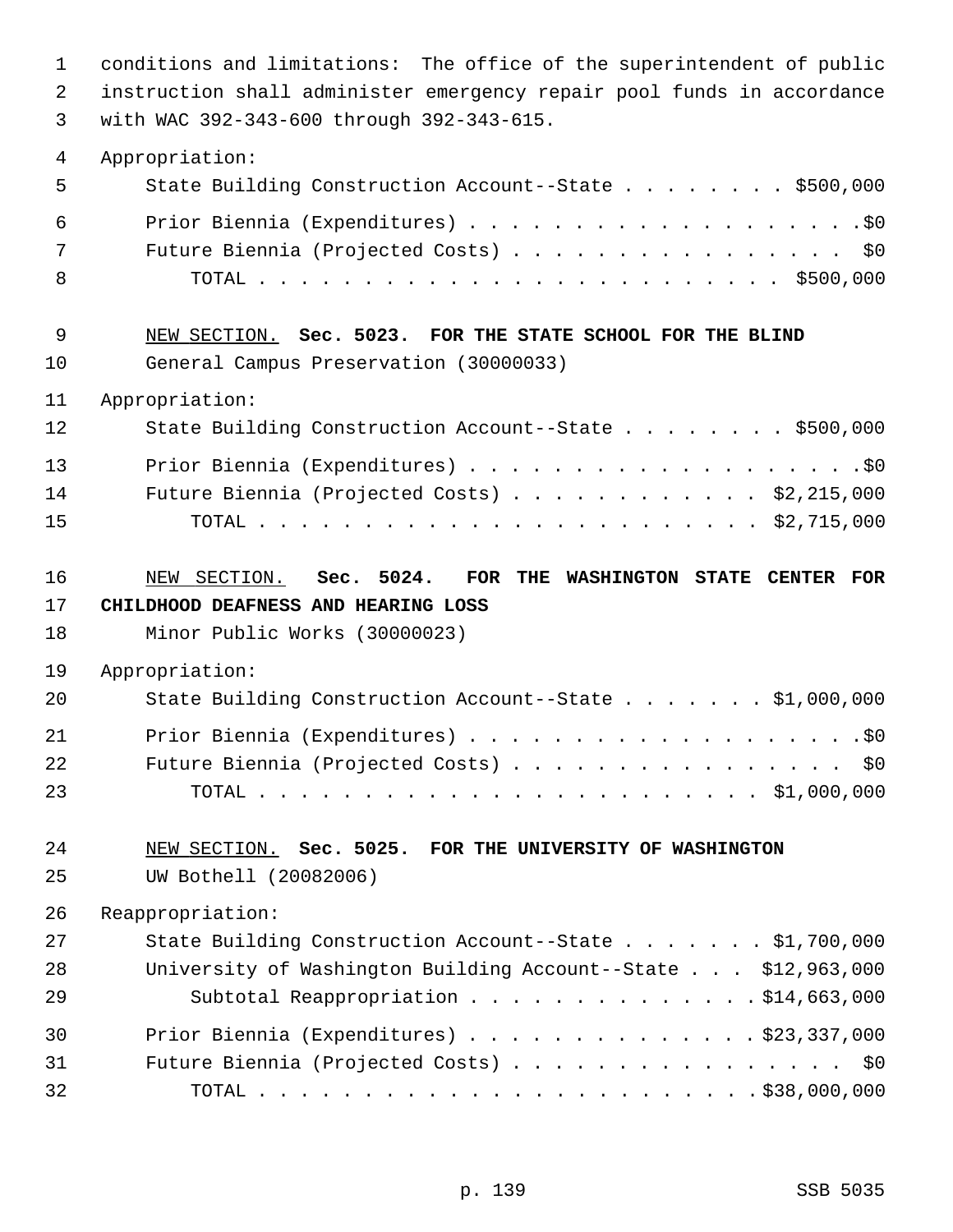| $\mathbf 1$<br>2 | NEW SECTION. Sec. 5026. FOR THE UNIVERSITY OF WASHINGTON<br>House of Knowledge Longhouse (30000021) |
|------------------|-----------------------------------------------------------------------------------------------------|
| 3                | Reappropriation:                                                                                    |
| 4                | State Building Construction Account--State \$2,400,000                                              |
| 5                | Prior Biennia (Expenditures) \$600,000                                                              |
| 6                | Future Biennia (Projected Costs) \$0                                                                |
| 7                |                                                                                                     |
| 8                | NEW SECTION. Sec. 5027. FOR THE UNIVERSITY OF WASHINGTON                                            |
| 9                | Odegaard Undergraduate Learning Center (30000370)                                                   |
| 10               | Reappropriation:                                                                                    |
| 11               | State Building Construction Account--State \$900,000                                                |
| 12               | Prior Biennia (Expenditures) \$15,675,000                                                           |
| 13               | Future Biennia (Projected Costs) \$0                                                                |
| 14               |                                                                                                     |
| 15               | NEW SECTION. Sec. 5028. FOR THE UNIVERSITY OF WASHINGTON                                            |
| 16               | High Voltage Infrastructure Improvement Project (30000371)                                          |
| 17               | Reappropriation:                                                                                    |
| 18               | State Building Construction Account--State \$200,000                                                |
| 19               | Prior Biennia (Expenditures) \$4,165,000                                                            |
| 20               | Future Biennia (Projected Costs) \$0                                                                |
| 21               |                                                                                                     |
| 22               | NEW SECTION. Sec. 5029. FOR THE UNIVERSITY OF WASHINGTON                                            |
| 23               | University of Washington Minor Capital Repairs (30000372)                                           |
| 24               | Reappropriation:                                                                                    |
| 25               | State Building Construction Account--State \$500,000                                                |
| 26               | University of Washington Building Account--State $\ldots$ . \$2,000,000                             |
| 27               | Subtotal Reappropriation \$2,500,000                                                                |
| 28               | Prior Biennia (Expenditures) \$36,487,000                                                           |
| 29               | Future Biennia (Projected Costs) \$0                                                                |
| 30               |                                                                                                     |
| 31               | NEW SECTION. Sec. 5030. FOR THE UNIVERSITY OF WASHINGTON                                            |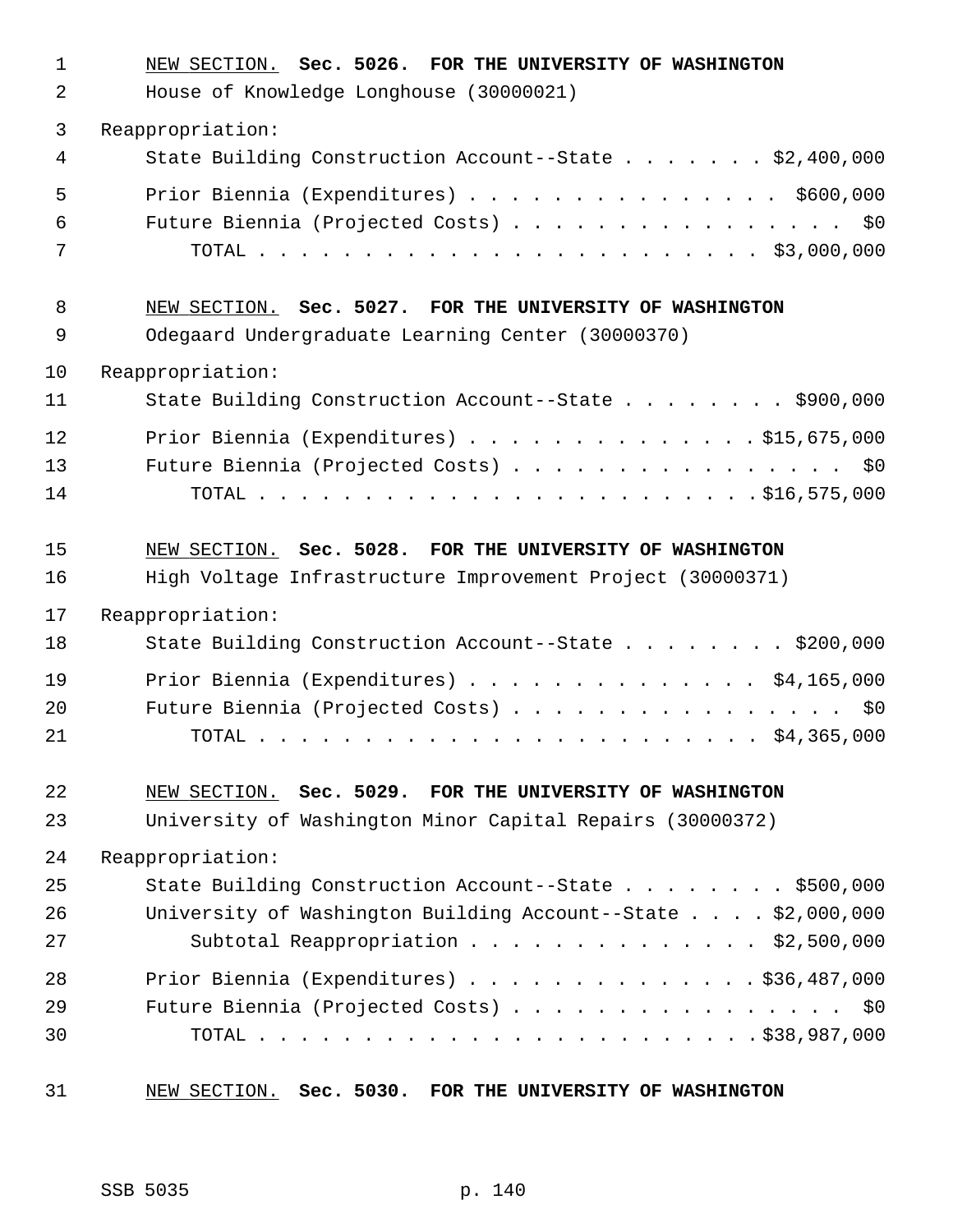1 Preventive Facility Maintenance and Building System Repairs 2 (30000480) 3 Appropriation: 4 University of Washington Building Account--State . . . \$25,000,000 5 Prior Biennia (Expenditures) . . . . . . . . . . . . . . \$25,825,000 6 Future Biennia (Projected Costs) . . . . . . . . . . . . \$77,475,000 7 TOTAL . . . . . . . . . . . . . . . . . . . . . . . \$128,300,000 8 NEW SECTION. **Sec. 5031. FOR THE UNIVERSITY OF WASHINGTON** 9 University of Washington Tacoma Campus Development and Soil 10 Remediation (92000002) 11 Reappropriation: 12 State Building Construction Account--State . . . . . . \$4,300,000 13 State Toxics Control Account--State . . . . . . . . . . . . \$700,000 14 Subtotal Reappropriation . . . . . . . . . . . . . . \$5,000,000 15 Prior Biennia (Expenditures) . . . . . . . . . . . . . . . . . . .\$0 16 Future Biennia (Projected Costs) . . . . . . . . . . . . . . . \$0 17 TOTAL . . . . . . . . . . . . . . . . . . . . . . . . \$5,000,000 18 NEW SECTION. **Sec. 5032. FOR THE UNIVERSITY OF WASHINGTON** 19 Denny Hall Renovation (20081002) 20 The appropriation in this section is subject to the following 21 conditions and limitations: In conjunction with the appropriation in 22 this section, the University of Washington is authorized to issue a 23 bond or bonds in an amount not to exceed \$30,000,000 in value for the 24 renovation of Denny hall identified in this section. The bond shall be 25 financed from building fee and trust land revenues deposited into the 26 university's bond retirement account, in accordance with RCW 28B.20.700 27 through 28B.20.740.

28 Appropriation:

| 29 | State Building Construction Account--State \$19,140,000 |  |
|----|---------------------------------------------------------|--|
| 30 | Prior Biennia (Expenditures) $\ldots$ \$2,302,000       |  |
| 31 | Future Biennia (Projected Costs) \$0                    |  |
| 32 |                                                         |  |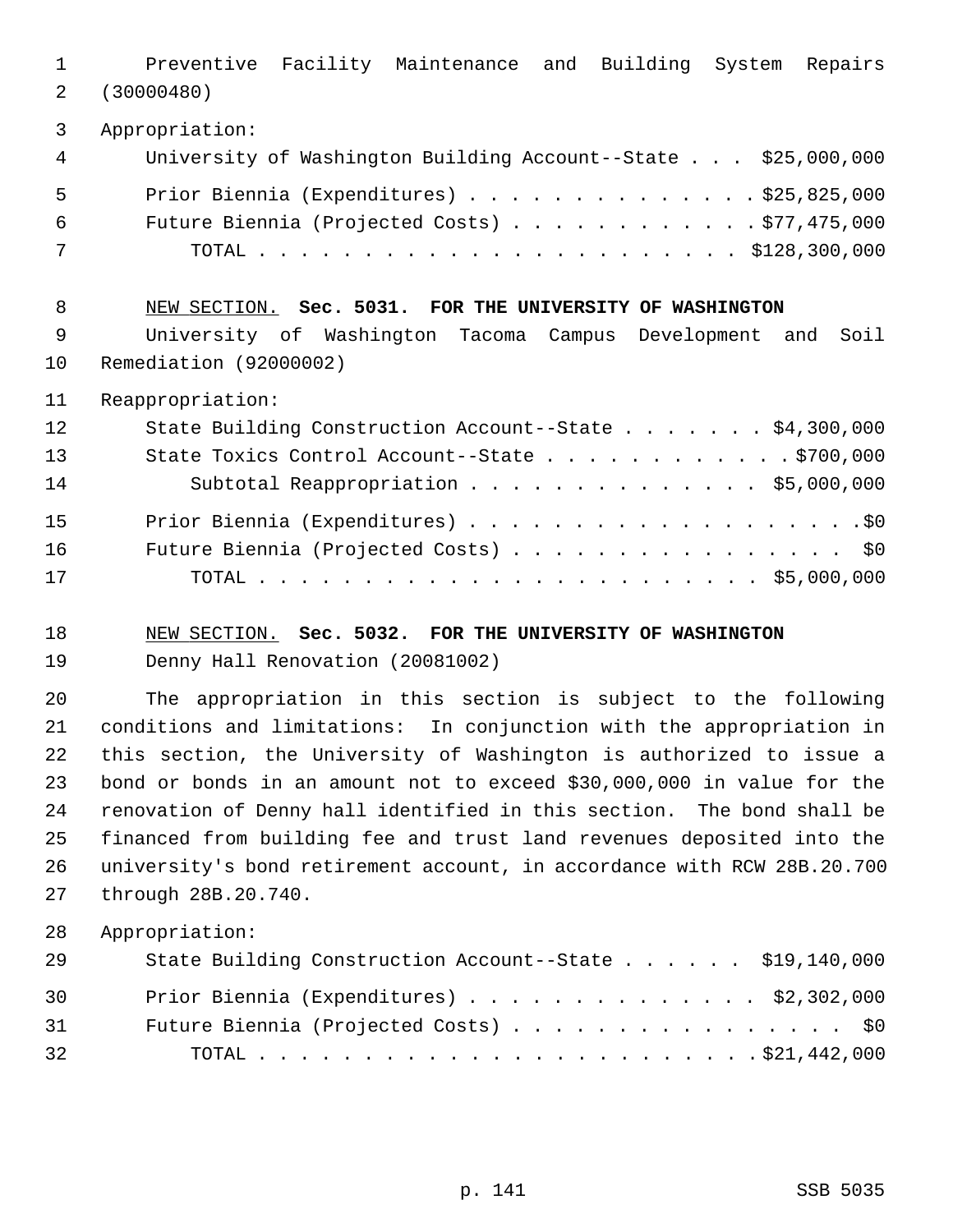| $\mathbf 1$<br>2 | NEW SECTION. Sec. 5033. FOR THE UNIVERSITY OF WASHINGTON<br>Lewis Hall Renovation (20081003) |
|------------------|----------------------------------------------------------------------------------------------|
| 3                | Appropriation:                                                                               |
| 4                | State Building Construction Account--State \$3,650,000                                       |
| 5                | Prior Biennia (Expenditures) \$1,478,000                                                     |
| 6                | Future Biennia (Projected Costs) \$19,095,000                                                |
| 7                |                                                                                              |
| 8                | NEW SECTION. Sec. 5034. FOR THE UNIVERSITY OF WASHINGTON                                     |
| 9                | Burke Museum Renovation (20082850)                                                           |
| 10               | Reappropriation:                                                                             |
| 11               | State Building Construction Account--State \$3,000,000                                       |
| 12               | Prior Biennia (Expenditures) \$800,000                                                       |
| 13               | Future Biennia (Projected Costs) \$14,000,000                                                |
| 14               |                                                                                              |
| 15               | NEW SECTION. Sec. 5035. FOR THE UNIVERSITY OF WASHINGTON                                     |
| 16               | University of Washington Tacoma - Soils Remediation (20082852)                               |
| 17               | Reappropriation:                                                                             |
| 18               | State Toxics Control Account--State \$500,000                                                |
| 19               | Prior Biennia (Expenditures) \$500,000                                                       |
| 20               | Future Biennia (Projected Costs) \$20,000,000                                                |
| 21               |                                                                                              |
| 22               | NEW SECTION. Sec. 5036. FOR THE UNIVERSITY OF WASHINGTON                                     |
| 23               | University of Washington Magnuson Health Sciences Center Roofing                             |
| 24               | Replacement Project (30000483)                                                               |
| 25               | Appropriation:                                                                               |
| 26               | State Building Construction Account--State \$6,529,000                                       |
| 27               |                                                                                              |
| 28               | Future Biennia (Projected Costs) \$0                                                         |
| 29               |                                                                                              |
| 30               | NEW SECTION. Sec. 5037. FOR THE UNIVERSITY OF WASHINGTON                                     |
| 31               | Minor Capital Repairs - Preservation (30000494)                                              |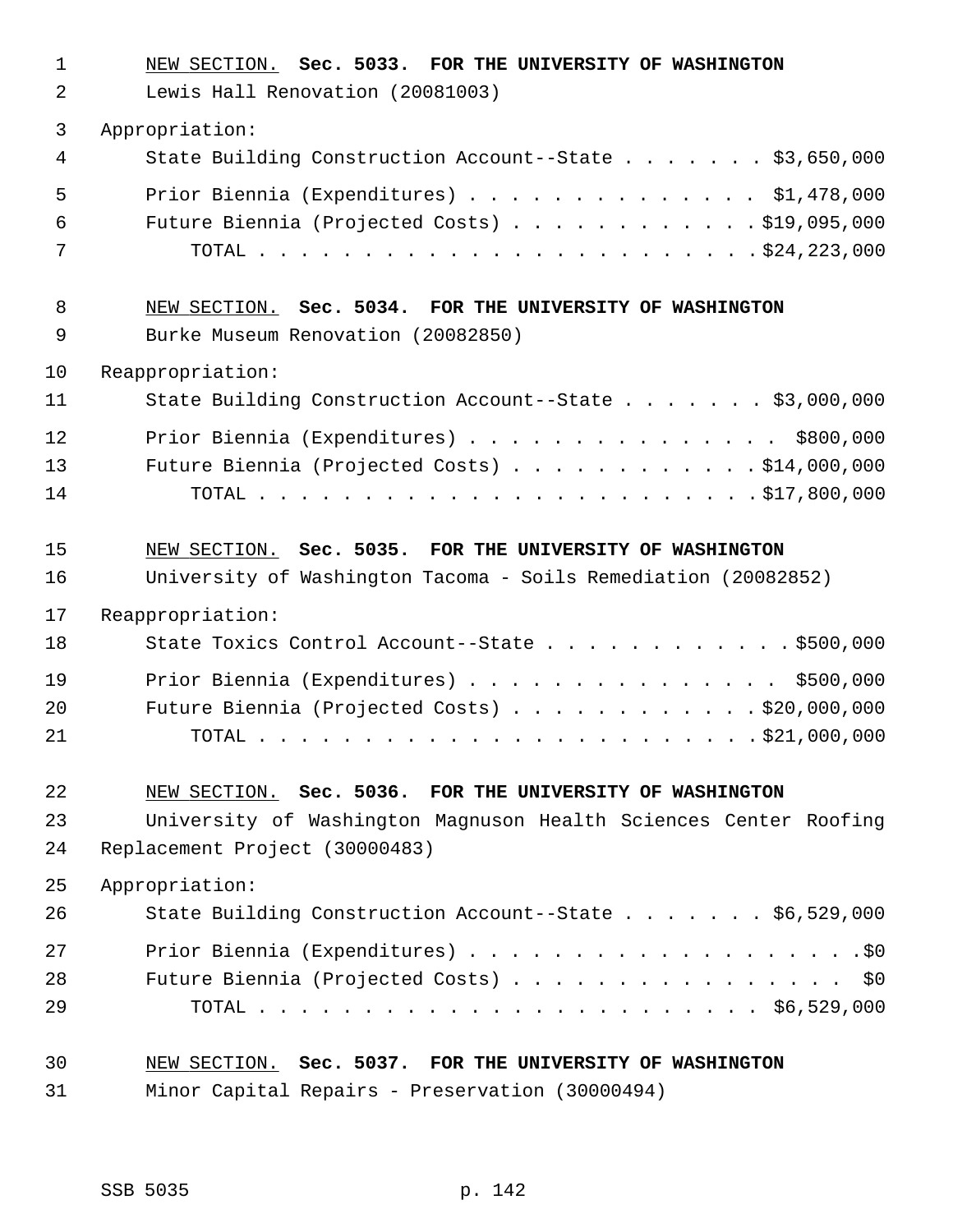| 1  | Appropriation:                                                   |
|----|------------------------------------------------------------------|
| 2  | State Building Construction Account--State \$1,954,000           |
| 3  | University of Washington Building Account--State \$44,800,000    |
| 4  | Subtotal Appropriation \$46,754,000                              |
| 5  |                                                                  |
| 6  | Future Biennia (Projected Costs) $\ldots$ \$208,000,000          |
| 7  |                                                                  |
| 8  | NEW SECTION. Sec. 5038. FOR THE WASHINGTON STATE UNIVERSITY      |
| 9  | Washington State University Spokane - Riverpoint Biomedical and  |
| 10 | Health Sciences (20162953)                                       |
| 11 | Reappropriation:                                                 |
| 12 | State Building Construction Account--State \$5,230,000           |
| 13 | Washington State University Building Account--State \$3,770,000  |
| 14 | Subtotal Reappropriation \$9,000,000                             |
| 15 | Prior Biennia (Expenditures) $\ldots$ \$41,140,000               |
| 16 | Future Biennia (Projected Costs) \$0                             |
| 17 |                                                                  |
|    |                                                                  |
| 18 | NEW SECTION. Sec. 5039. FOR THE WASHINGTON STATE UNIVERSITY      |
| 19 | Minor Works - Preservation (30000525)                            |
| 20 | Reappropriation:                                                 |
| 21 | Washington State University Building Account--State \$4,800,000  |
| 22 | Prior Biennia (Expenditures) \$19,515,000                        |
| 23 | Future Biennia (Projected Costs) \$0                             |
| 24 |                                                                  |
| 25 | NEW SECTION. Sec. 5040. FOR THE WASHINGTON STATE UNIVERSITY      |
| 26 | Preventive Maintenance and Building System Repairs (30000823)    |
| 27 | Appropriation:                                                   |
| 28 | Washington State University Building Account--State \$10,115,000 |
| 29 | Prior Biennia (Expenditures) $\ldots$ 510, 115, 000              |
| 30 | Future Biennia (Projected Costs) $\ldots$ \$30,345,000           |
| 31 |                                                                  |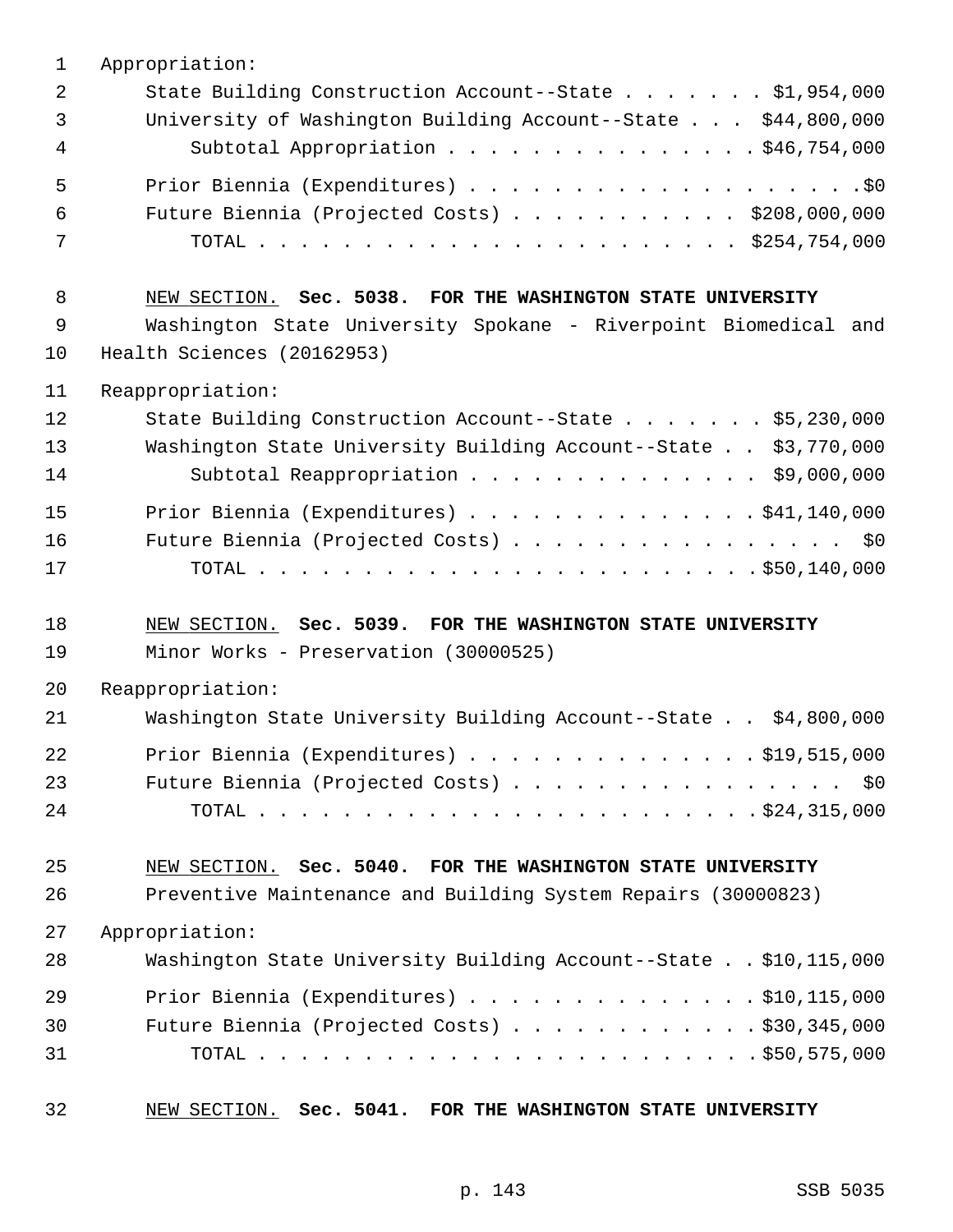1 Washington State University Pullman - Troy Hall Renovation 2 (20061030)

3 Appropriation:

| 4 | State Building Construction Account--State \$4,350,000 |
|---|--------------------------------------------------------|
| 5 |                                                        |
| 6 | Future Biennia (Projected Costs) $\ldots$ \$34,550,000 |
| 7 |                                                        |

 8 NEW SECTION. **Sec. 5042. FOR THE WASHINGTON STATE UNIVERSITY** 9 Clean Technology Laboratory (30000069)

10 The appropriation in this section is subject to the following 11 conditions and limitations: In conjunction with the appropriation in 12 this section, the Washington State University is authorized to issue a 13 bond or bonds in an amount not to exceed \$20,000,000 in value for 14 construction of the clean technology laboratory identified in this 15 section. The bond shall be financed from building fee and trust land 16 revenues deposited into the university's bond retirement account, in 17 accordance with RCW 28B.30.700 through 28B.30.780.

18 Appropriation:

| 19 | State Building Construction Account--State \$27,748,000 |
|----|---------------------------------------------------------|
| 20 | Prior Biennia (Expenditures) $\ldots$ \$2,500,000       |
| 21 | Future Biennia (Projected Costs) \$0                    |
| 22 |                                                         |

23 NEW SECTION. **Sec. 5043. FOR THE WASHINGTON STATE UNIVERSITY** 24 Washington State University Prosser - Viticulture and Enology 25 Facility (30000500)

26 Appropriation:

| 27 | Washington State University Building Account--State \$3,500,000 |
|----|-----------------------------------------------------------------|
| 28 |                                                                 |
| 29 | Future Biennia (Projected Costs) \$0                            |
| 30 |                                                                 |

#### 31 NEW SECTION. **Sec. 5044. FOR THE WASHINGTON STATE UNIVERSITY**

32 Washington State University Prosser - Agriculture Technology 33 Building Addition (30000518)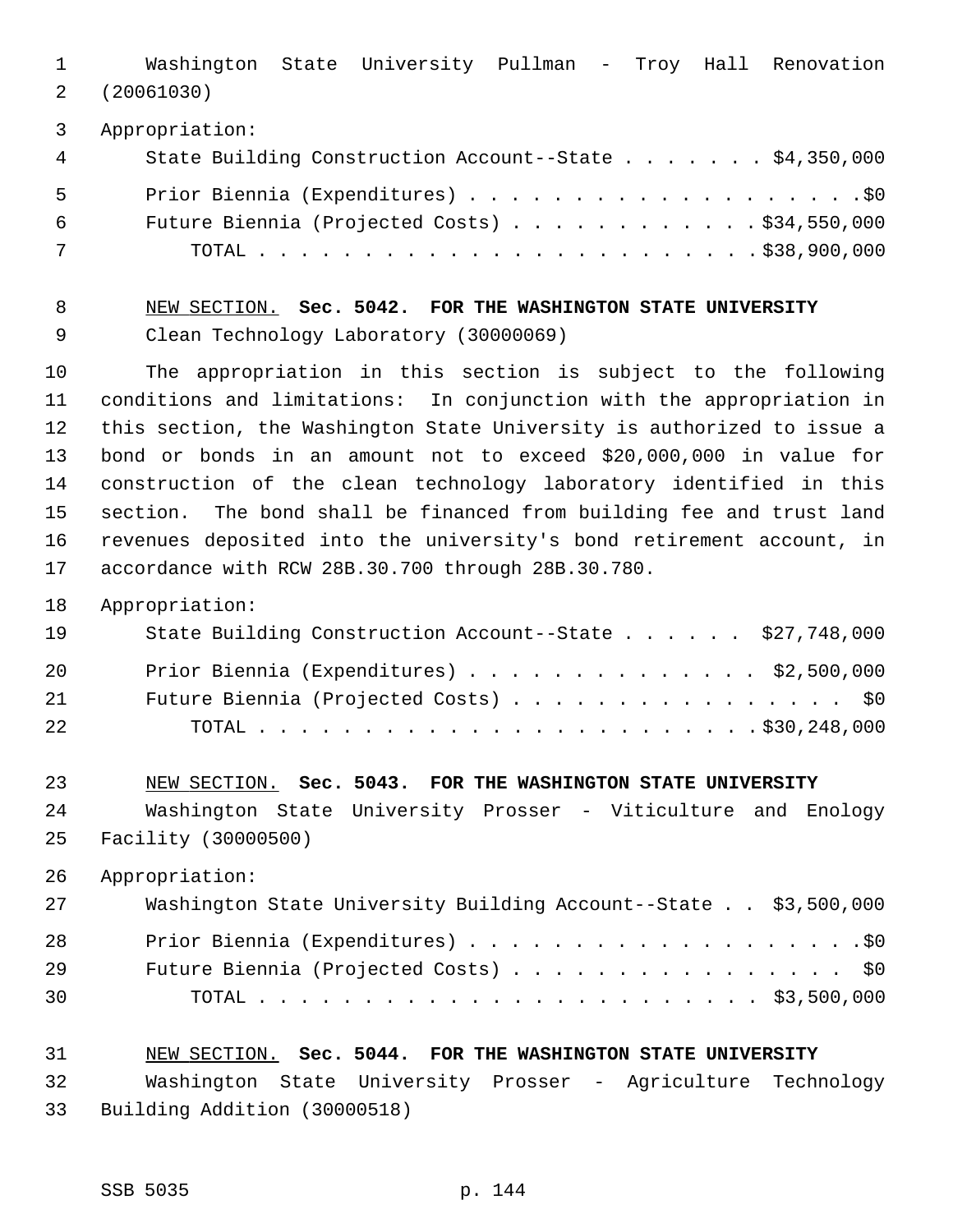| $\mathbf 1$ | Appropriation:                                                                                                          |
|-------------|-------------------------------------------------------------------------------------------------------------------------|
| 2           | Washington State University Building Account--State \$2,500,000                                                         |
| 3<br>4<br>5 | Future Biennia (Projected Costs) \$0                                                                                    |
| 6           | NEW SECTION. Sec. 5045. FOR THE WASHINGTON STATE UNIVERSITY                                                             |
| 7           | Washington State University Pullman - Plant Sciences Building                                                           |
| 8           | (REC#5) (30000519)                                                                                                      |
| $\mathsf 9$ | Appropriation:                                                                                                          |
| 10          | Washington State University Building Account--State \$500,000                                                           |
| 11          |                                                                                                                         |
| 12          | Future Biennia (Projected Costs) \$65,500,000                                                                           |
| 13          |                                                                                                                         |
| 14<br>15    | NEW SECTION. Sec. 5046. FOR THE WASHINGTON STATE UNIVERSITY<br>Plant Growth (Greenhouse) Facilities, Phase 1 (30000835) |
| 16          | Appropriation:                                                                                                          |
| 17          | Washington State University Building Account--State \$225,000                                                           |
| 18          |                                                                                                                         |
| 19          | Future Biennia (Projected Costs) $\ldots$ \$14,775,000                                                                  |
| 20          |                                                                                                                         |
|             |                                                                                                                         |
| 21          | NEW SECTION. Sec. 5047. FOR THE WASHINGTON STATE UNIVERSITY                                                             |
| 22          | 2013-2015 Minor Works - Preservation, Safety, and Infrastructure                                                        |
| 23          | (30000849)                                                                                                              |
| 24          | Appropriation:                                                                                                          |
| 25          | State Building Construction Account--State \$12,214,000                                                                 |
| 26          | Washington State University Building Account--State \$16,350,000                                                        |
| 27          | Subtotal Appropriation $\ldots$ \$28,564,000                                                                            |
| 28          |                                                                                                                         |
| 29          | Future Biennia (Projected Costs) \$0                                                                                    |
| 30          |                                                                                                                         |
| 31          | NEW SECTION. Sec. 5048. FOR THE WASHINGTON STATE UNIVERSITY                                                             |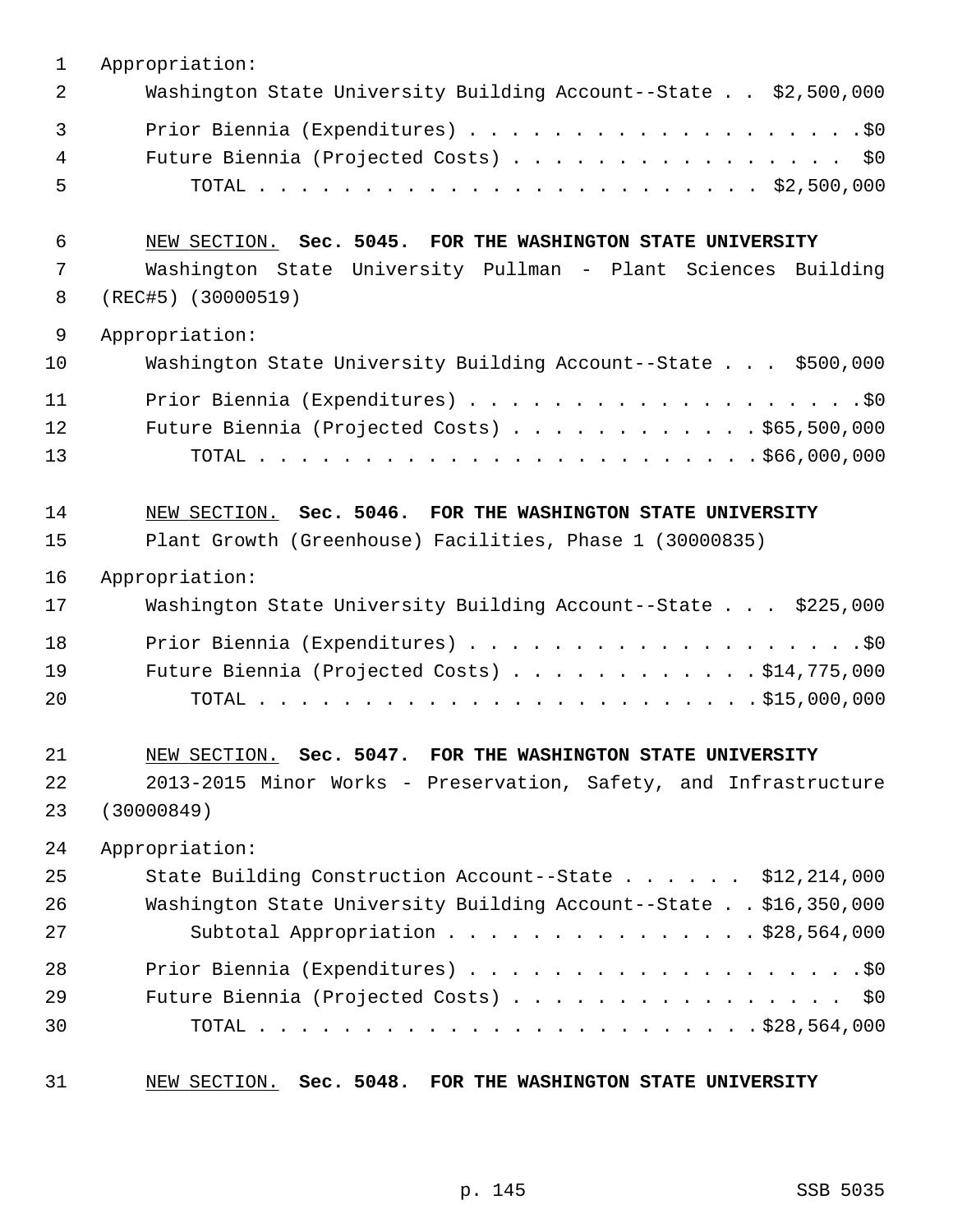1 Washington State University Vancouver - Applied Technology and 2 Classroom Building (20062950) 3 From funds remaining for this project, Washington State University 4 may rebuild the Nevada Street pedestrian bridge on the Pullman campus. 5 Reappropriation: 6 State Building Construction Account--State . . . . . . \$22,685,000 7 Prior Biennia (Expenditures) . . . . . . . . . . . . . . \$5,828,000 8 Future Biennia (Projected Costs) . . . . . . . . . . . . . . . \$0 9 TOTAL . . . . . . . . . . . . . . . . . . . . . . . . \$28,513,000 10 NEW SECTION. **Sec. 5049. FOR THE EASTERN WASHINGTON UNIVERSITY** 11 Patterson Hall Remodel (20062002) 12 Reappropriation: 13 State Building Construction Account--State . . . . . . \$13,885,000 14 Prior Biennia (Expenditures) . . . . . . . . . . . . . . \$42,958,000 15 Future Biennia (Projected Costs) . . . . . . . . . . . . . . . . \$0 16 TOTAL . . . . . . . . . . . . . . . . . . . . . . . . \$56,843,000 17 NEW SECTION. **Sec. 5050. FOR THE EASTERN WASHINGTON UNIVERSITY** 18 Upgrade/Repair Campus Water System (30000422) 19 Appropriation: 20 State Building Construction Account--State . . . . . . . \$5,741,000 21 Eastern Washington University Capital Projects 22 Account--State . . . . . . . . . . . . . . . . . . . \$1,770,000 23 Subtotal Appropriation . . . . . . . . . . . . . . . \$7,511,000 24 Prior Biennia (Expenditures) . . . . . . . . . . . . . . . . . . .\$0 25 Future Biennia (Projected Costs) . . . . . . . . . . . . . . . . \$0 26 TOTAL . . . . . . . . . . . . . . . . . . . . . . . . \$7,511,000 27 NEW SECTION. **Sec. 5051. FOR THE EASTERN WASHINGTON UNIVERSITY** 28 Minor Works - Preservation (30000427) 29 Reappropriation: 30 State Building Construction Account--State . . . . . . . \$1,320,000 31 Eastern Washington University Capital Projects 32 Account--State . . . . . . . . . . . . . . . . . . . \$3,855,000 33 Subtotal Reappropriation . . . . . . . . . . . . . . \$5,175,000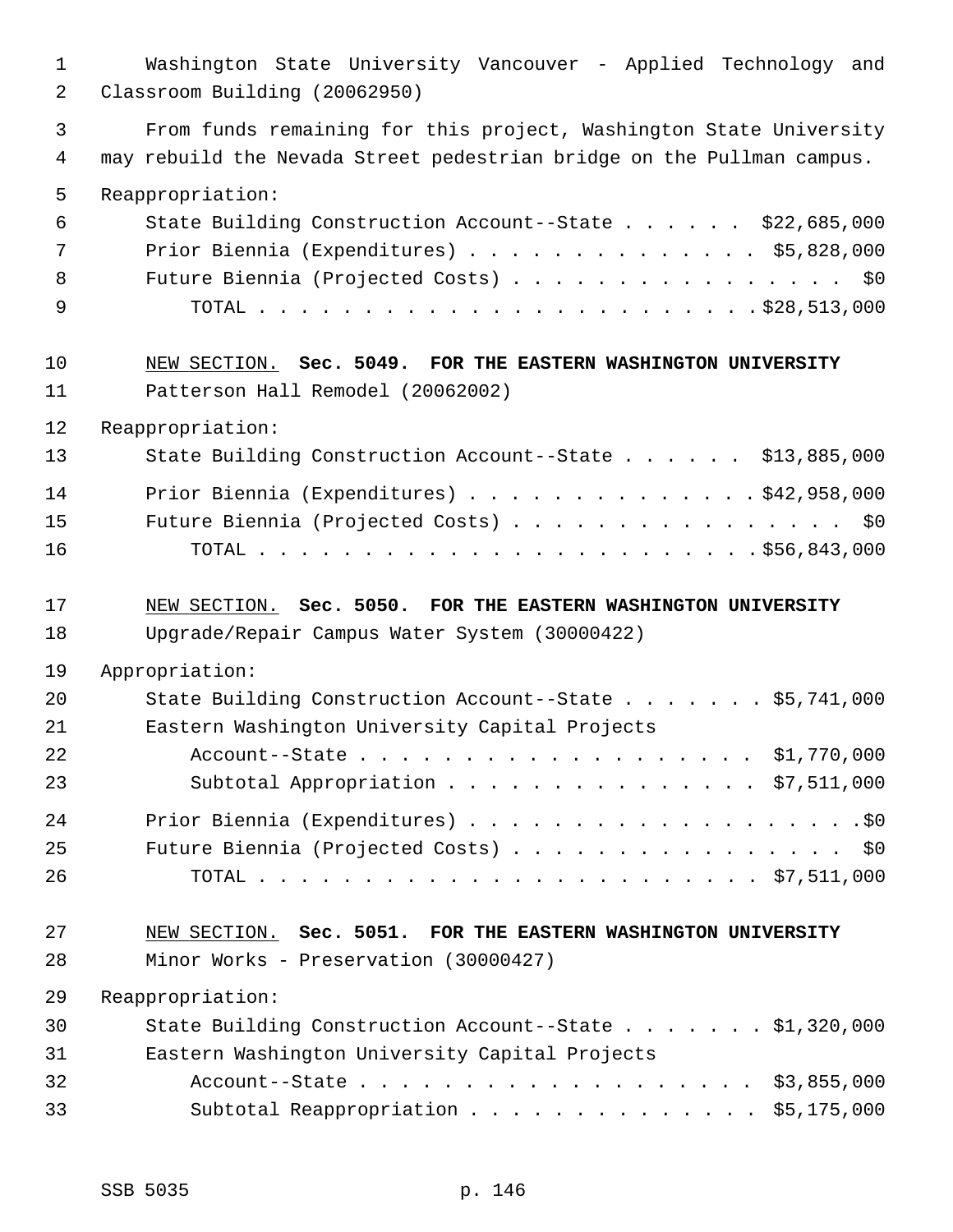| $\mathbf 1$    | Prior Biennia (Expenditures) \$11,465,000                         |
|----------------|-------------------------------------------------------------------|
| $\overline{2}$ | Future Biennia (Projected Costs) \$0                              |
| $\mathfrak{Z}$ |                                                                   |
| 4              | NEW SECTION. Sec. 5052. FOR THE EASTERN WASHINGTON UNIVERSITY     |
| 5              | University Science Center - Science II (30000466)                 |
| 6              | Appropriation:                                                    |
| 7              | State Building Construction Account--State \$350,000              |
| 8              |                                                                   |
| 9              | Future Biennia (Projected Costs) \$86,970,000                     |
| 10             |                                                                   |
| 11             | NEW SECTION. Sec. 5053. FOR THE EASTERN WASHINGTON UNIVERSITY     |
| 12             | Eastern Washington University Minor Works Preservation (30000468) |
| 13             | Appropriation:                                                    |
| 14             | Eastern Washington University Capital Projects                    |
| 15             | Account--State \$8,500,000                                        |
| 16             |                                                                   |
| 17             | Future Biennia (Projected Costs) \$0                              |
| 18             |                                                                   |
| 19             | NEW SECTION. Sec. 5054. FOR THE EASTERN WASHINGTON UNIVERSITY     |
| 20             | Preventive Maintenance and Building System Repairs (30000500)     |
| 21             | Appropriation:                                                    |
| 22             | Eastern Washington University Capital Projects                    |
| 23             | Account--State \$2,230,000                                        |
| 24             |                                                                   |
| 25             | Future Biennia (Projected Costs) \$0                              |
| 26             |                                                                   |
| 27             | NEW SECTION. Sec. 5055. FOR THE CENTRAL WASHINGTON UNIVERSITY     |
| 28             | Science Building (30000045)                                       |
| 29             | Reappropriation:                                                  |
| 30             | State Building Construction Account--State \$900,000              |
| 31             | Appropriation:                                                    |
| 32             | State Building Construction Account--State \$58,902,000           |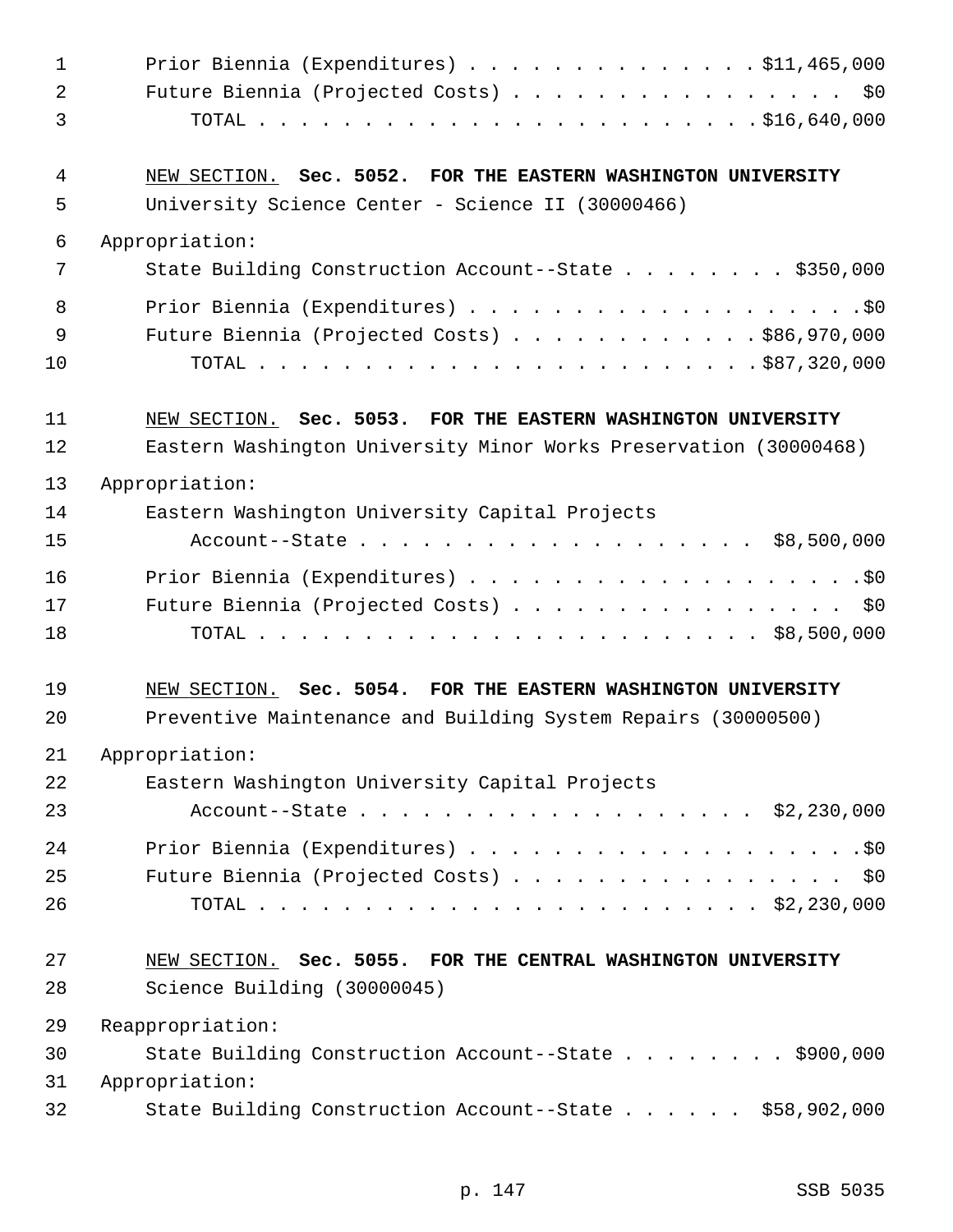| $\mathbf{1}$   | Prior Biennia (Expenditures) \$1,678,000                        |
|----------------|-----------------------------------------------------------------|
| $\overline{a}$ | Future Biennia (Projected Costs) \$0                            |
| 3              |                                                                 |
| 4              | NEW SECTION. Sec. 5056. FOR THE CENTRAL WASHINGTON UNIVERSITY   |
| 5              | Minor Works Preservation (30000444)                             |
| 6              | Reappropriation:                                                |
| 7              | Central Washington University Capital Projects                  |
| 8              | Account--State \$3,500,000                                      |
| 9              | Prior Biennia (Expenditures) \$3,930,000                        |
| 10             | Future Biennia (Projected Costs) \$0                            |
| 11             |                                                                 |
| 12             | NEW SECTION. Sec. 5057. FOR THE CENTRAL WASHINGTON UNIVERSITY   |
| 13             | Combined Utilities (30000448)                                   |
| 14             | Reappropriation:                                                |
| 15             | State Building Construction Account--State \$700,000            |
| 16             | Appropriation:                                                  |
| 17             | State Building Construction Account--State \$7,520,000          |
| 18             | Central Washington University Capital Projects                  |
| 19             |                                                                 |
| 20             | Subtotal Appropriation \$8,000,000                              |
| 21             | Prior Biennia (Expenditures) $\ldots$ \$3,300,000               |
| 22             | Future Biennia (Projected Costs) $\ldots$ \$19,600,000          |
| 23             |                                                                 |
| 24             | NEW SECTION. Sec. 5058. FOR THE CENTRAL WASHINGTON UNIVERSITY   |
| 25             | Samuelson Communication and Technology Center (SCTC) (30000451) |
| 26             | Reappropriation:                                                |
| 27             | State Building Construction Account--State \$3,000,000          |
| 28             | Prior Biennia (Expenditures) $\ldots$ \$2,000,000               |
| 29             | Future Biennia (Projected Costs) \$65,481,000                   |
| 30             |                                                                 |
| 31             | NEW SECTION. Sec. 5059. FOR THE CENTRAL WASHINGTON UNIVERSITY   |
| 32             | Minor Works Preservation (30000615)                             |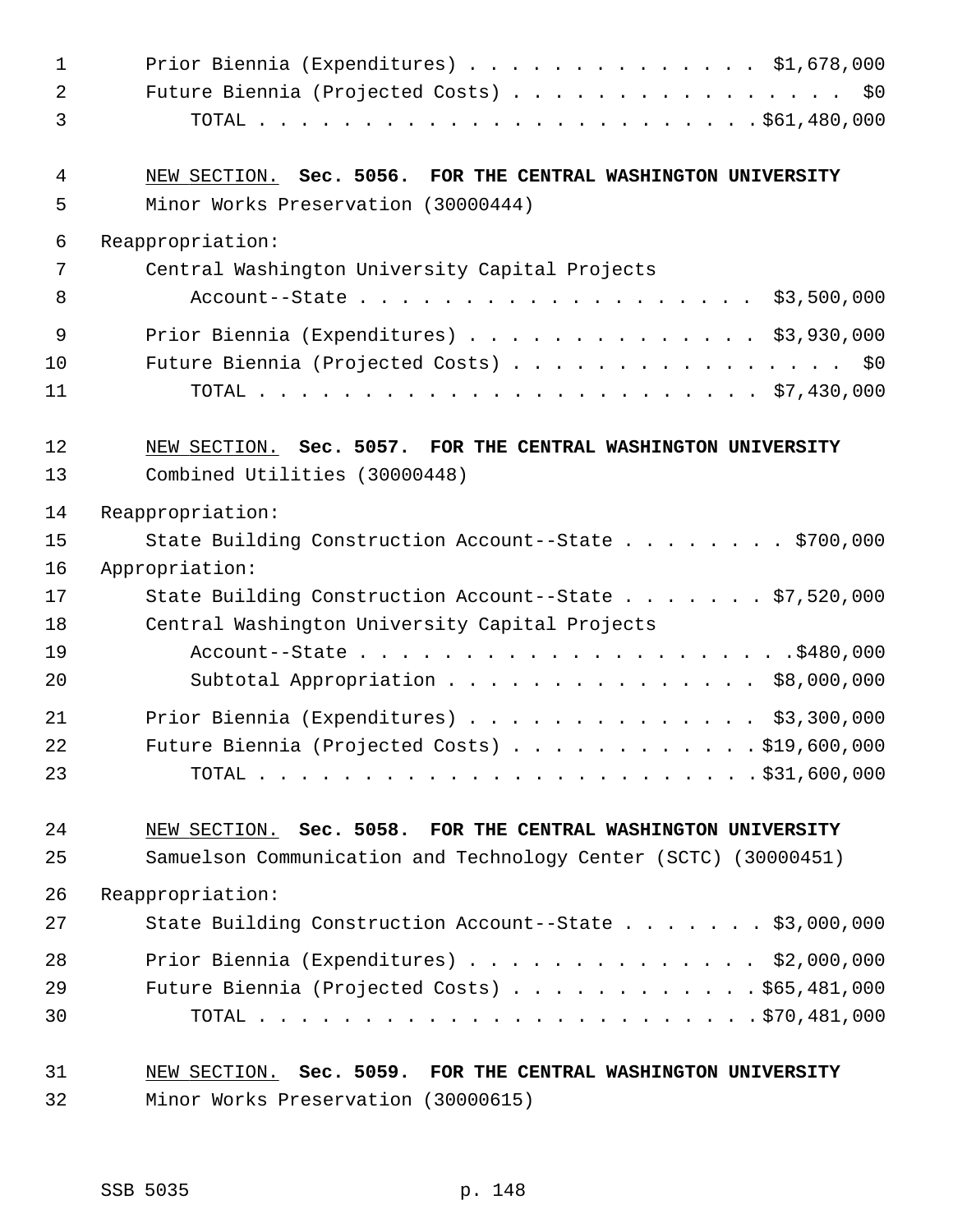| $\mathbf{1}$ | Appropriation:                                                 |
|--------------|----------------------------------------------------------------|
| 2            | Central Washington University Capital Projects                 |
| 3            |                                                                |
| 4            |                                                                |
| 5            | Future Biennia (Projected Costs) \$0                           |
| 6            |                                                                |
| 7            | NEW SECTION. Sec. 5060. FOR THE CENTRAL WASHINGTON UNIVERSITY  |
| 8            | Preventive Maintenance and Building System Repairs (30000677)  |
| 9            | Appropriation:                                                 |
| 10           | Central Washington University Capital Projects                 |
| 11           | Account--State \$2,500,000                                     |
| 12           |                                                                |
| 13           | Future Biennia (Projected Costs) $\ldots$ \$9,688,000          |
| 14           |                                                                |
| 15           | NEW SECTION. Sec. 5061. FOR THE EVERGREEN STATE COLLEGE        |
| 16           | Communications Laboratory Building Preservation and Renovation |
| 17           | (30000002)                                                     |
| 18           | Reappropriation:                                               |
| 19           | The Evergreen State College Capital Projects                   |
| 20           |                                                                |
| 21           | Prior Biennia (Expenditures) \$10,706,000                      |
| 22           | Future Biennia (Projected Costs) \$0                           |
| 23           |                                                                |
| 24           | NEW SECTION. Sec. 5062. FOR THE EVERGREEN STATE COLLEGE        |
| 25           | Facilities Preservation (30000051)                             |
| 26           | Reappropriation:                                               |
| 27           | The Evergreen State College Capital Projects                   |
| 28           |                                                                |
| 29           | Prior Biennia (Expenditures) \$6,660,000                       |
| 30           | Future Biennia (Projected Costs) \$0                           |
| 31           |                                                                |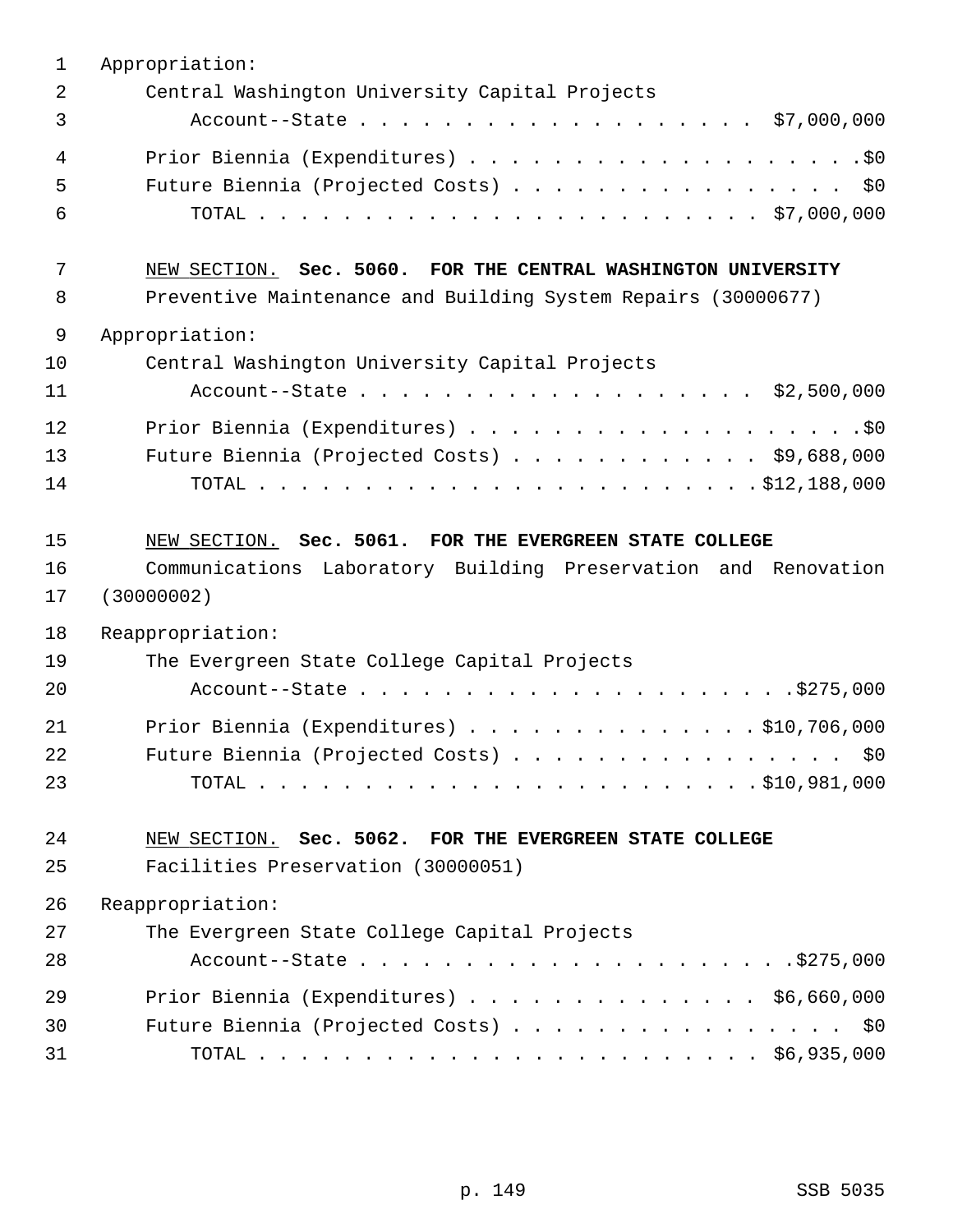1 NEW SECTION. **Sec. 5063. FOR THE EVERGREEN STATE COLLEGE** 2 Facilities Preservation (30000084) 3 Appropriation: 4 State Building Construction Account--State . . . . . . . . \$620,000 5 The Evergreen State College Capital Projects 6 Account--State . . . . . . . . . . . . . . . . . . . \$5,120,000 7 Subtotal Appropriation . . . . . . . . . . . . . . . \$5,740,000 8 Prior Biennia (Expenditures) . . . . . . . . . . . . . . . . . . .\$0 9 Future Biennia (Projected Costs) . . . . . . . . . . . . . \$212,000 10 TOTAL . . . . . . . . . . . . . . . . . . . . . . . . \$5,952,000 11 NEW SECTION. **Sec. 5064. FOR THE EVERGREEN STATE COLLEGE** 12 Science Center - Lab I, 2nd Floor Renovation (30000116) 13 Reappropriation: 14 State Building Construction Account--State . . . . . . . \$150,000 15 Prior Biennia (Expenditures) . . . . . . . . . . . . . . \$4,800,000 16 Future Biennia (Projected Costs) . . . . . . . . . . . . . . . . \$0 17 TOTAL . . . . . . . . . . . . . . . . . . . . . . . . \$4,950,000 18 NEW SECTION. **Sec. 5065. FOR THE EVERGREEN STATE COLLEGE** 19 Science Center - Lab II, 2nd Floor Renovation (30000117) 20 Appropriation: 21 State Building Construction Account--State . . . . . . . \$3,800,000 22 The Evergreen State College Capital Projects 23 Account--State . . . . . . . . . . . . . . . . . . . \$1,150,000 24 Subtotal Appropriation . . . . . . . . . . . . . . . \$4,950,000 25 Prior Biennia (Expenditures) . . . . . . . . . . . . . . . . . . .\$0 26 Future Biennia (Projected Costs) . . . . . . . . . . . . . . . . \$0 27 TOTAL . . . . . . . . . . . . . . . . . . . . . . . . \$4,950,000 28 NEW SECTION. **Sec. 5066. FOR THE EVERGREEN STATE COLLEGE** 29 Science Center - Lab I Basement Renovation (30000118) 30 Appropriation: 31 State Building Construction Account--State . . . . . . . \$4,950,000 32 Prior Biennia (Expenditures) . . . . . . . . . . . . . . . . . . .\$0 33 Future Biennia (Projected Costs) . . . . . . . . . . . . . . . . \$0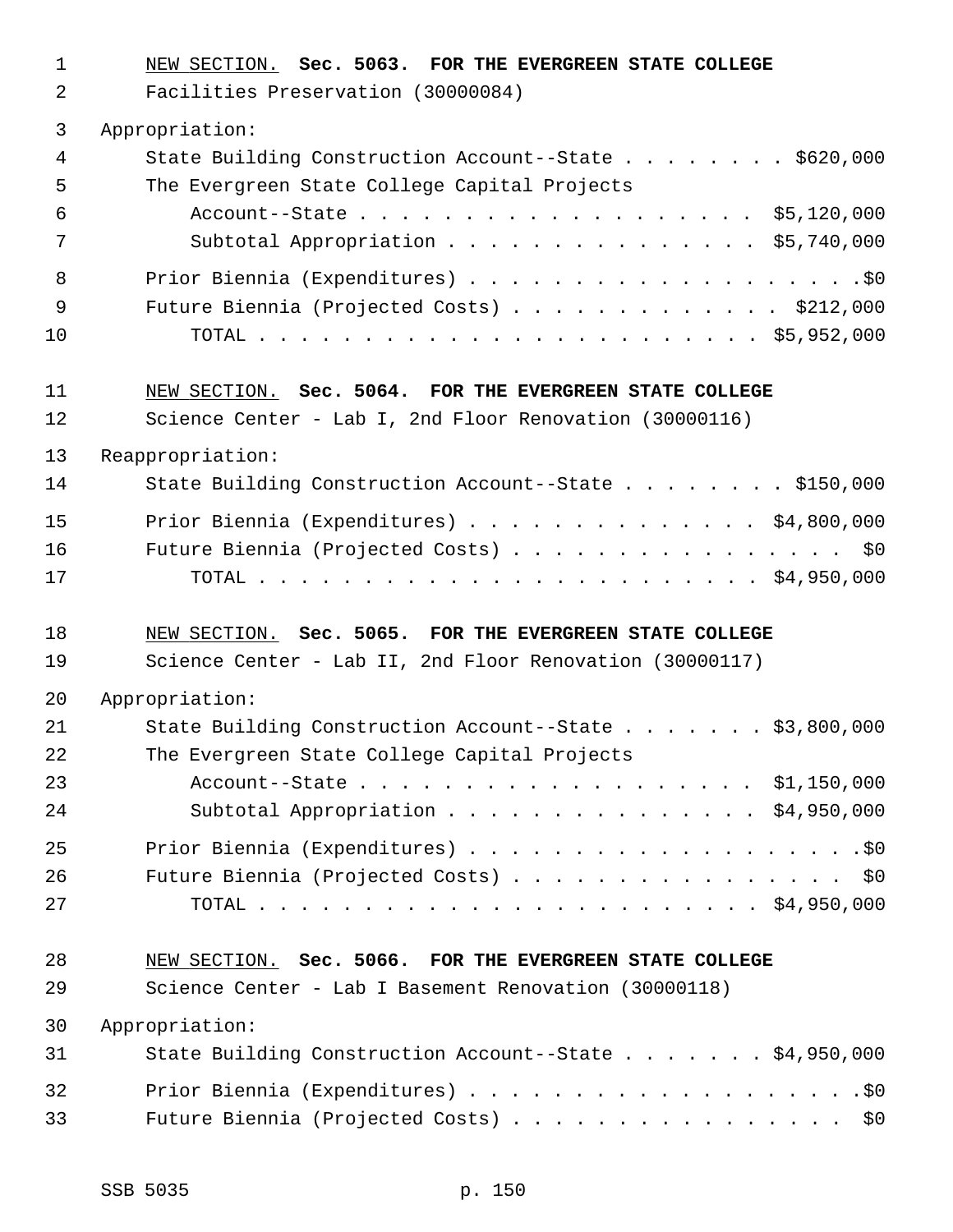1 TOTAL . . . . . . . . . . . . . . . . . . . . . . . . \$4,950,000 2 NEW SECTION. **Sec. 5067. FOR THE EVERGREEN STATE COLLEGE** 3 Preventive Facility Maintenance and Building System Repair 4 (30000503) 5 Appropriation: 6 The Evergreen State College Capital Projects 7 Account--State . . . . . . . . . . . . . . . . . . . . .\$768,000 8 Prior Biennia (Expenditures) . . . . . . . . . . . . . . . . . . .\$0 9 Future Biennia (Projected Costs) . . . . . . . . . . . . . . . . \$0 10 TOTAL . . . . . . . . . . . . . . . . . . . . . . . . . \$768,000 11 NEW SECTION. **Sec. 5068. FOR THE WESTERN WASHINGTON UNIVERSITY** 12 Carver Academic Renovation (20081060) 13 Reappropriation: 14 State Building Construction Account--State . . . . . . \$2,000,000 15 Prior Biennia (Expenditures) . . . . . . . . . . . . . . \$5,374,000 16 Future Biennia (Projected Costs) . . . . . . . . . . . . \$73,531,000 17 TOTAL . . . . . . . . . . . . . . . . . . . . . . . . \$80,905,000 18 NEW SECTION. **Sec. 5069. FOR THE WESTERN WASHINGTON UNIVERSITY** 19 Classroom and Lab Upgrades (30000425) 20 Reappropriation: 21 State Building Construction Account--State . . . . . . . . . \$50,000 22 Western Washington University Capital Projects 23 Account--State . . . . . . . . . . . . . . . . . . . . .\$489,000 24 Subtotal Reappropriation . . . . . . . . . . . . . . \$539,000 25 Prior Biennia (Expenditures) . . . . . . . . . . . . . . \$4,260,000 26 Future Biennia (Projected Costs) . . . . . . . . . . . . . . . . \$0 27 TOTAL . . . . . . . . . . . . . . . . . . . . . . . . \$4,799,000 28 NEW SECTION. **Sec. 5070. FOR THE WESTERN WASHINGTON UNIVERSITY** 29 Fraser Hall Renovation (30000427) 30 Reappropriation: 31 State Building Construction Account--State . . . . . . . \$2,500,000 32 Prior Biennia (Expenditures) . . . . . . . . . . . . . . \$2,440,000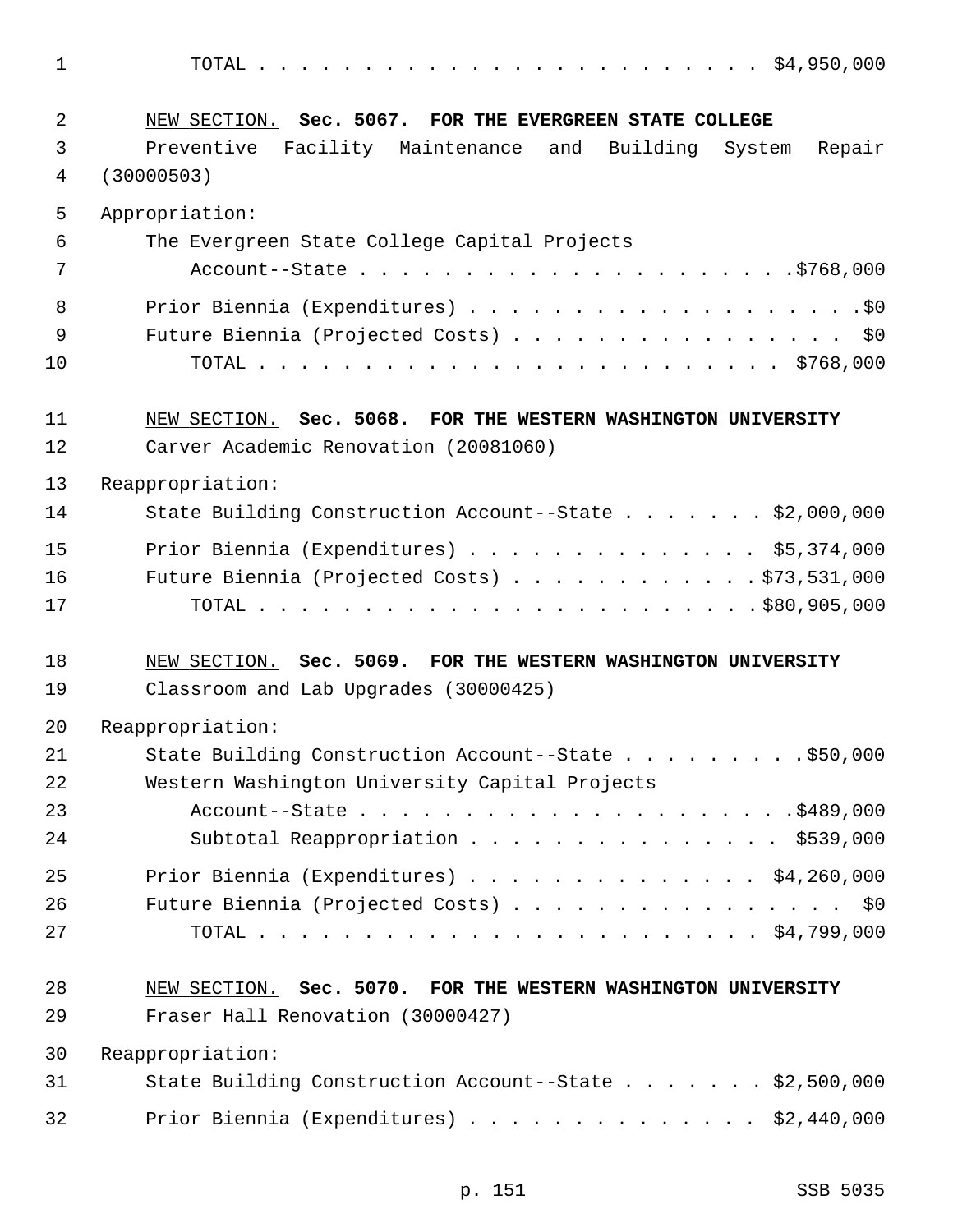| $\mathbf{1}$<br>2 | Future Biennia (Projected Costs)<br>\$0                                                                |
|-------------------|--------------------------------------------------------------------------------------------------------|
| 3<br>4            | NEW SECTION. Sec. 5071. FOR THE WESTERN WASHINGTON UNIVERSITY<br>Minor Works - Preservation (30000431) |
| 5                 | Reappropriation:                                                                                       |
| 6                 | Western Washington University Capital Projects                                                         |
| 7                 | Account--State \$2,508,000                                                                             |
| 8<br>9<br>10      | Prior Biennia (Expenditures) $\ldots$ \$7,286,000<br>Future Biennia (Projected Costs) \$0              |
| 11                | NEW SECTION. Sec. 5072. FOR THE WESTERN WASHINGTON UNIVERSITY                                          |
| 12                | Preventive Maintenance and Building System Repairs (30000510)                                          |
| 13                | Appropriation:                                                                                         |
| 14                | Western Washington University Capital Projects                                                         |
| 15                | Account--State \$3,629,000                                                                             |
| 16                | Prior Biennia (Expenditures) \$3,614,000                                                               |
| 17                | Future Biennia (Projected Costs) \$10,842,000                                                          |
| 18                |                                                                                                        |
| 19                | NEW SECTION. Sec. 5073. FOR THE WESTERN WASHINGTON UNIVERSITY                                          |
| 20                | North Campus Utility Upgrade (30000426)                                                                |
| 21                | Appropriation:                                                                                         |
| 22                | State Building Construction Account--State \$3,434,000                                                 |
| 23                | Western Washington University Capital Projects                                                         |
| 24                |                                                                                                        |
| 25                | Subtotal Appropriation \$3,554,000                                                                     |
| 26                |                                                                                                        |
| 27                | Future Biennia (Projected Costs) \$0                                                                   |
| 28                |                                                                                                        |
| 29                | NEW SECTION. Sec. 5074. FOR THE WESTERN WASHINGTON UNIVERSITY                                          |
| 30                | Classroom and Lab Upgrades Phase 2 (30000518)                                                          |
| 31                | Appropriation:                                                                                         |
| 32                | State Building Construction Account--State \$3,774,000                                                 |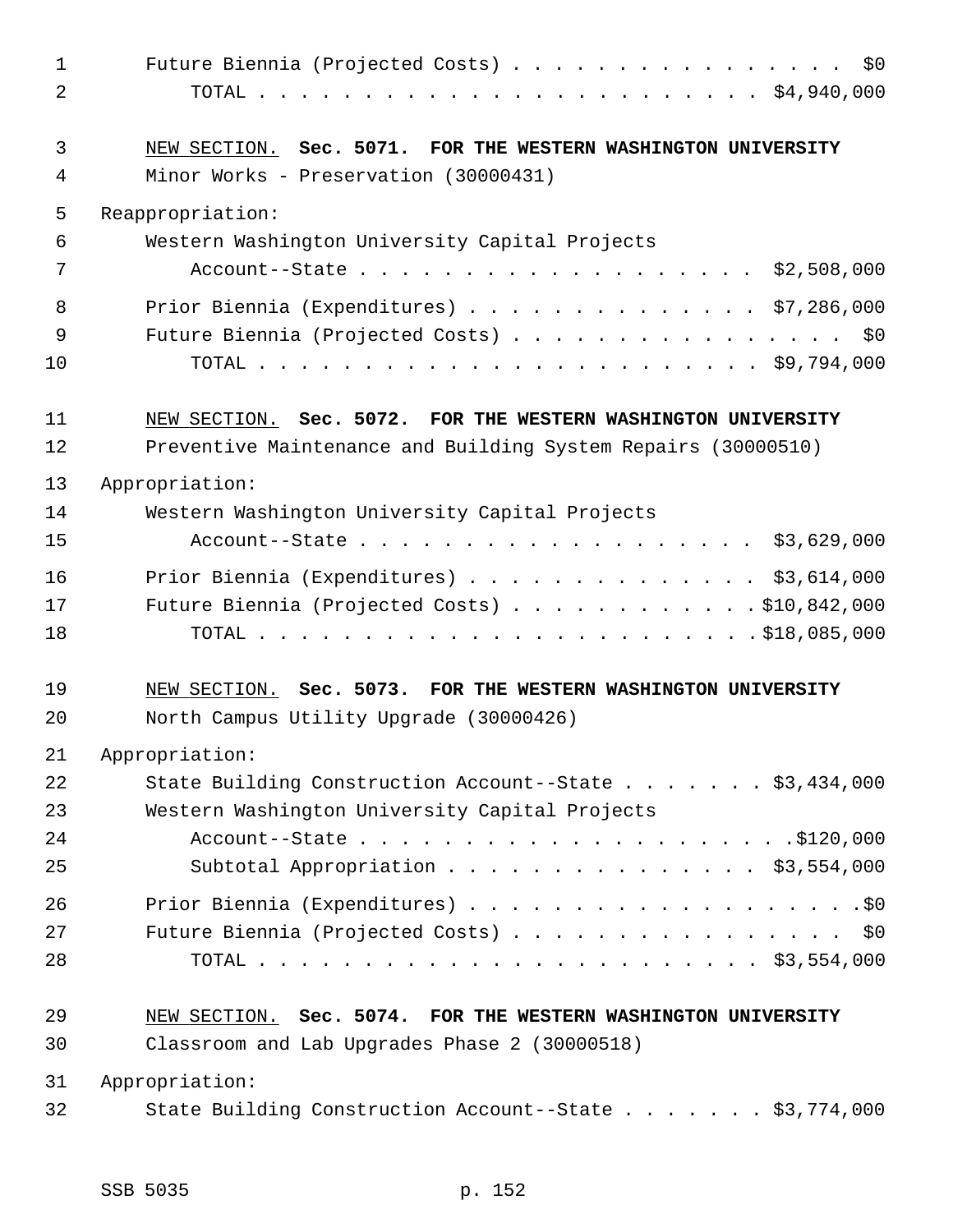| $\mathbf 1$    | Western Washington University Capital Projects                 |
|----------------|----------------------------------------------------------------|
| $\overline{2}$ |                                                                |
| 3              | Subtotal Appropriation \$4,690,000                             |
| $\overline{4}$ |                                                                |
| 5              | Future Biennia (Projected Costs) \$0                           |
| 6              |                                                                |
| 7              | NEW SECTION. Sec. 5075. FOR THE WESTERN WASHINGTON UNIVERSITY  |
| 8              | Minor Works - Preservation (30000524)                          |
| 9              | Appropriation:                                                 |
| 10             | Western Washington University Capital Projects                 |
| 11             | Account--State \$7,500,000                                     |
| 12             |                                                                |
| 13             | Future Biennia (Projected Costs) \$30,000,000                  |
| 14             |                                                                |
| 15             | NEW SECTION. Sec. 5076. FOR THE WESTERN WASHINGTON UNIVERSITY  |
| 16             | Performing Arts Exterior Renewal (30000428)                    |
| 17             | Appropriation:                                                 |
| 18             | State Building Construction Account--State \$3,082,000         |
| 19             |                                                                |
| 20             | Future Biennia (Projected Costs) \$0                           |
| 21             |                                                                |
| 22             | NEW SECTION. Sec. 5077. FOR THE WASHINGTON STATE HISTORICAL    |
| 23             | <b>SOCIETY</b>                                                 |
| 24             | Pacific-Lewis and Clark Station Camp Park Project (2002S001)   |
| 25             | Reappropriation:                                               |
| 26             | State Building Construction Account--State \$226,000           |
| 27             | Prior Biennia (Expenditures) \$4,261,000                       |
| 28             | Future Biennia (Projected Costs) \$0                           |
| 29             |                                                                |
| 30             | SECTION. Sec. 5078. FOR THE WASHINGTON STATE HISTORICAL<br>NEW |
| 31             | <b>SOCIETY</b>                                                 |
| 32             | Washington Heritage Grants (20074004)                          |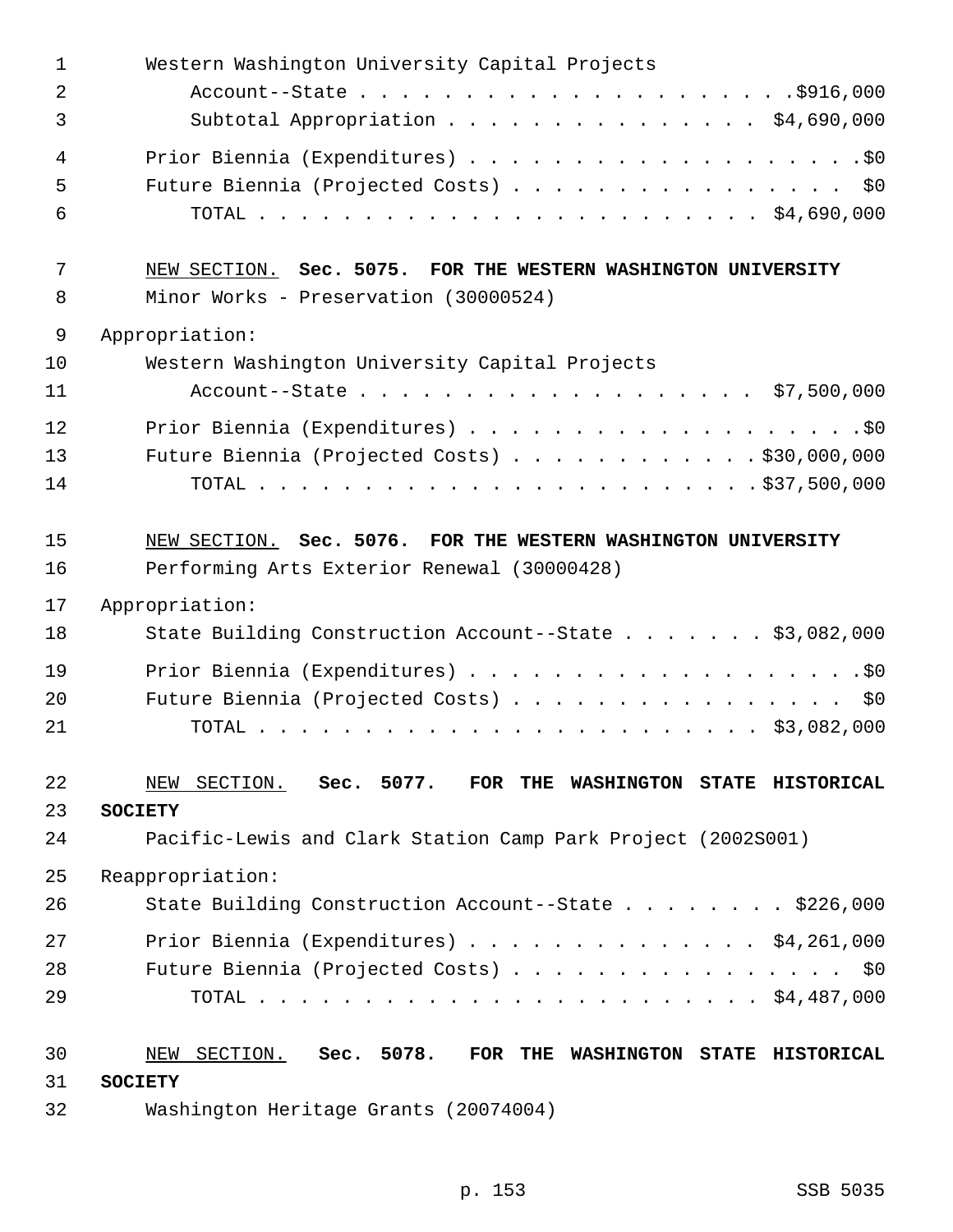1 The reappropriation in this section is subject to the following 2 conditions and limitations: 3 (1) The reappropriation in this section is subject to the 4 provisions of RCW 27.34.330. 5 (2) The reappropriation in this section is subject to the project 6 list in section 5137, chapter 520, Laws of 2007. 7 (3) The reappropriation in this section is subject to the 8 provisions of section 5044, chapter 36, Laws of 2010 1st sp. sess. 9 Reappropriation: 10 State Building Construction Account--State . . . . . . . \$626,000 11 Prior Biennia (Expenditures) . . . . . . . . . . . . . . \$9,279,000 12 Future Biennia (Projected Costs) . . . . . . . . . . . . . . . \$0 13 TOTAL . . . . . . . . . . . . . . . . . . . . . . . . \$9,905,000 14 NEW SECTION. **Sec. 5079. FOR THE WASHINGTON STATE HISTORICAL** 15 **SOCIETY** 16 Washington Heritage Project Capital Grants (30000011) 17 The reappropriation in this section is subject to the following 18 conditions and limitations: 19 (1) The reappropriation in this section is subject to the 20 provisions of section 5120, chapter 497, Laws of 2009. 21 (2) The reappropriation in this section is subject to the 22 provisions of section 5045, chapter 36, Laws of 2010 1st sp. sess. 23 Reappropriation: 24 State Building Construction Account--State . . . . . . \$1,152,000 25 Prior Biennia (Expenditures) . . . . . . . . . . . . . . \$8,273,000 26 Future Biennia (Projected Costs) . . . . . . . . . . . . . . . \$0 27 TOTAL . . . . . . . . . . . . . . . . . . . . . . . . \$9,425,000 28 NEW SECTION. **Sec. 5080. FOR THE WASHINGTON STATE HISTORICAL** 29 **SOCIETY** 30 Building Preservation (30000111) 31 Reappropriation: 32 State Building Construction Account--State . . . . . . . \$414,000 33 Prior Biennia (Expenditures) . . . . . . . . . . . . . . . \$386,000 34 Future Biennia (Projected Costs) . . . . . . . . . . . . . . . \$0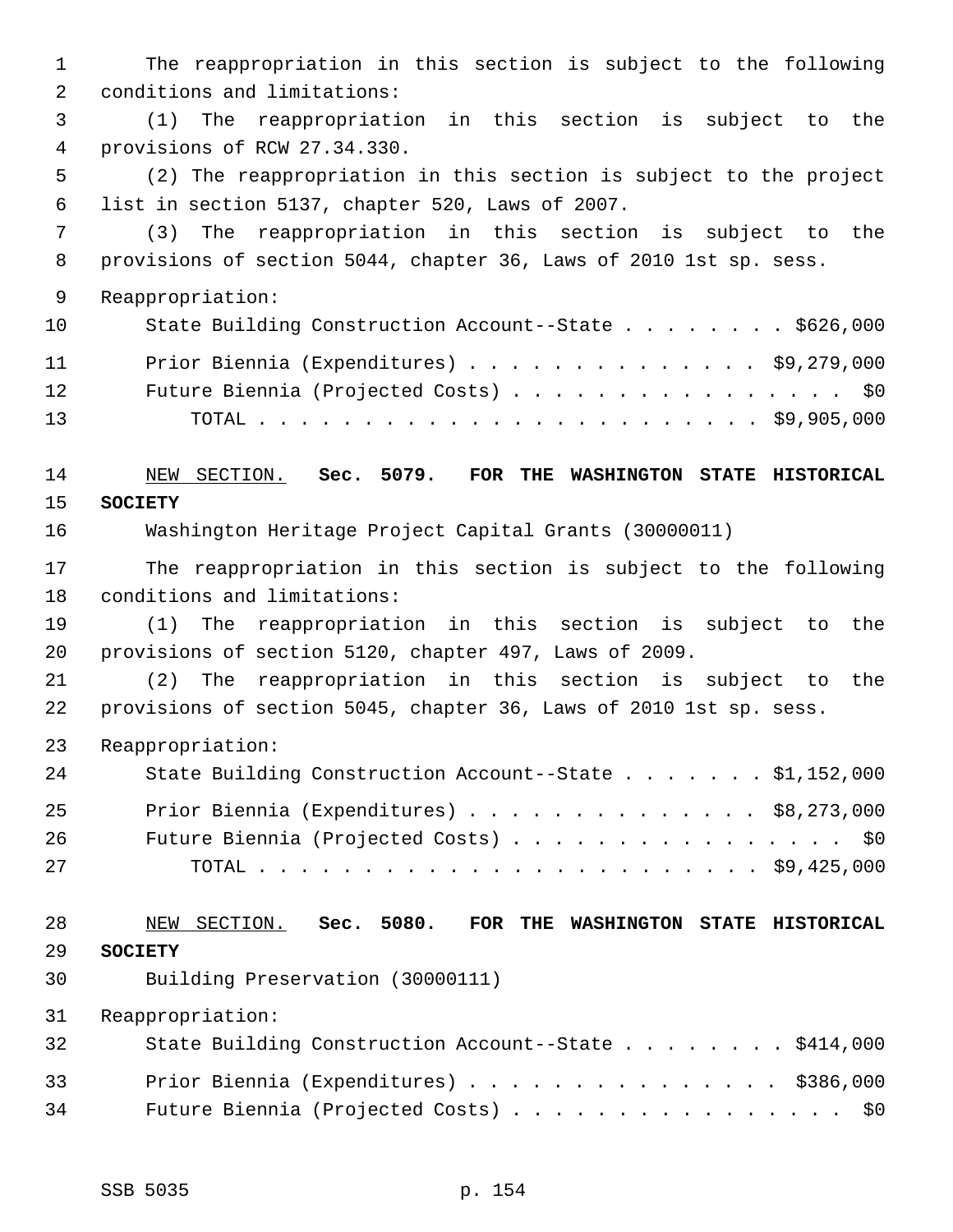1 TOTAL . . . . . . . . . . . . . . . . . . . . . . . . . \$800,000

| 2              | Sec. 5081.<br>SECTION.<br>NEW<br>FOR THE WASHINGTON STATE HISTORICAL |
|----------------|----------------------------------------------------------------------|
| 3              | <b>SOCIETY</b>                                                       |
| $\overline{4}$ | Washington Heritage Grants (30000117)                                |
| 5              | The reappropriation in this section is subject to the following      |
| 6              | conditions and limitations:                                          |
| 7              | reappropriation in this section is subject to<br>(1)<br>The<br>the   |
| 8              | provisions of RCW 27.34.330.                                         |
| 9              | (2)<br>The<br>reappropriation in this section is subject to<br>the   |
| 10             | provisions of section 622, chapter 1, Laws of 2012 2nd sp. sess.     |
| 11             | Reappropriation:                                                     |
| 12             | State Building Construction Account--State \$3,729,000               |
| 13             | Prior Biennia (Expenditures) \$3,353,000                             |
| 14             | Future Biennia (Projected Costs) \$0                                 |
| 15             |                                                                      |
|                |                                                                      |
| 16             | Sec. 5082.<br>NEW SECTION.<br>FOR THE WASHINGTON STATE HISTORICAL    |
| 17             | <b>SOCIETY</b>                                                       |
| 18             | Facilities Preservation - Minor Works Projects 2013-2015 (30000164)  |
| 19             | Appropriation:                                                       |
| 20             | State Building Construction Account--State \$3,064,000               |
| 21             |                                                                      |
| 22             | Future Biennia (Projected Costs)<br>\$0                              |
| 23             |                                                                      |
|                |                                                                      |
| 24             | NEW SECTION. Sec. 5083. FOR THE WASHINGTON STATE HISTORICAL          |
| 25             | <b>SOCIETY</b>                                                       |
| 26             | Stadium Way Research Center Renovation and Addition (30000183)       |
| 27             | Appropriation:                                                       |
| 28             | State Building Construction Account--State \$248,000                 |
| 29             |                                                                      |
| 30             | Future Biennia (Projected Costs) \$21,003,000                        |
| 31             |                                                                      |
|                |                                                                      |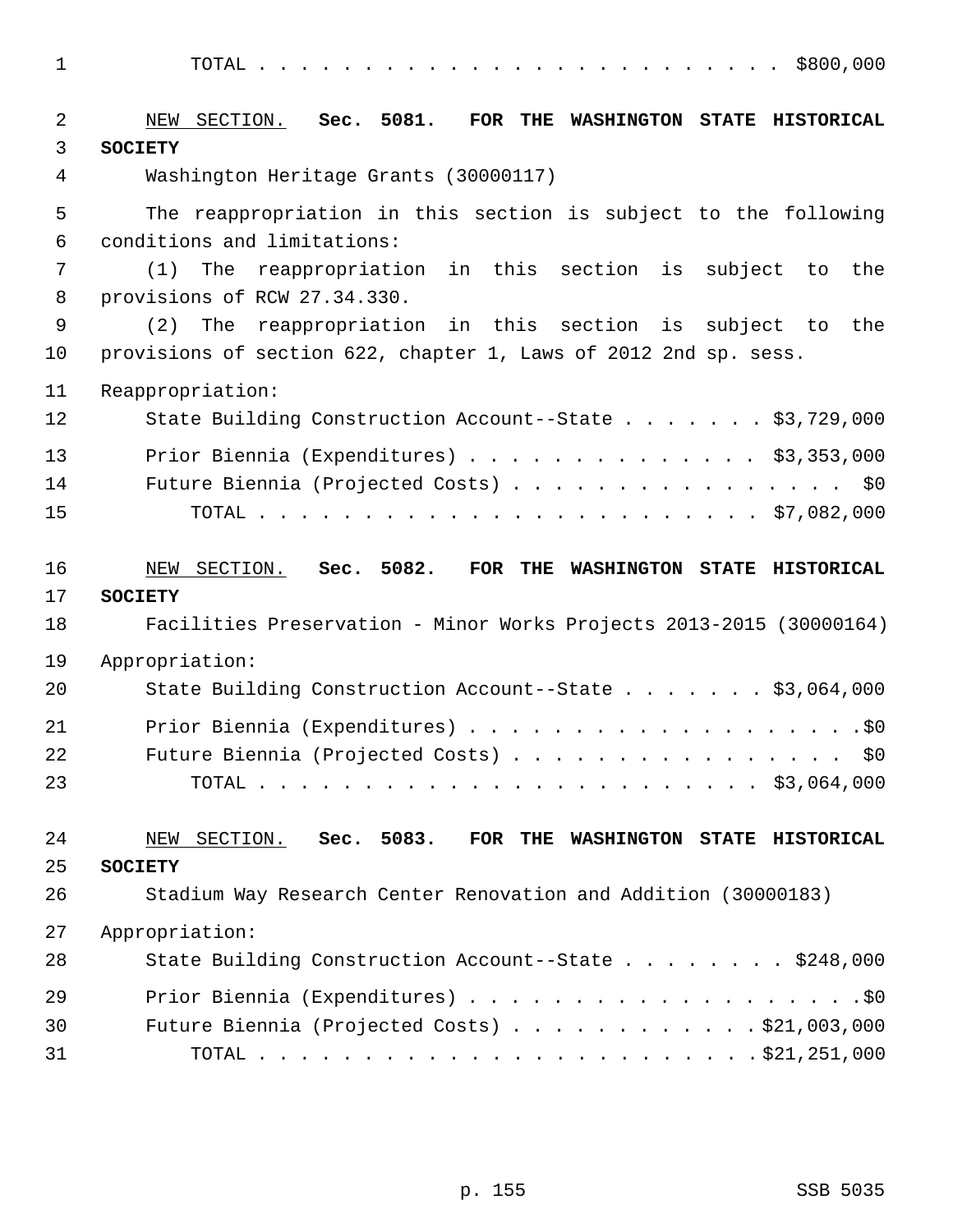| 1  | 5084.<br>NEW<br>SECTION.<br>Sec.<br>FOR<br>THE                        | WASHINGTON STATE HISTORICAL |
|----|-----------------------------------------------------------------------|-----------------------------|
| 2  | <b>SOCIETY</b>                                                        |                             |
| 3  | Washington Heritage Grants (30000117)                                 |                             |
| 4  | appropriation in this section is subject to the following<br>The      |                             |
| 5  | conditions and limitations:                                           |                             |
| 6  | appropriation<br>the provisions<br>(1)<br>The<br>is<br>subject<br>to  | оf<br>RCW                   |
| 7  | 27.34.330.                                                            |                             |
| 8  | (2) The appropriation is provided solely for the following list of    |                             |
| 9  | projects:                                                             |                             |
| 10 | Tacoma Chinese Reconciliation Park Phase 3                            | \$400,000                   |
| 11 | Mabton High School Historic Restoration                               | \$800,000                   |
| 12 | 1912 Metaline Falls School In-kind Materials Re-roofing               | \$34,000                    |
| 13 | Restoration of Duwamish Hill Preserve-Phase 2B                        | \$515,000                   |
| 14 | The Coastal Salish Institute at Northwest Indian College              | \$1,000,000                 |
| 15 | <b>Washington Hall Restoration</b>                                    | \$290,000                   |
| 16 | Construction of Maritime Heritage Education Center at Lake Union      | \$990,000                   |
| 17 | Completing Restoration of Public Access to the Mary Olsen Farm        | \$286,000                   |
| 18 | Paramont Theatre 2013-2015                                            | \$146,000                   |
| 19 | Preparing the Chambers Prairie Schoolhouse for its 100 Anniversary    | \$39,000                    |
| 20 | Vancouver National Historic Reserve Trust                             | \$283,000                   |
| 21 | Renovation of the Archives Building at the Island Heritage Museum     | \$52,000                    |
| 22 | <b>Western Forest Industries Museum</b>                               | \$385,000                   |
| 23 | Jacob & Emma Reard House                                              | \$40,000                    |
| 24 | Chinook School Rehabilitation -Phase 2 Part A                         | \$115,000                   |
| 25 | Shoreline Historical Museum-Phase 1 of Heritage Center-Archives       | \$219,000                   |
| 26 | Eddon Boat Restoration Phase 3                                        | \$128,000                   |
| 27 | Yamasaki Courtyard Renewal Project                                    | \$654,000                   |
| 28 | Railway History Center Phase 3                                        | \$789,000                   |
| 29 | Covenant Beach Bible Camp Historic Dining Hall Rehabilitation Project | \$850,000                   |
| 30 | Virginia V Hull Restoration                                           | \$221,000                   |
| 31 | <b>Coastal Heritage Alliance</b>                                      | \$82,000                    |
| 32 | Historical Dash Point School Restoration/Preservation                 | \$25,000                    |
| 33 | Nordic Heritage Museum: New Museum Phase 1                            | \$1,000,000                 |
| 34 | Renovation of Washington State Holocaust Museum                       | \$150,000                   |
| 35 | Highline Hertiage Museum                                              | \$338,000                   |
| 36 | Total                                                                 | \$9,831,000                 |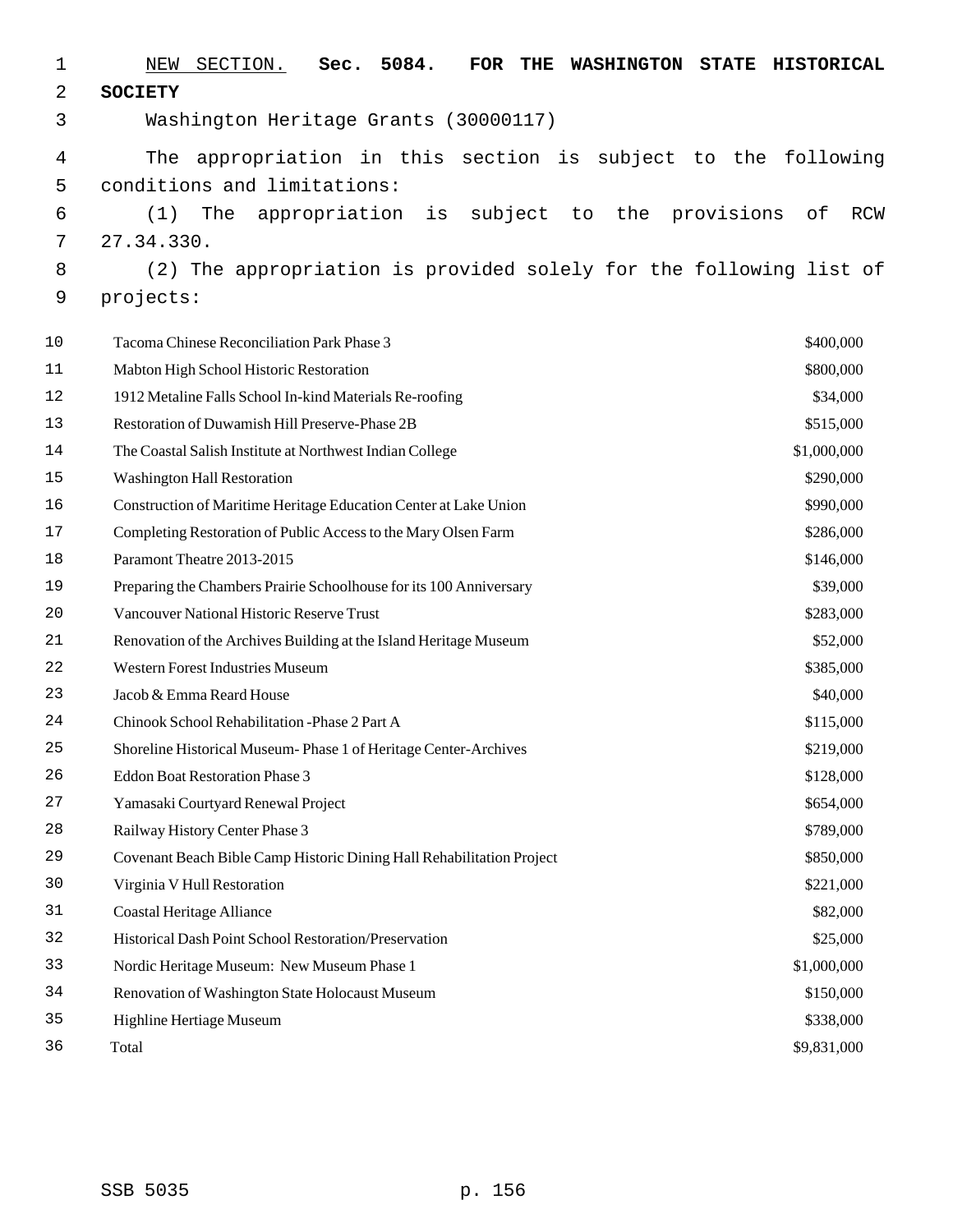| $\mathbf{1}$   | Appropriation:                                                                                                                                                            |
|----------------|---------------------------------------------------------------------------------------------------------------------------------------------------------------------------|
| 2              | State Building Construction Account--State \$9,831,000                                                                                                                    |
| 3<br>4<br>5    | Future Biennia (Projected Costs) \$0                                                                                                                                      |
| 6              | NEW SECTION. Sec. 5085.<br><b>THE</b><br>FOR<br><b>EASTERN</b><br><b>STATE</b><br><b>WASHINGTON</b>                                                                       |
| 7              | HISTORICAL SOCIETY                                                                                                                                                        |
| 8              | Minor Works - Campbell House Preservation (30000021)                                                                                                                      |
| $\mathsf 9$    | Appropriation:                                                                                                                                                            |
| 10             | State Building Construction Account--State \$240,000                                                                                                                      |
| 11             |                                                                                                                                                                           |
| 12             | Future Biennia (Projected Costs) \$124,000                                                                                                                                |
| 13             |                                                                                                                                                                           |
| 14<br>15<br>16 | SECTION. Sec. 5086. FOR<br><b>THE</b><br>WASHINGTON STATE<br>NEW<br><b>EASTERN</b><br>HISTORICAL SOCIETY<br>Minor Works - Northwest Museum of Arts and Culture (30000026) |
|                |                                                                                                                                                                           |
| 17             | Appropriation:                                                                                                                                                            |
| 18             | State Building Construction Account--State \$55,000                                                                                                                       |
| 19             |                                                                                                                                                                           |
| 20             | Future Biennia (Projected Costs) \$193,000                                                                                                                                |
| 21             |                                                                                                                                                                           |
| 22<br>23<br>24 | NEW SECTION. Sec. 5087. FOR THE COMMUNITY AND TECHNICAL COLLEGE<br><b>SYSTEM</b><br>Olympic College: Humanities and Student Services (20061204)                           |
| 25             | Reappropriation:                                                                                                                                                          |
| 26             | State Building Construction Account--State \$83,000                                                                                                                       |
| 27             | Prior Biennia (Expenditures) $\ldots$ 941, 305, 000                                                                                                                       |
| 28             | Future Biennia (Projected Costs) \$0                                                                                                                                      |
| 29             |                                                                                                                                                                           |
| 30             | NEW SECTION. Sec. 5088. FOR THE COMMUNITY AND TECHNICAL COLLEGE                                                                                                           |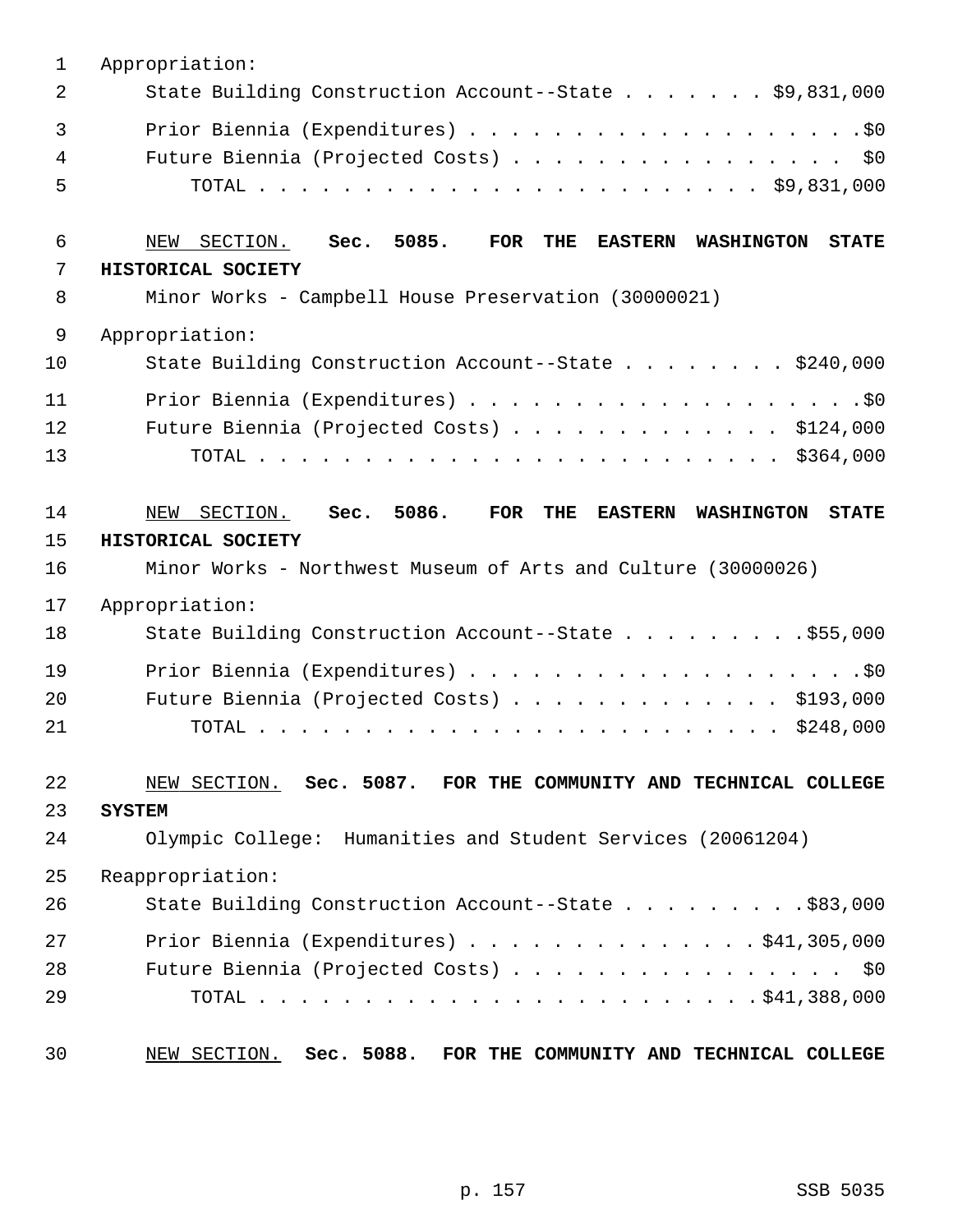| $\mathbf{1}$ | <b>SYSTEM</b>                                                   |
|--------------|-----------------------------------------------------------------|
| 2            | Spokane Falls Community College: Campus Classrooms (20062696)   |
| 3            | Reappropriation:                                                |
| 4            | State Building Construction Account--State \$12,629,000         |
| 5            | Prior Biennia (Expenditures) \$6,987,000                        |
| 6            | Future Biennia (Projected Costs) \$0                            |
| 7            |                                                                 |
| 8            | NEW SECTION. Sec. 5089. FOR THE COMMUNITY AND TECHNICAL COLLEGE |
| 9            | <b>SYSTEM</b>                                                   |
| 10           | South Puget Sound Community College: Learning Resource Center   |
| 11           | (20062698)                                                      |
| 12           | Reappropriation:                                                |
| 13           | State Building Construction Account--State \$18,185,000         |
| 14           | Prior Biennia (Expenditures) \$15,476,000                       |
| 15           | Future Biennia (Projected Costs) \$0                            |
| 16           |                                                                 |
| 17           | NEW SECTION. Sec. 5090. FOR THE COMMUNITY AND TECHNICAL COLLEGE |
| 18           | <b>SYSTEM</b>                                                   |
| 19           | Clover Park Technical College: Allied Health Care Facility      |
| 20           | (20062699)                                                      |
| 21           | Reappropriation:                                                |
| 22           | State Building Construction Account--State \$11,450,000         |
| 23           | Prior Biennia (Expenditures) $\ldots$ 910,883,000               |
| 24           |                                                                 |
| 25           | Future Biennia (Projected Costs) \$0                            |
|              |                                                                 |
| 26           | NEW SECTION. Sec. 5091. FOR THE COMMUNITY AND TECHNICAL COLLEGE |
| 27           | <b>SYSTEM</b>                                                   |
| 28           | Seattle Central Community College: Wood Construction Center     |
| 29           | (20081216)                                                      |
| 30           | Reappropriation:                                                |
| 31           | State Building Construction Account--State \$942,000            |
| 32           | Prior Biennia (Expenditures) $\ldots$ \$21,367,000              |
| 33           | Future Biennia (Projected Costs) \$0                            |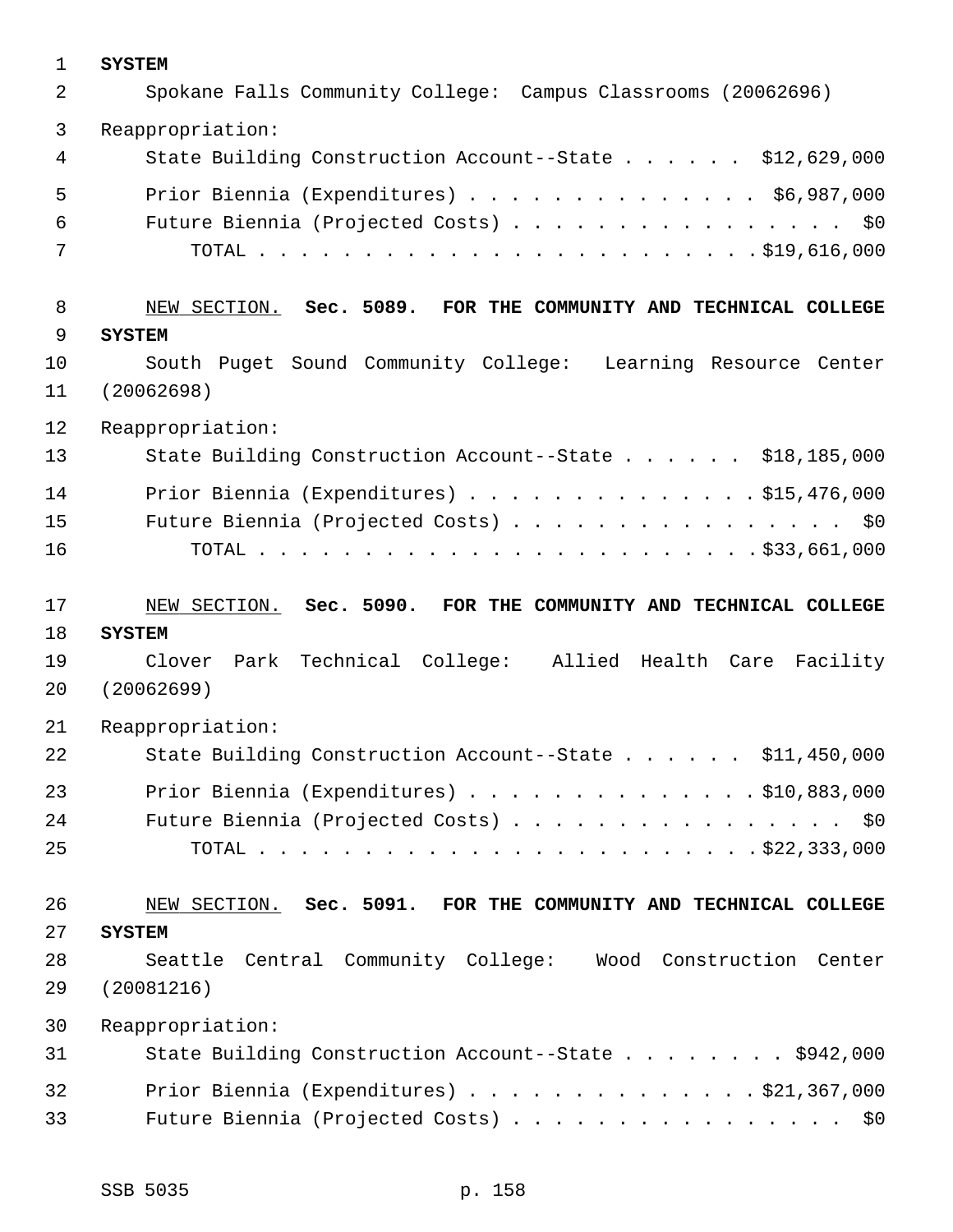| $\mathbf 1$  |                                                                      |
|--------------|----------------------------------------------------------------------|
| 2            | NEW SECTION. Sec. 5092. FOR THE COMMUNITY AND TECHNICAL COLLEGE      |
| $\mathsf{3}$ | <b>SYSTEM</b>                                                        |
| 4            | Spokane Community College: Technical Education Building (20081220)   |
| 5            | Reappropriation:                                                     |
| 6            | State Building Construction Account--State \$4,804,000               |
| 7            | Prior Biennia (Expenditures) \$21,626,000                            |
| 8            | Future Biennia (Projected Costs) \$0                                 |
| 9            |                                                                      |
| 10           | NEW SECTION. Sec. 5093. FOR THE COMMUNITY AND TECHNICAL COLLEGE      |
| 11           | <b>SYSTEM</b>                                                        |
| 12           | Everett Community College: Index Hall Replacement (20081221)         |
| 13           | Reappropriation:                                                     |
| 14           | State Building Construction Account--State \$8,652,000               |
| 15           | Prior Biennia (Expenditures) $\ldots$ \$27,662,000                   |
| 16           | Future Biennia (Projected Costs) \$0                                 |
| 17           |                                                                      |
| 18           | NEW SECTION. Sec. 5094. FOR THE COMMUNITY AND TECHNICAL COLLEGE      |
| 19           | <b>SYSTEM</b>                                                        |
| 20           | Green River Community College:<br>Trades<br>and<br>Industry Building |
| 21           | (20081222)                                                           |
| 22           | Reappropriation:                                                     |
| 23           | State Building Construction Account--State \$573,000                 |
| 24           | Appropriation:                                                       |
| 25           | State Building Construction Account--State \$26,216,000              |
| 26           | Prior Biennia (Expenditures) $\ldots$ \$1,272,000                    |
| 27           | Future Biennia (Projected Costs) \$0                                 |
| 28           |                                                                      |
| 29           | NEW SECTION. Sec. 5095. FOR THE COMMUNITY AND TECHNICAL COLLEGE      |
| 30           | <b>SYSTEM</b>                                                        |
| 31           | Grays Harbor College: Science and Math Building (20081226)           |

32 Appropriation: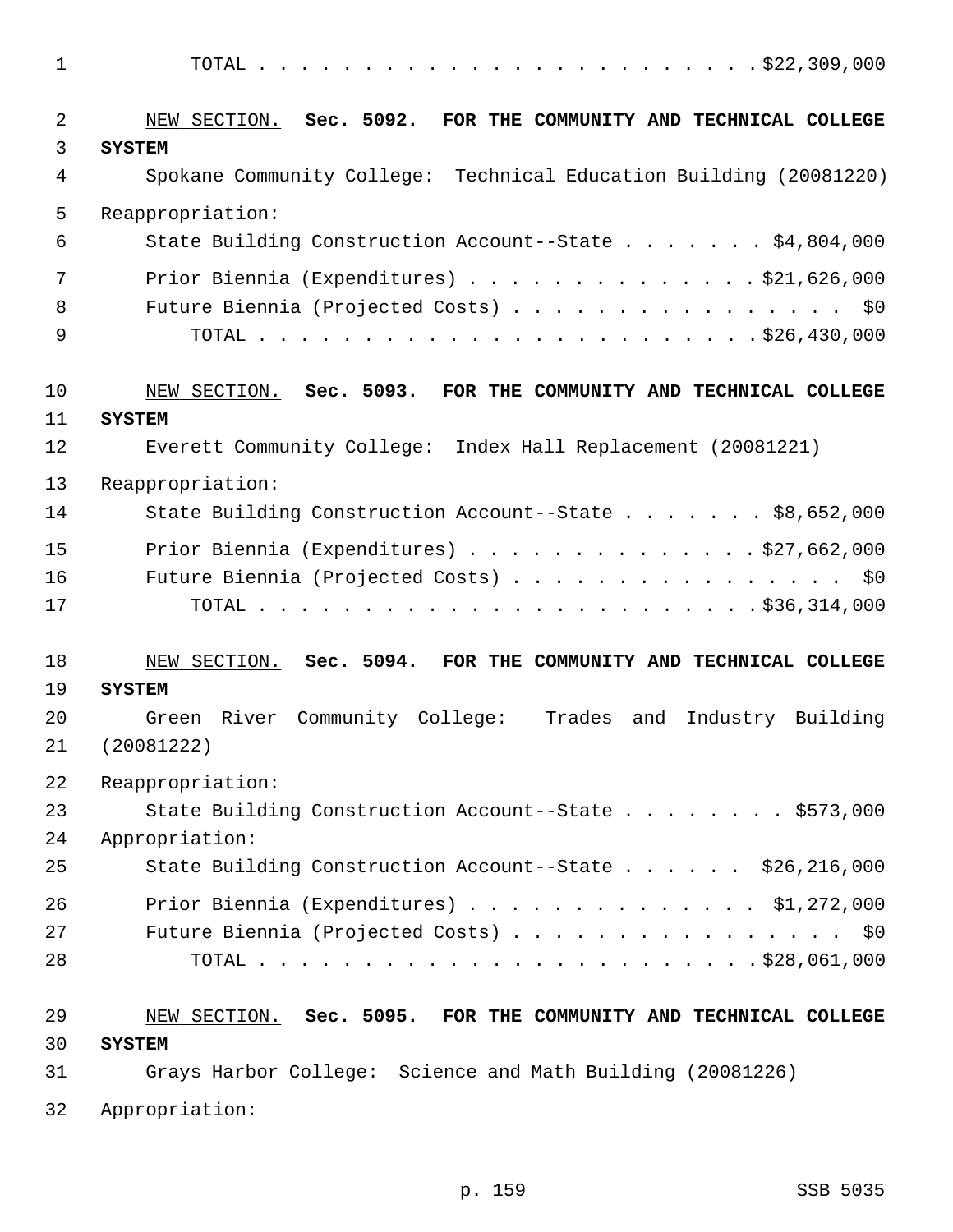| $\mathbf 1$ | State Building Construction Account--State \$40,196,000         |
|-------------|-----------------------------------------------------------------|
| 2           | Prior Biennia (Expenditures) \$2,568,000                        |
| 3           | Future Biennia (Projected Costs) \$0                            |
| 4           |                                                                 |
| 5           | NEW SECTION. Sec. 5096. FOR THE COMMUNITY AND TECHNICAL COLLEGE |
| 6           | <b>SYSTEM</b>                                                   |
| 7           | Pierce College Fort Steilacoom: Cascade Core (20081321)         |
| 8           | Reappropriation:                                                |
| 9           | State Building Construction Account--State \$568,000            |
| 10          | Community/Technical College Capital Projects                    |
| 11          |                                                                 |
| 12          | Subtotal Reappropriation \$787,000                              |
| 13          | Prior Biennia (Expenditures) \$23,054,000                       |
| 14          | Future Biennia (Projected Costs) \$0                            |
| 15          |                                                                 |
| 16          | NEW SECTION. Sec. 5097. FOR THE COMMUNITY AND TECHNICAL COLLEGE |
| 17          | <b>SYSTEM</b>                                                   |
| 18          | Tacoma Community College: Health Careers Center (20082701)      |
| 19          | Reappropriation:                                                |
| 20          | State Building Construction Account--State \$34,971,000         |
| 21          | Prior Biennia (Expenditures) $\ldots$ \$6,202,000               |
| 22          | Future Biennia (Projected Costs) \$0                            |
| 23          |                                                                 |
| 24          | NEW SECTION. Sec. 5098. FOR THE COMMUNITY AND TECHNICAL COLLEGE |
| 25          | <b>SYSTEM</b>                                                   |
| 26          | Bellevue Community College: Health Science Building (20082702)  |
| 27          | Reappropriation:                                                |
| 28          | State Building Construction Account--State \$170,000            |
| 29          | Appropriation:                                                  |
| 30          | State Building Construction Account--State \$27,869,000         |
| 31          | Prior Biennia (Expenditures) $\ldots$ \$2,884,000               |
| 32          | Future Biennia (Projected Costs) \$0                            |
| 33          |                                                                 |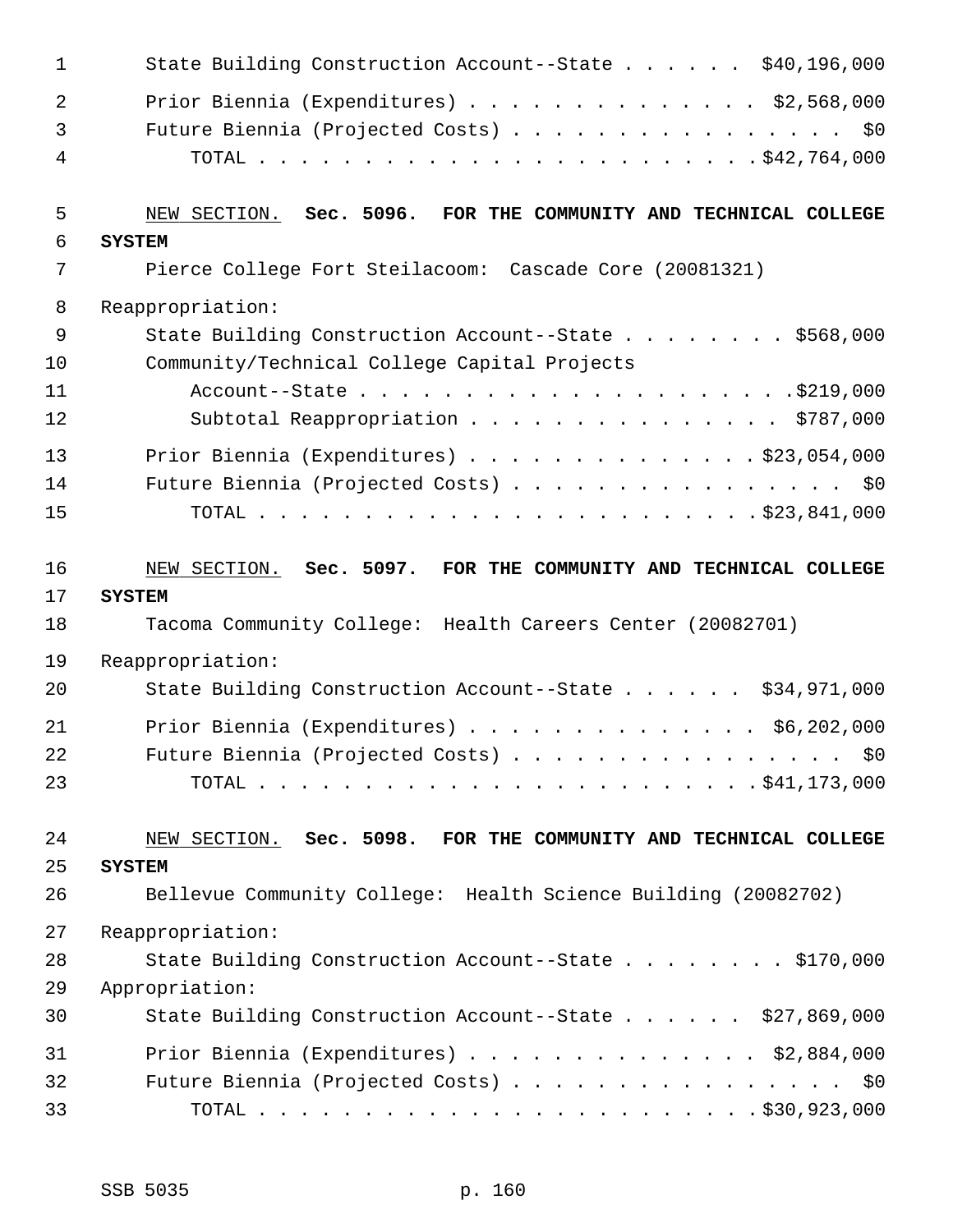| $\mathbf{1}$ | NEW SECTION. Sec. 5099. FOR THE COMMUNITY AND TECHNICAL COLLEGE            |
|--------------|----------------------------------------------------------------------------|
| 2            | <b>SYSTEM</b>                                                              |
| 3            | Bates Technical College: Mohler Communications Technology Center           |
| 4            | (20082703)                                                                 |
| 5            | Reappropriation:                                                           |
| 6            | State Building Construction Account--State \$219,000                       |
| 7            | Appropriation:                                                             |
| 8            | State Building Construction Account--State \$23,348,000                    |
| 9            | Prior Biennia (Expenditures) \$1,709,000                                   |
| 10           | Future Biennia (Projected Costs) \$0                                       |
| 11           |                                                                            |
| 12           | NEW SECTION. Sec. 5100. FOR THE COMMUNITY AND TECHNICAL COLLEGE            |
| 13           | <b>SYSTEM</b>                                                              |
| 14           | Columbia Basin College: Social Science Center (20082704)                   |
| 15           | Appropriation:                                                             |
| 16           | State Building Construction Account--State \$1,250,000                     |
| 17           | Prior Biennia (Expenditures) \$109,000                                     |
| 18           | Future Biennia (Projected Costs) \$14,758,000                              |
| 19           |                                                                            |
| 20           | NEW SECTION. Sec. 5101. FOR THE COMMUNITY AND TECHNICAL COLLEGE            |
| 21           | <b>SYSTEM</b>                                                              |
| 22           | Technologies<br>Building<br>Clark<br>College:<br>Health<br>Advanced<br>and |
| 23           | (20082705)                                                                 |
| 24           | Reappropriation:                                                           |
| 25           | State Building Construction Account--State \$1,335,000                     |
| 26           | Appropriation:                                                             |
| 27           | State Building Construction Account--State \$33,219,000                    |
| 28           | Prior Biennia (Expenditures) \$1,239,000                                   |
| 29           | Future Biennia (Projected Costs) \$0                                       |
| 30           |                                                                            |
| 31           | NEW SECTION. Sec. 5102. FOR THE COMMUNITY AND TECHNICAL COLLEGE            |
| 32           | <b>SYSTEM</b>                                                              |
| 33           | Peninsula College: Fort Worden Building 202 (30000114)                     |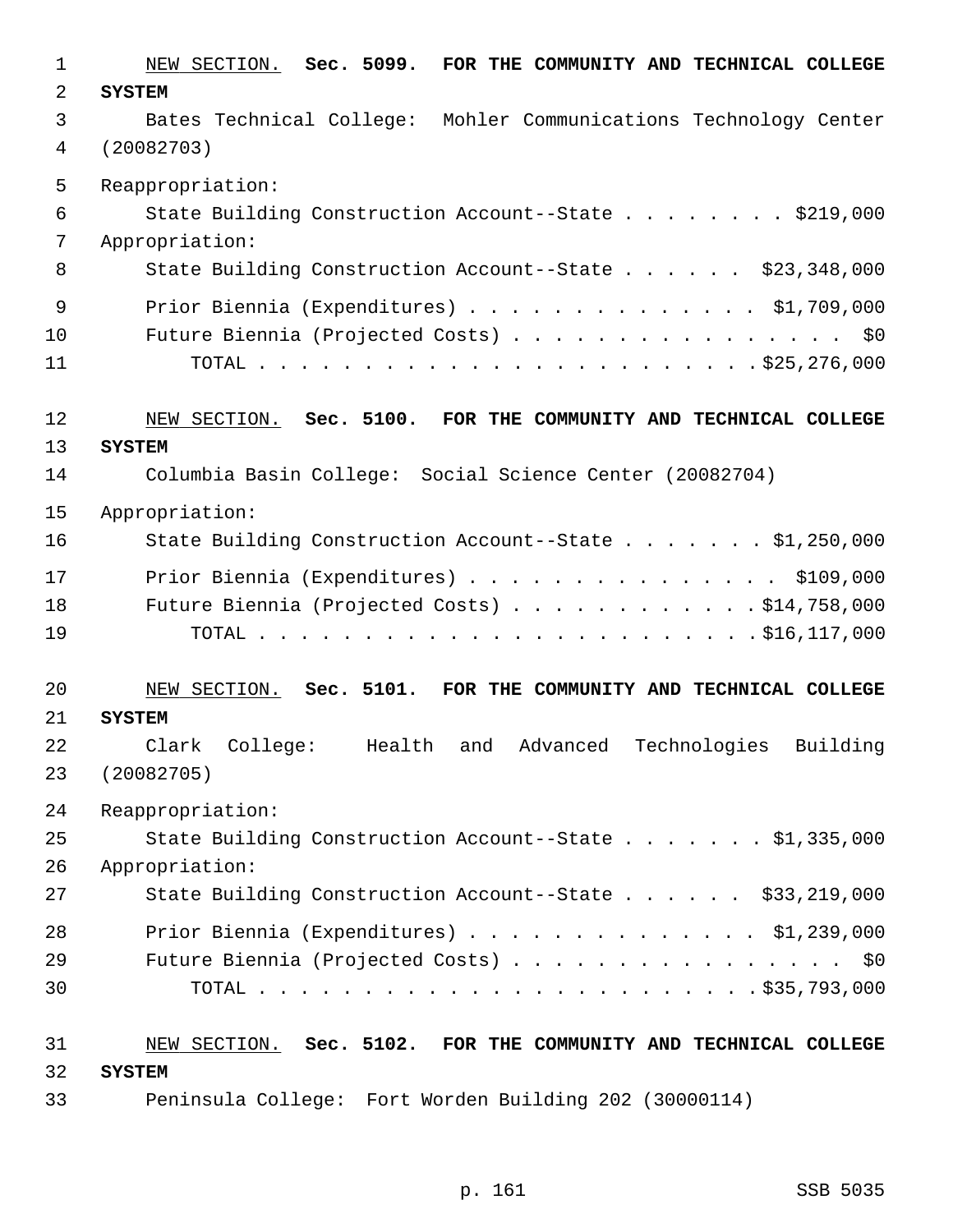| 1  | Reappropriation:                                                |
|----|-----------------------------------------------------------------|
| 2  | State Building Construction Account--State \$1,814,000          |
| 3  | Prior Biennia (Expenditures) \$186,000                          |
| 4  | Future Biennia (Projected Costs) \$0                            |
| 5  |                                                                 |
| 6  | NEW SECTION. Sec. 5103. FOR THE COMMUNITY AND TECHNICAL COLLEGE |
| 7  | <b>SYSTEM</b>                                                   |
| 8  | Bellingham Technical College: Fisheries Program (30000117)      |
| 9  | Reappropriation:                                                |
| 10 | State Building Construction Account--State \$1,590,000          |
| 11 | Prior Biennia (Expenditures) \$410,000                          |
| 12 | Future Biennia (Projected Costs) \$0                            |
| 13 |                                                                 |
| 14 | NEW SECTION. Sec. 5104. FOR THE COMMUNITY AND TECHNICAL COLLEGE |
| 15 | <b>SYSTEM</b>                                                   |
| 16 | Lower Columbia College: Myklebust Gymnasium (30000118)          |
| 17 | Reappropriation:                                                |
| 18 | State Building Construction Account--State \$1,712,000          |
| 19 | Prior Biennia (Expenditures) \$288,000                          |
| 20 | Future Biennia (Projected Costs)<br>\$0                         |
| 21 |                                                                 |
| 22 | NEW SECTION. Sec. 5105. FOR THE COMMUNITY AND TECHNICAL COLLEGE |
| 23 | <b>SYSTEM</b>                                                   |
| 24 | Seattle Central Community College: Seattle Maritime Academy     |
| 25 | (30000120)                                                      |
| 26 | Reappropriation:                                                |
| 27 | State Building Construction Account--State \$220,000            |
| 28 | Appropriation:                                                  |
| 29 | State Building Construction Account--State \$15,201,000         |
| 30 | Prior Biennia (Expenditures) \$1,117,000                        |
| 31 | Future Biennia (Projected Costs) \$0                            |
| 32 |                                                                 |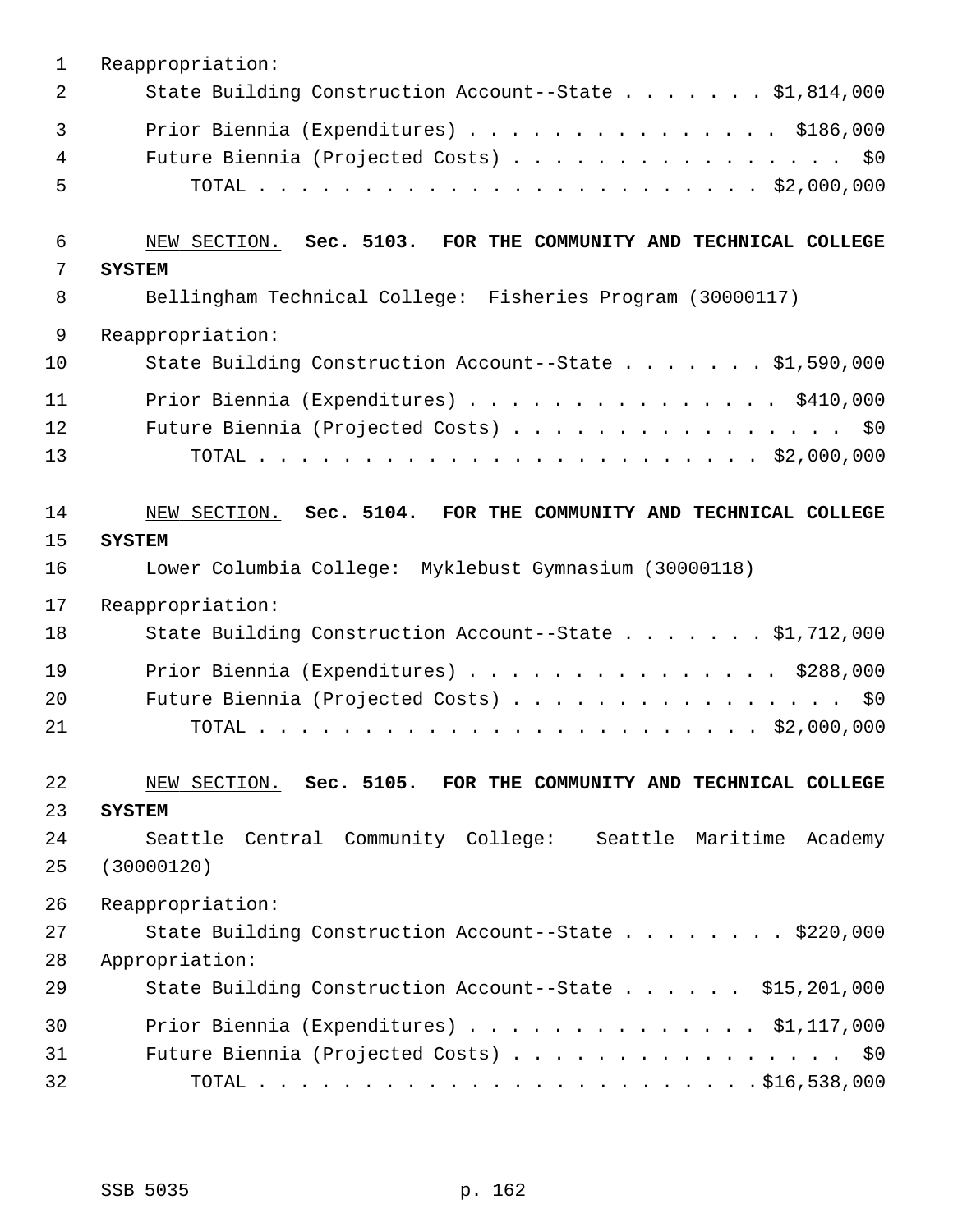| 1              | NEW SECTION. Sec. 5106. FOR THE COMMUNITY AND TECHNICAL COLLEGE    |
|----------------|--------------------------------------------------------------------|
| $\overline{a}$ | <b>SYSTEM</b>                                                      |
| 3              | Yakima Valley Community College: Palmer Martin Building (30000121) |
| 4              | Reappropriation:                                                   |
| 5              | State Building Construction Account--State \$3,000                 |
| 6              | Appropriation:                                                     |
| 7              | State Building Construction Account--State \$18,751,000            |
| 8              | Prior Biennia (Expenditures) \$994,000                             |
| 9              | Future Biennia (Projected Costs) \$0                               |
| 10             |                                                                    |
| 11             | NEW SECTION. Sec. 5107. FOR THE COMMUNITY AND TECHNICAL COLLEGE    |
| 12             | <b>SYSTEM</b>                                                      |
| 13             | Olympic College: College Instruction Center (30000122)             |
| 14             | Reappropriation:                                                   |
| 15             | State Building Construction Account--State \$3,212,000             |
| 16             | Prior Biennia (Expenditures) \$412,000                             |
| 17             | Future Biennia (Projected Costs) \$0                               |
| 18             |                                                                    |
| 19             | NEW SECTION. Sec. 5108. FOR THE COMMUNITY AND TECHNICAL COLLEGE    |
| 20             | <b>SYSTEM</b>                                                      |
| 21             | Centralia Community College: Student Services (30000123)           |
| 22             | Appropriation:                                                     |
| 23             | State Building Construction Account--State \$4,397,000             |
| 24             |                                                                    |
| 25             | Future Biennia (Projected Costs) \$33,075,000                      |
| 26             |                                                                    |
| 27             | NEW SECTION. Sec. 5109. FOR THE COMMUNITY AND TECHNICAL COLLEGE    |
| 28             | <b>SYSTEM</b>                                                      |
| 29             | Peninsula College: Allied Health and Early Childhood Development   |
| 30             | Center (30000126)                                                  |
| 31             | Appropriation:                                                     |
| 32             | State Building Construction Account--State \$2,189,000             |
| 33             |                                                                    |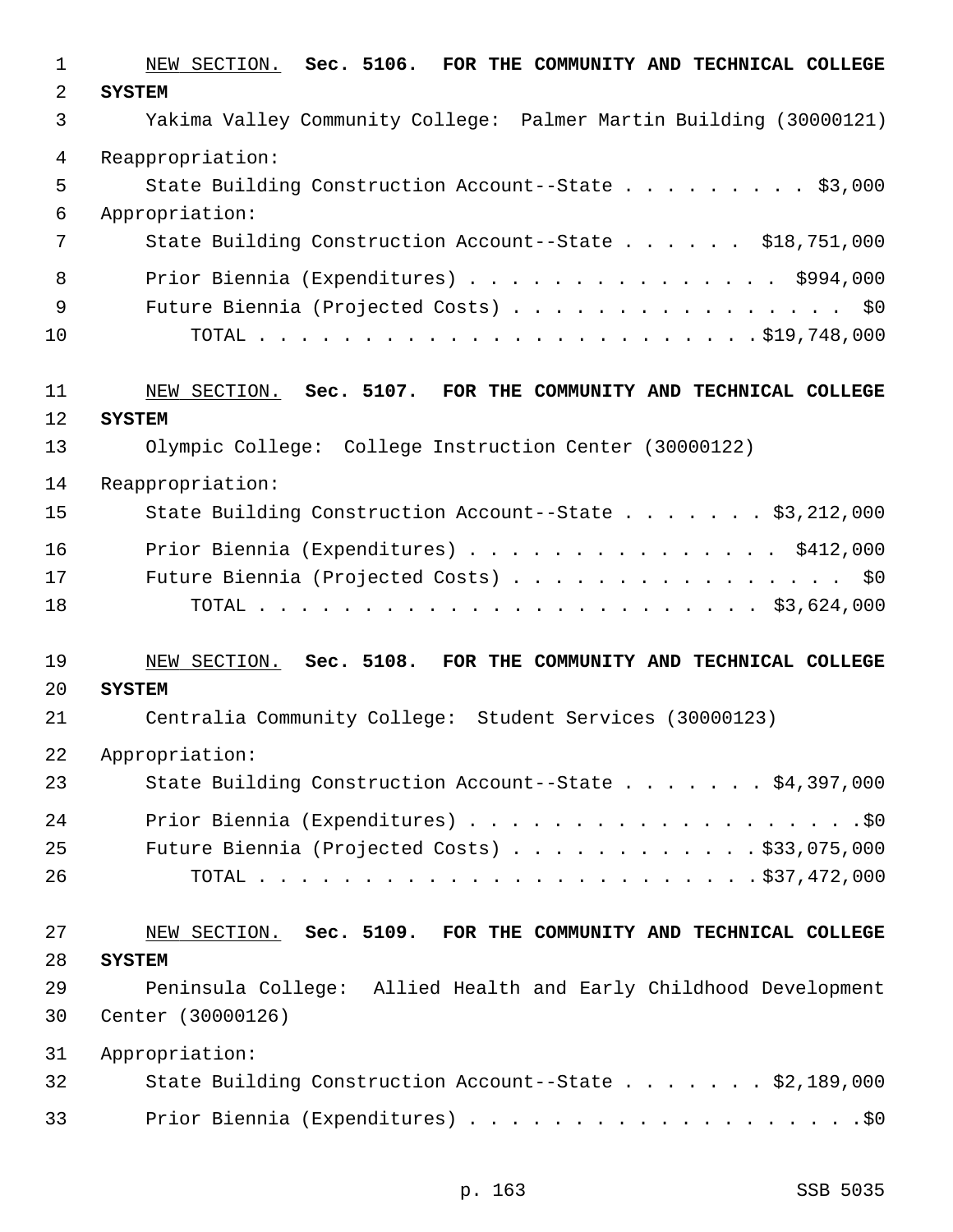| $\mathbf{1}$   | Future Biennia (Projected Costs) $\ldots$ \$26,756,000                           |
|----------------|----------------------------------------------------------------------------------|
| $\overline{a}$ |                                                                                  |
| 3<br>4         | NEW SECTION. Sec. 5110. FOR THE COMMUNITY AND TECHNICAL COLLEGE<br><b>SYSTEM</b> |
| 5              | North Seattle Community College: Technology Building Renewal                     |
| 6              | (30000129)                                                                       |
| 7              | Reappropriation:                                                                 |
| 8              | State Building Construction Account--State \$22,159,000                          |
| 9              | Prior Biennia (Expenditures) \$3,260,000                                         |
| 10             | Future Biennia (Projected Costs) \$0                                             |
| 11             |                                                                                  |
| 12             | NEW SECTION. Sec. 5111. FOR THE COMMUNITY AND TECHNICAL COLLEGE                  |
| 13             | <b>SYSTEM</b>                                                                    |
| 14             | Green River Community College: Science, Math, and Technology                     |
| 15             | Building (30000130)                                                              |
| 16             | Reappropriation:                                                                 |
| 17             | State Building Construction Account--State \$8,271,000                           |
| 18             | Prior Biennia (Expenditures) \$11,606,000                                        |
| 19             | Future Biennia (Projected Costs) \$0                                             |
| 20             |                                                                                  |
| 21             | Sec. 5112.<br>FOR THE COMMUNITY AND TECHNICAL COLLEGE<br>NEW SECTION.            |
| 22             | <b>SYSTEM</b>                                                                    |
| 23             | Renton Technical College: Automotive Complex Renovation (30000134)               |
| 24             | Appropriation:                                                                   |
| 25             | State Building Construction Account--State \$1,910,000                           |
| 26             |                                                                                  |
| 27             | Future Biennia (Projected Costs) $\ldots$ \$16,716,000                           |
| 28             |                                                                                  |
| 29             | NEW SECTION. Sec. 5113. FOR THE COMMUNITY AND TECHNICAL COLLEGE                  |
| 30             | <b>SYSTEM</b>                                                                    |
| 31             | Edmonds Community College: Science Engineering Technology Building               |
| 32             | (30000137)                                                                       |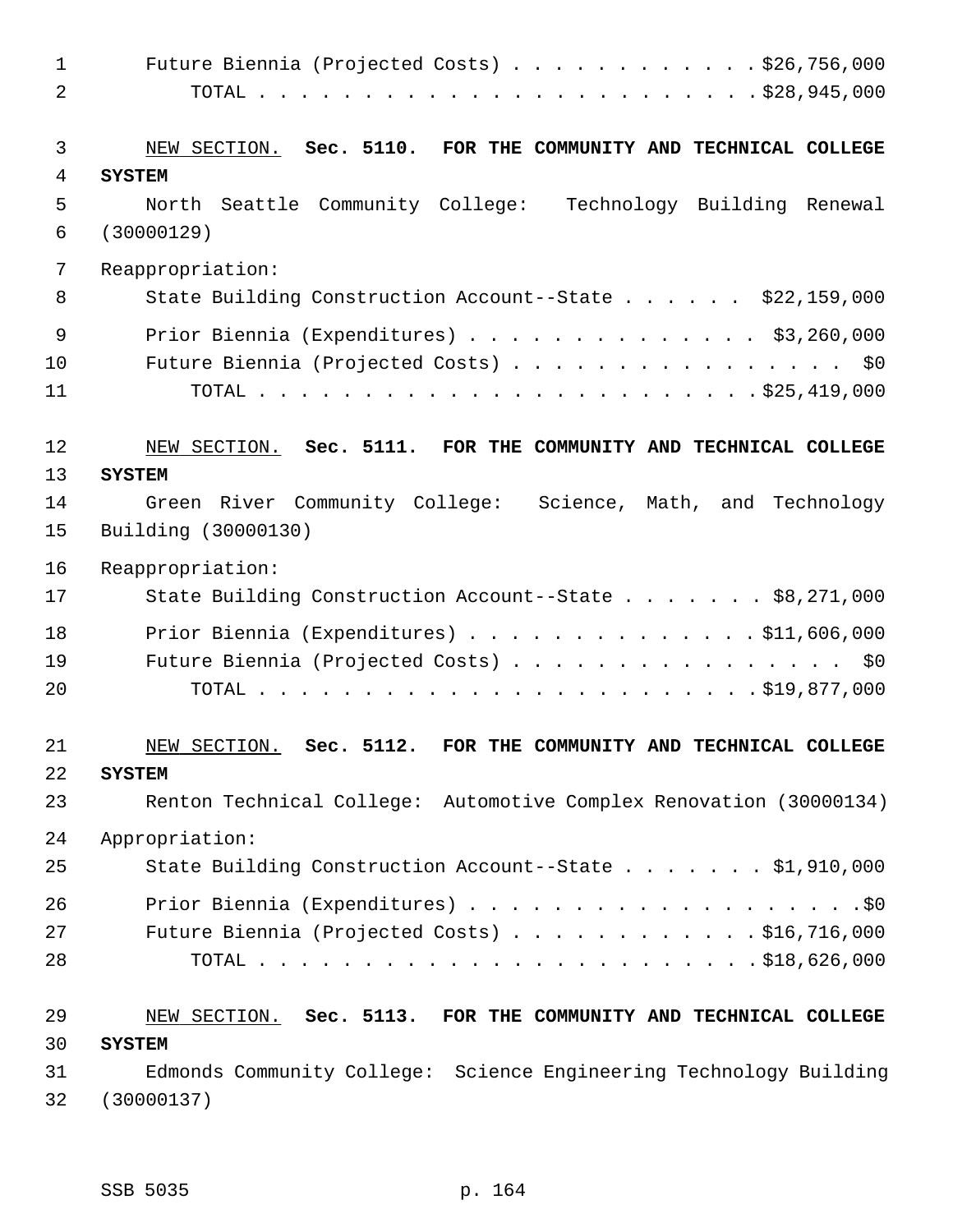| $\mathbf{1}$   | Appropriation:                                                                                                  |
|----------------|-----------------------------------------------------------------------------------------------------------------|
| 2              | State Building Construction Account--State \$8,291,000                                                          |
| 3              |                                                                                                                 |
| 4              | Future Biennia (Projected Costs) \$30,000,000                                                                   |
| 5              |                                                                                                                 |
| 6              | NEW SECTION. Sec. 5114. FOR THE COMMUNITY AND TECHNICAL COLLEGE                                                 |
| 7              | <b>SYSTEM</b>                                                                                                   |
| 8              | Whatcom Community College: Learning Commons (30000138)                                                          |
| 9              | Appropriation:                                                                                                  |
| 10             | State Building Construction Account--State \$2,127,000                                                          |
| 11             |                                                                                                                 |
| 12             | Future Biennia (Projected Costs) \$29,802,000                                                                   |
| 13             |                                                                                                                 |
| 14<br>15<br>16 | NEW SECTION. Sec. 5115. FOR THE COMMUNITY AND TECHNICAL COLLEGE<br><b>SYSTEM</b><br>Site Repairs "A" (30000504) |
| 17             | Reappropriation:                                                                                                |
| 18<br>19       | State Building Construction Account--State \$1,620,000<br>Community/Technical College Capital Projects          |
| 20             | Account--State \$2,379,000                                                                                      |
| 21             | \$3,999,000<br>Subtotal Reappropriation                                                                         |
| 22             | Prior Biennia (Expenditures) $\ldots$ \$1,046,000                                                               |
| 23             | Future Biennia (Projected Costs)<br>\$0                                                                         |
| 24             |                                                                                                                 |
| 25             | NEW SECTION. Sec. 5116. FOR THE COMMUNITY AND TECHNICAL COLLEGE                                                 |
| 26             | <b>SYSTEM</b>                                                                                                   |
| 27             | Facility Repairs "A" (30000505)                                                                                 |
| 28             | Reappropriation:                                                                                                |
| 29             | Community/Technical College Capital Projects                                                                    |
| 30             | Account--State \$7,676,000                                                                                      |
| 31             | Prior Biennia (Expenditures) $\ldots$ \$8,153,000                                                               |
| 32             | Future Biennia (Projected Costs)<br>\$0                                                                         |
| 33             |                                                                                                                 |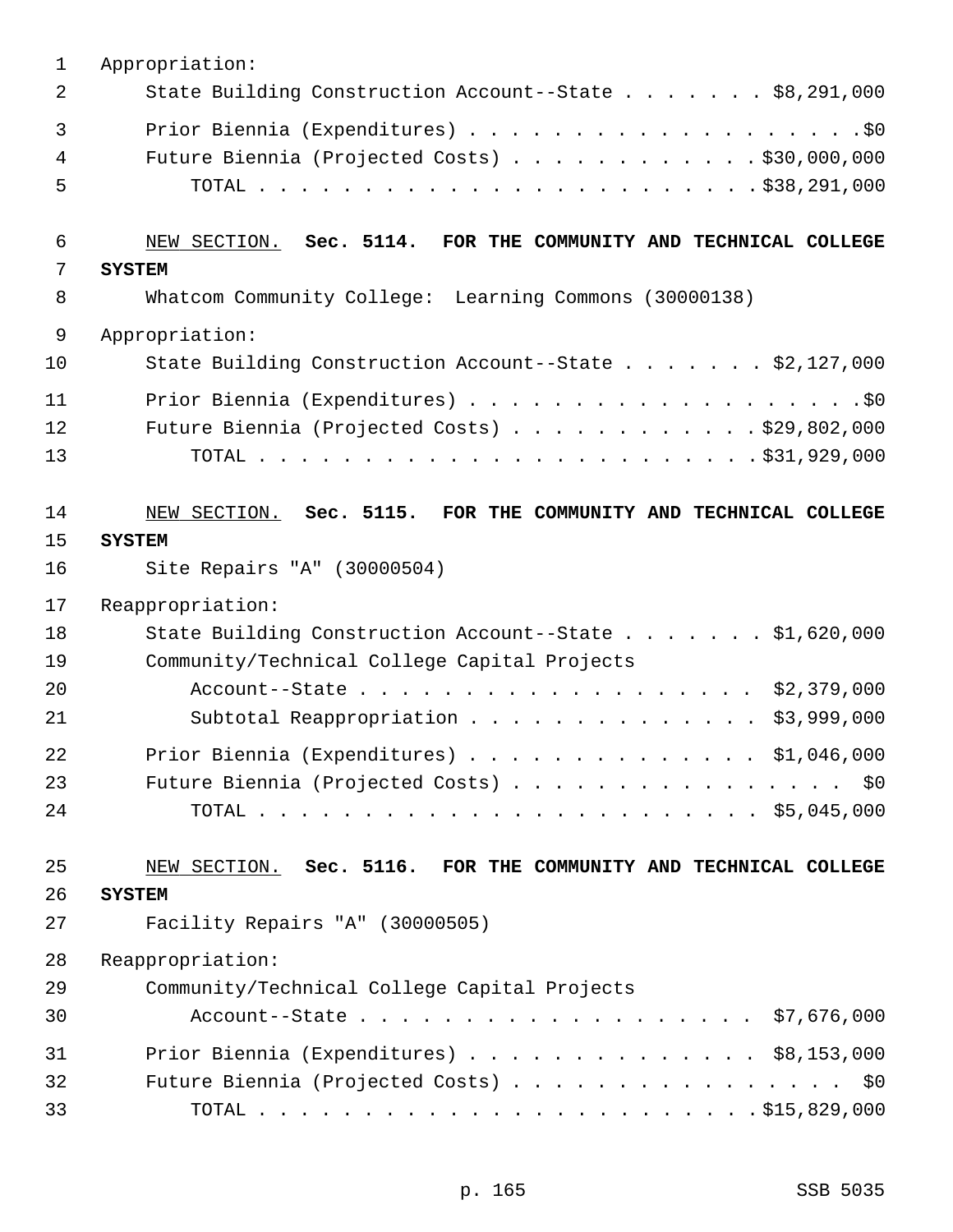| $\mathbf{1}$   | NEW SECTION. Sec. 5117. FOR THE COMMUNITY AND TECHNICAL COLLEGE |
|----------------|-----------------------------------------------------------------|
| $\overline{2}$ | <b>SYSTEM</b>                                                   |
| 3              | South Seattle Community College: Cascade Court (30000128)       |
| $\overline{4}$ | Appropriation:                                                  |
| 5              | State Building Construction Account--State \$2,437,000          |
| 6              |                                                                 |
| 7              | Future Biennia (Projected Costs) $\ldots$ \$32,684,000          |
| 8              |                                                                 |
| $\mathsf 9$    | NEW SECTION. Sec. 5118. FOR THE COMMUNITY AND TECHNICAL COLLEGE |
| 10             | <b>SYSTEM</b>                                                   |
| 11             | Roof Repairs "A" (30000434)                                     |
| 12             | Reappropriation:                                                |
| 13             | Community/Technical College Capital Projects                    |
| 14             | Account--State \$3,708,000                                      |
| 15             | Prior Biennia (Expenditures) $\ldots$ \$5,417,000               |
| 16             | Future Biennia (Projected Costs) \$0                            |
| 17             |                                                                 |
|                |                                                                 |
| 18             | NEW SECTION. Sec. 5119. FOR THE COMMUNITY AND TECHNICAL COLLEGE |
| 19             | <b>SYSTEM</b>                                                   |
| 20             | Minor Works - Preservation (30000461)                           |
| 21             | Reappropriation:                                                |
| 22             | Community/Technical College Capital Projects                    |
| 23             | Account--State \$10,544,000                                     |
| 24             | Prior Biennia (Expenditures) $\ldots$ \$5,457,000               |
| 25             | Future Biennia (Projected Costs) \$0                            |
| 26             |                                                                 |
| 27             | NEW SECTION. Sec. 5120. FOR THE COMMUNITY AND TECHNICAL COLLEGE |
| 28             | <b>SYSTEM</b>                                                   |
| 29             | Minor Works - Program (30000674)                                |
| 30             | Reappropriation:                                                |
| 31             | State Building Construction Account--State \$7,270,000          |
| 32             | Prior Biennia (Expenditures) $\ldots$ \$12,370,000              |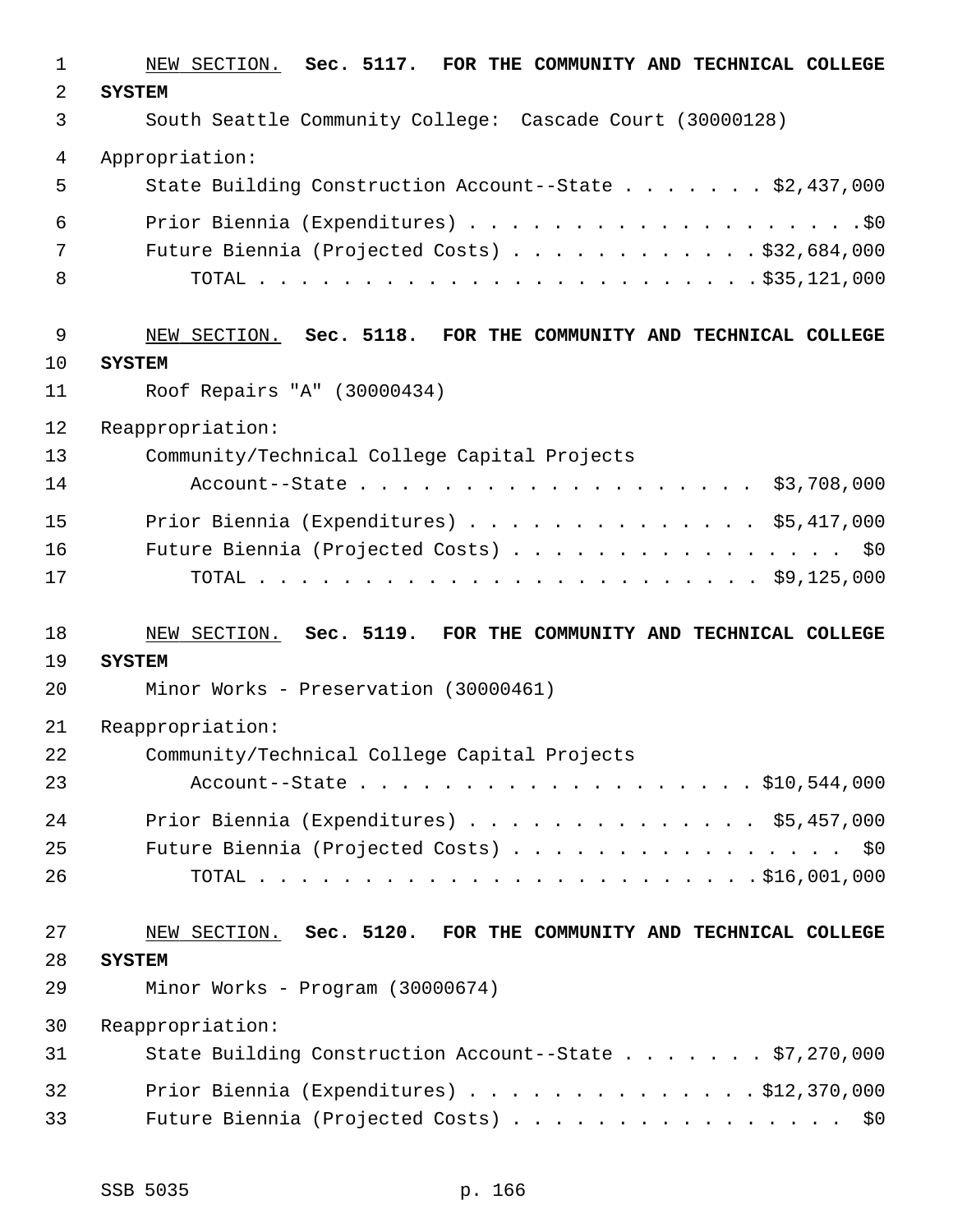| $\mathbf 1$ |                                                                                  |
|-------------|----------------------------------------------------------------------------------|
| 2<br>3      | NEW SECTION. Sec. 5121. FOR THE COMMUNITY AND TECHNICAL COLLEGE<br><b>SYSTEM</b> |
| 4           | Preventive Maintenance and Building System Repairs (30000709)                    |
| 5           | Appropriation:                                                                   |
| 6           | Community/Technical College Capital Projects                                     |
| 7           | Account--State \$22,800,000                                                      |
| 8           | Prior Biennia (Expenditures) \$22,800,000                                        |
| 9           | Future Biennia (Projected Costs) \$91,200,000                                    |
| 10          |                                                                                  |
| 11<br>12    | NEW SECTION. Sec. 5122. FOR THE COMMUNITY AND TECHNICAL COLLEGE<br><b>SYSTEM</b> |
| 13          | Minor Works - Program (30000723)                                                 |
| 14          | Appropriation:                                                                   |
| 15          | Community/Technical College Capital Projects                                     |
| 16          | Account--State \$14,215,000                                                      |
| 17          | State Higher Education Construction Account--State \$620,000                     |
| 18          | Community and Technical College Forest Reserve                                   |
| 19          |                                                                                  |
| 20          | Gardner-Evans Higher Education Construction Account--                            |
| 21          |                                                                                  |
| 22          | Subtotal Appropriation \$18,417,000                                              |
| 23          |                                                                                  |
| 24          | Future Biennia (Projected Costs) \$0                                             |
| 25          |                                                                                  |
| 26          | NEW SECTION. Sec. 5123. FOR THE COMMUNITY AND TECHNICAL COLLEGE                  |
| 27          | <b>SYSTEM</b>                                                                    |
| 28          | Minor Works - Preservation (30000779)                                            |
| 29          | Appropriation:                                                                   |
| 30          | Community/Technical College Capital Projects                                     |
| 31          |                                                                                  |
| 32          |                                                                                  |
| 33          | Future Biennia (Projected Costs) \$0                                             |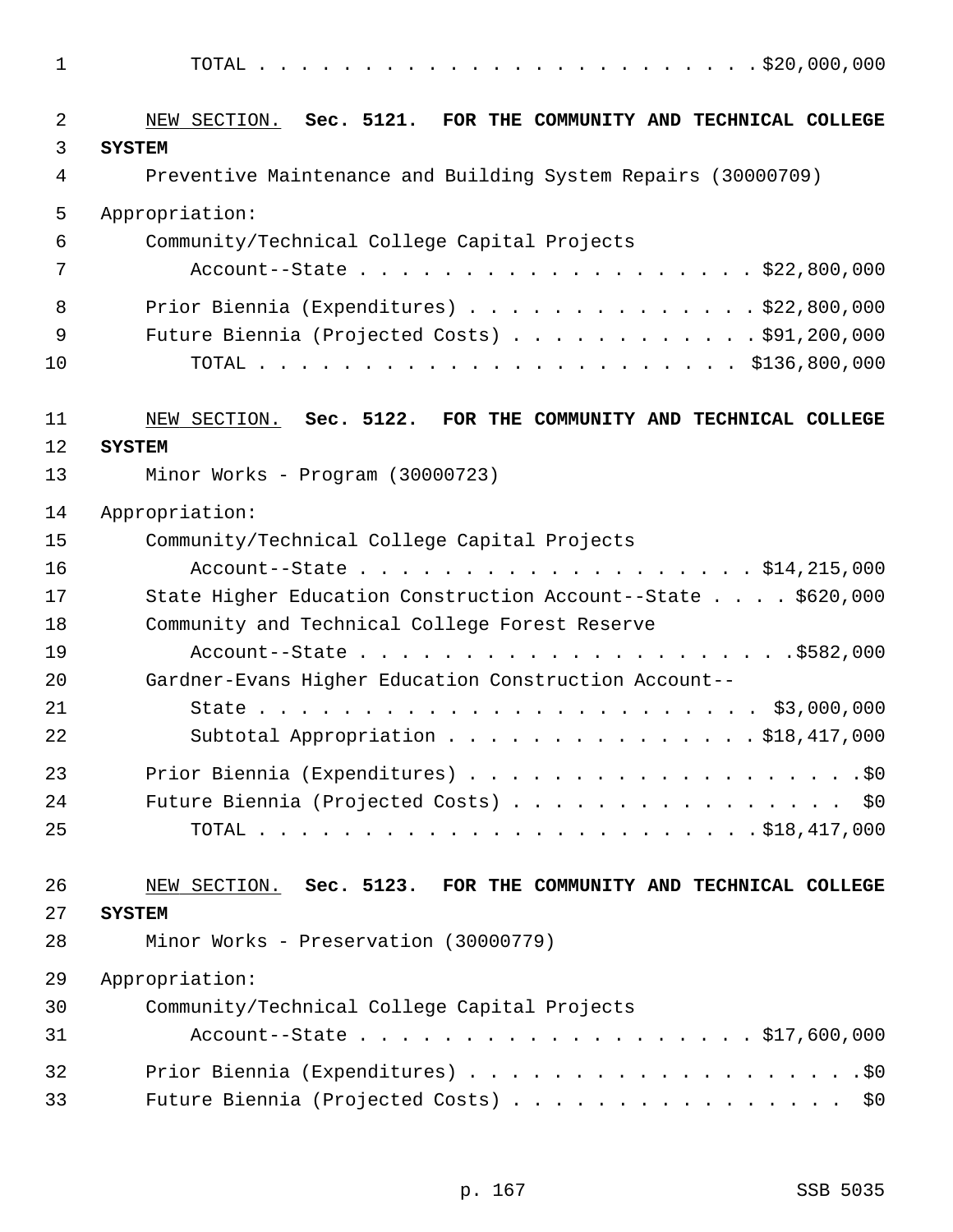| 1      |                                                                                  |
|--------|----------------------------------------------------------------------------------|
| 2<br>3 | NEW SECTION. Sec. 5124. FOR THE COMMUNITY AND TECHNICAL COLLEGE<br><b>SYSTEM</b> |
| 4      | Roof Repairs (30000844)                                                          |
| 5      | Appropriation:                                                                   |
| 6      | Community/Technical College Capital Projects                                     |
| 7      |                                                                                  |
| 8      |                                                                                  |
| 9      | Future Biennia (Projected Costs) \$0                                             |
| 10     |                                                                                  |
| 11     | NEW SECTION. Sec. 5125. FOR THE COMMUNITY AND TECHNICAL COLLEGE                  |
| 12     | <b>SYSTEM</b>                                                                    |
| 13     | Facility Repairs (30000897)                                                      |
| 14     | Appropriation:                                                                   |
| 15     | Community/Technical College Capital Projects                                     |
| 16     | Account--State \$22,134,000                                                      |
| 17     |                                                                                  |
| 18     | Future Biennia (Projected Costs) \$0                                             |
| 19     |                                                                                  |
| 20     | NEW SECTION. Sec. 5126. FOR THE COMMUNITY AND TECHNICAL COLLEGE                  |
| 21     | <b>SYSTEM</b>                                                                    |
| 22     | Site Repairs (30000941)                                                          |
| 23     | Appropriation:                                                                   |
| 24     | Community/Technical College Capital Projects                                     |
| 25     | Account--State \$2,574,000                                                       |
| 26     |                                                                                  |
| 27     | Future Biennia (Projected Costs) \$0                                             |
| 28     |                                                                                  |

(End of part)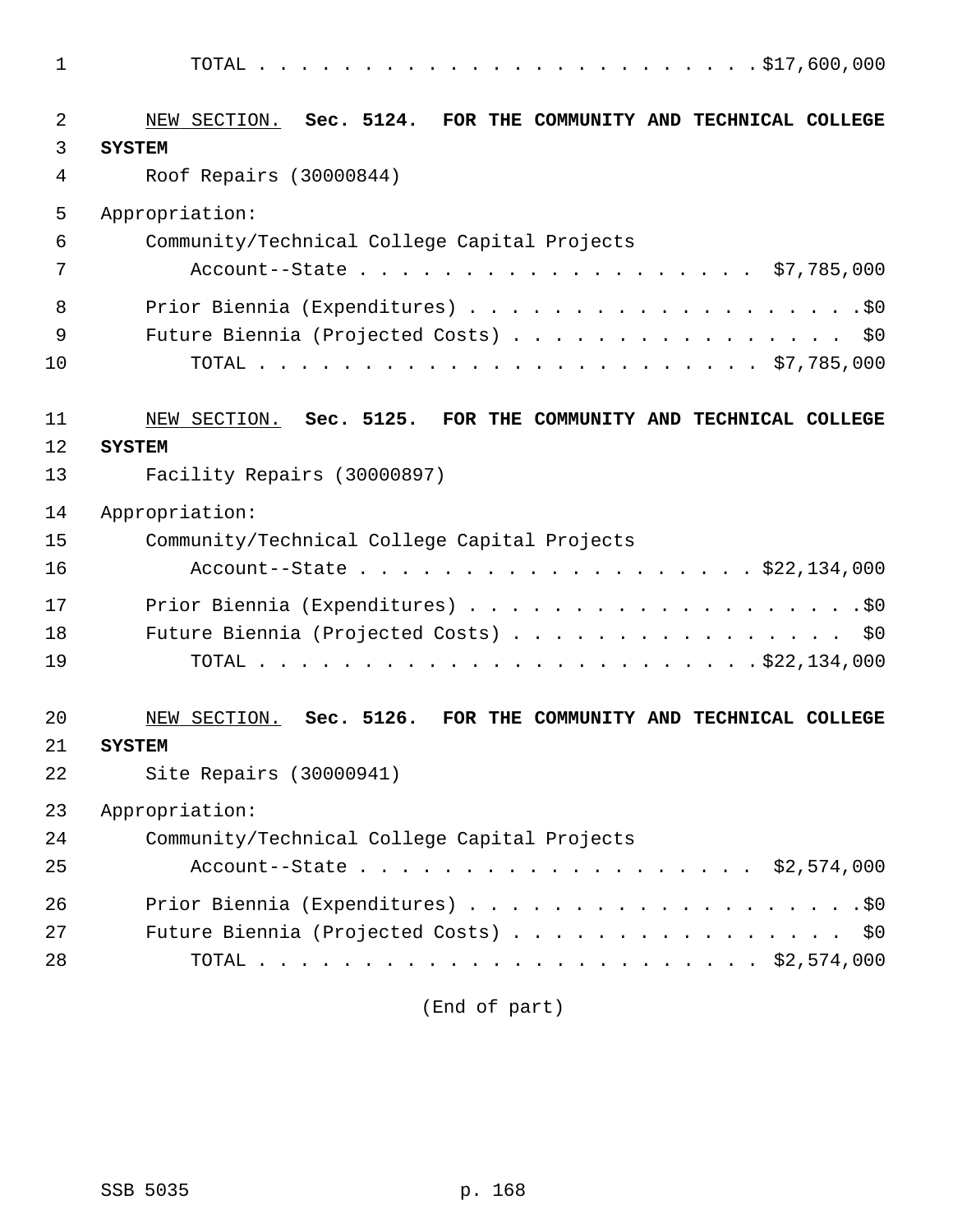| $\mathbf 1$    | PART 6                                                               |
|----------------|----------------------------------------------------------------------|
| $\overline{2}$ | 2013 SUPPLEMENTAL                                                    |
| 3              | Sec. 6001. 2011 1st sp.s. c 48 s 1022 (uncodified) is amended to     |
| 4              | read as follows:                                                     |
| 5              | FOR THE DEPARTMENT OF ((GENERAL ADMINISTRATION)) ENTERPRISE SERVICES |
| 6              | Engineering and Architectural Services: Staffing (91000005)          |
| 7              | Appropriation:                                                       |
| 8              | Charitable, Educational, Penal and Reformatory                       |
| 9              | Institutions Account--State $\ldots$ \$928,000                       |
| 10             | ((Capitol Building Construction Account--State \$790,000))           |
| 11             | State Building Construction Account--State \$790,000                 |
| 12             | Subtotal Appropriation \$1,718,000                                   |
| 13             |                                                                      |
| 14             | Future Biennia (Projected Costs) \$0                                 |
| 15             |                                                                      |
| 16             | Sec. 6002. 2011 1st sp.s. c 48 s 1023 (uncodified) is amended to     |
| 17             | read as follows:                                                     |
| 18             | FOR THE DEPARTMENT OF ((GENERAL ADMINISTRATION)) ENTERPRISE SERVICES |
| 19             | Legislative Building Critical Hydronic Loop Repairs (30000584)       |
| 20             | Appropriation:                                                       |
| 21             | ((Capitol Building Construction Account--State \$1,179,000))         |
| 22             | State Building Construction Account--State \$1,179,000               |
| 23             |                                                                      |
| 24             | Future Biennia (Projected Costs) \$0                                 |
| 25             |                                                                      |
| 26             | Sec. 6003. 2012 2nd sp.s. c 2 s 1025 (uncodified) is amended to      |
| 27             | read as follows:                                                     |
| 28             | FOR THE DEPARTMENT OF ENTERPRISE SERVICES                            |
| 29             | Natural Resource Building Roof Replacement and Exterior Foam         |
| 30             | Insulation System Repairs (30000546)                                 |
| 31             | Appropriation:                                                       |
| 32             | ((Capitol Building Construction Account--State \$3,500,000))         |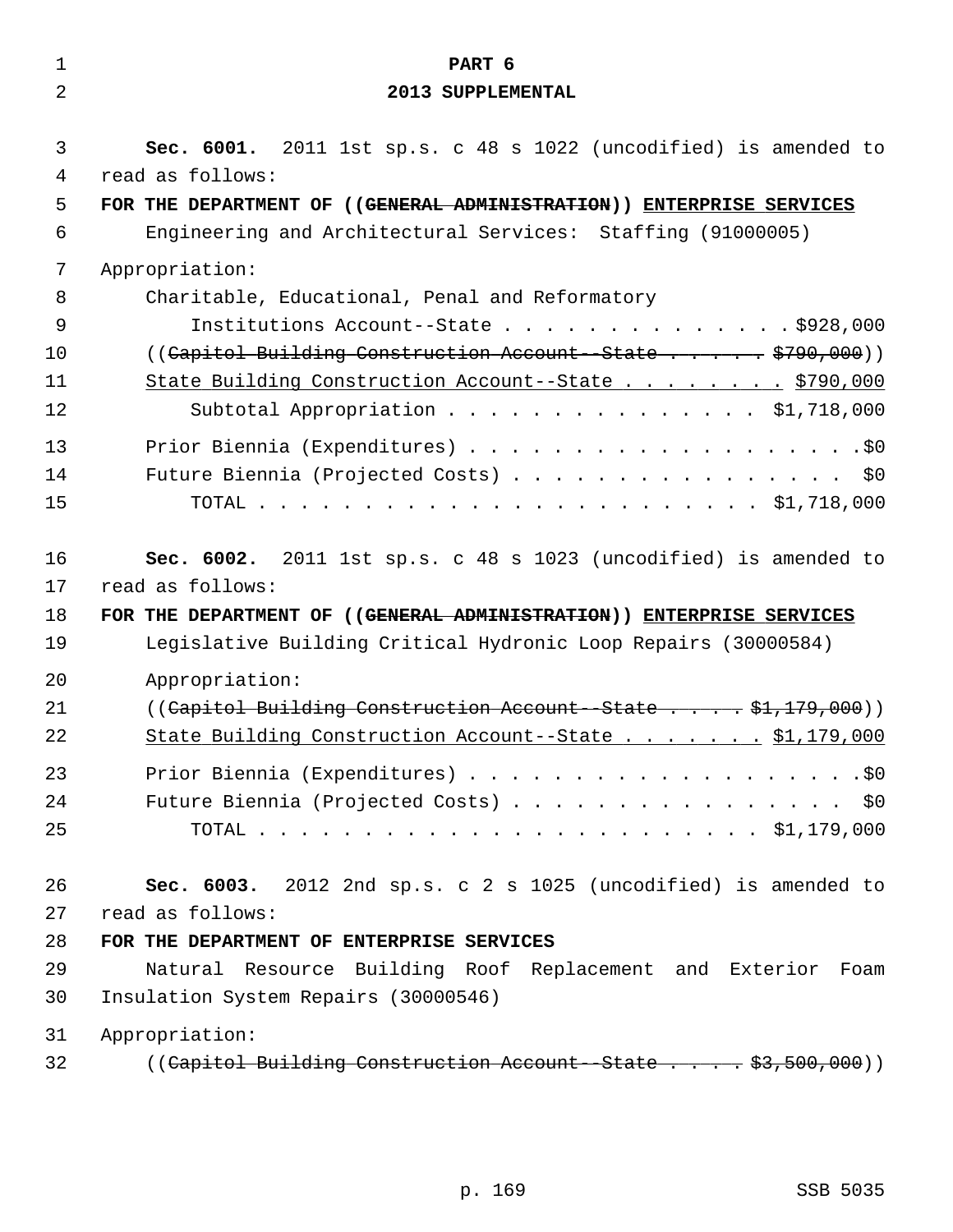| $\sim$ 1 $\sim$ $\sim$ | State Building Construction Account--State \$3,500,000 |  |
|------------------------|--------------------------------------------------------|--|
| 2                      |                                                        |  |
| $\overline{3}$         | Future Biennia (Projected Costs) \$0                   |  |
| 4                      |                                                        |  |

 5 **Sec. 6004.** 2012 2nd sp.s. c 2 s 3002 (uncodified) is amended to 6 read as follows:

## 7 **FOR THE DEPARTMENT OF ECOLOGY**

8 Clean Up Toxic Sites - Puget Sound (91000032)

 9 The appropriation in this section is subject to the following 10 conditions and limitations: The appropriation in this section is 11 provided solely for the following ranked list of projects.  $($  (If a 12 specified project has not met the requirements for executing a contract 13 with the department by April 30, 2013, the department may allocate the 14 amount specified to additional projects awarded on a competitive basis 15 provided that the awardee is ready to proceed with the project.))

| 16 | Project                            | <b>Authorized</b> |
|----|------------------------------------|-------------------|
| 17 |                                    | <b>Amount</b>     |
| 18 | Port Gamble Bay - Open up 90       | \$2,000,000       |
| 19 | acres of geoduck ((tracks)) tracts |                   |
| 20 | Port Gamble Bay - Source           | \$7,000,000       |
| 21 | control, habitat preservation, and |                   |
| 22 | cleanup sustainability             |                   |
| 23 | Administration                     | \$270,000         |
| 24 | <b>Total</b>                       | \$9,270,000       |

25 Appropriation:

| 26 | State Toxics Control Account--State \$9,270,000 |
|----|-------------------------------------------------|
| 27 |                                                 |
| 28 | Future Biennia (Projected Costs) \$0            |
| 29 |                                                 |

(End of part)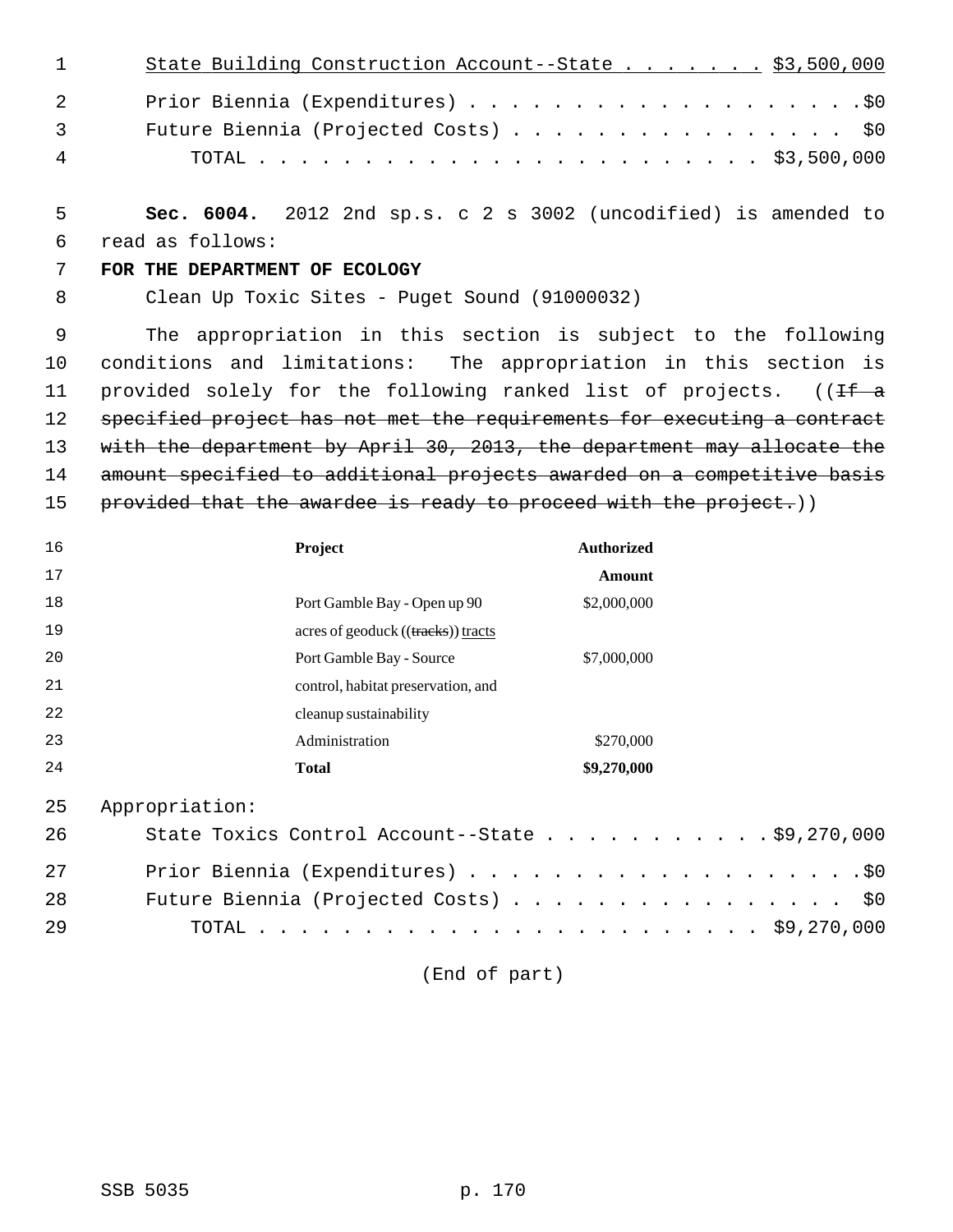## 1 **PART 7**

## 2 **MISCELLANEOUS AND SUPPLEMENTAL PROVISIONS**

 3 NEW SECTION. **Sec. 7001.** (1) Allotments for appropriations in this 4 act shall be provided in accordance with the capital project review 5 requirements adopted by the office of financial management and in 6 compliance with RCW 43.88.110. Projects that will be employing 7 alternative public works construction procedures under chapter 39.10 8 RCW are subject to the allotment procedures defined in this section and 9 RCW 43.88.110.

10 (2) Each project is defined as proposed in the legislative budget 11 notes or in the governor's budget document.

12 NEW SECTION. **Sec. 7002.** To ensure that major construction 13 projects are carried out in accordance with legislative and executive 14 intent, appropriations in this act in excess of \$5,000,000 shall not be 15 expended or encumbered until the office of financial management has 16 reviewed and approved the agency's predesign. The predesign document 17 shall include but not be limited to program, site, and cost analysis in 18 accordance with the predesign manual adopted by the office of financial 19 management. To improve monitoring of major construction projects, 20 progress reports shall be submitted by the agency administering the 21 project to the office of financial management and to the fiscal 22 committees of the house of representatives and senate. Reports will be 23 submitted on July 1st and December 31st each year in a format to be 24 developed by the office of financial management.

25 NEW SECTION. **Sec. 7003.** (1) To ensure minor works appropriations 26 are carried out in accordance with legislative intent, funds 27 appropriated in this act shall not be allotted until project lists are 28 on file at the office of financial management, the house of 29 representatives capital budget committee, and the senate ways and means 30 committee. All projects must meet the criteria included in subsection 31 (2)(a) of this section. Revisions to the lists must be filed with the 32 office of financial management, the house of representatives capital 33 budget committee, and the senate ways and means committee and include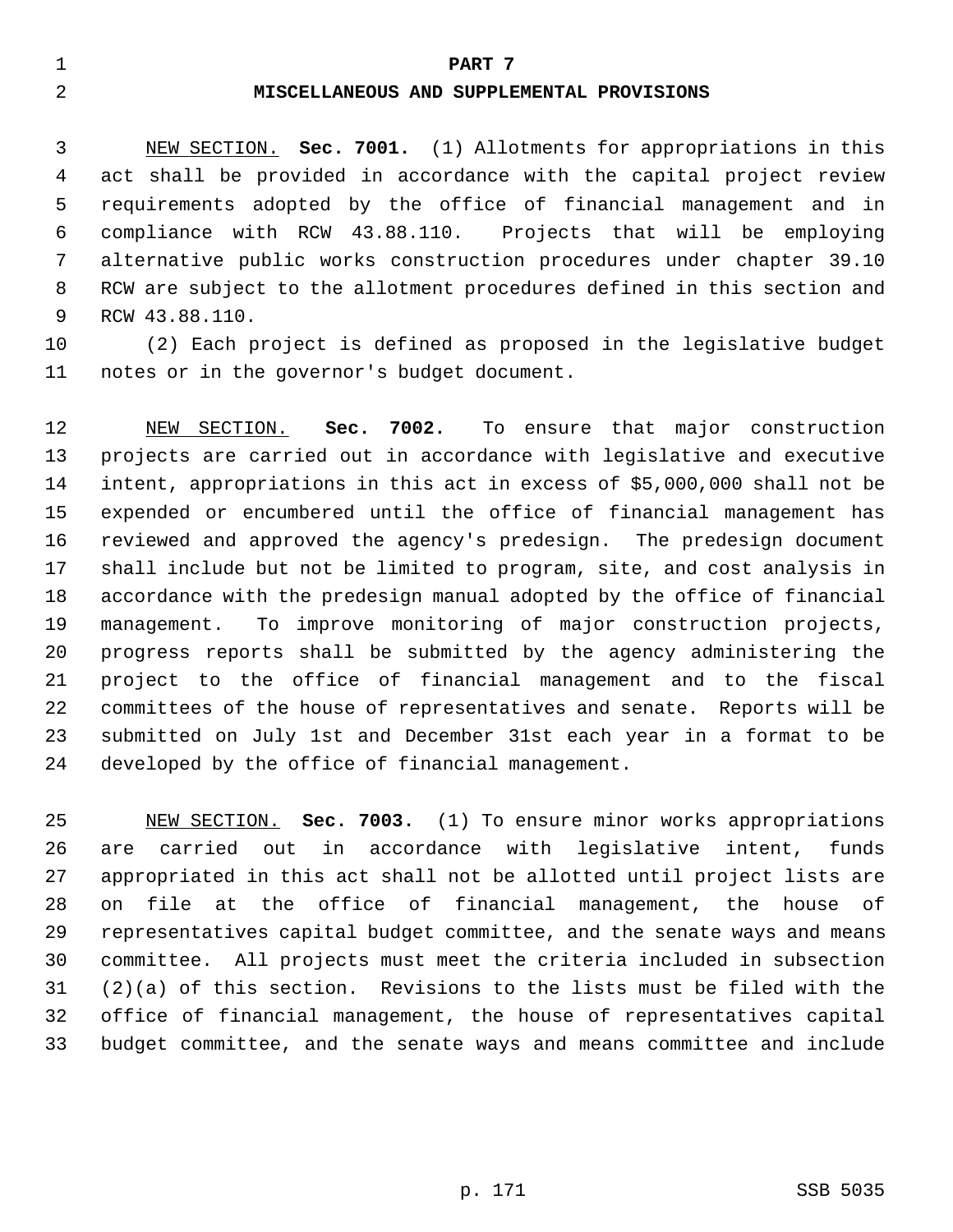1 an explanation of variances from the prior lists before funds may be 2 expended on the revisions.

 3 (2)(a) Minor works projects are single line appropriations that 4 include multiple projects of a similar nature and that are valued 5 between \$25,000 and \$1,000,000 each, with the exception of higher 6 education minor works projects that may be valued up to \$2,000,000. 7 These projects can generally be completed within two years of the 8 appropriation with the funding provided. Agencies are prohibited from 9 including projects on their minor works lists that are a phase of a 10 larger project, and that if combined over a continuous period of time, 11 would exceed \$1,000,000, or \$2,000,000 for higher education minor works 12 projects. Improvements for accessibility in compliance with the 13 Americans with disabilities act may be included in any of the above 14 minor works categories.

15 (b) Minor works appropriations shall not be used for, among other 16 things: Studies, except for technical or engineering reviews or 17 designs that lead directly to and support a project on the same minor 18 works list; planning; design outside the scope of work on a minor works 19 list; moveable, temporary, and traditionally funded operating equipment 20 not in compliance with the equipment criteria established by the office 21 of financial management; software not dedicated to control of a 22 specialized system; moving expenses; land or facility acquisition; or 23 to supplement funding for projects with funding shortfalls unless 24 expressly authorized elsewhere in this act. The office of financial 25 management may make an exception to the limitations described in this 26 subsection (2)(b) for exigent circumstances after notifying the 27 legislative fiscal committees and waiting ten days for comments by the 28 legislature regarding the proposed exception.

29 (c) Minor works preservation projects may include program 30 improvements of no more than twenty-five percent of the individual 31 minor works preservation project cost.

32 (3) Minor works projects are intended to be one-time expenditures 33 that do not require future state resources to complete.

34 NEW SECTION. **Sec. 7004.** (1) The office of financial management 35 may authorize a transfer of appropriation authority provided for a 36 capital project that is in excess of the amount required for the 37 completion of such project to another capital project for which the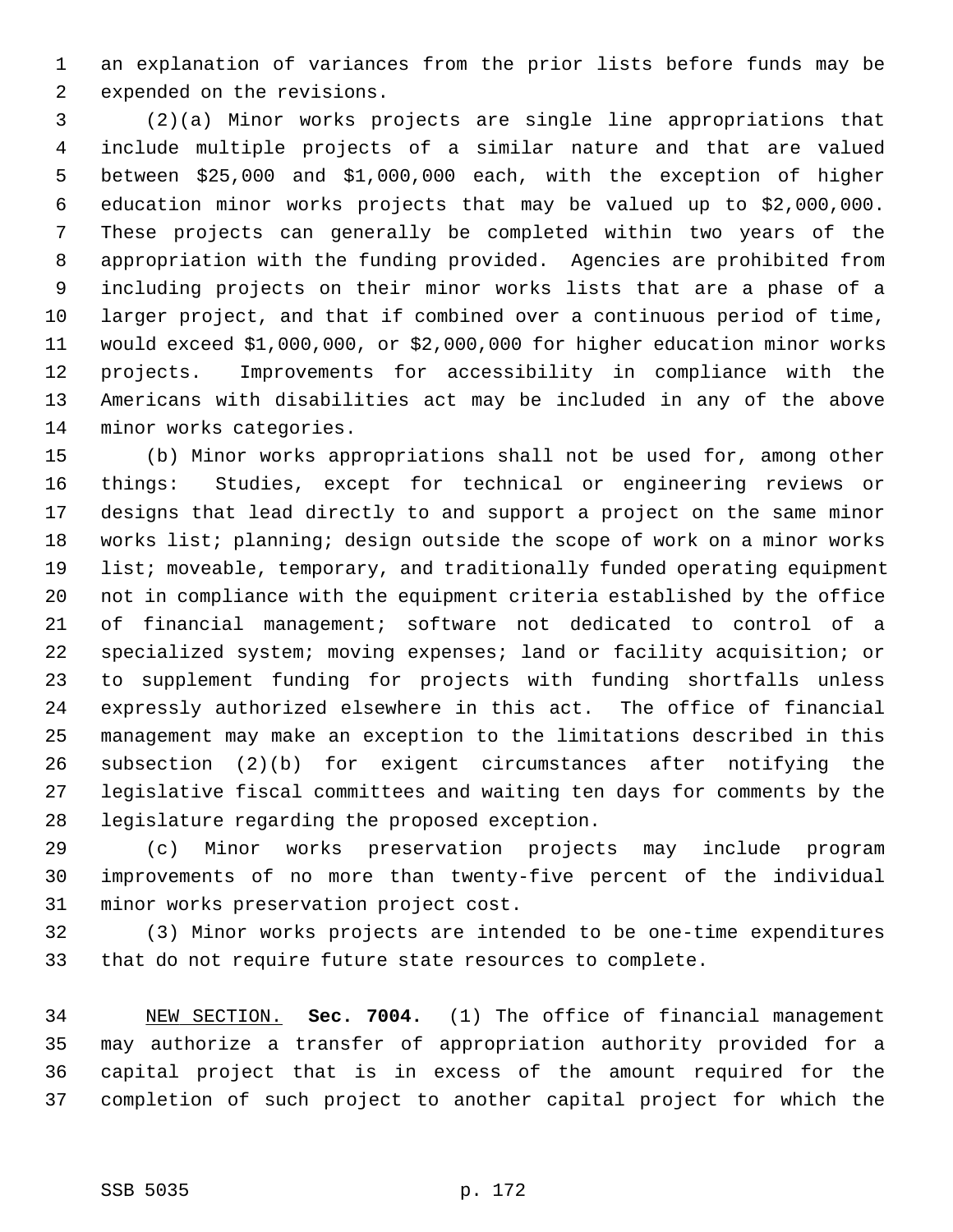1 appropriation is insufficient. No such transfer may be used to expand 2 the capacity of any facility beyond that intended in making the 3 appropriation. Such transfers may be effected only between capital 4 appropriations to a specific department, commission, agency, or 5 institution of higher education and only between capital projects that 6 are funded from the same fund or account. No transfers may occur 7 between projects to local government agencies except where the grants 8 are provided within a single omnibus appropriation and where such 9 transfers are specifically authorized by the implementing statutes that 10 govern the grants.

11 (2) The office of financial management may find that an amount is 12 in excess of the amount required for the completion of a project only 13 if: (a) The project as defined in the notes to the budget document is 14 substantially complete and there are funds remaining; or (b) bids have 15 been let on a project and it appears to a substantial certainty that 16 the project as defined in the notes to the budget document can be 17 completed within the biennium for less than the amount appropriated in 18 this act.

19 (3) For the purposes of this section, the intent is that each 20 project be defined as proposed to the legislature in the governor's 21 budget document, unless it clearly appears from the legislative history 22 that the legislature intended to define the scope of a project in a 23 different way.

24 (4) A report of any transfer effected under this section, except 25 emergency projects or any transfer under \$250,000, shall be filed with 26 the legislative fiscal committees of the senate and house of 27 representatives by the office of financial management at least thirty 28 days before the date the transfer is effected. The office of financial 29 management shall report all emergency or smaller transfers within 30 thirty days from the date of transfer.

31 NEW SECTION. **Sec. 7005.** (1) It is expected that projects be ready 32 to proceed in a timely manner depending on the type or phase of the 33 project or program that is the subject of the appropriation in this 34 act. Except for major projects that customarily may take more than two 35 biennia to complete from predesign to the end of construction, or large 36 infrastructure grant or loan programs supporting projects that often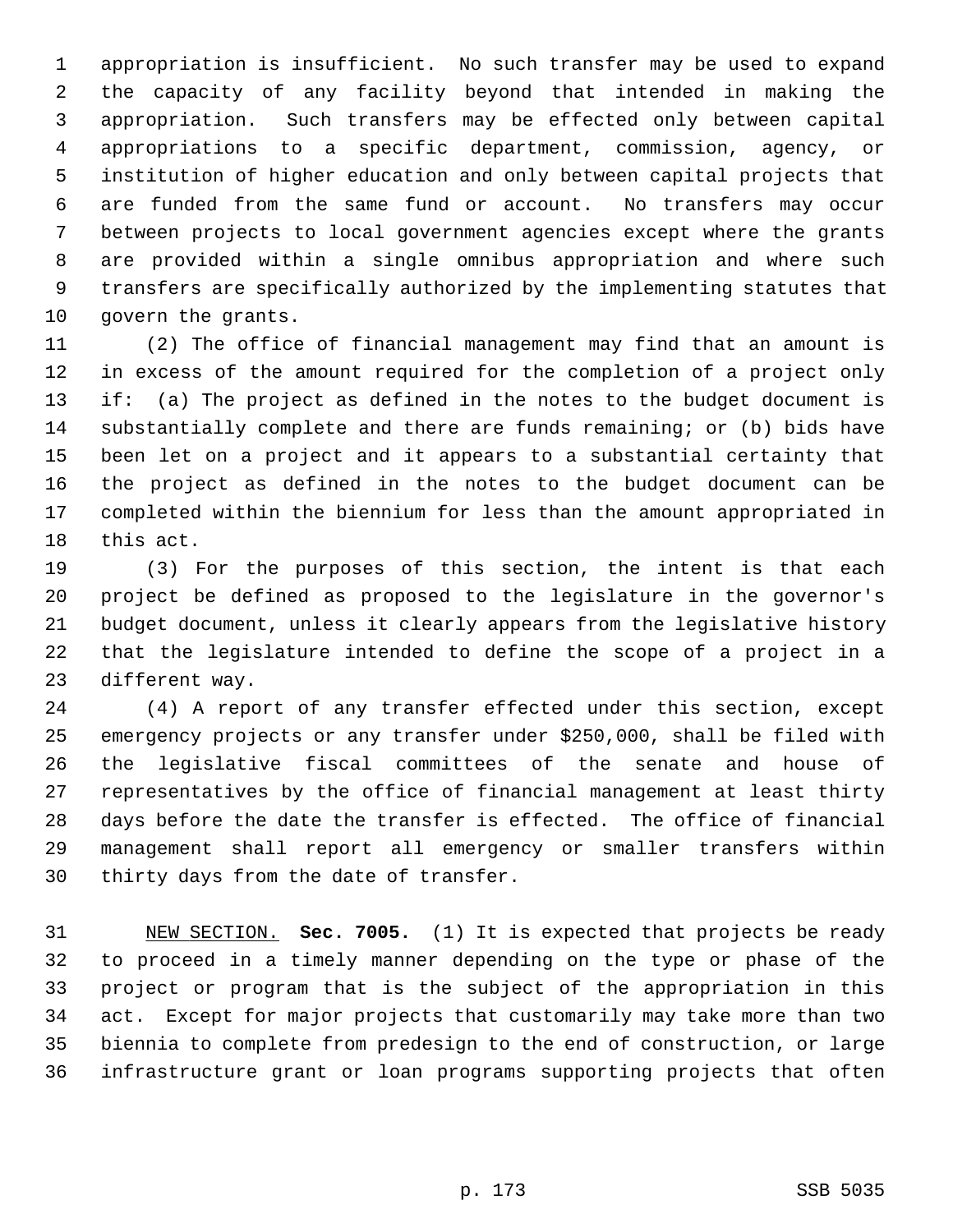1 take more than two biennia to complete, the legislature generally does 2 not intend to reappropriate funds more than once, particularly for 3 smaller grant programs, local/community projects, and minor works.

 4 (2) Agencies shall expedite the expenditure of reappropriations and 5 appropriations in this act in order to: (a) Rehabilitate 6 infrastructure resources; (b) accelerate environmental rehabilitation 7 and restoration projects for the improvement of the state's natural 8 environment; (c) reduce additional costs associated with acquisition 9 and construction inflationary pressures; and (d) provide additional 10 employment opportunities associated with capital expenditures.

11 (3) To the extent feasible, agencies are directed to accelerate 12 expenditure rates at their current level of permanent employees and 13 shall use contracted design and construction services wherever 14 necessary to meet the goals of this section.

15 NEW SECTION. **Sec. 7006.** State agencies, including institutions of 16 higher education, shall allot and report full-time equivalent staff for 17 capital projects in a manner comparable to staff reporting for 18 operating expenditures.

19 NEW SECTION. **Sec. 7007.** The department of enterprise services 20 shall not charge the facility depreciation component of lease charges 21 for nonprofit tenants in the building adjoining Capitol Way and 11th 22 avenue during the 2013-2015 biennium.

23 NEW SECTION. **Sec. 7008.** Executive Order No. 05-05, archaeological 24 and cultural resources, was issued effective November 10, 2005. 25 Agencies and higher education institutions shall comply with the 26 requirements set forth in this executive order.

27 NEW SECTION. **Sec. 7009.** ACQUISITION OF PROPERTIES AND FACILITIES 28 THROUGH FINANCIAL CONTRACTS. The following agencies may enter into 29 financial contracts, paid from any funds of an agency, appropriated or 30 nonappropriated, for the purposes indicated and in not more than the 31 principal amounts indicated, plus financing expenses and required 32 reserves pursuant to chapter 39.94 RCW. When securing properties under 33 this section, agencies shall use the most economical financial contract 34 option available, including long-term leases, lease-purchase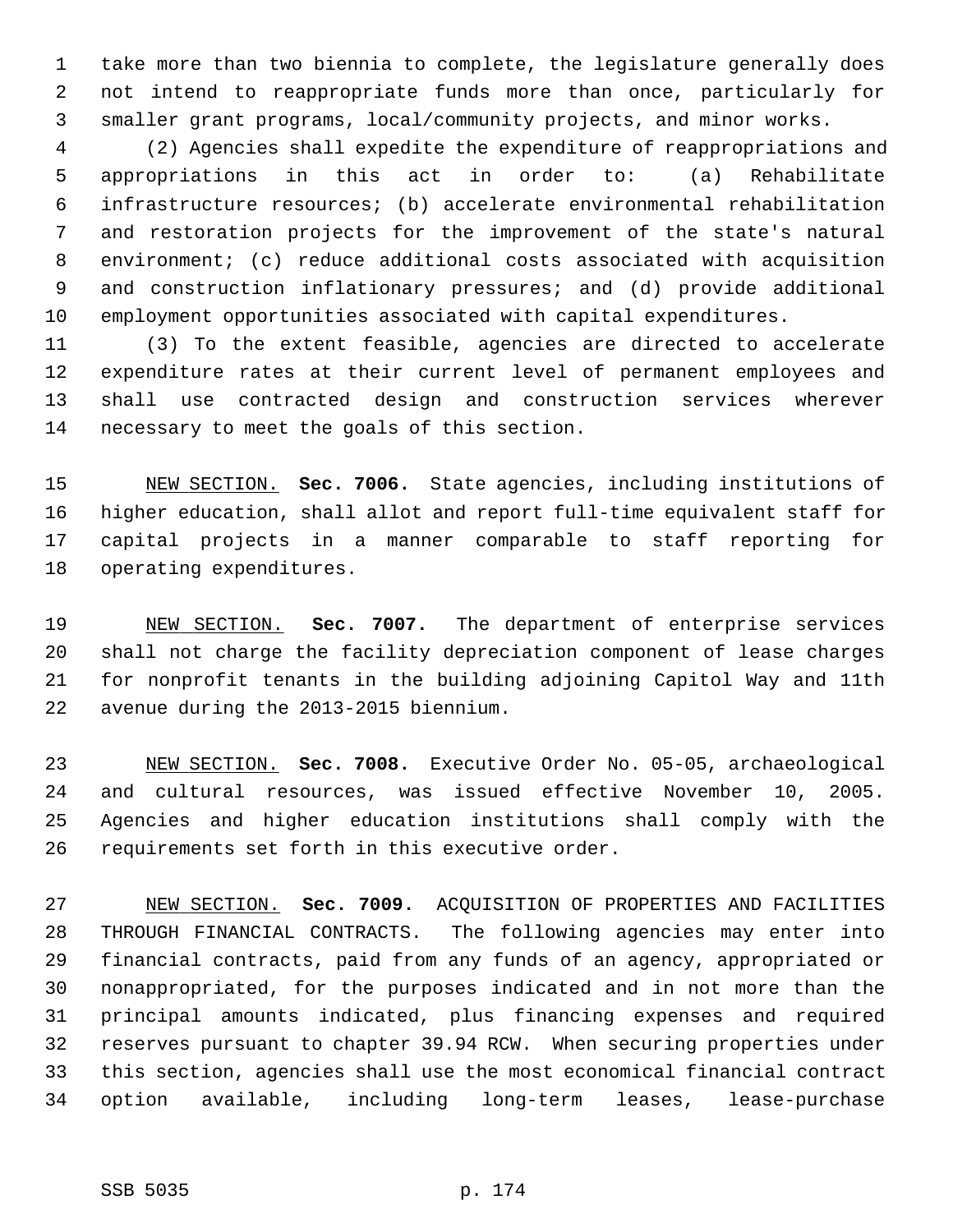1 agreements, lease-development with option to purchase agreements or 2 financial contracts using certificates of participation. Expenditures 3 made by an agency for one of the indicated purposes before the issue 4 date of the authorized financial contract and any certificates of 5 participation therein are intended to be reimbursed from proceeds of 6 the financial contract and any certificates of participation therein to 7 the extent provided in the agency's financing plan approved by the 8 state finance committee.

 9 State agencies may enter into agreements with the department of 10 enterprise services and the state treasurer's office to develop 11 requests to the legislature for acquisition of properties and 12 facilities through financial contracts. The agreements may include 13 charges for services rendered.

14 Those noninstructional facilities of higher education institutions 15 authorized in this section to enter into financial contracts are not 16 eligible for state funded maintenance and operations. Instructional 17 space that is available for regularly scheduled classes for academic 18 transfer, basic skills, and workforce training programs may be eligible 19 for state funded maintenance and operations.

20 (1) Community and technical colleges:

21 (a) Enter into a financing contract on behalf of Peninsula College 22 for up to \$2,000,000 plus financing expenses and required reserves 23 pursuant to chapter 39.94 RCW to renovate or replace the Forks 24 satellite building.

25 (b) Enter into a financing contract on behalf of South Puget Sound 26 Community College for up to \$5,000,000 plus financing expenses and 27 required reserves pursuant to chapter 39.94 RCW to renovate the 28 downtown Lacey campus.

29 (c) Enter into a financing contract on behalf of Walla Walla 30 Community College for up to \$1,000,000 plus financing expenses and 31 required reserves pursuant to chapter 39.94 RCW to purchase up to forty 32 acres of land.

33 (d) Enter into a financing contract on behalf of Green River 34 Community College for up to \$15,000,000 plus financing expenses and 35 required reserves pursuant to chapter 39.94 RCW to construct a 36 replacement facility for the student life center.

37 (e) Enter into a financing contract on behalf of Whatcom Community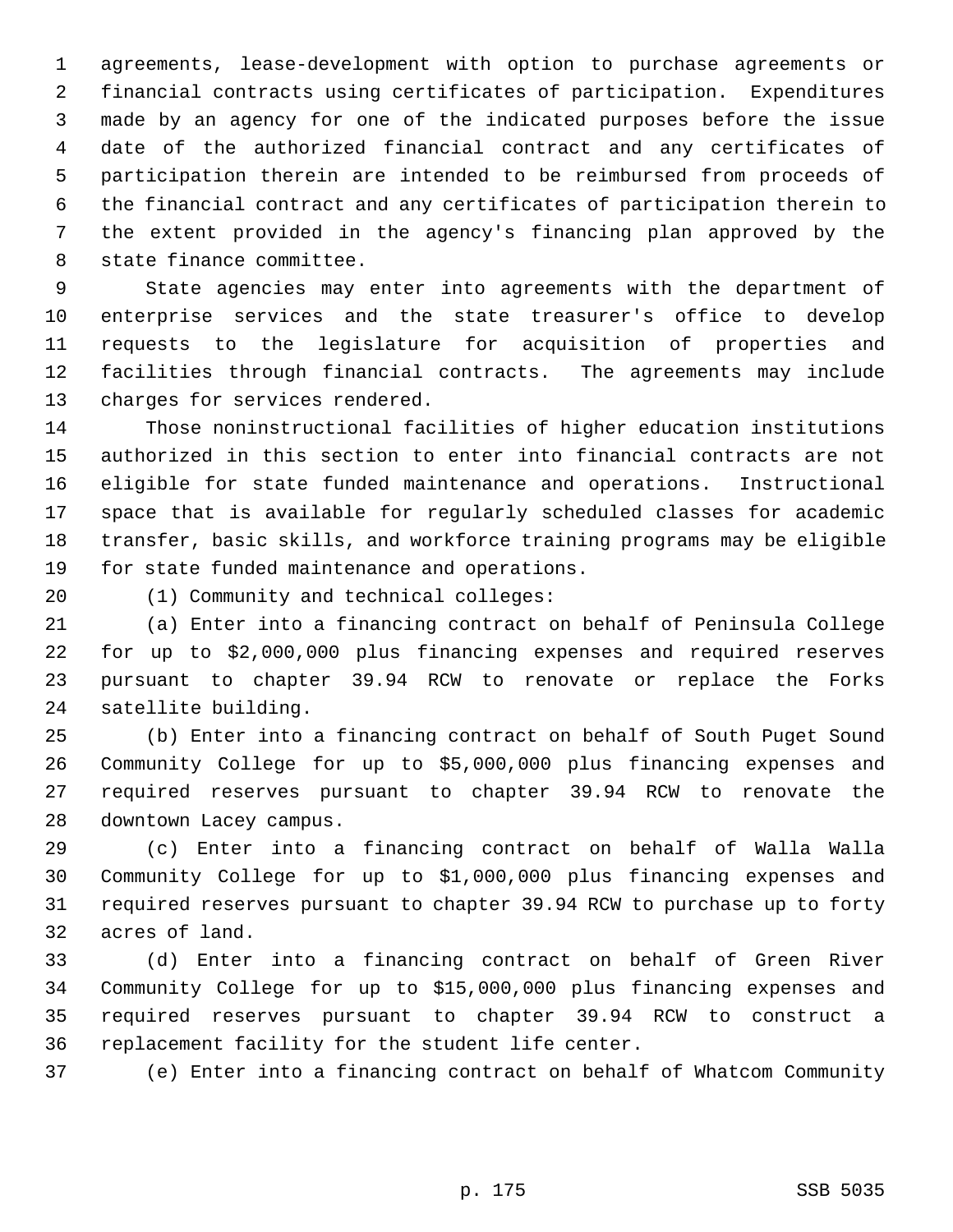1 College for up to \$11,000,000 plus financing expenses and required 2 reserves pursuant to chapter 39.94 RCW to construct a student 3 recreation center.

 4 (f) Enter into a financing contract on behalf of Spokane Community 5 College for up to \$3,100,000 plus financing expenses and required 6 reserves pursuant to chapter 39.94 RCW to construct an addition to the 7 student services building.

 8 (g) Enter into a long-term lease on behalf of Spokane Community 9 College suitable for the aerospace training center program, subject to 10 the approval of the office of financial management as required by 11 chapter 43.82 RCW.

12 (2) Department of enterprise services:

13 (a) Enter into a financing contract for up to \$1,000,000 plus 14 financing expenses and required reserves pursuant to chapter 39.94 RCW 15 for the modifications to the Yakima office building in preparation for 16 the department of social and health services use of the building.

17 (b) Enter into a financing contract for up to \$4,795,000 plus 18 financing expenses and required reserves pursuant to chapter 39.94 RCW 19 for the natural resources building roof project.

20 (c) Enter into a financing contract for up to \$4,539,000 plus 21 financing expenses and required reserves pursuant to chapter 39.94 RCW 22 for the natural resources building exterior wall cladding and window 23 leaking project.

24 NEW SECTION. **Sec. 7010.** PUGET SOUND PROTECTION AND RESTORATION. 25 Consistent with RCW 90.71.340, when expending appropriations under this 26 act that contribute to Puget Sound protection and recovery, agencies 27 shall consult with the Puget Sound partnership to ensure that projects 28 and expenditures are either in, or consistent with the 2020 action 29 agenda. These consultations shall include the exchange of information 30 on specific actions, projects, associated funding, performance 31 measures, and other information necessary to track project 32 implementation and ensure alignment with the action agenda. In 33 situations where the Puget Sound partnership finds that a project is 34 not in, or is not consistent with the action agenda Puget Sound 35 partnership shall document this finding and report back to the governor 36 and legislative fiscal committees.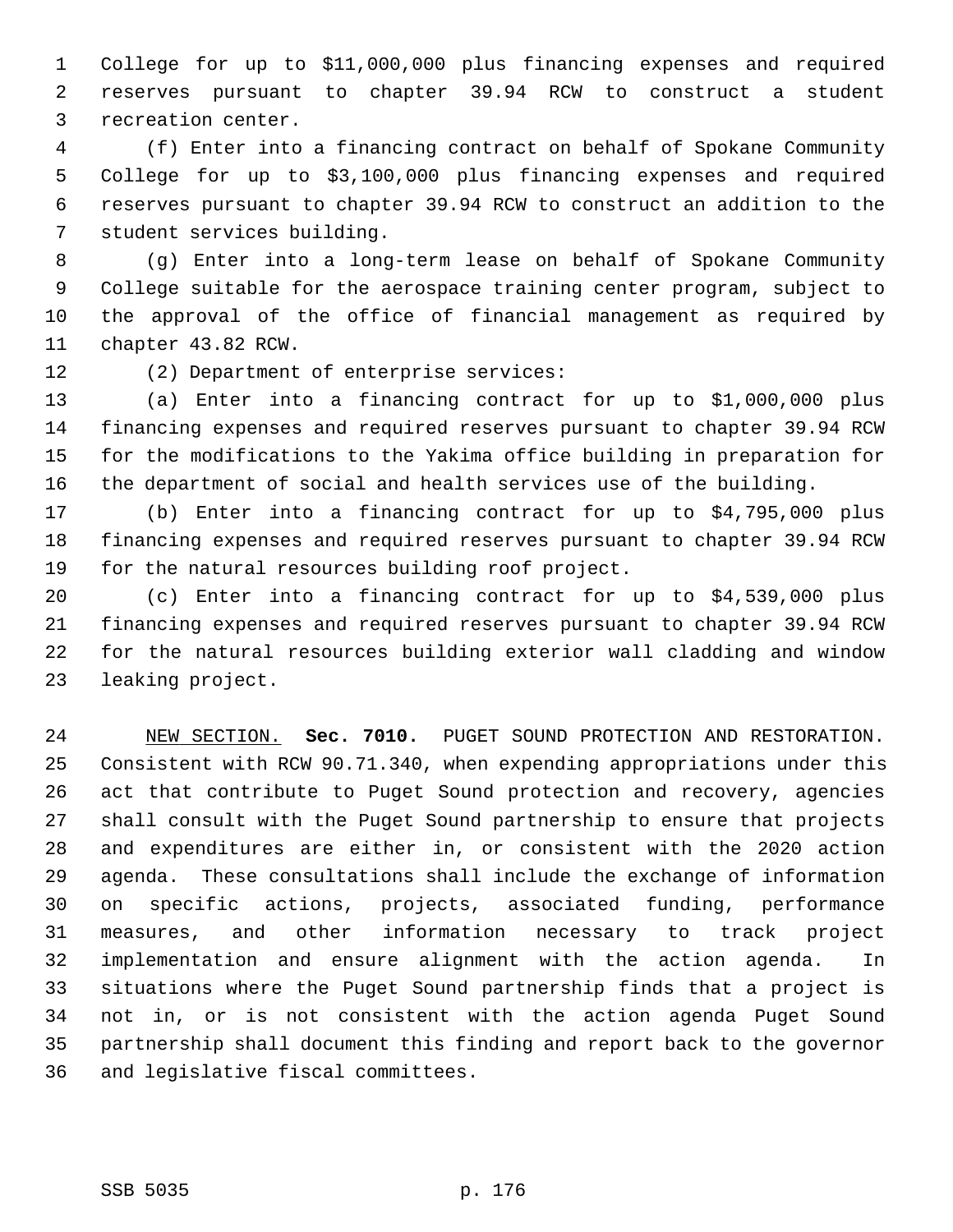1 NEW SECTION. **Sec. 7011.** FOR THE ARTS COMMISSION--ART WORK 2 ALLOWANCE POOLING. (1) One-half of one percent of moneys appropriated 3 in this act for original construction of school plant facilities is 4 provided solely for the purposes of RCW 28A.335.210. The Washington 5 state arts commission may combine the proceeds from individual projects 6 in order to fund larger works of art or mobile art displays in 7 consultation with the superintendent of public instruction and 8 representatives of school district boards.

 9 (2) One-half of one percent of moneys appropriated in this act for 10 original construction or any major renovation or remodel work exceeding 11 two hundred thousand dollars by colleges or universities is provided 12 solely for the purposes of RCW 28B.10.027. The Washington state arts 13 commission may combine the proceeds from individual projects in order 14 to fund larger works of art or mobile art displays in consultation with 15 the board of regents or trustees.

16 (3) One-half of one percent of moneys appropriated in this act for 17 original construction of any public building by a state agency as 18 defined in RCW 43.17.020 is provided solely for the purposes of RCW 19 43.17.200. The Washington state arts commission may combine the 20 proceeds from individual projects in order to fund larger works of art 21 or mobile art displays in consultation with the state agency.

22 (4) At least eighty-five percent of the moneys spent by the 23 Washington state arts commission during the 2013-2015 biennium for the 24 purposes of RCW 28A.335.210, 28B.10.027, and 43.17.200 must be expended 25 solely for direct acquisition of works of art. The commission may use 26 up to \$100,000 of this amount to conserve or maintain existing pieces 27 in the state art collection pursuant to chapter 36, Laws of 2005.

28 NEW SECTION. **Sec. 7012.** The amounts shown under the headings 29 "Prior Biennia," "Future Biennia," and "Total" in this act are for 30 informational purposes only and do not constitute legislative approval 31 of these amounts. "Prior biennia" typically refers to the immediate 32 prior biennium for reappropriations, but may refer to multiple biennia 33 in the case of specific projects. A "future biennia" amount is an 34 estimate of what may be appropriated for the project or program in the 35 2015-2017 biennium and the following three biennia; an amount of zero 36 does not necessarily constitute legislative intent to not provide 37 funding for the project or program in the future.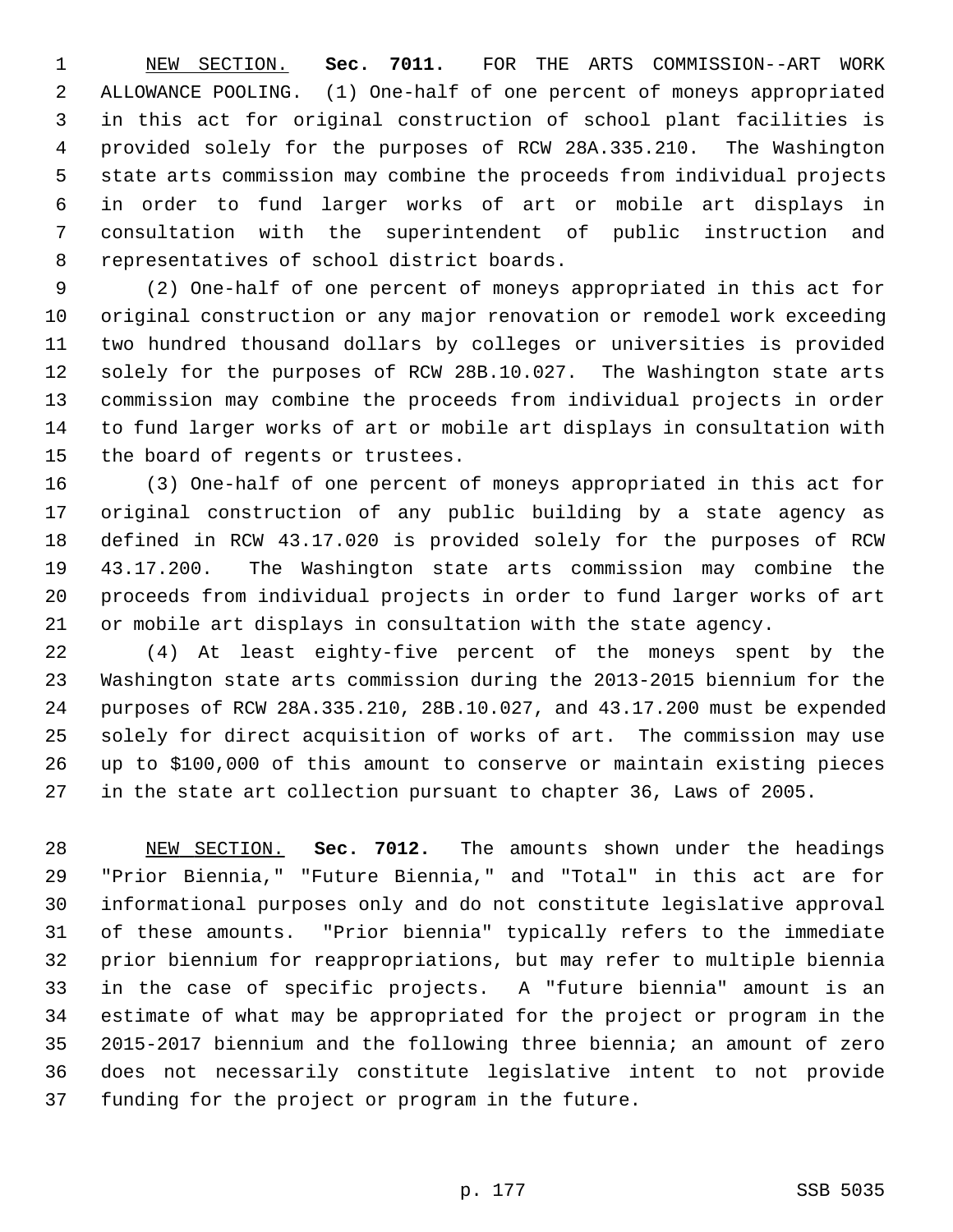1 NEW SECTION. **Sec. 7013.** To carry out the provisions of this act, 2 the governor may assign responsibility for predesign, design, 3 construction, and other related activities to any appropriate agency.

 4 NEW SECTION. **Sec. 7014.** If any federal moneys appropriated by 5 this act for capital projects are not received by the state, the 6 department or agency to which the moneys were appropriated may replace 7 the federal moneys with funds available from private or local sources. 8 No replacement may occur under this section without the prior approval 9 of the director of financial management in consultation with the senate 10 ways and means committee and the house of representatives capital 11 budget committee.

12 NEW SECTION. **Sec. 7015.** (1) Unless otherwise stated, for all 13 appropriations under this act that require a match of nonstate money or 14 in-kind contributions, the following requirement, consistent with RCW 15 43.88.150, shall apply: Expenditures of state money shall be timed so 16 that the state share of project expenditures never exceeds the intended 17 state share of total project costs.

18 (2) Provision of the full amount of required matching funds is not 19 required to permit the expenditure of capital budget appropriations for 20 phased projects if a proportional amount of the required matching funds 21 is provided for each distinct, identifiable phase of the project.

22 NEW SECTION. **Sec. 7016.** NONTAXABLE AND TAXABLE BOND PROCEEDS. 23 Portions of the appropriation authority granted by this act from the 24 state building construction account, or any other account receiving 25 bond proceeds, may be transferred to the state taxable building 26 construction account as deemed necessary by the state finance committee 27 to comply with the federal internal revenue service rules and 28 regulations pertaining to the use of nontaxable bond proceeds. 29 Portions of the general obligation bond proceeds authorized by chapter 30 . . ., Laws of 2013 Substitute Senate Bill No. 5445, the general 31 obligation bond bill) for deposit into the state taxable building 32 construction account that are in excess of amounts required to comply 33 with the federal internal revenue service rules and regulations shall 34 be deposited into the state building construction account. The state 35 treasurer shall submit written notification to the director of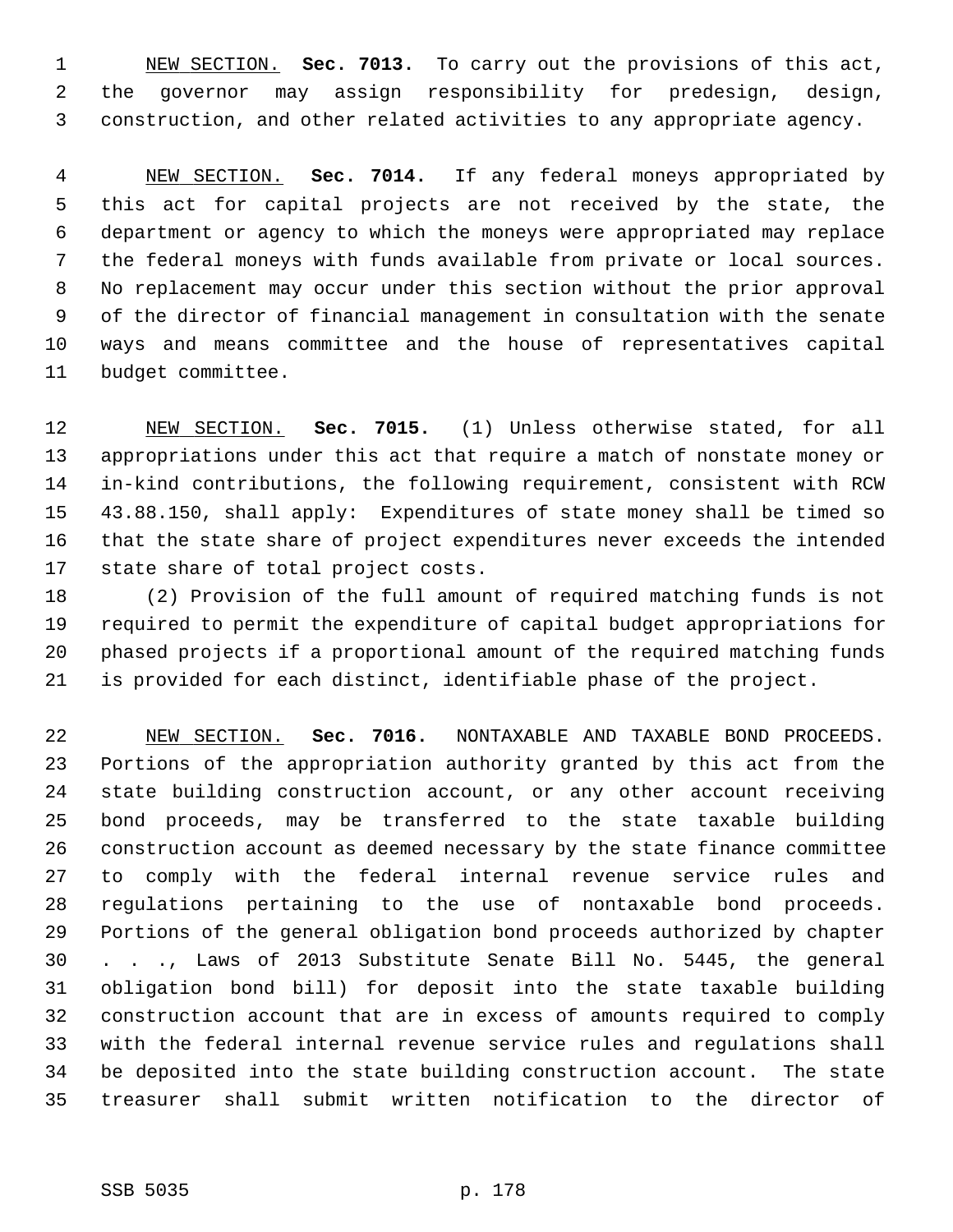1 financial management if it is determined that a shift of appropriation 2 authority between the state building construction account, or any other 3 account receiving bond proceeds, and the state taxable building 4 construction account is necessary, or that a shift of appropriation 5 authority from the state taxable building construction account to the 6 state building construction account may be made.

 7 NEW SECTION. **Sec. 7017.** The office of financial management, in 8 consultation with the fiscal committees of the legislature, may select 9 capital projects that have completed predesign to undergo a budget 10 evaluation study. The budget evaluation study team approach using 11 value engineering techniques must be utilized by the office of 12 financial management in conducting the studies. The office of 13 financial management shall select the budget evaluation team members, 14 contract for the study, and report the results to the legislature and 15 agencies in a timely manner following the study. Funds from the 16 project appropriation must be used by the office of financial 17 management through an interagency agreement with the affected agencies 18 to cover the cost of the study.

19 **Sec. 7018.** RCW 28B.15.210 and 2011 1st sp.s. c 48 s 7022 are each 20 amended to read as follows:

21 Within thirty-five days from the date of collection thereof, all 22 building fees at the University of Washington, including building fees 23 to be charged students registering in the schools of medicine and 24 dentistry, shall be paid into the state treasury and credited as 25 follows:

26 One-half or such larger portion as may be necessary to prevent a 27 default in the payments required to be made out of the bond retirement 28 fund to the "University of Washington bond retirement fund" and the 29 remainder thereof to the "University of Washington building account." 30 The sum so credited to the University of Washington building account 31 shall be used exclusively for the purpose of erecting, altering, 32 maintaining, equipping, or furnishing buildings, and for certificates 33 of participation under chapter 39.94 RCW, except for any sums 34 transferred as authorized in RCW 28B.20.725(3). The sum so credited to 35 the University of Washington bond retirement fund shall be used for the 36 payment of principal of and interest on bonds outstanding as provided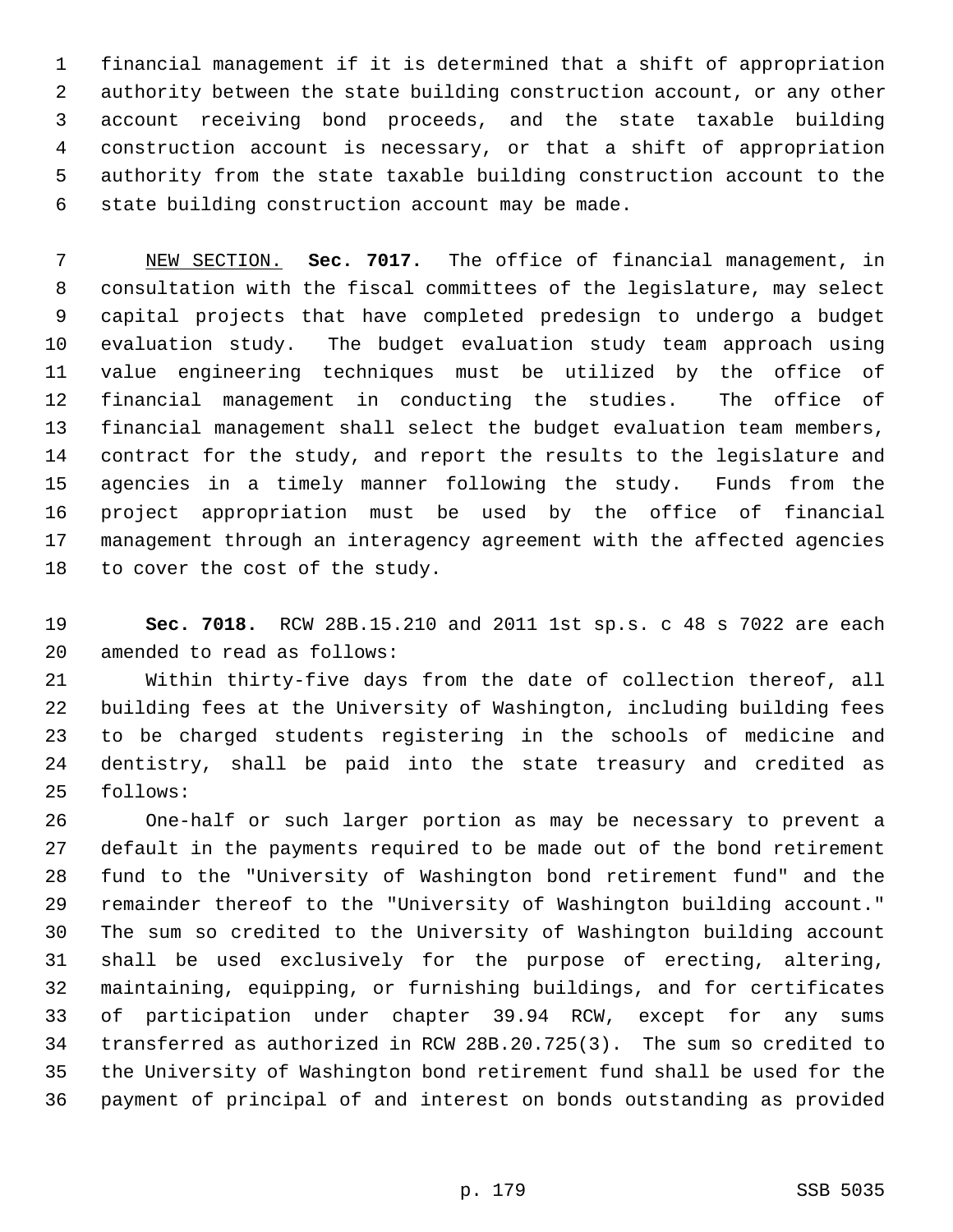1 by chapter 28B.20 RCW except for any sums transferred as authorized in 2 RCW 28B.20.725(5). ((During the 2011-2013 biennium, sums credited to 3 the University of Washington building account shall also be used for 4 routine facility maintenance and utility costs.)) During the 2013-2015 5 biennium, sums credited to the University of Washington building 6 account shall also be used for routine facility maintenance, utility 7 costs, and facility condition assessments.

 8 **Sec. 7019.** RCW 28B.20.725 and 2011 1st sp.s. c 48 s 7020 are each 9 amended to read as follows:

10 The board is hereby empowered:

11 (1) To reserve the right to issue bonds later on a parity with any 12 bonds being issued;

13 (2) To authorize the investing of moneys in the bond retirement 14 fund and any reserve account therein;

15 (3) To authorize the transfer of money from the University of 16 Washington building account to the bond retirement fund when necessary 17 to prevent a default in the payments required to be made out of such 18 fund;

19 (4) To create a reserve account or accounts in the bond retirement 20 fund to secure the payment of the principal of and interest on any 21 bonds;

22 (5) To authorize the transfer to the University of Washington 23 building account of any money on deposit in the bond retirement fund in 24 excess of debt service for a period of three years from the date of 25 such transfer on all outstanding bonds payable out of such fund. 26 ((However, during the 2009-2011 fiscal biennium, the legislature may 27 transfer to the University of Washington building account moneys that 28 are in excess of the debt service due within one year of the date of 29 transfer on all outstanding bonds payable out of the bond retirement 30 fund.)) However, during the 2011-2013 fiscal biennium, the legislature 31 may transfer to the University of Washington building account moneys 32 that are in excess of the debt service due within one year of the date 33 of transfer on all outstanding bonds payable out of the bond retirement 34 fund. However, during the 2013-2015 fiscal biennium, the legislature 35 may transfer to the University of Washington building account moneys 36 that are in excess of the debt service due within the 2013-2015 fiscal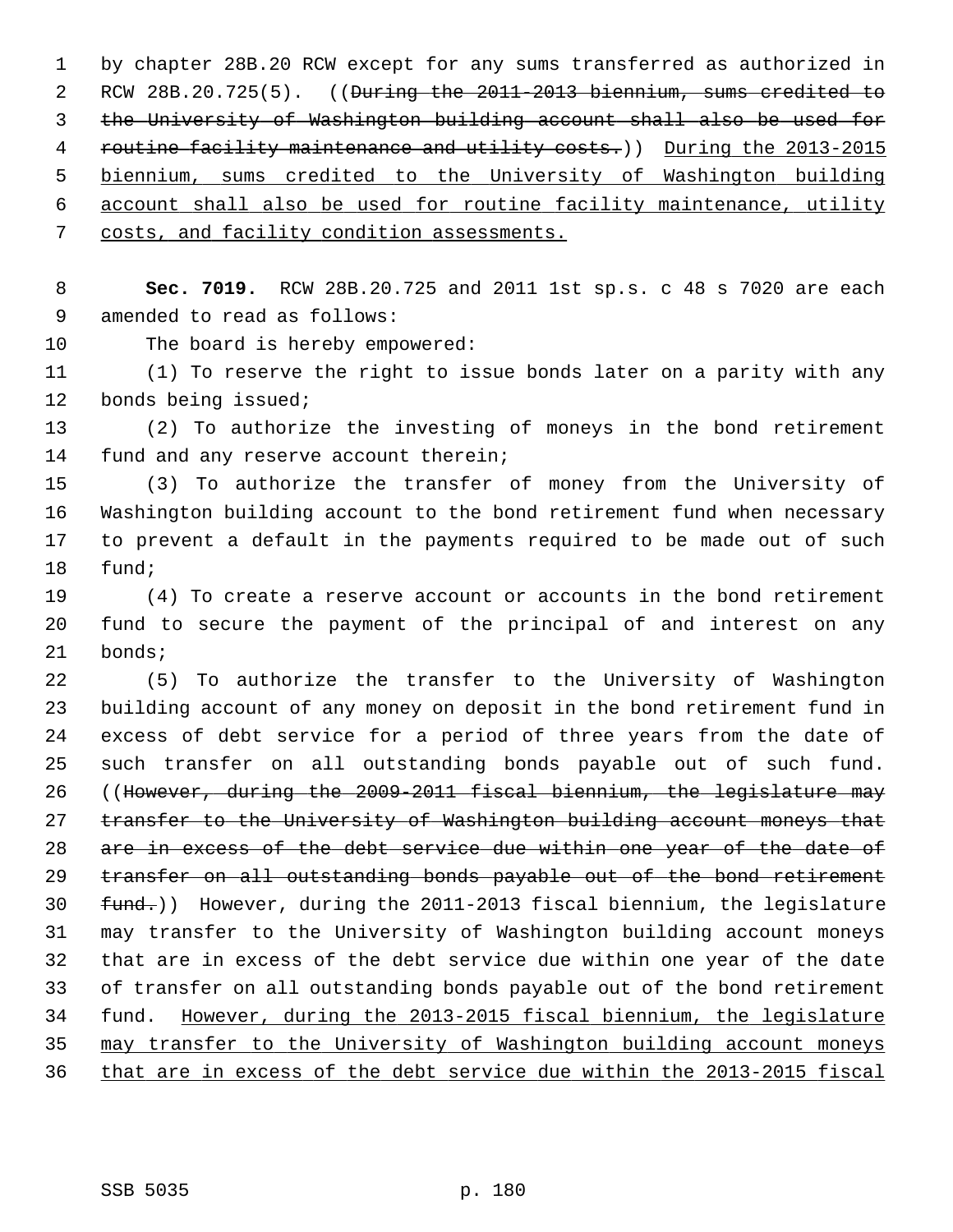1 biennium from the date of such transfer on all outstanding bonds

2 payable out of the bond retirement fund.

 3 **Sec. 7020.** RCW 28B.15.310 and 2011 1st sp.s. c 48 s 7023 are each 4 amended to read as follows:

 5 Within thirty-five days from the date of collection thereof, all 6 building fees shall be paid and credited as follows: To the Washington 7 State University bond retirement fund, one-half or such larger portion 8 as may be necessary to prevent a default in the payments required to be 9 made out of such bond retirement fund; and the remainder thereof to the 10 Washington State University building account.

11 The sum so credited to the Washington State University building 12 account shall be expended by the board of regents for buildings, 13 equipment, or maintenance on the campus of Washington State University 14 as may be deemed most advisable and for the best interests of the 15 university, and for certificates of participation under chapter 39.94 16 RCW, except for any sums transferred as authorized by law. During the 17 2011-2013 biennium, sums credited to the Washington State University 18 building account shall also be used for routine facility maintenance 19 and utility costs. During the 2013-2015 biennium, sums credited to the 20 Washington State University building account shall also be used for 21 routine facility maintenance, utility costs, and facility condition 22 assessments. Expenditures so made shall be accounted for in accordance 23 with existing law and shall not be expended until appropriated by the 24 legislature.

25 The sum so credited to the Washington State University bond 26 retirement fund shall be used to pay and secure the payment of the 27 principal of and interest on building bonds issued by the university, 28 except for any sums which may be transferred out of such fund as 29 authorized by law.

30 **Sec. 7021.** RCW 28B.30.750 and 2011 1st sp.s. c 48 s 7021 are each 31 amended to read as follows:

32 The board is hereby empowered:

33 (1) To reserve the right to issue bonds later on a parity with any 34 bonds being issued;

35 (2) To authorize the investing of moneys in the bond retirement 36 fund and any reserve account therein;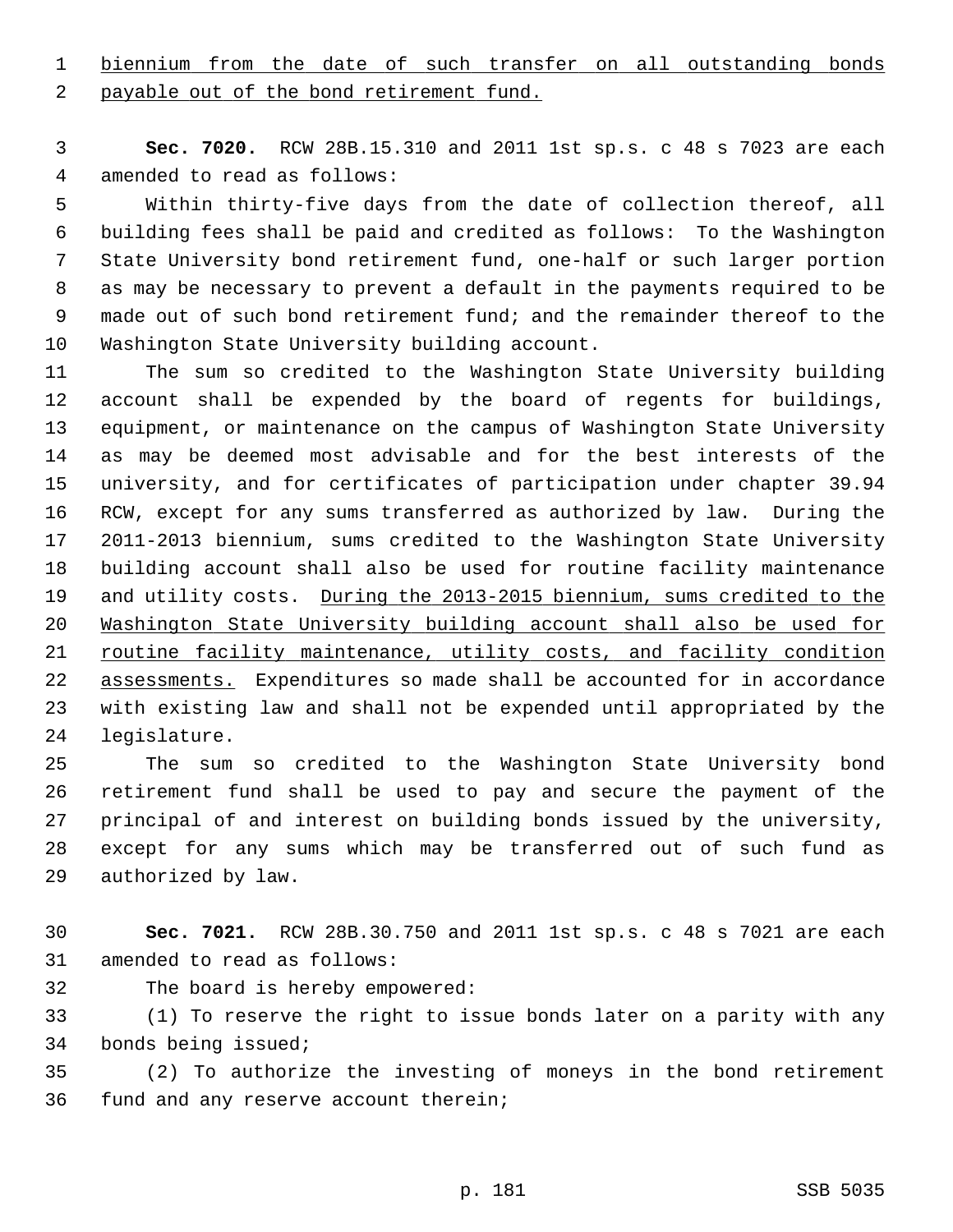1 (3) To authorize the transfer of money from the Washington State 2 University building account to the bond retirement fund when necessary 3 to prevent a default in the payments required to be made out of such 4 fund;

 5 (4) To create a reserve account or accounts in the bond retirement 6 fund to secure the payment of the principal of and interest on any 7 bonds;

 8 (5) To authorize the transfer to the Washington State University 9 building account of any money on deposit in the bond retirement fund in 10 excess of debt service for a period of three years from the date of 11 such transfer on all outstanding bonds payable out of such fund. 12 ((However, during the 2009-2011 fiscal biennium, the legislature may 13 transfer to the Washington State University building account moneys 14 that are in excess of the debt service due within one year of the date 15 of transfer on all outstanding bonds payable out of the bond retirement 16 fund.)) However, during the 2011-2013 fiscal biennium, the legislature 17 may transfer to the Washington State University building account moneys 18 that are in excess of the debt service due within one year of the date 19 of transfer on all outstanding bonds payable out of the bond retirement 20 fund. However, during the 2013-2015 fiscal biennium, the legislature 21 may transfer to the Washington State University building account moneys 22 that are in excess of the debt service due within the 2013-2015 fiscal 23 biennium from the date of such transfer on all outstanding bonds 24 payable out of the bond retirement fund.

25 **Sec. 7022.** RCW 28B.35.370 and 2011 1st sp.s. c 48 s 7024 are each 26 amended to read as follows:

27 Within thirty-five days from the date of collection thereof all 28 building fees of each regional university and The Evergreen State 29 College shall be paid into the state treasury and these together with 30 such normal school fund revenues as provided in RCW 28B.35.751 as are 31 received by the state treasury shall be credited as follows:

32 (1) On or before June 30th of each year the board of trustees of 33 each regional university and The Evergreen State College, if issuing 34 bonds payable out of its building fees and above described normal 35 school fund revenues, shall certify to the state treasurer the amounts 36 required in the ensuing twelve months to pay and secure the payment of 37 the principal of and interest on such bonds. The amounts so certified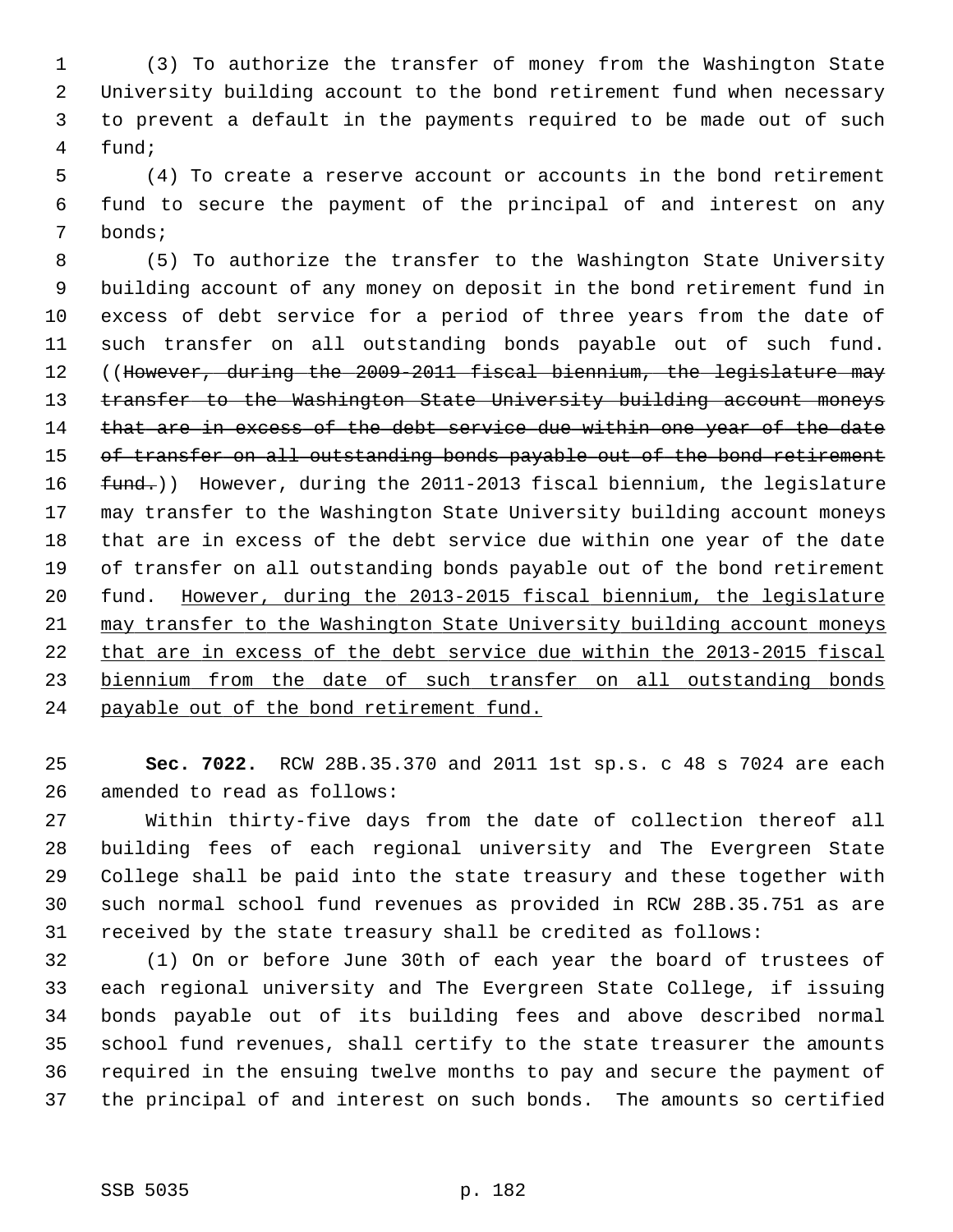1 by each regional university and The Evergreen State College shall be a 2 prior lien and charge against all building fees and above described 3 normal school fund revenues of such institution. The state treasurer 4 shall thereupon deposit the amounts so certified in the Eastern 5 Washington University capital projects account, the Central Washington 6 University capital projects account, the Western Washington University 7 capital projects account, or The Evergreen State College capital 8 projects account respectively, which accounts are hereby created in the 9 state treasury. The amounts deposited in the respective capital 10 projects accounts shall be used to pay and secure the payment of the 11 principal of and interest on the building bonds issued by such regional 12 universities and The Evergreen State College as authorized by law. If 13 in any twelve month period it shall appear that the amount certified by 14 any such board of trustees is insufficient to pay and secure the 15 payment of the principal of and interest on the outstanding building 16 and above described normal school fund revenue bonds of its 17 institution, the state treasurer shall notify the board of trustees and 18 such board shall adjust its certificate so that all requirements of 19 moneys to pay and secure the payment of the principal of and interest 20 on all such bonds then outstanding shall be fully met at all times.

21 (2) All normal school fund revenue pursuant to RCW 28B.35.751 shall 22 be deposited in the Eastern Washington University capital projects 23 account, the Central Washington University capital projects account, 24 the Western Washington University capital projects account, or The 25 Evergreen State College capital projects account respectively, which 26 accounts are hereby created in the state treasury. The sums deposited 27 in the respective capital projects accounts shall be appropriated and 28 expended to pay and secure the payment of the principal of and interest 29 on bonds payable out of the building fees and normal school revenue and 30 for the construction, reconstruction, erection, equipping, maintenance, 31 demolition and major alteration of buildings and other capital assets, 32 and the acquisition of sites, rights-of-way, easements, improvements or 33 appurtenances in relation thereto except for any sums transferred 34 therefrom as authorized by law. During the 2011-2013 biennium, sums in 35 the respective capital accounts shall also be used for routine facility 36 maintenance and utility costs. During the 2013-2015 biennium, sums in 37 the respective capital accounts shall also be used for routine facility 38 maintenance, utility costs, and facility condition assessments.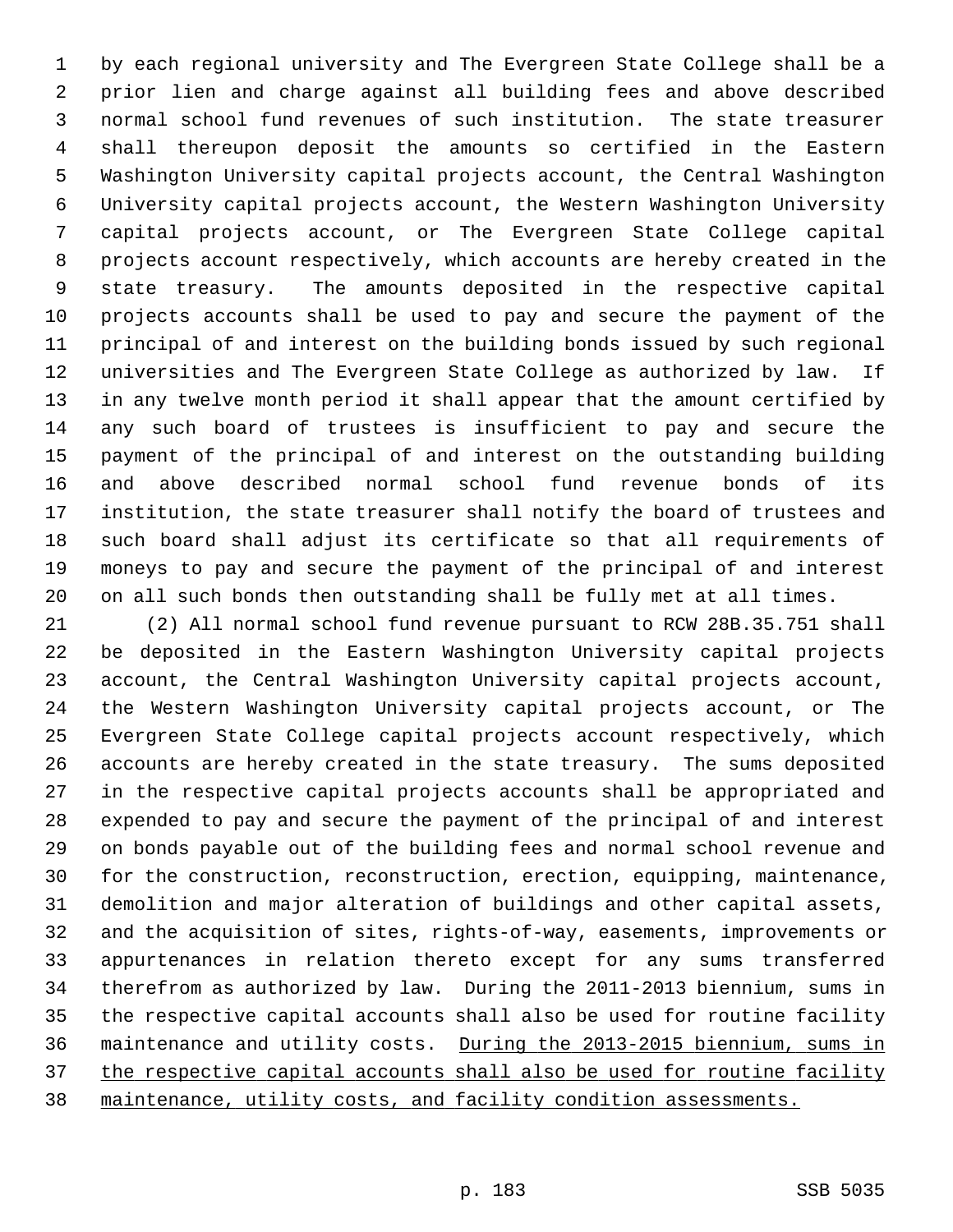1 (3) Funds available in the respective capital projects accounts may 2 also be used for certificates of participation under chapter 39.94 RCW.

 3 **Sec. 7023.** RCW 28B.50.360 and 2011 1st sp.s. c 48 s 7025 are each 4 amended to read as follows:

 5 Within thirty-five days from the date of start of each quarter all 6 collected building fees of each such community and technical college 7 shall be paid into the state treasury, and shall be credited as 8 follows:

 9 (1) On or before June 30th of each year the college board if 10 issuing bonds payable out of building fees shall certify to the state 11 treasurer the amounts required in the ensuing twelve-month period to 12 pay and secure the payment of the principal of and interest on such 13 bonds. The state treasurer shall thereupon deposit the amounts so 14 certified in the community and technical college capital projects 15 account. Such amounts of the funds deposited in the community and 16 technical college capital projects account as are necessary to pay and 17 secure the payment of the principal of and interest on the building 18 bonds issued by the college board as authorized by this chapter shall 19 be devoted to that purpose. If in any twelve-month period it shall 20 appear that the amount certified by the college board is insufficient 21 to pay and secure the payment of the principal of and interest on the 22 outstanding building bonds, the state treasurer shall notify the 23 college board and such board shall adjust its certificate so that all 24 requirements of moneys to pay and secure the payment of the principal 25 and interest on all such bonds then outstanding shall be fully met at 26 all times.

27 (2) The community and technical college capital projects account is 28 hereby created in the state treasury. The sums deposited in the 29 capital projects account shall be appropriated and expended to pay and 30 secure the payment of the principal of and interest on bonds payable 31 out of the building fees and for the construction, reconstruction, 32 erection, equipping, maintenance, demolition and major alteration of 33 buildings and other capital assets owned by the state board for 34 community and technical colleges in the name of the state of 35 Washington, and the acquisition of sites, rights-of-way, easements, 36 improvements or appurtenances in relation thereto, engineering and 37 architectural services provided by the department of ((general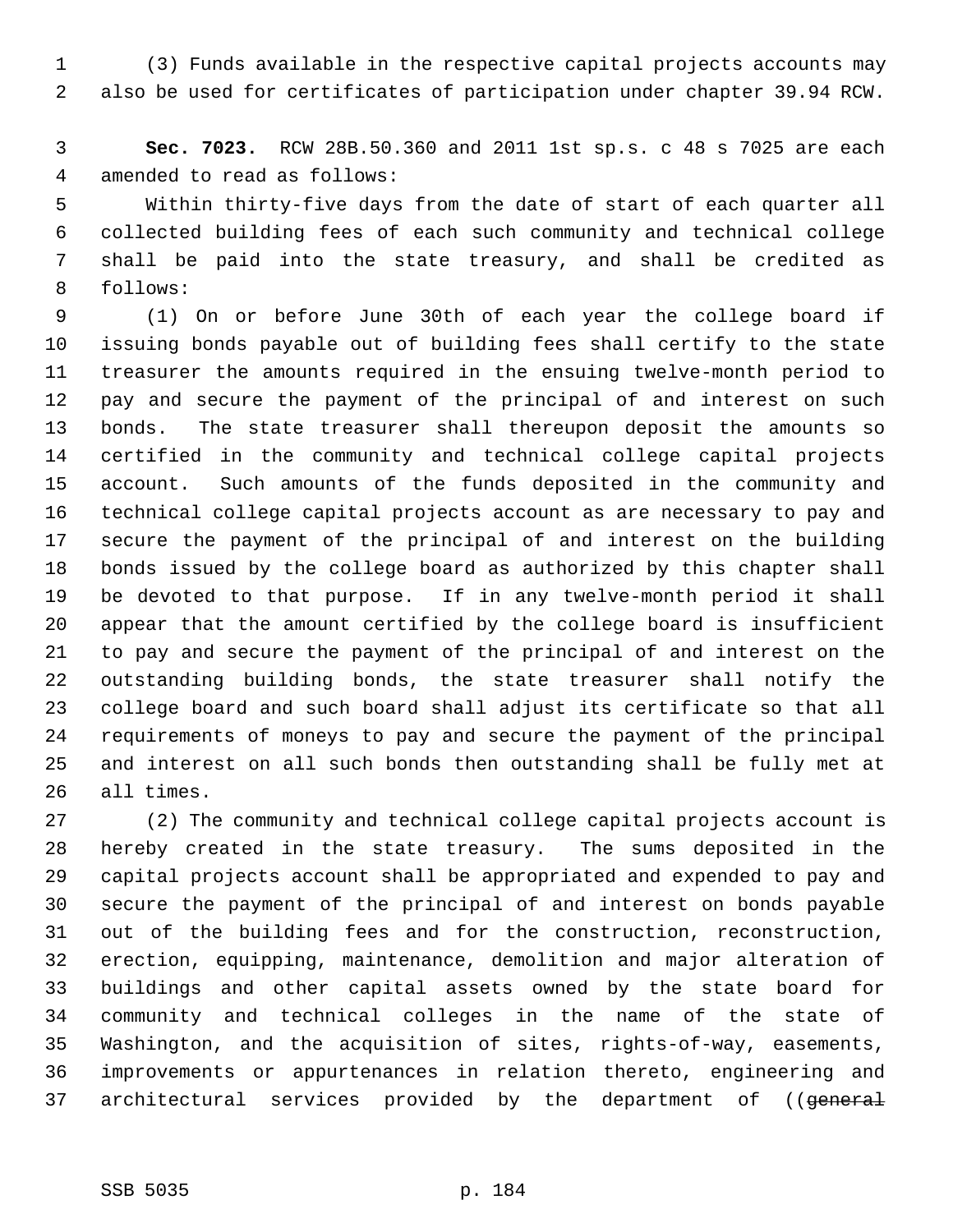1 administration)) enterprise services, and for the payment of principal 2 of and interest on any bonds issued for such purposes. During the 3 2011-2013 biennium, sums in the capital projects account shall also be 4 used for routine facility maintenance and utility costs. During the 5 2013-2015 biennium, sums in the capital projects account shall also be 6 used for routine facility maintenance and utility costs.

 7 (3) Funds available in the community and technical college capital 8 projects account may also be used for certificates of participation 9 under chapter 39.94 RCW.

10 NEW SECTION. **Sec. 7024.** FOR THE OFFICE OF FINANCIAL MANAGEMENT. 11 The office of financial management shall administer a single contract 12 to conduct facility condition assessments at each of the six four-year 13 higher education institutions for facilities that will be considered 14 for funding for renovation or replacement in the 2015-2017 biennium. 15 Facility condition assessments shall follow the methodology established 16 in the state's comparable framework for higher education buildings. 17 The cost of the assessments shall be paid through each of the four-year 18 institutions appropriations for preventive maintenance and building 19 repairs, based on a pro rata basis of square feet inspected.

20 **Sec. 7025.** RCW 70.105D.070 and 2012 2nd sp.s. c 7 s 920 and 2012 21 2nd sp.s. c 2 s 6005 are each reenacted and amended to read as follows: 22 (1) The state toxics control account and the local toxics control 23 account are hereby created in the state treasury.

24 (2) The following moneys shall be deposited into the state toxics 25 control account: (a) Those revenues which are raised by the tax 26 imposed under RCW 82.21.030 and which are attributable to that portion 27 of the rate equal to thirty-three one-hundredths of one percent; (b) 28 the costs of remedial actions recovered under this chapter or chapter 29 70.105A RCW; (c) penalties collected or recovered under this chapter; 30 and (d) any other money appropriated or transferred to the account by 31 the legislature. Moneys in the account may be used only to carry out 32 the purposes of this chapter, including but not limited to the 33 following activities:

34 (i) The state's responsibility for hazardous waste planning, 35 management, regulation, enforcement, technical assistance, and public 36 education required under chapter 70.105 RCW;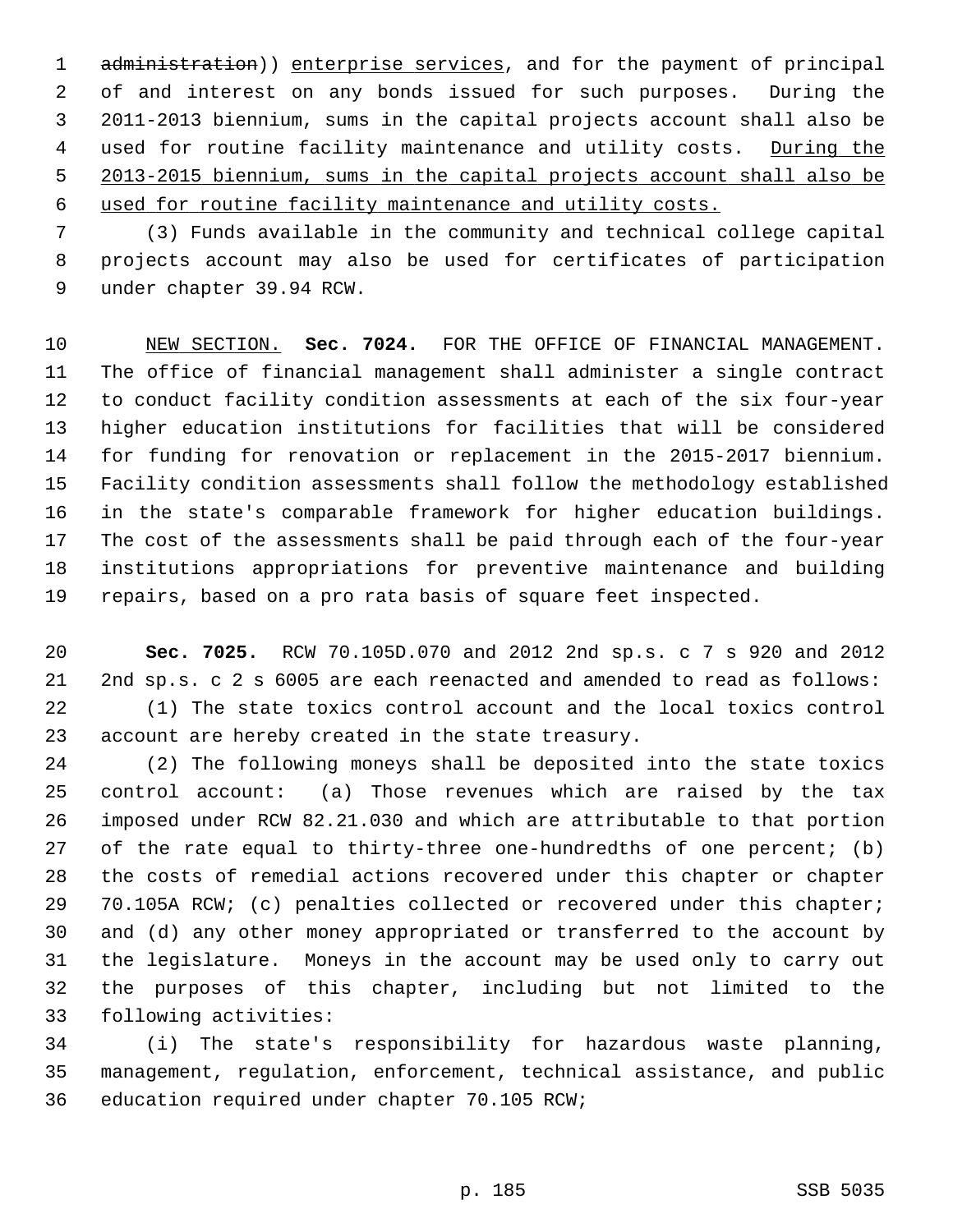1 (ii) The state's responsibility for solid waste planning, 2 management, regulation, enforcement, technical assistance, and public 3 education required under chapter 70.95 RCW;

 4 (iii) The hazardous waste cleanup program required under this 5 chapter;

6 (iv) State matching funds required under the federal cleanup law;

 7 (v) Financial assistance for local programs in accordance with 8 chapters 70.95, 70.95C, 70.95I, and 70.105 RCW;

 9 (vi) State government programs for the safe reduction, recycling, 10 or disposal of hazardous wastes from households, small businesses, and 11 agriculture;

12 (vii) Hazardous materials emergency response training;

13 (viii) Water and environmental health protection and monitoring 14 programs;

15 (ix) Programs authorized under chapter 70.146 RCW;

16 (x) A public participation program, including regional citizen 17 advisory committees;

18 (xi) Public funding to assist potentially liable persons to pay for 19 the costs of remedial action in compliance with cleanup standards under 20 RCW 70.105D.030(2)(e) but only when the amount and terms of such 21 funding are established under a settlement agreement under RCW 22 70.105D.040(4) and when the director has found that the funding will 23 achieve both (A) a substantially more expeditious or enhanced cleanup 24 than would otherwise occur, and (B) the prevention or mitigation of 25 unfair economic hardship;

26 (xii) Development and demonstration of alternative management 27 technologies designed to carry out the hazardous waste management 28 priorities of RCW 70.105.150;

29 (xiii) During the 2009-2011 and 2011-2013 fiscal biennia, shoreline 30 update technical assistance;

31 (xiv) During the 2009-2011 fiscal biennium, multijurisdictional 32 permitting teams;

33 (xv) During the 2011-2013 fiscal biennium, actions for reducing 34 public exposure to toxic air pollution, and actions taken through the 35 family forest fish passage program to correct barriers to fish passage 36 on privately owned small forest lands;  $((and))$ 

37 (xvi) During the 2011-2013 fiscal biennium, the department of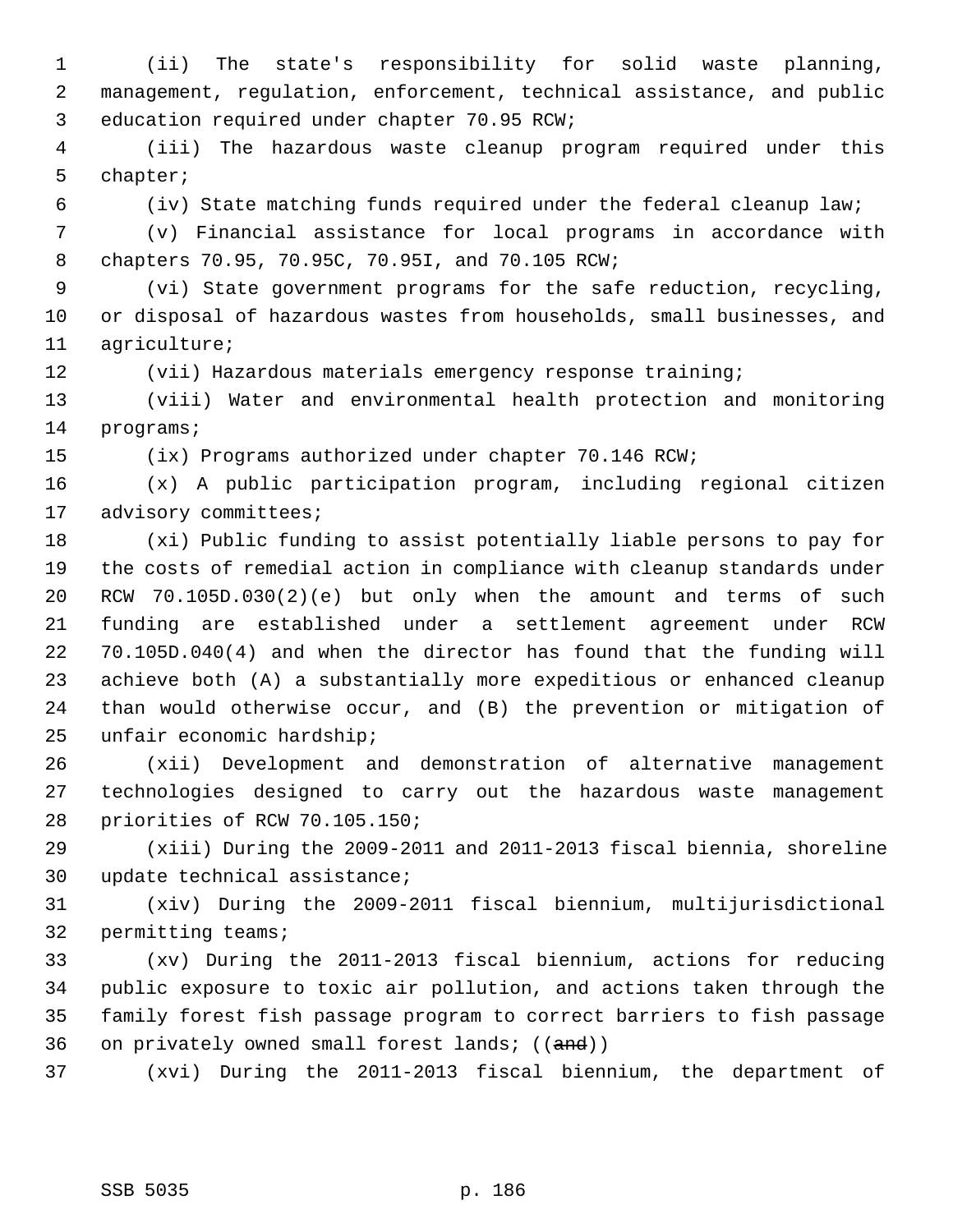1 ecology's water quality, shorelands and environmental assessment, 2 hazardous waste, waste to resources, nuclear waste, and air quality 3 programs; and

 4 (xvii) During the 2013-2015 fiscal biennium, the state toxics 5 control account may also be used for reducing public exposure to toxic 6 air pollution.

 7 (3) The following moneys shall be deposited into the local toxics 8 control account: Those revenues which are raised by the tax imposed 9 under RCW 82.21.030 and which are attributable to that portion of the 10 rate equal to thirty-seven one-hundredths of one percent.

11 (a) Moneys deposited in the local toxics control account shall be 12 used by the department for grants or loans to local governments for the 13 following purposes in descending order of priority:

14 (i) Remedial actions;

15 (ii) Hazardous waste plans and programs under chapter 70.105 RCW;

16 (iii) Solid waste plans and programs under chapters 70.95, 70.95C, 17 70.95I, and 70.105 RCW;

18 (iv) Funds for a program to assist in the assessment and cleanup of 19 sites of methamphetamine production, but not to be used for the initial 20 containment of such sites, consistent with the responsibilities and 21 intent of RCW 69.50.511; and

22 (v) Cleanup and disposal of hazardous substances from abandoned or 23 derelict vessels, defined for the purposes of this section as vessels 24 that have little or no value and either have no identified owner or 25 have an identified owner lacking financial resources to clean up and 26 dispose of the vessel, that pose a threat to human health or the 27 environment.

28 (b) Funds for plans and programs shall be allocated consistent with 29 the priorities and matching requirements established in chapters 30 70.105, 70.95C, 70.95I, and 70.95 RCW, except that any applicant that 31 is a Puget Sound partner, as defined in RCW 90.71.010, along with any 32 project that is referenced in the action agenda developed by the Puget 33 Sound partnership under RCW 90.71.310, shall, except as conditioned by 34 RCW 70.105D.120, receive priority for any available funding for any 35 grant or funding programs or sources that use a competitive bidding 36 process. During the 2007-2009 fiscal biennium, moneys in the account 37 may also be used for grants to local governments to retrofit public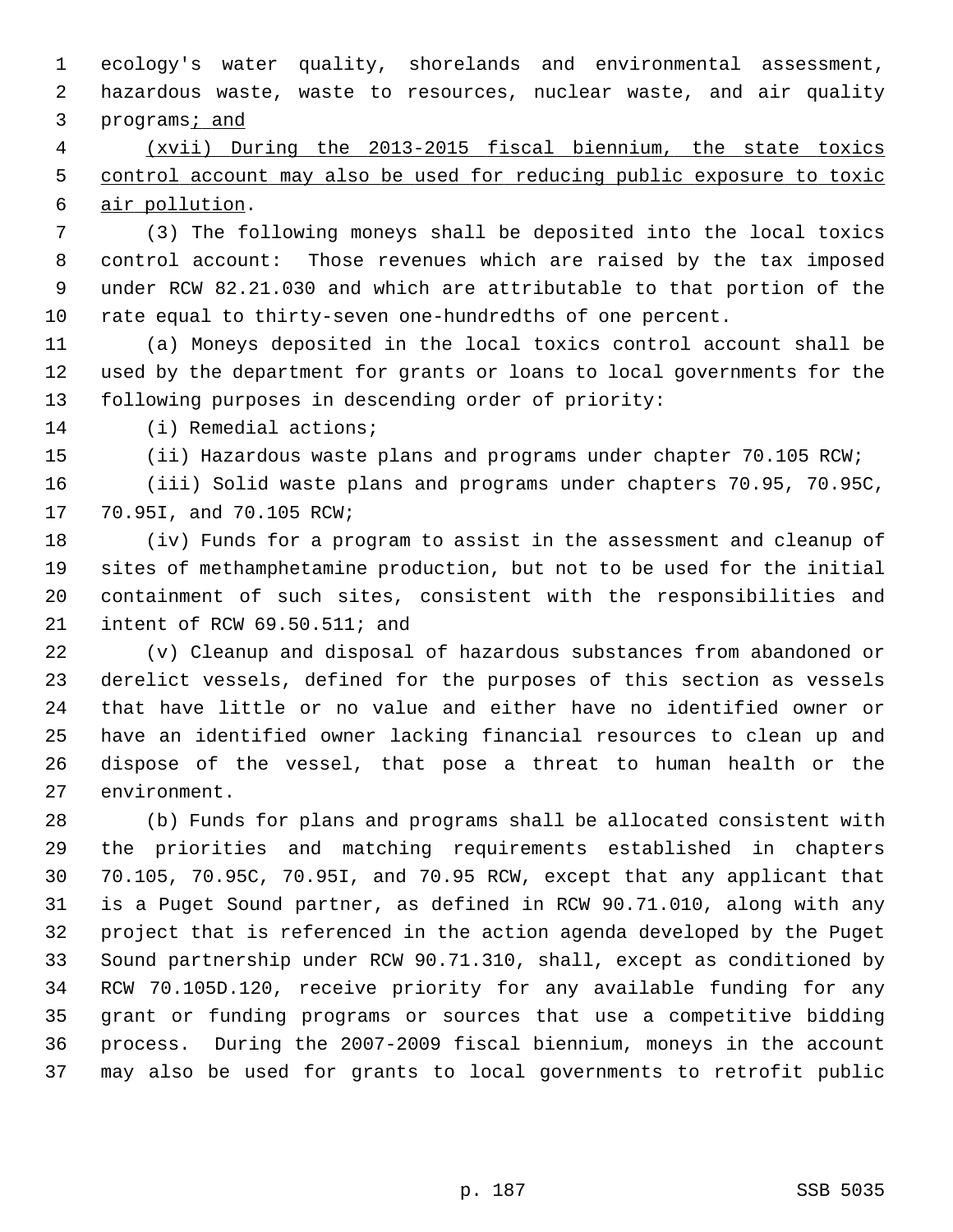1 sector diesel equipment and for storm water planning and implementation 2 activities.

 3 (c) To expedite cleanups throughout the state, the department shall 4 partner with local communities and liable parties for cleanups. The 5 department is authorized to use the following additional strategies in 6 order to ensure a healthful environment for future generations:

 7 (i) The director may alter grant-matching requirements to create 8 incentives for local governments to expedite cleanups when one of the 9 following conditions exists:

10 (A) Funding would prevent or mitigate unfair economic hardship 11 imposed by the clean-up liability;

12 (B) Funding would create new substantial economic development, 13 public recreational, or habitat restoration opportunities that would 14 not otherwise occur; or

15 (C) Funding would create an opportunity for acquisition and 16 redevelopment of vacant, orphaned, or abandoned property under RCW 17 70.105D.040(5) that would not otherwise occur;

18 (ii) The use of outside contracts to conduct necessary studies;

19 (iii) The purchase of remedial action cost-cap insurance, when 20 necessary to expedite multiparty clean-up efforts.

21 (d) To facilitate and expedite cleanups using funds from the local 22 toxics control account, during the 2009-2011 fiscal biennium the 23 director may establish grant-funded accounts to hold and disperse local 24 toxics control account funds and funds from local governments to be 25 used for remedial actions.

26 (4) Except for unanticipated receipts under RCW 43.79.260 through 27 43.79.282, moneys in the state and local toxics control accounts may be 28 spent only after appropriation by statute.

29 (5) Except during the 2011-2013 fiscal biennium, one percent of the 30 moneys deposited into the state and local toxics control accounts shall 31 be allocated only for public participation grants to persons who may be 32 adversely affected by a release or threatened release of a hazardous 33 substance and to not-for-profit public interest organizations. The 34 primary purpose of these grants is to facilitate the participation by 35 persons and organizations in the investigation and remedying of 36 releases or threatened releases of hazardous substances and to 37 implement the state's solid and hazardous waste management priorities. 38 No grant may exceed sixty thousand dollars. Grants may be renewed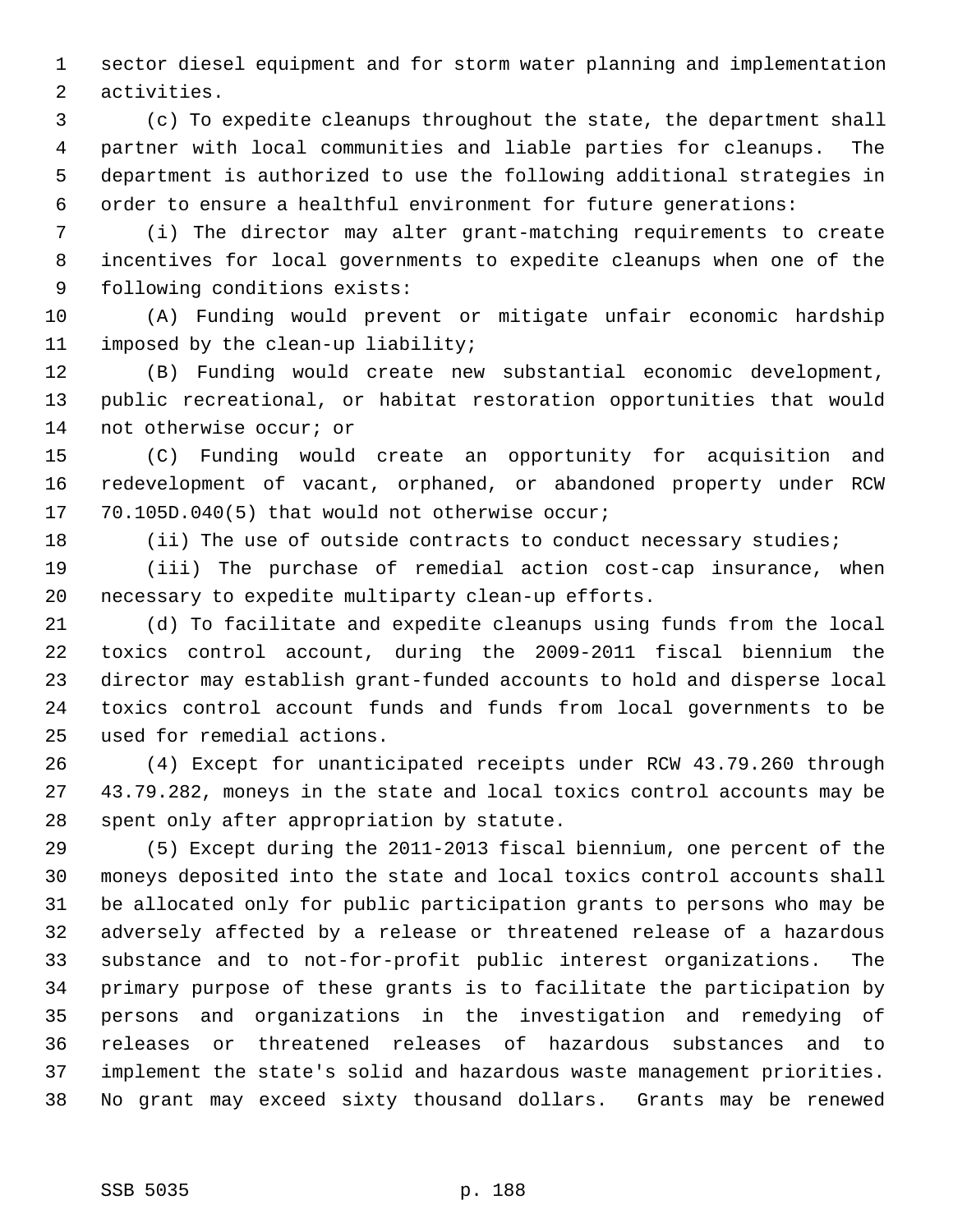1 annually. Moneys appropriated for public participation from either 2 account which are not expended at the close of any biennium shall 3 revert to the state toxics control account.

 4 (6) No moneys deposited into either the state or local toxics 5 control account may be used for solid waste incinerator feasibility 6 studies, construction, maintenance, or operation, or, after January 1, 7 2010, for projects designed to address the restoration of Puget Sound, 8 funded in a competitive grant process, that are in conflict with the 9 action agenda developed by the Puget Sound partnership under RCW 10 90.71.310.

11 (7) The department shall adopt rules for grant or loan issuance and 12 performance.

13 (8) During the 2011-2013 fiscal biennium, the legislature may 14 transfer from the local toxics control account to the state toxics 15 control account such amounts as reflect excess fund balance in the 16 account.

17 (9) During the 2011-2013 fiscal biennium, the local toxics control 18 account may also be used for local government shoreline update grants 19 and actions for reducing public exposure to toxic air pollution; 20 funding to local governments for flood levee improvements; and grants 21 to local governments for brownfield redevelopment.

22 (10) During the 2013-2015 fiscal biennium, the local toxics control 23 account may also be used for the centennial clean water program.

24 **Sec. 7026.** RCW 79.17.010 and 2012 2nd sp.s. c 2 s 6006 are each 25 amended to read as follows:

26 (1) The department, with the approval of the board, may exchange 27 any state land and any timber thereon for any land of equal value in 28 order to:

29 (a) Facilitate the marketing of forest products of state lands;

30 (b) Consolidate and block-up state lands;

31 (c) Acquire lands having commercial recreational leasing potential;

32 (d) Acquire county-owned lands;

33 (e) Acquire urban property which has greater income potential or 34 which could be more efficiently managed by the department in exchange 35 for state urban lands as defined in RCW 79.19.100; or

36 (f) Acquire any other lands when such exchange is determined by the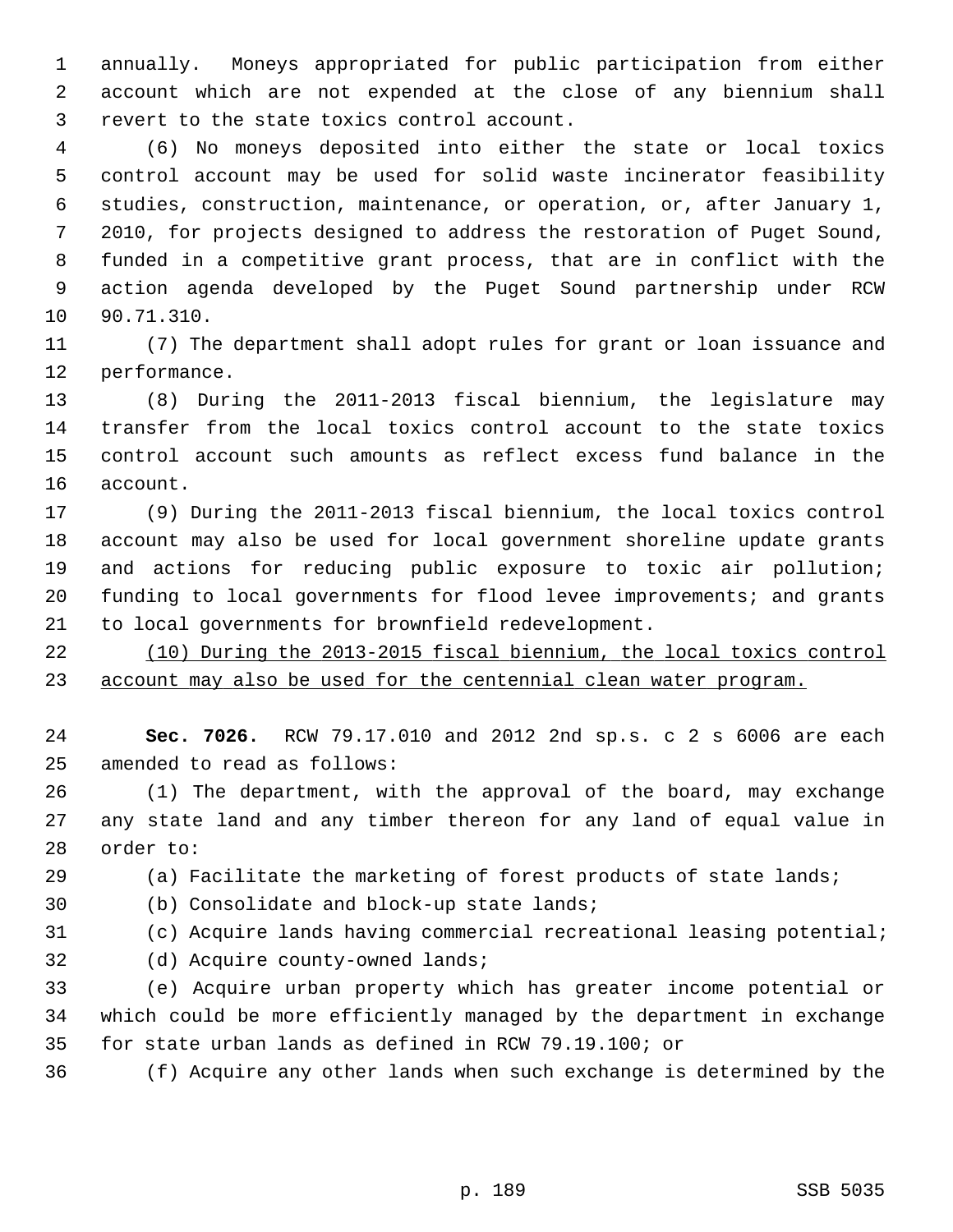1 board to be in the best interest of the trust for which the state land 2 is held.

 3 (2) Land exchanged under this section shall not be used to reduce 4 the publicly owned forest land base.

 5 (3) The board shall determine that each land exchange is in the 6 best interest of the trust for which the land is held prior to 7 authorizing the land exchange.

 8 (4)(a) During the biennium ending June 30, 2013, for the purposes 9 of maintaining working farm and forest landscapes or acquiring natural 10 resource lands at risk of development, the department, with approval of 11 the board of natural resources, may exchange any state land and any 12 timber thereon for any land and proceeds of equal value, when it can be 13 demonstrated that the trust fiduciary obligations can be better 14 fulfilled after an exchange is completed. Proceeds may be in the form 15 of cash or services in order to achieve the purposes established in 16 this section. Any cash received as part of an exchange transaction 17 shall be deposited in the resource management cost account to pay for 18 administrative expenses incurred in carrying out an exchange 19 transaction. These administrative expenses include road maintenance 20 and abandonment expenses. The amount of proceeds received from the 21 exchange partner may not exceed five percent of the total value of the 22 exchange. The receipt of proceeds shall not change the character of 23 the transaction from an exchange to a sale.

 (b) During the biennium ending June 30, 2015, for the purposes of maintaining working farm and forest landscapes or acquiring natural resource lands at risk of development, the department, with approval of the board of natural resources, may exchange any state land and any timber thereon for any land and proceeds of equal value, when it can be demonstrated that the trust fiduciary obligations can be better fulfilled after an exchange is completed. Proceeds may be in the form of cash or services in order to achieve the purposes established in this section. Any cash received as part of an exchange transaction shall be deposited in the resource management cost account to pay for administrative expenses incurred in carrying out an exchange transaction. These administrative expenses include road maintenance and abandonment expenses. The amount of proceeds received from the exchange partner may not exceed five percent of the total value of the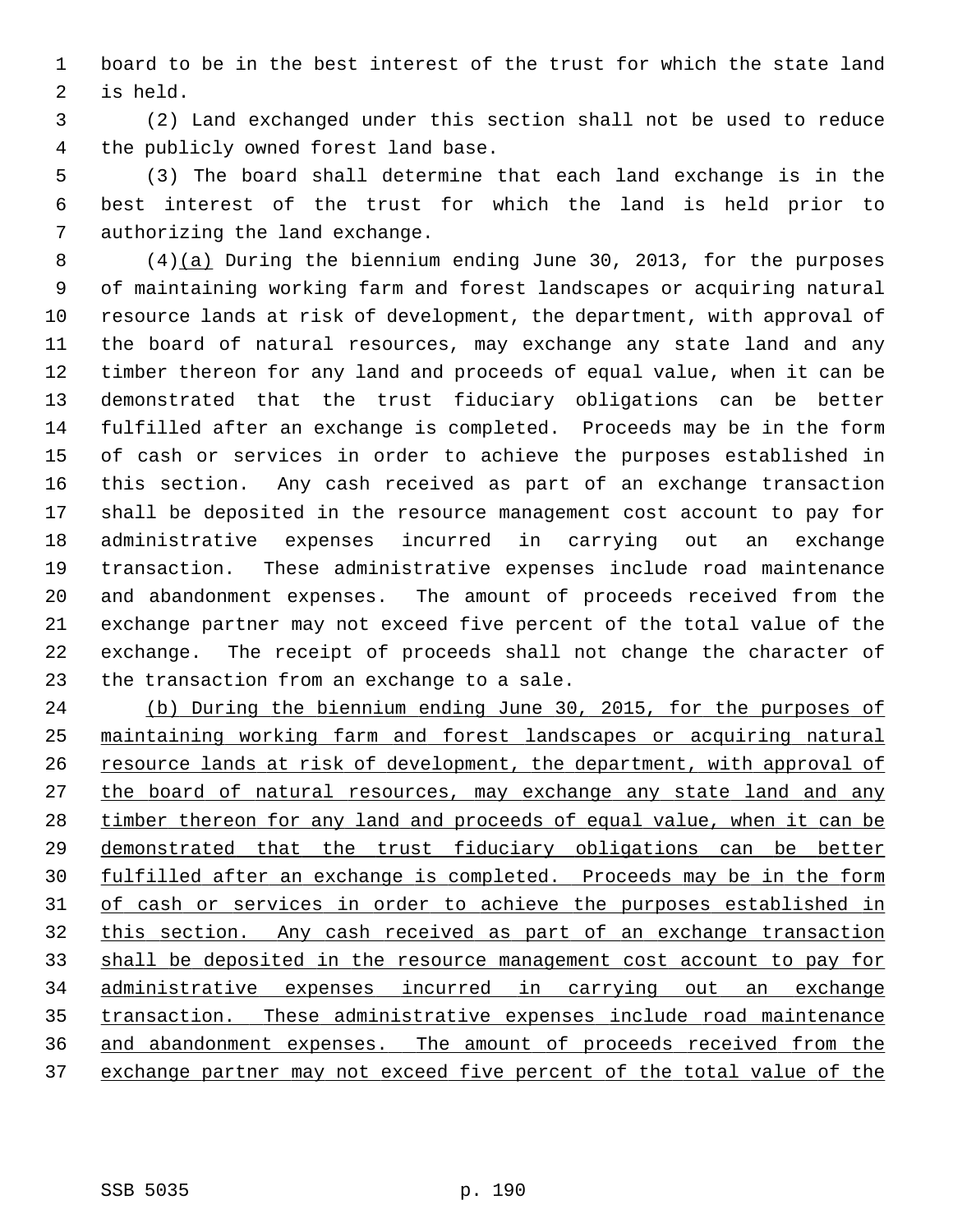1 exchange. The receipt of proceeds shall not change the character of 2 the transaction from an exchange to a sale.

 3 (5) Prior to executing an exchange under this section, and in 4 addition to the public notice requirements set forth in RCW 79.17.050, 5 the department shall consult with legislative members, other state and 6 federal agencies, local governments, tribes, local stakeholders, 7 conservation groups, and any other interested parties to identify and 8 address cultural resource issues and the potential of the state lands 9 proposed for exchange to be used for open space, park, school, or 10 critical habitat purposes.

11 **Sec. 7027.** RCW 79.17.020 and 2012 2nd sp.s. c 2 s 6007 are each 12 amended to read as follows:

13 (1) The board of county commissioners of any county and/or the 14 mayor and city council or city commission of any city or town and/or 15 the board shall have authority to exchange, each with the other, or 16 with the federal forest service, the federal government or any proper 17 agency thereof and/or with any private landowner, county land of any 18 character, land owned by municipalities of any character, and state 19 forest land owned by the state under the jurisdiction of the 20 department, for real property of equal value for the purpose of 21 consolidating and blocking up the respective land holdings of any 22 county, municipality, the federal government, or the state of 23 Washington or for the purpose of obtaining lands having commercial 24 recreational leasing potential.

25 (2)(a) During the biennium ending June 30, 2013, for the purposes 26 of maintaining working farm and forest landscapes or acquiring natural 27 resource lands at risk of development, the department, with approval of 28 the board of natural resources, may exchange any state land and any 29 timber thereon for any land and proceeds of equal value, when it can be 30 demonstrated that the trust fiduciary obligations can be better 31 fulfilled after an exchange is completed. Proceeds may be in the form 32 of cash or services in order to achieve the purposes established in 33 this section. Any cash received as part of an exchange transaction 34 shall be deposited in the forest development account to pay for 35 administrative expenses incurred in carrying out an exchange 36 transaction. These administrative expenses include road maintenance 37 and abandonment expenses. The amount of proceeds received from the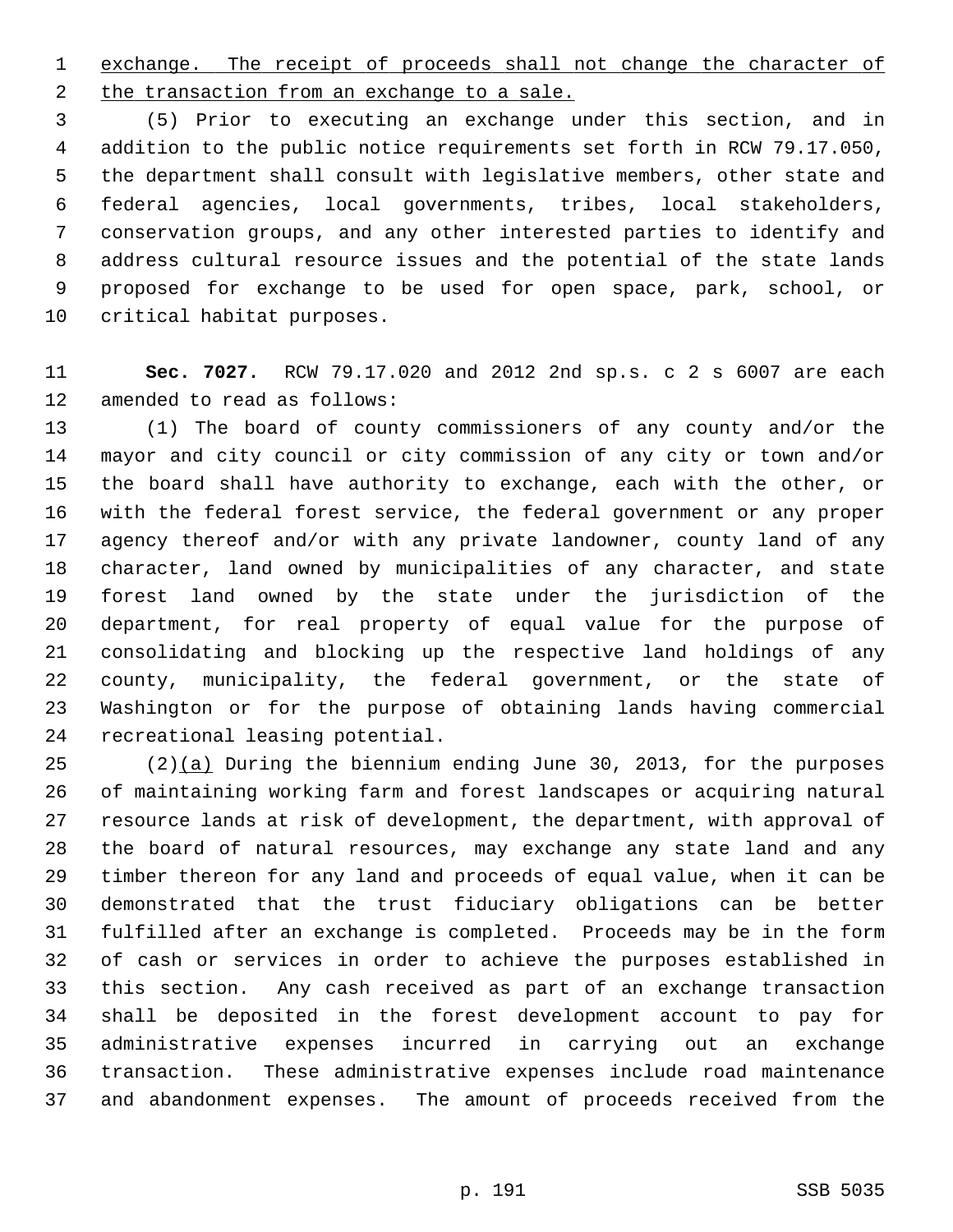1 exchange partner may not exceed five percent of the total value of the 2 exchange. The receipt of proceeds shall not change the character of 3 the transaction from an exchange to a sale.

 (b) During the biennium ending June 30, 2015, for the purposes of maintaining working farm and forest landscapes or acquiring natural resource lands at risk of development, the department, with approval of the board of natural resources, may exchange any state land and any timber thereon for any land and proceeds of equal value, when it can be 9 demonstrated that the trust fiduciary obligations can be better 10 fulfilled after an exchange is completed. Proceeds may be in the form of cash or services in order to achieve the purposes established in this section. Any cash received as part of an exchange transaction 13 shall be deposited in the forest development account to pay for administrative expenses incurred in carrying out an exchange transaction. These administrative expenses include road maintenance 16 and abandonment expenses. The amount of proceeds received from the exchange partner may not exceed five percent of the total value of the exchange. The receipt of proceeds shall not change the character of the transaction from an exchange to a sale.

20 (3) Prior to executing an exchange under this section, and in 21 addition to the public notice requirements set forth in RCW 79.17.050, 22 the department shall consult with legislative members, other state and 23 federal agencies, local governments, tribes, local stakeholders, 24 conservation groups, and any other interested parties to identify and 25 address cultural resource issues, and the potential of the state lands 26 proposed for exchange to be used for open space, park, school, or 27 critical habitat purposes.

28 **Sec. 7028.** 2012 2nd sp.s. c 2 s 6001 (uncodified) is amended to 29 read as follows:

30 **ACQUISITION OF PROPERTIES AND FACILITIES THROUGH FINANCIAL CONTRACTS**

31 The following agencies may enter into financial contracts, paid 32 from any funds of an agency, appropriated or nonappropriated, for the 33 purposes indicated and in not more than the principal amounts 34 indicated, plus financing expenses and required reserves pursuant to 35 chapter 39.94 RCW. When securing properties under this section, 36 agencies shall use the most economical financial contract option 37 available, including long-term leases, lease-purchase agreements,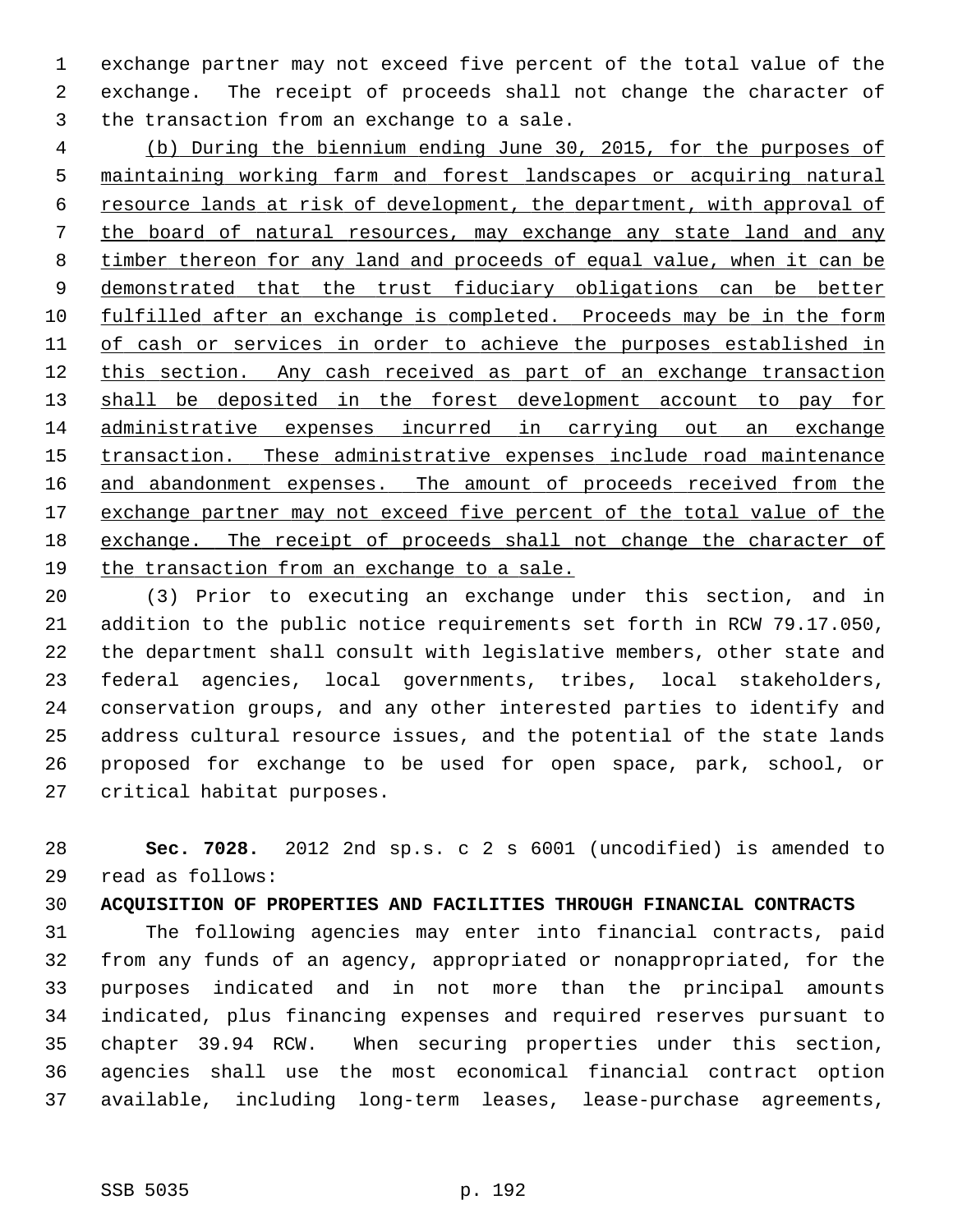1 lease-development with option to purchase agreements or financial 2 contracts using certificates of participation. Expenditures made by an 3 agency for one of the indicated purposes before the issue date of the 4 authorized financial contract and any certificates of participation 5 therein are intended to be reimbursed from proceeds of the financial 6 contract and any certificates of participation therein to the extent 7 provided in the agency's financing plan approved by the state finance 8 committee.

 9 State agencies may enter into agreements with the department of 10 general administration and the state treasurer's office to develop 11 requests to the legislature for acquisition of properties and 12 facilities through financial contracts. The agreements may include 13 charges for services rendered.

14 Those noninstructional facilities of higher education institutions 15 authorized in this section to enter into financial contracts are not 16 eligible for state funded maintenance and operations. Instructional 17 space that is available for regularly scheduled classes for academic 18 transfer, basic skills, and workforce training programs may be eligible 19 for state funded maintenance and operations.

20 (1) Community and technical colleges:

21 (a) Enter into a financing contract on behalf of Columbia basin 22 college for up to \$2,500,000 plus financing and required reserves 23 pursuant to chapter 39.94 RCW to add space to the delta high school for 24 the science technology engineering math program.

25 (b) Enter into a financing contract on behalf of Peninsula college 26 for up to \$2,000,000 plus financing expenses and required reserves 27 pursuant to chapter 39.94 RCW to renovate the Forks Satellite building.

28 (c) Enter into a financing contract on behalf of Peninsula college 29 for up to \$800,000 plus financing expenses and required reserves 30 pursuant to chapter 39.94 RCW to build a wellness center on the Port 31 Angeles campus.

32 (d) Enter into a financing contract on behalf of Walla Walla 33 Community College for up to \$1,000,000 plus financing expenses and 34 required reserves pursuant to chapter 39.94 RCW to purchase up to 40 35 acres of land.

36 (e) Enter into a financing contract on behalf of Walla Walla 37 Community College for up to \$1,000,000 plus financing expenses and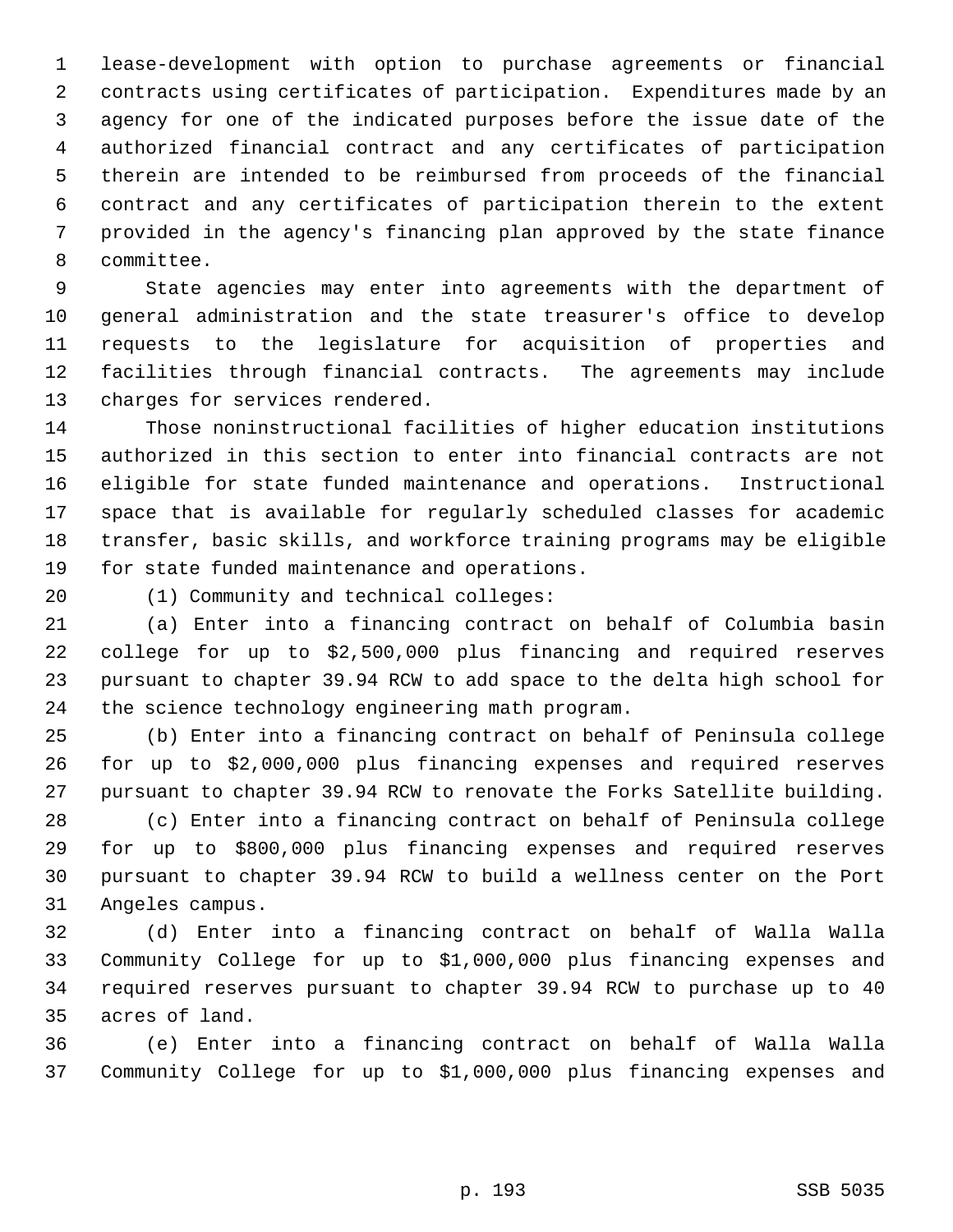1 required reserves pursuant to chapter 39.94 RCW for the water and 2 environment center.

 3 (f) Enter into a financing contract on behalf of Wenatchee Valley 4 Community College for up to \$2,700,000 plus financing expenses and 5 required reserves pursuant to chapter 39.94 RCW to construct a music 6 and art center.

 7 (g) Enter into a financing contract on behalf of Whatcom community 8 college for up to \$3,916,000 plus financing expenses and required 9 reserves pursuant to chapter 39.94 RCW to build an auxiliary services 10 building.

11 (h) Enter into a financing contract on behalf of Skagit Valley 12 Community College for up to \$30,574,000 plus financing expenses and 13 required reserves pursuant to chapter 39.94 RCW to build an academic 14 and student services building.

15 (i) Enter into a financing contract on behalf of Lower Columbia 16 Community College for up to \$38,615,000 plus financing expenses and 17 required reserves pursuant to chapter 39.94 RCW to build a health and 18 science building.

19 (j) Enter into a financing contract on behalf of Everett Community 20 College for up to \$4,000,000 plus financing expenses and required 21 reserves pursuant to chapter 39.94 RCW to renovate a corporate and 22 continuing education building.

23 (k) Enter into a financing contract on behalf of Spokane Community 24 College for up to \$3,100,000 plus financing expenses and required 25 reserves pursuant to chapter 39.94 RCW to replace the institute for 26 extended learning building.

27 (l) Enter into a financing contract on behalf of the state board 28 for community and technical colleges for up to \$50,000,000 plus 29 financing expenses and required reserves pursuant to chapter 39.94 RCW 30 for the administrative system replacement project pursuant to RCW 31 28B.50.515(4).

32 (m) Enter into a long-term lease on behalf of Spokane Community 33 College ((at Geiger Field)) suitable for the Aerospace Training Center 34 Program, subject to the approval of the Office of Financial Management 35 as required by chapter 43.82 RCW.

36 (2) Central Washington University: Enter into a financing contract 37 for up to \$2,500,000 plus financing and required reserves pursuant to 38 chapter 39.94 RCW to purchase the Albertsons's building.

## SSB 5035 p. 194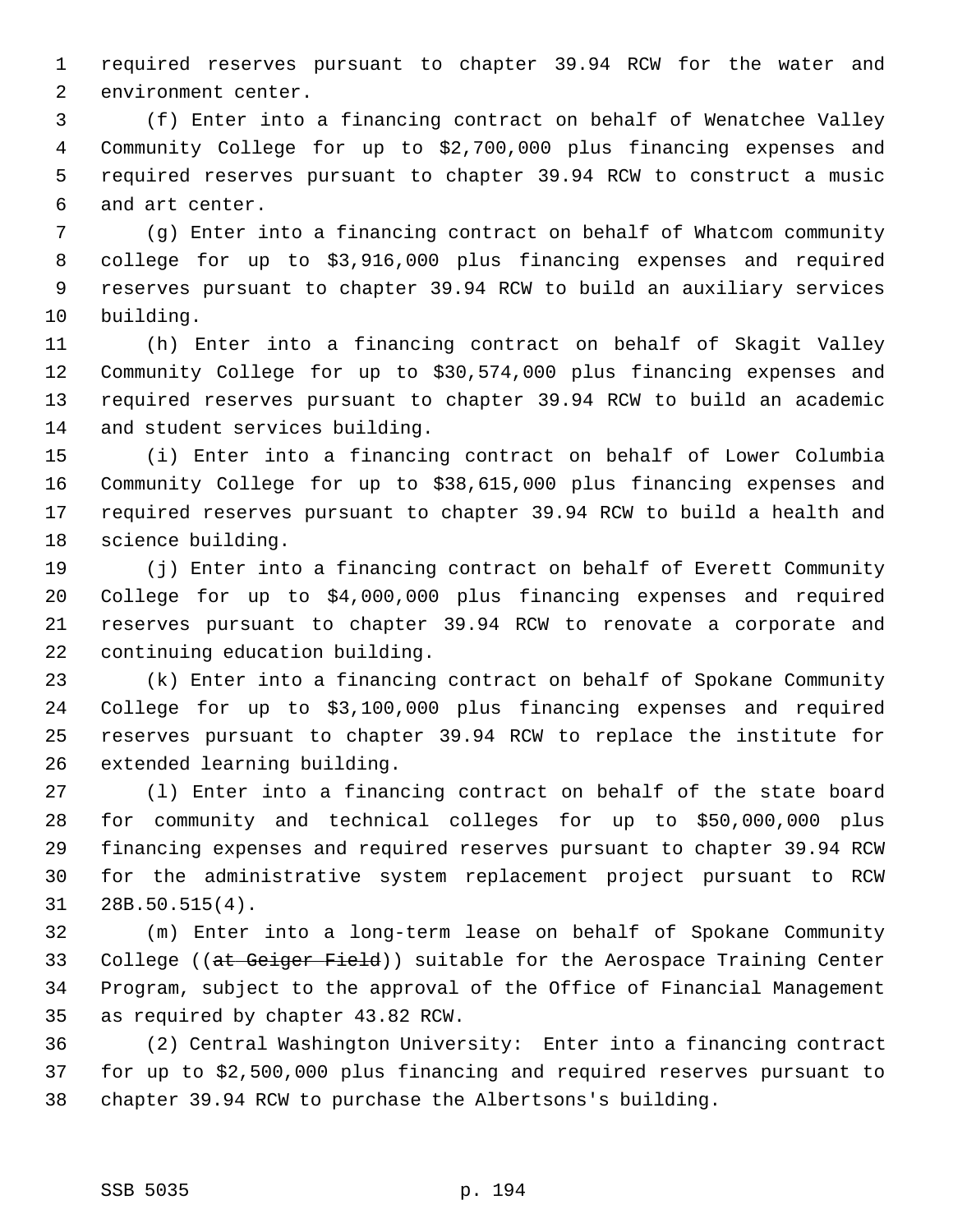1 (3) Department of general administration:

 2 (a) Enter into a financing contract for up to \$6,000,000 plus 3 financing expenses and required reserves pursuant to chapter 39.94 RCW 4 for the rehabilitation of the John L. O'Brien building.

 5 (b) Enter into a financing contract for up to \$250,000 plus 6 financing expenses and required reserves pursuant to chapter 39.94 RCW 7 for the "Perry Street child care site" land purchase.

 8 (4) Department of social and health services: Enter into a 9 financing contract for up to \$15,850,000 plus financing expenses and 10 required reserves pursuant to chapter 39.94 RCW to construct or 11 renovate specialized housing and treatment facilities for youth 12 committed to the juvenile rehabilitation administration. The debt 13 service is to be paid with the savings associated with closure of the 14 Maple Lane school.

15 (5) Washington State Parks:  $((a + b))$  Enter into a financing 16 contract for up to \$1,620,000 plus financing expenses and required 17 reserves pursuant to chapter 39.94 RCW for revenue generating 18 facilities including cabins and yurts.

19 **Sec. 7029.** RCW 43.160.080 and 2010 1st sp.s. c 36 s 6011 are each 20 amended to read as follows:

21 There shall be a fund in the state treasury known as the public 22 facilities construction loan revolving account, which shall consist of 23 all moneys collected under this chapter and any moneys appropriated to 24 it by law. Disbursements from the revolving account shall be on 25 authorization of the board. In order to maintain an effective 26 expenditure and revenue control, the public facilities construction 27 loan revolving account shall be subject in all respects to chapter 28 43.88 RCW. During the ((2009-2011)) 2013-2015 biennium, sums in the 29 public facilities construction loan revolving account may be used for 30 ((community economic revitalization board export assistance grants and 31 loans in section 1018, chapter 36, Laws of 2010 1st sp. sess. and for 32 matching funds for the federal energy regional innovation cluster in 33 section 1017, chapter 36, Laws of 2010 1st sp. sess)) projects 34 authorized in section 1068 of this act.

35 **Sec. 7030.** RCW 79A.15.030 and 2009 c 341 s 2 are each amended to 36 read as follows: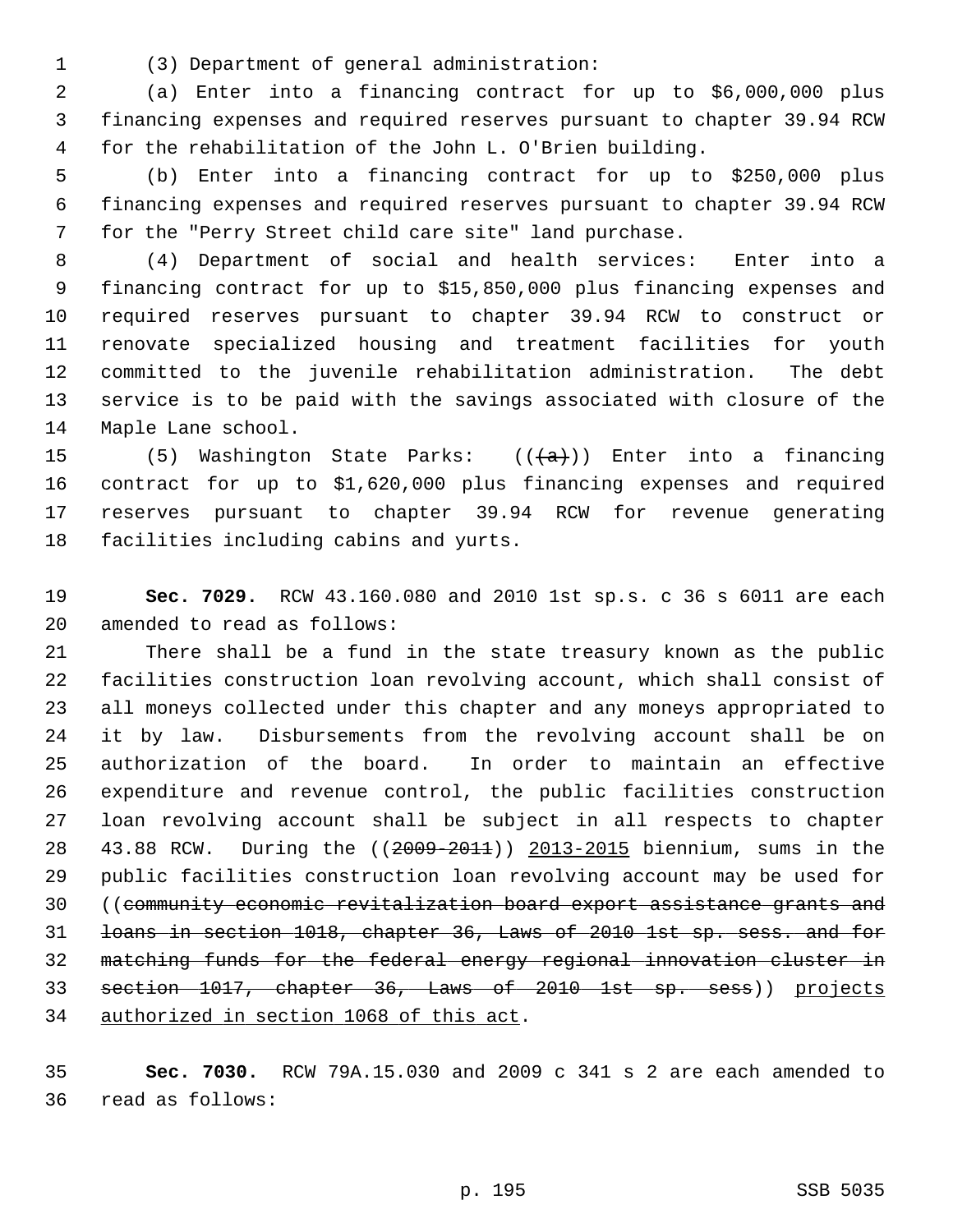1 (1) Moneys appropriated for this chapter shall be divided as 2 follows:

 3 (a) During the 2013-2015 fiscal biennium, if the legislature removes a project or projects under the authority of RCW 79A.15.080, moneys appropriated shall be divided as allocated in the omnibus capital budget act. If the legislature does not remove any projects, moneys must be divided as follows:

 8 (b) Appropriations for a biennium of forty million dollars or less 9 must be allocated equally between the habitat conservation account and 10 the outdoor recreation account.

11  $((\n+ b))$  (c) If appropriations for a biennium total more than forty 12 million dollars, the money must be allocated as follows: (i) Twenty 13 million dollars to the habitat conservation account and twenty million 14 dollars to the outdoor recreation account; (ii) any amount over forty 15 million dollars up to fifty million dollars shall be allocated as 16 follows: (A) Ten percent to the habitat conservation account; (B) ten 17 percent to the outdoor recreation account; (C) forty percent to the 18 riparian protection account; and (D) forty percent to the farmlands 19 preservation account; and (iii) any amounts over fifty million dollars 20 must be allocated as follows: (A) Thirty percent to the habitat 21 conservation account; (B) thirty percent to the outdoor recreation 22 account; (C) thirty percent to the riparian protection account; and (D) 23 ten percent to the farmlands preservation account.

24 (2) Except as otherwise provided in chapter 303, Laws of 2005, 25 moneys deposited in these accounts shall be invested as authorized for 26 other state funds, and any earnings on them shall be credited to the 27 respective account.

28 (3) All moneys deposited in the habitat conservation, outdoor 29 recreation, riparian protection, and farmlands preservation accounts 30 shall be allocated as provided under RCW 79A.15.040, 79A.15.050, 31 79A.15.120, and 79A.15.130 as grants to state or local agencies or 32 nonprofit nature conservancy organizations or associations for 33 acquisition, development, and renovation within the jurisdiction of 34 those agencies, subject to legislative appropriation. The board may 35 use or permit the use of any funds appropriated for this chapter as 36 matching funds where federal, local, or other funds are made available 37 for projects within the purposes of this chapter. Moneys appropriated 38 to these accounts that are not obligated to a specific project may be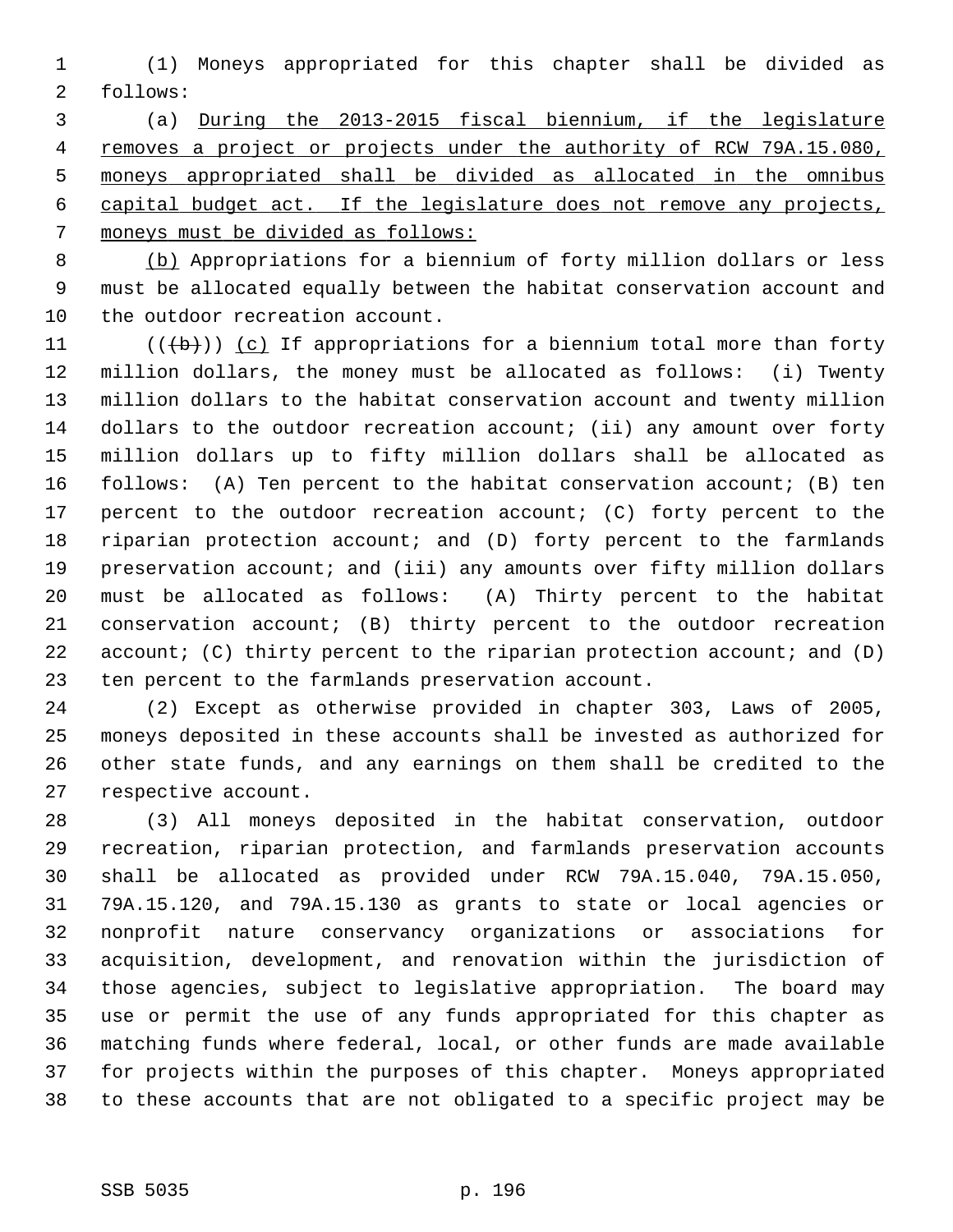1 used to fund projects from lists of alternate projects from the same 2 account in biennia succeeding the biennium in which the moneys were 3 originally appropriated.

 4 (4) Projects receiving grants under this chapter that are developed 5 or otherwise accessible for public recreational uses shall be available 6 to the public.

 7 (5) The board may make grants to an eligible project from the 8 habitat conservation, outdoor recreation, riparian protection, and 9 farmlands preservation accounts and any one or more of the applicable 10 categories under such accounts described in RCW 79A.15.040, 79A.15.050, 11 79A.15.120, and 79A.15.130.

12 (6) The board may accept private donations to the habitat 13 conservation account, the outdoor recreation account, the riparian 14 protection account, and the farmlands preservation account for the 15 purposes specified in this chapter.

16 (7) The board may apply up to three percent of the funds 17 appropriated for this chapter for its office for the administration of 18 the programs and purposes specified in this chapter.

19 (8) Habitat and recreation land and facilities acquired or 20 developed with moneys appropriated for this chapter may not, without 21 prior approval of the board, be converted to a use other than that for 22 which funds were originally approved. The board shall adopt rules and 23 procedures governing the approval of such a conversion.

24 NEW SECTION. **Sec. 7031.** RCW 43.88.031 requires the disclosure of 25 the estimated debt service costs associated with new capital bond 26 appropriations. The estimated debt service costs for the 27 appropriations contained in this act are twenty-four million dollars 28 for the 2013-2015 biennium, one hundred fifty-three million dollars for 29 the 2015-2017 biennium, and two hundred eighteen million dollars for 30 the 2017-2019 biennium and each biennium thereafter until the bonds are 31 retired, for total estimated debt service costs of two billion seven 32 hundred million dollars.

33 NEW SECTION. **Sec. 7032.** This act is necessary for the immediate 34 preservation of the public peace, health, or safety, or support of the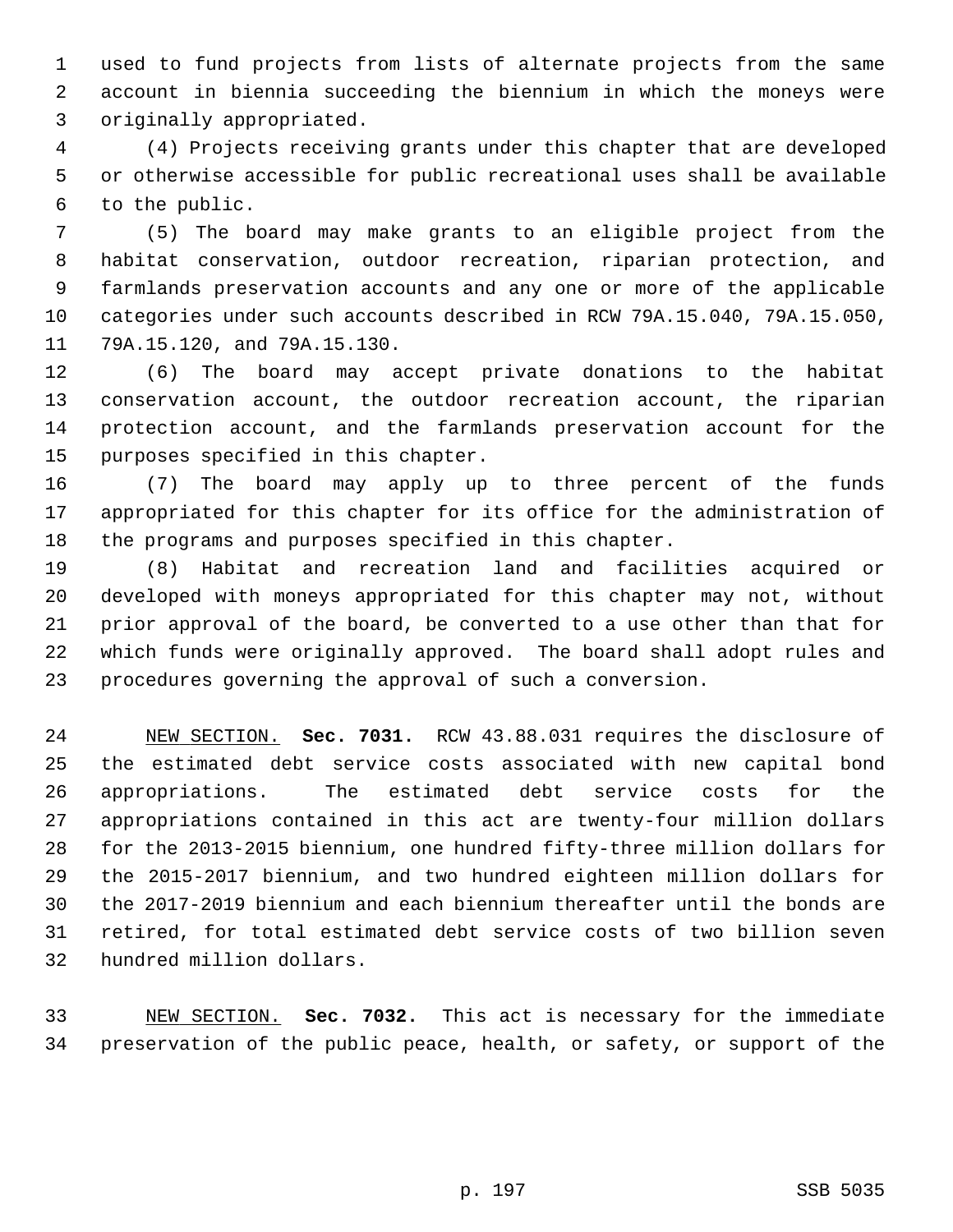- 1 state government and its existing public institutions, and takes effect
- 2 immediately.

(End of bill)